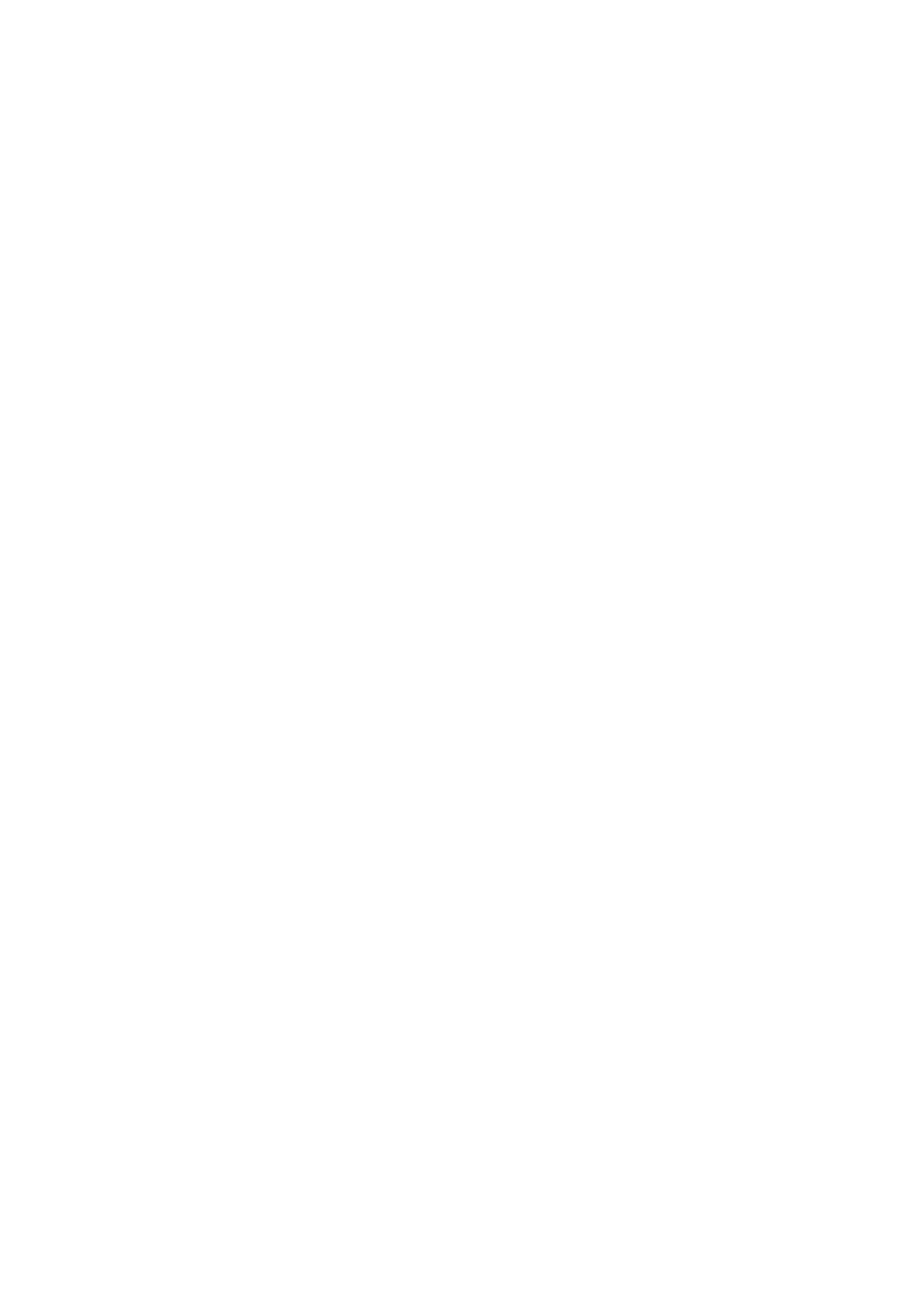#### **Table 1 Basic statistical data**

|                      |        |        | <b>GDP</b> (USD billions) <sup>1</sup> |        |        | Population (millions, yearly average) |         |         |         |         |
|----------------------|--------|--------|----------------------------------------|--------|--------|---------------------------------------|---------|---------|---------|---------|
|                      | 2011   | 2012   | 2013                                   | 2014   | 2015   | 2011                                  | 2012    | 2013    | 2014    | 2015    |
| Australia            | 1,517  | 1,565  | 1,493                                  | 1,438  | 1,215  | 22.4                                  | 22.8    | 23.2    | 23.5    | 23.8    |
| Belgium              | 527    | 498    | 520                                    | 532    | 455    | 11.0                                  | 11.1    | 11.1    | 11.2    | 11.3    |
| Brazil               | 2,612  | 2,458  | 2,461                                  | 2,415  | 1,768  | 197.4                                 | 199.2   | 201.0   | 202.8   | 204.5   |
| Canada               | 1,829  | 1,840  | 1,872                                  | 1,811  | 1,558  | 34.3                                  | 34.7    | 35.1    | 35.5    | 35.8    |
| China                | 7,299  | 8,226  | 9,185                                  | 10,361 | 10,866 | 1,343.5                               | 1,350.7 | 1,360.7 | 1,367.8 | 1,374.6 |
| France               | 2,862  | 2,680  | 2,809                                  | 2,840  | 2,418  | 64.9                                  | 65.2    | 65.6    | 66.1    | 66.4    |
| Germany              | 3,758  | 3,541  | 3,752                                  | 3,878  | 3,363  | 80.3                                  | 80.4    | 80.6    | 81.0    | 81.7    |
| Hong Kong SAR        | 248    | 263    | 276                                    | 291    | 309    | 7.1                                   | 7.2     | 7.2     | 7.3     | 7.3     |
| India                | 1,872  | 1,860  | 1,922                                  | 2,046  | 2,117  | 1,202.0                               | 1,217.0 | 1,233.0 | 1,267.0 | 1,283.0 |
| Italy                | 2,277  | 2,071  | 2,130                                  | 2,149  | 1,821  | 59.7                                  | 59.9    | 60.2    | 60.4    | 60.4    |
| Japan                | 6,166  | 6,206  | 5,155                                  | 4,855  | 4,382  | 127.8                                 | 127.5   | 127.3   | 127.1   | 127.1   |
| Korea                | 1,203  | 1,222  | 1,305                                  | 1,411  | 1,377  | 49.8                                  | 50.0    | 50.2    | 50.4    | 50.6    |
| Mexico               | 1,171  | 1,187  | 1,262                                  | 1,298  | 1,143  | 108.8                                 | 116.3   | 117.6   | 119.0   | 120.3   |
| Netherlands          | 894    | 828    | 867                                    | 879    | 750    | 16.7                                  | 16.8    | 16.8    | 16.9    | 16.9    |
| Russia               | 2,034  | 2,154  | 2,232                                  | 2,053  | 1,332  | 143.0                                 | 143.2   | 143.5   | 143.8   | 146.4   |
| Saudi Arabia         | 670    | 734    | 744                                    | 754    | 646    | 28.4                                  | 29.2    | 30.0    | 30.8    | 31.0    |
| Singapore            | 266    | 287    | 302                                    | 306    | 293    | 5.2                                   | 5.3     | 5.4     | 5.5     | 5.5     |
| South Africa         | 417    | 396    | 368                                    | 352    | 315    | 51.6                                  | 52.2    | 52.9    | 53.5    | 54.3    |
| Sweden               | 563    | 544    | 579                                    | 574    | 496    | 9.5                                   | 9.5     | 9.6     | 9.7     | 9.9     |
| Switzerland          | 697    | 664    | 685                                    | 703    | 670    | 7.9                                   | 8.0     | 8.1     | 8.2     | 8.3     |
| Turkey               | 777    | 790    | 824                                    | 799    | 718    | 74.7                                  | 75.6    | 76.7    | 77.7    | 78.7    |
| United Kingdom       | 2,610  | 2,653  | 2,719                                  | 3,001  | 2,857  | 63.3                                  | 63.7    | 64.1    | 64.6    | 65.1    |
| <b>United States</b> | 15,518 | 16,155 | 16,692                                 | 17,393 | 18,037 | 311.6                                 | 313.9   | 316.1   | 318.4   | 321.4   |
| CPMI <sup>2</sup>    | 57,785 | 58,824 | 60,155                                 | 62,139 | 58,906 | 4,020.8                               | 4,059.4 | 4,096.1 | 4,148.0 | 4,184.4 |

## **Table 1 (cont)**

|                      |        | GDP per capita $(USD)^1$ |        |        |        |        | CPI inflation (per cent, yearly average) |        |      |        |  |
|----------------------|--------|--------------------------|--------|--------|--------|--------|------------------------------------------|--------|------|--------|--|
|                      | 2011   | 2012                     | 2013   | 2014   | 2015   | 2011   | 2012                                     | 2013   | 2014 | 2015   |  |
| Australia            | 67,740 | 68,687                   | 64,478 | 61,189 | 51,003 | 3.0    | 2.2                                      | 2.7    | 1.7  | 1.7    |  |
| Belgium              | 48,016 | 45,009                   | 46,829 | 47,648 | 40,379 | 3.4    | 2.6                                      | 1.2    | 0.5  | 0.6    |  |
| Brazil               | 13,231 | 12,338                   | 12,240 | 11,911 | 8,649  | 6.5    | 5.8                                      | 5.9    | 6.4  | 10.7   |  |
| Canada               | 53,307 | 53,038                   | 53,341 | 51,014 | 43,493 | 2.9    | 1.5                                      | 0.9    | 1.9  | 1.1    |  |
| China                | 5,432  | 6,090                    | 6,750  | 7,575  | 7,904  | 5.4    | 2.6                                      | 2.6    | 2.0  | 1.0    |  |
| France               | 44,077 | 41,071                   | 42,849 | 42,986 | 36,432 | 2.3    | 2.2                                      | 1.0    | 0.6  | 0.1    |  |
| Germany              | 46,820 | 44,034                   | 46,526 | 47,889 | 41,169 | 2.5    | 2.1                                      | 1.6    | 0.8  | 0.1    |  |
| Hong Kong SAR        | 34,937 | 36,585                   | 38,167 | 40,076 | 42,214 | 5.3    | 4.1                                      | 4.3    | 4.4  | 3.0    |  |
| India                | 1,557  | 1,529                    | 1,559  | 1,615  | 1,650  | 12.0   | 8.9                                      | 9.3    | 10.9 | 6.3    |  |
| Italy                | 38,162 | 34,581                   | 35,372 | 35,555 | 30,130 | 2.9    | 3.3                                      | 1.2    | 0.2  | 0.1    |  |
| Japan                | 48,244 | 48,670                   | 40,492 | 38,200 | 34,472 | $-0.3$ | $-0.1$                                   | 0.3    | 2.8  | 0.8    |  |
| Korea                | 24,160 | 24,445                   | 25,993 | 27,982 | 27,214 | 4.0    | 2.2                                      | 1.3    | 1.3  | 0.7    |  |
| Mexico               | 10,760 | 10,205                   | 10,731 | 10,906 | 9,506  | 3.4    | 4.1                                      | 3.8    | 4.0  | 2.7    |  |
| Netherlands          | 53,543 | 49,442                   | 51,577 | 52,138 | 44,296 | 2.5    | 2.8                                      | 2.6    | 0.3  | 0.2    |  |
| Russia               | 14,226 | 15,044                   | 15,551 | 14,274 | 9,098  | 6.1    | 6.6                                      | 6.5    | 11.4 | 12.9   |  |
| Saudi Arabia         | 23,594 | 25,139                   | 24,816 | 24,499 | 20,828 | 3.7    | 2.9                                      | 3.5    | 2.7  | 2.2    |  |
| Singapore            | 51,235 | 54,004                   | 55,982 | 56,009 | 52,890 | 5.2    | 4.6                                      | 2.4    | 1.0  | $-0.5$ |  |
| South Africa         | 8,074  | 7,588                    | 6,956  | 6,566  | 5,801  | 6.1    | 5.7                                      | 5.4    | 5.0  | 5.2    |  |
| Sweden               | 59,540 | 57,106                   | 60,258 | 59,120 | 50,320 | 1.4    | 0.9                                      | 0.4    | 0.2  | 0.7    |  |
| Switzerland          | 88,125 | 83,076                   | 84,624 | 85,871 | 80,950 | 0.2    | $-0.7$                                   | $-0.2$ | 0.0  | $-1.1$ |  |
| Turkey               | 10,399 | 10,448                   | 10,754 | 10,283 | 9,117  | 10.5   | 6.2                                      | 7.4    | 8.2  | 8.8    |  |
| United Kingdom       | 41,243 | 41,652                   | 42,417 | 46,452 | 43,878 | 4.5    | 2.8                                      | 2.6    | 1.5  | 0.1    |  |
| <b>United States</b> | 49,804 | 51,470                   | 52,800 | 54,635 | 56,116 | 3.1    | 2.0                                      | 1.3    | 1.4  | $-0.2$ |  |
| CPMI <sup>2</sup>    | 14,371 | 14,491                   | 14,686 | 14,980 | 14,078 | 3.7    | 2.6                                      | 2.3    | 2.5  | 1.4    |  |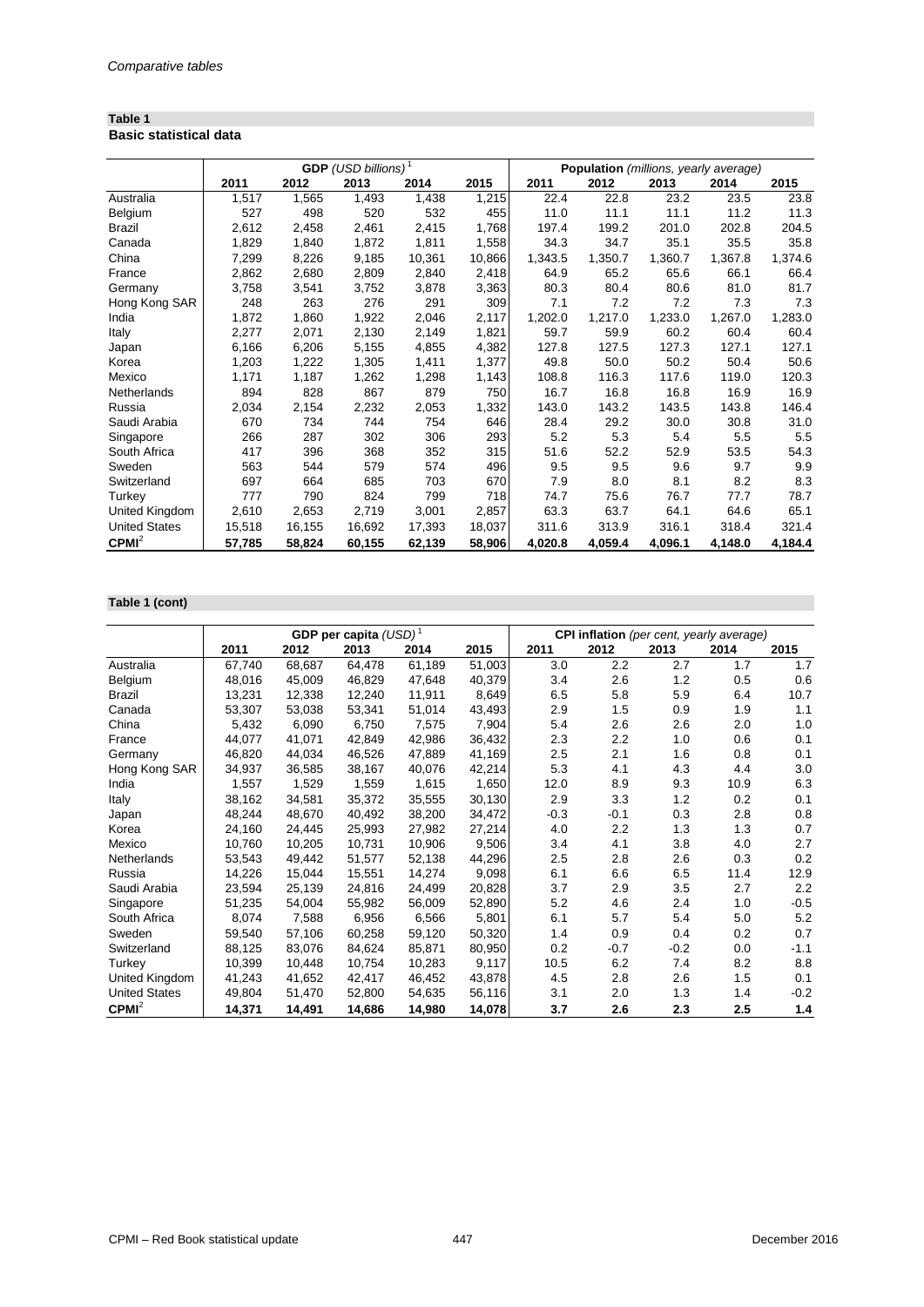## **Table 1 (cont)**

|                      | Exchange rate vis-à-vis USD (yearly average) |          |          |          |          | Exchange rate vis-à-vis USD (end of year) |          |          |          |          |  |
|----------------------|----------------------------------------------|----------|----------|----------|----------|-------------------------------------------|----------|----------|----------|----------|--|
|                      | 2011                                         | 2012     | 2013     | 2014     | 2015     | 2011                                      | 2012     | 2013     | 2014     | 2015     |  |
| Australia            | 0.9609                                       | 0.9622   | 1.0416   | 1.1123   | 1.3396   | 0.9846                                    | 0.9630   | 1.1176   | 1.2192   | 1.3687   |  |
| Belgium              | 0.7192                                       | 0.7788   | 0.7532   | 0.7539   | 0.9019   | 0.7729                                    | 0.7579   | 0.7251   | 0.8237   | 0.9185   |  |
| Brazil               | 1.6746                                       | 1.9550   | 2.1605   | 2.3547   | 3.3387   | 1.8758                                    | 2.0435   | 2.3426   | 2.6562   | 3.9048   |  |
| Canada               | 0.9891                                       | 0.9996   | 1.0299   | 1.1045   | 1.2787   | 1.0170                                    | 0.9949   | 1.0636   | 1.1601   | 1.3840   |  |
| China                | 6.4610                                       | 6.3130   | 6.1930   | 6.1430   | 6.2280   | 6.3010                                    | 6.2860   | 6.0970   | 6.1190   | 6.4940   |  |
| France               | 0.7192                                       | 0.7788   | 0.7532   | 0.7539   | 0.9019   | 0.7729                                    | 0.7579   | 0.7251   | 0.8237   | 0.9185   |  |
| Germany              | 0.7192                                       | 0.7788   | 0.7532   | 0.7539   | 0.9019   | 0.7729                                    | 0.7579   | 0.7251   | 0.8237   | 0.9185   |  |
| Hong Kong SAR        | 7.7849                                       | 7.7571   | 7.7566   | 7.7545   | 7.7524   | 7.7690                                    | 7.7510   | 7.7540   | 7.7580   | 7.7500   |  |
| India                | 46.67                                        | 53.49    | 58.65    | 61.02    | 64.13    | 53.27                                     | 54.78    | 61.90    | 63.33    | 66.33    |  |
| Italy                | 0.7192                                       | 0.7788   | 0.7532   | 0.7539   | 0.9019   | 0.7729                                    | 0.7579   | 0.7251   | 0.8237   | 0.9185   |  |
| Japan                | 79.70                                        | 79.75    | 97.62    | 105.82   | 121.08   | 77.44                                     | 86.11    | 104.94   | 119.62   | 120.39   |  |
| Korea                | 1,108.11                                     | 1,126.88 | 1,095.04 | 1,053.22 | 1,131.49 | 1,153.30                                  | 1,071.10 | 1,055.30 | 1,099.20 | 1,172.00 |  |
| Mexico               | 12.43                                        | 13.17    | 12.77    | 13.30    | 15.85    | 13.98                                     | 13.01    | 13.08    | 14.72    | 17.21    |  |
| Netherlands          | 0.7192                                       | 0.7788   | 0.7532   | 0.7539   | 0.9019   | 0.7729                                    | 0.7579   | 0.7251   | 0.8237   | 0.9185   |  |
| Russia               | 29.35                                        | 31.07    | 31.82    | 37.97    | 60.66    | 32.20                                     | 30.37    | 32.73    | 56.26    | 72.88    |  |
| Saudi Arabia         | 3.75                                         | 3.75     | 3.75     | 3.75     | 3.75     | 3.75                                      | 3.75     | 3.75     | 3.75     | 3.75     |  |
| Singapore            | 1.2579                                       | 1.2497   | 1.2513   | 1.2671   | 1.3749   | 1.3007                                    | 1.2221   | 1.2653   | 1.3213   | 1.4139   |  |
| South Africa         | 7.2530                                       | 8.2100   | 9.6500   | 10.8440  | 12.7510  | 8.1320                                    | 8.4980   | 10.5000  | 11.5790  | 15.5740  |  |
| Sweden               | 6.4939                                       | 6.7772   | 6.5149   | 6.8636   | 8.4347   | 6.8877                                    | 6.5045   | 6.4238   | 7.7366   | 8.4408   |  |
| Switzerland          | 0.8868                                       | 0.9387   | 0.9273   | 0.9155   | 0.9629   | 0.9395                                    | 0.9150   | 0.8901   | 0.9904   | 0.9952   |  |
| Turkey               | 1.6700                                       | 1.7930   | 1.9010   | 2.1880   | 2.7200   | 1.9070                                    | 1.7830   | 2.1340   | 2.3190   | 2.9080   |  |
| United Kingdom       | 0.6238                                       | 0.6313   | 0.6397   | 0.6074   | 0.6543   | 0.6456                                    | 0.6185   | 0.6045   | 0.6416   | 0.6742   |  |
| <b>United States</b> | nap                                          | nap      | nap      | nap      | nap      | nap                                       | nap      | nap      | nap      | nap      |  |
| <b>CPMI</b>          | nap                                          | nap      | nap      | nap      | nap      | nap                                       | nap      | nap      | nap      | nap      |  |

Please refer to the individual country tables for a detailed explanation.<br><sup>1</sup> Converted at yearly average exchange rates. <sup>2</sup> Sum or average excluding those countries for which data are not available.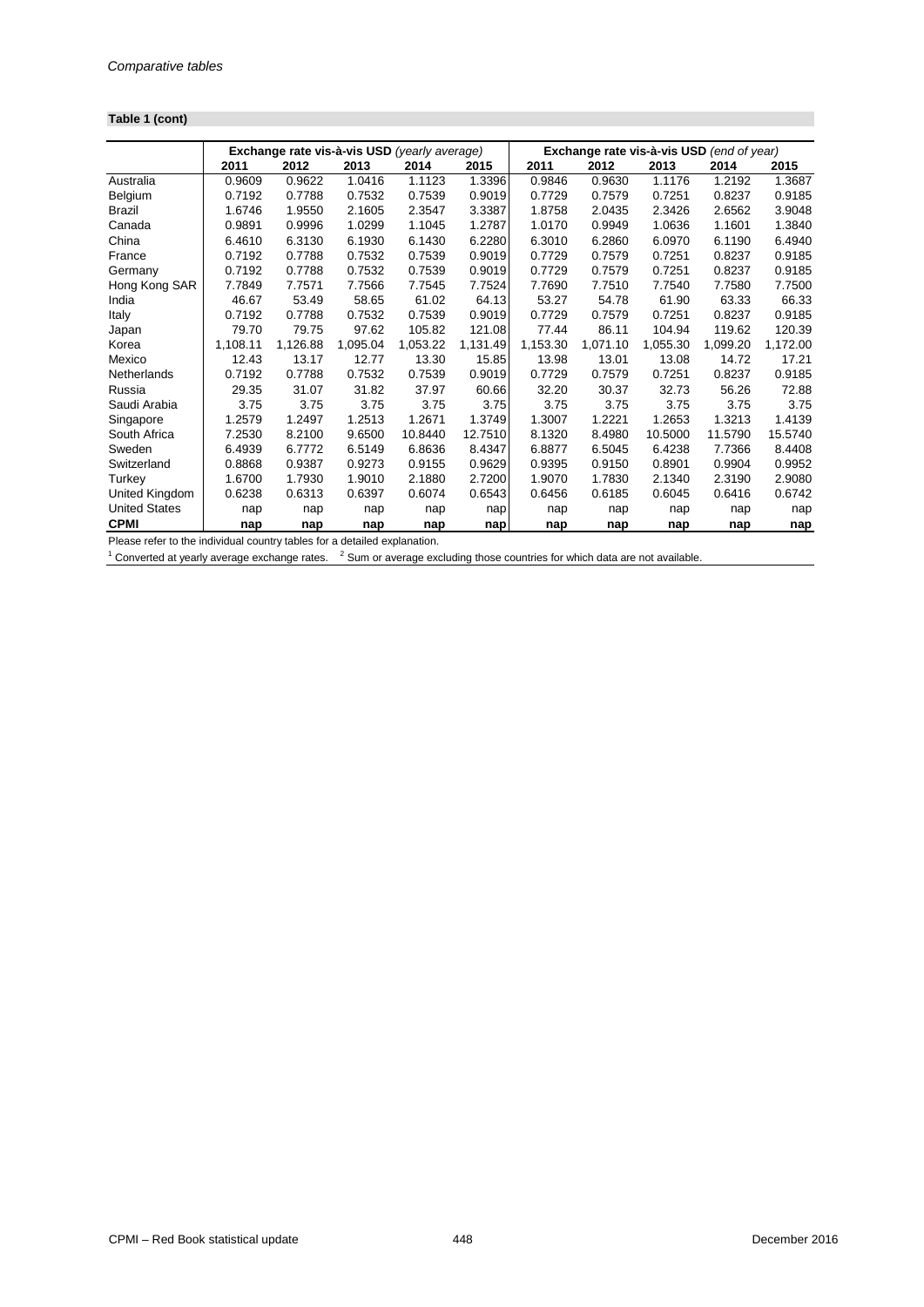#### **Banknotes and coin in circulation**

*(end of year)*

|                       |          | Total value (USD billions) <sup>1</sup> |          |          |          |         | Value per inhabitant $(USD)^1$ |         |         |         |  |
|-----------------------|----------|-----------------------------------------|----------|----------|----------|---------|--------------------------------|---------|---------|---------|--|
|                       | 2011     | 2012                                    | 2013     | 2014     | 2015     | 2011    | 2012                           | 2013    | 2014    | 2015    |  |
| Australia             | 60.01    | 64.77                                   | 59.54    | 57.81    | 55.28    | 2,680.2 | 2,843.7                        | 2,570.8 | 2,459.8 | 2,319.9 |  |
| Belgium               | nap      | nap                                     | nap      | nap      | nap      | nav     | nav                            | nav     | nav     | nav     |  |
| <b>Brazil</b>         | 86.77    | 91.72                                   | 87.23    | 83.25    | 57.75    | 439.6   | 460.3                          | 433.9   | 410.6   | 282.4   |  |
| Canada                | 65.34    | 69.59                                   | 67.92    | 65.30    | 58.78    | 1,904.7 | 2,005.6                        | 1,935.0 | 1,839.7 | 1,641.0 |  |
| China                 | nav      | nav                                     | nav      | nav      | nav      | nav     | nav                            | nav     | nav     | nav     |  |
| France                | nap      | nap                                     | nap      | nap      | nap      | nav     | nav                            | nav     | nav     | nav     |  |
| Germany               | nap      | nap                                     | nap      | nap      | nap      | nav     | nav                            | nav     | nav     | nav     |  |
| Hong Kong SAR         | 34.75    | 38.95                                   | 43.88    | 45.57    | 47.98    | 4,886.3 | 5,426.8                        | 6,075.5 | 6,270.9 | 6,550.0 |  |
| India                 | 200.18   | 215.42                                  | 210.08   | 228.68   | 250.80   | 166.5   | 177.0                          | 170.4   | 180.5   | 195.5   |  |
| Italy                 | nap      | nap                                     | nap      | nap      | nap      | nav     | nav                            | nav     | nav     | nav     |  |
| Japan                 | 1,143.42 | 1,059.47                                | 903.08   | 817.07   | 856.55   | 8,947.0 | 8.308.6                        | 7.094.3 | 6.429.4 | 6,738.6 |  |
| Korea                 | 42.10    | 50.62                                   | 59.94    | 68.07    | 73.92    | 845.7   | 1,012.4                        | 1,193.5 | 1,350.0 | 1,460.3 |  |
| Mexico                | 54.62    | 64.98                                   | 70.19    | 72.22    | 72.02    | 501.9   | 558.8                          | 596.6   | 607.0   | 598.8   |  |
| Netherlands           | nap      | nap                                     | nap      | nap      | nap      | nav     | nav                            | nav     | nav     | nav     |  |
| Russia                | 214.40   | 252.71                                  | 254.06   | 157.28   | 117.05   | 1,499.7 | 1,764.7                        | 1,770.3 | 1,093.6 | 799.5   |  |
| Saudi Arabia          | 37.29    | 40.75                                   | 44.37    | 48.24    | 52.99    | 1,314.2 | 1,395.7                        | 1,479.3 | 1,567.7 | 1,708.5 |  |
| Singapore             | 21.13    | 23.82                                   | 25.02    | 26.05    | 27.18    | 4,075.6 | 4,484.6                        | 4,633.7 | 4,762.3 | 4,910.9 |  |
| South Africa          | 13.57    | 18.57                                   | 11.35    | 11.66    | 6.15     | 262.8   | 355.5                          | 214.6   | 217.7   | 113.4   |  |
| Sweden                | 14.44    | 14.72                                   | 13.23    | 10.76    | 8.59     | 1.526.6 | 1.546.5                        | 1.377.6 | 1.108.8 | 872.2   |  |
| Switzerland           | 62.33    | 70.71                                   | 77.21    | 71.29    | 76.31    | 7,877.8 | 8,842.8                        | 9,544.1 | 8,706.1 | 9,213.5 |  |
| Turkey                | 29.42    | 34.58                                   | 35.66    | 37.35    | 36.06    | 393.7   | 457.3                          | 465.2   | 480.7   | 457.9   |  |
| United Kingdom        | 89.46    | 97.65                                   | 102.70   | 102.57   | 103.09   | 1,413.5 | 1,532.8                        | 1,602.0 | 1,587.9 | 1,583.3 |  |
| <b>United States</b>  | 1,075.79 | 1.169.13                                | 1.241.16 | 1.342.88 | 1.424.92 | 3.452.7 | 3,724.8                        | 3,926.1 | 4,218.2 | 4,433.2 |  |
| Euro area             | 1,182.14 | 1,237.83                                | 1,354.86 | 1,267.29 | 1,210.42 | 3,521.3 | 3,677.8                        | 4,017.4 | 3,749.8 | 3,570.8 |  |
| <b>CPMI</b> excl euro |          |                                         |          |          |          |         |                                |         |         |         |  |
| area <sup>2</sup>     | 3,245.01 | 3,378.19                                | 3,306.61 | 3,246.06 | 3,325.42 | 1,327.4 | 1,364.7                        | 1,322.1 | 1,275.6 | 1,292.4 |  |
| <b>CPMI</b> incl euro |          |                                         |          |          |          |         |                                |         |         |         |  |
| area <sup>2</sup>     | 4,427.15 | 4,616.02                                | 4,661.48 | 4,513.35 | 4,535.84 | 1,592.3 | 1,641.6                        | 1,642.3 | 1,565.7 | 1,557.6 |  |

## **Table 2 (cont)**

|                                                                           |       | Value as a percentage of GDP |       |       |       | Value as a percentage of narrow money |       |       |       |         |
|---------------------------------------------------------------------------|-------|------------------------------|-------|-------|-------|---------------------------------------|-------|-------|-------|---------|
|                                                                           | 2011  | 2012                         | 2013  | 2014  | 2015  | 2011                                  | 2012  | 2013  | 2014  | 2015    |
| Australia                                                                 | 4.05  | 4.14                         | 4.28  | 4.41  | 4.65  | 22.45                                 | 24.84 | 24.39 | 24.31 | 23.53   |
| Belgium                                                                   | nap   | nap                          | nap   | nap   | nap   | nap                                   | nap   | nap   | nap   | nap     |
| <b>Brazil</b>                                                             | 3.72  | 3.90                         | 3.84  | 3.89  | 3.82  | 57.04                                 | 57.66 | 59.31 | 62.90 | 67.43   |
| Canada                                                                    | 3.67  | 3.76                         | 3.75  | 3.79  | 4.08  | 10.88                                 | 10.48 | 10.03 | 9.85  | 9.78    |
| China                                                                     | nav   | nav                          | nav   | nav   | nav   | nav                                   | nav   | nav   | nav   | nav     |
| France                                                                    | nap   | nap                          | nap   | nap   | nap   | nap                                   | nap   | nap   | nap   | nap     |
| Germany                                                                   | nap   | nap                          | nap   | nap   | nap   | nap                                   | nap   | nap   | nap   | nap     |
| Hong Kong SAR                                                             | 13.96 | 14.82                        | 15.91 | 15.65 | 15.51 | 33.97                                 | 32.79 | 34.01 | 31.66 | 29.67   |
| India                                                                     | 12.21 | 11.86                        | 11.54 | 11.60 | 12.25 | 62.80                                 | 65.09 | 65.35 | 66.17 | 67.67   |
| Italy                                                                     | nap   | nap                          | nap   | nap   | nap   | nap                                   | nap   | nap   | nap   | nap     |
| Japan                                                                     | 18.02 | 18.43                        | 18.83 | 19.03 | 19.44 | 16.36                                 | 16.28 | 16.01 | 15.80 | 15.96   |
| Korea                                                                     | 3.64  | 3.94                         | 4.42  | 5.03  | 5.56  | 10.98                                 | 11.54 | 12.27 | 12.77 | 12.23   |
| Mexico                                                                    | 5.25  | 5.41                         | 5.69  | 6.16  | 6.84  | 36.65                                 | 37.08 | 36.51 | 36.92 | 36.97   |
| Netherlands                                                               | nap   | nap                          | nap   | nap   | nap   | nap                                   | nap   | nap   | nap   | nap     |
| Russia                                                                    | 11.56 | 11.47                        | 11.71 | 11.35 | 10.56 | 53.69                                 | 55.81 | 53.52 | 57.50 | 51.47   |
| Saudi Arabia                                                              | 5.57  | 5.55                         | 5.96  | 6.40  | 8.20  | 18.38                                 | 17.23 | 16.63 | 15.83 | 17.35   |
| Singapore                                                                 | 8.23  | 8.12                         | 8.37  | 8.87  | 9.55  | 21.04                                 | 20.69 | 20.48 | 21.48 | 23.95   |
| South Africa                                                              | 3.65  | 4.85                         | 3.36  | 3.54  | 2.39  | 11.65                                 | 15.25 | 10.53 | 10.88 | 6.71    |
| Sweden                                                                    | 2.72  | 2.60                         | 2.25  | 2.11  | 1.73  | 6.22                                  | 5.66  | 4.61  | 4.11  | 3.17    |
| Switzerland                                                               | 9.47  | 10.38                        | 10.83 | 10.97 | 11.76 | 12.14                                 | 12.05 | 12.39 | 12.45 | 13.58   |
| Turkey                                                                    | 4.32  | 4.35                         | 4.86  | 4.95  | 5.37  | 34.80                                 | 34.27 | 33.18 | 33.54 | 33.65   |
| United Kingdom                                                            | 3.55  | 3.61                         | 3.57  | 3.61  | 3.72  | 4.54                                  | 4.50  | 4.39  | 4.38  | #VALUE! |
| <b>United States</b>                                                      | 6.93  | 7.24                         | 7.44  | 7.72  | 7.90  | 48.74                                 | 46.66 | 45.82 | 45.11 | 45.39   |
| Euro area                                                                 | 9.32  | 9.54                         | 9.89  | 10.30 | 10.63 | 18.77                                 | 18.21 | 18.11 | 17.49 | 16.77   |
| <b>CPMI</b> excl euro                                                     |       |                              |       |       |       |                                       |       |       |       |         |
| area <sup>2</sup>                                                         | 8.08  | 8.24                         | 8.09  | 7.82  | 8.48  | 21.94                                 | 22.22 | 22.23 | 22.40 | 26.74   |
| <b>CPMI</b> incl euro                                                     |       |                              |       |       |       |                                       |       |       |       |         |
| area <sup>2</sup>                                                         | 8.23  | 8.61                         | 8.62  | 8.22  | 8.92  | 20.99                                 | 20.98 | 20.85 | 20.76 | 23.08   |
| Please refer to the individual country tables for a detailed explanation. |       |                              |       |       |       |                                       |       |       |       |         |

 $1$  Converted at end-of-year exchange rates.  $2$  Sum or average excluding those countries for which data are not available.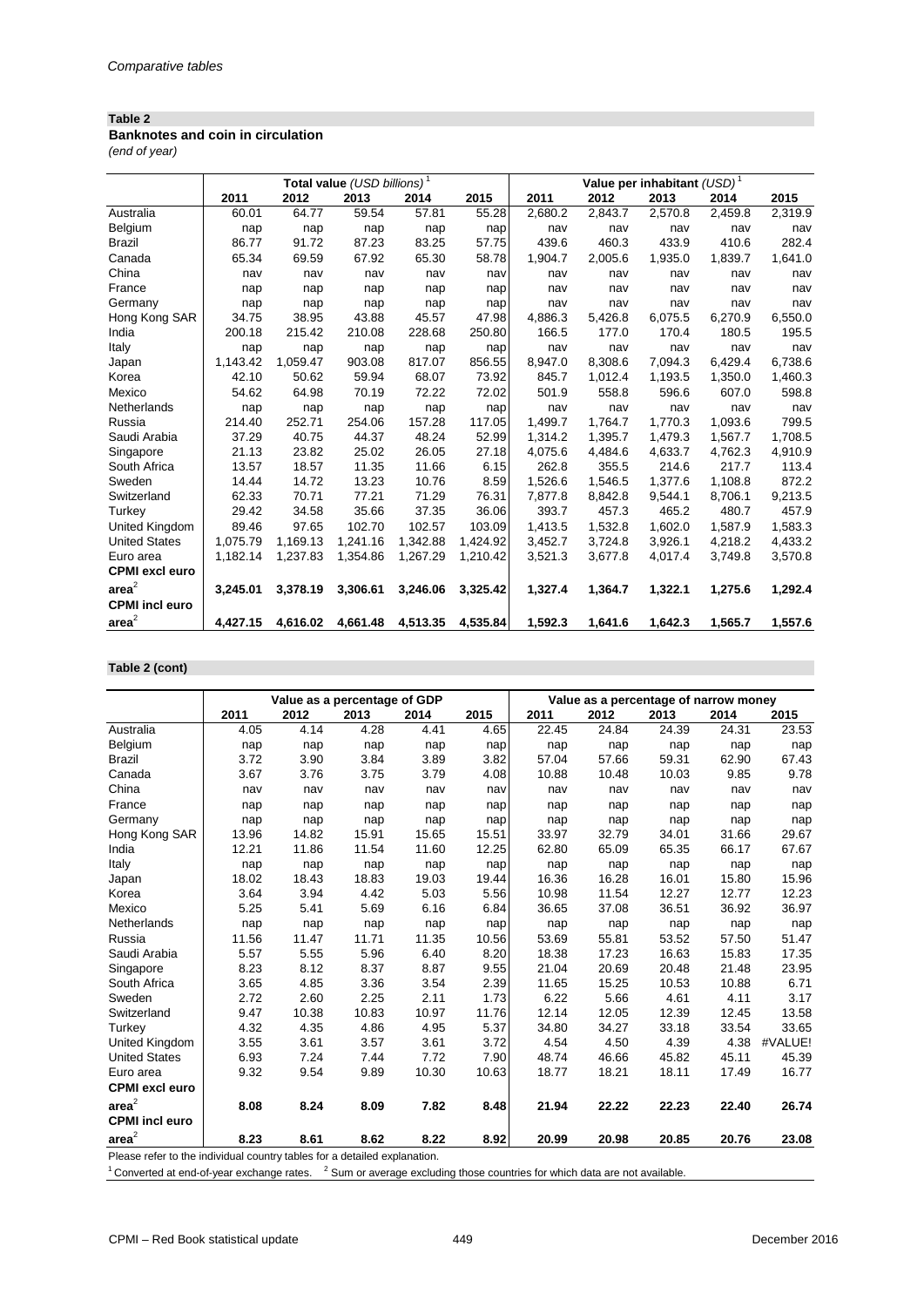#### **Table 3 Transferable deposits held by banks**

*(average for December or average of last reserve maintenance period)* <sup>1</sup>

|                            |          |          |                                         |          |          | Transferable balances held at the central bank |                              |       |       |       |
|----------------------------|----------|----------|-----------------------------------------|----------|----------|------------------------------------------------|------------------------------|-------|-------|-------|
|                            |          |          | Total value (USD billions) <sup>2</sup> |          |          |                                                | Value as a percentage of GDP |       |       |       |
|                            | 2011     | 2012     | 2013                                    | 2014     | 2015     | 2011                                           | 2012                         | 2013  | 2014  | 2015  |
| Australia                  | 2.90     | 2.39     | 21.31                                   | 19.17    | 18.54    | 0.20                                           | 0.15                         | 1.53  | 1.46  | 1.56  |
| Belgium                    | 13.07    | 11.62    | 11.14                                   | 8.44     | 13.93    | 2.66                                           | 2.27                         | 2.06  | 1.74  | 3.12  |
| Brazil                     | 25.63    | 27.01    | 20.14                                   | 17.54    | 9.71     | 1.10                                           | 1.15                         | 0.89  | 0.82  | 0.64  |
| Canada                     | 0.02     | 0.06     | 0.18                                    | 0.15     | 0.51     | 0.00                                           | 0.00                         | 0.01  | 0.01  | 0.04  |
| China                      | 2,664.70 | 3,040.83 | 3,368.36                                | 3,703.17 | 3,274.73 | 35.61                                          | 36.81                        | 36.10 | 35.60 | 31.43 |
| France                     | 54.22    | 100.17   | 59.45                                   | 44.21    | 113.97   | 2.04                                           | 3.64                         | 2.04  | 1.70  | 4.80  |
| Germany                    | 202.08   | 282.78   | 118.71                                  | 109.58   | 244.32   | 5.78                                           | 7.77                         | 3.05  | 3.09  | 7.40  |
| Hong Kong SAR <sup>3</sup> | 19.14    | 33.01    | 21.16                                   | 30.83    | 50.50    | 7.69                                           | 12.56                        | 7.67  | 10.59 | 16.33 |
| India                      | 66.89    | 58.54    | 69.42                                   | 73.51    | 75.66    | 4.08                                           | 3.22                         | 3.81  | 3.73  | 3.70  |
| Italy                      | 47.86    | 50.17    | 32.30                                   | 20.45    | 21.86    | 2.26                                           | 2.36                         | 1.46  | 1.04  | 1.22  |
| Japan                      | 396.65   | 497.96   | 922.50                                  | 1,355.24 | 1,915.19 | 6.25                                           | 8.66                         | 19.24 | 31.56 | 43.46 |
| Korea                      | 33.19    | 36.68    | 39.45                                   | 41.25    | 43.64    | 2.87                                           | 2.85                         | 2.91  | 3.05  | 3.28  |
| Mexico                     | 20.01    | 21.48    | 21.36                                   | 21.82    | 15.45    | 1.92                                           | 1.79                         | 1.73  | 1.86  | 1.47  |
| Netherlands                | 29.01    | 148.06   | 45.89                                   | 50.67    | 125.47   | 3.49                                           | 17.39                        | 5.10  | 6.29  | 17.04 |
| Russia                     | 26.56    | 28.95    | 33.56                                   | 23.80    | 21.49    | 1.43                                           | 1.31                         | 1.55  | 1.72  | 1.94  |
| Saudi Arabia               | 16.94    | 18.88    | 21.84                                   | 24.68    | 26.16    | 2.53                                           | 2.57                         | 2.93  | 3.27  | 4.05  |
| Singapore                  | 13.70    | 15.96    | 25.38                                   | 15.37    | 15.72    | 5.33                                           | 5.44                         | 8.49  | 5.23  | 5.52  |
| South Africa               | 6.78     | 7.20     | 6.34                                    | 6.26     | 5.26     | 1.82                                           | 1.88                         | 1.88  | 1.90  | 2.04  |
| $S$ weden $3$              | 2.45     | 4.02     | 3.37                                    | 1.91     | 8.40     | 0.46                                           | 0.71                         | 0.57  | 0.38  | 1.70  |
| Switzerland                | 188.52   | 311.46   | 358.76                                  | 335.63   | 405.20   | 28.64                                          | 45.70                        | 50.31 | 51.63 | 62.47 |
| Turkey                     | 20.74    | 13.96    | 14.07                                   | 15.10    | 14.46    | 3.05                                           | 1.76                         | 1.92  | 2.00  | 2.15  |
| United Kingdom             | 0.00     | 0.00     | 0.00                                    | 0.00     | 0.00     | 0.00                                           | 0.00                         | 0.00  | 0.00  | 0.00  |
| <b>United States</b>       | 1,524.54 | 1,510.35 | 2,491.01                                | 2,579.48 | 2,667.78 | 9.82                                           | 9.35                         | 14.92 | 14.83 | 14.79 |
| CPMI <sup>4</sup>          | 5,375.58 | 6,221.53 | 7.705.70                                | 8.498.25 | 9.087.95 | 9.30                                           | 10.58                        | 12.81 | 13.68 | 15.43 |

#### **Table 3 (cont)**

|                            | Transferable balances held at other banks |          |                                |          |          |       |                              |       |       |       |  |
|----------------------------|-------------------------------------------|----------|--------------------------------|----------|----------|-------|------------------------------|-------|-------|-------|--|
|                            |                                           |          | Total value $(USD~billions)^2$ |          |          |       | Value as a percentage of GDP |       |       |       |  |
|                            | 2011                                      | 2012     | 2013                           | 2014     | 2015     | 2011  | 2012                         | 2013  | 2014  | 2015  |  |
| Australia                  | nap                                       | nap      | nap                            | nap      | nap      | nav   | nap                          | nap   | nap   | nap   |  |
| Belgium                    | 78.15                                     | 90.16    | 83.82                          | 49.19    | 42.01    | 15.93 | 17.63                        | 15.52 | 10.11 | 9.40  |  |
| Brazil                     | nap                                       | nap      | nap                            | nap      | nap      | nap   | nap                          | nap   | nap   | nap   |  |
| Canada                     | 1.90                                      | 1.90     | 1.90                           | 1.63     | 1.78     | 0.11  | 0.10                         | 0.10  | 0.09  | 0.12  |  |
| China                      | nav                                       | nav      | nav                            | nav      | nav      | nav   | nav                          | nav   | nav   | nav   |  |
| France <sup>5</sup>        | 299.58                                    | 147.01   | 116.75                         | 140.06   | 149.35   | 11.25 | 5.34                         | 4.00  | 5.39  | 6.29  |  |
| Germany                    | 133.83                                    | 157.26   | 129.20                         | 151.19   | 136.92   | 3.83  | 4.32                         | 3.31  | 4.26  | 4.15  |  |
| Hong Kong SAR              | nap                                       | nap      | nap                            | nap      | nap      | nap   | nap                          | nap   | nap   | nap   |  |
| India                      | nav                                       | nav      | nav                            | nav      | nav      | nav   | nav                          | nav   | nav   | nav   |  |
| Italy <sup>3</sup>         | 131.42                                    | 154.08   | 147.40                         | 127.59   | 106.58   | 6.20  | 7.24                         | 6.66  | 6.49  | 5.96  |  |
| Japan <sup>6</sup>         | 107.39                                    | 68.81    | 87.36                          | 73.20    | 73.81    | 1.68  | 1.08                         | 1.69  | 1.56  | 1.67  |  |
| Korea                      | nap                                       | nap      | nap                            | nap      | nap      | nap   | nap                          | nap   | nap   | nap   |  |
| Mexico                     | 0.76                                      | 1.03     | 0.95                           | 0.72     | 0.62     | 0.07  | 0.09                         | 0.08  | 0.06  | 0.06  |  |
| Netherlands <sup>3</sup>   | 63.72                                     | 56.72    | 60.31                          | 57.07    | 78.83    | 7.66  | 6.66                         | 6.70  | 7.09  | 10.70 |  |
| Russia                     | 6.35                                      | 7.41     | 7.52                           | 4.68     | 3.33     | 0.34  | 0.34                         | 0.35  | 0.34  | 0.30  |  |
| Saudi Arabia               | 0.02                                      | 0.05     | 0.03                           | 0.10     | 0.41     | 0.00  | 0.01                         | 0.00  | 0.01  | 0.06  |  |
| Singapore                  | nap                                       | nap      | nap                            | nap      | nap      | nap   | nap                          | nap   | nap   | nap   |  |
| South Africa               | 13.19                                     | 10.20    | 9.85                           | 8.30     | 6.75     | 3.55  | 2.66                         | 2.91  | 2.52  | 2.62  |  |
| $S$ weden $3$              | nav                                       | nav      | nav                            | nav      | nav      | nav   | nav                          | nav   | nav   | nav   |  |
| Switzerland <sup>3</sup>   | 117.72                                    | 105.91   | 106.53                         | 79.99    | 69.93    | 17.89 | 15.54                        | 14.94 | 12.31 | 10.78 |  |
| Turkey                     | 17.44                                     | 18.59    | 19.06                          | 19.53    | 20.27    | 2.56  | 2.34                         | 2.59  | 2.59  | 3.02  |  |
| United Kingdom             | 966.72                                    | 1,057.69 | 1,207.97                       | 714.47   | 703.41   | 38.33 | 39.06                        | 41.98 | 25.15 | 25.37 |  |
| United States <sup>3</sup> | 40.83                                     | 38.03    | 32.53                          | 31.65    | 36.33    | 0.26  | 0.24                         | 0.19  | 0.18  | 0.20  |  |
| CPMI <sup>4</sup>          | 1,979.03                                  | 1,914.85 | 2,011.16                       | 1,459.36 | 1,430.33 | 4.69  | 4.52                         | 4.72  | 3.37  | 3.53  |  |

Please refer to the individual country tables for a detailed explanation.

 $1$  Except as noted.  $2$  Converted at end-of-year exchange rates, except as noted.  $3$  End of year.  $4$  Sum or average excluding those countries for which data are not available. <sup>5</sup> Average of fourth quarter. <sup>6</sup> Balances at end-September, converted at end-September exchange rates.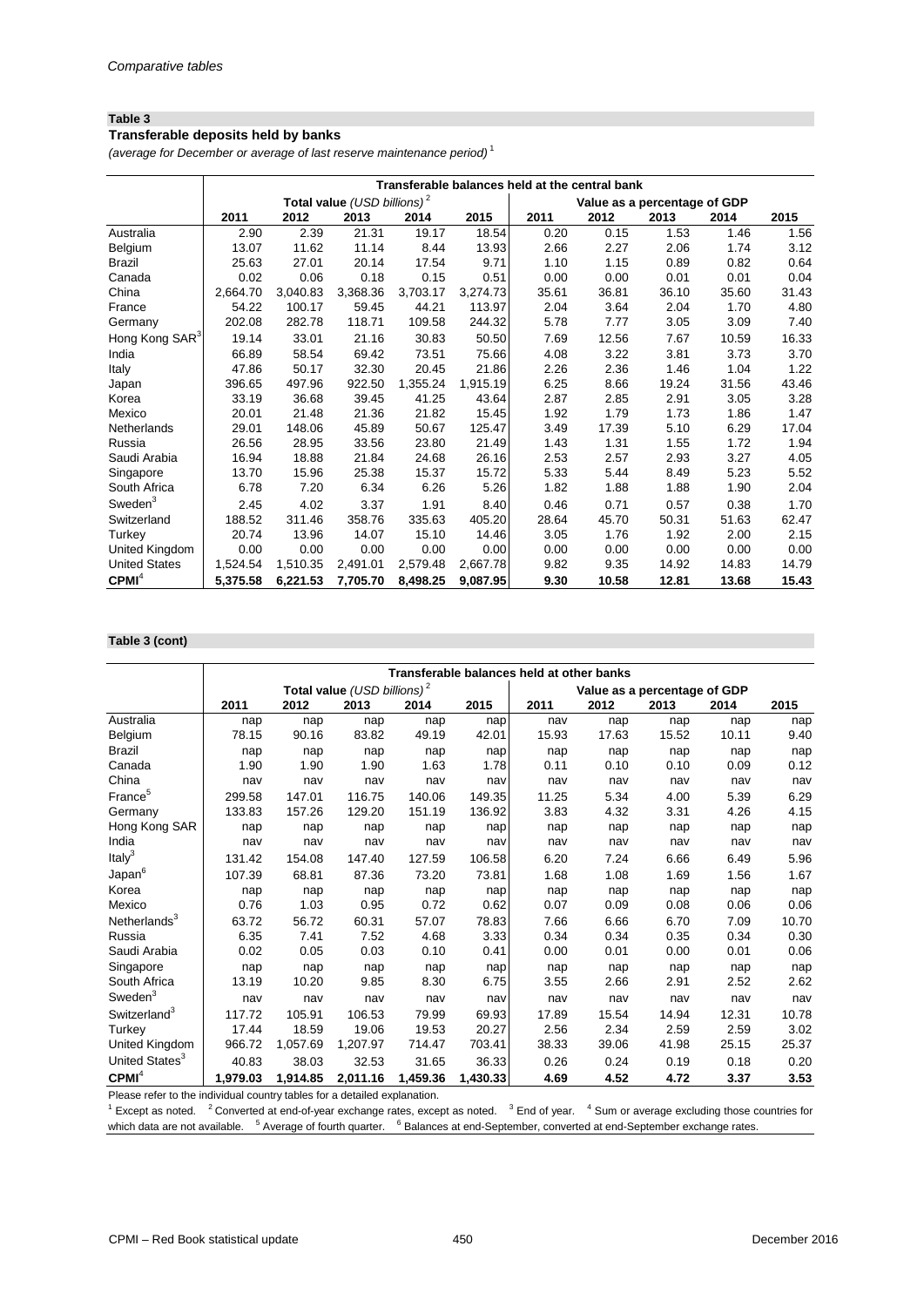**Institutions offering payment services to non-banks**

*(end of year)* <sup>1</sup>

|                      |         | <b>Number of institutions</b> |                     |         |         |       |                                |       |       |       |  |  |
|----------------------|---------|-------------------------------|---------------------|---------|---------|-------|--------------------------------|-------|-------|-------|--|--|
|                      |         |                               | <b>Total number</b> |         |         |       | Number per million inhabitants |       |       |       |  |  |
|                      | 2011    | 2012                          | 2013                | 2014    | 2015    | 2011  | 2012                           | 2013  | 2014  | 2015  |  |  |
| Australia            | 170     | 168                           | 166                 | 162     | 155     | 7.6   | 7.4                            | 7.2   | 6.9   | 6.5   |  |  |
| Belgium              | 110     | 105                           | 105                 | 105     | 101     | 10.0  | 9.5                            | 9.5   | 9.4   | 9.0   |  |  |
| Brazil <sup>2</sup>  | 98,155  | 109,082                       | 115,803             | 110,023 | 104,427 | 497.3 | 547.5                          | 576.0 | 542.6 | 510.7 |  |  |
| Canada               | 936     | 882                           | 829                 | 804     | 763     | 27.3  | 25.4                           | 23.6  | 22.7  | 21.3  |  |  |
| China                | 3,801   | 3,748                         | 3,950               | 4,090   | 4,263   | 2.8   | 2.8                            | 2.9   | 3.0   | 3.1   |  |  |
| France               | 662     | 641                           | 625                 | 498     | 498     | 10.2  | 9.8                            | 9.5   | 7.5   | 7.5   |  |  |
| Germany              | 1.944   | 1,918                         | 1,893               | 1,857   | 1,828   | 24.2  | 23.8                           | 23.5  | 22.9  | 22.4  |  |  |
| Hong Kong SAR        | 198     | 200                           | 201                 | 203     | 199     | 27.8  | 27.9                           | 27.8  | 27.9  | 27.2  |  |  |
| India                | 1,791   | 1,761                         | 1,742               | 1,732   | 1,728   | 1.5   | 1.4                            | 1.4   | 1.4   | 1.3   |  |  |
| Italy                | 797     | 760                           | 737                 | 704     | 697     | 13.4  | 12.7                           | 12.2  | 11.6  | 11.5  |  |  |
| Japan                | 1,507   | 1,492                         | 1,467               | 1,418   | 1,379   | 11.8  | 11.7                           | 11.5  | 11.2  | 10.8  |  |  |
| Korea                | 3,871   | 3,837                         | 3,809               | 3,734   | 3,665   | 77.8  | 76.7                           | 75.8  | 74.1  | 72.4  |  |  |
| Mexico               | 156     | 163                           | 216                 | 236     | 245     | 1.4   | 1.4                            | 1.8   | 2.0   | 2.0   |  |  |
| Netherlands          | 306     | 287                           | 263                 | 266     | 264     | 18.3  | 17.1                           | 15.7  | 15.8  | 15.6  |  |  |
| Russia               | 980     | 958                           | 925                 | 836     | 735     | 6.9   | 6.7                            | 6.4   | 5.8   | 5.0   |  |  |
| Saudi Arabia         | nap     | nap                           | nap                 | nap     | nap     | nav   | nav                            | nav   | nav   | nav   |  |  |
| Singapore            | 171     | 173                           | 169                 | 167     | 168     | 33.0  | 32.6                           | 31.3  | 30.5  | 30.4  |  |  |
| South Africa         | 31      | 32                            | 33                  | 34      | 35      | 0.6   | 0.6                            | 0.6   | 0.6   | 0.6   |  |  |
| Sweden               | 114     | 117                           | 118                 | 117     | 116     | 12.1  | 12.3                           | 12.3  | 12.1  | 11.8  |  |  |
| Switzerland          | 314     | 299                           | 284                 | 276     | 267     | 39.7  | 37.4                           | 35.1  | 33.7  | 32.2  |  |  |
| Turkey               | 50      | 51                            | 51                  | 53      | 54      | 0.7   | 0.7                            | 0.7   | 0.7   | 0.7   |  |  |
| United Kingdom       | 367     | 363                           | 359                 | 360     | 359     | 5.8   | 5.7                            | 5.6   | 5.6   | 5.5   |  |  |
| <b>United States</b> | 14,867  | 14,267                        | 13,722              | 13,129  | 12,537  | 47.7  | 45.5                           | 43.4  | 41.2  | 39.0  |  |  |
| CPMI <sup>3</sup>    | 131,298 | 141,304                       | 147,467             | 140,804 | 134,483 | 32.9  | 35.1                           | 36.3  | 34.2  | 32.4  |  |  |

## **Table 4 (cont)**

|                      | Number of branches or offices |         |                     |         |         |       |                                |       |       |       |  |
|----------------------|-------------------------------|---------|---------------------|---------|---------|-------|--------------------------------|-------|-------|-------|--|
|                      |                               |         | <b>Total number</b> |         |         |       | Number per million inhabitants |       |       |       |  |
|                      | 2011                          | 2012    | 2013                | 2014    | 2015    | 2011  | 2012                           | 2013  | 2014  | 2015  |  |
| Australia            | 6.601                         | 6.504   | 6.415               | 6.361   | 6,220   | 294.8 | 285.5                          | 277.0 | 270.6 | 261.1 |  |
| Belgium              | 5,260                         | 5,166   | 5,086               | 8,431   | 7,985   | 479.1 | 467.3                          | 458.0 | 755.7 | 708.6 |  |
| Brazil <sup>2</sup>  | 162,916                       | 179,302 | 185,567             | 179.014 | 171,799 | 825.3 | 899.9                          | 923.0 | 882.8 | 840.2 |  |
| Canada               | nav                           | nav     | nav                 | nav     | nav     | nav   | nav                            | nav   | nav   | nav   |  |
| China                | nav                           | nav     | nav                 | nav     | nav     | nav   | nav                            | nav   | nav   | nav   |  |
| France               | 38,171                        | 38,026  | 37.863              | 37.621  | 37.182  | 587.8 | 582.9                          | 577.5 | 569.4 | 560.1 |  |
| Germany              | 39,643                        | 38,173  | 38,062              | 37,131  | 36,326  | 493.8 | 474.6                          | 472.0 | 458.5 | 444.7 |  |
| Hong Kong SAR        | 1,620                         | 1,604   | 1.585               | 1.578   | 1,526   | 227.8 | 223.5                          | 219.5 | 217.2 | 208.3 |  |
| India                | 107.662                       | 122,109 | 128.210             | 136.984 | 144,184 | 89.6  | 100.3                          | 104.0 | 108.1 | 112.4 |  |
| Italy                | 46.966                        | 46,603  | 44,753              | 43.847  | 43,214  | 787.2 | 778.0                          | 743.1 | 725.4 | 715.0 |  |
| Japan                | 54.733                        | 54,502  | 54,316              | 54.050  | nav     | 428.3 | 427.4                          | 426.7 | 425.3 | nav   |  |
| Korea                | 19,046                        | 19,019  | 18,721              | 18,091  | 17,828  | 382.6 | 380.3                          | 372.8 | 358.8 | 352.2 |  |
| Mexico               | 15,884                        | 16,722  | 17,491              | 17.771  | 17,500  | 146.0 | 143.8                          | 148.7 | 149.4 | 145.5 |  |
| Netherlands          | 2.706                         | 2,527   | 2.229               | 1.930   | 1,844   | 162.1 | 150.8                          | 132.7 | 114.4 | 108.9 |  |
| Russia               | 85,477                        | 87,051  | 87,095              | 85.317  | 80,252  | 597.9 | 607.9                          | 606.9 | 593.2 | 548.1 |  |
| Saudi Arabia         | nap                           | nap     | nap                 | nap     | nap     | nav   | nav                            | nav   | nav   | nav   |  |
| Singapore            | 515                           | 518     | 507                 | 507     | 510     | 99.3  | 97.5                           | 93.9  | 92.7  | 92.1  |  |
| South Africa         | 3,725                         | 3,713   | 3.704               | 4,176   | 4,051   | 72.1  | 71.1                           | 70.1  | 78.0  | 74.7  |  |
| Sweden               | 1.830                         | 1,839   | 1.822               | 1.774   | 1.644   | 193.5 | 193.2                          | 189.7 | 182.8 | 166.9 |  |
| Switzerland          | 4,863                         | 4,821   | 2.587               | 2,556   | 2,460   | 614.6 | 602.9                          | 319.8 | 312.1 | 297.0 |  |
| Turkey               | 14.808                        | 15,585  | 16,529              | 16.716  | 16,809  | 198.2 | 206.1                          | 215.6 | 215.1 | 213.5 |  |
| United Kingdom       | 22,364                        | nav     | nav                 | nav     | nav     | 353.4 | nav                            | nav   | nav   | nav   |  |
| <b>United States</b> | 118,190                       | 117,007 | 116,012             | 114,542 | 111,956 | 379.3 | 372.8                          | 367.0 | 359.8 | 348.3 |  |
| CPMI <sup>3</sup>    | 752,980                       | 760,791 | 768,554             | 768,397 | 703,290 | 288.0 | 294.7                          | 294.9 | 290.0 | 275.7 |  |

Please refer to the individual country tables for a detailed explanation.

 $1$  Except as noted.  $2$  Includes also bank correspondents, which are non-financial entities acting as banks' agents.  $3$  Sum or average excluding those countries for which data are not available.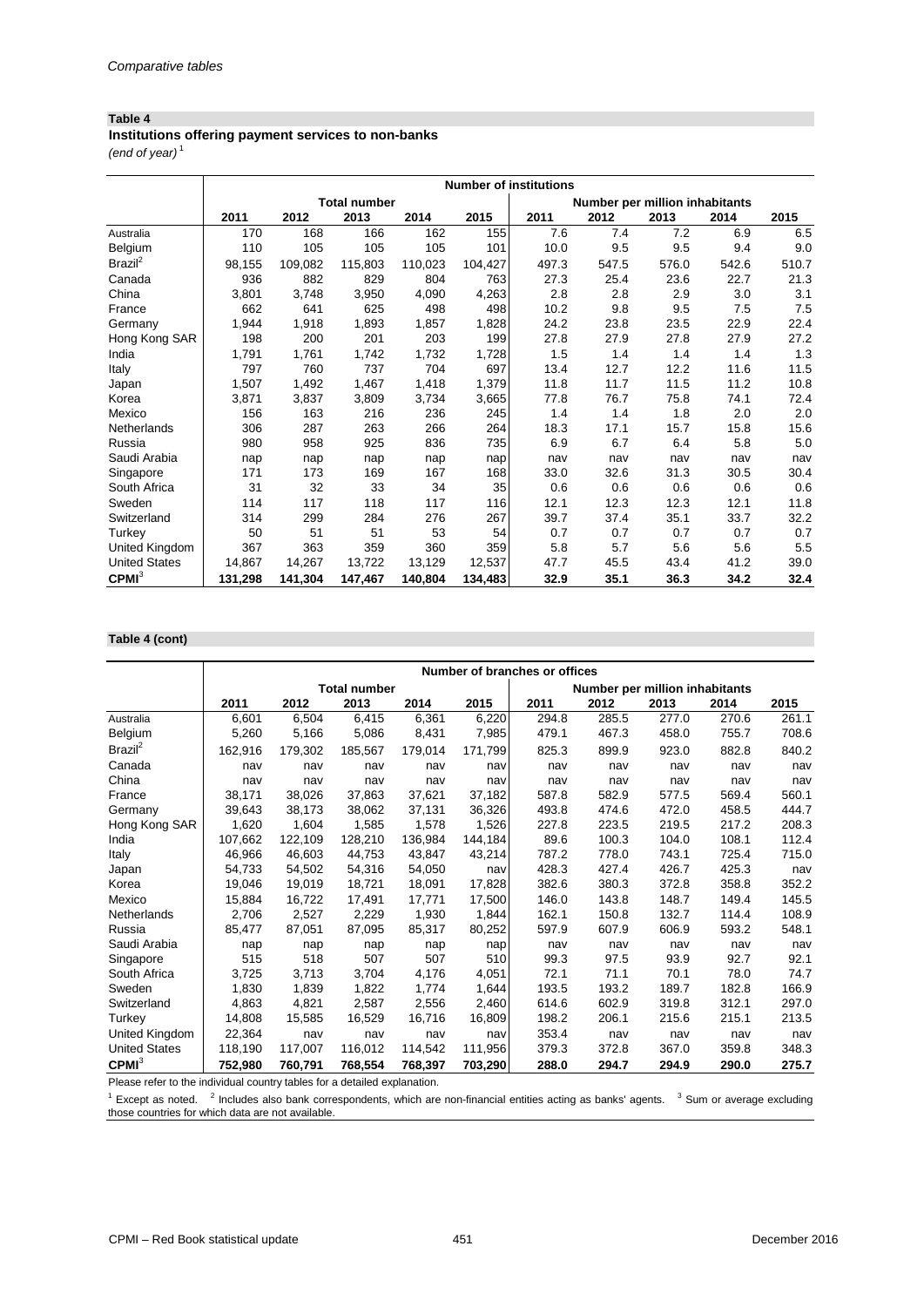## **Transferable deposits held by non-banks**

*(end of year)* <sup>1</sup>

|                      |         | Number of deposit accounts |                                                   |         |         |      |                                   |      |      |      |  |  |
|----------------------|---------|----------------------------|---------------------------------------------------|---------|---------|------|-----------------------------------|------|------|------|--|--|
|                      |         |                            | Total number of accounts (thousands)              |         |         |      | Number of accounts per inhabitant |      |      |      |  |  |
|                      | 2011    | 2012                       | 2013                                              | 2014    | 2015    | 2011 | 2012                              | 2013 | 2014 | 2015 |  |  |
| Australia            | nav     | nav                        | nav                                               | nav     | nav     | nav  | nav                               | nav  | nav  | nav  |  |  |
| Belgium              | 16,601  | 16.552                     | 16,792                                            | 25,960  | 29,520  | 1.51 | 1.50                              | 1.51 | 2.33 | 2.62 |  |  |
| Brazil               | 150,085 | 162,881                    | 172,855                                           | nav     | nav     | 0.76 | 0.82                              | 0.86 | nav  | nav  |  |  |
| Canada               | nav     | nav                        | nav                                               | nav     | nav     | nav  | nav                               | nav  | nav  | nav  |  |  |
| China                | nav     | nav                        | nav                                               | nav     | nav     | nav  | nav                               | nav  | nav  | nav  |  |  |
| France               | 77,795  | 78.412                     | 79,510                                            | 80.462  | 81,590  | 1.20 | 1.20                              | 1.21 | 1.22 | 1.23 |  |  |
| Germany              | 95,684  | 96,858                     | 98,512                                            | 102,308 | 99,488  | 1.19 | 1.20                              | 1.22 | 1.26 | 1.22 |  |  |
| Hong Kong SAR        | nav     | nav                        | nav                                               | nav     | nav     | nav  | nav                               | nav  | nav  | nav  |  |  |
| India                | nav     | nav                        | nav                                               | nav     | nav     | nav  | nav                               | nav  | nav  | nav  |  |  |
| Ital $v^2$           | 38,467  | 38.970                     | 42.597                                            | 43.168  | 44.789  | 0.64 | 0.65                              | 0.71 | 0.71 | 0.74 |  |  |
| Japan                | 391,805 | 389,436                    | 387,638                                           | 387,239 | 386,827 | 3.07 | 3.05                              | 3.05 | 3.05 | 3.04 |  |  |
| Korea                | 32,299  | 33,869                     | 37,267                                            | 39,008  | 35,809  | 0.65 | 0.68                              | 0.74 | 0.77 | 0.71 |  |  |
| Mexico               | 77,019  | 86,198                     | 86.870                                            | 85.508  | 92,153  | 0.71 | 0.74                              | 0.74 | 0.72 | 0.77 |  |  |
| Netherlands          | 23,459  | 22,758                     | 23,509                                            | 46.833  | 44,047  | 1.41 | 1.36                              | 1.40 | 2.78 | 2.60 |  |  |
| Russia               | 601,526 | 670,979                    | 715,110                                           | 753,441 | 788,963 | 4.21 | 4.69                              | 4.98 | 5.24 | 5.39 |  |  |
| Saudi Arabia         | nap     | nap                        | nap                                               | nap     | nap     | nav  | nav                               | nav  | nav  | nav  |  |  |
| Singapore            | nav     | nav                        | nav                                               | nav     | nav     | nav  | nav                               | nav  | nav  | nav  |  |  |
| South Africa         | nav     | nav                        | nav                                               | nav     | nav     | nav  | nav                               | nav  | nav  | nav  |  |  |
| Sweden               | nav     | nav                        | nav                                               | nav     | nav     | nav  | nav                               | nav  | nav  | nav  |  |  |
| Switzerland          | nav     | nav                        | nav                                               | nav     | nav     | nav  | nav                               | nav  | nav  | nav  |  |  |
| Turkey               | 141.766 | 146,542                    | 158,393                                           | 165,821 | 173.606 | 1.9  | 1.9                               | 2.1  | 2.1  | 2.2  |  |  |
| United Kingdom       | 128,261 | nav                        | nav                                               | nav     | nav     | 2.03 | nav                               | nav  | nav  | nav  |  |  |
| <b>United States</b> | nav     | nav                        | nav                                               | nav     | nav     | nav  | nav                               | nav  | nav  | nav  |  |  |
| CPMI <sup>3</sup>    |         |                            | 1,774,768 1,743,455 1,819,052 1,729,746 1,776,792 |         |         | 1.78 | 1.84                              | 1.91 | 2.30 | 2.34 |  |  |

## **Table 5 (cont)**

|                      | Value of deposit accounts |        |                                         |        |        |        |         |                                         |        |        |  |
|----------------------|---------------------------|--------|-----------------------------------------|--------|--------|--------|---------|-----------------------------------------|--------|--------|--|
|                      |                           |        | Total value (USD billions) <sup>4</sup> |        |        |        |         | Value per inhabitant (USD) <sup>4</sup> |        |        |  |
|                      | 2011                      | 2012   | 2013                                    | 2014   | 2015   | 2011   | 2012    | 2013                                    | 2014   | 2015   |  |
| Australia            | 1,700                     | 1,919  | 1,821                                   | 1,841  | 1,735  | 75,914 | 84,230  | 78,633                                  | 78,315 | 72,824 |  |
| Belgium              | 186                       | 206    | 231                                     | 230    | 224    | 16,950 | 18,631  | 20,770                                  | 20,586 | 19,917 |  |
| Brazil               | 86                        | 90     | 81                                      | 70     | 41     | 434    | 452     | 405                                     | 344    | 203    |  |
| Canada               | 585                       | 628    | 645                                     | 616    | 559    | 17,042 | 18,099  | 18,372                                  | 17,357 | 15,616 |  |
| China                | nav                       | nav    | nav                                     | nav    | nav    | nav    | nav     | nav                                     | nav    | nav    |  |
| France               | 781                       | 841    | 919                                     | 857    | 863    | 12,035 | 12,890  | 14,023                                  | 12,974 | 13,006 |  |
| Germany              | 1,638                     | 1,919  | 2,122                                   | 1,992  | 2,015  | 20,408 | 23,858  | 26,317                                  | 24.597 | 24,664 |  |
| Hong Kong SAR        | nav                       | nav    | nav                                     | nav    | nav    | nav    | nav     | nav                                     | nav    | nav    |  |
| India                | 1,333                     | 1,482  | 1,505                                   | 1,661  | 1,702  | 1,109  | 1,218   | 1,221                                   | 1,311  | 1,327  |  |
| Italy $^2$           | 986                       | 1,003  | 1,078                                   | 1,032  | nav    | 16,529 | 16,740  | 17,904                                  | 17,075 | nav    |  |
| Japan <sup>5</sup>   | 5,269                     | 5,230  | 4,567                                   | 4.382  | 4,224  | 41,228 | 41,018  | 35.875                                  | 34.479 | 33,232 |  |
| Korea                | 85                        | 96     | 108                                     | 115    | 137    | 1,702  | 1,926   | 2,154                                   | 2,271  | 2,700  |  |
| Mexico               | 135                       | 153    | 180                                     | 179    | 175    | 1,244  | 1,317   | 1,526                                   | 1,507  | 1,455  |  |
| Netherlands          | 424                       | 470    | 512                                     | 566    | 536    | 25,415 | 28,055  | 30,471                                  | 33,559 | 31,669 |  |
| Russia               | 296                       | 334    | 336                                     | 188    | 159    | 2,071  | 2,332   | 2,343                                   | 1,310  | 1,087  |  |
| Saudi Arabia         | nap                       | nap    | nap                                     | nap    | nap    | nav    | nav     | nav                                     | nav    | nav    |  |
| Singapore            | 379                       | 435    | 435                                     | 427    | 406    | 73,054 | 81,825  | 80,508                                  | 77,988 | 73,433 |  |
| South Africa         | 308                       | 306    | 265                                     | 259    | 212    | 5,956  | 5,854   | 5,019                                   | 4,842  | 3,902  |  |
| Sweden               | 409                       | 454    | 491                                     | 446    | nav    | 43,276 | 47,633  | 51,141                                  | 45,967 | nav    |  |
| Switzerland          | 571                       | 800    | 781                                     | 714    | 797    | 72,128 | 100,021 | 96,486                                  | 87,249 | 96,281 |  |
| Turkey               | 392                       | 464    | 479                                     | 492    | 464    | 5,245  | 6,129   | 6,242                                   | 6,328  | 5,897  |  |
| United Kingdom       | 4,438                     | 5,304  | 5,556                                   | 5,304  | 5,057  | 70,128 | 83,262  | 86,672                                  | 82,115 | 77,672 |  |
| <b>United States</b> | 1,510                     | 1,755  | 1,911                                   | 2,102  | 2,180  | 4,846  | 5,593   | 6,045                                   | 6,602  | 6,782  |  |
| CPMI <sup>3</sup>    | 21,510                    | 23.888 | 24.024                                  | 23.473 | 21,489 | 8,142  | 8.939   | 8.904                                   | 8,560  | 7,955  |  |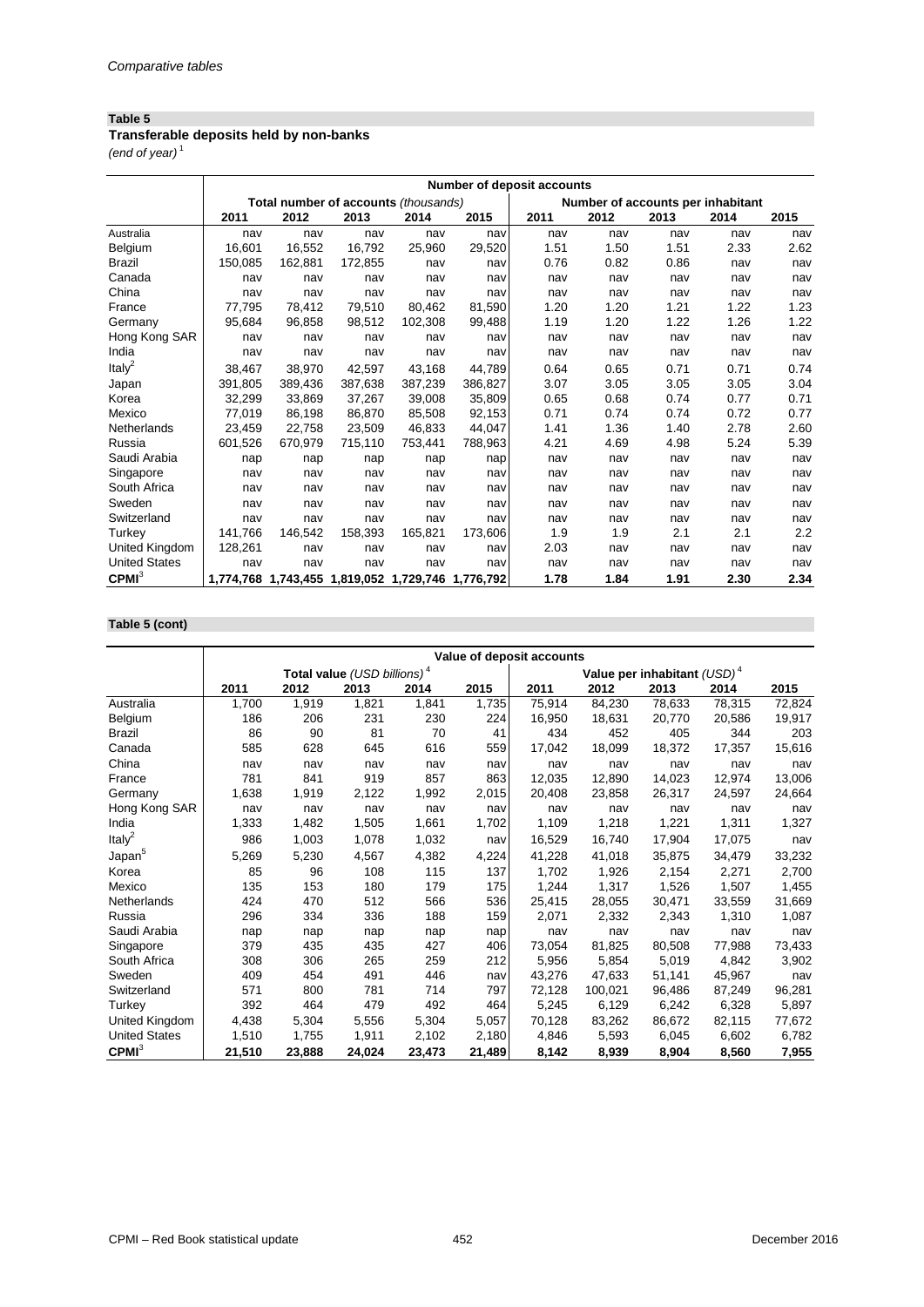#### **Table 5 (cont)**

|                      |       |       | Value of deposit accounts as a percentage of GDP |       |       |
|----------------------|-------|-------|--------------------------------------------------|-------|-------|
|                      | 2011  | 2012  | 2013                                             | 2014  | 2015  |
| Australia            | 114.8 | 122.7 | 130.8                                            | 140.3 | 145.9 |
| <b>Belgium</b>       | 37.9  | 40.3  | 42.7                                             | 47.2  | 50.2  |
| <b>Brazil</b>        | 3.7   | 3.8   | 3.6                                              | 3.3   | 2.7   |
| Canada               | 32.9  | 34.0  | 35.6                                             | 35.7  | 38.9  |
| China                | nav   | nav   | nav                                              | nav   | nav   |
| France               | 29.3  | 30.5  | 31.5                                             | 33.0  | 36.4  |
| Germany              | 46.8  | 52.7  | 54.5                                             | 56.1  | 61.0  |
| Hong Kong SAR        | nav   | nav   | nav                                              | nav   | nav   |
| India                | 81.3  | 81.6  | 82.6                                             | 84.2  | 83.2  |
| Ital $v^2$           | 46.5  | 47.1  | 48.7                                             | 52.5  | 56.2  |
| Japan                | 84.7  | 87.8  | 91.0                                             | 93.8  | 95.6  |
| Korea                | 7.3   | 7.5   | 8.0                                              | 8.5   | 10.3  |
| Mexico               | 13.0  | 12.8  | 14.6                                             | 15.3  | 16.6  |
| Netherlands          | 51.0  | 55.2  | 56.9                                             | 70.3  | 72.8  |
| Russia               | 16.0  | 15.2  | 15.5                                             | 13.6  | 14.4  |
| Saudi Arabia         | nav   | nav   | nav                                              | nav   | nav   |
| Singapore            | 147.4 | 148.2 | 145.4                                            | 145.2 | 142.8 |
| South Africa         | 82.7  | 79.9  | 78.5                                             | 78.7  | 82.2  |
| Sweden               | 77.1  | 80.1  | 83.7                                             | 87.6  | nav   |
| Switzerland          | 86.7  | 117.4 | 109.4                                            | 109.9 | 122.9 |
| Turkey               | 57.6  | 58.3  | 65.2                                             | 65.2  | 69.2  |
| United Kingdom       | 176.0 | 195.9 | 193.1                                            | 186.7 | 182.4 |
| <b>United States</b> | 9.7   | 10.9  | 11.4                                             | 12.1  | 12.1  |
| CPMI <sup>3</sup>    | 43.4  | 48.2  | 48.1                                             | 46.3  | 48.0  |

Please refer to the individual country tables for a detailed explanation.<br><sup>1</sup> Except as noted. <sup>2</sup> Only deposits held at banks. <sup>3</sup> Sum or average excluding those countries for which data are not available. <sup>4</sup> Conve end-of-year exchange rates, except as noted. <sup>5</sup> Converted at average of fiscal year ending March (following year) exchange rates.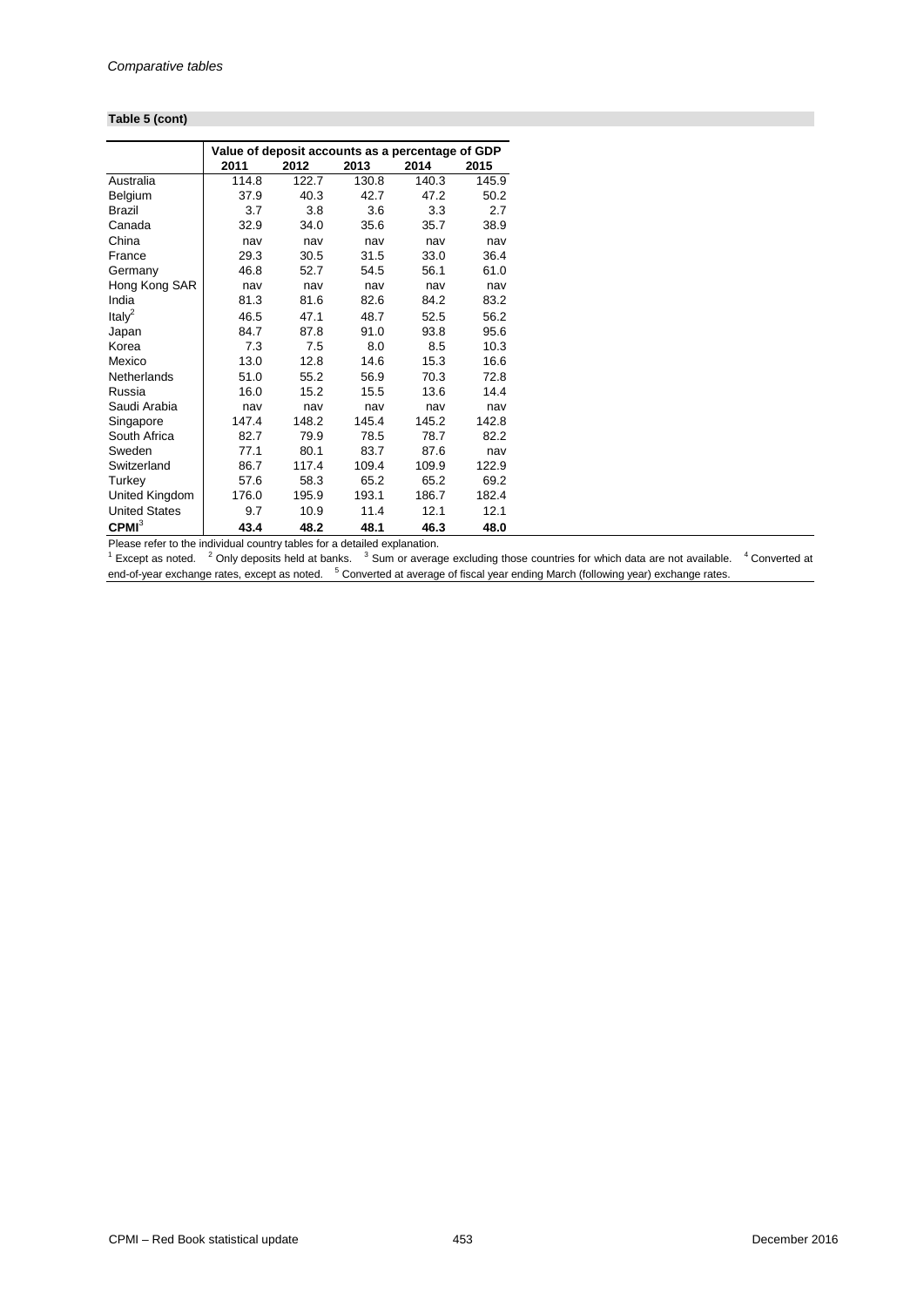## **Payment transactions by non-banks: total number of transactions**

*(total for the year)*

|                      |         |         | Total number of transactions (millions) |         |         | Increase in the number of transactions $(\%)$ |      |      |        |        |
|----------------------|---------|---------|-----------------------------------------|---------|---------|-----------------------------------------------|------|------|--------|--------|
|                      | 2011    | 2012    | 2013                                    | 2014    | 2015    | 2011                                          | 2012 | 2013 | 2014   | 2015   |
| Australia            | 7,129   | 7,707   | 8,396                                   | 9,060   | 9,936   | 8.2                                           | 8.1  | 8.9  | 7.9    | 9.7    |
| Belgium              | 2,503   | 2,511   | 2,702                                   | 3,442   | 3,269   | 4.9                                           | 0.3  | 7.6  | 27.4   | $-5.0$ |
| Brazil               | 21,636  | 23,600  | 25,913                                  | 27,430  | 29,008  | 11.8                                          | 9.1  | 9.8  | 5.9    | 5.8    |
| Canada               | 9,816   | 10,126  | 10.815                                  | 11.531  | 12,000  | 4.3                                           | 3.2  | 6.8  | 6.6    | 4.1    |
| China                | 8,432   | 11,203  | 15,502                                  | 22,902  | 35,790  | 24.6                                          | 32.9 | 38.4 | 47.7   | 56.3   |
| France               | 17,538  | 18,068  | 18,086                                  | 18,958  | 19,789  | 2.8                                           | 3.0  | 0.1  | 4.8    | 4.4    |
| Germany              | 17,739  | 18,211  | 19,590                                  | 18,066  | 19,643  | 2.4                                           | 2.7  | 7.6  | $-7.8$ | 8.7    |
| Hong Kong SAR        | nav     | nav     | nav                                     | nav     | nav     | nav                                           | nav  | nav  | nav    | nav    |
| India                | 7,686   | 8.557   | 9,736                                   | 11,383  | 13,527  | 16.4                                          | 11.3 | 13.8 | 16.9   | 18.8   |
| Italy                | 4,160   | 4,263   | 4,487                                   | 4,793   | 5,288   | 3.9                                           | 2.5  | 5.3  | 6.8    | 10.3   |
| Japan                | 9,988   | 11,241  | nav                                     | nav     | nav     | 12.0                                          | 12.5 | nav  | nav    | nav    |
| Korea                | 13,494  | 15,242  | 17,027                                  | 18,896  | 21,131  | 11.7                                          | 13.0 | 11.7 | 11.0   | 11.8   |
| Mexico               | 2,618   | 2,943   | 3,228                                   | 3,465   | 3,841   | 12.9                                          | 12.4 | 9.7  | 7.3    | 10.9   |
| Netherlands          | 5,604   | 5,783   | 6,351                                   | 6,452   | 6,735   | 3.0                                           | 3.2  | 9.8  | 1.6    | 4.4    |
| Russia               | 5,646   | 7,309   | 9,779                                   | 12,645  | 15,585  | 16.9                                          | 29.5 | 33.8 | 29.3   | 23.2   |
| Saudi Arabia         | 1,622   | 1,776   | 1,859                                   | 2,148   | 2,459   | 18.2                                          | 9.5  | 4.7  | 15.5   | 14.5   |
| Singapore            | 3,279   | 3,421   | 3,767                                   | 3,886   | 4,030   | 27.7                                          | 4.3  | 10.1 | 3.2    | 3.7    |
| South Africa         | 2,379   | 2,768   | 3,078                                   | 3,432   | 3,798   | nav                                           | 16.3 | 11.2 | 11.5   | 10.7   |
| Sweden               | 3,102   | 3,346   | 3,604                                   | 3,900   | 4,202   | 4.1                                           | 7.9  | 7.7  | 8.2    | 7.7    |
| Switzerland          | 1,401   | 1,638   | 1,710                                   | 1,797   | 2,022   | 4.7                                           | 16.9 | 4.4  | 5.1    | 12.5   |
| Turkey               | 2,508   | 2,898   | 3,461                                   | 3,743   | 4,160   | 14.2                                          | 15.5 | 19.4 | 8.2    | 11.1   |
| United Kingdom       | 17,795  | 18,504  | 19,722                                  | 21,266  | 23,119  | 7.6                                           | 4.0  | 6.6  | 7.8    | 8.7    |
| <b>United States</b> | 113,882 | 117.588 | 123,141                                 | 128.305 | 135,446 | 6.4                                           | 3.3  | 4.7  | 4.2    | 5.6    |
| CPMI <sup>1</sup>    | 279,957 | 298,703 | 311,952                                 | 337,499 | 374,780 | 8.0                                           | 6.7  | 8.5  | 8.2    | 11.0   |

## **Table 6 (cont)**

|                      |      |                | Number per inhabitant |      |      | Number per deposit account held by non-banks |      |      |      |      |
|----------------------|------|----------------|-----------------------|------|------|----------------------------------------------|------|------|------|------|
|                      | 2011 | 2012           | 2013                  | 2014 | 2015 | 2011                                         | 2012 | 2013 | 2014 | 2015 |
| Australia            | 318  | 338            | 362                   | 385  | 417  | nav                                          | nav  | nav  | nav  | nav  |
| Belgium              | 228  | 227            | 243                   | 309  | 290  | 151                                          | 152  | 161  | 133  | 111  |
| <b>Brazil</b>        | 110  | 118            | 129                   | 135  | 142  | 144                                          | 145  | 150  | nav  | nav  |
| Canada               | 286  | 292            | 308                   | 325  | 335  | nav                                          | nav  | nav  | nav  | nav  |
| China                | 6    | 8              | 11                    | 17   | 26   | nav                                          | nav  | nav  | nav  | nav  |
| France               | 270  | 277            | 276                   | 287  | 298  | 225                                          | 230  | 227  | 236  | 243  |
| Germany              | 221  | 226            | 243                   | 223  | 240  | 185                                          | 188  | 199  | 177  | 197  |
| Hong Kong SAR        | nav  | nav            | nav                   | nav  | nav  | nav                                          | nav  | nav  | nav  | nav  |
| India                | 6    | $\overline{7}$ | 8                     | 9    | 11   | nav                                          | nav  | nav  | nav  | nav  |
| Italy                | 70   | 71             | 75                    | 79   | 87   | 108                                          | 109  | 105  | 111  | 118  |
| Japan                | 78   | 88             | nav                   | nav  | nav  | 25                                           | 29   | nav  | nav  | nav  |
| Korea                | 271  | 305            | 339                   | 375  | 417  | 418                                          | 450  | 457  | 484  | 590  |
| Mexico               | 24   | 25             | 27                    | 29   | 32   | 34                                           | 34   | 37   | 41   | 42   |
| Netherlands          | 336  | 345            | 378                   | 383  | 398  | 239                                          | 254  | 270  | 138  | 153  |
| Russia               | 39   | 51             | 68                    | 88   | 106  | 9                                            | 11   | 14   | 17   | 20   |
| Saudi Arabia         | 57   | 61             | 62                    | 70   | 79   | nav                                          | nav  | nav  | nav  | nav  |
| Singapore            | 633  | 644            | 698                   | 710  | 728  | nav                                          | nav  | nav  | nav  | nav  |
| South Africa         | 46   | 53             | 58                    | 64   | 70   | nav                                          | nav  | nav  | nav  | nav  |
| Sweden               | 328  | 351            | 375                   | 402  | 427  | nav                                          | nav  | nav  | nav  | nav  |
| Switzerland          | 177  | 205            | 211                   | 220  | 244  | nav                                          | nav  | nav  | nav  | nav  |
| Turkey               | 34   | 38             | 45                    | 48   | 53   | 18                                           | 20   | 22   | 23   | 24   |
| United Kingdom       | 281  | 290            | 308                   | 329  | 355  | 139                                          | nav  | nav  | nav  | nav  |
| <b>United States</b> | 365  | 375            | 390                   | 403  | 421  | nav                                          | nav  | nav  | nav  | nav  |
| CPMI <sup>1</sup>    | 70   | 74             | 79                    | 84   | 93   | 68                                           | 64   | 77   | 67   | 72   |

Please refer to the individual country tables for a detailed explanation.

<sup>1</sup> Sum or average excluding those countries for which data are not available. For credit transfers, data for France (prior to 2005) and the United Kingdom include interbank transactions; however, the total number is relatively small.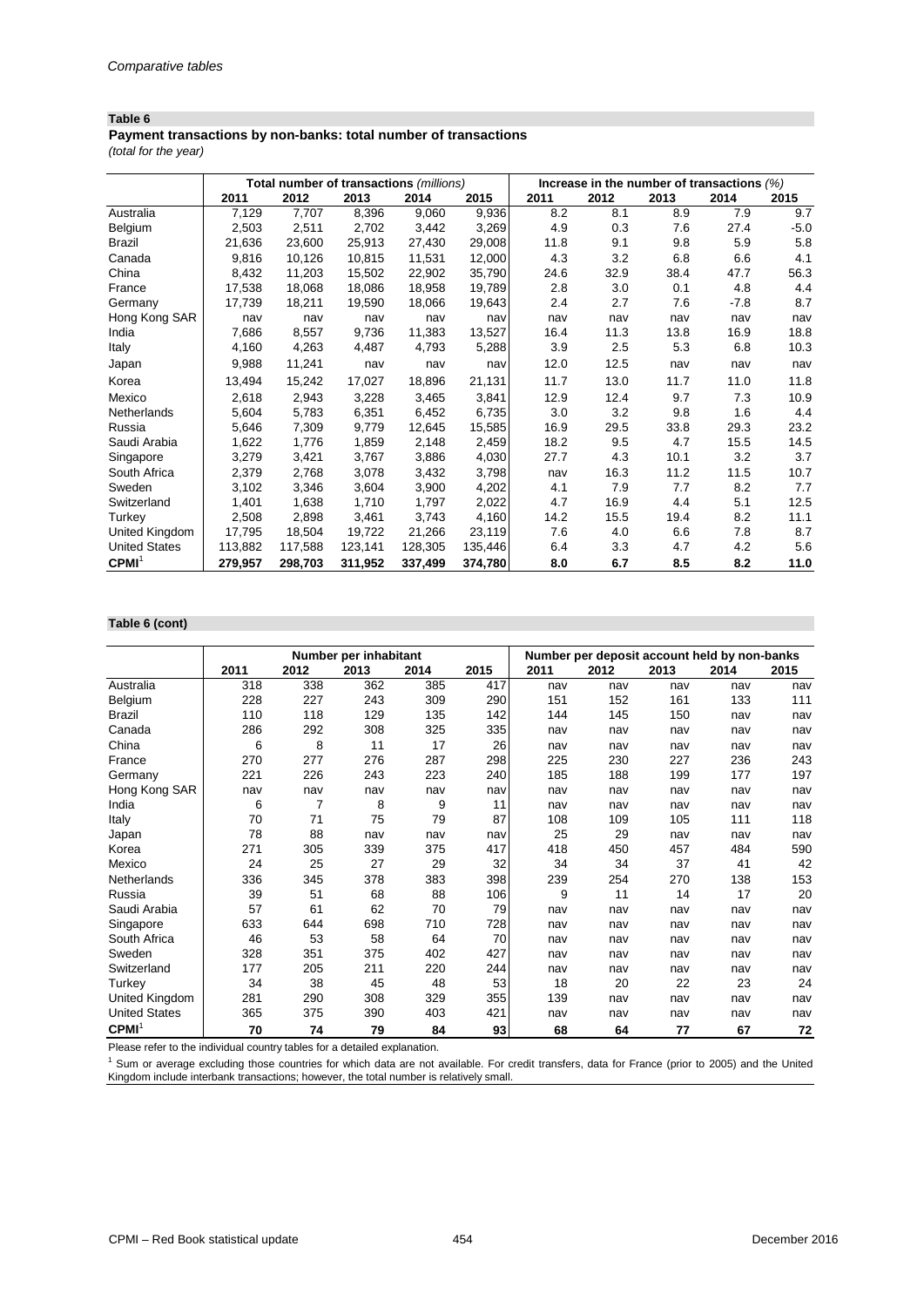**Use of payment instruments by non-banks: number of transactions per payment instrument**

*(millions, total for the year)*

|                      | <b>Credit transfers</b> |          |          |          |          | <b>Direct debits</b> |          |          |          |          |  |
|----------------------|-------------------------|----------|----------|----------|----------|----------------------|----------|----------|----------|----------|--|
|                      | 2011                    | 2012     | 2013     | 2014     | 2015     | 2011                 | 2012     | 2013     | 2014     | 2015     |  |
| Australia            | 1,588.1                 | 1,640.8  | 1,746.0  | 1,784.6  | 1,922.1  | 705.9                | 737.3    | 807.5    | 883.1    | 976.6    |  |
| Belgium              | 1,026.6                 | 946.8    | 1,022.8  | 1,366.4  | 1,257.7  | 264.5                | 285.6    | 313.1    | 529.5    | 413.3    |  |
| Brazil               | 8,443.3                 | 9,074.1  | 9,588.0  | 9,560.8  | 10,417.5 | 4,134.8              | 4,357.9  | 4,953.4  | 5,557.1  | 5,427.0  |  |
| Canada               | 1,043.7                 | 1,136.0  | 1,225.3  | 1,262.4  | 1,317.6  | 673.8                | 699.3    | 728.4    | 762.3    | 791.3    |  |
| China                | 1,172.6                 | 1,410.0  | 1,837.2  | 2,569.0  | 6,342.8  | nav                  | nav      | nav      | nav      | nav      |  |
| France               | 2,977.5                 | 3,097.2  | 3,250.2  | 3.416.9  | 3,358.2  | 3,533.3              | 3,543.4  | 3,107.7  | 3,541.5  | 3,849.5  |  |
| Germany              | 6,072.5                 | 6,151.0  | 6,217.4  | 5,975.0  | 6,000.9  | 8,648.3              | 8,809.5  | 9,676.4  | 8.674.0  | 9,939.3  |  |
| Hong Kong SAR        | nav                     | nav      | nav      | nav      | nav      | nav                  | nav      | nav      | nav      | nav      |  |
| India                | 403.2                   | 586.0    | 910.0    | 1,135.7  | 1,390.2  | 164.7                | 176.5    | 192.9    | 226.0    | 224.8    |  |
| Italy                | 1,261.7                 | 1,261.3  | 1,261.1  | 1,347.2  | 1,471.0  | 600.7                | 602.3    | 624.3    | 608.1    | 682.3    |  |
| Japan                | 1,438.4                 | 1,499.8  | 1,522.2  | 1,558.4  | nav      | nav                  | nav      | nav      | nav      | nav      |  |
| Korea                | 2,909.8                 | 3,165.2  | 3,434.8  | 3,696.3  | 4,011.9  | 1,492.6              | 1,653.0  | 1,702.2  | 1,700.0  | 1,709.1  |  |
| Mexico               | 933.5                   | 991.3    | 1,057.6  | 1,090.3  | 1,135.1  | 53.0                 | 58.7     | 62.8     | 70.3     | 80.0     |  |
| Netherlands          | 1.647.9                 | 1,623.7  | 2,013.7  | 2,043.2  | 1,973.0  | 1,340.4              | 1,368.6  | 1,329.7  | 1,163.4  | 1,300.3  |  |
| Russia               | 2,683.6                 | 2,689.2  | 2,833.4  | 2,840.5  | 2,772.5  | 118.0                | 82.1     | 84.8     | 84.6     | 77.4     |  |
| Saudi Arabia         | 4.8                     | 5.9      | 7.2      | 8.4      | 11.1     | 1.2                  | 1.2      | 1.4      | 1.6      | 2.3      |  |
| Singapore            | 37.6                    | 39.9     | 42.7     | 40.6     | 60.8     | 55.0                 | 56.4     | 57.1     | 57.2     | 57.0     |  |
| South Africa         | 567.2                   | 653.3    | 664.6    | 695.3    | 738.3    | 628.0                | 707.2    | 766.1    | 786.0    | 782.9    |  |
| Sweden               | 831.0                   | 859.0    | 894.0    | 957.0    | 1,074.0  | 289.0                | 297.0    | 312.0    | 323.0    | 279.5    |  |
| Switzerland          | 753.1                   | 928.0    | 950.3    | 961.3    | 976.0    | 46.0                 | 55.4     | 56.8     | 57.7     | 58.5     |  |
| Turkey               | nav                     | 14.9     | 229.5    | 266.6    | 315.2    | nap                  | nap      | nap      | nap      | nap      |  |
| United Kingdom       | 3,601.5                 | 3,693.1  | 3,871.1  | 3,939.7  | 4,051.8  | 3,322.4              | 3,416.7  | 3.524.9  | 3,672.0  | 3,908.3  |  |
| <b>United States</b> | 8,008.8                 | 8,493.6  | 9,026.5  | 9,463.8  | 10,020.6 | 12,209.2             | 12,821.7 | 13,574.6 | 14,389.5 | 15,472.4 |  |
| CPMI <sup>1</sup>    | 47.406.5                | 49.960.0 | 53,605.5 | 55,979.4 | 60,618.5 | 38,280.9             | 39,729.7 | 41,876.2 | 43.086.7 | 46,031.9 |  |

#### **Table 7 (cont)**

|                      |          |          | Cheques  |          |          | <b>E-money payment transactions</b> |         |         |         |          |
|----------------------|----------|----------|----------|----------|----------|-------------------------------------|---------|---------|---------|----------|
|                      | 2011     | 2012     | 2013     | 2014     | 2015     | 2011                                | 2012    | 2013    | 2014    | 2015     |
| Australia            | 256.4    | 224.4    | 194.4    | 166.6    | 139.5    | nap                                 | nap     | nap     | nap     | nap      |
| Belgium              | 6.5      | 5.4      | 4.3      | 8.5      | 9.5      | 50.5                                | 46.2    | 29.4    | 28.5    | 7.0      |
| <b>Brazil</b>        | 1,590.2  | 1,439.3  | 1,297.0  | 1,164.8  | 1,018.0  | 37.4                                | 36.0    | 38.1    | 27.8    | 24.4     |
| Canada               | 870.9    | 805.5    | 761.1    | 708.9    | 648.2    | nav                                 | nav     | nav     | nav     | nav      |
| China                | 846.7    | 783.7    | 693.4    | 578.2    | 417.0    | nap                                 | nap     | nap     | nap     | nap      |
| France               | 2,971.4  | 2,805.6  | 2,620.6  | 2,482.8  | 2,238.9  | 46.5                                | 52.2    | 50.5    | 52.9    | 36.5     |
| Germany              | 40.6     | 34.4     | 31.3     | 29.9     | 21.2     | 35.9                                | 33.6    | 31.8    | 34.2    | 31.6     |
| Hong Kong SAR        | nav      | nav      | nav      | nav      | nav      | nav                                 | nav     | nav     | nav     | nav      |
| India                | 1,341.9  | 1,313.7  | 1,257.3  | 1,195.8  | 1,096.4  | 30.6                                | 66.1    | 133.6   | 310.7   | 748.0    |
| Italy                | 291.6    | 275.7    | 252.4    | 231.5    | 208.6    | 151.9                               | 191.2   | 244.0   | 291.4   | 373.9    |
| Japan                | 82.6     | 77.5     | 73.1     | 68.9     | 64.1     | 2,342.0                             | 2,836.6 | 3,453.4 | 4,235.4 | 4,827.7  |
| Korea                | 612.9    | 460.1    | 364.3    | 310.3    | 254.0    | 113.1                               | 69.6    | 47.9    | 38.8    | 33.3     |
| Mexico               | 398.3    | 377.5    | 348.3    | 330.5    | 311.5    | nav                                 | nav     | nav     | nav     | nav      |
| Netherlands          | nav      | nav      | 0.2      | 0.2      | 0.2      | 171.7                               | 148.0   | 121.2   | 76.2    | 2.4      |
| Russia               | 0.0      | 0.0      | 0.0      | 0.0      | 0.0      | 106.2                               | 225.7   | 564.4   | 1,013.6 | 1,075.4  |
| Saudi Arabia         | 7.1      | 7.1      | 7.1      | 6.8      | 6.7      | nap                                 | nap     | nap     | nap     | nap      |
| Singapore            | 76.8     | 74.6     | 72.2     | 69.4     | 65.7     | 2,888.2                             | 3,015.1 | 3,085.3 | 3,138.1 | 3,233.0  |
| South Africa         | 53.7     | 42.2     | 30.9     | 22.9     | 16.9     | nap                                 | nap     | nap     | nap     | nap      |
| Sweden               | 0.4      | 0.2      | 0.1      | 0.0      | 0.1      | nap                                 | nap     | nap     | nap     | 3.5      |
| Switzerland          | 0.3      | 0.3      | 0.2      | nav      | nav      | 10.6                                | 2.8     | 1.4     | nav     | 22.5     |
| Turkey               | 18.2     | 18.5     | 17.2     | 17.4     | 16.9     | nav                                 | nav     | nav     | nav     | nav      |
| United Kingdom       | 970.0    | 848.0    | 718.0    | 644.0    | 558.0    | nav                                 | nav     | nav     | nav     | nav      |
| <b>United States</b> | 20,378.0 | 18,334.5 | 16,319.7 | 14,338.9 | 12,287.1 | nav                                 | nav     | nav     | nav     | nav      |
| CPMI <sup>1</sup>    | 30,814.4 | 27,928.0 | 25,063.1 | 22,376.3 | 19,378.6 | 5,984.7                             | 6,723.3 | 7,800.9 | 9,247.6 | 10,419.2 |

Please refer to the individual country tables for a detailed explanation.

<sup>1</sup> Sum or average excluding those countries for which data are not available. For credit transfers, data for France (prior to 2005) and the United Kingdom include interbank transactions; however, the total number is relatively small.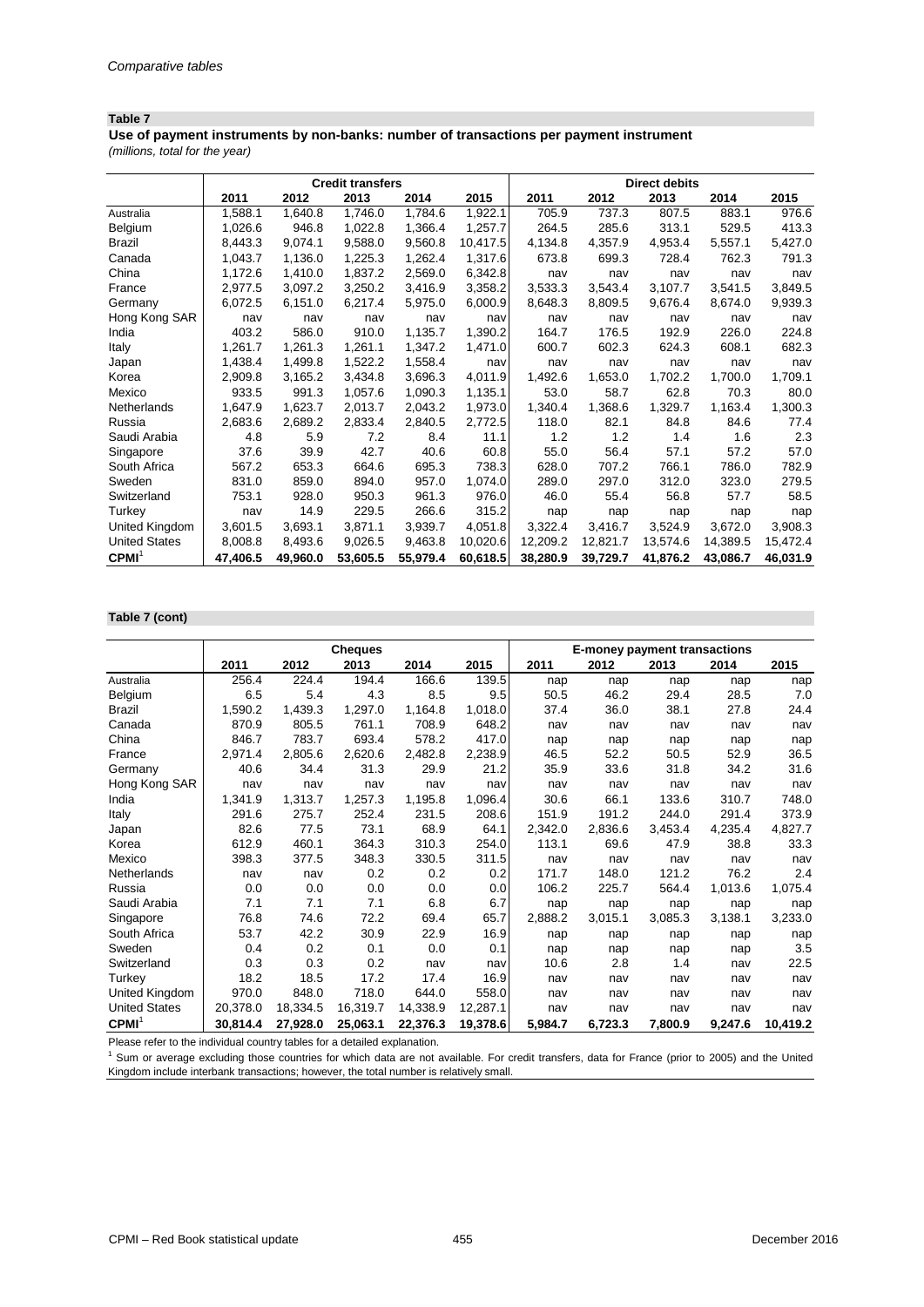#### **Table 7 (cont)**

|                      |           | Card payments (except e-money) |           |          |                     |          |          |           | of which: by cards with a debit function |           |
|----------------------|-----------|--------------------------------|-----------|----------|---------------------|----------|----------|-----------|------------------------------------------|-----------|
|                      | 2011      | 2012                           | 2013      | 2014     | 2015                | 2011     | 2012     | 2013      | 2014                                     | 2015      |
| Australia            | 4,269.2   | 4,773.7                        | 5,301.2   | 5,862.9  | 6,522.5             | 2,606.7  | 2,998.1  | 3,384.5   | 3,790.6                                  | 4,260.5   |
| Belgium              | 1,154.3   | 1,226.9                        | 1,332.3   | 1,508.2  | 1,556.9             | 1,020.6  | 1,087.6  | 1,168.6   | 1,349.5                                  | 1,352.5   |
| Brazil               | 7,430.0   | 8,693.1                        | 10,036.1  | 11,119.4 | 12,120.9            | 3,509.3  | 4,130.4  | 4,910.3   | 5,628.2                                  | 6,467.8   |
| Canada               | 7,227.2   | 7,484.8                        | 8,099.2   | 8,796.8  | 9,241.9             | 4,143.0  | 4,357.3  | 4,518.9   | 4,899.0                                  | 5,169.0   |
| China                | 6,413.0   | 9,009.1                        | 12,971.0  | 19,754.4 | 29,029.9            | nav      | nav      | nav       | nav                                      | nav       |
| France <sup>1</sup>  | 7,911.0   | 8,475.0                        | 8,964.3   | 9,437.9  | 10,233.9            | nav      | nav      | nav       | 4,924.2                                  | 6.097.4   |
| Germany              | 2,941.4   | 3,182.2                        | 3,632.8   | 3,353.1  | 3,650.4             | 2,399.7  | 2,579.1  | 2,885.3   | 2,566.1                                  | 2,695.3   |
| Hong Kong SAR        | nav       | nav                            | nav       | nav      | nav                 | 109.7    | 112.2    | 114.1     | 118.3                                    | 126.1     |
| India                | 5,745.4   | 6,414.3                        | 7,241.6   | 8,514.3  | 10,067.7            | 5,409.5  | 5,999.2  | 6.711.9   | 7,872.5                                  | 9,247.0   |
| Italy                | 1,566.9   | 1.629.0                        | 1,813.2   | 2.034.0  | 2,269.8             | 981.1    | 1,091.5  | 1,225.8   | 1.390.1                                  | 1,617.1   |
| Japan                | 6,124.8   | 6,826.7                        | nav       | nav      | nav                 | 13.4     | 12.9     | 12.4      | 11.4                                     | 10.6      |
| Korea                | 8.365.0   | 9,893.6                        | 11.477.7  | 13,150.2 | 15,122.8            | 1,909.7  | 2.545.3  | 3.443.4   | 4,401.6                                  | 5,403.3   |
| Mexico               | 1,232.8   | 1,516.1                        | 1,759.7   | 1,973.4  | 2,314.2             | 741.8    | 930.5    | 1.116.0   | 1,296.6                                  | 1,588.6   |
| Netherlands          | 2,444.4   | 2.642.9                        | 2,886.2   | 3,168.7  | 3,459.2             | 2,333.9  | 2.530.7  | 2.765.0   | 3.037.5                                  | 3,318.1   |
| Russia               | 1,662.1   | 2,853.9                        | 4,584.5   | 6,811.2  | 9,803.5             | 1,556.9  | 2,631.2  | 4,150.1   | 6,096.8                                  | 8,852.1   |
| Saudi Arabia         | 1,485.5   | 1,624.3                        | 1,696.7   | 1,976.3  | 2,266.6             | 1,445.1  | 1,570.9  | 1,629.6   | 1,894.1                                  | 2,266.5   |
| Singapore            | 221.7     | 235.3                          | 509.3     | 581.0    | 613.3               | 221.7    | 235.3    | 258.2     | 293.9                                    | 301.9     |
| South Africa         | 1,130.6   | 1,365.5                        | 1,616.0   | 1,927.9  | 2,260.3             | nav      | nav      | nav       | nav                                      | nav       |
| Sweden               | 1,982.0   | 2,190.0                        | 2,398.0   | 2,619.9  | 2,845.0             | 1,629.0  | 1,810.0  | 1,986.8   | 2,169.5                                  | 2,343.0   |
| Switzerland          | 591.2     | 651.3                          | 701.1     | 778.5    | 965.3               | 400.9    | 435.6    | 460.9     | 508.8                                    | 668.9     |
| Turkey               | 2,490.0   | 2,864.6                        | 3,214.2   | 3,459.1  | 3,827.7             | 308.4    | 437.4    | 574.1     | 719.7                                    | 879.8     |
| United Kingdom       | 9,901.0   | 10.546.0                       | 11,608.0  | 13,010.0 | 14,601.0            | 7.612.0  | 8.155.0  | 9.040.0   | 10.227.0                                 | 11,544.0  |
| <b>United States</b> | 73,285.9  | 77.938.6                       | 84,220.5  | 90,113.0 | 97,666.2            | 49,006.1 | 51,717.2 | 56,020.8  | 59.539.3                                 | 64,268.2  |
| CPMI <sup>2</sup>    | 155.575.5 | 172.036.7                      | 186.063.7 |          | 209,950.2 240,439.0 | 87.358.4 | 95.367.4 | 106.376.7 | 122.734.8                                | 138.477.7 |

#### **Table 7 (cont)**

|                          | by cards with a delayed debit function<br>by cards with a credit function |         |         |         |         |          |          |          |          |          |
|--------------------------|---------------------------------------------------------------------------|---------|---------|---------|---------|----------|----------|----------|----------|----------|
|                          | 2011                                                                      | 2012    | 2013    | 2014    | 2015    | 2011     | 2012     | 2013     | 2014     | 2015     |
| Australia                | nav                                                                       | nav     | nav     | nav     | nav     | 1,662.5  | 1,775.6  | 1,916.8  | 2,072.3  | 2,262.0  |
| Belgium                  | 133.7                                                                     | 139.3   | 163.7   | 156.5   | 202.1   | nav      | nav      | nav      | 2.2      | 2.3      |
| <b>Brazil</b>            | nav                                                                       | nav     | nav     | nav     | nav     | 3,920.8  | 4,562.7  | 5,125.8  | 5,491.2  | 5,653.1  |
| Canada <sup>3</sup>      | nap                                                                       | nap     | nap     | nap     | nap     | 3.084.2  | 3,127.5  | 3,580.3  | 3.897.8  | 4,072.9  |
| China                    | nap                                                                       | nap     | nap     | nap     | nap     | nav      | nav      | nav      | nav      | nav      |
| $France^1$               | nav                                                                       | nav     | nav     | 1,357.1 | 1,913.1 | nav      | nav      | nav      | 85.4     | 247.9    |
| Germany                  | 501.2                                                                     | 559.7   | 681.5   | 710.2   | 867.8   | 40.5     | 43.4     | 66.0     | 76.8     | 87.3     |
| Hong Kong SAR            | nav                                                                       | nav     | nav     | nav     | nav     | 391.5    | 431.6    | 462.1    | 482.0    | 515.9    |
| India                    | 13.8                                                                      | 16.0    | 17.7    | 22.4    | 29.0    | 322.2    | 399.1    | 512.0    | 619.4    | 791.7    |
| Italy <sup>5</sup>       | nav                                                                       | nav     | nav     | nav     | nap     | 585.8    | 537.5    | 587.5    | 644.0    | 652.6    |
| Japan                    | nav                                                                       | nav     | nav     | nav     | nav     | 6.111.4  | 6,813.8  | nav      | nav      | nav      |
| Korea                    | nap                                                                       | nap     | nap     | nap     | nap     | 6,455.3  | 7,348.3  | 8.034.2  | 8.748.6  | 9,719.5  |
| Mexico                   | nap                                                                       | nap     | nap     | nap     | nap     | 491.0    | 585.6    | 643.7    | 676.8    | 725.6    |
| Netherlands <sup>4</sup> | 110.5                                                                     | 112.2   | 121.2   | 131.2   | 141.2   | nav      | nav      | nav      | nav      | nav      |
| Russia                   | nav                                                                       | nav     | nav     | nav     | nav     | 105.2    | 222.7    | 434.4    | 714.3    | 951.4    |
| Saudi Arabia             | nap                                                                       | nap     | nap     | nap     | nap     | 40.5     | 53.4     | 67.2     | 82.1     | 98.0     |
| Singapore                | nav                                                                       | nav     | nav     | nav     | nav     | nav      | nav      | 251.1    | 287.1    | 311.4    |
| South Africa             | nav                                                                       | nav     | nav     | nav     | nav     | nav      | nav      | nav      | nav      | nav      |
| Sweden                   | 42.0                                                                      | 43.0    | 42.6    | 44.7    | 61.0    | 311.0    | 337.0    | 368.7    | 405.8    | 441.0    |
| Switzerland <sup>6</sup> | nav                                                                       | nav     | nav     | nav     | nav     | 190.3    | 215.7    | 240.2    | 269.7    | 296.5    |
| Turkey                   | nap                                                                       | nap     | nap     | nap     | nap     | 2.181.6  | 2.427.3  | 2.640.1  | 2.739.4  | 2.948.0  |
| United Kingdom           | 363.0                                                                     | 368.0   | 374.0   | 381.0   | 370.0   | 1.926.0  | 2.023.0  | 2.194.0  | 2,402.0  | 2,687.0  |
| <b>United States</b>     | nav                                                                       | nav     | nav     | nav     | nav     | 24,279.8 | 26,221.4 | 28,199.7 | 30,573.7 | 33,398.0 |
| CPMI <sup>2</sup>        | 1,164.3                                                                   | 1,238.2 | 1,400.7 | 2.803.1 | 3.584.2 | 52,099.6 | 57,125.4 | 55,323.7 | 60,270.5 | 65,861.7 |

Please refer to the individual country tables for a detailed explanation.

 $1$  A breakdown by types of function is not available.  $2$  Sum or average excluding those countries for which data are not available.  $3$  For cards with a credit function, includes charge cards. <sup>4</sup> For cards with a delayed debit function, includes cards with a credit function. <sup>5</sup> For cards with a delayed debit function, includes cards with a credit function. <sup>6</sup> For cards with a credit function, includes cards with a delayed debit function.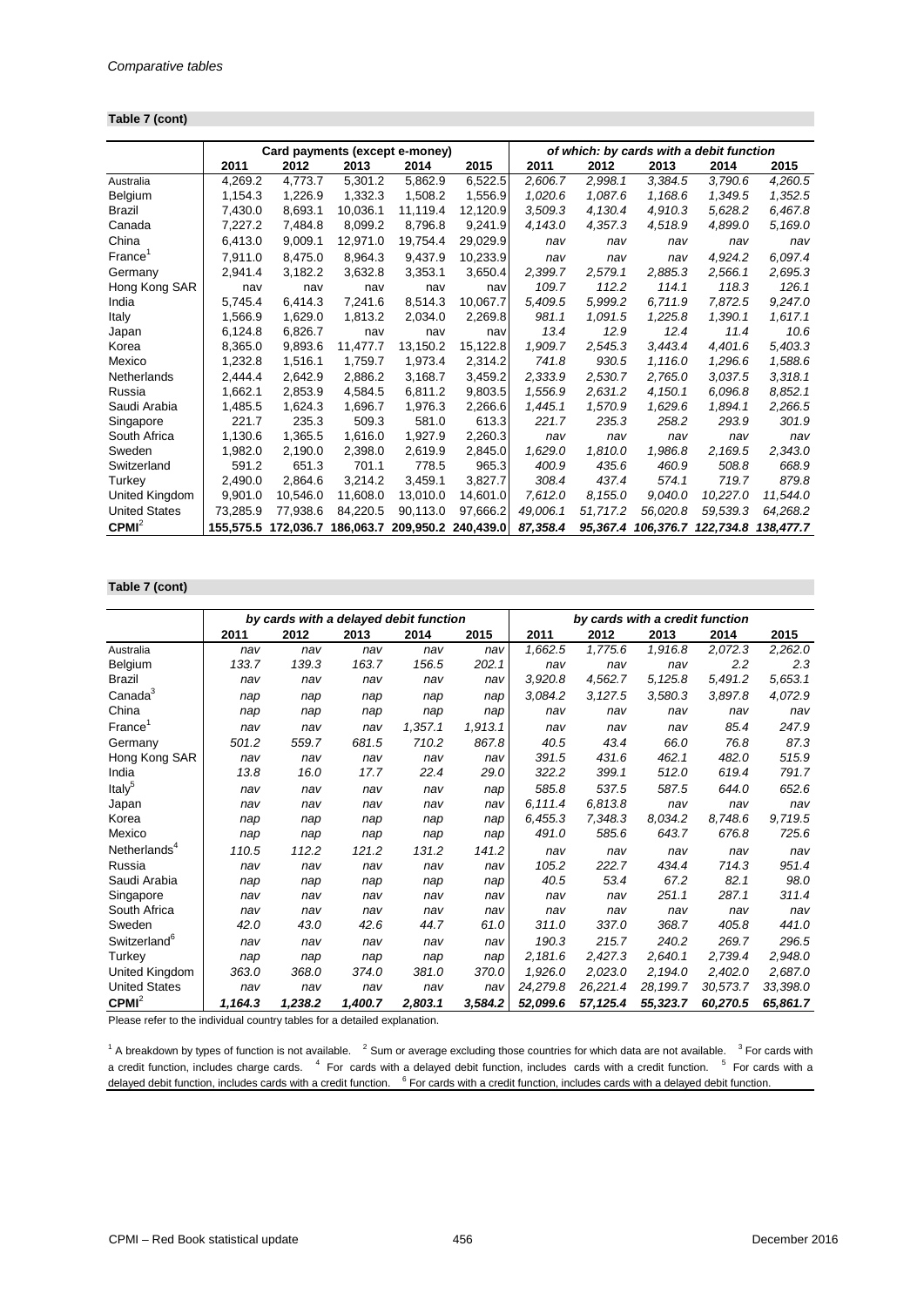## **Table 7a**

#### **Use of payment instruments by non-banks: relative importance of payment instruments, in number of transactions**

*(% of total number of transactions)*

|                      |      |      | <b>Credit transfers</b> |      |      | <b>Direct debits</b> |      |      |      |      |
|----------------------|------|------|-------------------------|------|------|----------------------|------|------|------|------|
|                      | 2011 | 2012 | 2013                    | 2014 | 2015 | 2011                 | 2012 | 2013 | 2014 | 2015 |
| Australia            | 23.3 | 22.2 | 21.7                    | 20.5 | 20.1 | 10.4                 | 10.0 | 10.0 | 10.2 | 10.2 |
| Belgium              | 41.0 | 37.7 | 37.9                    | 39.7 | 38.8 | 10.6                 | 11.4 | 11.6 | 15.4 | 12.7 |
| Brazil               | 39.0 | 38.4 | 37.0                    | 34.9 | 35.9 | 19.1                 | 18.5 | 19.1 | 20.3 | 18.7 |
| Canada               | 10.6 | 11.2 | 11.3                    | 10.9 | 11.0 | 6.9                  | 6.9  | 6.7  | 6.6  | 6.6  |
| China                | 13.9 | 12.6 | 11.9                    | 11.2 | 17.7 | nav                  | nav  | nav  | nav  | nav  |
| France               | 17.1 | 17.2 | 18.1                    | 18.0 | 17.0 | 20.3                 | 19.7 | 17.3 | 18.7 | 19.5 |
| Germany              | 34.2 | 33.8 | 31.7                    | 33.1 | 30.5 | 48.8                 | 48.4 | 49.4 | 48.0 | 50.6 |
| Hong Kong SAR        | nav  | nav  | nav                     | nav  | nav  | nav                  | nav  | nav  | nav  | nav  |
| India                | 5.2  | 6.8  | 9.3                     | 10.0 | 10.3 | 2.1                  | 2.1  | 2.0  | 2.0  | 1.7  |
| Italy                | 32.6 | 31.9 | 30.1                    | 29.9 | 29.4 | 15.5                 | 15.2 | 14.9 | 13.5 | 13.6 |
| Japan                | 14.4 | 13.3 | 30.2                    | nav  | nav  | nav                  | nav  | nav  | nav  | nav  |
| Korea                | 21.6 | 20.8 | 20.2                    | 19.6 | 19.0 | 11.1                 | 10.8 | 10.0 | 9.0  | 8.1  |
| Mexico               | 35.7 | 33.7 | 32.8                    | 31.5 | 29.6 | 2.0                  | 2.0  | 1.9  | 2.0  | 2.1  |
| Netherlands          | 29.4 | 28.1 | 31.7                    | 31.7 | 29.3 | 23.9                 | 23.7 | 20.9 | 18.0 | 19.3 |
| Russia               | 58.7 | 46.0 | 35.1                    | 26.4 | 20.2 | 2.6                  | 1.4  | 1.1  | 0.8  | 0.6  |
| Saudi Arabia         | 0.3  | 0.4  | 0.4                     | 0.4  | 0.5  | 0.1                  | 0.1  | 0.1  | 0.1  | 0.1  |
| Singapore            | 1.1  | 1.2  | 1.1                     | 1.0  | 1.5  | 1.7                  | 1.6  | 1.5  | 1.5  | 1.4  |
| South Africa         | 23.8 | 23.6 | 21.6                    | 20.3 | 19.4 | 26.4                 | 25.5 | 24.9 | 22.9 | 20.6 |
| Sweden               | 26.8 | 25.7 | 24.8                    | 24.5 | 25.6 | 9.3                  | 8.9  | 8.7  | 8.3  | 6.7  |
| Switzerland          | 53.7 | 56.7 | 55.6                    | 53.5 | 48.3 | 3.3                  | 3.4  | 3.3  | 3.2  | 2.9  |
| Turkey               | nav  | 0.5  | 6.6                     | 7.1  | 7.6  | nap                  | nap  | nap  | nap  | nap  |
| United Kingdom       | 20.2 | 20.0 | 19.6                    | 18.5 | 17.5 | 18.7                 | 18.5 | 17.9 | 17.3 | 16.9 |
| <b>United States</b> | 7.0  | 7.2  | 7.3                     | 7.4  | 7.4  | 10.7                 | 10.9 | 11.0 | 11.2 | 11.4 |
| CPMI <sup>1</sup>    | 17.0 | 16.9 | 17.0                    | 16.4 | 16.1 | 13.8                 | 13.4 | 13.3 | 12.6 | 12.2 |

#### **Table 7a (cont)**

|                      |      |      | <b>Cheques</b> |      |      | <b>E-money payment transactions</b> |      |      |      |      |
|----------------------|------|------|----------------|------|------|-------------------------------------|------|------|------|------|
|                      | 2011 | 2012 | 2013           | 2014 | 2015 | 2011                                | 2012 | 2013 | 2014 | 2015 |
| Australia            | 3.8  | 3.0  | 2.4            | 1.9  | 1.5  | nap                                 | nap  | nap  | nap  | nap  |
| Belgium              | 0.3  | 0.2  | 0.2            | 0.2  | 0.3  | 2.0                                 | 1.8  | 1.1  | 0.8  | 0.2  |
| <b>Brazil</b>        | 7.3  | 6.1  | 5.0            | 4.2  | 3.5  | 0.2                                 | 0.2  | 0.1  | 0.1  | 0.1  |
| Canada               | 8.9  | 8.0  | 7.0            | 6.1  | 5.4  | nav                                 | nav  | nav  | nav  | nav  |
| China                | 10.0 | 7.0  | 4.5            | 2.5  | 1.2  | nap                                 | nap  | nap  | nap  | nap  |
| France               | 17.0 | 15.6 | 14.6           | 13.1 | 11.4 | 0.3                                 | 0.3  | 0.3  | 0.3  | 0.2  |
| Germany              | 0.2  | 0.2  | 0.2            | 0.2  | 0.1  | 0.2                                 | 0.2  | 0.2  | 0.2  | 0.2  |
| Hong Kong SAR        | nav  | nav  | nav            | nav  | nav  | nav                                 | nav  | nav  | nav  | nav  |
| India                | 17.5 | 15.4 | 12.9           | 10.5 | 8.1  | 0.4                                 | 0.8  | 1.4  | 2.7  | 5.5  |
| Italy                | 7.5  | 7.0  | 6.0            | 5.1  | 4.2  | 3.9                                 | 4.8  | 5.8  | 6.5  | 7.5  |
| Japan                | 0.8  | 0.7  | 1.4            | nav  | nav  | 23.4                                | 25.2 | 68.4 | nav  | nav  |
| Korea                | 4.5  | 3.0  | 2.1            | 1.6  | 1.2  | 0.8                                 | 0.5  | 0.3  | 0.2  | 0.2  |
| Mexico               | 15.2 | 12.8 | 10.8           | 9.5  | 8.1  | nav                                 | nav  | nav  | nav  | nav  |
| Netherlands          | nav  | nav  | 0.0            | 0.0  | 0.0  | 3.1                                 | 2.6  | 1.9  | 1.2  | 0.0  |
| Russia               | 0.0  | 0.0  | 0.0            | 0.0  | 0.0  | 2.3                                 | 3.9  | 7.0  | 9.4  | 7.8  |
| Saudi Arabia         | 0.5  | 0.4  | 0.4            | 0.3  | 0.3  | nap                                 | nap  | nap  | nap  | nap  |
| Singapore            | 2.3  | 2.2  | 1.9            | 1.8  | 1.6  | 88.1                                | 88.1 | 81.9 | 80.7 | 80.2 |
| South Africa         | 2.3  | 1.5  | 1.0            | 0.7  | 0.4  | nap                                 | nap  | nap  | nap  | nap  |
| Sweden               | 0.0  | 0.0  | 0.0            | 0.0  | 0.0  | nap                                 | nap  | nap  | nap  | 0.1  |
| Switzerland          | 0.0  | 0.0  | 0.0            | nav  | nav  | 0.8                                 | 0.2  | 0.1  | nav  | 1.1  |
| Turkey               | 0.7  | 0.6  | 0.5            | 0.5  | 0.4  | nav                                 | nav  | nav  | nav  | nav  |
| United Kingdom       | 5.5  | 4.6  | 3.6            | 3.0  | 2.4  | nav                                 | nav  | nav  | nav  | nav  |
| <b>United States</b> | 17.9 | 15.6 | 13.3           | 11.2 | 9.1  | nav                                 | nav  | nav  | nav  | nav  |
| CPMI <sup>1</sup>    | 11.1 | 9.4  | 8.0            | 6.6  | 5.1  | 2.2                                 | 2.3  | 2.5  | 2.7  | 2.8  |

Please refer to the individual country tables for a detailed explanation.

<sup>1</sup> Sum or average excluding those countries for which data are not available. For credit transfers, data for France (prior to 2005) and the United Kingdom include interbank transactions; however, the total number is relatively small.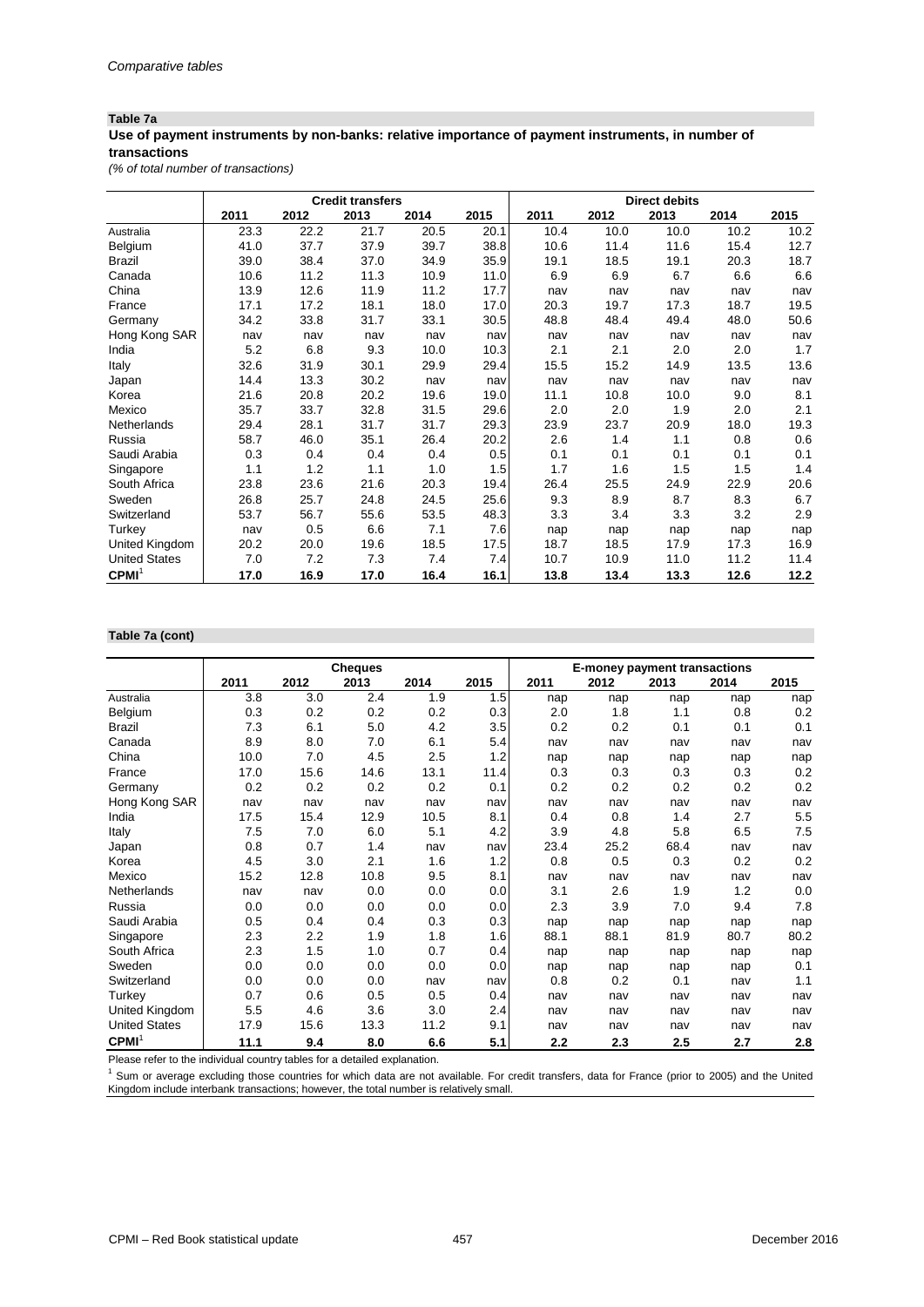## **Table 7a (cont)**

|                      |      | Card payments (except e-money) |      |      |      | of which: by cards with a debit function |      |      |      |      |  |
|----------------------|------|--------------------------------|------|------|------|------------------------------------------|------|------|------|------|--|
|                      | 2011 | 2012                           | 2013 | 2014 | 2015 | 2011                                     | 2012 | 2013 | 2014 | 2015 |  |
| Australia            | 62.6 | 64.7                           | 65.9 | 67.4 | 68.2 | 38.2                                     | 40.6 | 42.0 | 43.6 | 44.6 |  |
| Belgium              | 46.1 | 48.9                           | 49.3 | 43.8 | 48.0 | 40.8                                     | 43.3 | 43.3 | 39.2 | 41.7 |  |
| Brazil               | 34.3 | 36.8                           | 38.7 | 40.5 | 41.8 | 16.2                                     | 17.5 | 18.9 | 20.5 | 22.3 |  |
| Canada               | 73.6 | 73.9                           | 74.9 | 76.3 | 77.0 | 42.2                                     | 43.0 | 41.8 | 42.5 | 43.1 |  |
| China                | 76.1 | 80.4                           | 83.7 | 86.3 | 81.1 | nav                                      | nav  | nav  | nav  | nav  |  |
| France               | 45.4 | 47.2                           | 49.8 | 49.9 | 51.9 | nav                                      | nav  | nav  | 26.0 | 30.9 |  |
| Germany              | 16.6 | 17.5                           | 18.5 | 18.6 | 18.6 | 13.5                                     | 14.2 | 14.7 | 14.2 | 13.7 |  |
| Hong Kong SAR        | nav  | nav                            | nav  | nav  | nav  | nav                                      | nav  | nav  | nav  | nav  |  |
| India                | 74.8 | 75.0                           | 74.4 | 74.8 | 74.4 | 70.4                                     | 70.1 | 68.9 | 69.2 | 68.4 |  |
| Italy                | 40.5 | 41.1                           | 43.2 | 45.1 | 45.3 | 25.3                                     | 27.6 | 29.2 | 30.8 | 32.3 |  |
| Japan                | 61.3 | 60.7                           | nav  | nav  | nav  | 0.1                                      | 0.1  | 0.2  | nav  | nav  |  |
| Korea                | 62.0 | 64.9                           | 67.4 | 69.6 | 71.6 | 14.2                                     | 16.7 | 20.2 | 23.3 | 25.6 |  |
| Mexico               | 47.1 | 51.5                           | 54.5 | 57.0 | 60.3 | 28.3                                     | 31.6 | 34.6 | 37.4 | 41.4 |  |
| Netherlands          | 43.6 | 45.7                           | 45.4 | 49.1 | 51.4 | 41.6                                     | 43.8 | 43.5 | 47.1 | 49.3 |  |
| Russia               | 36.4 | 48.8                           | 56.8 | 63.4 | 71.4 | 34.1                                     | 45.0 | 51.4 | 56.7 | 64.5 |  |
| Saudi Arabia         | 99.1 | 99.1                           | 99.1 | 99.2 | 99.1 | 96.4                                     | 95.9 | 95.2 | 95.0 | 99.1 |  |
| Singapore            | 6.8  | 6.9                            | 13.5 | 14.9 | 15.2 | 6.8                                      | 6.9  | 6.9  | 7.6  | 7.5  |  |
| South Africa         | 47.5 | 49.3                           | 52.5 | 56.2 | 59.5 | nav                                      | nav  | nav  | nav  | nav  |  |
| Sweden               | 63.9 | 65.4                           | 66.5 | 67.2 | 67.7 | 52.5                                     | 54.1 | 55.1 | 55.6 | 55.8 |  |
| Switzerland          | 42.2 | 39.8                           | 41.0 | 43.3 | 47.7 | 28.6                                     | 26.6 | 27.0 | 28.3 | 33.1 |  |
| Turkey               | 99.3 | 98.8                           | 92.9 | 92.4 | 92.0 | 12.3                                     | 15.1 | 16.6 | 19.2 | 21.1 |  |
| United Kingdom       | 55.6 | 57.0                           | 58.9 | 61.2 | 63.2 | 42.8                                     | 44.1 | 45.8 | 48.1 | 49.9 |  |
| <b>United States</b> | 64.4 | 66.3                           | 68.4 | 70.2 | 72.1 | 43.0                                     | 44.0 | 45.5 | 46.4 | 47.4 |  |
| CPMI <sup>1</sup>    | 55.9 | 58.0                           | 59.2 | 61.6 | 63.8 | 31.4                                     | 32.2 | 33.8 | 36.0 | 36.7 |  |

## **Table 7a (cont)**

|                                                                                                                    |      |      |      | by cards with a delayed debit function |      |      |      | by cards with a credit function |      |      |
|--------------------------------------------------------------------------------------------------------------------|------|------|------|----------------------------------------|------|------|------|---------------------------------|------|------|
|                                                                                                                    | 2011 | 2012 | 2013 | 2014                                   | 2015 | 2011 | 2012 | 2013                            | 2014 | 2015 |
| Australia                                                                                                          | nav  | nav  | nav  | nav                                    | nav  | 24.4 | 24.1 | 23.8                            | 23.8 | 23.7 |
| Belgium                                                                                                            | 5.3  | 5.5  | 6.1  | 4.5                                    | 6.2  | nav  | nav  | nav                             | 0.1  | 0.1  |
| Brazil                                                                                                             | nav  | nav  | nav  | nav                                    | nav  | 18.1 | 19.3 | 19.8                            | 20.0 | 19.5 |
| Canada                                                                                                             | nap  | nap  | nap  | nap                                    | nap  | 31.4 | 30.9 | 33.1                            | 33.8 | 33.9 |
| China                                                                                                              | nap  | nap  | nap  | nap                                    | nap  | nav  | nav  | nav                             | nav  | nav  |
| France                                                                                                             | nav  | nav  | nav  | 7.2                                    | 9.7  | nav  | nav  | nav                             | 0.5  | 1.3  |
| Germany                                                                                                            | 2.8  | 3.1  | 3.5  | 3.9                                    | 4.4  | 0.2  | 0.2  | 0.3                             | 0.4  | 0.4  |
| Hong Kong SAR                                                                                                      | nav  | nav  | nav  | nav                                    | nav  | nav  | nav  | nav                             | nav  | nav  |
| India                                                                                                              | 0.2  | 0.2  | 0.2  | 0.2                                    | 0.2  | 4.2  | 4.7  | 5.3                             | 5.4  | 5.9  |
| Italy                                                                                                              | nav  | nav  | nav  | nav                                    | nap  | 15.1 | 13.6 | 14.0                            | 14.3 | 13.0 |
| Japan                                                                                                              | nav  | nav  | nav  | nav                                    | nav  | 61.2 | 60.6 | nav                             | nav  | nav  |
| Korea                                                                                                              | nap  | nap  | nap  | nap                                    | nap  | 47.8 | 48.2 | 47.2                            | 46.3 | 46.0 |
| Mexico                                                                                                             | nap  | nap  | nap  | nap                                    | nap  | 18.8 | 19.9 | 19.9                            | 19.5 | 18.9 |
| Netherlands                                                                                                        | 2.0  | 1.9  | 1.9  | 2.0                                    | 2.1  | nav  | nav  | nav                             | nav  | nav  |
| Russia                                                                                                             | nav  | nav  | nav  | nav                                    | nav  | 2.3  | 3.8  | 5.4                             | 6.6  | 6.9  |
| Saudi Arabia                                                                                                       | nap  | nap  | nap  | nap                                    | nap  | 2.7  | 3.3  | 3.9                             | 4.1  | 4.3  |
| Singapore                                                                                                          | nav  | nav  | nav  | nav                                    | nav  | nav  | nav  | 6.7                             | 7.4  | 7.7  |
| South Africa                                                                                                       | nav  | nav  | nav  | nav                                    | nav  | nav  | nav  | nav                             | nav  | nav  |
| Sweden                                                                                                             | 1.4  | 1.3  | 1.2  | 1.1                                    | 1.5  | 10.0 | 10.1 | 10.2                            | 10.4 | 10.5 |
| Switzerland                                                                                                        | nav  | nav  | nav  | nav                                    | nav  | 13.6 | 13.2 | 14.1                            | 15.0 | 14.7 |
| Turkey                                                                                                             | nap  | nap  | nap  | nap                                    | nap  | 87.0 | 83.8 | 76.3                            | 73.2 | 70.9 |
| United Kingdom                                                                                                     | 2.0  | 2.0  | 1.9  | 1.8                                    | 1.6  | 10.8 | 10.9 | 11.1                            | 11.3 | 11.6 |
| <b>United States</b>                                                                                               | nav  | nav  | nav  | nav                                    | nav  | 21.3 | 22.3 | 22.9                            | 23.8 | 24.7 |
| CPMI <sup>1</sup>                                                                                                  | 0.4  | 0.4  | 0.4  | 0.8                                    | 1.0  | 18.7 | 19.3 | 17.6                            | 17.7 | 17.5 |
| Please refer to the individual country tables and the footnotes to Comparative Table 7 for a detailed explanation. |      |      |      |                                        |      |      |      |                                 |      |      |

 $1$  Sum or average excluding those countries for which data are not available.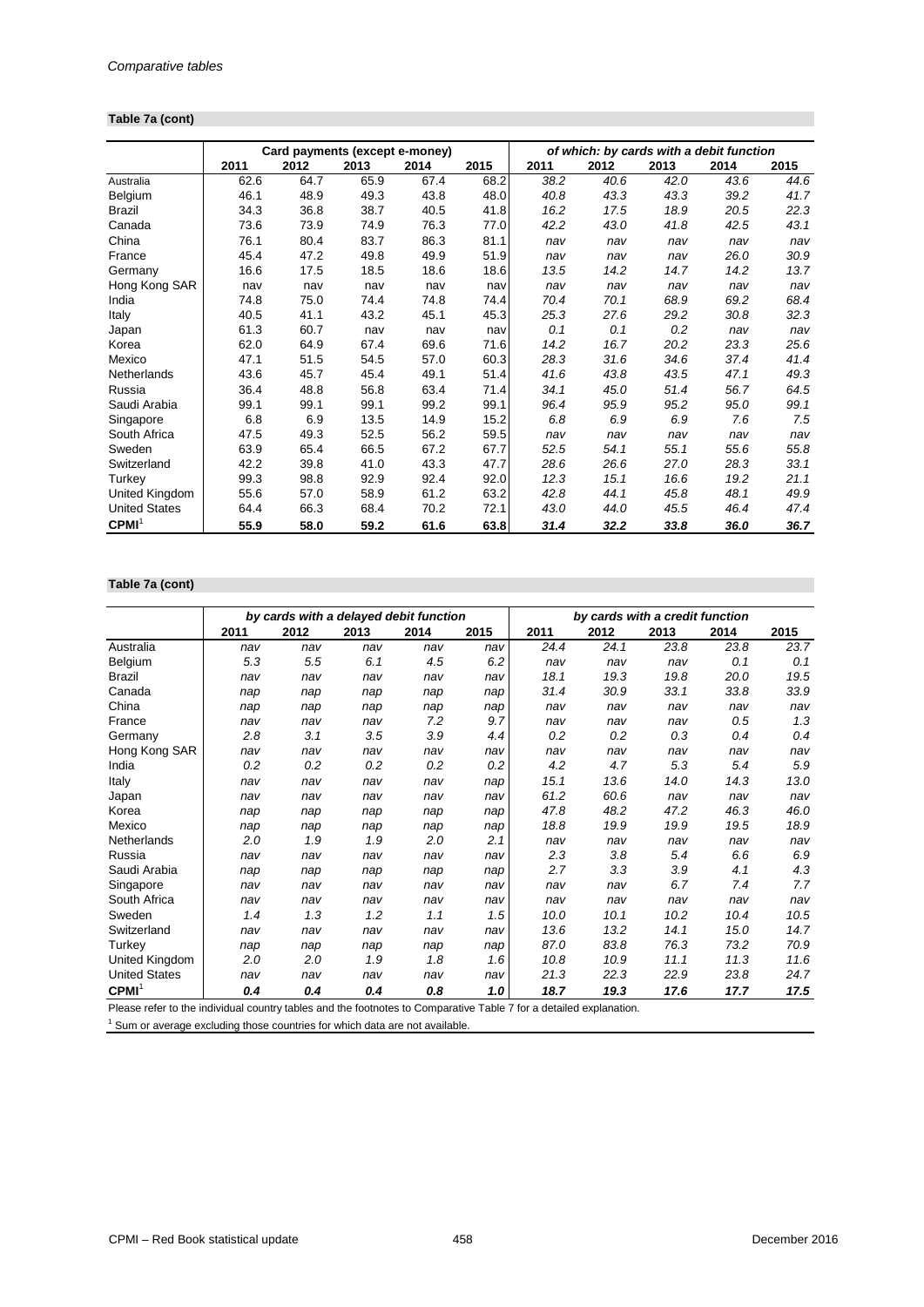#### **Table 7b**

**Use of payment instruments by non-banks: increase in the number of transactions**

*(% change on previous year)*

|                      | <b>Credit transfers</b> |        |         |        |        |         |         | <b>Direct debits</b> |         |         |
|----------------------|-------------------------|--------|---------|--------|--------|---------|---------|----------------------|---------|---------|
|                      | 2011                    | 2012   | 2013    | 2014   | 2015   | 2011    | 2012    | 2013                 | 2014    | 2015    |
| Australia            | 6.3                     | 3.3    | 6.4     | 2.2    | 7.7    | 3.4     | 4.4     | 9.5                  | 9.4     | 10.6    |
| Belgium              | 2.1                     | $-7.8$ | 8.0     | 33.6   | $-8.0$ | 7.5     | 8.0     | 9.6                  | 69.1    | $-21.9$ |
| <b>Brazil</b>        | 9.4                     | 7.5    | 5.7     | $-0.3$ | 9.0    | 15.4    | 5.4     | 13.7                 | 12.2    | $-2.3$  |
| Canada               | 4.6                     | 8.8    | 7.9     | 3.0    | 4.4    | 3.5     | 3.8     | 4.2                  | 4.7     | 3.8     |
| China                | 14.7                    | 20.2   | 30.3    | 39.8   | 146.9  | nav     | nav     | nav                  | nav     | nav     |
| France               | $-0.4$                  | 4.0    | 4.9     | 5.1    | $-1.7$ | 3.6     | 0.3     | $-12.3$              | 14.0    | 8.7     |
| Germany              | 3.4                     | 1.3    | 1.1     | $-3.9$ | 0.4    | $-0.4$  | 1.9     | 9.8                  | $-10.4$ | 14.6    |
| Hong Kong SAR        | nav                     | nav    | nav     | nav    | nav    | nav     | nav     | nav                  | nav     | nav     |
| India                | 34.7                    | 45.3   | 55.3    | 24.8   | 22.4   | 5.1     | 7.2     | 9.3                  | 17.2    | $-0.6$  |
| Italy                | 2.8                     | 0.0    | 0.0     | 6.8    | 9.2    | 1.3     | 0.3     | 3.7                  | $-2.6$  | 12.2    |
| Japan                | 1.4                     | 4.3    | 1.5     | 2.4    | nav    | nav     | nav     | nav                  | nav     | nav     |
| Korea                | 9.6                     | 8.8    | 8.5     | 7.6    | 8.5    | 5.1     | 10.7    | 3.0                  | $-0.1$  | 0.5     |
| Mexico               | 11.6                    | 6.2    | 6.7     | 3.1    | 4.1    | 15.5    | 10.6    | 7.1                  | 11.9    | 13.8    |
| Netherlands          | 0.0                     | $-1.5$ | 24.0    | 1.5    | $-3.4$ | 2.3     | 2.1     | $-2.8$               | $-12.5$ | 11.8    |
| Russia               | 2.0                     | 0.2    | 5.4     | 0.3    | $-2.4$ | $-13.7$ | $-30.4$ | 3.3                  | $-0.2$  | $-8.6$  |
| Saudi Arabia         | 21.7                    | 22.6   | 21.5    | 16.6   | 31.6   | $-20.4$ | $-2.0$  | 20.6                 | 12.3    | 44.7    |
| Singapore            | 8.9                     | 6.0    | 7.0     | $-4.8$ | 49.6   | $-3.9$  | 2.6     | 1.2                  | 0.1     | $-0.3$  |
| South Africa         | 7.3                     | 15.2   | 1.7     | 4.6    | 6.2    | 11.5    | 12.6    | 8.3                  | 2.6     | $-0.4$  |
| Sweden               | 8.2                     | 3.4    | 4.1     | 7.0    | 12.2   | 6.3     | 2.8     | 5.1                  | 3.5     | $-13.5$ |
| Switzerland          | 2.3                     | 23.2   | 2.4     | 1.2    | 1.5    | 1.7     | 20.5    | 2.5                  | 1.7     | 1.4     |
| Turkey               | nav                     | nav    | 1,437.4 | 16.2   | 18.2   | nav     | nav     | nav                  | nav     | nav     |
| United Kingdom       | 6.0                     | 2.5    | 4.8     | 1.8    | 2.8    | 2.9     | 2.8     | 3.2                  | 4.2     | 6.4     |
| <b>United States</b> | 4.5                     | 6.1    | 6.3     | 4.8    | 5.9    | 4.0     | 5.0     | 5.9                  | 6.0     | 7.5     |
| CPMI <sup>1</sup>    | 5.5                     | 5.4    | 7.3     | 4.4    | 11.4   | 3.9     | 3.8     | 5.4                  | 2.9     | 6.8     |

#### **Table 7b (cont)**

|                      |         |         | <b>Cheques</b> |         |         | E-money payment transactions |         |         |         |         |
|----------------------|---------|---------|----------------|---------|---------|------------------------------|---------|---------|---------|---------|
|                      | 2011    | 2012    | 2013           | 2014    | 2015    | 2011                         | 2012    | 2013    | 2014    | 2015    |
| Australia            | $-11.9$ | $-12.5$ | $-13.4$        | $-14.3$ | $-16.3$ | nav                          | nav     | nav     | nav     | nav     |
| Belgium              | $-9.8$  | $-16.3$ | $-21.2$        | 99.2    | 11.2    | $-16.7$                      | $-8.5$  | $-36.4$ | $-2.9$  | $-75.4$ |
| <b>Brazil</b>        | $-5.1$  | $-9.5$  | $-9.9$         | $-10.2$ | $-12.6$ | 5.7                          | $-3.7$  | 5.8     | $-27.1$ | $-12.3$ |
| Canada               | $-4.9$  | $-7.5$  | $-5.5$         | $-6.9$  | $-8.6$  | nav                          | nav     | nav     | nav     | nav     |
| China                | $-5.6$  | $-7.4$  | $-11.5$        | $-16.6$ | $-27.9$ | nav                          | nav     | nav     | nav     | nav     |
| France               | $-4.8$  | $-5.6$  | $-6.6$         | $-5.3$  | $-9.8$  | 13.2                         | 12.4    | $-3.3$  | 4.7     | $-31.1$ |
| Germany              | $-15.9$ | $-15.3$ | $-9.0$         | $-4.6$  | $-29.1$ | $-7.8$                       | $-6.5$  | $-5.5$  | 7.6     | $-7.4$  |
| Hong Kong SAR        | nav     | nav     | nav            | nav     | nav     | nav                          | nav     | nav     | nav     | nav     |
| India                | $-3.3$  | $-2.1$  | $-4.3$         | $-4.9$  | $-8.3$  | 215.5                        | 116.0   | 102.1   | 132.6   | 140.8   |
| Italy                | $-7.5$  | $-5.5$  | $-8.4$         | $-8.3$  | $-9.9$  | 28.4                         | 25.9    | 27.6    | 19.4    | 28.3    |
| Japan                | $-6.1$  | $-6.2$  | $-5.7$         | $-5.7$  | $-6.9$  | 17.1                         | 21.1    | 21.7    | 22.6    | 14.0    |
| Korea                | $-18.5$ | $-24.9$ | $-20.8$        | $-14.8$ | $-18.1$ | $-28.9$                      | $-38.4$ | $-31.2$ | $-18.9$ | $-14.2$ |
| Mexico               | $-6.9$  | $-5.2$  | $-7.7$         | $-5.1$  | $-5.8$  | nav                          | nav     | nav     | nav     | nav     |
| Netherlands          | nav     | nav     | nav            | 3.8     | 3.7     | $-3.7$                       | $-13.8$ | $-18.1$ | $-37.1$ | $-96.9$ |
| Russia               | $-57.1$ | $-69.3$ | $-54.0$        | $-93.9$ | $-73.1$ | 34.2                         | 112.5   | 150.1   | 79.6    | 6.1     |
| Saudi Arabia         | 0.0     | 0.0     | 0.7            | $-4.4$  | $-2.2$  | nav                          | nav     | nav     | nav     | nav     |
| Singapore            | $-1.9$  | $-2.9$  | $-3.1$         | $-3.9$  | $-5.3$  | 31.6                         | 4.4     | 2.3     | 1.7     | 3.0     |
| South Africa         | $-30.4$ | $-21.4$ | $-26.6$        | $-26.1$ | $-26.1$ | nav                          | nav     | nav     | nav     | nav     |
| Sweden               | 0.0     | $-50.0$ | $-50.0$        | $-78.0$ | 263.6   | nav                          | nav     | nav     | nav     | nav     |
| Switzerland          | $-19.5$ | $-18.2$ | $-22.2$        | nav     | nav     | $-30.6$                      | $-73.6$ | $-51.1$ | nav     | nav     |
| Turkey               | $-2.5$  | 1.5     | $-7.0$         | 1.2     | $-2.7$  | nav                          | nav     | nav     | nav     | nav     |
| United Kingdom       | $-12.8$ | $-12.6$ | $-15.3$        | $-10.3$ | $-13.4$ | nav                          | nav     | nav     | nav     | nav     |
| <b>United States</b> | $-9.0$  | $-10.0$ | $-11.0$        | $-12.1$ | $-14.3$ | nav                          | nav     | nav     | nav     | nav     |
| CPMI <sup>1</sup>    | $-8.3$  | $-9.4$  | $-10.3$        | $-10.7$ | $-13.4$ | 21.4                         | 12.3    | 16.0    | 18.6    | 12.4    |

Please refer to the individual country tables for a detailed explanation.

<sup>1</sup> Sum or average excluding those countries for which data are not available. For credit transfers, data for France (prior to 2005) and the United Kingdom include interbank transactions; however, the total number is relatively small.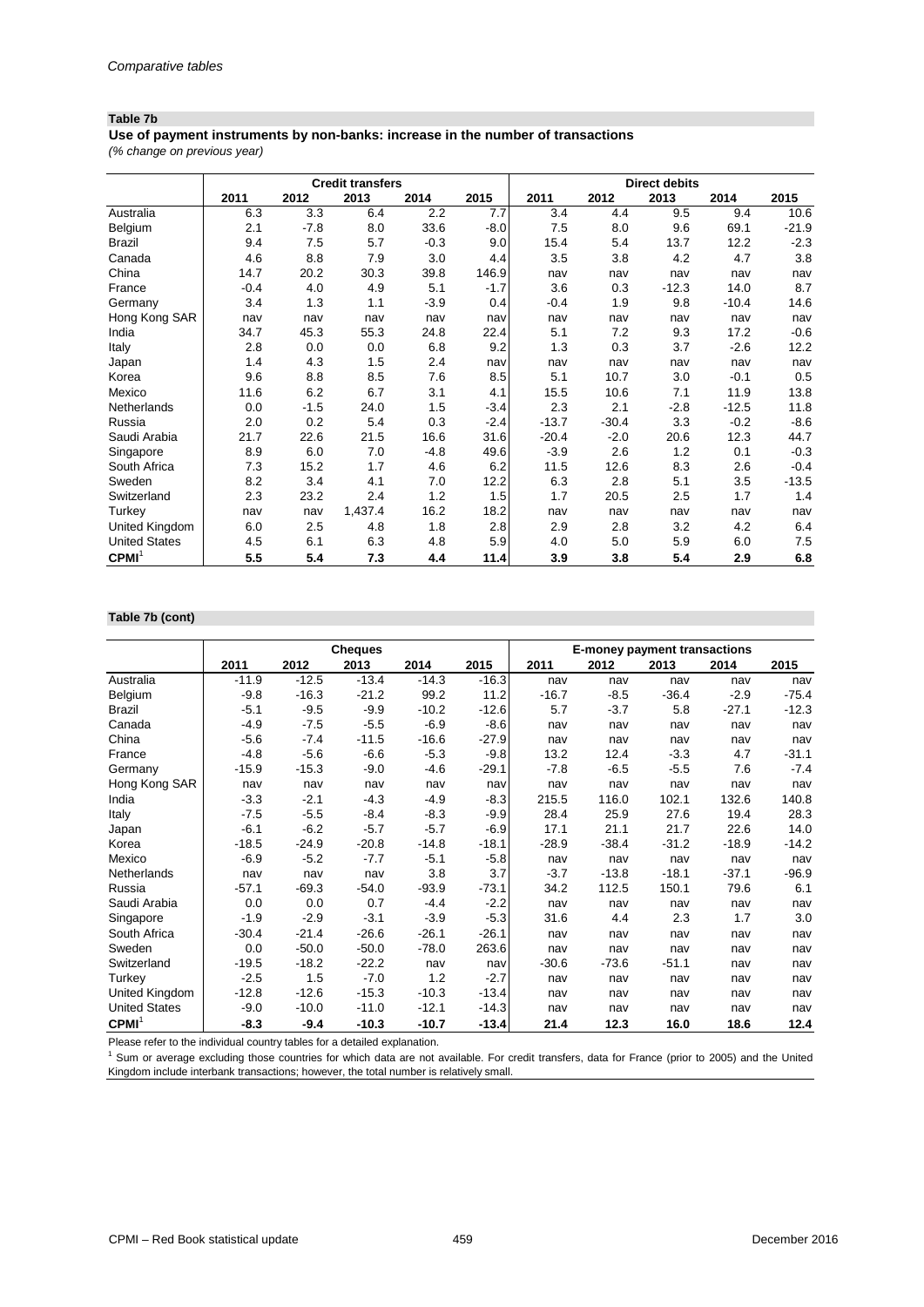## **Table 7b (cont)**

|                      |      | Card payments (except e-money) |       |        |      | of which: by cards with a debit function |        |        |         |        |  |
|----------------------|------|--------------------------------|-------|--------|------|------------------------------------------|--------|--------|---------|--------|--|
|                      | 2011 | 2012                           | 2013  | 2014   | 2015 | 2011                                     | 2012   | 2013   | 2014    | 2015   |  |
| Australia            | 11.4 | 11.8                           | 11.1  | 10.6   | 11.2 | 15.4                                     | 15.0   | 12.9   | 12.0    | 12.4   |  |
| Belgium              | 8.2  | 6.3                            | 8.6   | 13.2   | 3.2  | 7.9                                      | 6.6    | 7.4    | 15.5    | 0.2    |  |
| Brazil               | 17.2 | 17.0                           | 15.4  | 10.8   | 9.0  | 19.0                                     | 17.7   | 18.9   | 14.6    | 14.9   |  |
| Canada               | 5.6  | 3.6                            | 8.2   | 8.6    | 5.1  | 4.3                                      | 5.2    | 3.7    | 8.4     | 5.5    |  |
| China                | 32.2 | 40.5                           | 44.0  | 52.3   | 47.0 | nav                                      | nav    | nav    | nav     | nav    |  |
| France               | 7.0  | 7.1                            | 5.8   | 5.3    | 8.4  | nav                                      | nav    | nav    | nav     | 23.8   |  |
| Germany              | 9.8  | 8.2                            | 14.2  | $-7.7$ | 8.9  | 9.3                                      | 7.5    | 11.9   | $-11.1$ | 5.0    |  |
| Hong Kong SAR        | nav  | nav                            | nav   | nav    | nav  | 4.1                                      | 2.3    | 1.7    | 3.7     | 6.5    |  |
| India                | 21.0 | 11.6                           | 12.9  | 17.6   | 18.2 | 21.0                                     | 10.9   | 11.9   | 17.3    | 17.5   |  |
| Italy                | 4.3  | 4.0                            | 11.3  | 12.2   | 11.6 | 7.3                                      | 11.3   | 12.3   | 13.4    | 16.3   |  |
| Japan                | 13.1 | 11.5                           | nav   | nav    | nav  | 0.0                                      | $-3.6$ | $-4.1$ | $-7.9$  | $-7.3$ |  |
| Korea                | 17.9 | 18.3                           | 16.0  | 14.6   | 15.0 | 34.6                                     | 33.3   | 35.3   | 27.8    | 22.8   |  |
| Mexico               | 22.2 | 23.0                           | 16.1  | 12.1   | 17.3 | 23.9                                     | 25.4   | 19.9   | 16.2    | 22.5   |  |
| Netherlands          | 6.0  | 8.1                            | 9.2   | 9.8    | 9.2  | 5.8                                      | 8.4    | 9.3    | 9.9     | 9.2    |  |
| Russia               | 63.9 | 71.7                           | 60.6  | 48.6   | 43.9 | 62.2                                     | 69.0   | 57.7   | 46.9    | 45.2   |  |
| Saudi Arabia         | 17.8 | 9.3                            | 4.5   | 16.5   | 14.7 | 17.9                                     | 8.7    | 3.7    | 16.2    | 19.7   |  |
| Singapore            | 9.2  | 6.1                            | 116.5 | 14.1   | 5.6  | 9.2                                      | 6.1    | 9.7    | 13.8    | 2.7    |  |
| South Africa         | 11.1 | 20.8                           | 18.3  | 19.3   | 17.2 | nav                                      | nav    | nav    | nav     | nav    |  |
| Sweden               | 2.2  | 10.5                           | 9.5   | 9.3    | 8.6  | 4.6                                      | 11.1   | 9.8    | 9.2     | 8.0    |  |
| Switzerland          | 9.1  | 10.2                           | 7.6   | 11.0   | 24.0 | 7.3                                      | 8.7    | 5.8    | 10.4    | 31.5   |  |
| Turkey               | 14.3 | 15.0                           | 12.2  | 7.6    | 10.7 | 40.0                                     | 41.8   | 31.3   | 25.3    | 22.2   |  |
| United Kingdom       | 12.4 | 6.5                            | 10.1  | 12.1   | 12.2 | 15.3                                     | 7.1    | 10.9   | 13.1    | 12.9   |  |
| <b>United States</b> | 12.4 | 6.3                            | 8.1   | 7.0    | 8.4  | 11.9                                     | 5.5    | 8.3    | 6.3     | 7.9    |  |
| CPMI <sup>1</sup>    | 13.3 | 10.6                           | 12.6  | 12.8   | 14.5 | 13.5                                     | 9.2    | 11.5   | 10.7    | 12.8   |  |

## **Table 7b (cont)**

|                                                                                                                           |        | by cards with a delayed debit function |        |        |        |                                                           | by cards with a credit function |      |      |       |
|---------------------------------------------------------------------------------------------------------------------------|--------|----------------------------------------|--------|--------|--------|-----------------------------------------------------------|---------------------------------|------|------|-------|
|                                                                                                                           | 2011   | 2012                                   | 2013   | 2014   | 2015   | 2011                                                      | 2012                            | 2013 | 2014 | 2015  |
| Australia                                                                                                                 | nav    | nav                                    | nav    | nav    | nav    | 5.7                                                       | 6.8                             | 8.0  | 8.1  | 9.2   |
| Belgium                                                                                                                   | 10.5   | 4.1                                    | 17.5   | $-4.4$ | 29.1   | nav                                                       | nav                             | nav  | nav  | 4.2   |
| <b>Brazil</b>                                                                                                             | nav    | nav                                    | nav    | nav    | nav    | 15.7                                                      | 16.4                            | 12.3 | 7.1  | 2.9   |
| Canada                                                                                                                    | nav    | nav                                    | nav    | nav    | nav    | 7.3                                                       | 1.4                             | 14.5 | 8.9  | 4.5   |
| China                                                                                                                     | nav    | nav                                    | nav    | nav    | nav    | nav                                                       | nav                             | nav  | nav  | nav   |
| France                                                                                                                    | nav    | nav                                    | nav    | nav    | 41.0   | nav                                                       | nav                             | nav  | nav  | 190.3 |
| Germany                                                                                                                   | 11.9   | 11.7                                   | 21.8   | 4.2    | 22.2   | 19.5                                                      | 7.1                             | 52.0 | 16.4 | 13.7  |
| Hong Kong SAR                                                                                                             | nav    | nav                                    | nav    | nav    | nav    | 7.6                                                       | 10.2                            | 7.1  | 4.3  | 7.0   |
| India                                                                                                                     | 36.6   | 15.9                                   | 10.6   | 26.6   | 29.6   | 20.6                                                      | 23.9                            | 28.3 | 21.0 | 27.8  |
| Italy                                                                                                                     | nav    | nav                                    | nav    | nav    | nav    | $-0.3$                                                    | $-8.2$                          | 9.3  | 9.6  | 1.3   |
| Japan                                                                                                                     | nav    | nav                                    | nav    | nav    | nav    | 13.2                                                      | 11.5                            | nav  | nav  | nav   |
| Korea                                                                                                                     | nav    | nav                                    | nav    | nav    | nav    | 13.7                                                      | 13.8                            | 9.3  | 8.9  | 11.1  |
| Mexico                                                                                                                    | nav    | nav                                    | nav    | nav    | nav    | 19.6                                                      | 19.3                            | 9.9  | 5.2  | 7.2   |
| Netherlands                                                                                                               | 11.4   | 1.5                                    | 8.0    | 8.3    | 7.6    | nav                                                       | nav                             | nav  | nav  | nav   |
| Russia                                                                                                                    | nav    | nav                                    | nav    | nav    | nav    | 92.4                                                      | 111.6                           | 95.1 | 64.4 | 33.2  |
| Saudi Arabia                                                                                                              | nav    | nav                                    | nav    | nav    | nav    | 16.6                                                      | 31.8                            | 25.9 | 22.3 | 19.3  |
| Singapore                                                                                                                 | nav    | nav                                    | nav    | nav    | nav    | nav                                                       | nav                             | nav  | 14.3 | 8.5   |
| South Africa                                                                                                              | nav    | nav                                    | nav    | nav    | nav    | nav                                                       | nav                             | nav  | nav  | nav   |
| Sweden                                                                                                                    | $-8.7$ | 2.4                                    | $-1.0$ | 4.9    | 36.6   | $-7.4$                                                    | 8.4                             | 9.4  | 10.1 | 8.7   |
| Switzerland                                                                                                               | nav    | nav                                    | nav    | nav    | nav    | 13.3                                                      | 13.4                            | 11.4 | 12.3 | 9.9   |
| Turkey                                                                                                                    | nap    | nap                                    | nap    | nap    | nap    | 11.4                                                      | 11.3                            | 8.8  | 3.8  | 7.6   |
| United Kingdom                                                                                                            | 4.9    | 1.4                                    | 1.6    | 1.9    | $-2.9$ | 3.7                                                       | 5.0                             | 8.5  | 9.5  | 11.9  |
| <b>United States</b>                                                                                                      | nav    | nav                                    | nav    | nav    | nav    | 13.2                                                      | 8.0                             | 7.5  | 8.4  | nav   |
| CPMI <sup>1</sup><br>$D$ leads to the left of the distribution of the second left and the left of the left of $D$ and $D$ | 8.8    | 6.4                                    | 13.1   | 3.2    | 27.9   | 12.2<br>ando an The Lite → Announced and an international | 9.6                             | 9.5  | 8.8  | 9.3   |

Please refer to the individual country tables and the footnotes to Comparative Table 7 for a detailed explanation.

 $1$  Sum or average excluding those countries for which data are not available.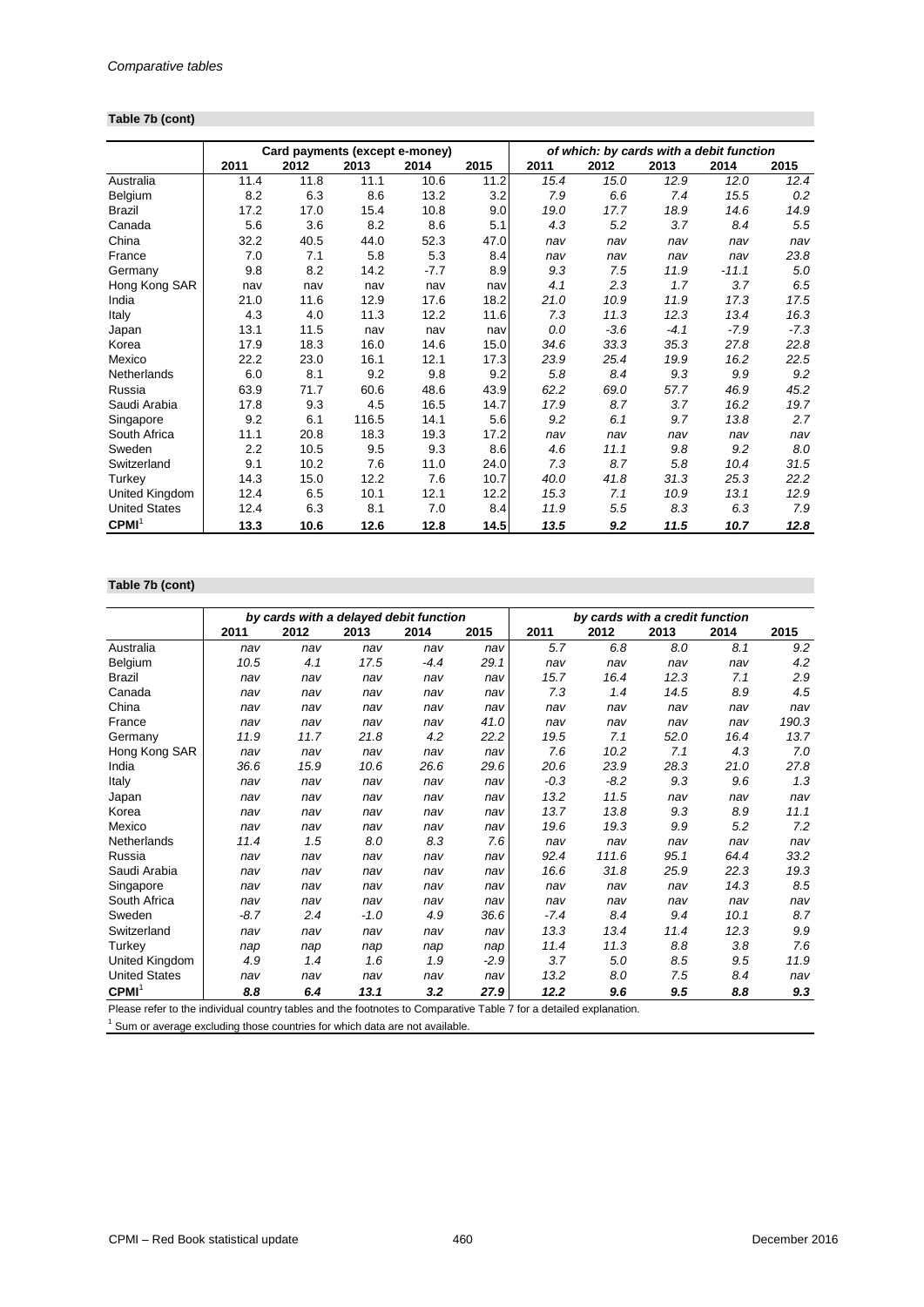#### **Table 7c**

**Use of payment instruments by non-banks: number of transactions per inhabitant**

*(total for the year)*

|                      |      | <b>Credit transfers</b> |       |       |       |       |       | <b>Direct debits</b> |       |       |
|----------------------|------|-------------------------|-------|-------|-------|-------|-------|----------------------|-------|-------|
|                      | 2011 | 2012                    | 2013  | 2014  | 2015  | 2011  | 2012  | 2013                 | 2014  | 2015  |
| Australia            | 70.9 | 72.0                    | 75.4  | 75.9  | 80.7  | 31.5  | 32.4  | 34.9                 | 37.6  | 41.0  |
| Belgium              | 93.5 | 85.6                    | 92.1  | 122.5 | 111.6 | 24.1  | 25.8  | 28.2                 | 47.5  | 36.7  |
| <b>Brazil</b>        | 42.8 | 45.5                    | 47.7  | 47.1  | 50.9  | 20.9  | 21.9  | 24.6                 | 27.4  | 26.5  |
| Canada               | 30.4 | 32.7                    | 34.9  | 35.6  | 36.8  | 19.6  | 20.2  | 20.8                 | 21.5  | 22.1  |
| China                | 0.9  | 1.0                     | 1.4   | 1.9   | 4.6   | nav   | nav   | nav                  | nav   | nav   |
| France               | 45.9 | 47.5                    | 49.6  | 51.7  | 50.6  | 54.4  | 54.3  | 47.4                 | 53.6  | 58.0  |
| Germany              | 75.6 | 76.5                    | 77.1  | 73.8  | 73.5  | 107.7 | 109.5 | 120.0                | 107.1 | 121.7 |
| Hong Kong SAR        | nav  | nav                     | nav   | nav   | nav   | nav   | nav   | nav                  | nav   | nav   |
| India                | 0.3  | 0.5                     | 0.7   | 0.9   | 1.1   | 0.1   | 0.1   | 0.2                  | 0.2   | 0.2   |
| Italy                | 21.1 | 21.1                    | 20.9  | 22.3  | 24.3  | 10.1  | 10.1  | 10.4                 | 10.1  | 11.3  |
| Japan                | 11.3 | 11.8                    | 12.0  | 12.3  | nav   | nav   | nav   | nav                  | nav   | nav   |
| Korea                | 58.5 | 63.3                    | 68.4  | 73.3  | 79.3  | 30.0  | 33.1  | 33.9                 | 33.7  | 33.8  |
| Mexico               | 8.6  | 8.5                     | 9.0   | 9.2   | 9.4   | 0.5   | 0.5   | 0.5                  | 0.6   | 0.7   |
| Netherlands          | 98.7 | 96.9                    | 119.8 | 121.1 | 116.5 | 80.3  | 81.7  | 79.1                 | 69.0  | 76.8  |
| Russia               | 18.8 | 18.8                    | 19.7  | 19.8  | 18.9  | 0.8   | 0.6   | 0.6                  | 0.6   | 0.5   |
| Saudi Arabia         | 0.2  | 0.2                     | 0.2   | 0.3   | 0.4   | 0.0   | 0.0   | 0.0                  | 0.1   | 0.1   |
| Singapore            | 7.3  | 7.5                     | 7.9   | 7.4   | 11.0  | 10.6  | 10.6  | 10.6                 | 10.5  | 10.3  |
| South Africa         | 11.0 | 12.5                    | 12.6  | 13.0  | 13.6  | 12.2  | 13.5  | 14.5                 | 14.7  | 14.4  |
| Sweden               | 87.9 | 90.2                    | 93.1  | 98.6  | 109.0 | 30.6  | 31.2  | 32.5                 | 33.3  | 28.4  |
| Switzerland          | 95.2 | 116.0                   | 117.5 | 117.4 | 117.8 | 5.8   | 6.9   | 7.0                  | 7.0   | 7.1   |
| Turkey               | nav  | 0.2                     | 3.0   | 3.4   | 4.0   | nap   | nap   | nap                  | nap   | nap   |
| United Kingdom       | 56.9 | 58.0                    | 60.4  | 61.0  | 62.2  | 52.5  | 53.6  | 55.0                 | 56.8  | 60.0  |
| <b>United States</b> | 25.7 | 27.1                    | 28.6  | 29.7  | 31.2  | 39.2  | 40.8  | 42.9                 | 45.2  | 48.1  |
| CPMI <sup>1</sup>    | 12.0 | 12.3                    | 13.1  | 13.5  | 15.0  | 15.5  | 15.9  | 16.6                 | 16.8  | 17.7  |

#### **Table 7c (cont)**

|                      |      |      | <b>Cheques</b> |      |      | E-money payment transactions |       |       |       |       |
|----------------------|------|------|----------------|------|------|------------------------------|-------|-------|-------|-------|
|                      | 2011 | 2012 | 2013           | 2014 | 2015 | 2011                         | 2012  | 2013  | 2014  | 2015  |
| Australia            | 11.5 | 9.9  | 8.4            | 7.1  | 5.9  | nap                          | nap   | nap   | nap   | nap   |
| Belgium              | 0.6  | 0.5  | 0.4            | 0.8  | 0.8  | 4.6                          | 4.2   | 2.6   | 2.6   | 0.6   |
| <b>Brazil</b>        | 8.1  | 7.2  | 6.5            | 5.7  | 5.0  | 0.2                          | 0.2   | 0.2   | 0.1   | 0.1   |
| Canada               | 25.4 | 23.2 | 21.7           | 20.0 | 18.1 | nav                          | nav   | nav   | nav   | nav   |
| China                | 0.6  | 0.6  | 0.5            | 0.4  | 0.3  | nap                          | nap   | nap   | nap   | nap   |
| France               | 45.8 | 43.0 | 40.0           | 37.6 | 33.7 | 0.7                          | 0.8   | 0.8   | 0.8   | 0.5   |
| Germany              | 0.5  | 0.4  | 0.4            | 0.4  | 0.3  | 0.4                          | 0.4   | 0.4   | 0.4   | 0.4   |
| Hong Kong SAR        | nav  | nav  | nav            | nav  | nav  | nav                          | nav   | nav   | nav   | nav   |
| India                | 1.1  | 1.1  | 1.0            | 0.9  | 0.9  | 0.0                          | 0.1   | 0.1   | 0.2   | 0.6   |
| Italy                | 4.9  | 4.6  | 4.2            | 3.8  | 3.5  | 2.5                          | 3.2   | 4.1   | 4.8   | 6.2   |
| Japan                | 0.6  | 0.6  | 0.6            | 0.5  | 0.5  | 18.3                         | 22.2  | 27.1  | 33.3  | 38.0  |
| Korea                | 12.3 | 9.2  | 7.3            | 6.2  | 5.0  | 2.3                          | 1.4   | 1.0   | 0.8   | 0.7   |
| Mexico               | 3.7  | 3.2  | 3.0            | 2.8  | 2.6  | nav                          | nav   | nav   | nav   | nav   |
| Netherlands          | nav  | nav  | 0.0            | 0.0  | 0.0  | 10.3                         | 8.8   | 7.2   | 4.5   | 0.1   |
| Russia               | 0.0  | 0.0  | 0.0            | 0.0  | 0.0  | 0.7                          | 1.6   | 3.9   | 7.0   | 7.3   |
| Saudi Arabia         | 0.2  | 0.2  | 0.2            | 0.2  | 0.2  | nap                          | nap   | nap   | nap   | nap   |
| Singapore            | 14.8 | 14.0 | 13.4           | 12.7 | 11.9 | 557.1                        | 567.6 | 571.5 | 573.7 | 584.1 |
| South Africa         | 1.0  | 0.8  | 0.6            | 0.4  | 0.3  | nap                          | nap   | nap   | nap   | nap   |
| Sweden               | 0.0  | 0.0  | 0.0            | 0.0  | 0.0  | nap                          | nap   | nap   | nap   | 0.4   |
| Switzerland          | 0.0  | 0.0  | 0.0            | nav  | nav  | 1.3                          | 0.4   | 0.2   | nav   | 2.7   |
| Turkey               | 0.2  | 0.2  | 0.2            | 0.2  | 0.2  | nav                          | nav   | nav   | nav   | nav   |
| United Kingdom       | 15.3 | 13.3 | 11.2           | 10.0 | 8.6  | nav                          | nav   | nav   | nav   | nav   |
| <b>United States</b> | 65.4 | 58.4 | 51.6           | 45.0 | 38.2 | nav                          | nav   | nav   | nav   | nav   |
| CPMI <sup>1</sup>    | 7.7  | 6.9  | 6.1            | 5.4  | 4.6  | 3.0                          | 3.4   | 3.9   | 4.6   | 5.0   |

Please refer to the individual country tables for a detailed explanation.

<sup>1</sup> Sum or average excluding those countries for which data are not available. For credit transfers, data for France (prior to 2005) and the United Kingdom include interbank transactions; however, the total number is relatively small.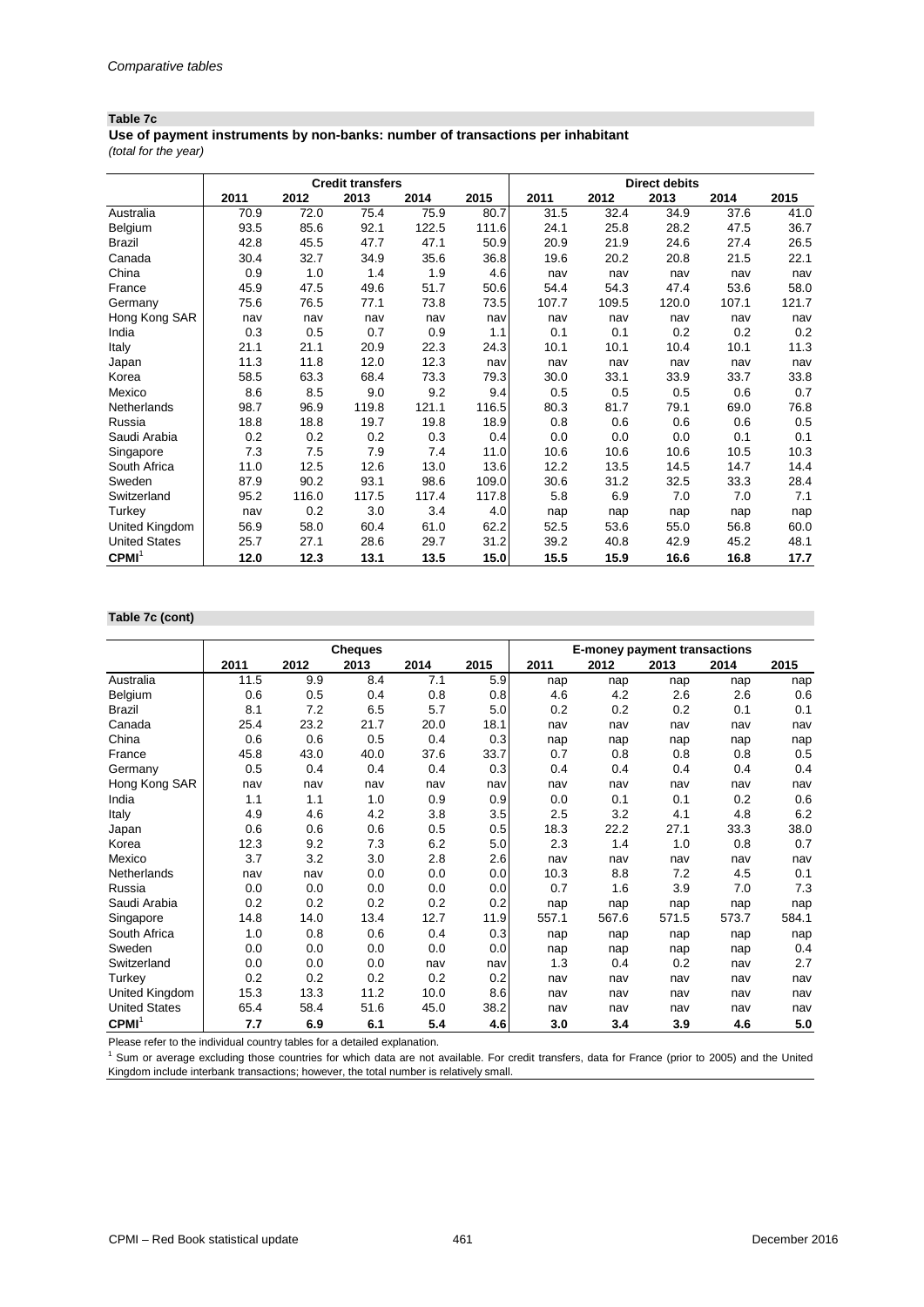## **Table 7c (cont)**

|                      |       | Card payments (except e-money) |       |       |       |       | of which: by cards with a debit function |       |       |       |
|----------------------|-------|--------------------------------|-------|-------|-------|-------|------------------------------------------|-------|-------|-------|
|                      | 2011  | 2012                           | 2013  | 2014  | 2015  | 2011  | 2012                                     | 2013  | 2014  | 2015  |
| Australia            | 190.7 | 209.6                          | 228.9 | 249.4 | 273.7 | 116.4 | 131.6                                    | 146.1 | 161.3 | 178.8 |
| Belgium              | 105.1 | 111.0                          | 120.0 | 135.2 | 138.2 | 93.0  | 98.4                                     | 105.2 | 121.0 | 120.0 |
| Brazil               | 37.6  | 43.6                           | 49.9  | 54.8  | 59.3  | 17.8  | 20.7                                     | 24.4  | 27.8  | 31.6  |
| Canada               | 210.7 | 215.7                          | 230.7 | 247.8 | 258.0 | 120.8 | 125.6                                    | 128.7 | 138.0 | 144.3 |
| China                | 4.8   | 6.7                            | 9.5   | 14.4  | 21.1  | nav   | nav                                      | nav   | nav   | nav   |
| France               | 121.8 | 129.9                          | 136.7 | 142.8 | 154.2 | nav   | nav                                      | nav   | 74.5  | 91.9  |
| Germany              | 36.6  | 39.6                           | 45.0  | 41.4  | 44.7  | 29.9  | 32.1                                     | 35.8  | 31.7  | 33.0  |
| Hong Kong SAR        | nav   | nav                            | nav   | nav   | nav   | 15.4  | 15.6                                     | 15.8  | 16.3  | 17.2  |
| India                | 4.8   | 5.3                            | 5.9   | 6.7   | 7.8   | 4.5   | 4.9                                      | 5.4   | 6.2   | 7.2   |
| Italy                | 26.3  | 27.2                           | 30.1  | 33.6  | 37.6  | 16.4  | 18.2                                     | 20.4  | 23.0  | 26.8  |
| Japan                | 47.9  | 53.5                           | nav   | nav   | nav   | 0.1   | 0.1                                      | 0.1   | 0.1   | 0.1   |
| Korea                | 168.0 | 197.9                          | 228.5 | 260.8 | 298.8 | 38.4  | 50.9                                     | 68.6  | 87.3  | 106.7 |
| Mexico               | 11.3  | 13.0                           | 15.0  | 16.6  | 19.2  | 6.8   | 8.0                                      | 9.5   | 10.9  | 13.2  |
| Netherlands          | 146.4 | 157.7                          | 171.8 | 187.9 | 204.3 | 139.8 | 151.0                                    | 164.6 | 180.1 | 195.9 |
| Russia               | 11.6  | 19.9                           | 31.9  | 47.4  | 67.0  | 10.9  | 18.4                                     | 28.9  | 42.4  | 60.5  |
| Saudi Arabia         | 52.4  | 55.6                           | 56.6  | 64.2  | 73.1  | 50.9  | 53.8                                     | 54.3  | 61.6  | 73.1  |
| Singapore            | 42.8  | 44.3                           | 94.3  | 106.2 | 110.8 | 42.8  | 44.3                                     | 47.8  | 53.7  | 54.6  |
| South Africa         | 21.9  | 26.1                           | 30.6  | 36.0  | 41.7  | nav   | nav                                      | nav   | nav   | nav   |
| Sweden               | 209.6 | 230.0                          | 249.7 | 270.0 | 288.8 | 172.3 | 190.1                                    | 206.9 | 223.6 | 237.8 |
| Switzerland          | 74.7  | 81.4                           | 86.7  | 95.1  | 116.6 | 50.7  | 54.5                                     | 57.0  | 62.1  | 80.8  |
| Turkey               | 33.3  | 37.9                           | 41.9  | 44.5  | 48.6  | 4.1   | 5.8                                      | 7.5   | 9.3   | 11.2  |
| United Kingdom       | 156.5 | 165.5                          | 181.1 | 201.4 | 224.3 | 120.3 | 128.0                                    | 141.0 | 158.3 | 177.3 |
| <b>United States</b> | 235.2 | 248.3                          | 266.4 | 283.1 | 303.9 | 157.3 | 164.8                                    | 177.2 | 187.0 | 200.0 |
| CPMI <sup>1</sup>    | 38.8  | 42.5                           | 47.0  | 52.3  | 59.4  | 34.1  | 36.8                                     | 40.6  | 45.0  | 50.3  |

## **Table 7c (cont)**

|                                                                                                                                      | by cards with a delayed debit function |      |      |      |      |       | by cards with a credit function |       |       |       |
|--------------------------------------------------------------------------------------------------------------------------------------|----------------------------------------|------|------|------|------|-------|---------------------------------|-------|-------|-------|
|                                                                                                                                      | 2011                                   | 2012 | 2013 | 2014 | 2015 | 2011  | 2012                            | 2013  | 2014  | 2015  |
| Australia                                                                                                                            | nav                                    | nav  | nav  | nav  | nav  | 74.3  | 78.0                            | 82.8  | 88.2  | 94.9  |
| Belgium                                                                                                                              | 12.2                                   | 12.6 | 14.7 | 14.0 | 17.9 | nav   | nav                             | nav   | 0.2   | 0.2   |
| Brazil                                                                                                                               | nav                                    | nav  | nav  | nav  | nav  | 19.9  | 22.9                            | 25.5  | 27.1  | 27.6  |
| Canada                                                                                                                               | nap                                    | nap  | nap  | nap  | nap  | 89.9  | 90.1                            | 102.0 | 109.8 | 113.7 |
| China                                                                                                                                | nap                                    | nap  | nap  | nap  | nap  | nav   | nav                             | nav   | nav   | nav   |
| France                                                                                                                               | nav                                    | nav  | nav  | 20.5 | 28.8 | nav   | nav                             | nav   | 1.3   | 3.7   |
| Germany                                                                                                                              | 6.2                                    | 7.0  | 8.5  | 8.8  | 10.6 | 0.5   | 0.5                             | 0.8   | 0.9   | 1.1   |
| Hong Kong SAR                                                                                                                        | nav                                    | nav  | nav  | nav  | nav  | 55.1  | 60.1                            | 64.0  | 66.3  | 70.4  |
| India                                                                                                                                | 0.0                                    | 0.0  | 0.0  | 0.0  | 0.0  | 0.3   | 0.3                             | 0.4   | 0.5   | 0.6   |
| Italy                                                                                                                                | nav                                    | nav  | nav  | nav  | nap  | 9.8   | 9.0                             | 9.8   | 10.7  | 10.8  |
| Japan                                                                                                                                | nav                                    | nav  | nav  | nav  | nav  | 47.8  | 53.4                            | nav   | nav   | nav   |
| Korea                                                                                                                                | nap                                    | nap  | nap  | nap  | nap  | 129.7 | 147.0                           | 160.0 | 173.5 | 192.0 |
| Mexico                                                                                                                               | nap                                    | nap  | nap  | nap  | nap  | 4.5   | 5.0                             | 5.5   | 5.7   | 6.0   |
| Netherlands                                                                                                                          | 6.6                                    | 6.7  | 7.2  | 7.8  | 8.3  | nav   | nav                             | nav   | nav   | nav   |
| Russia                                                                                                                               | nav                                    | nav  | nav  | nav  | nav  | 0.7   | 1.6                             | 3.0   | 5.0   | 6.5   |
| Saudi Arabia                                                                                                                         | nap                                    | nap  | nap  | nap  | nap  | 1.4   | 1.8                             | 2.2   | 2.7   | 3.2   |
| Singapore                                                                                                                            | nav                                    | nav  | nav  | nav  | nav  | nav   | nav                             | 46.5  | 52.5  | 56.3  |
| South Africa                                                                                                                         | nav                                    | nav  | nav  | nav  | nav  | nav   | nav                             | nav   | nav   | nav   |
| Sweden                                                                                                                               | 4.4                                    | 4.5  | 4.4  | 4.6  | 6.2  | 32.9  | 35.4                            | 38.4  | 41.8  | 44.8  |
| Switzerland                                                                                                                          | nav                                    | nav  | nav  | nav  | nav  | 24.1  | 27.0                            | 29.7  | 32.9  | 35.8  |
| Turkey                                                                                                                               | nap                                    | nap  | nap  | nap  | nap  | 29.2  | 32.1                            | 34.4  | 35.3  | 37.4  |
| United Kingdom                                                                                                                       | 5.7                                    | 5.8  | 5.8  | 5.9  | 5.7  | 30.4  | 31.8                            | 34.2  | 37.2  | 41.3  |
| <b>United States</b>                                                                                                                 | nav                                    | nav  | nav  | nav  | nav  | 77.9  | 83.5                            | 89.2  | 96.0  | 103.9 |
| CPMI <sup>1</sup><br>Discovered the bolb distinct commentation and the formation of Oceanomation Table 7 for a detailed conferential | 0.8                                    | 0.9  | 1.0  | 1.8  | 2.3  | 20.6  | 22.3                            | 22.5  | 23.3  | 25.2  |

Please refer to the individual country tables and the footnotes to Comparative Table 7 for a detailed explanation.<br><sup>1</sup> Sum or average excluding those countries for which data are not available.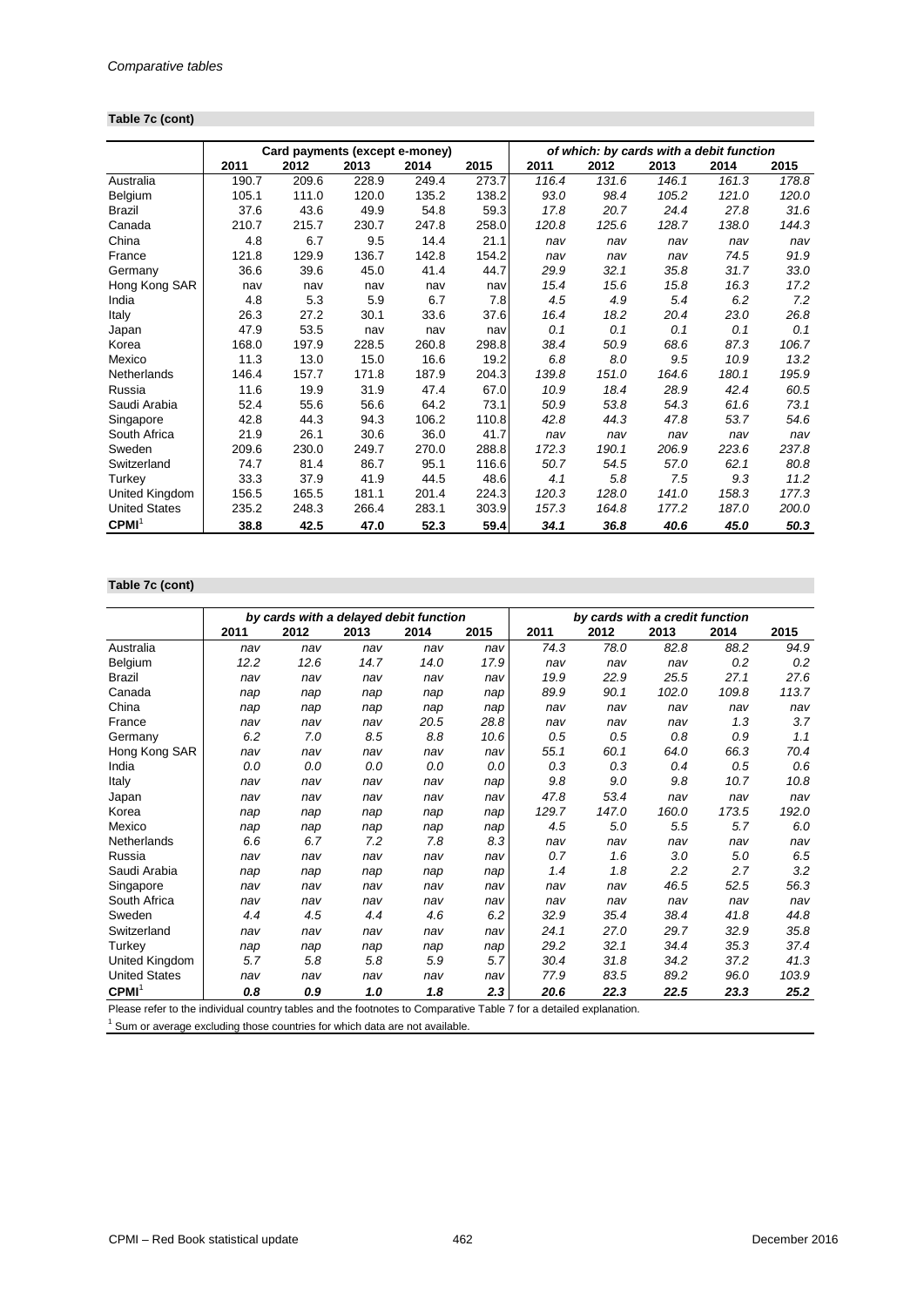## **Payment transactions by non-banks: total value of transactions**

*(total for the year)*

|                      |         | Total value of transactions (USD billions) <sup>1</sup> |         |         |         | Increase in the real value of transactions $(in %)^2$ |         |         |         |         |
|----------------------|---------|---------------------------------------------------------|---------|---------|---------|-------------------------------------------------------|---------|---------|---------|---------|
|                      | 2011    | 2012                                                    | 2013    | 2014    | 2015    | 2011                                                  | 2012    | 2013    | 2014    | 2015    |
| Australia            | 15,067  | 15,452                                                  | 14,971  | 13,990  | 12,045  | 4.8                                                   | 0.5     | 2.1     | $-1.9$  | 2.0     |
| Belgium              | 5,657   | 4,920                                                   | 5,522   | 9,150   | 7,005   | 2.5                                                   | $-8.2$  | 7.2     | 65.1    | $-9.0$  |
| <b>Brazil</b>        | 15,539  | 16,679                                                  | 18,318  | 17,385  | 12,548  | 8.7                                                   | 18.4    | 14.6    | $-2.8$  | $-7.5$  |
| Canada               | 5,867   | 6,159                                                   | 6,176   | 6,027   | 5,379   | 3.3                                                   | 4.5     | 2.4     | 2.7     | 2.2     |
| China                | 121,089 | 149,881                                                 | 193,758 | 226,451 | 434,035 | 12.9                                                  | 17.9    | 23.6    | 13.7    | 92.4    |
| France               | 39,522  | 35,735                                                  | 35,429  | 36,106  | 27,748  | 10.7                                                  | $-4.2$  | $-5.1$  | 1.4     | $-8.1$  |
| Germany              | 98,453  | 92,049                                                  | 93,937  | 70,400  | 62,787  | 9.8                                                   | $-0.9$  | $-2.9$  | $-25.6$ | 6.5     |
| Hong Kong SAR        | nav     | nav                                                     | nav     | nav     | nav     | nav                                                   | nav     | nav     | nav     | nav     |
| India                | 18,336  | 15,473                                                  | 15,308  | 15,223  | 15,944  | $-4.8$                                                | $-11.1$ | $-0.8$  | $-6.7$  | 3.5     |
| Italy                | 13,968  | 12,536                                                  | 12,963  | 11,823  | 9,520   | $-0.8$                                                | $-5.9$  | $-1.2$  | $-8.9$  | $-3.8$  |
| Japan                | 38,281  | 39,343                                                  | 34,059  | 31,671  | nav     | 3.7                                                   | 2.9     | 5.6     | $-1.9$  | nav     |
| Korea                | 19,257  | 18,804                                                  | 19,263  | 20,989  | 21,394  | 3.0                                                   | $-2.8$  | $-1.7$  | 3.5     | 8.7     |
| Mexico               | 20,524  | 19,603                                                  | 20,467  | 20,297  | 17,598  | 11.3                                                  | $-2.8$  | $-2.5$  | $-0.7$  | 0.6     |
| Netherlands          | 7,966   | 7,482                                                   | 23,326  | 23,482  | 21,906  | $-9.1$                                                | $-1.1$  | 194.0   | 0.4     | 11.4    |
| Russia               | 15,131  | 16,066                                                  | 18,011  | 17,439  | 12,466  | 9.3                                                   | 5.4     | 7.8     | 3.7     | 1.2     |
| Saudi Arabia         | 15,841  | 18,954                                                  | 16,251  | 16,390  | 14,926  | $-4.2$                                                | 16.3    | $-17.2$ | -1.8    | $-10.9$ |
| Singapore            | 811     | 845                                                     | 893     | 881     | 836     | 0.2                                                   | $-1.0$  | 3.4     | $-1.1$  | 3.6     |
| South Africa         | 18,201  | 19,824                                                  | 22,782  | 24,419  | 2,064   | nav                                                   | nav     | nav     | nav     | nav     |
| Sweden               | 2,152   | 2,225                                                   | 2,401   | 2,377   | 1,712   | 7.3                                                   | 6.9     | 3.3     | 4.1     | $-12.1$ |
| Switzerland          | 5,005   | 4,391                                                   | 4,426   | 4,543   | 5,002   | 8.2                                                   | $-6.5$  | $-0.2$  | 1.4     | 17.1    |
| Turkey               | 330     | 583                                                     | 3,392   | 3,425   | 3,151   | 11.2                                                  | 78.8    | 474.3   | 7.4     | 5.1     |
| United Kingdom       | 112,254 | 122,771                                                 | 118,734 | 121,814 | 113,832 | $-0.7$                                                | 7.7     | $-4.4$  | $-4.0$  | 0.6     |
| <b>United States</b> | nav     | 161,648                                                 | 166,463 | 181,283 | 170,802 | nav                                                   | nav     | nav     | nav     | nav     |
| CPMI <sup>3</sup>    | 589,250 | 781,426                                                 | 846,849 | 875,564 | 972,701 | 14.5                                                  | 2.5     | 5.9     | 0.9     | 13.7    |

## **Table 8 (cont)**

|                      |        | Average value per transaction $(USD)^1$ |        |       |        | Average value per inhabitant (USD thousands) <sup>1</sup> |       |       |       |       |
|----------------------|--------|-----------------------------------------|--------|-------|--------|-----------------------------------------------------------|-------|-------|-------|-------|
|                      | 2011   | 2012                                    | 2013   | 2014  | 2015   | 2011                                                      | 2012  | 2013  | 2014  | 2015  |
| Australia            | 2,113  | 2,005                                   | 1,783  | 1,544 | 1,212  | 673                                                       | 678   | 646   | 595   | 506   |
| Belgium              | 2,260  | 1,959                                   | 2,044  | 2,658 | 2,143  | 515                                                       | 445   | 497   | 820   | 622   |
| Brazil               | 718    | 707                                     | 707    | 634   | 433    | 79                                                        | 84    | 91    | 86    | 61    |
| Canada               | 598    | 608                                     | 571    | 523   | 448    | 171                                                       | 178   | 176   | 170   | 150   |
| China                | 14,360 | 13,379                                  | 12,499 | 9,888 | 12,127 | 90                                                        | 111   | 142   | 166   | 316   |
| France               | 2,253  | 1,978                                   | 1,959  | 1,905 | 1,402  | 609                                                       | 548   | 540   | 546   | 418   |
| Germany              | 5,550  | 5,055                                   | 4,795  | 3,897 | 3,196  | 1,226                                                     | 1,145 | 1,165 | 869   | 769   |
| Hong Kong SAR        | nav    | nav                                     | nav    | nav   | nav    | nav                                                       | nav   | nav   | nav   | nav   |
| India                | 2,386  | 1,808                                   | 1,572  | 1,337 | 1,179  | 15                                                        | 13    | 12    | 12    | 12    |
| Italy                | 3,358  | 2,941                                   | 2,889  | 2,467 | 1,800  | 234                                                       | 209   | 215   | 196   | 158   |
| Japan                | 3,833  | 3,500                                   | nav    | nav   | nav    | 300                                                       | 309   | 268   | 249   | nav   |
| Korea                | 1,427  | 1,234                                   | 1,131  | 1,111 | 1,012  | 387                                                       | 376   | 384   | 416   | 423   |
| Mexico               | 7,841  | 6,660                                   | 6,340  | 5,859 | 4,582  | 189                                                       | 169   | 174   | 171   | 146   |
| Netherlands          | 1,421  | 1,294                                   | 3,673  | 3,640 | 3,253  | 477                                                       | 447   | 1,388 | 1,392 | 1,294 |
| Russia               | 2,680  | 2,198                                   | 1,842  | 1,379 | 800    | 106                                                       | 112   | 126   | 121   | 85    |
| Saudi Arabia         | 9,765  | 10,673                                  | 8,739  | 7,632 | 6,070  | 558                                                       | 649   | 542   | 533   | 481   |
| Singapore            | 247    | 247                                     | 237    | 227   | 207    | 156                                                       | 159   | 165   | 161   | 151   |
| South Africa         | 7,649  | 7,161                                   | 7,403  | 7,115 | 543    | 352                                                       | 380   | 431   | 456   | 38    |
| Sweden               | 694    | 665                                     | 666    | 609   | 407    | 228                                                       | 234   | 250   | 245   | 174   |
| Switzerland          | 3,572  | 2,681                                   | 2,589  | 2,527 | 2,473  | 633                                                       | 549   | 547   | 555   | 604   |
| Turkey               | 132    | 201                                     | 980    | 915   | 758    | 4                                                         | 8     | 44    | 44    | 40    |
| United Kingdom       | 6,308  | 6,635                                   | 6,020  | 5.728 | 4,924  | 1,774                                                     | 1,927 | 1,852 | 1.886 | 1,748 |
| <b>United States</b> | nav    | 1,375                                   | 1,352  | 1,413 | 1,261  | nav                                                       | 515   | 527   | 569   | 531   |
| CPMI <sup>3</sup>    | 3,548  | 2,616                                   | 2,715  | 2,594 | 2,595  | 159                                                       | 193   | 207   | 211   | 240   |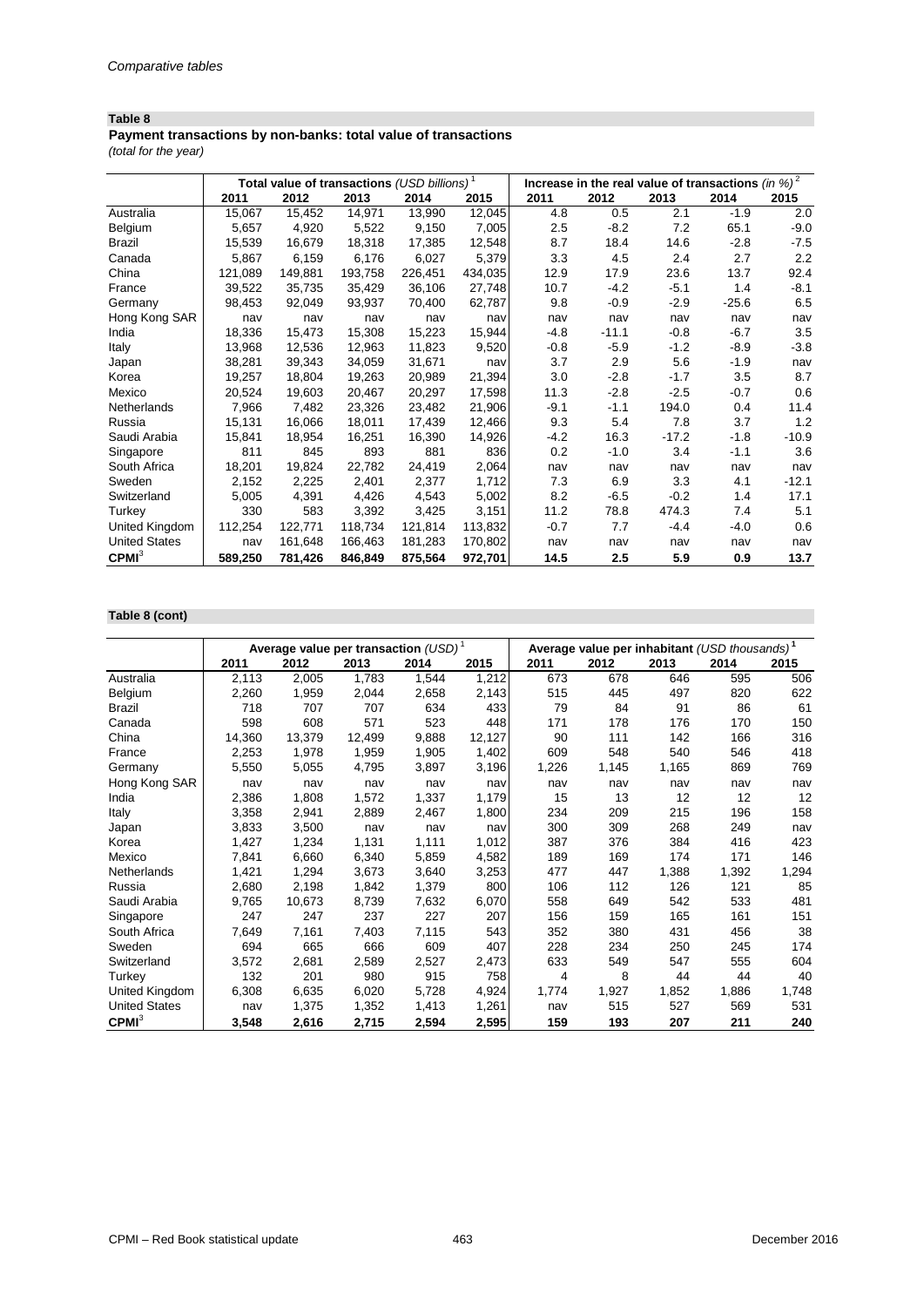#### **Table 8 (cont)**

|                      |      |      | Value as a ratio to GDP |      |      | Value as a ratio to deposits held by non-banks $^4$ |       |       |       |       |
|----------------------|------|------|-------------------------|------|------|-----------------------------------------------------|-------|-------|-------|-------|
|                      | 2011 | 2012 | 2013                    | 2014 | 2015 | 2011                                                | 2012  | 2013  | 2014  | 2015  |
| Australia            | 9.9  | 9.9  | 10.0                    | 9.7  | 9.9  | 8.9                                                 | 8.1   | 8.2   | 7.6   | 6.9   |
| Belgium              | 10.7 | 9.9  | 10.6                    | 17.2 | 15.4 | 30.4                                                | 23.9  | 23.9  | 39.8  | 31.2  |
| <b>Brazil</b>        | 5.9  | 6.8  | 7.4                     | 7.2  | 7.1  | 181.2                                               | 185.3 | 224.8 | 249.3 | 302.4 |
| Canada               | 3.2  | 3.3  | 3.3                     | 3.3  | 3.5  | 10.0                                                | 9.8   | 9.6   | 9.8   | 9.6   |
| China                | 16.6 | 18.2 | 21.1                    | 21.9 | 39.9 | nav                                                 | nav   | nav   | nav   | nav   |
| France               | 13.8 | 13.3 | 12.6                    | 12.7 | 11.5 | 50.6                                                | 42.5  | 38.5  | 42.1  | 32.1  |
| Germany              | 26.2 | 26.0 | 25.0                    | 18.2 | 18.7 | 60.1                                                | 48.0  | 44.3  | 35.3  | 31.2  |
| Hong Kong SAR        | nav  | nav  | nav                     | nav  | nav  | nav                                                 | nav   | nav   | nav   | nav   |
| India                | 9.8  | 8.3  | 8.0                     | 7.4  | 7.5  | 13.8                                                | 10.4  | 10.2  | 9.2   | 9.4   |
| Italy                | 6.1  | 6.1  | 6.1                     | 5.5  | 5.2  | 14.2                                                | 12.5  | 12.0  | 11.5  | nav   |
| Japan                | 6.2  | 6.3  | 6.6                     | 6.5  | nav  | 7.3                                                 | 7.5   | 7.5   | 7.2   | nav   |
| Korea                | 16.0 | 15.4 | 14.8                    | 14.9 | 15.5 | 227.3                                               | 195.3 | 178.1 | 183.3 | 156.5 |
| Mexico               | 17.5 | 16.5 | 16.2                    | 15.6 | 15.4 | 151.7                                               | 128.0 | 114.0 | 113.2 | 100.5 |
| Netherlands          | 8.9  | 9.0  | 26.9                    | 26.7 | 29.2 | 18.8                                                | 15.9  | 45.6  | 41.5  | 40.8  |
| Russia               | 7.4  | 7.5  | 8.1                     | 8.5  | 9.4  | 51.1                                                | 48.1  | 53.6  | 92.6  | 78.3  |
| Saudi Arabia         | 23.7 | 25.8 | 21.8                    | 21.7 | 23.1 | nav                                                 | nav   | nav   | nav   | nav   |
| Singapore            | 3.1  | 2.9  | 3.0                     | 2.9  | 2.9  | 2.1                                                 | 1.9   | 2.1   | 2.1   | 2.1   |
| South Africa         | 43.7 | 50.0 | 61.9                    | 69.5 | 6.6  | 59.2                                                | 64.8  | 85.9  | 94.2  | 9.7   |
| Sweden               | 3.8  | 4.1  | 4.1                     | 4.1  | 3.5  | 5.3                                                 | 4.9   | 4.9   | 5.3   | nav   |
| Switzerland          | 7.2  | 6.6  | 6.5                     | 6.5  | 7.5  | 8.8                                                 | 5.5   | 5.7   | 6.4   | 6.3   |
| Turkey               | 0.4  | 0.7  | 4.1                     | 4.3  | 4.4  | 0.8                                                 | 1.3   | 7.1   | 7.0   | 6.8   |
| United Kingdom       | 43.0 | 46.3 | 43.7                    | 40.6 | 39.8 | 25.3                                                | 23.1  | 21.4  | 23.0  | 22.5  |
| <b>United States</b> | nav  | 10.0 | 10.0                    | 10.4 | 9.5  | nav                                                 | 92.1  | 87.1  | 86.2  | 78.4  |
| CPMI <sup>3</sup>    | 14.0 | 13.3 | 14.1                    | 14.2 | 17.9 | 22.6                                                | 25.6  | 26.5  | 27.0  | 29.7  |

Please refer to the individual country tables for a detailed explanation.

 $1$  Converted at yearly average exchange rates, except as noted.  $2$  Total value of transactions in domestic currency deflated by yearly average CPI inflation. For the CPMI area, in US dollar terms. <sup>3</sup> Sum or average excluding those countries for which data are not available. Data for France (prior to 2005) and the United Kingdom include interbank transactions in credit transfers. Since the value of these transactions is relatively large, crosscountry comparison and the CPMI figures should be treated with caution. <sup>4</sup> For Italy, as a ratio to deposits held only at banks.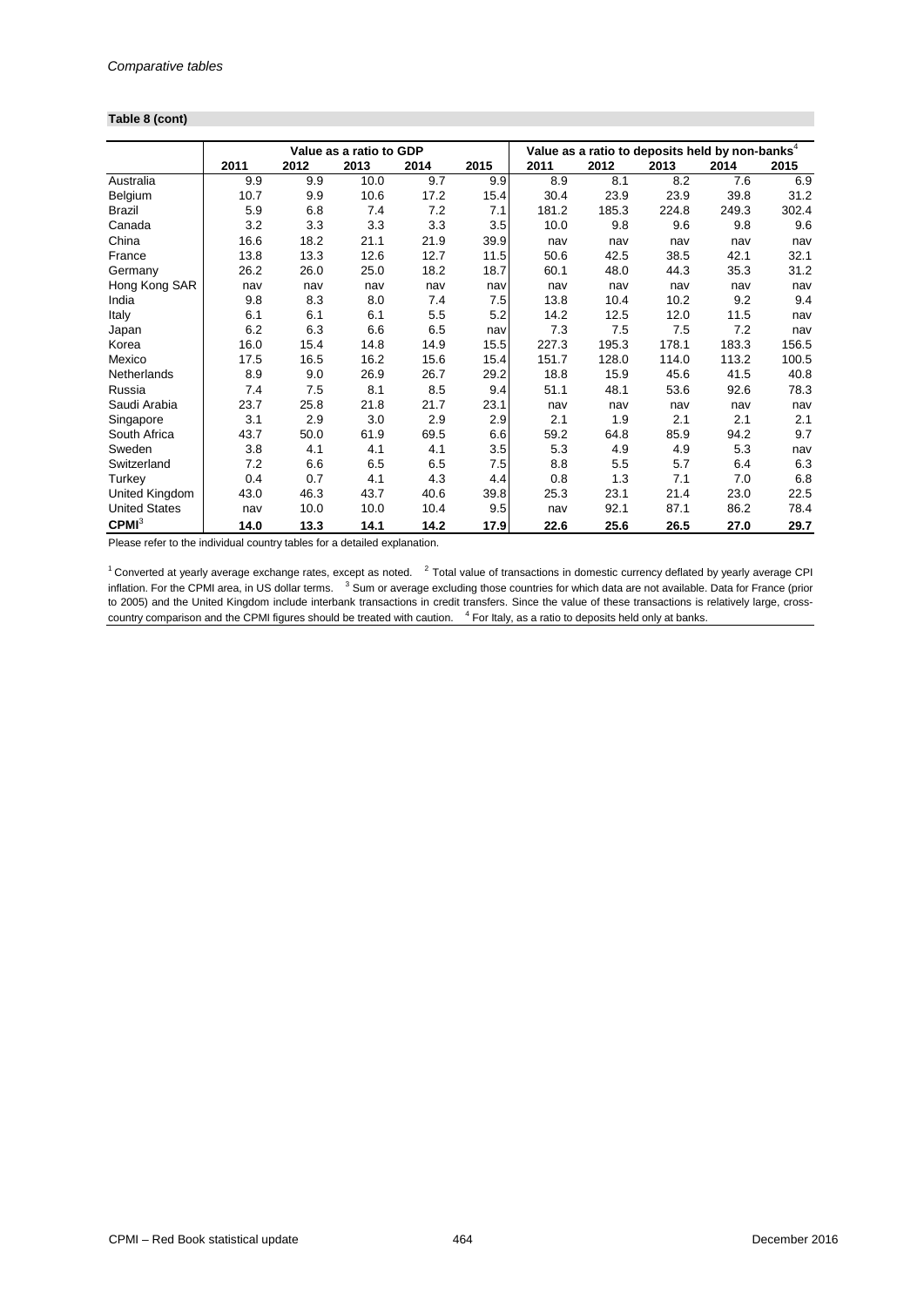**Use of payment instruments by non-banks: value of transactions per payment instrument**

*(USD billions, total for the year)* <sup>1</sup>

|                      |         |         | <b>Credit transfers</b> |         |         |        |        | <b>Direct debits</b> |        |        |
|----------------------|---------|---------|-------------------------|---------|---------|--------|--------|----------------------|--------|--------|
|                      | 2011    | 2012    | 2013                    | 2014    | 2015    | 2011   | 2012   | 2013                 | 2014   | 2015   |
| Australia            | 7,104   | 7,408   | 7,438                   | 7,110   | 6,163   | 5,988  | 6,087  | 5,662                | 5,060  | 4,324  |
| Belgium              | 5,409   | 4,695   | 5,278                   | 8,858   | 6,781   | 93     | 91     | 104                  | 159    | 112    |
| Brazil               | 12,032  | 12,884  | 13,995                  | 13,649  | 10,174  | 1,475  | 1,945  | 2,578                | 2,134  | 1,292  |
| Canada               | 1,794   | 2,045   | 2,177                   | 2,192   | 2,010   | 588    | 575    | 594                  | 582    | 529    |
| China                | 72,129  | 99,637  | 142,163                 | 175,601 | 386,952 | nav    | nav    | nav                  | nav    | nav    |
| France               | 34,122  | 30,962  | 30,798                  | 31,894  | 23,989  | 1,842  | 1,683  | 1,858                | 2,009  | 1,582  |
| Germany              | 79,368  | 74,523  | 75,649                  | 65,600  | 58,069  | 18,475 | 16,980 | 17,724               | 4,256  | 4,278  |
| Hong Kong SAR        | nav     | nav     | nav                     | nav     | nav     | nav    | nav    | nav                  | nav    | nav    |
| India                | 15,922  | 13,228  | 13,311                  | 13,370  | 14,172  | 18     | 20     | 22                   | 29     | 26     |
| Italy                | 11,228  | 10,083  | 10,666                  | 9,669   | 7,696   | 496    | 495    | 473                  | 420    | 398    |
| Japan <sup>2</sup>   | 33,302  | 32,803  | 29,063                  | 26,997  | nav     | nav    | nav    | nav                  | nav    | nav    |
| Korea                | 11,175  | 11,668  | 12,669                  | 14,518  | 15,606  | 145    | 156    | 165                  | 169    | 159    |
| Mexico               | 19,642  | 18,748  | 19,628                  | 19,514  | 16,927  | 18     | 19     | 22                   | 22     | 22     |
| Netherlands          | 7,440   | 6,982   | 22,818                  | 23,044  | 21,502  | 391    | 373    | 369                  | 290    | 271    |
| Russia               | 14,770  | 15,683  | 17,516                  | 16,878  | 12,029  | 49     | 42     | 49                   | 49     | 32     |
| Saudi Arabia         | 924     | 1,079   | 1,219                   | 1,381   | 1,422   | 0.1    | 0.1    | 0.1                  | 0.2    | 0.2    |
| Singapore            | 157     | 170     | 185                     | 192     | 215     | 58     | 64     | 68                   | 72     | 71     |
| South Africa         | 2,144   | 2,095   | 2,108                   | 2,032   | 1,870   | 139    | 152    | 137                  | 115    | 102    |
| Sweden               | 1,941   | 2,014   | 2,176                   | 2,152   | 1,546   | 84     | 80     | 85                   | 81     | 57     |
| Switzerland          | 4,854   | 4,233   | 4,261                   | 4,373   | 4,833   | 81     | 88     | 92                   | 93     | 85     |
| Turkey               | nav     | 213     | 2,993                   | 3,030   | 2,795   | nap    | nap    | nap                  | nap    | nap    |
| United Kingdom       | 108,231 | 118,903 | 114,968                 | 117,752 | 109,955 | 1,675  | 1,704  | 1,743                | 1,922  | 1,903  |
| <b>United States</b> | nav     | 69,404  | 74,298                  | 79,060  | 83,058  | nav    | 61,793 | 63,225               | 75,363 | 63,813 |
| CPMI <sup>3</sup>    | nap     | nap     | nap                     | nap     | nap     | 31,615 | 92,348 | 94,969               | 92,826 | 79,056 |

#### **Table 9 (cont)**

|                      |                |             | <b>Cheques</b> |             |          |        | <b>E-money payment transactions</b> |        |        |        |
|----------------------|----------------|-------------|----------------|-------------|----------|--------|-------------------------------------|--------|--------|--------|
|                      | 2011           | 2012        | 2013           | 2014        | 2015     | 2011   | 2012                                | 2013   | 2014   | 2015   |
| Australia            | 1,332          | 1,254       | 1,172          | 1,104       | 917      | nap    | nap                                 | nap    | nap    | nap    |
| Belgium              | 65             | 48          | 45             | 32          | 23       | 0.322  | 0.293                               | 0.187  | 0.476  | 0.406  |
| Brazil               | 1,663          | 1,479       | 1,350          | 1,190       | 762      | 1.255  | 1.156                               | 1.527  | 0.751  | 0.387  |
| Canada               | 2,966          | 2,992       | 2,850          | 2,696       | 2,344    | nav    | nav                                 | nav    | nav    | nav    |
| China                | 46,605         | 46,945      | 46,455         | 43,950      | 38,252   | nap    | nap                                 | nap    | nap    | nap    |
| France               | 2,485          | 2,091       | 1,752          | 1,613       | 1,261    | 0.141  | 0.145                               | 0.145  | 0.324  | 0.446  |
| Germany              | 350            | 291         | 267            | 227         | 170      | 0.170  | 0.155                               | 0.143  | 0.586  | 0.540  |
| Hong Kong SAR        | nav            | nav         | nav            | nav         | nav      | nav    | nav                                 | nav    | nav    | nav    |
| India                | 2,121          | 1,873       | 1,593          | 1,400       | 1,276    | 1.329  | 1.481                               | 1.405  | 3.488  | 7.603  |
| Italy                | 1,103          | 873         | 773            | 707         | 547      | 13.507 | 16.293                              | 15.603 | 17.889 | 18.824 |
| Japan <sup>2</sup>   | 4,763          | 4,629       | 3,754          | 3,144       | 2,470    | 26.052 | 31.230                              | 33.448 | 38.203 | 39.868 |
| Korea                | 7,420          | 6,435       | 5,849          | 5,671       | 4,996    | 1.866  | 1.437                               | 1.111  | 0.949  | 0.743  |
| Mexico               | 798            | 761         | 728            | 668         | 553      | nap    | nap                                 | nap    | nap    | nap    |
| Netherlands          | nav            | nav         | 2              | 3           | 2        | 0.595  | 0.440                               | 0.364  | 0.219  | 0.023  |
| Russia               | 0              | $\mathbf 0$ | 0              | $\mathbf 0$ | $\Omega$ | 6.757  | 12.498                              | 18.560 | 22.696 | 10.664 |
| Saudi Arabia         | 211            | 223         | 234            | 239         | 202      | nap    | nap                                 | nap    | nap    | nap    |
| Singapore            | 544            | 555         | 579            | 553         | 490      | 1.747  | 1.881                               | 1.954  | 2.043  | 1.980  |
| South Africa         | 163            | 104         | 52             | 35          | 23       | nap    | nap                                 | nap    | nap    | nap    |
| Sweden               | 5              | 6           | $\overline{2}$ | 1           |          | nap    | nap                                 | nap    | nap    | 0.001  |
| Switzerland          | $\overline{2}$ | 1           | 1              | nav         | nav      | 0.056  | 0.011                               | 0.011  | nav    | 1.599  |
| Turkey               | 165            | 177         | 184            | 185         | 163      | nav    | nav                                 | nav    | nav    | nav    |
| United Kingdom       | 1,543          | 1,355       | 1,146          | 1,142       | 954      | nav    | nav                                 | nav    | nav    | nav    |
| <b>United States</b> | 28,063         | 26,033      | 24,178         | 21,704      | 18,405   | nav    | nav                                 | nav    | nav    | nav    |
| CPMI <sup>3</sup>    | 102,368        | 98,125      | 92,967         | 86,263      | 73,811   | 53.797 | 67.021                              | 74.458 | 87.624 | 83.082 |

Please refer to the individual country tables for a detailed explanation.

 $1$  Converted at yearly average exchange rates, except as noted.  $2$  For credit transfers and e-money payment transactions, total transactions during the fiscal year ending March of the following year, converted at average fiscal year exchange rates. <sup>3</sup> Sum or average excluding those countries for which data are not available. For credit transfers, data for France (prior to 2005) and the United Kingdom include interbank transactions. Since the value of these transactions is relatively large, cross-country comparison should be treated with caution; consequently, CPMI figures related to credit transfers have not been calculated.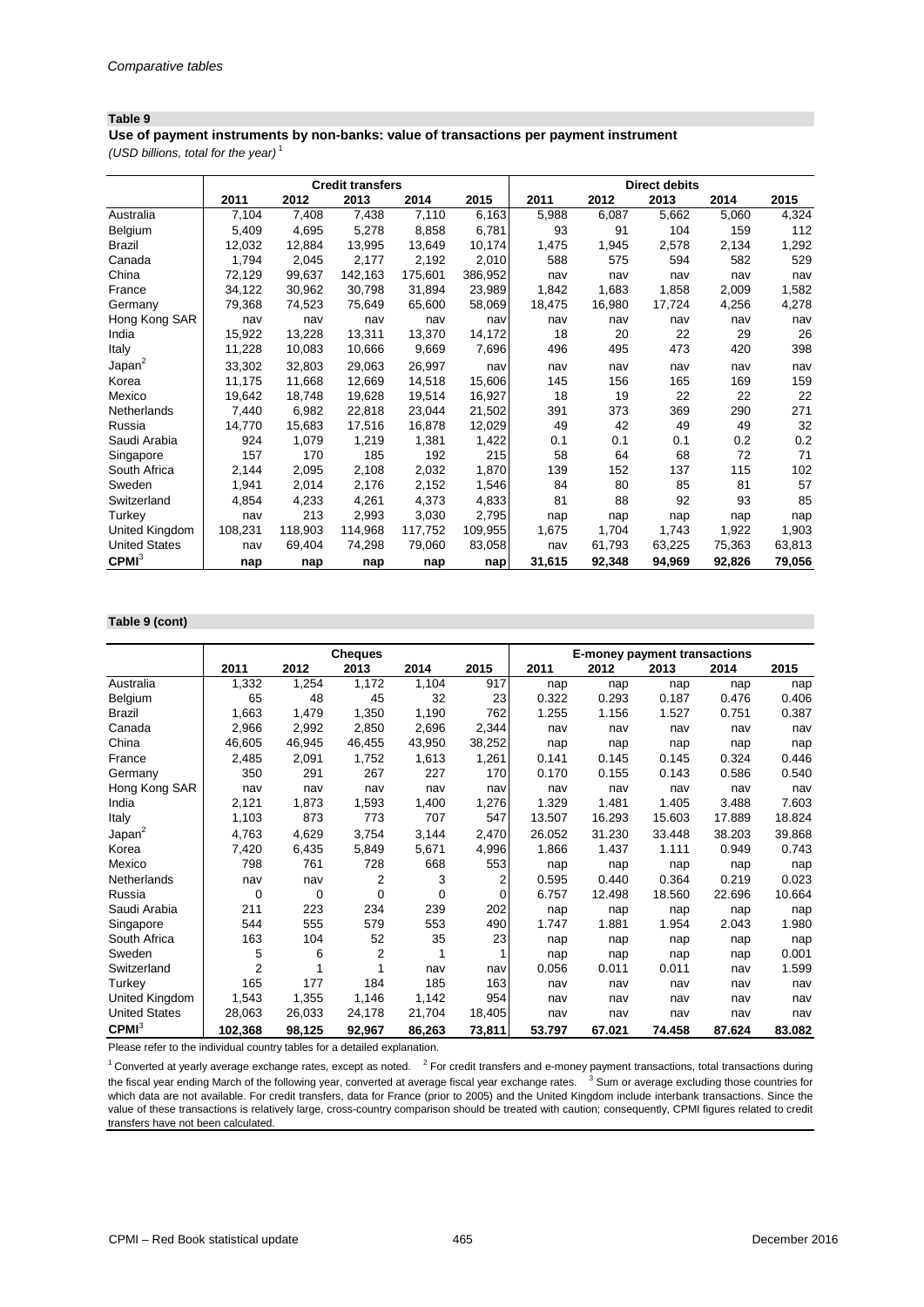#### **Table 9 (cont)**

|                      |          |          |          | Card payments (except e-money) |          | of which: by cards with a debit function |         |         |         |         |  |
|----------------------|----------|----------|----------|--------------------------------|----------|------------------------------------------|---------|---------|---------|---------|--|
|                      | 2011     | 2012     | 2013     | 2014                           | 2015     | 2011                                     | 2012    | 2013    | 2014    | 2015    |  |
| Australia            | 409.0    | 439.1    | 433.2    | 436.7                          | 388.2    | 159.7                                    | 178.4   | 181.3   | 187.0   | 170.2   |  |
| Belgium              | 88.0     | 85.9     | 94.9     | 97.7                           | 86.1     | 70.0                                     | 69.1    | 75.3    | 79.0    | 66.8    |  |
| Brazil               | 367.0    | 370.2    | 393.5    | 411.2                          | 319.8    | 117.1                                    | 121.6   | 135.8   | 148.0   | 116.7   |  |
| Canada               | 519.4    | 546.4    | 554.3    | 556.6                          | 494.9    | 184.7                                    | 190.5   | 190.4   | 191.0   | 169.7   |  |
| China                | 2,354.4  | 3,298.8  | 5,139.9  | 6,899.6                        | 8,831.2  | nav                                      | nav     | nav     | nav     | nav     |  |
| France               | 547.3    | 541.3    | 582.1    | 588.0                          | 520.7    | nav                                      | nav     | nav     | 286.2   | 284.6   |  |
| Germany              | 259.8    | 254.6    | 296.8    | 315.6                          | 269.7    | 191.7                                    | 187.3   | 216.5   | 211.1   | 176.3   |  |
| Hong Kong SAR        | nav      | nav      | nav      | nav                            | nav      | nav                                      | nav     | nav     | nav     | nav     |  |
| India                | 272.7    | 350.8    | 380.6    | 421.8                          | 462.1    | 255.0                                    | 325.1   | 351.5   | 387.1   | 420.4   |  |
| Italy                | 170.5    | 158.3    | 172.1    | 188.7                          | 174.5    | 93.2                                     | 94.6    | 104.6   | 117.2   | 114.4   |  |
| Japan                | 482.0    | 517.1    | 433.1    | 441.6                          | 415.1    | 8.2                                      | 7.0     | 5.0     | 4.4     | 3.5     |  |
| Korea                | 476.3    | 506.5    | 545.3    | 598.7                          | 606.6    | 63.0                                     | 75.3    | 87.8    | 108.2   | 118.8   |  |
| Mexico               | 65.6     | 75.6     | 89.6     | 93.2                           | 95.9     | 28.9                                     | 33.5    | 41.2    | 45.5    | 45.6    |  |
| Netherlands          | 133.9    | 126.8    | 136.9    | 145.2                          | 130.0    | 118.3                                    | 112.3   | 121.8   | 129.2   | 115.2   |  |
| Russia               | 115.1    | 168.4    | 255.7    | 317.5                          | 270.2    | 106.8                                    | 154.7   | 232.9   | 290.2   | 250.6   |  |
| Saudi Arabia         | 186.4    | 207.4    | 222.8    | 248.3                          | 270.8    | 180.6                                    | 199.5   | 214.1   | 237.9   | 258.2   |  |
| Singapore            | 49.4     | 53.8     | 58.6     | 61.4                           | 58.6     | 21.4                                     | 23.1    | 24.6    | 25.4    | 23.7    |  |
| South Africa         | 63.1     | 63.6     | 64.7     | 69.3                           | 69.2     | nav                                      | nav     | nav     | nav     | nav     |  |
| Sweden               | 122.6    | 125.3    | 138.1    | 142.9                          | 108.6    | 88.9                                     | 91.0    | 101.0   | 104.8   | 79.3    |  |
| Switzerland          | 68.3     | 68.3     | 72.3     | 77.1                           | 82.2     | 35.4                                     | 35.5    | 37.0    | 39.4    | 46.0    |  |
| Turkey               | 165.0    | 193.0    | 215.0    | 209.9                          | 193.3    | 7.2                                      | 9.1     | 11.7    | 13.4    | 13.8    |  |
| United Kingdom       | 804.6    | 809.6    | 876.5    | 998.1                          | 1,019.2  | 558.9                                    | 565.5   | 626.9   | 723.1   | 751.8   |  |
| <b>United States</b> | 4,097.1  | 4,417.6  | 4,762.0  | 5,156.6                        | 5,527.1  | 1,846.8                                  | 1,975.8 | 2,130.7 | 2,279.7 | 2,444.8 |  |
| CPMI <sup>1</sup>    | 11,817.5 | 13,378.4 | 15,918.0 | 18,475.7                       | 20,394.1 | 4,135.8                                  | 4,449.0 | 4,889.9 | 5,608.0 | 5,670.6 |  |

## **Table 9 (cont)**

|                          |       | by cards with a delayed debit function |       |       |       | by cards with a credit function |         |         |         |         |  |
|--------------------------|-------|----------------------------------------|-------|-------|-------|---------------------------------|---------|---------|---------|---------|--|
|                          | 2011  | 2012                                   | 2013  | 2014  | 2015  | 2011                            | 2012    | 2013    | 2014    | 2015    |  |
| Australia                | nav   | nav                                    | nav   | nav   | nav   | 249.3                           | 260.6   | 252.0   | 249.8   | 218.0   |  |
| Belgium                  | 18.0  | 16.8                                   | 19.6  | 18.2  | 18.9  | nav                             | nav     | nav     | 0.5     | 0.5     |  |
| Brazil                   | nav   | nav                                    | nav   | nav   | nav   | 250.0                           | 248.6   | 257.7   | 263.1   | 203.0   |  |
| Canada <sup>2</sup>      | nap   | nap                                    | nap   | nap   | nap   | 334.7                           | 355.8   | 363.9   | 365.5   | 325.2   |  |
| China                    | nap   | nap                                    | nap   | nap   | nap   | nav                             | nav     | nav     | nav     | nav     |  |
| France <sup>3</sup>      | nav   | nav                                    | nav   | 102.9 | 123.0 | nav                             | nav     | nav     | 7.4     | 14.6    |  |
| Germany                  | 63.7  | 63.1                                   | 74.4  | 97.6  | 87.1  | 4.4                             | 4.2     | 5.9     | 6.8     | 6.3     |  |
| Hong Kong SAR            | nav   | nav                                    | nav   | nav   | nav   | 52.4                            | 57.9    | 61.9    | 66.9    | 71.9    |  |
| India                    | 2.4   | 2.4                                    | 2.6   | 3.2   | 3.7   | 15.3                            | 23.3    | 26.5    | 31.5    | 38.0    |  |
| Italy <sup>4</sup>       | nav   | nav                                    | nav   | nav   | 60.0  | 77.3                            | 63.7    | 67.5    | 71.5    | nap     |  |
| Japan                    | nav   | nav                                    | nav   | nav   | nav   | 473.9                           | 510.2   | 428.1   | 437.2   | 411.6   |  |
| Korea                    | nap   | nap                                    | nap   | nap   | nap   | 413.3                           | 431.2   | 457.5   | 490.6   | 487.8   |  |
| Mexico                   | nap   | nap                                    | nap   | nap   | nap   | 36.7                            | 42.1    | 48.3    | 47.7    | 50.3    |  |
| Netherlands              | 15.6  | 14.5                                   | 15.1  | 16.1  | 14.9  | nav                             | nav     | nav     | nav     | nav     |  |
| Russia                   | nav   | nav                                    | nav   | nav   | nav   | 8.2                             | 13.7    | 22.7    | 27.3    | 19.6    |  |
| Saudi Arabia             | nap   | nap                                    | nap   | nap   | nap   | 5.8                             | 7.9     | 8.7     | 10.4    | 12.5    |  |
| Singapore <sup>2</sup>   | nav   | nav                                    | nav   | nav   | nav   | 28.0                            | 30.7    | 34.0    | 35.9    | 34.9    |  |
| South Africa             | nav   | nav                                    | nav   | nav   | nav   | nav                             | nav     | nav     | nav     | nav     |  |
| Sweden                   | 5.4   | 4.9                                    | 5.4   | 5.3   | 4.8   | 28.3                            | 29.4    | 31.7    | 32.8    | 24.5    |  |
| Switzerland <sup>4</sup> | nav   | nav                                    | nav   | nav   | nav   | 32.9                            | 32.8    | 35.3    | 37.7    | 36.2    |  |
| Turkey                   | nap   | nap                                    | nap   | nap   | nap   | 157.8                           | 183.9   | 203.3   | 196.5   | 179.5   |  |
| United Kingdom           | 57.3  | 53.9                                   | 51.8  | 53.6  | 44.8  | 188.4                           | 190.2   | 197.8   | 221.4   | 222.6   |  |
| <b>United States</b>     | nav   | nav                                    | nav   | nav   | nav   | 2,250.3                         | 2,441.8 | 2,631.4 | 2,876.9 | 3,082.3 |  |
| CPMI <sup>1</sup>        | 162.3 | 155.5                                  | 168.9 | 296.8 | 357.2 | 4,607.1                         | 4,928.0 | 5,134.4 | 5,477.4 | 5,439.5 |  |

Please refer to the individual country tables for a detailed explanation.

 $1$  Sum or average excluding those countries for which data are not available.  $2$  For cards with a credit function, includes charge cards.  $3$  A breakdown by types of function is not available. <sup>4</sup> For cards with a credit function, includes cards with a delayed debit function.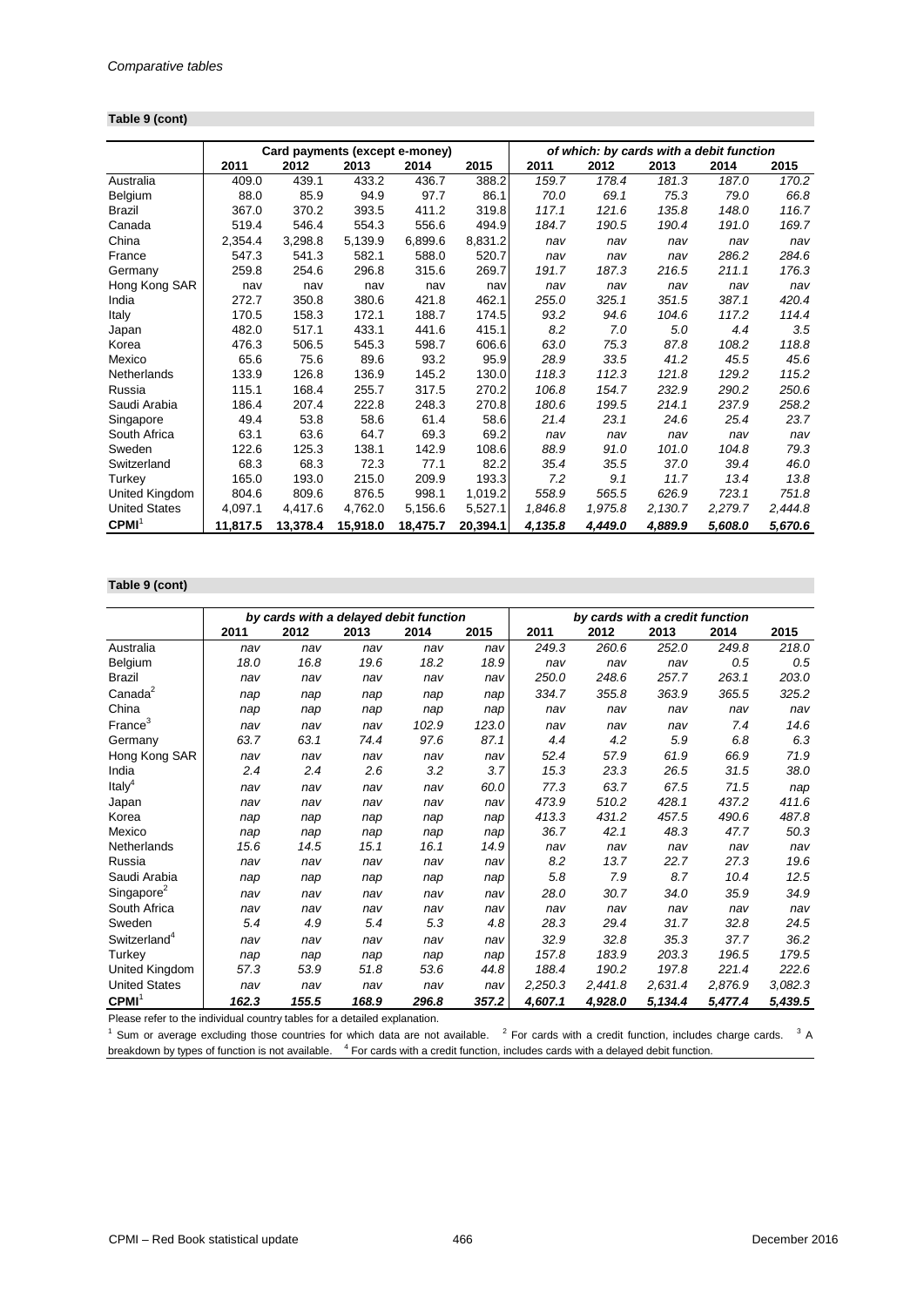## **Table 9a**

#### **Use of payment instruments by non-banks: relative importance of payment instruments, in value of transactions**

*(% of total value of transactions)*

|                      |      |      | <b>Credit transfers</b> |      |      |      |      | <b>Direct debits</b> |      |      |
|----------------------|------|------|-------------------------|------|------|------|------|----------------------|------|------|
|                      | 2011 | 2012 | 2013                    | 2014 | 2015 | 2011 | 2012 | 2013                 | 2014 | 2015 |
| Australia            | 47.9 | 48.8 | 50.6                    | 51.9 | 52.3 | 40.4 | 40.1 | 38.5                 | 36.9 | 36.7 |
| Belgium              | 95.7 | 95.4 | 95.6                    | 96.8 | 96.8 | 1.6  | 1.9  | 1.9                  | 1.7  | 1.6  |
| <b>Brazil</b>        | 77.4 | 77.2 | 76.4                    | 78.5 | 81.1 | 9.5  | 11.7 | 14.1                 | 12.3 | 10.3 |
| Canada               | 30.6 | 33.2 | 35.3                    | 36.4 | 37.4 | 10.0 | 9.3  | 9.6                  | 9.7  | 9.8  |
| China                | 59.6 | 66.5 | 73.4                    | 77.5 | 89.2 | nav  | nav  | nav                  | nav  | nav  |
| France               | 87.5 | 87.8 | 88.0                    | 88.3 | 87.7 | 4.7  | 4.8  | 5.3                  | 5.6  | 5.8  |
| Germany              | 80.6 | 81.0 | 80.5                    | 93.2 | 92.5 | 18.8 | 18.4 | 18.9                 | 6.0  | 6.8  |
| Hong Kong SAR        | nav  | nav  | nav                     | nav  | nav  | nav  | nav  | nav                  | nav  | nav  |
| India                | 86.8 | 85.5 | 87.0                    | 87.8 | 88.9 | 0.1  | 0.1  | 0.1                  | 0.2  | 0.2  |
| Italy                | 86.3 | 86.7 | 88.1                    | 87.9 | 87.1 | 3.8  | 4.3  | 3.9                  | 3.8  | 4.5  |
| Japan                | 86.3 | 86.4 | 87.3                    | 88.2 | nav  | nav  | nav  | nav                  | nav  | nav  |
| Korea                | 58.1 | 62.2 | 65.9                    | 69.3 | 73.0 | 0.8  | 0.8  | 0.9                  | 0.8  | 0.7  |
| Mexico               | 95.7 | 95.6 | 95.9                    | 96.1 | 96.2 | 0.1  | 0.1  | 0.1                  | 0.1  | 0.1  |
| Netherlands          | 93.4 | 93.3 | 97.8                    | 98.1 | 98.2 | 4.9  | 5.0  | 1.6                  | 1.2  | 1.2  |
| Russia               | 98.9 | 98.6 | 98.2                    | 97.7 | 97.5 | 0.3  | 0.3  | 0.3                  | 0.3  | 0.3  |
| Saudi Arabia         | 69.9 | 71.5 | 72.7                    | 73.9 | 75.0 | 0.0  | 0.0  | 0.0                  | 0.0  | 0.0  |
| Singapore            | 19.4 | 20.2 | 20.7                    | 21.8 | 25.7 | 7.2  | 7.5  | 7.6                  | 8.2  | 8.4  |
| South Africa         | 85.4 | 86.8 | 89.3                    | 90.2 | 90.6 | 5.6  | 6.3  | 5.8                  | 5.1  | 4.9  |
| Sweden               | 90.2 | 90.5 | 90.6                    | 90.5 | 90.3 | 3.9  | 3.6  | 3.5                  | 3.4  | 3.3  |
| Switzerland          | 97.0 | 96.4 | 96.3                    | 96.3 | 96.6 | 1.6  | 2.0  | 2.1                  | 2.0  | 1.7  |
| Turkey               | nav  | 36.6 | 88.2                    | 88.5 | 88.7 | nap  | nap  | nap                  | nap  | nap  |
| United Kingdom       | 96.4 | 96.8 | 96.8                    | 96.7 | 96.6 | 1.5  | 1.4  | 1.5                  | 1.6  | 1.7  |
| <b>United States</b> | nav  | 42.9 | 44.6                    | 43.6 | 48.6 | nav  | 38.2 | 38.0                 | 41.6 | 37.4 |
| CPMI <sup>1</sup>    | nap  | nap  | nap                     | nap  | nap  | 21.7 | 45.3 | 46.6                 | 47.0 | 45.6 |

#### **Table 9a (cont)**

|                      |      |      | <b>Cheques</b> |      |      | E-money payment transactions |      |      |      |      |
|----------------------|------|------|----------------|------|------|------------------------------|------|------|------|------|
|                      | 2011 | 2012 | 2013           | 2014 | 2015 | 2011                         | 2012 | 2013 | 2014 | 2015 |
| Australia            | 9.0  | 8.3  | 8.0            | 8.1  | 7.8  | nap                          | nap  | nap  | nap  | nap  |
| Belgium              | 1.1  | 1.0  | 0.8            | 0.3  | 0.3  | 0.01                         | 0.01 | 0.00 | 0.01 | 0.01 |
| <b>Brazil</b>        | 10.7 | 8.9  | 7.4            | 6.8  | 6.1  | 0.01                         | 0.01 | 0.01 | 0.00 | 0.00 |
| Canada               | 50.5 | 48.6 | 46.2           | 44.7 | 43.6 | nav                          | nav  | nav  | nav  | nav  |
| China                | 38.5 | 31.3 | 24.0           | 19.4 | 8.8  | nap                          | nap  | nap  | nap  | nap  |
| France               | 6.4  | 5.9  | 5.0            | 4.5  | 4.6  | 0.00                         | 0.00 | 0.00 | 0.00 | 0.00 |
| Germany              | 0.4  | 0.3  | 0.3            | 0.3  | 0.3  | 0.00                         | 0.00 | 0.00 | 0.00 | 0.00 |
| Hong Kong SAR        | nav  | nav  | nav            | nav  | nav  | nav                          | nav  | nav  | nav  | nav  |
| India                | 11.6 | 12.1 | 10.4           | 9.2  | 8.0  | 0.01                         | 0.01 | 0.01 | 0.02 | 0.05 |
| Italy                | 8.5  | 7.5  | 6.4            | 6.4  | 6.2  | 0.10                         | 0.14 | 0.13 | 0.16 | 0.21 |
| Japan                | 12.3 | 12.2 | 11.3           | 10.3 | nav  | 0.07                         | 0.08 | 0.10 | 0.12 | nav  |
| Korea                | 38.6 | 34.3 | 30.4           | 27.1 | 23.4 | 0.01                         | 0.01 | 0.01 | 0.00 | 0.00 |
| Mexico               | 3.9  | 3.9  | 3.6            | 3.3  | 3.1  | nap                          | nap  | nap  | nap  | nap  |
| Netherlands          | nav  | nav  | 0.0            | 0.0  | 0.0  | 0.01                         | 0.01 | 0.00 | 0.00 | 0.00 |
| Russia               | 0.0  | 0.0  | 0.0            | 0.0  | 0.0  | 0.05                         | 0.08 | 0.10 | 0.13 | 0.09 |
| Saudi Arabia         | 16.0 | 14.8 | 14.0           | 12.8 | 10.7 | nap                          | nap  | nap  | nap  | nap  |
| Singapore            | 67.1 | 65.7 | 64.8           | 62.8 | 58.6 | 0.22                         | 0.22 | 0.22 | 0.23 | 0.24 |
| South Africa         | 6.5  | 4.3  | 2.2            | 1.6  | 1.1  | nap                          | nap  | nap  | nap  | nap  |
| Sweden               | 0.2  | 0.3  | 0.1            | 0.0  | 0.0  | nap                          | nap  | nap  | nap  | 0.00 |
| Switzerland          | 0.0  | 0.0  | 0.0            | nav  | nav  | 0.00                         | 0.00 | 0.00 | nav  | 0.03 |
| Turkey               | 50.0 | 30.3 | 5.4            | 5.4  | 5.2  | nav                          | nav  | nav  | nav  | nav  |
| United Kingdom       | 1.4  | 1.1  | 1.0            | 0.9  | 0.8  | nav                          | nav  | nav  | nav  | nav  |
| <b>United States</b> | 87.3 | 16.1 | 14.5           | 12.0 | 10.8 | nav                          | nav  | nav  | nav  | nav  |
| CPMI <sup>1</sup>    | 70.2 | 48.1 | 45.6           | 43.6 | 42.6 | 0.04                         | 0.03 | 0.04 | 0.04 | 0.05 |

Please refer to the individual country tables for a detailed explanation.

<sup>1</sup> Sum or average excluding those countries for which data are not available. For credit transfers, data for France (prior to 2005) and the United Kingdom include interbank transactions. Since the value of these transactions is relatively large, cross-country comparison should be treated with caution; consequently, CPMI figures for credit transfers have not been calculated. The CPMI figures calculated ignore credit transfer data throughout.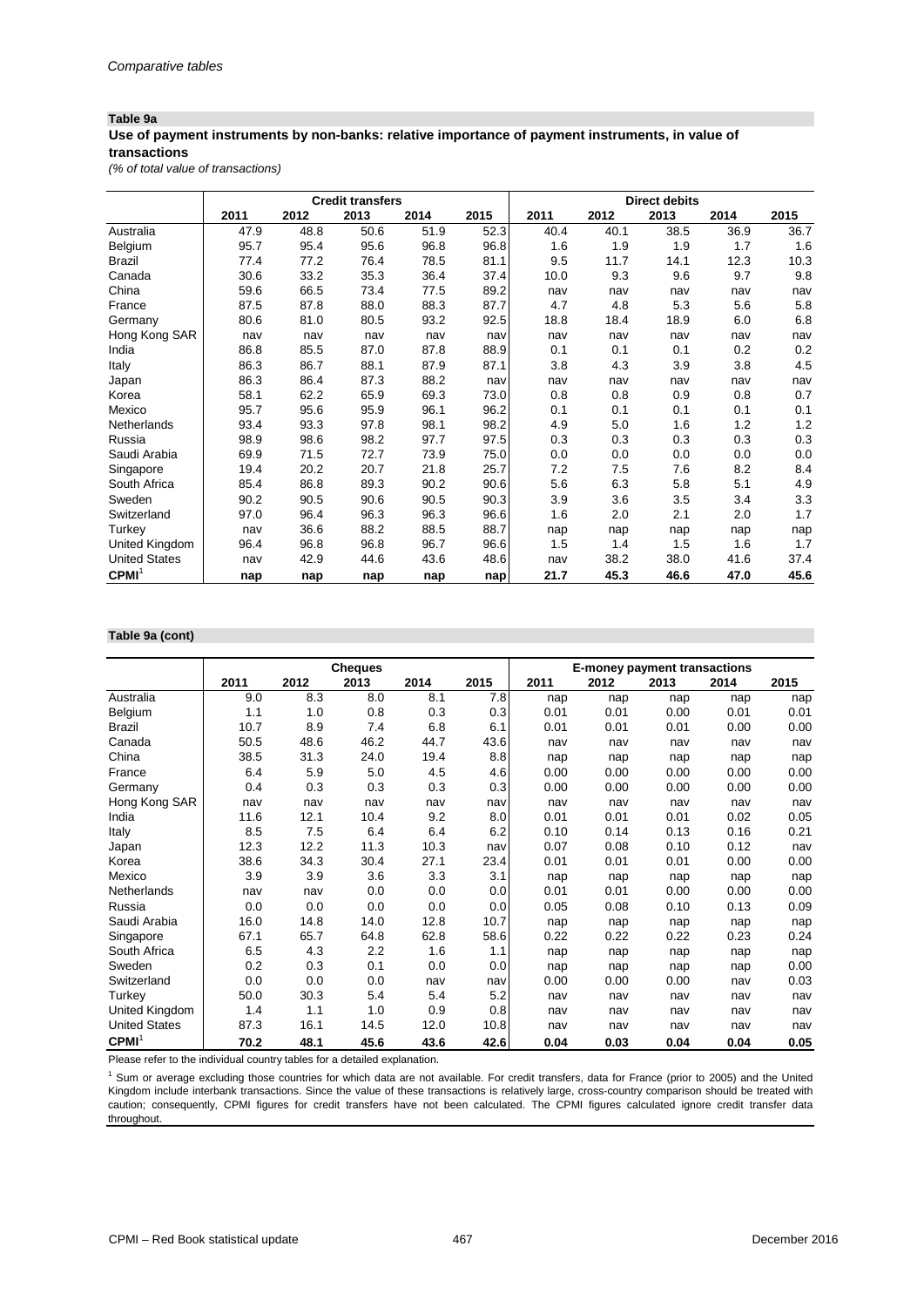## **Table 9a (cont)**

|                      |      | Card payments (except e-money) |      |      |      | of which: by cards with a debit function |       |       |       |       |  |
|----------------------|------|--------------------------------|------|------|------|------------------------------------------|-------|-------|-------|-------|--|
|                      | 2011 | 2012                           | 2013 | 2014 | 2015 | 2011                                     | 2012  | 2013  | 2014  | 2015  |  |
| Australia            | 2.8  | 2.9                            | 2.9  | 3.2  | 3.3  | 1.08                                     | 1.17  | 1.23  | 1.36  | 1.44  |  |
| Belgium              | 1.6  | 1.7                            | 1.7  | 1.1  | 1.2  | 1.24                                     | 1.40  | 1.36  | 0.86  | 0.95  |  |
| Brazil               | 2.4  | 2.2                            | 2.1  | 2.4  | 2.5  | 0.75                                     | 0.73  | 0.74  | 0.85  | 0.93  |  |
| Canada               | 8.9  | 8.9                            | 9.0  | 9.2  | 9.2  | 3.15                                     | 3.09  | 3.08  | 3.17  | 3.16  |  |
| China                | 1.9  | 2.2                            | 2.7  | 3.0  | 2.0  | nav                                      | nav   | nav   | nav   | nav   |  |
| France               | 1.4  | 1.5                            | 1.7  | 1.6  | 1.9  | nav                                      | nav   | nav   | 0.79  | 1.04  |  |
| Germany              | 0.3  | 0.3                            | 0.3  | 0.4  | 0.4  | 0.19                                     | 0.20  | 0.23  | 0.30  | 0.28  |  |
| Hong Kong SAR        | nav  | nav                            | nav  | nav  | nav  | nav                                      | nav   | nav   | nav   | nav   |  |
| India                | 1.5  | 2.3                            | 2.5  | 2.8  | 2.9  | 1.39                                     | 2.10  | 2.30  | 2.54  | 2.64  |  |
| Italy                | 1.3  | 1.4                            | 1.4  | 1.7  | 2.0  | 0.72                                     | 0.81  | 0.86  | 1.07  | 1.30  |  |
| Japan                | 1.2  | 1.4                            | 1.3  | 1.4  | nav  | 0.02                                     | 0.02  | 0.01  | 0.01  | nav   |  |
| Korea                | 2.5  | 2.7                            | 2.8  | 2.9  | 2.8  | 0.33                                     | 0.40  | 0.46  | 0.52  | 0.56  |  |
| Mexico               | 0.3  | 0.4                            | 0.4  | 0.5  | 0.5  | 0.14                                     | 0.17  | 0.20  | 0.22  | 0.26  |  |
| Netherlands          | 1.7  | 1.7                            | 0.6  | 0.6  | 0.6  | 1.49                                     | 1.50  | 0.52  | 0.55  | 0.53  |  |
| Russia               | 0.8  | 1.1                            | 1.4  | 1.8  | 2.2  | 0.71                                     | 0.97  | 1.31  | 1.68  | 2.03  |  |
| Saudi Arabia         | 14.1 | 13.7                           | 13.3 | 13.3 | 14.3 | 13.67                                    | 13.21 | 12.77 | 12.73 | 13.63 |  |
| Singapore            | 6.1  | 6.4                            | 6.6  | 7.0  | 7.0  | 2.63                                     | 2.73  | 2.75  | 2.89  | 2.84  |  |
| South Africa         | 2.5  | 2.6                            | 2.7  | 3.1  | 3.4  | nav                                      | nav   | nav   | nav   | nav   |  |
| Sweden               | 5.7  | 5.6                            | 5.8  | 6.0  | 6.3  | 4.13                                     | 4.09  | 4.21  | 4.41  | 4.63  |  |
| Switzerland          | 1.4  | 1.6                            | 1.6  | 1.7  | 1.6  | 0.71                                     | 0.81  | 0.84  | 0.87  | 0.92  |  |
| Turkey               | 50.0 | 33.1                           | 6.3  | 6.1  | 6.1  | 2.18                                     | 1.56  | 0.34  | 0.39  | 0.44  |  |
| United Kingdom       | 0.7  | 0.7                            | 0.7  | 0.8  | 0.9  | 0.50                                     | 0.46  | 0.53  | 0.59  | 0.66  |  |
| <b>United States</b> | 12.7 | 2.7                            | 2.9  | 2.8  | 3.2  | 5.74                                     | 1.22  | 1.28  | 1.26  | 1.43  |  |
| CPMI <sup>1</sup>    | 8.1  | 6.6                            | 7.8  | 9.3  | 11.8 | 2.84                                     | 2.18  | 2.40  | 2.84  | 3.27  |  |

## **Table 9a (cont)**

|                      |      | by cards with a delayed debit function |      |      |      | by cards with a credit function |      |      |      |      |
|----------------------|------|----------------------------------------|------|------|------|---------------------------------|------|------|------|------|
|                      | 2011 | 2012                                   | 2013 | 2014 | 2015 | 2011                            | 2012 | 2013 | 2014 | 2015 |
| Australia            | nav  | nav                                    | nav  | nav  | nav  | 1.7                             | 1.7  | 1.7  | 1.8  | 1.8  |
| Belgium              | 0.3  | 0.3                                    | 0.4  | 0.2  | 0.3  | nav                             | nav  | nav  | 0.0  | 0.0  |
| <b>Brazil</b>        | nav  | nav                                    | nav  | nav  | nav  | 1.6                             | 1.5  | 1.4  | 1.5  | 1.6  |
| Canada               | nap  | nap                                    | nap  | nap  | nap  | 5.7                             | 5.8  | 5.9  | 6.1  | 6.0  |
| China                | nap  | nap                                    | nap  | nap  | nap  | nav                             | nav  | nav  | nav  | nav  |
| France               | nav  | nav                                    | nav  | 0.3  | 0.4  | nav                             | nav  | nav  | 0.0  | 0.1  |
| Germany              | 0.1  | 0.1                                    | 0.1  | 0.1  | 0.1  | 0.0                             | 0.0  | 0.0  | 0.0  | 0.0  |
| Hong Kong SAR        | nav  | nav                                    | nav  | nav  | nav  | nav                             | nav  | nav  | nav  | nav  |
| India                | 0.0  | 0.0                                    | 0.0  | 0.0  | 0.0  | 0.1                             | 0.2  | 0.2  | 0.2  | 0.2  |
| Italy                | nav  | nav                                    | nav  | nav  | 0.7  | 0.6                             | 0.5  | 0.6  | 0.6  | nap  |
| Japan                | nav  | nav                                    | nav  | nav  | nav  | 1.2                             | 1.3  | 1.3  | 1.4  | nav  |
| Korea                | nap  | nap                                    | nap  | nap  | nap  | 2.2                             | 2.3  | 2.4  | 2.3  | 2.3  |
| Mexico               | nap  | nap                                    | nap  | nap  | nap  | 0.2                             | 0.2  | 0.2  | 0.2  | 0.3  |
| Netherlands          | 0.2  | 0.2                                    | 0.1  | 0.1  | 0.1  | nav                             | nav  | nav  | nav  | nav  |
| Russia               | nav  | nav                                    | nav  | nav  | nav  | 0.1                             | 0.1  | 0.1  | 0.2  | 0.2  |
| Saudi Arabia         | nap  | nap                                    | nap  | nap  | nap  | 0.4                             | 0.5  | 0.5  | 0.6  | 0.7  |
| Singapore            | nav  | nav                                    | nav  | nav  | nav  | 3.5                             | 3.6  | 3.8  | 4.1  | 4.2  |
| South Africa         | nav  | nav                                    | nav  | nav  | nav  | nav                             | nav  | nav  | nav  | nav  |
| Sweden               | 0.3  | 0.2                                    | 0.2  | 0.2  | 0.3  | 1.3                             | 1.3  | 1.3  | 1.4  | 1.4  |
| Switzerland          | nav  | nav                                    | nav  | nav  | nav  | 0.7                             | 0.7  | 0.8  | 0.8  | 0.7  |
| Turkey               | nap  | nap                                    | nap  | nap  | nap  | 47.8                            | 31.5 | 6.0  | 5.7  | 5.7  |
| United Kingdom       | 0.1  | 0.0                                    | 0.0  | 0.0  | 0.0  | 0.2                             | 0.2  | 0.2  | 0.2  | 0.2  |
| <b>United States</b> | nav  | nav                                    | nav  | nav  | nav  | 7.0                             | 1.5  | 1.6  | 1.6  | 1.8  |
| CPMI <sup>1</sup>    | 0.1  | 0.1                                    | 0.1  | 0.2  | 0.2  | 3.2                             | 2.4  | 2.5  | 2.8  | 3.1  |

Please refer to the individual country tables and the footnotes to Comparative Table 9 for a detailed explanation.

<sup>1</sup> Sum or average excluding those countries for which data are not available. The CPMI figures calculated ignore credit transfer data throughout.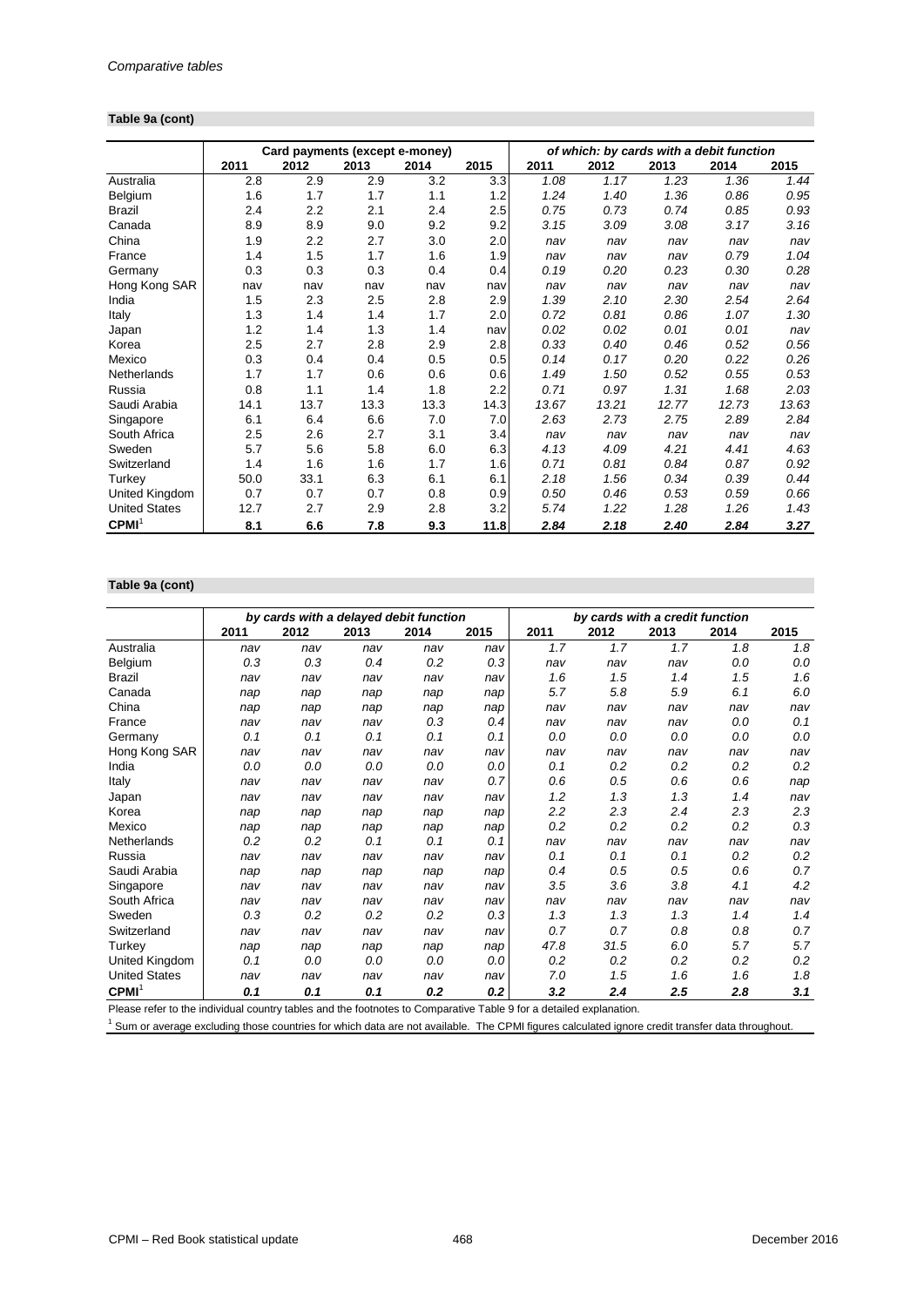#### **Table 9b**

**Use of payment instruments by non-banks: increase in the real value of transactions**

*(% change on previous year, adjusted by CPI inflation)* <sup>1</sup>

|                      |        |         | <b>Credit transfers</b> |         |         |        |         | <b>Direct debits</b> |         |         |
|----------------------|--------|---------|-------------------------|---------|---------|--------|---------|----------------------|---------|---------|
|                      | 2011   | 2012    | 2013                    | 2014    | 2015    | 2011   | 2012    | 2013                 | 2014    | 2015    |
| Australia            | 6.9    | 2.2     | 5.8                     | 0.4     | 2.6     | 6.8    | $-0.4$  | $-2.0$               | $-6.2$  | 1.2     |
| Belgium              | 2.2    | $-8.4$  | 7.4                     | 67.2    | $-9.0$  | 16.8   | 4.0     | 8.5                  | 52.6    | $-16.0$ |
| <b>Brazil</b>        | 9.8    | 18.1    | 13.3                    | $-0.1$  | $-4.5$  | 12.4   | 45.4    | 38.3                 | $-15.2$ | $-22.5$ |
| Canada               | 9.2    | 13.5    | 8.7                     | 6.0     | 5.0     | 5.3    | $-2.7$  | 5.4                  | 3.1     | 4.2     |
| China                | 21.9   | 31.6    | 36.4                    | 20.1    | 121.2   | nav    | nav     | nav                  | nav     | nav     |
| France               | 12.1   | $-3.9$  | $-4.7$                  | 3.0     | $-10.1$ | 14.8   | $-3.2$  | 5.7                  | 7.6     | $-5.9$  |
| Germany              | 9.2    | $-0.4$  | $-3.4$                  | $-13.9$ | 5.8     | 12.7   | $-2.5$  | $-0.6$               | $-76.1$ | 20.1    |
| Hong Kong SAR        | nav    | nav     | nav                     | nav     | nav     | nav    | nav     | nav                  | nav     | nav     |
| India                | $-3.6$ | $-12.5$ | 0.9                     | $-5.8$  | 4.8     | 1.1    | 19.4    | 7.1                  | 23.7    | $-10.7$ |
| Italy                | $-1.2$ | $-5.9$  | 1.0                     | $-9.5$  | $-4.9$  | $-5.0$ | 4.6     | $-8.6$               | $-11.4$ | 13.1    |
| Japan                | 4.1    | 3.6     | 6.5                     | $-0.8$  | nav     | nav    | nav     | nav                  | nav     | nav     |
| Korea                | 11.2   | 3.9     | 4.2                     | 8.8     | 14.7    | 4.2    | 7.2     | 1.1                  | $-2.8$  | 0.5     |
| Mexico               | 12.0   | $-2.9$  | $-2.2$                  | $-0.4$  | 0.7     | 27.8   | 6.8     | 6.0                  | 2.4     | 14.6    |
| Netherlands          | $-9.5$ | $-1.2$  | 208.2                   | 0.8     | 11.4    | $-5.0$ | 0.5     | $-6.7$               | $-21.6$ | 11.7    |
| Russia               | 9.1    | 5.4     | 7.4                     | 3.2     | 0.9     | 1.9    | $-15.4$ | 12.2                 | 6.4     | $-7.1$  |
| Saudi Arabia         | 15.9   | 13.5    | 9.1                     | 10.3    | 0.8     | 3.8    | 8.2     | 10.2                 | 3.3     | 8.4     |
| Singapore            | 4.8    | 3.0     | 6.3                     | 3.9     | 22.2    | 3.7    | 3.8     | 4.6                  | 6.3     | 6.5     |
| South Africa         | 4.0    | 4.6     | 12.2                    | 3.2     | 2.8     | 22.4   | 16.8    | 0.3                  | $-9.9$  | $-1.2$  |
| Sweden               | 7.9    | 7.3     | 3.4                     | 4.0     | $-12.3$ | 6.3    | $-0.6$  | 1.0                  | 0.7     | $-15.0$ |
| Switzerland          | 8.3    | $-7.0$  | $-0.4$                  | 1.3     | 17.6    | 7.0    | 15.9    | 3.7                  | $-0.4$  | $-2.7$  |
| Turkey               | nav    | nav     | 1,284.5                 | 7.7     | 5.4     | nav    | nav     | nav                  | nav     | nav     |
| United Kingdom       | $-0.6$ | 8.1     | $-4.5$                  | $-4.2$  | 0.5     | 5.5    | 0.1     | 1.1                  | 3.2     | 6.6     |
| <b>United States</b> | nav    | nav     | 5.7                     | 4.9     | 5.2     | nav    | nav     | 1.1                  | 17.5    | $-15.2$ |
| CPMI <sup>2</sup>    | nap    | nap     | nap                     | nap     | nap     | 16.8   | $-5.8$  | 0.5                  | $-4.6$  | $-16.0$ |

#### **Table 9b (cont)**

|                      |         |         | <b>Cheques</b> |         |          | E-money payment transactions |         |         |         |         |
|----------------------|---------|---------|----------------|---------|----------|------------------------------|---------|---------|---------|---------|
|                      | 2011    | 2012    | 2013           | 2014    | 2015     | 2011                         | 2012    | 2013    | 2014    | 2015    |
| Australia            | $-12.4$ | $-7.7$  | $-1.6$         | $-1.0$  | $-1.7$   | nav                          | nav     | nav     | nav     | nav     |
| Belgium              | 10.2    | $-22.3$ | $-9.7$         | $-29.8$ | $-12.4$  | $-15.0$                      | -4.2    | $-39.1$ | 154.2   | 1.3     |
| <b>Brazil</b>        | $-2.8$  | $-1.9$  | $-4.7$         | $-9.7$  | $-18.0$  | 16.5                         | 1.6     | 37.8    | $-49.6$ | $-34.0$ |
| Canada               | $-0.5$  | 0.4     | $-2.8$         | $-0.5$  | $-0.4$   | nav                          | nav     | nav     | nav     | nav     |
| China                | 0.4     | $-4.1$  | $-5.4$         | $-8.0$  | $-12.7$  | nav                          | nav     | nav     | nav     | nav     |
| France               | $-4.4$  | $-10.9$ | $-19.7$        | $-8.4$  | $-6.6$   | 8.6                          | 9.1     | $-4.4$  | 122.7   | 64.3    |
| Germany              | $-6.8$  | $-11.8$ | $-12.7$        | $-15.5$ | $-10.8$  | $-15.0$                      | $-2.9$  | $-12.1$ | 305.6   | 10.3    |
| Hong Kong SAR        | nav     | nav     | nav            | nav     | nav      | nav                          | nav     | nav     | nav     | nav     |
| India                | $-12.8$ | $-7.1$  | $-14.7$        | $-17.6$ | $-9.9$   | 285.8                        | 17.4    | $-4.9$  | 132.9   | 115.4   |
| Italy                | $-8.8$  | $-17.1$ | $-15.4$        | $-8.6$  | $-7.6$   | 27.1                         | 26.4    | $-8.5$  | 14.5    | 25.7    |
| Japan                | 1.3     | $-2.7$  | $-1.1$         | $-11.7$ | $-10.8$  | 19.1                         | 26.1    | 28.8    | 21.9    | 13.1    |
| Korea                | $-7.6$  | $-13.7$ | $-12.8$        | $-7.9$  | $-6.0$   | $-18.7$                      | $-23.4$ | $-25.8$ | $-18.9$ | $-16.5$ |
| Mexico               | $-3.9$  | $-3.0$  | $-10.6$        | $-8.2$  | $-3.8$   | nav                          | nav     | nav     | nav     | nav     |
| Netherlands          | nav     | nav     | nav            | 16.1    | 4.9      | $-11.1$                      | $-22.1$ | $-22.0$ | $-40.0$ | $-87.6$ |
| Russia               | $-77.0$ | $-69.8$ | $-65.8$        | $-38.7$ | $-100.0$ | 156.9                        | 83.6    | 42.8    | 31.0    | $-33.5$ |
| Saudi Arabia         | 5.4     | 2.9     | 1.4            | $-0.6$  | $-17.4$  | nav                          | nav     | nav     | nav     | nav     |
| Singapore            | $-1.9$  | $-3.1$  | 2.0            | $-4.3$  | $-3.4$   | 5.8                          | 2.3     | 1.6     | 4.8     | 5.7     |
| South Africa         | $-33.5$ | $-31.8$ | $-44.2$        | $-27.0$ | $-27.1$  | nav                          | nav     | nav     | nav     | nav     |
| Sweden               | 11.7    | 33.1    | $-68.9$        | $-49.3$ | $-31.0$  | nav                          | nav     | nav     | nav     | nav     |
| Switzerland          | $-17.0$ | $-16.7$ | $-19.0$        | nav     | nav      | $-28.7$                      | $-79.9$ | 0.2     | nav     | nav     |
| Turkey               | 9.4     | 8.3     | 2.8            | 6.7     | 0.7      | nav                          | nav     | nav     | nav     | nav     |
| United Kingdom       | $-15.8$ | $-13.6$ | $-16.4$        | $-6.8$  | $-10.1$  | nav                          | nav     | nav     | nav     | nav     |
| <b>United States</b> | $-10.7$ | $-9.1$  | $-8.3$         | $-11.5$ | $-15.1$  | nav                          | nav     | nav     | nav     | nav     |
| CPMI <sup>2</sup>    | $-0.8$  | $-6.6$  | $-7.4$         | $-9.5$  | $-15.6$  | 34.4                         | 21.4    | 8.6     | 14.8    | $-8.3$  |

Please refer to the individual country tables for a detailed explanation.

 $1$  Value of transactions in domestic currency deflated by yearly average CPI inflation. For the CPMI area, in US dollar terms.  $2$  Sum or average excluding those countries for which data are not available. For credit transfers, data for France (prior to 2005) and the United Kingdom include interbank transactions. Since the value of these transactions is relatively large, cross-country comparison should be treated with caution; consequently, CPMI figures for credit transfers have not been calculated.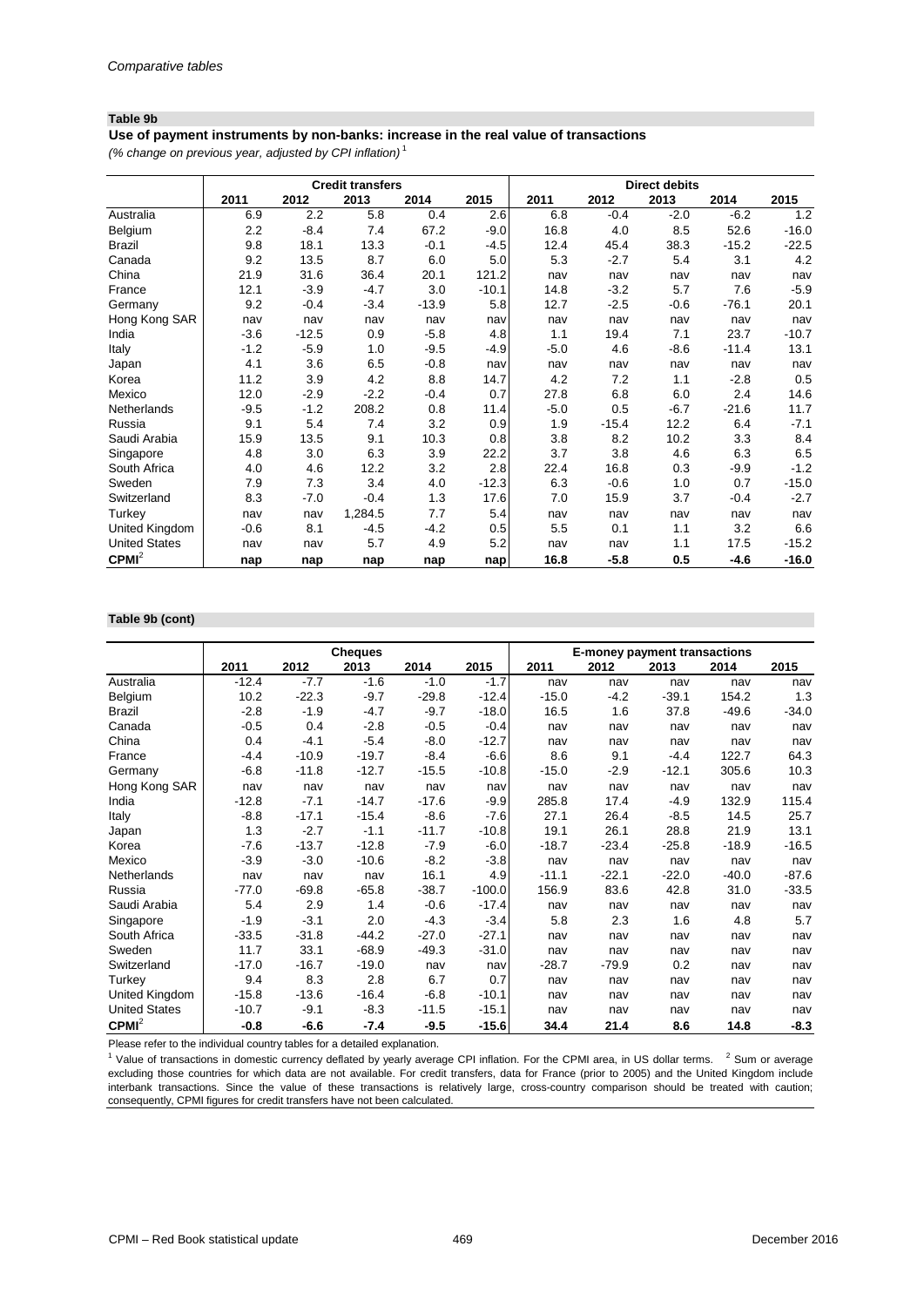## **Table 9b (cont)**

|                      |        | Card payments (except e-money) |      |      |        |        | of which by cards with a: debit function |         |        |        |
|----------------------|--------|--------------------------------|------|------|--------|--------|------------------------------------------|---------|--------|--------|
|                      | 2011   | 2012                           | 2013 | 2014 | 2015   | 2011   | 2012                                     | 2013    | 2014   | 2015   |
| Australia            | 4.8    | 5.2                            | 4.0  | 5.8  | 5.3    | 9.9    | 9.5                                      | 7.1     | 8.3    | 7.8    |
| Belgium              | 4.3    | 3.0                            | 5.6  | 2.5  | 4.8    | 4.2    | 4.1                                      | 4.1     | 4.6    | 0.4    |
| Brazil               | 13.8   | 11.3                           | 10.9 | 7.0  | $-0.4$ | 15.4   | 14.6                                     | 16.5    | 11.7   | 1.0    |
| Canada               | 3.6    | 4.7                            | 3.6  | 5.7  | 1.8    | 1.1    | 2.7                                      | 2.0     | 5.6    | 1.7    |
| China                | 38.4   | 33.4                           | 49.0 | 30.5 | 28.5   | nav    | nav                                      | nav     | nav    | nav    |
| France               | 5.9    | 4.8                            | 3.0  | 0.5  | 5.8    | nav    | nav                                      | nav     | nav    | 18.9   |
| Germany              | 7.8    | 4.0                            | 11.0 | 5.6  | 2.1    | 7.1    | 3.6                                      | 10.0    | $-3.2$ | $-0.2$ |
| Hong Kong SAR        | nav    | nav                            | nav  | nav  | nav    | nav    | nav                                      | nav     | nav    | nav    |
| India                | $-5.9$ | 35.4                           | 8.8  | 4.0  | 8.3    | $-6.1$ | 34.2                                     | 8.4     | 3.3    | 7.3    |
| Italy                | $-0.7$ | $-2.7$                         | 3.9  | 9.5  | 10.5   | 3.0    | 6.5                                      | 5.6     | 11.9   | 16.7   |
| Japan                | 5.2    | 7.4                            | 2.2  | 7.6  | 6.7    | 1.7    | $-14.5$                                  | $-13.0$ | $-7.0$ | $-8.4$ |
| Korea                | 9.4    | 5.8                            | 3.3  | 4.3  | 8.1    | 29.5   | 18.8                                     | 11.9    | 17.0   | 17.2   |
| Mexico               | 17.7   | 17.2                           | 10.6 | 4.2  | 19.4   | 18.8   | 18.0                                     | 15.0    | 10.6   | 16.3   |
| Netherlands          | $-0.1$ | $-0.3$                         | 1.8  | 5.9  | 6.9    | $-0.6$ | 0.0                                      | 2.3     | 5.8    | 6.4    |
| Russia               | 69.7   | 45.3                           | 46.0 | 33.0 | 20.4   | 70.4   | 43.8                                     | 44.8    | 33.4   | 22.2   |
| Saudi Arabia         | 20.9   | 8.1                            | 3.8  | 8.6  | 6.7    | 20.9   | 7.3                                      | 3.7     | 8.2    | 6.2    |
| Singapore            | 6.3    | 3.5                            | 6.5  | 5.0  | 4.2    | 4.0    | 2.6                                      | 4.3     | 3.6    | 1.7    |
| South Africa         | 5.7    | 8.0                            | 13.4 | 14.7 | 11.5   | nav    | nav                                      | nav     | nav    | nav    |
| Sweden               | 0.3    | 5.7                            | 5.5  | 8.7  | $-7.2$ | 1.1    | 5.9                                      | 6.1     | 9.1    | $-7.7$ |
| Switzerland          | 3.1    | 6.5                            | 4.8  | 5.3  | 13.4   | 3.5    | 6.7                                      | 3.4     | 5.1    | 24.2   |
| Turkey               | 13.2   | 18.3                           | 10.0 | 3.9  | 5.2    | 39.2   | 28.4                                     | 26.3    | 22.5   | 17.4   |
| United Kingdom       | 5.6    | $-1.0$                         | 7.0  | 6.5  | 10.0   | 9.3    | $-0.4$                                   | 9.5     | 7.9    | 12.0   |
| <b>United States</b> | 7.5    | 5.7                            | 6.5  | 6.8  | 7.4    | 8.6    | 4.9                                      | 6.5     | 5.5    | 7.4    |
| CPMI <sup>1</sup>    | 15.7   | 10.3                           | 16.3 | 13.2 | 8.9    | 11.4   | 4.8                                      | 7.4     | 6.2    | -0.2   |

## **Table 9b (cont)**

|                                                                                                                                             |        | by cards with a delayed debit function |        |        |         |        | by cards with a credit function |      |        |        |
|---------------------------------------------------------------------------------------------------------------------------------------------|--------|----------------------------------------|--------|--------|---------|--------|---------------------------------|------|--------|--------|
|                                                                                                                                             | 2011   | 2012                                   | 2013   | 2014   | 2015    | 2011   | 2012                            | 2013 | 2014   | 2015   |
| Australia                                                                                                                                   | nav    | nav                                    | nav    | nav    | nav     | 1.8    | 2.4                             | 1.9  | 4.1    | 3.3    |
| Belgium                                                                                                                                     | 4.7    | $-1.3$                                 | 11.6   | $-7.9$ | 23.6    | nav    | nav                             | nav  | nav    | 6.8    |
| <b>Brazil</b>                                                                                                                               | nav    | nav                                    | nav    | nav    | nav     | 13.1   | 9.7                             | 8.2  | 4.6    | $-1.2$ |
| Canada                                                                                                                                      | nav    | nav                                    | nav    | nav    | nav     | 5.0    | 5.8                             | 4.4  | 5.7    | 1.9    |
| China                                                                                                                                       | nav    | nav                                    | nav    | nav    | nav     | nav    | nav                             | nav  | nav    | nav    |
| France                                                                                                                                      | nav    | nav                                    | nav    | nav    | 42.9    | nav    | nav                             | nav  | nav    | 137.3  |
| Germany                                                                                                                                     | 9.3    | 5.1                                    | 12.2   | 30.4   | 6.5     | 18.9   | 2.2                             | 33.6 | 14.5   | 10.7   |
| Hong Kong SAR                                                                                                                               | nav    | nav                                    | nav    | nav    | nav     | 9.4    | 5.7                             | 2.4  | 3.5    | 4.4    |
| India                                                                                                                                       | 34.4   | 5.9                                    | 10.7   | 12.2   | 16.0    | $-6.1$ | 59.8                            | 14.5 | 11.4   | 19.2   |
| Italy                                                                                                                                       | nav    | nav                                    | nav    | nav    | nav     | $-4.9$ | $-13.7$                         | 1.3  | 5.8    | nav    |
| Japan                                                                                                                                       | nav    | nav                                    | nav    | nav    | nav     | 5.3    | 7.8                             | 2.4  | 7.7    | 6.9    |
| Korea                                                                                                                                       | nav    | nav                                    | nav    | nav    | nav     | 6.9    | 3.8                             | 1.8  | 1.8    | 6.1    |
| Mexico                                                                                                                                      | nav    | nav                                    | nav    | nav    | nav     | 16.8   | 16.7                            | 7.2  | $-1.2$ | 22.4   |
| Netherlands                                                                                                                                 | 4.2    | $-2.2$                                 | $-1.9$ | 6.4    | 10.5    | nav    | nav                             | nav  | nav    | nav    |
| Russia                                                                                                                                      | nav    | nav                                    | nav    | nav    | nav     | 61.3   | 64.5                            | 60.0 | 28.5   | 1.7    |
| Saudi Arabia                                                                                                                                | nav    | nav                                    | nav    | nav    | nav     | 20.7   | 32.4                            | 6.2  | 16.4   | 17.8   |
| Singapore                                                                                                                                   | nav    | nav                                    | nav    | nav    | nav     | 8.2    | 4.3                             | 8.1  | 6.0    | 6.0    |
| South Africa                                                                                                                                | nav    | nav                                    | nav    | nav    | nav     | nav    | nav                             | nav  | nav    | nav    |
| Sweden                                                                                                                                      | 1.6    | $-6.6$                                 | 7.0    | 1.8    | 12.0    | $-2.4$ | 7.1                             | 3.4  | 8.8    | $-8.9$ |
| Switzerland                                                                                                                                 | nav    | nav                                    | nav    | nav    | nav     | 2.7    | 6.3                             | 6.3  | 5.5    | 2.2    |
| Turkey                                                                                                                                      | nav    | nav                                    | nav    | nav    | nav     | 12.3   | 17.9                            | 9.2  | 2.8    | 4.4    |
| United Kingdom                                                                                                                              | $-9.6$ | $-7.5$                                 | $-5.0$ | $-3.1$ | $-10.1$ | 0.5    | $-0.6$                          | 2.8  | 4.7    | 8.3    |
| <b>United States</b>                                                                                                                        | nav    | nav                                    | nav    | nav    | nav     | 6.6    | 6.4                             | 6.4  | 7.8    | 7.3    |
| CPMI <sup>1</sup><br>Disco activiti di la distinctionale interesse della transiciana della compositiva Telefo Atra e desette di contenedera | 5.4    | -6.6                                   | 6.2    | 12.0   | $-1.2$  | 8.7    | 4.2                             | 1.8  | 3.9    | $-0.7$ |

Please refer to the individual country tables and the footnotes to Comparative Table 9 for a detailed explanation.<br><sup>1</sup> Sum or average excluding those countries for which data are not available.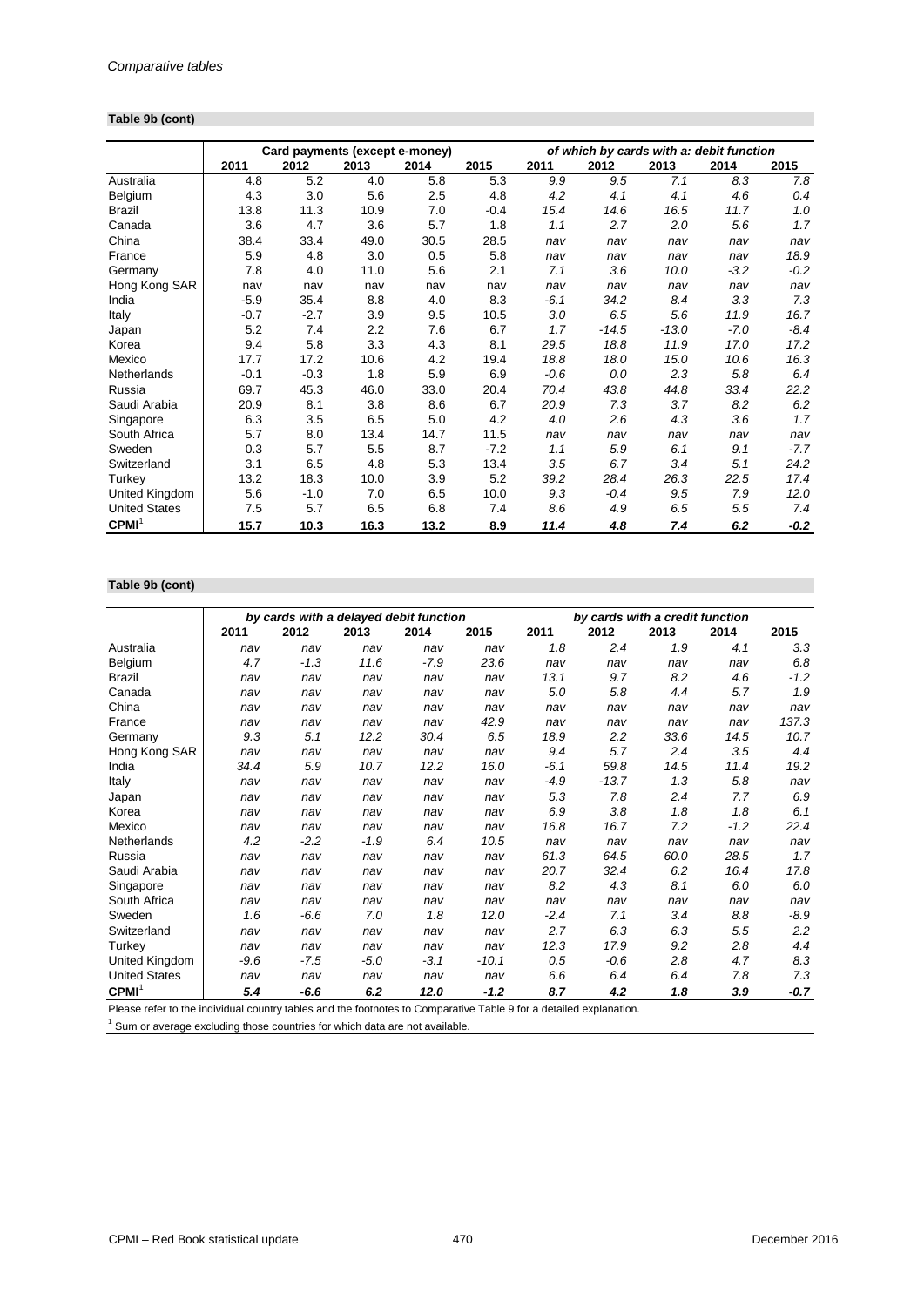#### **Table 9c**

**Use of payment instruments by non-banks: average value per transaction**

*(USD, total for the year)* <sup>1</sup>

|                      |         |         | <b>Credit transfers</b> |         |         |       |       | <b>Direct debits</b> |       |       |
|----------------------|---------|---------|-------------------------|---------|---------|-------|-------|----------------------|-------|-------|
|                      | 2011    | 2012    | 2013                    | 2014    | 2015    | 2011  | 2012  | 2013                 | 2014  | 2015  |
| Australia            | 4,473   | 4,515   | 4,260                   | 3,984   | 3,206   | 8,482 | 8,255 | 7,011                | 5,730 | 4,428 |
| Belgium              | 5,269   | 4,958   | 5,160                   | 6,483   | 5,391   | 351   | 320   | 332                  | 301   | 272   |
| Brazil               | 1,425   | 1,420   | 1,460                   | 1,428   | 977     | 357   | 446   | 520                  | 384   | 238   |
| Canada               | 1,719   | 1,800   | 1,776                   | 1,736   | 1,525   | 873   | 822   | 815                  | 763   | 669   |
| China                | 61,511  | 70,664  | 77.382                  | 68,353  | 61,007  | nav   | nav   | nav                  | nav   | nav   |
| France               | 11,460  | 9,997   | 9,476                   | 9,334   | 7,143   | 521   | 475   | 598                  | 567   | 411   |
| Germany              | 13,070  | 12,116  | 12,167                  | 10.979  | 9,677   | 2,136 | 1,928 | 1,832                | 491   | 430   |
| Hong Kong SAR        | nav     | nav     | nav                     | nav     | nav     | nav   | nav   | nav                  | nav   | nav   |
| India                | 39,490  | 22,574  | 14,627                  | 11,773  | 10,194  | 108   | 115   | 112                  | 126   | 115   |
| Italy                | 8,899   | 7,994   | 8,458                   | 7,177   | 5,231   | 825   | 822   | 758                  | 691   | 583   |
| Japan <sup>2</sup>   | 23,152  | 21,872  | 19,093                  | 17,324  | nav     | nav   | nav   | nav                  | nav   | nav   |
| Korea                | 3.840   | 3,686   | 3,689                   | 3,928   | 3.890   | 97    | 95    | 97                   | 99    | 93    |
| Mexico               | 21,042  | 18,913  | 18,560                  | 17,898  | 14,912  | 345   | 327   | 347                  | 317   | 275   |
| Netherlands          | 4,515   | 4,300   | 11,331                  | 11,278  | 10,898  | 292   | 272   | 278                  | 249   | 209   |
| Russia               | 5,504   | 5,832   | 6,182                   | 5,942   | 4,339   | 417   | 510   | 576                  | 574   | 412   |
| Saudi Arabia         | 191,014 | 181,954 | 169,078                 | 164,365 | 128,591 | 94    | 107   | 101                  | 96    | 73    |
| Singapore            | 4,176   | 4,271   | 4,341                   | 4,725   | 3,538   | 1,060 | 1,129 | 1,193                | 1,264 | 1,238 |
| South Africa         | 3,781   | 3,207   | 3,171                   | 2,922   | 2,533   | 222   | 215   | 178                  | 146   | 130   |
| Sweden               | 2,336   | 2,344   | 2,434                   | 2,248   | 1,440   | 289   | 271   | 272                  | 252   | 203   |
| Switzerland          | 6,445   | 4,562   | 4,483                   | 4,549   | 4,952   | 1,760 | 1,588 | 1,623                | 1,610 | 1,452 |
| Turkey               | nav     | 14,294  | 13,040                  | 11.365  | 8,867   | nav   | nav   | nav                  | nav   | nav   |
| United Kingdom       | 30,052  | 32,196  | 29,699                  | 29,889  | 27,137  | 504   | 499   | 494                  | 523   | 487   |
| <b>United States</b> | nav     | 8,171   | 8,231                   | 8,354   | 8,289   | nav   | 4,819 | 4,658                | 5,237 | 4,124 |
| CPMI <sup>3</sup>    | nap     | nap     | nap                     | nap     | nap     | 826   | 2,324 | 2,268                | 2,154 | 1,717 |

#### **Table 9c (cont)**

|                      |        |        | <b>Cheques</b> |        |        | E-money payment transactions |      |      |      |      |  |
|----------------------|--------|--------|----------------|--------|--------|------------------------------|------|------|------|------|--|
|                      | 2011   | 2012   | 2013           | 2014   | 2015   | 2011                         | 2012 | 2013 | 2014 | 2015 |  |
| Australia            | 5,194  | 5,590  | 6,026          | 6,627  | 6,571  | nav                          | nav  | nav  | nav  | nav  |  |
| Belgium              | 9,969  | 8,771  | 10,527         | 3,727  | 2,472  | 6.4                          | 6.3  | 6.4  | 16.7 | 58.0 |  |
| <b>Brazil</b>        | 1,046  | 1,028  | 1,041          | 1,021  | 748    | 33.6                         | 32.1 | 40.1 | 27.0 | 15.9 |  |
| Canada               | 3,406  | 3,715  | 3,744          | 3,803  | 3,617  | nav                          | nav  | nav  | nav  | nav  |  |
| China                | 55,046 | 59,904 | 66,993         | 76,010 | 91,729 | nav                          | nav  | nav  | nav  | nav  |  |
| France               | 836    | 745    | 669            | 650    | 563    | 3.0                          | 2.8  | 2.9  | 6.1  | 12.2 |  |
| Germany              | 8,627  | 8,468  | 8,534          | 7,613  | 8,016  | 4.7                          | 4.6  | 4.5  | 17.1 | 17.1 |  |
| Hong Kong SAR        | nav    | nav    | nav            | nav    | nav    | nav                          | nav  | nav  | nav  | nav  |  |
| India                | 1,581  | 1,426  | 1,267          | 1,171  | 1,164  | 43.4                         | 22.4 | 10.5 | 11.2 | 10.2 |  |
| Italy                | 3,782  | 3,166  | 3,062          | 3,055  | 2,621  | 88.9                         | 85.2 | 64.0 | 61.4 | 50.3 |  |
| Japan <sup>2</sup>   | 57,676 | 59,770 | 51,387         | 45,650 | 38,529 | 11.1                         | 11.0 | 9.7  | 9.0  | 8.3  |  |
| Korea                | 12,106 | 13,985 | 16,058         | 18,275 | 19,668 | 16.5                         | 20.6 | 23.2 | 24.5 | 22.3 |  |
| Mexico               | 2,004  | 2,015  | 2,090          | 2,020  | 1,777  | nav                          | nav  | nav  | nav  | nav  |  |
| Netherlands          | nav    | nav    | 11,778         | 13,199 | 11,193 | 3.5                          | 3.0  | 3.0  | 2.9  | 9.5  |  |
| Russia               | 5,955  | 5,898  | 4,563          | 42,603 | 0      | 63.6                         | 55.4 | 32.9 | 22.4 | 9.9  |  |
| Saudi Arabia         | 29,832 | 31,580 | 32,894         | 35,140 | 30,318 | nav                          | nav  | nav  | nav  | nav  |  |
| Singapore            | 7,088  | 7,445  | 8,016          | 7,966  | 7,450  | 0.6                          | 0.6  | 0.6  | 0.7  | 0.6  |  |
| South Africa         | 3,033  | 2,458  | 1,676          | 1,547  | 1,366  | nav                          | nav  | nav  | nav  | nav  |  |
| Sweden               | 11,549 | 29,732 | 19,340         | 42,384 | 6,595  | nav                          | nav  | nav  | nav  | 0.1  |  |
| Switzerland          | 4,750  | 4,537  | 4,776          | nav    | nav    | 5.3                          | 3.8  | 7.9  | nav  | 71.1 |  |
| Turkey               | 9,056  | 9,558  | 10,705         | 10,614 | 9,614  | nav                          | nav  | nav  | nav  | nav  |  |
| United Kingdom       | 1,591  | 1,598  | 1,597          | 1,773  | 1,709  | nav                          | nav  | nav  | nav  | nav  |  |
| <b>United States</b> | 1,377  | 1,420  | 1,481          | 1,514  | 1,498  | nav                          | nav  | nav  | nav  | nav  |  |
| CPMI <sup>3</sup>    | 3,322  | 3,513  | 3,709          | 3,855  | 3,809  | 9.0                          | 10.0 | 9.5  | 9.5  | 8.0  |  |

Please refer to the individual country tables for a detailed explanation.

 $1$  Converted at yearly average exchange rates, except as noted.  $2$  For credit transfers and e-money payment transactions, total for the fiscal year ending March of the following year, converted at average fiscal year exchange rates. <sup>3</sup> Sum or average excluding those countries for which data are not available. For credit transfers, data for France (prior to 2005) and the United Kingdom include interbank transactions. Since the value of these transactions is relatively large, cross-country comparison should be treated with caution; consequently, CPMI figures for credit transfers have not been calculated.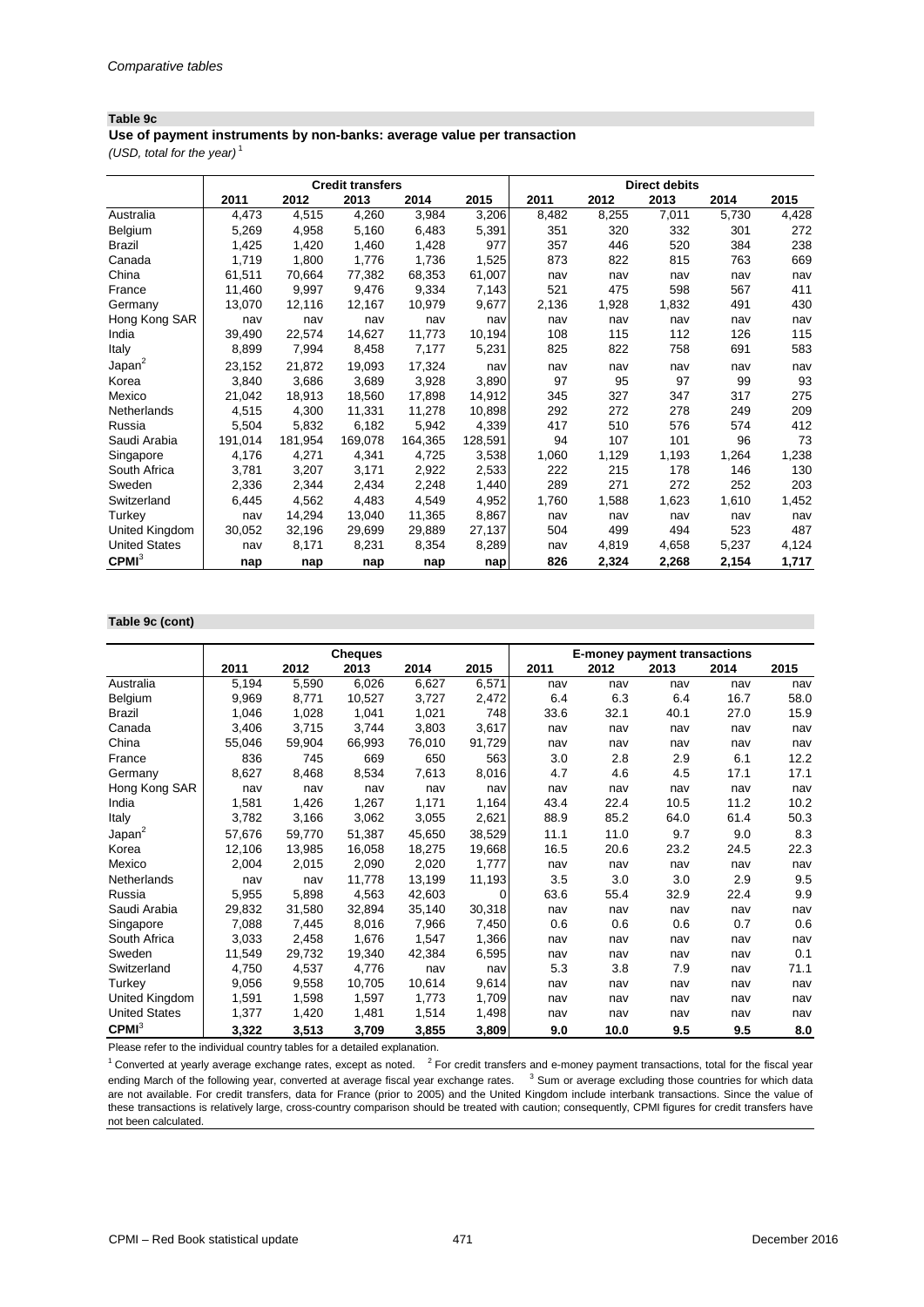## **Table 9c (cont)**

|                      |       | Card payments (except e-money) |       |       |       |       | of which: by cards with a debit function |       |       |       |
|----------------------|-------|--------------------------------|-------|-------|-------|-------|------------------------------------------|-------|-------|-------|
|                      | 2011  | 2012                           | 2013  | 2014  | 2015  | 2011  | 2012                                     | 2013  | 2014  | 2015  |
| Australia            | 95.8  | 92.0                           | 81.7  | 74.5  | 59.5  | 61.3  | 59.5                                     | 53.6  | 49.3  | 40.0  |
| Belgium              | 76.2  | 70.0                           | 71.3  | 64.8  | 55.3  | 68.6  | 63.5                                     | 64.4  | 58.6  | 49.4  |
| Brazil               | 49.4  | 42.6                           | 39.2  | 37.0  | 26.4  | 33.4  | 29.4                                     | 27.6  | 26.3  | 18.1  |
| Canada               | 71.9  | 73.0                           | 68.4  | 63.3  | 53.6  | 44.6  | 43.7                                     | 42.1  | 39.0  | 32.8  |
| China                | 367.1 | 366.2                          | 396.3 | 349.3 | 304.2 | nav   | nav                                      | nav   | nav   | nav   |
| France               | 69.2  | 63.9                           | 64.9  | 62.3  | 50.9  | nav   | nav                                      | nav   | 58.1  | 46.7  |
| Germany              | 88.3  | 80.0                           | 81.7  | 94.1  | 73.9  | 79.9  | 72.6                                     | 75.0  | 82.3  | 65.4  |
| Hong Kong SAR        | nav   | nav                            | nav   | nav   | nav   | nav   | nav                                      | nav   | nav   | nav   |
| India                | 47.5  | 54.7                           | 52.6  | 49.5  | 45.9  | 47.1  | 54.2                                     | 52.4  | 49.2  | 45.5  |
| Italy                | 108.8 | 97.2                           | 94.9  | 92.8  | 76.9  | 95.0  | 86.7                                     | 85.3  | 84.3  | 70.8  |
| Japan                | 78.7  | 75.8                           | nav   | nav   | nav   | 608.4 | 538.9                                    | 401.0 | 384.0 | 334.0 |
| Korea                | 56.9  | 51.2                           | 47.5  | 45.5  | 40.1  | 33.0  | 29.6                                     | 25.5  | 24.6  | 22.0  |
| Mexico               | 53.2  | 49.9                           | 50.9  | 47.2  | 41.5  | 39.0  | 36.0                                     | 37.0  | 35.1  | 28.7  |
| Netherlands          | 54.8  | 48.0                           | 47.4  | 45.8  | 37.6  | 50.7  | 44.4                                     | 44.1  | 42.5  | 34.7  |
| Russia               | 69.2  | 59.0                           | 55.8  | 46.6  | 27.6  | 68.6  | 58.8                                     | 56.1  | 47.6  | 28.3  |
| Saudi Arabia         | 125.5 | 127.7                          | 131.3 | 125.7 | 119.5 | 125.0 | 127.0                                    | 131.4 | 125.6 | 113.9 |
| Singapore            | 222.6 | 228.7                          | 115.0 | 105.6 | 95.6  | 96.3  | 98.0                                     | 95.3  | 86.5  | 78.5  |
| South Africa         | 55.8  | 46.6                           | 40.0  | 36.0  | 30.6  | nav   | nav                                      | nav   | nav   | nav   |
| Sweden               | 61.8  | 57.2                           | 57.6  | 54.5  | 38.2  | 54.5  | 50.3                                     | 50.8  | 48.3  | 33.8  |
| Switzerland          | 115.6 | 104.9                          | 103.1 | 99.0  | 85.2  | 88.4  | 81.4                                     | 80.4  | 77.5  | 68.8  |
| Turkey               | 66.3  | 67.4                           | 66.9  | 60.7  | 50.5  | 23.3  | 20.8                                     | 20.3  | 18.7  | 15.7  |
| United Kingdom       | 81.3  | 76.8                           | 75.5  | 76.7  | 69.8  | 73.4  | 69.3                                     | 69.3  | 70.7  | 65.1  |
| <b>United States</b> | 55.9  | 56.7                           | 56.5  | 57.2  | 56.6  | 37.7  | 38.2                                     | 38.0  | 38.3  | 38.0  |
| CPMI <sup>1</sup>    | 76.0  | 77.8                           | 85.6  | 88.0  | 84.8  | 47.3  | 46.7                                     | 46.0  | 45.7  | 40.9  |

## **Table 9c (cont)**

|                                                                           |       | by cards with a delayed debit function                           |       |       |          |                                                                 | by cards with a credit function |       |       |       |
|---------------------------------------------------------------------------|-------|------------------------------------------------------------------|-------|-------|----------|-----------------------------------------------------------------|---------------------------------|-------|-------|-------|
|                                                                           | 2011  | 2012                                                             | 2013  | 2014  | 2015     | 2011                                                            | 2012                            | 2013  | 2014  | 2015  |
| Australia                                                                 | nav   | nav                                                              | nav   | nav   | nav      | 149.9                                                           | 146.8                           | 131.5 | 120.5 | 96.4  |
| Belgium                                                                   | 134.4 | 120.6                                                            | 120.0 | 116.0 | 93.4     | nav                                                             | nav                             | nav   | 241.7 | 208.2 |
| Brazil                                                                    | nav   | nav                                                              | nav   | nav   | nav      | 63.8                                                            | 54.5                            | 50.3  | 47.9  | 35.9  |
| Canada                                                                    | nav   | nav                                                              | nav   | nav   | nav      | 108.5                                                           | 113.8                           | 101.7 | 93.8  | 79.9  |
| China                                                                     | nav   | nav                                                              | nav   | nav   | nav      | nav                                                             | nav                             | nav   | nav   | nav   |
| France                                                                    | nav   | nav                                                              | nav   | 75.8  | 64.3     | nav                                                             | nav                             | nav   | 86.1  | 58.9  |
| Germany                                                                   | 127.0 | 112.8                                                            | 109.1 | 137.5 | 100.3    | 107.9                                                           | 97.1                            | 89.6  | 88.8  | 72.4  |
| Hong Kong SAR                                                             | nav   | nav                                                              | nav   | nav   | nav      | 134.0                                                           | 134.2                           | 133.9 | 138.8 | 139.4 |
| India                                                                     | 171.9 | 149.2                                                            | 148.9 | 140.7 | 127.4    | 47.5                                                            | 58.3                            | 51.8  | 50.9  | 48.0  |
| Italy                                                                     | nav   | nav                                                              | nav   | nav   | nav      | 132.0                                                           | 118.4                           | 114.9 | 111.0 | nav   |
| Japan                                                                     | nav   | nav                                                              | nav   | nav   | nav      | 77.5                                                            | 74.9                            | nav   | nav   | nav   |
| Korea                                                                     | nav   | nav                                                              | nav   | nav   | nav      | 64.0                                                            | 58.7                            | 56.9  | 56.1  | 50.2  |
| Mexico                                                                    | nav   | nav                                                              | nav   | nav   | nav      | 74.8                                                            | 71.9                            | 75.1  | 70.5  | 69.3  |
| Netherlands                                                               | 140.9 | 128.9                                                            | 124.2 | 122.4 | 105.3    | nav                                                             | nav                             | nav   | nav   | nav   |
| Russia                                                                    | nav   | nav                                                              | nav   | nav   | nav      | 78.4                                                            | 61.3                            | 52.3  | 38.2  | 20.6  |
| Saudi Arabia                                                              | nav   | nav                                                              | nav   | nav   | nav      | 143.7                                                           | 148.6                           | 129.6 | 126.7 | 127.9 |
| Singapore                                                                 | nav   | nav                                                              | nav   | nav   | nav      | nav                                                             | nav                             | 135.3 | 125.2 | 112.2 |
| South Africa                                                              | nav   | nav                                                              | nav   | nav   | nav      | nav                                                             | nav                             | nav   | nav   | nav   |
| Sweden                                                                    | 128.3 | 113.2                                                            | 128.0 | 118.1 | 79.3     | 91.1                                                            | 87.1                            | 86.1  | 80.9  | 55.6  |
| Switzerland                                                               | nav   | nav                                                              | nav   | nav   | nav      | 173.0                                                           | 152.2                           | 146.8 | 139.8 | 122.1 |
| Turkey                                                                    | nav   | nav                                                              | nav   | nav   | nav      | 72.3                                                            | 75.8                            | 77.0  | 71.7  | 60.9  |
| United Kingdom                                                            | 157.9 | 146.4                                                            | 138.5 | 140.8 | 121.0    | 97.8                                                            | 94.0                            | 90.2  | 92.2  | 82.9  |
| <b>United States</b>                                                      | nav   | nav                                                              | nav   | nav   | nav      | 92.7                                                            | 93.1                            | 93.3  | 94.1  | 92.3  |
| CPMI <sup>1</sup><br>Discussion and some to the state of the state of the | 139.4 | 125.6<br>a constant del la conseguidad de la capacidad de Origin | 120.6 | 105.9 | 99.7<br> | 88.4<br>$\tau$ - kine $\alpha$ from a strategic strainer and as | 86.3                            | 92.8  | 90.9  | 82.6  |

Please refer to the individual country tables and the footnotes to Comparative Table 9 for a detailed explanation.<br><sup>1</sup> Sum or average excluding those countries for which data are not available.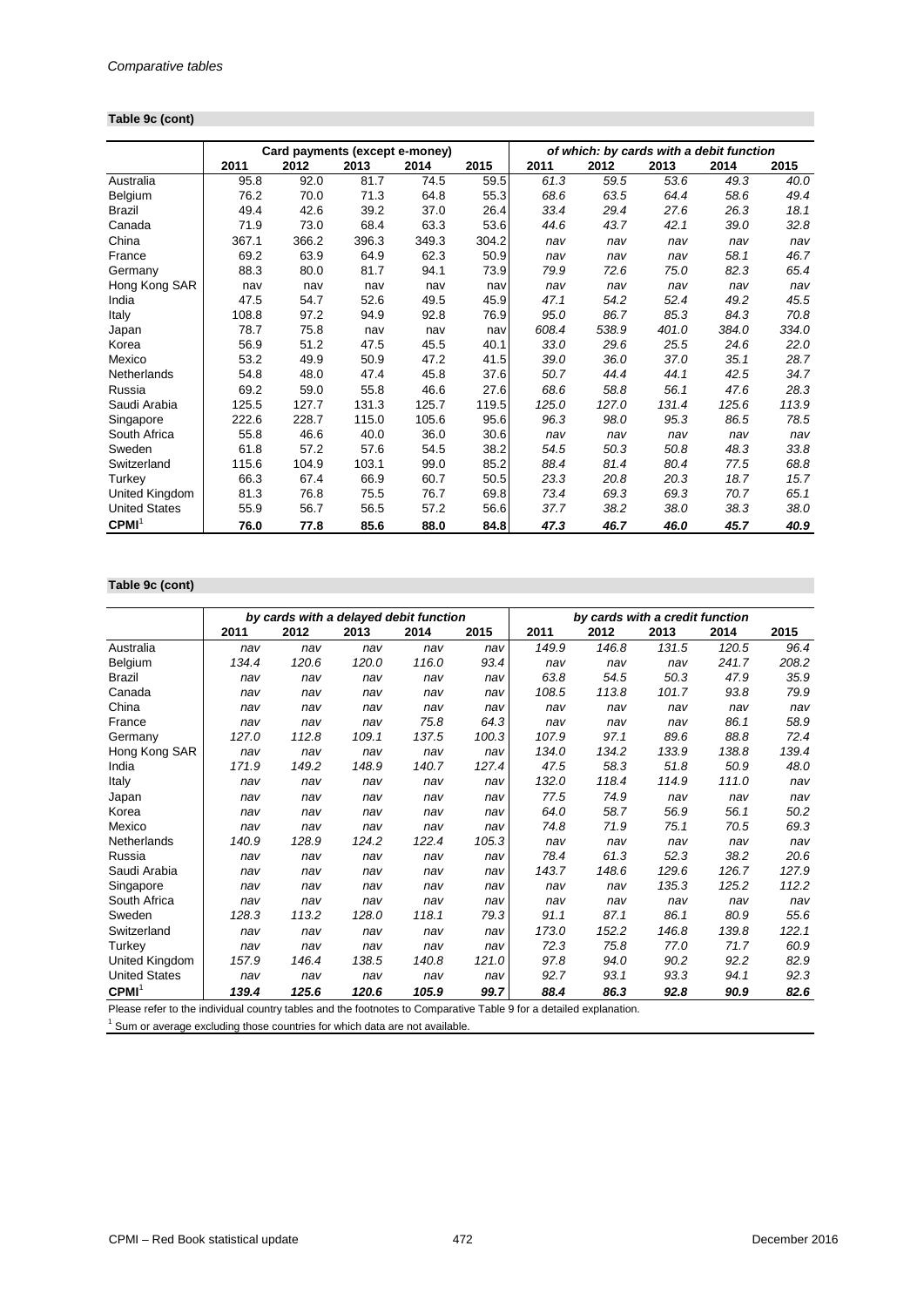#### **Table 9d**

**Use of payment instruments by non-banks: value of transactions per inhabitant**

*(USD, total for the year)* <sup>1</sup>

|                      |           |           | <b>Credit transfers</b> |           |           |         |         | <b>Direct debits</b> |         |         |
|----------------------|-----------|-----------|-------------------------|-----------|-----------|---------|---------|----------------------|---------|---------|
|                      | 2011      | 2012      | 2013                    | 2014      | 2015      | 2011    | 2012    | 2013                 | 2014    | 2015    |
| Australia            | 317,293   | 325,222   | 321,116                 | 302,508   | 258,647   | 267,418 | 267,213 | 244,457              | 215,272 | 181,482 |
| Belgium              | 492.747   | 424.690   | 475.253                 | 793,958   | 601,781   | 8,457   | 8,276   | 9.359                | 14.274  | 9,980   |
| <b>Brazil</b>        | 60,957    | 64,665    | 69,610                  | 67,308    | 49,759    | 7,473   | 9,760   | 12,824               | 10,526  | 6,318   |
| Canada               | 52,302    | 58,930    | 62,013                  | 61,746    | 56,114    | 17,143  | 16,569  | 16,909               | 16,388  | 14,779  |
| China                | 53,686    | 73,767    | 104,477                 | 128,380   | 281,497   | nav     | nav     | nav                  | nav     | nav     |
| France               | 525,494   | 474,577   | 469,741                 | 482,703   | 361,382   | 28,375  | 25,798  | 28,334               | 30,403  | 23,836  |
| Germany              | 988.702   | 926,603   | 938,040                 | 810,043   | 710,927   | 230,142 | 211,129 | 219,769              | 52,559  | 52,371  |
| Hong Kong SAR        | nav       | nav       | nav                     | nav       | nav       | nav     | nav     | nav                  | nav     | nav     |
| India                | 13,247    | 10,870    | 10,795                  | 10,552    | 11,046    | 15      | 17      | 18                   | 23      | 20      |
| Italy                | 188,202   | 168,335   | 177,100                 | 159,961   | 127,324   | 8,310   | 8,262   | 7,862                | 6,953   | 6,581   |
| Japan <sup>2</sup>   | 260.579   | 257,246   | 228,308                 | 212.438   | nav       | nav     | nav     | nav                  | nav     | nav     |
| Korea                | 224,482   | 233,342   | 252,273                 | 287,929   | 308,317   | 2,916   | 3,127   | 3,281                | 3.345   | 3,139   |
| Mexico               | 180.511   | 161,226   | 166,838                 | 164,015   | 140,723   | 168     | 165     | 185                  | 187     | 183     |
| Netherlands          | 445.632   | 416.728   | 1,358,053               | 1,366,253 | 1,269,742 | 23,411  | 22,255  | 21,962               | 17,200  | 16,028  |
| Russia               | 103,318   | 109,515   | 122,059                 | 117,353   | 82,162    | 344     | 292     | 340                  | 338     | 218     |
| Saudi Arabia         | 32,553    | 36,963    | 40.631                  | 44,881    | 45,850    | 4       | 4       | 5                    | 5       | 5       |
| Singapore            | 30,323    | 32,081    | 34,311                  | 35,104    | 38,861    | 11,256  | 11,997  | 12,625               | 13,219  | 12,758  |
| South Africa         | 41,527    | 40,116    | 39,861                  | 37,947    | 34,464    | 2,698   | 2,910   | 2,586                | 2,150   | 1,875   |
| Sweden               | 205,232   | 211.481   | 226,573                 | 221,787   | 156,967   | 8,842   | 8,446   | 8,839                | 8,380   | 5,750   |
| Switzerland          | 613,435   | 529,361   | 526,685                 | 533,990   | 583,499   | 10,226  | 11,000  | 11,386               | 11,344  | 10,261  |
| Turkey               | nav       | 2,822     | 39.040                  | 39.000    | 35,500    | nap     | nap     | nap                  | nap     | nap     |
| United Kingdom       | 1,710,216 | 1,866,460 | 1,793,410               | 1,822,868 | 1,688,762 | 26,461  | 26,744  | 27,189               | 29.752  | 29,233  |
| <b>United States</b> | nav       | 221,121   | 235,024                 | 248,342   | 258,409   | nav     | 196,873 | 199,998              | 236,730 | 198,534 |
| CPMI <sup>3</sup>    | nap       | nap       | nap                     | nap       | nap       | 14,663  | 36,962  | 37,623               | 36,145  | 30,446  |

#### **Table 9d (cont)**

|                      |          |         | <b>Cheques</b> |         |        |       | <b>E-money payment transactions</b> |       |       |       |
|----------------------|----------|---------|----------------|---------|--------|-------|-------------------------------------|-------|-------|-------|
|                      | 2011     | 2012    | 2013           | 2014    | 2015   | 2011  | 2012                                | 2013  | 2014  | 2015  |
| Australia            | 59,486   | 55,065  | 50,581         | 46,990  | 38,486 | nap   | nap                                 | nap   | nap   | nap   |
| Belgium              | 5,900    | 4,312   | 4,059          | 2.849   | 2,079  | 29.4  | 26.5                                | 16.8  | 42.7  | 36.0  |
| <b>Brazil</b>        | 8,427    | 7,423   | 6,716          | 5,867   | 3,725  | 6.4   | 5.8                                 | 7.6   | 3.7   | 1.9   |
| Canada               | 86,461   | 86,224  | 81,191         | 75,948  | 65,445 | nav   | nav                                 | nav   | nav   | nav   |
| China                | 34,688   | 34,756  | 34,140         | 32,132  | 27,827 | nap   | nap                                 | nap   | nap   | nap   |
| France               | 38,276   | 32,048  | 26,729         | 24,410  | 18,997 | 2.2   | 2.2                                 | 2.2   | 4.9   | 6.7   |
| Germany              | 4,364    | 3,623   | 3,315          | 2,808   | 2,079  | 2.1   | 1.9                                 | 1.8   | 7.2   | 6.6   |
| Hong Kong SAR        | nav      | nav     | nav            | nav     | nav    | nav   | nav                                 | nav   | nav   | nav   |
| India                | 1,765    | 1,539   | 1,292          | 1,105   | 995    | 1.1   | 1.2                                 | 1.1   | 2.8   | 5.9   |
| Italy                | 18,489   | 14,571  | 12,832         | 11,702  | 9,049  | 226.4 | 272.0                               | 259.1 | 295.9 | 311.4 |
| Japan <sup>2</sup>   | 37,271   | 36,304  | 29,489         | 24,737  | 19,430 | 203.8 | 244.9                               | 262.8 | 300.6 | 313.6 |
| Korea                | 149,055  | 128,694 | 116,471        | 112,474 | 98,711 | 37.5  | 28.7                                | 22.1  | 18.8  | 14.7  |
| Mexico               | 7,335    | 6,541   | 6,187          | 5,610   | 4,601  | nap   | nap                                 | nap   | nap   | nap   |
| Netherlands          | nav      | nav     | 129            | 149     | 131    | 35.6  | 26.3                                | 21.7  | 13.0  | 1.3   |
| Russia               | $\Omega$ | 0       | $\Omega$       | 0       | 0      | 47.3  | 87.3                                | 129.3 | 157.8 | 72.8  |
| Saudi Arabia         | 7,436    | 7,651   | 7,814          | 7,777   | 6,510  | nap   | nap                                 | nap   | nap   | nap   |
| Singapore            | 104,981  | 104,497 | 107,234        | 101,081 | 88,490 | 337.1 | 354.1                               | 361.8 | 373.4 | 357.6 |
| South Africa         | 3,152    | 1,984   | 981            | 660     | 425    | nap   | nap                                 | nap   | nap   | nap   |
| Sweden               | 488      | 625     | 201            | 96      | 54     | nap   | nap                                 | nap   | nap   | 0.1   |
| Switzerland          | 198      | 153     | 124            | nav     | nav    | 7.1   | 1.3                                 | 1.3   | nav   | 193.1 |
| Turkey               | 2,207    | 2,336   | 2,400          | 2,376   | 2,067  | nav   | nav                                 | nav   | nav   | nav   |
| United Kingdom       | 24,388   | 21,270  | 17,882         | 17,678  | 14,647 | nav   | nav                                 | nav   | nav   | nav   |
| <b>United States</b> | 90,067   | 82,941  | 76,480         | 68,175  | 57,262 | nav   | nav                                 | nav   | nav   | nav   |
| CPMI <sup>3</sup>    | 25,611   | 24,315  | 22,736         | 20,874  | 17,706 | 13.5  | 16.6                                | 18.2  | 21.2  | 19.9  |

Please refer to the individual country tables for a detailed explanation.

 $1$  Converted at yearly average exchange rates, except as noted.  $2$  For credit transfers and e-money payment transactions, total for the fiscal year ending March of the following year, converted at average fiscal year exchange rates. <sup>3</sup> Sum or average excluding those countries for which data exchange rates. are not available. For credit transfers, data for France (prior to 2005) and the United Kingdom include interbank transactions. Since the value of these transactions is relatively large, cross-country comparison should be treated with caution; consequently, CPMI figures for credit transfers have not been calculated.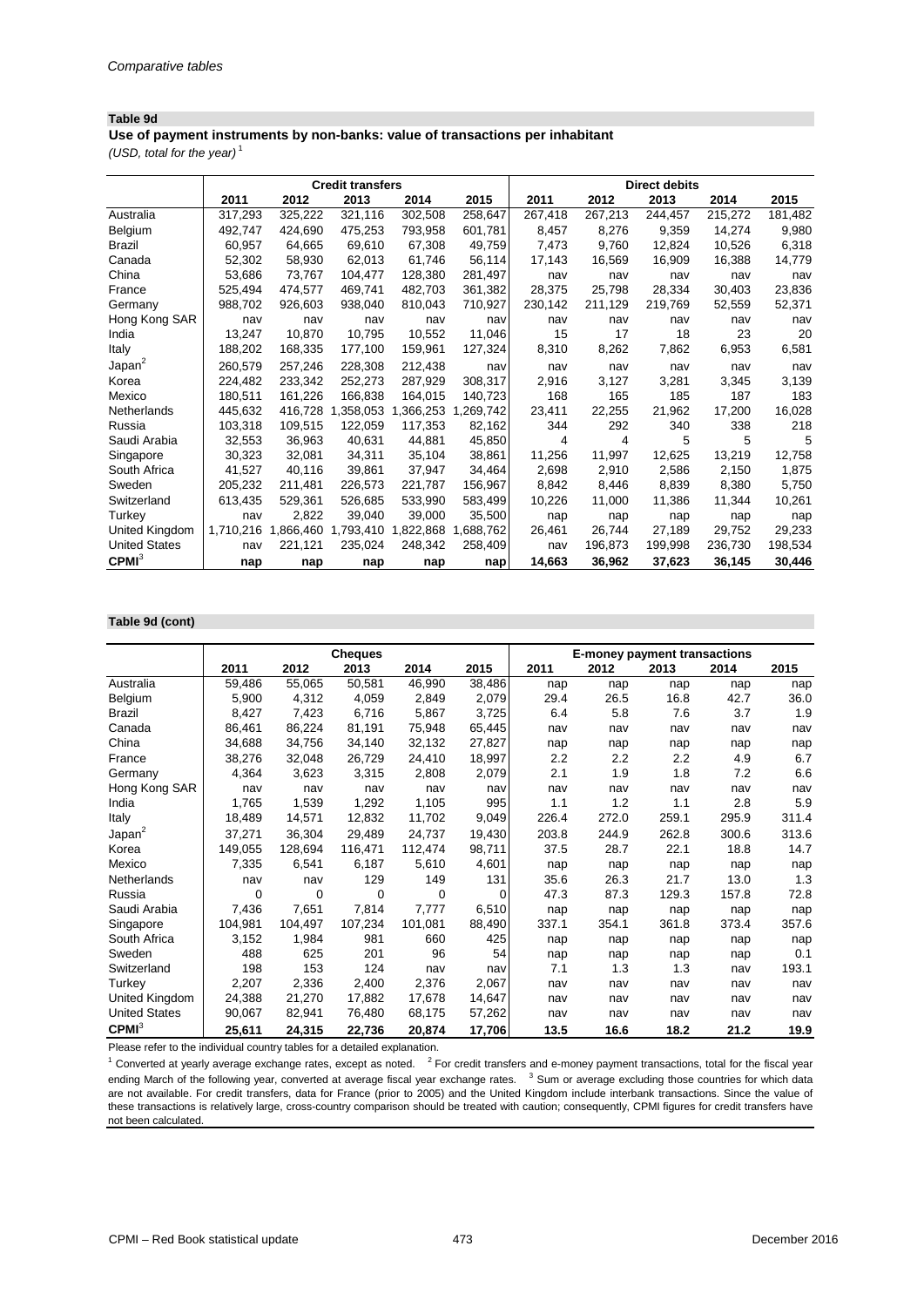## **Table 9d (cont)**

|                      |        | Card payments (except e-money) |        |        |        |       |       |        |        | of which: by cards with a debit function |  |
|----------------------|--------|--------------------------------|--------|--------|--------|-------|-------|--------|--------|------------------------------------------|--|
|                      | 2011   | 2012                           | 2013   | 2014   | 2015   | 2011  | 2012  | 2013   | 2014   | 2015                                     |  |
| Australia            | 18,265 | 19,275                         | 18,706 | 18,581 | 16,294 | 7,132 | 7,834 | 7,826  | 7,954  | 7,145                                    |  |
| Belgium              | 8.017  | 7,771                          | 8.549  | 8.760  | 7,643  | 6,380 | 6.251 | 6.781  | 7.085  | 5,925                                    |  |
| Brazil               | 1,859  | 1,858                          | 1,957  | 2,028  | 1,564  | 593   | 610   | 675    | 730    | 571                                      |  |
| Canada               | 15,143 | 15,745                         | 15,793 | 15.679 | 13,817 | 5,385 | 5,491 | 5,424  | 5,382  | 4,738                                    |  |
| China                | 1,752  | 2,442                          | 3.777  | 5,044  | 6,424  | nav   | nav   | nav    | nav    | nav                                      |  |
| France               | 8,428  | 8,296                          | 8.878  | 8,899  | 7,845  | nav   | nav   | nav    | 4,331  | 4,288                                    |  |
| Germany              | 3,236  | 3,166                          | 3,681  | 3.897  | 3,302  | 2,388 | 2,329 | 2,685  | 2.607  | 2,159                                    |  |
| Hong Kong SAR        | nav    | nav                            | nav    | nav    | nav    | nav   | nav   | nav    | nav    | nav                                      |  |
| India                | 227    | 288                            | 309    | 333    | 360    | 212   | 267   | 285    | 306    | 328                                      |  |
| Italy                | 2.857  | 2.643                          | 2.858  | 3,122  | 2,886  | 1,562 | 1.580 | 1.737  | 1,939  | 1,893                                    |  |
| Japan                | 3,772  | 4,055                          | 3,402  | 3,475  | 3,266  | 64    | 55    | 39     | 35     | 28                                       |  |
| Korea                | 9,569  | 10,129                         | 10,858 | 11.874 | 11,984 | 1,266 | 1,505 | 1,748  | 2,145  | 2,347                                    |  |
| Mexico               | 603    | 650                            | 761    | 784    | 798    | 266   | 288   | 351    | 383    | 379                                      |  |
| Netherlands          | 8,021  | 7,568                          | 8,146  | 8,611  | 7,678  | 7,088 | 6,704 | 7,250  | 7,659  | 6,800                                    |  |
| Russia               | 805    | 1,176                          | 1,782  | 2,208  | 1,846  | 747   | 1.080 | 1,623  | 2,018  | 1,712                                    |  |
| Saudi Arabia         | 6,569  | 7.103                          | 7.427  | 8.071  | 8,730  | 6.364 | 6.832 | 7.137  | 7.733  | 8,326                                    |  |
| Singapore            | 9,522  | 10.129                         | 10,850 | 11,219 | 10,594 | 4,120 | 4.342 | 4,556  | 4.648  | 4,284                                    |  |
| South Africa         | 1,221  | 1,218                          | 1,223  | 1,295  | 1,275  | nav   | nav   | nav    | nav    | nav                                      |  |
| Sweden               | 12,961 | 13,157                         | 14,385 | 14.726 | 11,028 | 9,395 | 9.562 | 10.514 | 10.797 | 8,047                                    |  |
| Switzerland          | 8,638  | 8.542                          | 8.937  | 9,416  | 9,926  | 4,477 | 4.435 | 4,578  | 4.813  | 5,556                                    |  |
| Turkey               | 2,208  | 2,552                          | 2,804  | 2,701  | 2,455  | 96    | 120   | 152    | 173    | 175                                      |  |
| United Kingdom       | 12,713 | 12,708                         | 13,673 | 15.451 | 15,654 | 8.831 | 8.877 | 9.779  | 11,194 | 11,546                                   |  |
| <b>United States</b> | 13,149 | 14,074                         | 15,064 | 16,198 | 17,196 | 5,927 | 6,295 | 6,740  | 7,161  | 7,606                                    |  |
| CPMI <sup>1</sup>    | 2,944  | 3,301                          | 3,893  | 4,462  | 4,882  | 1,620 | 1,722 | 1,874  | 2,062  | 2,063                                    |  |

## **Table 9d (cont)**

|                                                                           |       | by cards with a delayed debit function                                                                                                                                                                                                |       |       |       |                                                                                                  | by cards with a credit function |        |        |       |
|---------------------------------------------------------------------------|-------|---------------------------------------------------------------------------------------------------------------------------------------------------------------------------------------------------------------------------------------|-------|-------|-------|--------------------------------------------------------------------------------------------------|---------------------------------|--------|--------|-------|
|                                                                           | 2011  | 2012                                                                                                                                                                                                                                  | 2013  | 2014  | 2015  | 2011                                                                                             | 2012                            | 2013   | 2014   | 2015  |
| Australia                                                                 | nav   | nav                                                                                                                                                                                                                                   | nav   | nav   | nav   | 11,133                                                                                           | 11,441                          | 10,880 | 10,626 | 9,148 |
| Belgium                                                                   | 1,637 | 1,520                                                                                                                                                                                                                                 | 1,768 | 1,628 | 1,676 | nav                                                                                              | nav                             | nav    | 47     | 42    |
| Brazil                                                                    | nav   | nav                                                                                                                                                                                                                                   | nav   | nav   | nav   | 1,266                                                                                            | 1,248                           | 1,282  | 1,298  | 993   |
| Canada                                                                    | nap   | nap                                                                                                                                                                                                                                   | nap   | nap   | nap   | 9,758                                                                                            | 10,255                          | 10,368 | 10,297 | 9,079 |
| China                                                                     | nap   | nap                                                                                                                                                                                                                                   | nap   | nap   | nap   | nav                                                                                              | nav                             | nav    | nav    | nav   |
| France                                                                    | nav   | nav                                                                                                                                                                                                                                   | nav   | 1,557 | 1,853 | nav                                                                                              | nav                             | nav    | 111    | 220   |
| Germany                                                                   | 793   | 785                                                                                                                                                                                                                                   | 922   | 1,206 | 1,066 | 54                                                                                               | 52                              | 73     | 84     | 77    |
| Hong Kong SAR                                                             | nav   | nav                                                                                                                                                                                                                                   | nav   | nav   | nav   | 7,374                                                                                            | 8.069                           | 8.567  | 9,207  | 9,821 |
| India                                                                     | 2     | $\overline{c}$                                                                                                                                                                                                                        | 2     | 2     | 3     | 13                                                                                               | 19                              | 22     | 25     | 30    |
| Italy                                                                     | nav   | nav                                                                                                                                                                                                                                   | nav   | nav   | 993   | 1,296                                                                                            | 1,063                           | 1,121  | 1,183  | nap   |
| Japan                                                                     | nav   | nav                                                                                                                                                                                                                                   | nav   | nav   | nav   | 3,708                                                                                            | 4,001                           | 3.363  | 3.440  | 3,238 |
| Korea                                                                     | nap   | nap                                                                                                                                                                                                                                   | nap   | nap   | nap   | 8,303                                                                                            | 8,624                           | 9.110  | 9,729  | 9,637 |
| Mexico                                                                    | nap   | nap                                                                                                                                                                                                                                   | nap   | nap   | nap   | 338                                                                                              | 362                             | 411    | 401    | 418   |
| Netherlands                                                               | 933   | 863                                                                                                                                                                                                                                   | 896   | 952   | 878   | nav                                                                                              | nav                             | nav    | nav    | nav   |
| Russia                                                                    | nav   | nav                                                                                                                                                                                                                                   | nav   | nav   | nav   | 58                                                                                               | 95                              | 158    | 190    | 134   |
| Saudi Arabia                                                              | nap   | nap                                                                                                                                                                                                                                   | nap   | nap   | nap   | 205                                                                                              | 271                             | 290    | 338    | 404   |
| Singapore                                                                 | nav   | nav                                                                                                                                                                                                                                   | nav   | nav   | nav   | 5,403                                                                                            | 5,787                           | 6,294  | 6.570  | 6,310 |
| South Africa                                                              | nav   | nav                                                                                                                                                                                                                                   | nav   | nav   | nav   | nav                                                                                              | nav                             | nav    | nav    | nav   |
| Sweden                                                                    | 570   | 511                                                                                                                                                                                                                                   | 567   | 544   | 491   | 2,996                                                                                            | 3.084                           | 3.304  | 3,385  | 2,490 |
| Switzerland                                                               | nav   | nav                                                                                                                                                                                                                                   | nav   | nav   | nav   | 4,162                                                                                            | 4,107                           | 4,359  | 4,603  | 4,370 |
| Turkey                                                                    | nap   | nap                                                                                                                                                                                                                                   | nap   | nap   | nap   | 2,112                                                                                            | 2,432                           | 2,652  | 2,528  | 2,280 |
| United Kingdom                                                            | 906   | 846                                                                                                                                                                                                                                   | 808   | 830   | 688   | 2,976                                                                                            | 2,986                           | 3,086  | 3,427  | 3,420 |
| <b>United States</b>                                                      | nav   | nav                                                                                                                                                                                                                                   | nav   | nav   | nav   | 7,222                                                                                            | 7,780                           | 8,324  | 9,037  | 9,590 |
| CPMI <sup>1</sup><br>Discussion and some to the state of the state of the | 117   | 111<br>the construction between the state of the context of the state of the context of the state of the context of the state of the state of the state of the state of the state of the state of the state of the state of the state | 119   | 196   | 224   | 1,819<br>$T = 1$ , $T = 0$ , $T = 0$ , $T = 0$ , $T = 0$ , $T = 0$ , $T = 0$ , $T = 0$ , $T = 0$ | 1,922                           | 1,983  | 2,021  | 2,031 |

Please refer to the individual country tables and the footnotes to Comparative Table 9 for a detailed explanation.

 $1$  Sum or average excluding those countries for which data are not available.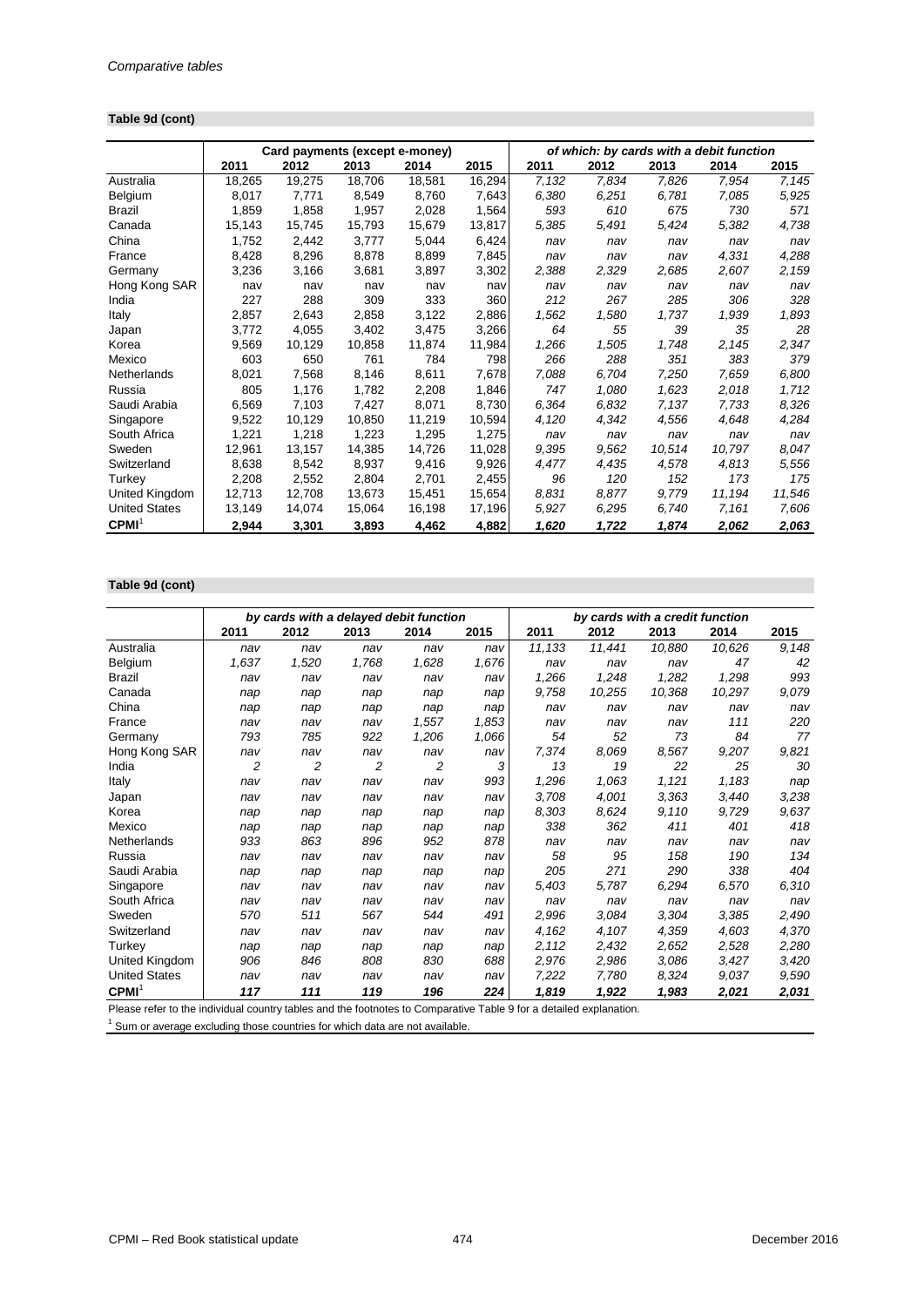#### **Table 9e**

**Use of payment instruments by non-banks: value of transactions as a ratio to GDP**

*(in %, total for the year)*

|                      |       |       | <b>Credit transfers</b> |       |       |       |       | <b>Direct debits</b> |       |       |
|----------------------|-------|-------|-------------------------|-------|-------|-------|-------|----------------------|-------|-------|
|                      | 2011  | 2012  | 2013                    | 2014  | 2015  | 2011  | 2012  | 2013                 | 2014  | 2015  |
| Australia            | 468   | 473   | 498                     | 494   | 507   | 394.8 | 389.0 | 379.1                | 351.8 | 355.8 |
| Belgium              | 1,026 | 944   | 1,015                   | 1,666 | 1,490 | 17.6  | 18.4  | 20.0                 | 30.0  | 24.7  |
| Brazil               | 461   | 524   | 569                     | 565   | 575   | 56.5  | 79.1  | 104.8                | 88.4  | 73.1  |
| Canada               | 98    | 111   | 116                     | 121   | 129   | 32.2  | 31.2  | 31.7                 | 32.1  | 34.0  |
| China                | 988   | 1,211 | 1,548                   | 1,695 | 3,561 | nav   | nav   | nav                  | nav   | nav   |
| France               | 1,192 | 1,156 | 1,096                   | 1,123 | 992   | 64.4  | 62.8  | 66.1                 | 70.7  | 65.4  |
| Germany              | 2,112 | 2,104 | 2,016                   | 1,692 | 1,727 | 491.5 | 479.5 | 472.4                | 109.8 | 127.2 |
| Hong Kong SAR        | nav   | nav   | nav                     | nav   | nav   | nav   | nav   | nav                  | nav   | nav   |
| India                | 851   | 711   | 692                     | 653   | 669   | 1.0   | 1.1   | 1.1                  | 1.4   | 1.2   |
| Italy                | 493   | 487   | 501                     | 450   | 423   | 21.8  | 23.9  | 22.2                 | 19.6  | 21.8  |
| Japan                | 540   | 529   | 564                     | 556   | nav   | nav   | nav   | nav                  | nav   | nav   |
| Korea                | 929   | 955   | 971                     | 1,029 | 1,133 | 12.1  | 12.8  | 12.6                 | 12.0  | 11.5  |
| Mexico               | 1,678 | 1,580 | 1,555                   | 1,504 | 1,480 | 1.6   | 1.6   | 1.7                  | 1.7   | 1.9   |
| <b>Netherlands</b>   | 832   | 843   | 2,633                   | 2,620 | 2,866 | 43.7  | 45.0  | 42.6                 | 33.0  | 36.2  |
| Russia               | 726   | 728   | 785                     | 822   | 903   | 2.4   | 1.9   | 2.2                  | 2.4   | 2.4   |
| Saudi Arabia         | 138   | 147   | 164                     | 183   | 220   | 0.0   | 0.0   | 0.0                  | 0.0   | 0.0   |
| Singapore            | 59    | 59    | 61                      | 63    | 73    | 22.0  | 22.2  | 22.6                 | 23.6  | 24.1  |
| South Africa         | 514   | 529   | 573                     | 578   | 594   | 33.4  | 38.3  | 37.2                 | 32.7  | 32.3  |
| Sweden               | 345   | 370   | 376                     | 375   | 312   | 14.8  | 14.8  | 14.7                 | 14.2  | 11.4  |
| Switzerland          | 696   | 637   | 622                     | 622   | 721   | 11.6  | 13.2  | 13.5                 | 13.2  | 12.7  |
| Turkey               | nav   | 27    | 363                     | 379   | 389   | nap   | nap   | nap                  | nap   | nap   |
| United Kingdom       | 4,147 | 4,481 | 4,228                   | 3,924 | 3,849 | 64.2  | 64.2  | 64.1                 | 64.0  | 66.6  |
| <b>United States</b> | nav   | 430   | 445                     | 455   | 460   | nav   | 382.5 | 378.8                | 433.3 | 353.8 |
| CPMI <sup>1</sup>    | nap   | nap   | nap                     | nap   | nap   | 113.8 | 213.1 | 212.4                | 202.5 | 185.4 |

#### **Table 9e (cont)**

|                      |       |       | <b>Cheques</b> |       |       | <b>E-money payment transactions</b> |      |      |      |      |
|----------------------|-------|-------|----------------|-------|-------|-------------------------------------|------|------|------|------|
|                      | 2011  | 2012  | 2013           | 2014  | 2015  | 2011                                | 2012 | 2013 | 2014 | 2015 |
| Australia            | 87.8  | 80.2  | 78.4           | 76.8  | 75.5  | nap                                 | nap  | nap  | nap  | nap  |
| Belgium              | 12.3  | 9.6   | 8.7            | 6.0   | 5.1   | 0.06                                | 0.06 | 0.04 | 0.09 | 0.09 |
| <b>Brazil</b>        | 63.7  | 60.2  | 54.9           | 49.3  | 43.1  | 0.05                                | 0.05 | 0.06 | 0.03 | 0.02 |
| Canada               | 162.2 | 162.6 | 152.2          | 148.9 | 150.5 | nav                                 | nav  | nav  | nav  | nav  |
| China                | 638.5 | 570.7 | 505.8          | 424.2 | 352.0 | nap                                 | nap  | nap  | nap  | nap  |
| France               | 86.8  | 78.0  | 62.4           | 56.8  | 52.1  | 0.00                                | 0.01 | 0.01 | 0.01 | 0.02 |
| Germany              | 9.3   | 8.2   | 7.1            | 5.9   | 5.0   | 0.00                                | 0.00 | 0.00 | 0.02 | 0.02 |
| Hong Kong SAR        | nav   | nav   | nav            | nav   | nav   | nav                                 | nav  | nav  | nav  | nav  |
| India                | 113.3 | 100.7 | 82.9           | 68.4  | 60.3  | 0.07                                | 0.08 | 0.07 | 0.17 | 0.36 |
| Italy                | 48.4  | 42.1  | 36.3           | 32.9  | 30.0  | 0.59                                | 0.79 | 0.73 | 0.83 | 1.03 |
| Japan                | 77.3  | 74.6  | 72.8           | 64.8  | 56.4  | 0.42                                | 0.50 | 0.65 | 0.79 | 0.91 |
| Korea                | 617.0 | 526.5 | 448.1          | 401.9 | 362.7 | 0.16                                | 0.12 | 0.09 | 0.07 | 0.05 |
| Mexico               | 68.2  | 64.1  | 57.7           | 51.4  | 48.4  | nap                                 | nap  | nap  | nap  | nap  |
| Netherlands          | nav   | nav   | 0.3            | 0.3   | 0.3   | 0.07                                | 0.05 | 0.04 | 0.02 | 0.00 |
| Russia               | 0.0   | 0.0   | 0.0            | 0.0   | 0.0   | 0.33                                | 0.58 | 0.83 | 1.11 | 0.80 |
| Saudi Arabia         | 31.5  | 30.4  | 31.5           | 31.7  | 31.3  | nap                                 | nap  | nap  | nap  | nap  |
| Singapore            | 204.9 | 193.5 | 191.6          | 180.5 | 167.3 | 0.66                                | 0.66 | 0.65 | 0.67 | 0.68 |
| South Africa         | 39.0  | 26.2  | 14.1           | 10.1  | 7.3   | nap                                 | nap  | nap  | nap  | nap  |
| Sweden               | 0.8   | 1.1   | 0.3            | 0.2   | 0.1   | nap                                 | nap  | nap  | nap  | 0.00 |
| Switzerland          | 0.2   | 0.2   | 0.1            | nav   | nav   | 0.01                                | 0.00 | 0.00 | nav  | 0.24 |
| Turkey               | 21.2  | 22.4  | 22.3           | 23.1  | 22.7  | nav                                 | nav  | nav  | nav  | nav  |
| United Kingdom       | 59.1  | 51.1  | 42.2           | 38.1  | 33.4  | nav                                 | nav  | nav  | nav  | nav  |
| <b>United States</b> | 180.8 | 161.1 | 144.8          | 124.8 | 102.0 | nav                                 | nav  | nav  | nav  | nav  |
| CPMI <sup>1</sup>    | 180.7 | 170.0 | 155.3          | 141.1 | 127.4 | 0.21                                | 0.27 | 0.31 | 0.38 | 0.39 |

Please refer to the individual country tables for a detailed explanation.

 $1$  Sum or average excluding those countries for which data are not available. For credit transfers, data for France (prior to 2005) and the United Kingdom include interbank transactions. Since the value of these transactions is relatively large, cross-country comparison should be treated with caution; consequently, CPMI figures for credit transfers have not been calculated.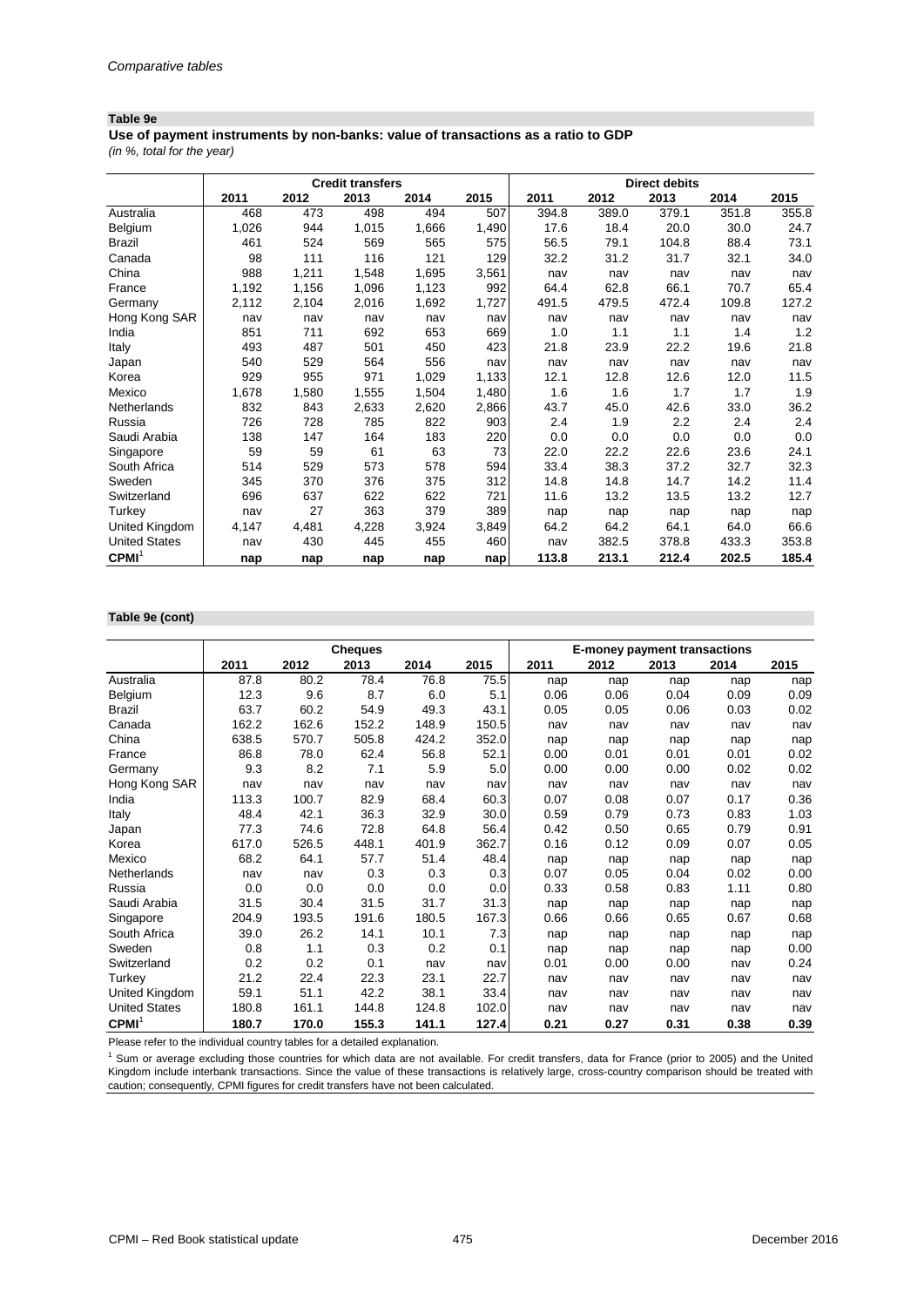## **Table 9e (cont)**

|                      |      | Card payments (except e-money) |      |      |      | of which: by cards with a debit function |      |      |      |      |  |
|----------------------|------|--------------------------------|------|------|------|------------------------------------------|------|------|------|------|--|
|                      | 2011 | 2012                           | 2013 | 2014 | 2015 | 2011                                     | 2012 | 2013 | 2014 | 2015 |  |
| Australia            | 27.0 | 28.1                           | 29.0 | 30.4 | 31.9 | 10.5                                     | 11.4 | 12.1 | 13.0 | 14.0 |  |
| Belgium              | 16.7 | 17.3                           | 18.3 | 18.4 | 18.9 | 13.3                                     | 13.9 | 14.5 | 14.9 | 14.7 |  |
| Brazil               | 14.1 | 15.1                           | 16.0 | 17.0 | 18.1 | 4.5                                      | 4.9  | 5.5  | 6.1  | 6.6  |  |
| Canada               | 28.4 | 29.7                           | 29.6 | 30.7 | 31.8 | 10.1                                     | 10.4 | 10.2 | 10.6 | 10.9 |  |
| China                | 32.3 | 40.1                           | 56.0 | 66.6 | 81.3 | nav                                      | nav  | nav  | nav  | nav  |  |
| France               | 19.1 | 20.2                           | 20.7 | 20.7 | 21.5 | nav                                      | nav  | nav  | 10.1 | 11.8 |  |
| Germany              | 6.9  | 7.2                            | 7.9  | 8.1  | 8.0  | 5.1                                      | 5.3  | 5.8  | 5.4  | 5.2  |  |
| Hong Kong SAR        | nav  | nav                            | nav  | nav  | nav  | nav                                      | nav  | nav  | nav  | nav  |  |
| India                | 14.6 | 18.9                           | 19.8 | 20.6 | 21.8 | 13.6                                     | 17.5 | 18.3 | 18.9 | 19.9 |  |
| Italy                | 7.5  | 7.6                            | 8.1  | 8.8  | 9.6  | 4.1                                      | 4.6  | 4.9  | 5.5  | 6.3  |  |
| Japan                | 7.8  | 8.3                            | 8.4  | 9.1  | 9.5  | 0.1                                      | 0.1  | 0.1  | 0.1  | 0.1  |  |
| Korea                | 39.6 | 41.4                           | 41.8 | 42.4 | 44.0 | 5.2                                      | 6.2  | 6.7  | 7.7  | 8.6  |  |
| Mexico               | 5.6  | 6.4                            | 7.1  | 7.2  | 8.4  | 2.5                                      | 2.8  | 3.3  | 3.5  | 4.0  |  |
| Netherlands          | 15.0 | 15.3                           | 15.8 | 16.5 | 17.3 | 13.2                                     | 13.6 | 14.1 | 14.7 | 15.4 |  |
| Russia               | 5.7  | 7.8                            | 11.5 | 15.5 | 20.3 | 5.3                                      | 7.2  | 10.4 | 14.1 | 18.8 |  |
| Saudi Arabia         | 27.8 | 28.3                           | 29.9 | 32.9 | 41.9 | 27.0                                     | 27.2 | 28.8 | 31.6 | 40.0 |  |
| Singapore            | 18.6 | 18.8                           | 19.4 | 20.0 | 20.0 | 8.0                                      | 8.0  | 8.1  | 8.3  | 8.1  |  |
| South Africa         | 15.1 | 16.1                           | 17.6 | 19.7 | 22.0 | nav                                      | nav  | nav  | nav  | nav  |  |
| Sweden               | 21.8 | 23.0                           | 23.9 | 24.9 | 21.9 | 15.8                                     | 16.7 | 17.4 | 18.3 | 16.0 |  |
| Switzerland          | 9.8  | 10.3                           | 10.6 | 11.0 | 12.3 | 5.1                                      | 5.3  | 5.4  | 5.6  | 6.9  |  |
| Turkey               | 21.2 | 24.4                           | 26.1 | 26.3 | 26.9 | 0.9                                      | 1.2  | 1.4  | 1.7  | 1.9  |  |
| United Kingdom       | 30.8 | 30.5                           | 32.2 | 33.3 | 35.7 | 21.4                                     | 21.3 | 23.1 | 24.1 | 26.3 |  |
| <b>United States</b> | 26.4 | 27.3                           | 28.5 | 29.6 | 30.6 | 11.9                                     | 12.2 | 12.8 | 13.1 | 13.6 |  |
| CPMI <sup>1</sup>    | 20.5 | 22.8                           | 26.6 | 29.9 | 34.8 | 8.8                                      | 9.4  | 10.3 | 11.0 | 12.0 |  |

## **Table 9e (cont)**

|                                                                                                                                            |      | by cards with a delayed debit function |                 |               |                    |           | by cards with a credit function |      |      |      |
|--------------------------------------------------------------------------------------------------------------------------------------------|------|----------------------------------------|-----------------|---------------|--------------------|-----------|---------------------------------|------|------|------|
|                                                                                                                                            | 2011 | 2012                                   | 2013            | 2014          | 2015               | 2011      | 2012                            | 2013 | 2014 | 2015 |
| Australia                                                                                                                                  | nav  | nav                                    | nav             | nav           | nav                | 16.4      | 16.7                            | 16.9 | 17.4 | 17.9 |
| Belgium                                                                                                                                    | 3.4  | 3.4                                    | 3.8             | 3.4           | 4.1                | nav       | nav                             | nav  | 0.1  | 0.1  |
| <b>Brazil</b>                                                                                                                              | nav  | nav                                    | nav             | nav           | nav                | 9.6       | 10.1                            | 10.5 | 10.9 | 11.5 |
| Canada                                                                                                                                     | nap  | nap                                    | nap             | nap           | nap                | 18.3      | 19.3                            | 19.4 | 20.2 | 20.9 |
| China                                                                                                                                      | nap  | nap                                    | nap             | nap           | nap                | nav       | nav                             | nav  | nav  | nav  |
| France                                                                                                                                     | nav  | nav                                    | nav             | 3.6           | 5.1                | nav       | nav                             | nav  | 0.3  | 0.6  |
| Germany                                                                                                                                    | 1.7  | 1.8                                    | 2.0             | 2.5           | 2.6                | 0.1       | 0.1                             | 0.2  | 0.2  | 0.2  |
| Hong Kong SAR                                                                                                                              | nav  | nav                                    | nav             | nav           | nav                | 21.1      | 22.1                            | 22.4 | 23.0 | 23.3 |
| India                                                                                                                                      | 0.1  | 0.1                                    | 0.1             | 0.2           | 0.2                | 0.8       | 1.3                             | 1.4  | 1.5  | 1.8  |
| Italy                                                                                                                                      | nav  | nav                                    | nav             | nav           | 3.3                | 3.4       | 3.1                             | 3.2  | 3.3  | nap  |
| Japan                                                                                                                                      | nav  | nav                                    | nav             | nav           | nav                | 7.7       | 8.2                             | 8.3  | 9.0  | 9.4  |
| Korea                                                                                                                                      | nap  | nap                                    | nap             | nap           | nap                | 34.4      | 35.3                            | 35.0 | 34.8 | 35.4 |
| Mexico                                                                                                                                     | nap  | nap                                    | nap             | nap           | nap                | 3.1       | 3.5                             | 3.8  | 3.7  | 4.4  |
| Netherlands                                                                                                                                | 1.7  | 1.7                                    | 1.7             | 1.8           | 2.0                | nav       | nav                             | nav  | nav  | nav  |
| Russia                                                                                                                                     | nav  | nav                                    | nav             | nav           | nav                | 0.4       | 0.6                             | 1.0  | 1.3  | 1.5  |
| Saudi Arabia                                                                                                                               | nap  | nap                                    | nap             | nap           | nap                | 0.9       | 1.1                             | 1.2  | 1.4  | 1.9  |
| Singapore                                                                                                                                  | nav  | nav                                    | nav             | nav           | nav                | 10.5      | 10.7                            | 11.2 | 11.7 | 11.9 |
| South Africa                                                                                                                               | nav  | nav                                    | nav             | nav           | nav                | nav       | nav                             | nav  | nav  | nav  |
| Sweden                                                                                                                                     | 1.0  | 0.9                                    | 0.9             | 0.9           | 1.0                | 5.0       | 5.4                             | 5.5  | 5.7  | 4.9  |
| Switzerland                                                                                                                                | nav  | nav                                    | nav             | nav           | nav                | 4.7       | 4.9                             | 5.2  | 5.4  | 5.4  |
| Turkey                                                                                                                                     | nap  | nap                                    | nap             | nap           | nap                | 20.3      | 23.3                            | 24.7 | 24.6 | 25.0 |
| United Kingdom                                                                                                                             | 2.2  | 2.0                                    | 1.9             | 1.8           | 1.6                | 7.2       | 7.2                             | 7.3  | 7.4  | 7.8  |
| <b>United States</b>                                                                                                                       | nav  | nav                                    | nav             | nav           | nav                | 14.5      | 15.1                            | 15.8 | 16.5 | 17.1 |
| CPMI <sup>1</sup><br>the contract of the contract of the contract of the contract of the contract of the contract of the contract of<br>n. | 1.6  | 1.6                                    | 1.6<br>$\cdots$ | 2.2<br>$\sim$ | $2.5\,$<br>$-1121$ | 10.1<br>. | 10.7                            | 11.1 | 10.8 | 12.0 |

Please refer to the individual country tables and the footnotes to Comparative Table 9 for a detailed explanation.

 $1$  Sum or average excluding those countries for which data are not available.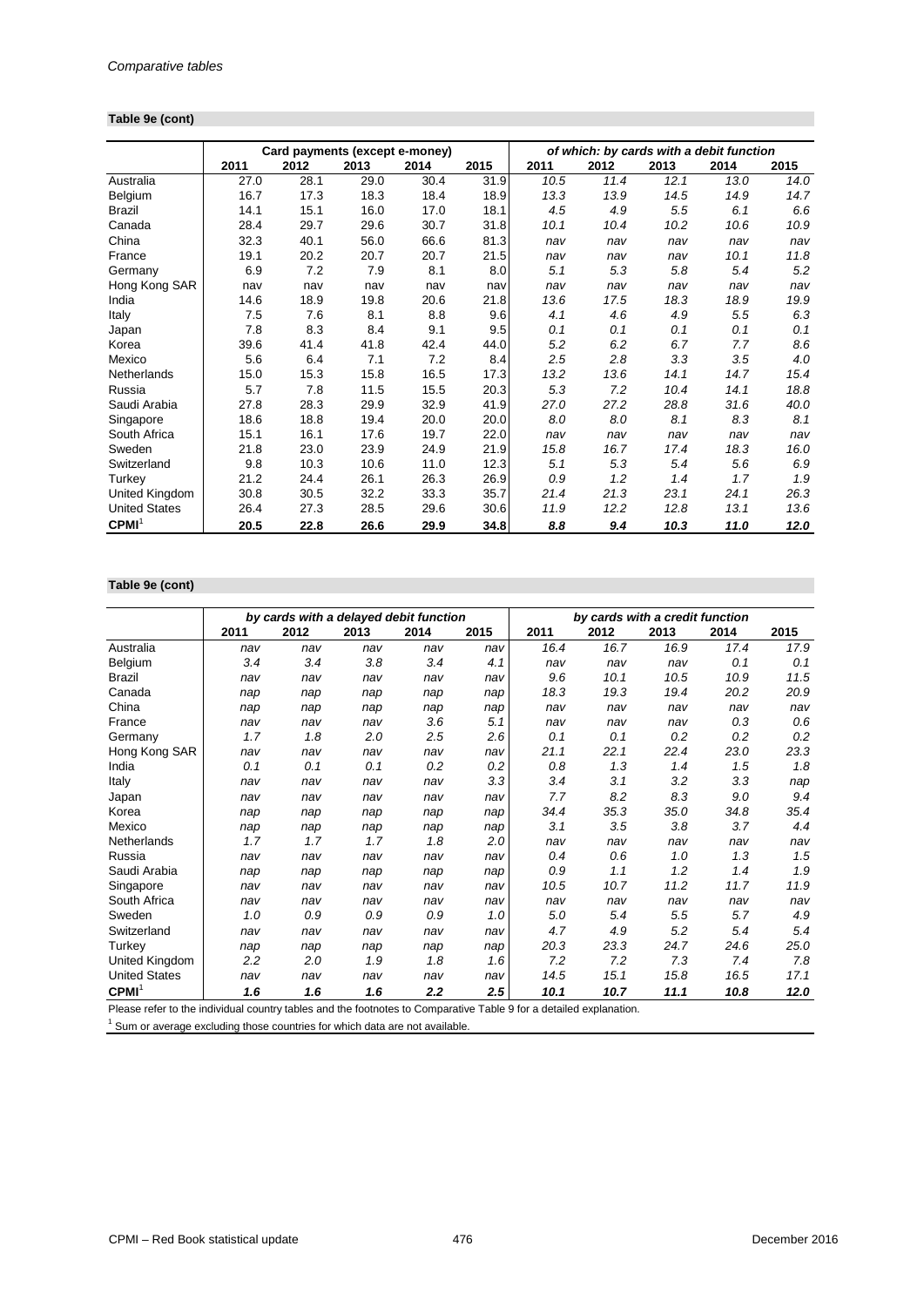#### **Cards issued in the country: number of cards**

*(millions, end of year)* <sup>1</sup>

|                      |          |          | Cards with a cash function |          |          |        |        | Cards with an e-money function |        |        |
|----------------------|----------|----------|----------------------------|----------|----------|--------|--------|--------------------------------|--------|--------|
|                      | 2011     | 2012     | 2013                       | 2014     | 2015     | 2011   | 2012   | 2013                           | 2014   | 2015   |
| Australia            | 59.03    | 61.01    | 63.05                      | 64.70    | 66.60    | nap    | nap    | nap                            | nap    | nap    |
| Belgium              | 20.01    | 20.65    | 20.04                      | 21.40    | 21.87    | 12.45  | 13.01  | 13.46                          | 10.68  | 4.82   |
| <b>Brazil</b>        | 324.75   | 335.56   | 348.19                     | 350.25   | 349.99   | 2.26   | 2.65   | 2.24                           | 2.67   | 2.44   |
| Canada               | nav      | nav      | nav                        | nav      | nav      | nav    | nav    | nav                            | nav    | nav    |
| China                | 2,949    | 3,534    | 4,214                      | 4,936    | 5,442    | nap    | nap    | nap                            | nap    | nap    |
| France               | 92.74    | 92.61    | 88.18                      | 85.67    | 80.43    | 33.09  | 26.72  | 23.10                          | 14.20  | 3.03   |
| Germany              | 132.70   | 135.34   | 137.23                     | 145.24   | 146.67   | 96.51  | 97.99  | 98.96                          | 94.87  | 91.39  |
| Hong Kong SAR        | nav      | nav      | nav                        | nav      | nav      | nav    | nav    | nav                            | nav    | nav    |
| India                | 296.40   | 351.19   | 414.04                     | 575.03   | 686.57   | 10.50  | 12.44  | 9.63                           | 17.47  | 61.36  |
| Italy                | 53.28    | 60.04    | 65.82                      | 70.64    | 76.74    | 14.20  | 18.80  | 21.61                          | 22.60  | 25.18  |
| Japan                | 352.61   | 361.45   | 356.88                     | 337.20   | 337.28   | 174.97 | 200.16 | 229.67                         | 263.96 | 302.51 |
| Korea                | nav      | nav      | nav                        | nav      | nav      | 18.33  | 21.44  | 23.76                          | 26.25  | 27.40  |
| Mexico               | 110.25   | 139.49   | 152.78                     | 163.20   | 171.34   | nav    | nav    | nav                            | nav    | nav    |
| Netherlands          | 30.46    | 30.51    | 30.45                      | 31.97    | 32.37    | 24.01  | 24.31  | 24.47                          | 25.78  | 9.36   |
| Russia               | 200.17   | 239.55   | 248.57                     | 278.50   | 286.15   | 37.27  | 48.05  | 31.11                          | 50.83  | 42.25  |
| Saudi Arabia         | 14.26    | 16.44    | 17.81                      | 20.55    | 22.46    | nap    | nap    | nap                            | nap    | nap    |
| Singapore            | 10.21    | 10.59    | 10.91                      | 10.74    | 10.28    | 20.44  | 19.82  | 23.09                          | 29.38  | 34.71  |
| South Africa         | nav      | nav      | nav                        | nav      | nav      | nav    | nav    | nav                            | nav    | nav    |
| Sweden               | 11.87    | 12.03    | 12.60                      | 13.26    | 11.01    | nap    | nap    | nap                            | nap    | 0.12   |
| Switzerland          | 14.05    | 14.62    | 15.24                      | nav      | nav      | 3.01   | 1.53   | 0.22                           | 2.13   | 2.27   |
| Turkey               | 127.05   | 138.94   | 150.25                     | 156.03   | 169.15   | nap    | nap    | nap                            | nap    | nap    |
| United Kingdom       | 165.10   | 168.99   | 175.59                     | 178.87   | 175.63   | nav    | nav    | nav                            | nav    | nav    |
| <b>United States</b> | 805.20   | 827.40   | 845.10                     | 869.90   | 913.30   | nav    | nav    | nav                            | nav    | nav    |
| CPMI <sup>2</sup>    | 5,769.19 | 6,550.56 | 7,366.63                   | 8,308.86 | 9,000.17 | 447.04 | 486.93 | 501.34                         | 560.82 | 606.84 |

#### **Table 10 (cont)**

|                      |          | Cards with a payment function |          |          |          | of which: cards with a debit function |          |          |          |          |
|----------------------|----------|-------------------------------|----------|----------|----------|---------------------------------------|----------|----------|----------|----------|
|                      | 2011     | 2012                          | 2013     | 2014     | 2015     | 2011                                  | 2012     | 2013     | 2014     | 2015     |
| Australia            | 59.03    | 61.01                         | 63.05    | 64.70    | 66.60    | 37.25                                 | 38.99    | 40.10    | 41.26    | 42.71    |
| Belgium              | 20.01    | 20.65                         | 20.04    | 20.15    | 7.26     | 15.7                                  | 16.2     | 15.7     | 16.2     | 1.7      |
| <b>Brazil</b>        | 408.54   | 437.08                        | 451.81   | 474.28   | 482.58   | 254.4                                 | 283.8    | 291.2    | 313.2    | 317.4    |
| Canada               | 102.10   | 102.04                        | 105.03   | 101.58   | 96.87    | 23.30                                 | 23.60    | 23.90    | 25.00    | 24.80    |
| China                | 2949.05  | 3534.15                       | 4213.89  | 4935.72  | 5442.31  | 2,663.59                              | 3,203.05 | 3,823.10 | 4,480.62 | 5,010.11 |
| France               | 83.01    | 82.31                         | 82.22    | 81.04    | 77.41    | 69.09                                 | 80.11    | 80.08    | 55.27    | 49.97    |
| Germany              | 130.10   | 133.19                        | 133.85   | 135.44   | 138.85   | 103.96                                | 105.59   | 105.17   | 104.13   | 105.74   |
| Hong Kong SAR        | 16.48    | 17.44                         | 18.12    | 18.51    | 19.04    | nav                                   | nav      | nav      | nav      | nav      |
| India                | 296.40   | 351.19                        | 414.04   | 575.03   | 686.57   | 278.28                                | 331.20   | 394.42   | 553.45   | 661.54   |
| Italy                | 67.36    | 68.18                         | 71.79    | 73.64    | 77.15    | 37.55                                 | 39.71    | 44.22    | 47.04    | 50.32    |
| Japan                | 675.27   | 676.79                        | 685.22   | 677.90   | nav      | 415.00                                | 417.00   | 418.00   | 419.00   | 421.00   |
| Korea                | 263.61   | 264.61                        | 251.30   | 246.37   | 252.32   | 141.47                                | 148.38   | 149.28   | 154.05   | 159.23   |
| Mexico               | 110.25   | 138.05                        | 151.94   | 163.19   | 171.34   | 85.60                                 | 112.69   | 126.05   | 134.64   | 141.70   |
| Netherlands          | 30.46    | 30.51                         | 30.45    | 31.52    | 31.96    | 24.44                                 | 24.66    | 24.49    | 25.58    | 26.15    |
| Russia               | 162.90   | 191.50                        | 217.46   | 227.67   | 243.91   | 147.87                                | 169.01   | 188.27   | 195.90   | 214.44   |
| Saudi Arabia         | 14.26    | 16.44                         | 17.81    | 20.55    | 22.46    | 14.26                                 | 16.44    | 17.81    | 20.55    | 22.46    |
| Singapore            | 17.58    | 18.28                         | 20.20    | 20.32    | 19.73    | 10.21                                 | 10.59    | 10.91    | 10.74    | 10.28    |
| South Africa         | nav      | nav                           | nav      | nav      | nav      | nav                                   | nav      | nav      | nav      | nav      |
| Sweden               | 21.81    | 22.10                         | 21.97    | 22.10    | 21.01    | 10.32                                 | 10.59    | 10.74    | 11.32    | 10.43    |
| Switzerland          | 14.06    | 14.63                         | 15.26    | 15.82    | 16.25    | 8.56                                  | 8.87     | 9.11     | 9.81     | 10.06    |
| Turkey               | 133.24   | 145.61                        | 157.00   | 162.52   | 170.60   | 81.88                                 | 91.26    | 100.16   | 105.51   | 112.38   |
| United Kingdom       | 143.00   | 147.32                        | 153.31   | 154.74   | 157.78   | 86.33                                 | 88.55    | 95.69    | 95.66    | 98.80    |
| <b>United States</b> | 1161.20  | 1196.40                       | 1213.40  | 1246.70  | 1305.40  | 286.00                                | 290.80   | 296.00   | 301.60   | 307.30   |
| CPMI <sup>2</sup>    | 6,879.70 | 7,669.46                      | 8,509.17 | 9,469.49 | 9,507.39 | 4,795.11                              | 5,511.08 | 6,264.42 | 7,120.59 | 7,798.49 |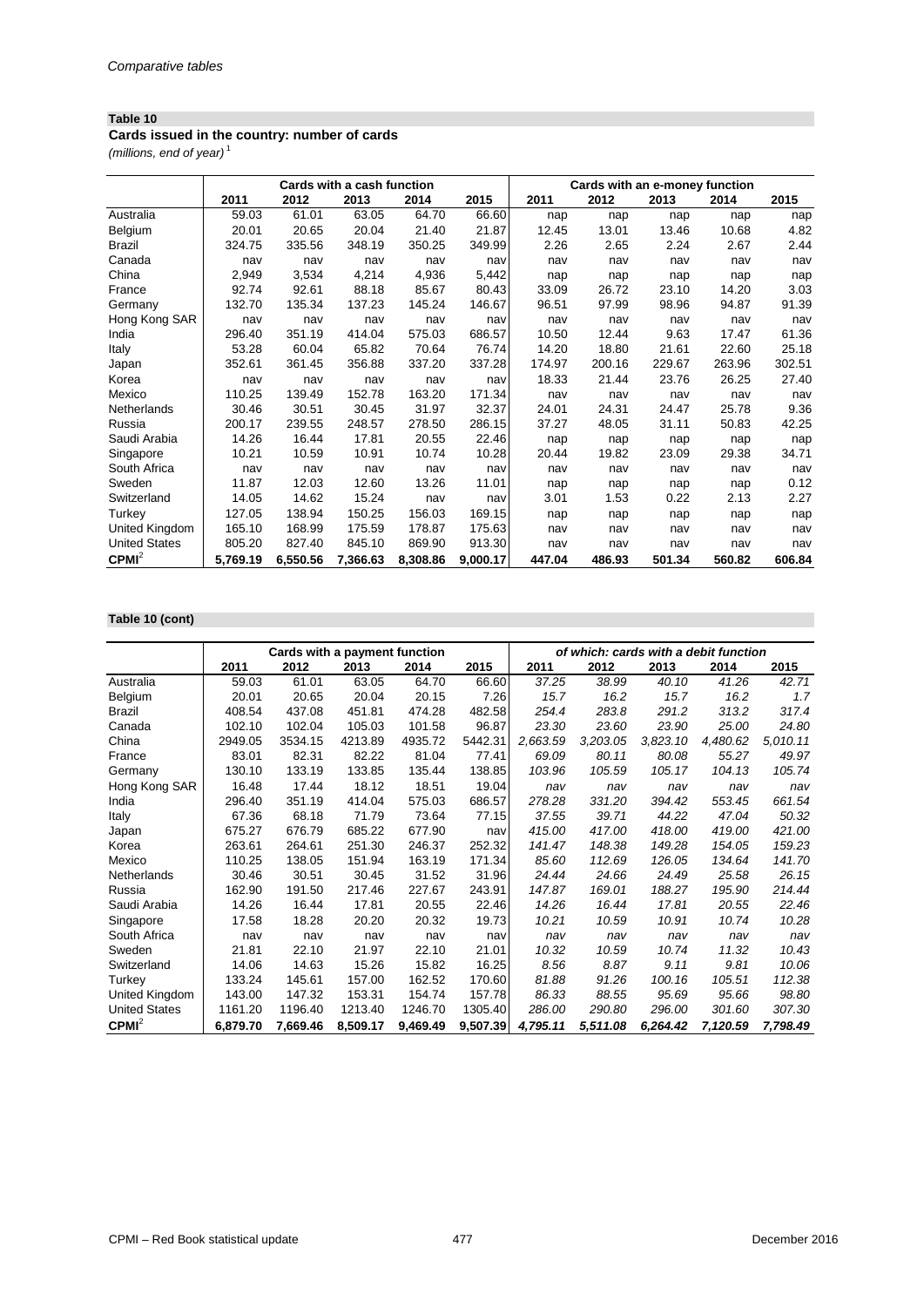## **Table 10 (cont)**

|                      |       | cards with a delayed debit function |       |       |       |          |          | cards with a credit function |          |          |
|----------------------|-------|-------------------------------------|-------|-------|-------|----------|----------|------------------------------|----------|----------|
|                      | 2011  | 2012                                | 2013  | 2014  | 2015  | 2011     | 2012     | 2013                         | 2014     | 2015     |
| Australia            | nav   | nav                                 | nav   | nav   | nav   | 21.78    | 22.03    | 22.95                        | 23.44    | 23.89    |
| Belgium              | 4.30  | 4.45                                | 4.36  | 1.83  | 3.23  | nav      | nav      | nav                          | 2.10     | 2.33     |
| <b>Brazil</b>        | nav   | nav                                 | nav   | nav   | nav   | 154.09   | 153.28   | 160.59                       | 161.06   | 165.22   |
| Canada               | nap   | nap                                 | nap   | nap   | nap   | 78.80    | 78.44    | 81.13                        | 76.58    | 72.07    |
| China                | nap   | nap                                 | nap   | nap   | nap   | 285.46   | 331.10   | 390.79                       | 455.10   | 432.21   |
| France               | 22.30 | 23.38                               | 23.81 | 38.76 | 28.07 | 27.56    | 26.84    | 19.61                        | 24.92    | 19.89    |
| Germany              | 22.68 | 23.91                               | 24.78 | 26.91 | 28.14 | 3.46     | 3.68     | 3.90                         | 4.40     | 4.97     |
| Hong Kong SAR        | nav   | nav                                 | nav   | nav   | nav   | 16.48    | 17.44    | 18.12                        | 18.51    | 19.04    |
| India                | 0.47  | 0.44                                | 0.43  | 0.46  | 0.53  | 17.65    | 19.55    | 19.18                        | 21.11    | 24.51    |
| Italy                | nav   | nav                                 | nav   | nav   | nav   | 29.80    | 28.47    | 27.57                        | 26.61    | 26.84    |
| Japan                | nav   | nav                                 | nav   | nav   | nav   | 260.27   | 259.79   | 267.22                       | 258.90   | nav      |
| Korea                | nap   | nap                                 | nap   | nap   | nap   | 122.14   | 116.23   | 102.02                       | 92.32    | 93.10    |
| Mexico               | nap   | nap                                 | nap   | nap   | nap   | 24.65    | 25.37    | 25.89                        | 28.55    | 29.64    |
| Netherlands          | nav   | nav                                 | nav   | 2.65  | 2.50  | 6.01     | 5.85     | 5.96                         | 3.29     | 3.30     |
| Russia               | nav   | nav                                 | nav   | nav   | nav   | 15.03    | 22.48    | 29.19                        | 31.76    | 29.46    |
| Saudi Arabia         | nap   | nap                                 | nap   | nap   | nap   | nav      | nav      | nav                          | nav      | nav      |
| Singapore            | nap   | nap                                 | nap   | nap   | nap   | 7.38     | 7.70     | 9.29                         | 9.58     | 9.45     |
| South Africa         | nav   | nav                                 | nav   | nav   | nav   | nav      | nav      | nav                          | nav      | nav      |
| Sweden               | 0.66  | 0.71                                | 0.69  | 0.70  | 1.94  | 10.83    | 10.79    | 10.54                        | 10.08    | 8.64     |
| Switzerland          | nav   | nav                                 | nav   | nav   | nav   | 5.50     | 5.77     | 6.15                         | 6.01     | 6.19     |
| Turkey               | nap   | nap                                 | nap   | nap   | nap   | 51.36    | 54.34    | 56.84                        | 57.01    | 58.22    |
| United Kingdom       | 2.19  | 2.32                                | 2.26  | 2.15  | nav   | 54.48    | 56.44    | 55.36                        | 56.93    | 58.97    |
| <b>United States</b> | nav   | nav                                 | nav   | nav   | nav   | 875.20   | 905.60   | 917.40                       | 945.10   | 998.10   |
| CPMI <sup>2</sup>    | 52.60 | 55.21                               | 56.33 | 73.46 | 64.40 | 2,067.94 | 2,151.19 | 2,229.70                     | 2,313.35 | 2,086.03 |

Please refer to the individual country tables and the footnotes to Comparative Table 9 for a detailed explanation.<br><sup>1</sup> Except as noted. <sup>2</sup> Sum or average excluding those countries for which data are not available.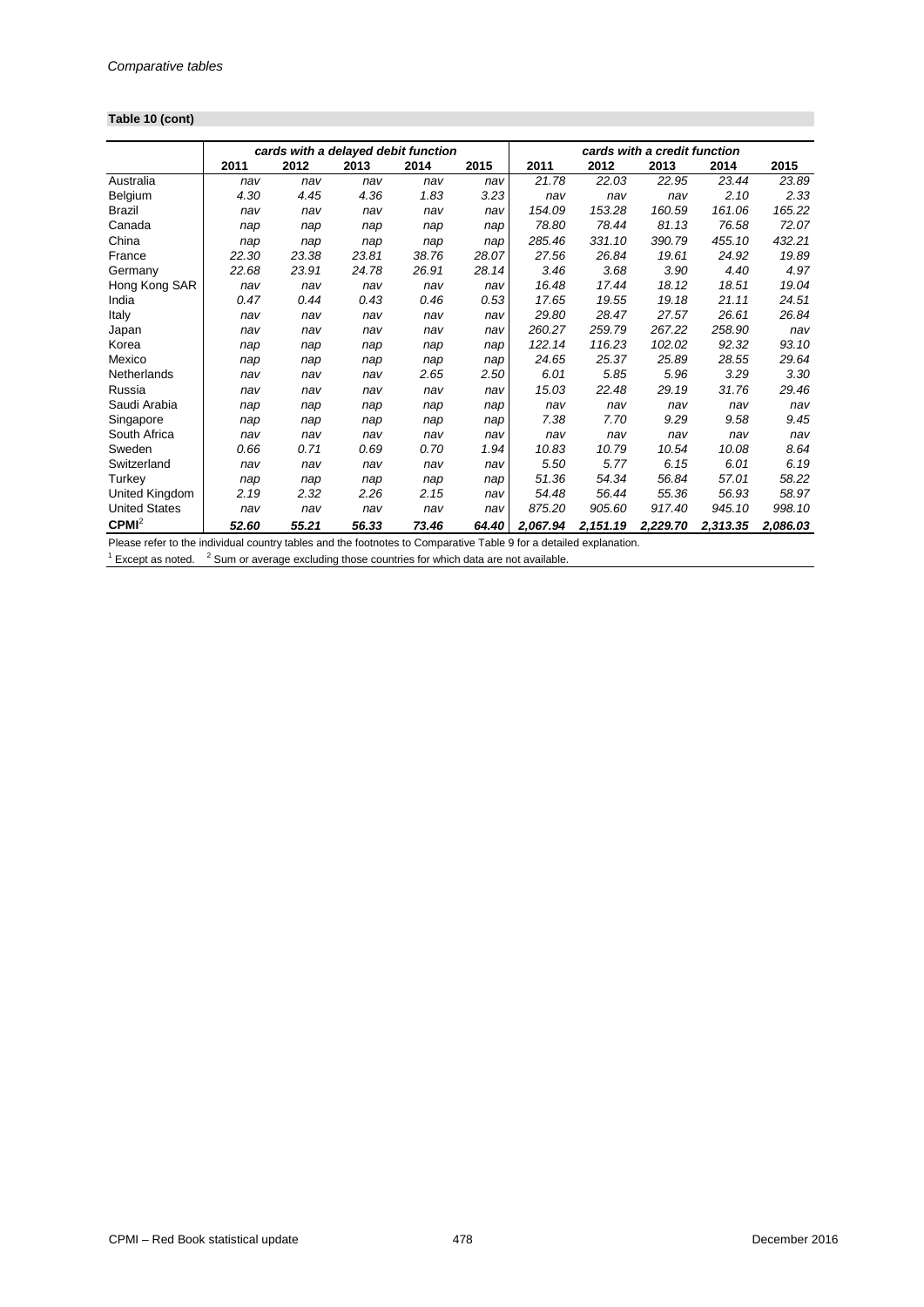## **Table 10a**

**Cards issued in the country: increase in the number of cards**

*(% change on previous year)*

|                      | Cards with a cash function |        |        |        |         | Cards with an e-money function |         |         |         |         |
|----------------------|----------------------------|--------|--------|--------|---------|--------------------------------|---------|---------|---------|---------|
|                      | 2011                       | 2012   | 2013   | 2014   | 2015    | 2011                           | 2012    | 2013    | 2014    | 2015    |
| Australia            | 1.6                        | 3.4    | 3.3    | 2.6    | 2.9     | nav                            | nav     | nav     | nav     | nav     |
| Belgium              | 2.9                        | 3.2    | $-2.9$ | 6.8    | 2.2     | 6.8                            | 4.5     | 3.5     | $-20.7$ | $-54.8$ |
| Brazil               | 10.0                       | 3.3    | 3.8    | 0.6    | $-0.1$  | 35.9                           | 17.4    | $-15.4$ | 19.1    | $-8.9$  |
| Canada               | nav                        | nav    | nav    | nav    | nav     | nav                            | nav     | nav     | nav     | nav     |
| China                | 22.1                       | 19.8   | 19.2   | 17.1   | 10.3    | nav                            | nav     | nav     | nav     | nav     |
| France               | $-3.5$                     | $-0.1$ | $-4.8$ | $-2.8$ | $-6.1$  | $-11.2$                        | $-19.2$ | $-13.5$ | $-38.5$ | $-78.7$ |
| Germany              | 2.0                        | 2.0    | 1.4    | 5.8    | 1.0     | 1.5                            | 1.5     | 1.0     | $-4.1$  | $-3.7$  |
| Hong Kong SAR        | nav                        | nav    | nav    | nav    | nav     | nav                            | nav     | nav     | nav     | nav     |
| India                | 20.5                       | 18.5   | 17.9   | 38.9   | 19.4    | 93.5                           | 18.5    | $-22.6$ | 81.3    | 251.3   |
| Italy                | 7.2                        | 12.7   | 9.6    | 7.3    | 8.6     | 14.9                           | 32.4    | 14.9    | 4.6     | 11.4    |
| Japan                | 0.9                        | 2.5    | $-1.3$ | $-5.5$ | 0.0     | 15.3                           | 14.4    | 14.7    | 14.9    | 14.6    |
| Korea                | nav                        | nav    | nav    | nav    | nav     | 11.0                           | 16.9    | 10.9    | 10.4    | 4.4     |
| Mexico               | 13.0                       | 26.5   | 9.5    | 6.8    | 5.0     | nav                            | nav     | nav     | nav     | nav     |
| <b>Netherlands</b>   | 0.7                        | 0.2    | $-0.2$ | 5.0    | 1.3     | 0.8                            | 1.2     | 0.7     | 5.3     | $-63.7$ |
| Russia               | 38.6                       | 19.7   | 3.8    | 12.0   | 2.7     | 466.0                          | 28.9    | $-35.3$ | 63.4    | $-16.9$ |
| Saudi Arabia         | 17.3                       | 15.3   | 8.3    | 15.4   | 9.3     | nav                            | nav     | nav     | nav     | nav     |
| Singapore            | 3.7                        | 3.7    | 3.0    | $-1.5$ | $-4.3$  | 11.6                           | $-3.0$  | 16.5    | 27.2    | 18.1    |
| South Africa         | nav                        | nav    | nav    | nav    | nav     | nav                            | nav     | nav     | nav     | nav     |
| Sweden               | 4.7                        | 1.4    | 4.7    | 5.3    | $-17.0$ | nav                            | nav     | nav     | nav     | nav     |
| Switzerland          | 6.4                        | 4.1    | 4.2    | nav    | nav     | $-40.2$                        | $-49.0$ | $-85.5$ | 856.7   | 6.5     |
| Turkey               | 14.5                       | 9.4    | 8.1    | 3.8    | 8.4     | nav                            | nav     | nav     | nav     | nav     |
| United Kingdom       | 0.0                        | 2.4    | 3.9    | 1.9    | $-1.8$  | nav                            | nav     | nav     | nav     | nav     |
| <b>United States</b> | 1.3                        | 2.8    | 2.1    | 2.9    | 5.0     | nav                            | nav     | nav     | nav     | nav     |
| CPMI <sup>1</sup>    | 14.3                       | 13.5   | 12.5   | 13.0   | 8.3     | 16.0                           | 8.9     | 3.0     | 11.9    | 8.2     |

## **Table 10a (cont)**

|                      | Cards with a payment function |        |        |        |         | of which: cards with a debit function |      |        |         |         |
|----------------------|-------------------------------|--------|--------|--------|---------|---------------------------------------|------|--------|---------|---------|
|                      | 2011                          | 2012   | 2013   | 2014   | 2015    | 2011                                  | 2012 | 2013   | 2014    | 2015    |
| Australia            | 1.6                           | 3.4    | 3.3    | 2.6    | 2.9     | 1.8                                   | 4.7  | 2.9    | 2.9     | 3.5     |
| Belgium              | 2.9                           | 3.2    | $-2.9$ | 0.6    | $-64.0$ | 3.8                                   | 3.1  | $-3.2$ | 3.4     | $-89.5$ |
| <b>Brazil</b>        | 4.1                           | 7.0    | 3.4    | 5.0    | 1.7     | 11.7                                  | 11.5 | 2.6    | 7.6     | 1.3     |
| Canada               | 3.8                           | $-0.1$ | 2.9    | $-3.3$ | $-4.6$  | $-2.5$                                | 1.3  | 1.3    | 4.6     | $-0.8$  |
| China                | 22.1                          | 19.8   | 19.2   | 17.1   | 10.3    | 21.9                                  | 20.3 | 19.4   | 17.2    | 11.8    |
| France               | $-34.6$                       | $-0.8$ | $-0.1$ | $-1.4$ | $-4.5$  | $-2.8$                                | 15.9 | 0.0    | $-31.0$ | $-9.6$  |
| Germany              | 1.8                           | 2.4    | 0.5    | 1.2    | 2.5     | 1.5                                   | 1.6  | $-0.4$ | $-1.0$  | 1.5     |
| Hong Kong SAR        | 6.7                           | 5.8    | 3.9    | 2.1    | 2.9     | nav                                   | nav  | nav    | nav     | nav     |
| India                | 20.5                          | 18.5   | 17.9   | 38.9   | 19.4    | 22.1                                  | 19.0 | 19.1   | 40.3    | 19.5    |
| Italy                | $-3.8$                        | 1.2    | 5.3    | 2.6    | 4.8     | 3.8                                   | 5.7  | 11.4   | 6.4     | 7.0     |
| Japan                | $-1.2$                        | 0.2    | 1.2    | $-1.1$ | nav     | 0.5                                   | 0.5  | 0.2    | 0.2     | 0.5     |
| Korea                | 7.5                           | 0.4    | $-5.0$ | $-2.0$ | 2.4     | 10.1                                  | 4.9  | 0.6    | $3.2\,$ | 3.4     |
| Mexico               | 13.0                          | 25.2   | 10.1   | 7.4    | 5.0     | 13.9                                  | 31.6 | 11.9   | 6.8     | 5.2     |
| Netherlands          | 0.7                           | 0.2    | $-0.2$ | 3.5    | 1.4     | 0.1                                   | 0.9  | $-0.7$ | 4.4     | 2.2     |
| Russia               | 18.2                          | 17.6   | 13.6   | 4.7    | 7.1     | 15.7                                  | 14.3 | 11.4   | 4.1     | 9.5     |
| Saudi Arabia         | 17.3                          | 15.3   | 8.3    | 15.4   | 9.3     | 17.3                                  | 15.3 | 8.3    | 15.4    | 9.3     |
| Singapore            | 1.3                           | 4.0    | 10.5   | 0.6    | $-2.9$  | 3.7                                   | 3.7  | 3.0    | $-1.5$  | $-4.3$  |
| South Africa         | nav                           | nav    | nav    | nav    | nav     | nav                                   | nav  | nav    | nav     | nav     |
| Sweden               | 2.3                           | 1.3    | $-0.6$ | 0.6    | $-4.9$  | 4.6                                   | 2.6  | 1.4    | 5.4     | $-7.9$  |
| Switzerland          | 5.2                           | 4.1    | 4.3    | 3.7    | 2.8     | 4.0                                   | 3.6  | 2.8    | 7.7     | 2.6     |
| Turkey               | 14.0                          | 9.3    | 7.8    | 3.5    | 5.0     | 17.1                                  | 11.5 | 9.8    | 5.3     | 6.5     |
| United Kingdom       | 0.2                           | 3.0    | 4.1    | 0.9    | 2.0     | 2.0                                   | 2.6  | 8.1    | 0.0     | 3.3     |
| <b>United States</b> | 2.0                           | 3.0    | 1.4    | 2.7    | 4.7     | 1.7                                   | 1.7  | 1.8    | 1.9     | 1.9     |
| CPMI <sup>1</sup>    | 10.5                          | 11.5   | 10.9   | 11.3   | 8.1     | 15.0                                  | 14.9 | 13.7   | 13.7    | 9.5     |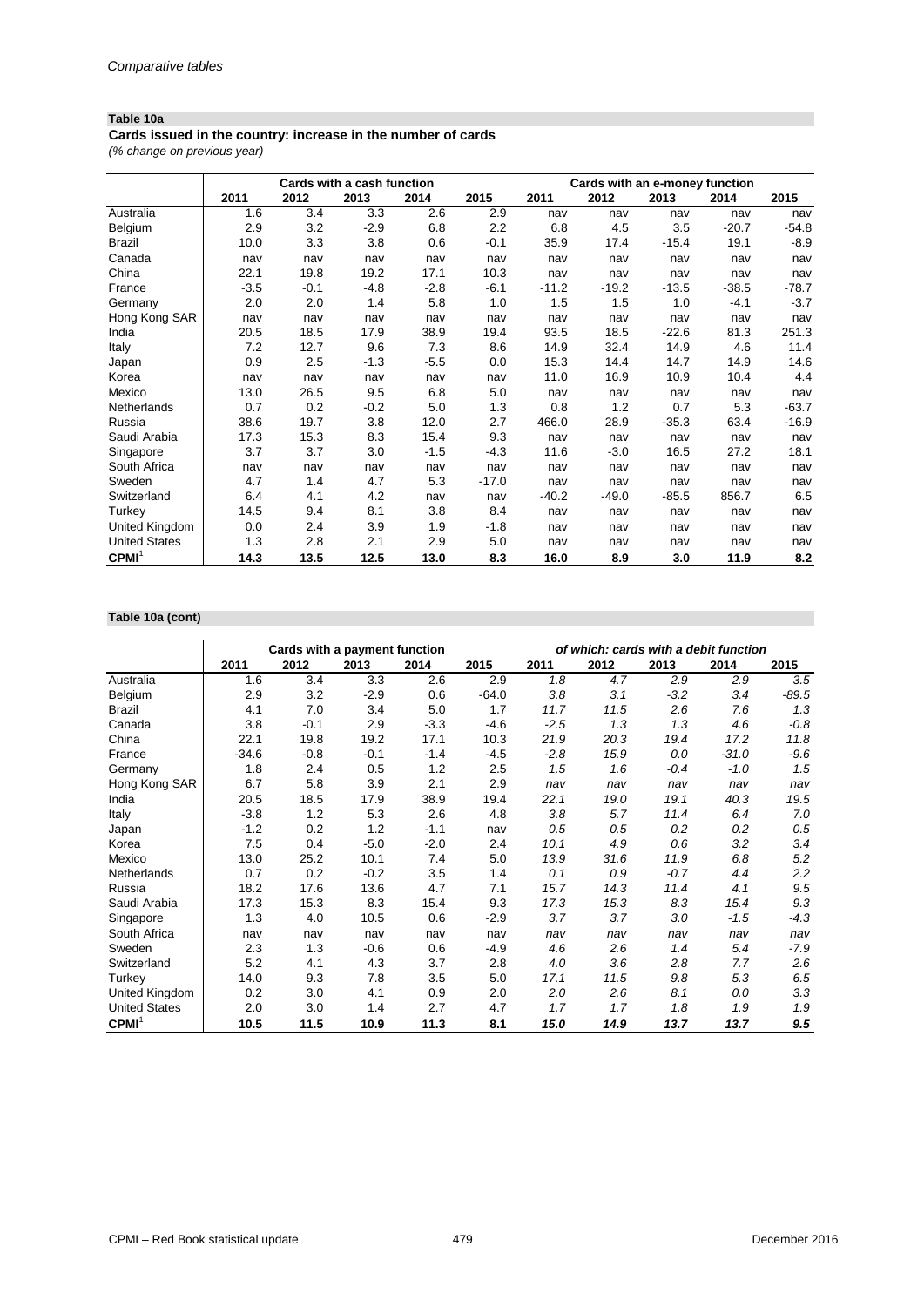## **Table 10a (cont)**

|                      | cards with a delayed debit function |        |        |         |         | cards with a credit function |        |         |         |         |
|----------------------|-------------------------------------|--------|--------|---------|---------|------------------------------|--------|---------|---------|---------|
|                      | 2011                                | 2012   | 2013   | 2014    | 2015    | 2011                         | 2012   | 2013    | 2014    | 2015    |
| Australia            | nav                                 | nav    | nav    | nav     | nav     | 1.1                          | 1.1    | 4.2     | 2.1     | 1.9     |
| Belgium              | $-0.4$                              | 3.5    | $-2.1$ | $-58.0$ | 76.4    | nav                          | nav    | nav     | nav     | 11.0    |
| <b>Brazil</b>        | nav                                 | nav    | nav    | nav     | nav     | $-6.4$                       | $-0.5$ | 4.8     | 0.3     | 2.6     |
| Canada               | nav                                 | nav    | nav    | nav     | nav     | 5.8                          | $-0.5$ | 3.4     | $-5.6$  | $-5.9$  |
| China                | nav                                 | nav    | nav    | nav     | nav     | 24.3                         | 16.0   | 18.0    | 16.5    | $-5.0$  |
| France               | $-8.2$                              | 4.8    | 1.8    | 62.8    | $-27.6$ | $-12.8$                      | $-2.6$ | $-26.9$ | 27.1    | $-20.2$ |
| Germany              | 4.3                                 | 5.4    | 3.6    | 8.6     | 4.6     | $-3.6$                       | 6.5    | 5.9     | 12.9    | 12.8    |
| Hong Kong SAR        | nav                                 | nav    | nav    | nav     | nav     | 6.7                          | 5.8    | 3.9     | 2.1     | 2.9     |
| India                | 546.6                               | $-5.8$ | $-1.3$ | 6.9     | 13.1    | $-2.1$                       | 10.8   | $-1.9$  | 10.1    | 16.1    |
| Italy                | nav                                 | nav    | nav    | nav     | nav     | $-12.0$                      | $-4.5$ | $-3.2$  | $-3.5$  | 0.9     |
| Japan                | nav                                 | nav    | nav    | nav     | nav     | $-3.8$                       | $-0.2$ | 2.9     | $-3.1$  | nav     |
| Korea                | nav                                 | nav    | nav    | nav     | nav     | 4.8                          | $-4.8$ | $-12.2$ | $-9.5$  | 0.8     |
| Mexico               | nav                                 | nav    | nav    | nav     | nav     | 10.1                         | 2.9    | 2.0     | 10.3    | 3.8     |
| Netherlands          | nav                                 | nav    | nav    | nav     | $-5.5$  | 2.9                          | $-2.7$ | 1.9     | $-44.8$ | 0.3     |
| Russia               | nav                                 | nav    | nav    | nav     | nav     | 49.5                         | 49.6   | 29.8    | 8.8     | $-7.2$  |
| Saudi Arabia         | nav                                 | nav    | nav    | nav     | nav     | nav                          | nav    | nav     | nav     | nav     |
| Singapore            | nav                                 | nav    | nav    | nav     | nav     | $-1.9$                       | 4.3    | 20.7    | 3.1     | $-1.3$  |
| South Africa         | nav                                 | nav    | nav    | nav     | nav     | nav                          | nav    | nav     | nav     | nav     |
| Sweden               | $-2.1$                              | 8.1    | $-3.0$ | 2.0     | 176.6   | 0.6                          | $-0.4$ | $-2.4$  | $-4.4$  | $-14.3$ |
| Switzerland          | nav                                 | nav    | nav    | nav     | nav     | 7.1                          | 4.8    | 6.6     | $-2.3$  | 3.1     |
| Turkey               | nav                                 | nav    | nav    | nav     | nav     | 9.4                          | 5.8    | 4.6     | 0.3     | 2.1     |
| United Kingdom       | $-8.8$                              | 6.0    | $-2.7$ | $-5.0$  | nav     | $-2.0$                       | 3.6    | $-1.9$  | 2.8     | 3.6     |
| <b>United States</b> | nav                                 | nav    | nav    | nav     | nav     | 2.1                          | 3.5    | 1.3     | 3.0     | 5.6     |
| CPMI <sup>1</sup>    | $-1.7$                              | 5.0    | 2.0    | 25.7    | $-9.7$  | 3.3                          | 4.0    | 3.6     | 3.7     | 1.5     |

Please refer to the individual country tables and the footnotes to Comparative Table 9 for a detailed explanation.<br><sup>1</sup> Sum or average excluding those countries for which data are not available.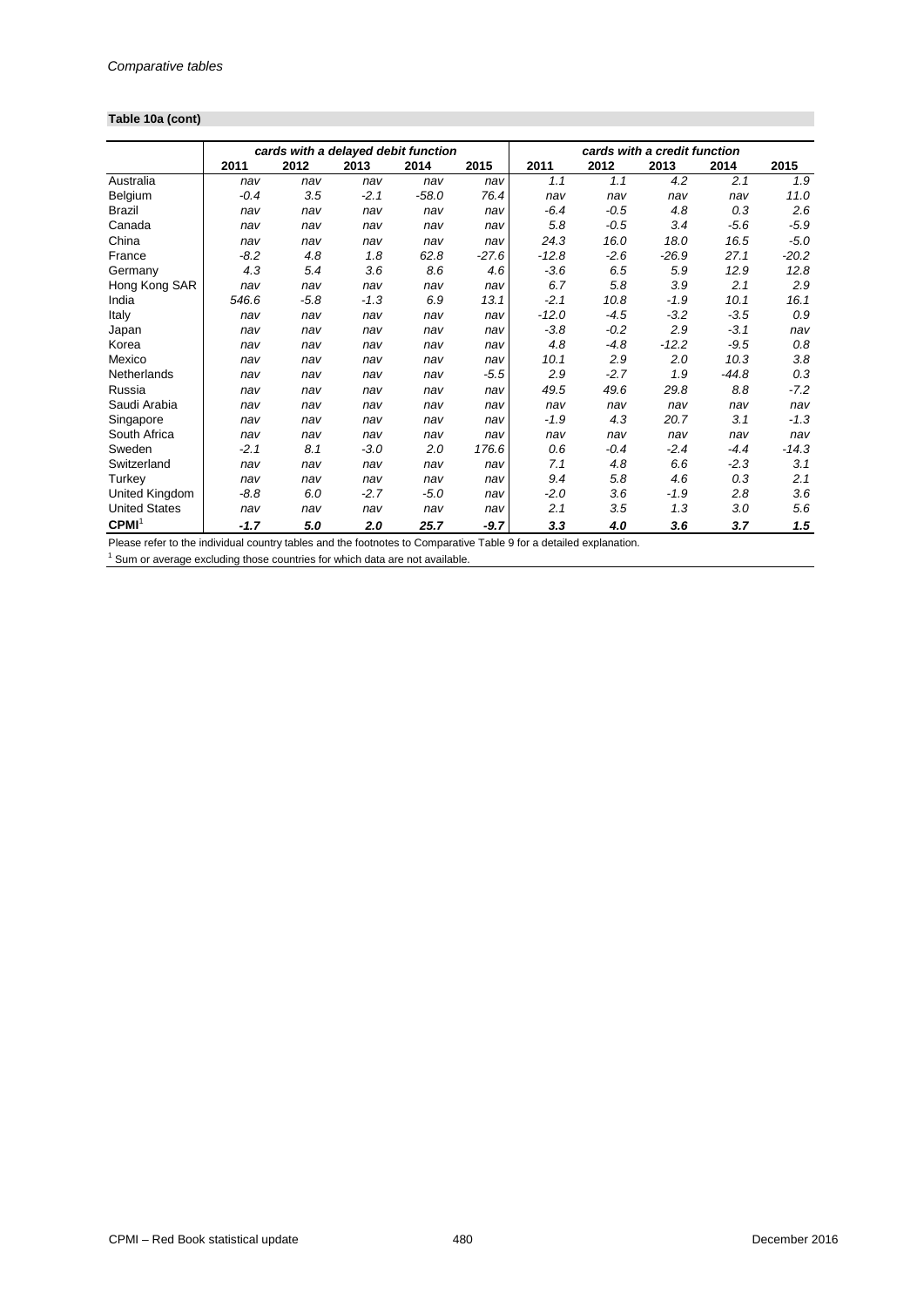## **Table 10b**

**Cards issued in the country: number of cards per inhabitant**

*(end of year)* <sup>1</sup>

|                      |      |      | Cards with a cash function |      |      | Cards with an e-money function |      |      |      |      |  |
|----------------------|------|------|----------------------------|------|------|--------------------------------|------|------|------|------|--|
|                      | 2011 | 2012 | 2013                       | 2014 | 2015 | 2011                           | 2012 | 2013 | 2014 | 2015 |  |
| Australia            | 2.64 | 2.68 | 2.72                       | 2.75 | 2.80 | nap                            | nap  | nap  | nap  | nap  |  |
| Belgium              | 1.82 | 1.87 | 1.80                       | 1.92 | 1.94 | 1.13                           | 1.18 | 1.21 | 0.96 | 0.43 |  |
| <b>Brazil</b>        | 1.65 | 1.68 | 1.73                       | 1.73 | 1.71 | 0.01                           | 0.01 | 0.01 | 0.01 | 0.01 |  |
| Canada               | nav  | nav  | nav                        | nav  | nav  | nav                            | nav  | nav  | nav  | nav  |  |
| China                | 2.19 | 2.62 | 3.10                       | 3.61 | 3.96 | nap                            | nap  | nap  | nap  | nap  |  |
| France               | 1.43 | 1.42 | 1.34                       | 1.30 | 1.21 | 0.51                           | 0.41 | 0.35 | 0.21 | 0.05 |  |
| Germany              | 1.65 | 1.68 | 1.70                       | 1.79 | 1.80 | 1.20                           | 1.22 | 1.23 | 1.17 | 1.12 |  |
| Hong Kong SAR        | nav  | nav  | nav                        | nav  | nav  | nav                            | nav  | nav  | nav  | nav  |  |
| India                | 0.25 | 0.29 | 0.34                       | 0.45 | 0.54 | 0.01                           | 0.01 | 0.01 | 0.01 | 0.05 |  |
| Italy                | 0.89 | 1.00 | 1.09                       | 1.17 | 1.27 | 0.24                           | 0.31 | 0.36 | 0.37 | 0.42 |  |
| Japan                | 2.76 | 2.83 | 2.80                       | 2.65 | 2.65 | 1.37                           | 1.57 | 1.80 | 2.08 | 2.38 |  |
| Korea                | nav  | nav  | nav                        | nav  | nav  | 0.37                           | 0.43 | 0.47 | 0.52 | 0.54 |  |
| Mexico               | 1.01 | 1.20 | 1.30                       | 1.37 | 1.42 | nav                            | nav  | nav  | nav  | nav  |  |
| Netherlands          | 1.82 | 1.82 | 1.81                       | 1.90 | 1.91 | 1.44                           | 1.45 | 1.46 | 1.53 | 0.55 |  |
| Russia               | 1.40 | 1.67 | 1.73                       | 1.94 | 1.95 | 0.26                           | 0.34 | 0.22 | 0.35 | 0.29 |  |
| Saudi Arabia         | 0.50 | 0.56 | 0.59                       | 0.67 | 0.72 | nap                            | nap  | nap  | nap  | nap  |  |
| Singapore            | 1.97 | 1.99 | 2.02                       | 1.96 | 1.86 | 3.94                           | 3.73 | 4.28 | 5.37 | 6.27 |  |
| South Africa         | nav  | nav  | nav                        | nav  | nav  | nav                            | nav  | nav  | nav  | nav  |  |
| Sweden               | 1.25 | 1.26 | 1.31                       | 1.37 | 1.12 | nap                            | nap  | nap  | nap  | 0.01 |  |
| Switzerland          | 1.78 | 1.83 | 1.88                       | nav  | nav  | 0.38                           | 0.19 | 0.03 | 0.26 | 0.27 |  |
| Turkey               | 1.70 | 1.84 | 1.96                       | 2.01 | 2.15 | nap                            | nap  | nap  | nap  | nap  |  |
| United Kingdom       | 2.61 | 2.65 | 2.74                       | 2.77 | 2.70 | nav                            | nav  | nav  | nav  | nav  |  |
| <b>United States</b> | 2.58 | 2.64 | 2.67                       | 2.73 | 2.84 | nav                            | nav  | nav  | nav  | nav  |  |
| CPMI <sup>2</sup>    | 1.49 | 1.67 | 1.86                       | 2.08 | 2.23 | 0.23                           | 0.25 | 0.25 | 0.27 | 0.29 |  |

### **Table 10b (cont)**

|                      |      | Cards with a payment function |      |      |      |      |      |      | of which: cards with a debit function |      |
|----------------------|------|-------------------------------|------|------|------|------|------|------|---------------------------------------|------|
|                      | 2011 | 2012                          | 2013 | 2014 | 2015 | 2011 | 2012 | 2013 | 2014                                  | 2015 |
| Australia            | 2.64 | 2.68                          | 2.72 | 2.75 | 2.80 | 1.66 | 1.71 | 1.73 | 1.76                                  | 1.79 |
| Belgium              | 1.82 | 1.87                          | 1.80 | 1.81 | 0.64 | 1.43 | 1.47 | 1.41 | 1.45                                  | 0.15 |
| Brazil               | 2.07 | 2.19                          | 2.25 | 2.34 | 2.36 | 1.29 | 1.42 | 1.45 | 1.54                                  | 1.55 |
| Canada               | 2.98 | 2.94                          | 2.99 | 2.86 | 2.70 | 0.68 | 0.68 | 0.68 | 0.70                                  | 0.69 |
| China                | 2.19 | 2.62                          | 3.10 | 3.61 | 3.96 | 1.98 | 2.37 | 2.81 | 3.28                                  | 3.64 |
| France               | 1.28 | 1.26                          | 1.25 | 1.23 | 1.17 | 1.06 | 1.23 | 1.22 | 0.84                                  | 0.75 |
| Germany              | 1.62 | 1.66                          | 1.66 | 1.67 | 1.70 | 1.30 | 1.31 | 1.30 | 1.29                                  | 1.29 |
| Hong Kong SAR        | 2.32 | 2.43                          | 2.51 | 2.55 | 2.60 | nav  | nav  | nav  | nav                                   | nav  |
| India                | 0.25 | 0.29                          | 0.34 | 0.45 | 0.54 | 0.23 | 0.27 | 0.32 | 0.44                                  | 0.52 |
| Italy                | 1.13 | 1.14                          | 1.19 | 1.22 | 1.28 | 0.63 | 0.66 | 0.73 | 0.78                                  | 0.83 |
| Japan                | 5.28 | 5.31                          | 5.38 | 5.33 | nav  | 3.25 | 3.27 | 3.28 | 3.30                                  | 3.31 |
| Korea                | 5.30 | 5.29                          | 5.00 | 4.89 | 4.98 | 2.84 | 2.97 | 2.97 | 3.06                                  | 3.15 |
| Mexico               | 1.01 | 1.19                          | 1.29 | 1.37 | 1.42 | 0.79 | 0.97 | 1.07 | 1.13                                  | 1.18 |
| <b>Netherlands</b>   | 1.82 | 1.82                          | 1.81 | 1.87 | 1.89 | 1.46 | 1.47 | 1.46 | 1.52                                  | 1.54 |
| Russia               | 1.14 | 1.34                          | 1.52 | 1.58 | 1.67 | 1.03 | 1.18 | 1.31 | 1.36                                  | 1.46 |
| Saudi Arabia         | 0.50 | 0.56                          | 0.59 | 0.67 | 0.72 | 0.50 | 0.56 | 0.59 | 0.67                                  | 0.72 |
| Singapore            | 3.39 | 3.44                          | 3.74 | 3.71 | 3.56 | 1.97 | 1.99 | 2.02 | 1.96                                  | 1.86 |
| South Africa         | nav  | nav                           | nav  | nav  | nav  | nav  | nav  | nav  | nav                                   | nav  |
| Sweden               | 2.31 | 2.32                          | 2.29 | 2.28 | 2.13 | 1.09 | 1.11 | 1.12 | 1.17                                  | 1.06 |
| Switzerland          | 1.78 | 1.83                          | 1.89 | 1.93 | 1.96 | 1.08 | 1.11 | 1.13 | 1.20                                  | 1.21 |
| Turkey               | 1.78 | 1.93                          | 2.05 | 2.09 | 2.17 | 1.10 | 1.21 | 1.31 | 1.36                                  | 1.43 |
| United Kingdom       | 2.26 | 2.31                          | 2.39 | 2.40 | 2.42 | 1.36 | 1.39 | 1.49 | 1.48                                  | 1.52 |
| <b>United States</b> | 3.73 | 3.81                          | 3.84 | 3.92 | 4.06 | 0.92 | 0.93 | 0.94 | 0.95                                  | 0.96 |
| CPMI <sup>2</sup>    | 1.73 | 1.91                          | 2.10 | 2.31 | 2.38 | 1.21 | 1.38 | 1.55 | 1.74                                  | 1.89 |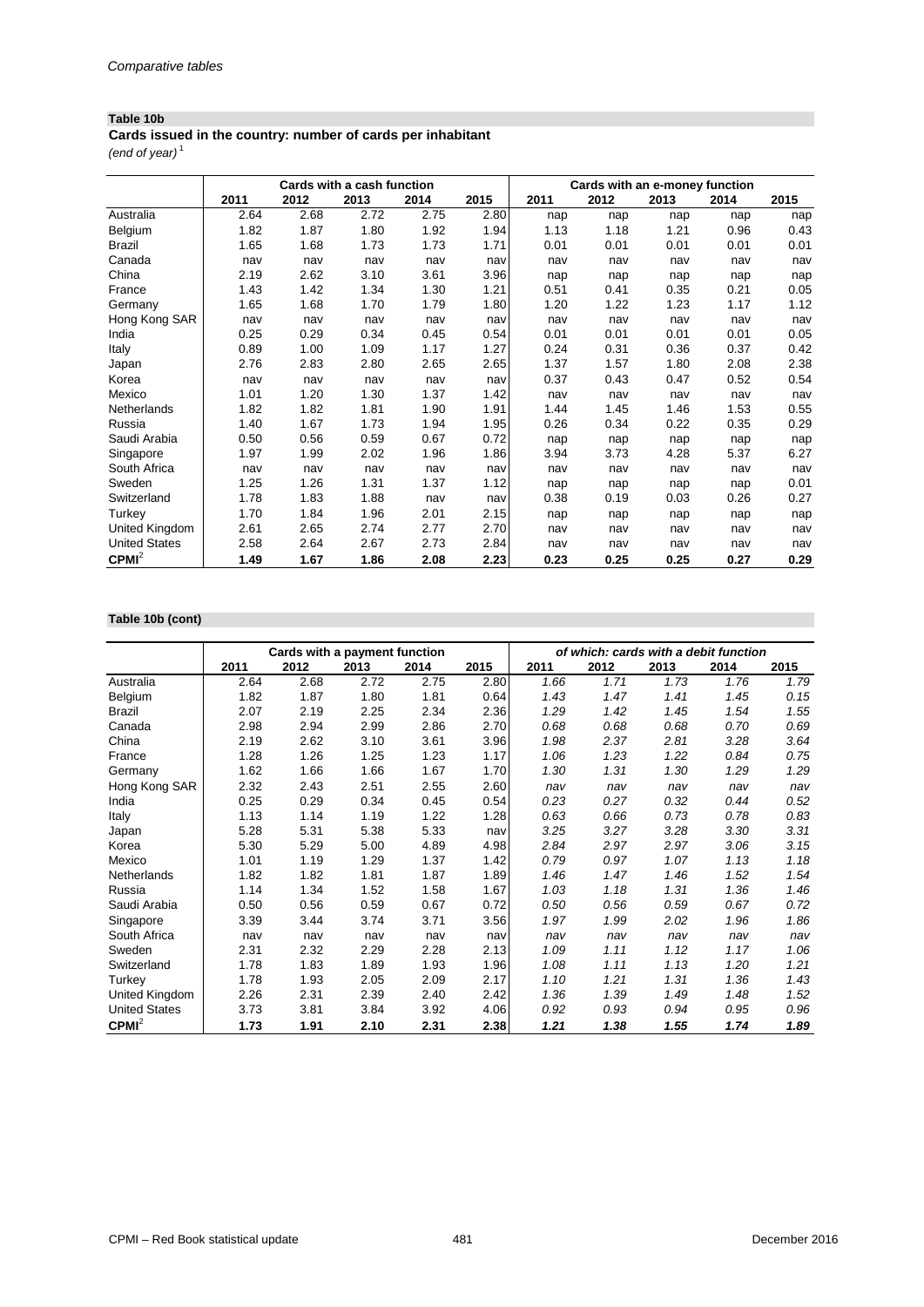## **Table 10b (cont)**

|                      |      | cards with a delayed debit function |      |      |      |      |      | cards with a credit function |      |      |
|----------------------|------|-------------------------------------|------|------|------|------|------|------------------------------|------|------|
|                      | 2011 | 2012                                | 2013 | 2014 | 2015 | 2011 | 2012 | 2013                         | 2014 | 2015 |
| Australia            | nav  | nav                                 | nav  | nav  | nav  | 0.97 | 0.97 | 0.99                         | 1.00 | 1.00 |
| Belgium              | 0.39 | 0.40                                | 0.39 | 0.16 | 0.29 | nav  | nav  | nav                          | 0.19 | 0.21 |
| Brazil               | nav  | nav                                 | nav  | nav  | nav  | 0.78 | 0.77 | 0.80                         | 0.79 | 0.81 |
| Canada               | nap  | nap                                 | nap  | nap  | nap  | 2.30 | 2.26 | 2.31                         | 2.16 | 2.01 |
| China                | nap  | nap                                 | nap  | nap  | nap  | 0.21 | 0.25 | 0.29                         | 0.33 | 0.31 |
| France               | 0.34 | 0.36                                | 0.36 | 0.59 | 0.42 | 0.42 | 0.41 | 0.30                         | 0.38 | 0.30 |
| Germany              | 0.28 | 0.30                                | 0.31 | 0.33 | 0.34 | 0.04 | 0.05 | 0.05                         | 0.05 | 0.06 |
| Hong Kong SAR        | nav  | nav                                 | nav  | nav  | nav  | 2.32 | 2.43 | 2.51                         | 2.55 | 2.60 |
| India                | 0.00 | 0.00                                | 0.00 | 0.00 | 0.00 | 0.01 | 0.02 | 0.02                         | 0.02 | 0.02 |
| Italy                | nav  | nav                                 | nav  | nav  | nav  | 0.50 | 0.48 | 0.46                         | 0.44 | 0.44 |
| Japan                | nav  | nav                                 | nav  | nav  | nav  | 2.04 | 2.04 | 2.10                         | 2.04 | nav  |
| Korea                | nap  | nap                                 | nap  | nap  | nap  | 2.45 | 2.32 | 2.03                         | 1.83 | 1.84 |
| Mexico               | nap  | nap                                 | nap  | nap  | nap  | 0.23 | 0.22 | 0.22                         | 0.24 | 0.25 |
| Netherlands          | nav  | nav                                 | nav  | 0.16 | 0.15 | 0.36 | 0.35 | 0.35                         | 0.19 | 0.19 |
| Russia               | nav  | nav                                 | nav  | nav  | nav  | 0.11 | 0.16 | 0.20                         | 0.22 | 0.20 |
| Saudi Arabia         | nap  | nap                                 | nap  | nap  | nap  | nav  | nav  | nav                          | nav  | nav  |
| Singapore            | nap  | nap                                 | nap  | nap  | nap  | 1.42 | 1.45 | 1.72                         | 1.75 | 1.71 |
| South Africa         | nav  | nav                                 | nav  | nav  | nav  | nav  | nav  | nav                          | nav  | nav  |
| Sweden               | 0.07 | 0.07                                | 0.07 | 0.07 | 0.20 | 1.15 | 1.13 | 1.10                         | 1.04 | 0.88 |
| Switzerland          | nav  | nav                                 | nav  | nav  | nav  | 0.70 | 0.72 | 0.76                         | 0.73 | 0.75 |
| Turkey               | nap  | nap                                 | nap  | nap  | nap  | 0.69 | 0.72 | 0.74                         | 0.73 | 0.74 |
| United Kingdom       | 0.03 | 0.04                                | 0.04 | 0.03 | nav  | 0.86 | 0.89 | 0.86                         | 0.88 | 0.91 |
| <b>United States</b> | nav  | nav                                 | nav  | nav  | nav  | 2.81 | 2.89 | 2.90                         | 2.97 | 3.11 |
| CPMI <sup>2</sup>    | 0.04 | 0.04                                | 0.04 | 0.05 | 0.04 | 0.53 | 0.54 | 0.56                         | 0.57 | 0.53 |

Please refer to the individual country tables and the footnotes to Comparative Table 9 for a detailed explanation.<br><sup>1</sup> Except as noted. <sup>2</sup> Sum or average excluding those countries for which data are not available.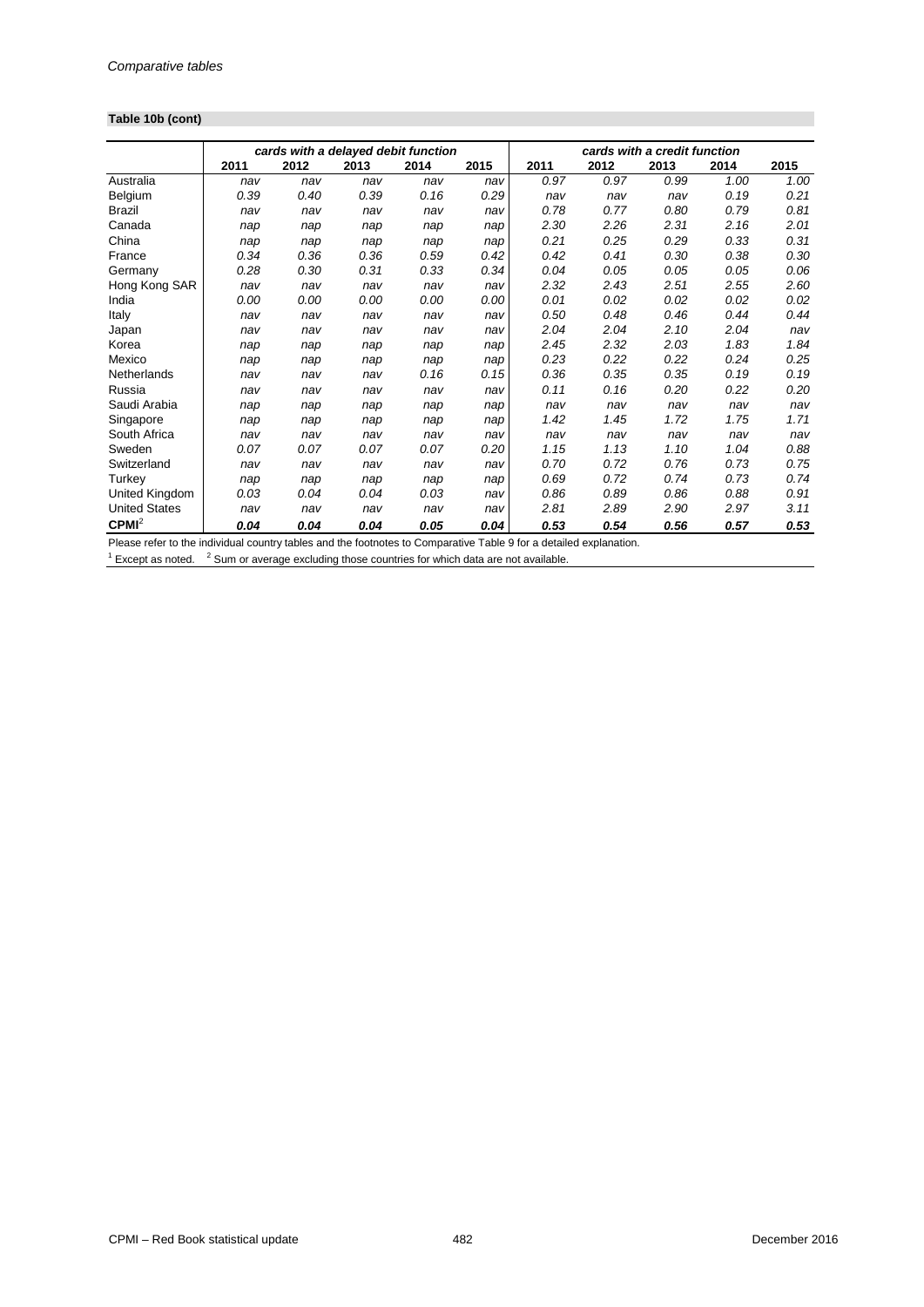### **Table 11**

**Terminals located in the country: number of terminals**

*(thousands, end of year)*

|                            |         |         | <b>ATMs</b> |         |         | <b>POS terminals</b> |          |          |          |          |  |
|----------------------------|---------|---------|-------------|---------|---------|----------------------|----------|----------|----------|----------|--|
|                            | 2011    | 2012    | 2013        | 2014    | 2015    | 2011                 | 2012     | 2013     | 2014     | 2015     |  |
| Australia                  | 30.8    | 30.3    | 30.2        | 31.5    | 31.7    | 751.1                | 755.5    | 804.5    | 843.6    | 956.2    |  |
| Belgium                    | 15.8    | 15.7    | 14.9        | 12.7    | 15.6    | 140.9                | 136.3    | 140.1    | 183.2    | 185.3    |  |
| <b>Brazil</b>              | 173.9   | 175.1   | 182.5       | 184.4   | 182.4   | 3,515.8              | 4,096.6  | 4,452.3  | 5,036.4  | 5,160.9  |  |
| Canada                     | 60.0    | 59.1    | 65.0        | 66.0    | 66.4    | 740.0                | 794.0    | 829.0    | 879.0    | 1,301.4  |  |
| China                      | 333.8   | 415.6   | 520.0       | 614.9   | 866.7   | 4,826.5              | 7,117.8  | 10,632.1 | 15,935.2 | 22,821.0 |  |
| France                     | 58.2    | 58.5    | 58.6        | 114.9   | 60.5    | 1,443.7              | 1,400.0  | 1.344.4  | 1.604.5  | 1,476.7  |  |
| Germany                    | 84.1    | 82.6    | 82.8        | 86.7    | 85.9    | 710.9                | 720.0    | 743.6    | 1,034.6  | 998.8    |  |
| Hong Kong SAR              | nav     | nav     | nav         | nav     | nav     | nav                  | nav      | nav      | nav      | nav      |  |
| India                      | 95.7    | 114.0   | 161.8       | 189.1   | 212.1   | 660.9                | 845.7    | 1,066.0  | 1,126.7  | 1,385.7  |  |
| Italy                      | 51.8    | 50.7    | 50.0        | 49.7    | 50.5    | 1,435.0              | 1,510.6  | 1,584.2  | 1,847.5  | 1,979.4  |  |
| Japan                      | 137.8   | 137.3   | 137.9       | 136.8   | 136.7   | 1,869.4              | 1,877.7  | 1,951.2  | nav      | nav      |  |
| Korea                      | 118.5   | 122.9   | 124.2       | 122.3   | 121.3   | nav                  | nav      | nav      | nav      | nav      |  |
| Mexico                     | 36.4    | 40.5    | 40.2        | 43.0    | 45.9    | 547.7                | 621.6    | 682.1    | 765.2    | 864.7    |  |
| Netherlands                | 7.8     | 7.6     | 7.4         | 7.2     | 7.0     | 279.6                | 267.6    | 249.2    | 398.5    | 444.9    |  |
| Russia                     | 141.9   | 171.9   | 188.8       | 222.8   | 206.9   | 557.4                | 718.0    | 965.5    | 1,288.7  | 1,489.8  |  |
| Saudi Arabia               | 11.8    | 12.7    | 13.9        | 15.5    | 17.2    | 88.8                 | 92.5     | 107.8    | 138.8    | 225.4    |  |
| Singapore                  | 2.7     | 2.7     | 2.7         | 2.7     | 2.8     | 89.9                 | 135.6    | 146.4    | 143.7    | 172.1    |  |
| South Africa               | 24.1    | 22.9    | 26.1        | 27.8    | 28.9    | 277.5                | 254.4    | 308.8    | 393.9    | 394.3    |  |
| Sweden                     | 3.6     | 3.4     | 3.2         | 3.2     | 3.3     | 209.6                | 198.4    | 195.7    | 197.0    | 183.8    |  |
| Switzerland                | 6.7     | 6.8     | 6.8         | 6.8     | 7.0     | 154.0                | 170.1    | 166.6    | 243.2    | 250.6    |  |
| Turkey                     | 32.5    | 36.3    | 42.0        | 45.6    | 48.3    | 1,976.8              | 2,134.4  | 2,293.7  | 2,191.4  | 2,158.3  |  |
| United Kingdom             | 64.4    | 66.1    | 68.0        | 69.4    | 70.3    | 1,360.6              | 1,639.3  | 1,653.9  | 1,701.9  | 1,958.4  |  |
| United States <sup>1</sup> | nav     | nav     | nav         | nav     | nav     | nav                  | nav      | nav      | nav      | nav      |  |
| CPMI <sup>2</sup>          | 1,492.0 | 1,632.9 | 1,827.1     | 2,052.8 | 2,267.3 | 21,636.2             | 25,486.0 | 30,317.0 | 35,952.9 | 44,407.8 |  |

### **Table 11 (cont)**

|                      |       | E-money card loading/unloading terminals |      |       |       |         | E-money card payment terminals |         |         |         |
|----------------------|-------|------------------------------------------|------|-------|-------|---------|--------------------------------|---------|---------|---------|
|                      | 2011  | 2012                                     | 2013 | 2014  | 2015  | 2011    | 2012                           | 2013    | 2014    | 2015    |
| Australia            | nap   | nap                                      | nap  | nap   | nap   | nap     | nap                            | nap     | nap     | nap     |
| Belgium              | 107.5 | nav                                      | nav  | 12.7  | 3.9   | 61.6    | 55.0                           | 44.7    | 48.3    | 0.4     |
| Brazil               | nav   | nav                                      | nav  | nav   | nav   | nav     | nav                            | nav     | nav     | nav     |
| Canada               | nav   | nav                                      | nav  | nav   | nav   | nav     | nav                            | nav     | nav     | nav     |
| China                | nap   | nap                                      | nap  | nap   | nap   | nap     | nap                            | nap     | nap     | nap     |
| France               | 96.0  | 39.2                                     | 29.5 | 21.2  | 1.2   | 124.7   | 71.0                           | 47.0    | 45.4    | 0.5     |
| Germany              | 52.6  | 53.8                                     | 53.9 | 60.5  | 61.1  | 236.1   | 218.6                          | 217.4   | 419.7   | 387.7   |
| Hong Kong SAR        | nav   | nav                                      | nav  | nav   | nav   | nav     | nav                            | nav     | nav     | nav     |
| India                | nav   | nav                                      | nav  | nav   | nav   | nav     | nav                            | nav     | nav     | nav     |
| Italy                | nav   | nav                                      | nav  | 45.7  | 48.2  | nav     | nav                            | nav     | 612.4   | 732.7   |
| Japan                | nav   | nav                                      | nav  | nav   | nav   | 1,092.0 | 1,214.0                        | 1,396.0 | 1,569.0 | 1,853.0 |
| Korea                | nav   | nav                                      | nav  | nav   | nav   | nav     | nav                            | nav     | nav     | nav     |
| Mexico               | nav   | nav                                      | nav  | nav   | nav   | nav     | nav                            | nav     | nav     | nav     |
| Netherlands          | 2.9   | 2.7                                      | 2.4  | 1.3   | 0.0   | 42.5    | 36.8                           | 31.0    | 29.4    | 0.0     |
| Russia               | nav   | nav                                      | nav  | nav   | nav   | nav     | nav                            | nav     | nav     | nav     |
| Saudi Arabia         | nap   | nap                                      | nap  | nap   | nap   | nap     | nap                            | nap     | nap     | nap     |
| Singapore            | nav   | nav                                      | nav  | nav   | nav   | 108.3   | 124.5                          | 131.8   | 160.6   | 167.0   |
| South Africa         | nap   | nap                                      | nap  | nap   | nap   | nap     | nap                            | nap     | nap     | nap     |
| Sweden               | nap   | nap                                      | nap  | nap   | nap   | nap     | nap                            | nap     | nap     | nap     |
| Switzerland          | 6.7   | 6.8                                      | 6.8  | nav   | nav   | 13.9    | 13.8                           | 13.7    | nav     | nav     |
| Turkey               | nap   | nap                                      | nap  | nap   | nap   | nap     | nap                            | nap     | nap     | nap     |
| United Kingdom       | nav   | nav                                      | nav  | nav   | nav   | nav     | nav                            | nav     | nav     | nav     |
| <b>United States</b> | nav   | nav                                      | nav  | nav   | nav   | nav     | nav                            | nav     | nav     | nav     |
| CPMI <sup>2</sup>    | 265.7 | 102.5                                    | 92.7 | 141.5 | 114.4 | 1,679.1 | 1,733.7                        | 1,881.5 | 2,884.7 | 3,141.3 |

Please refer to the individual country tables for a detailed explanation.

<sup>1</sup> For POS terminals, PIN-based debit terminals only. <sup>2</sup> Sum or average excluding those countries for which data are not available.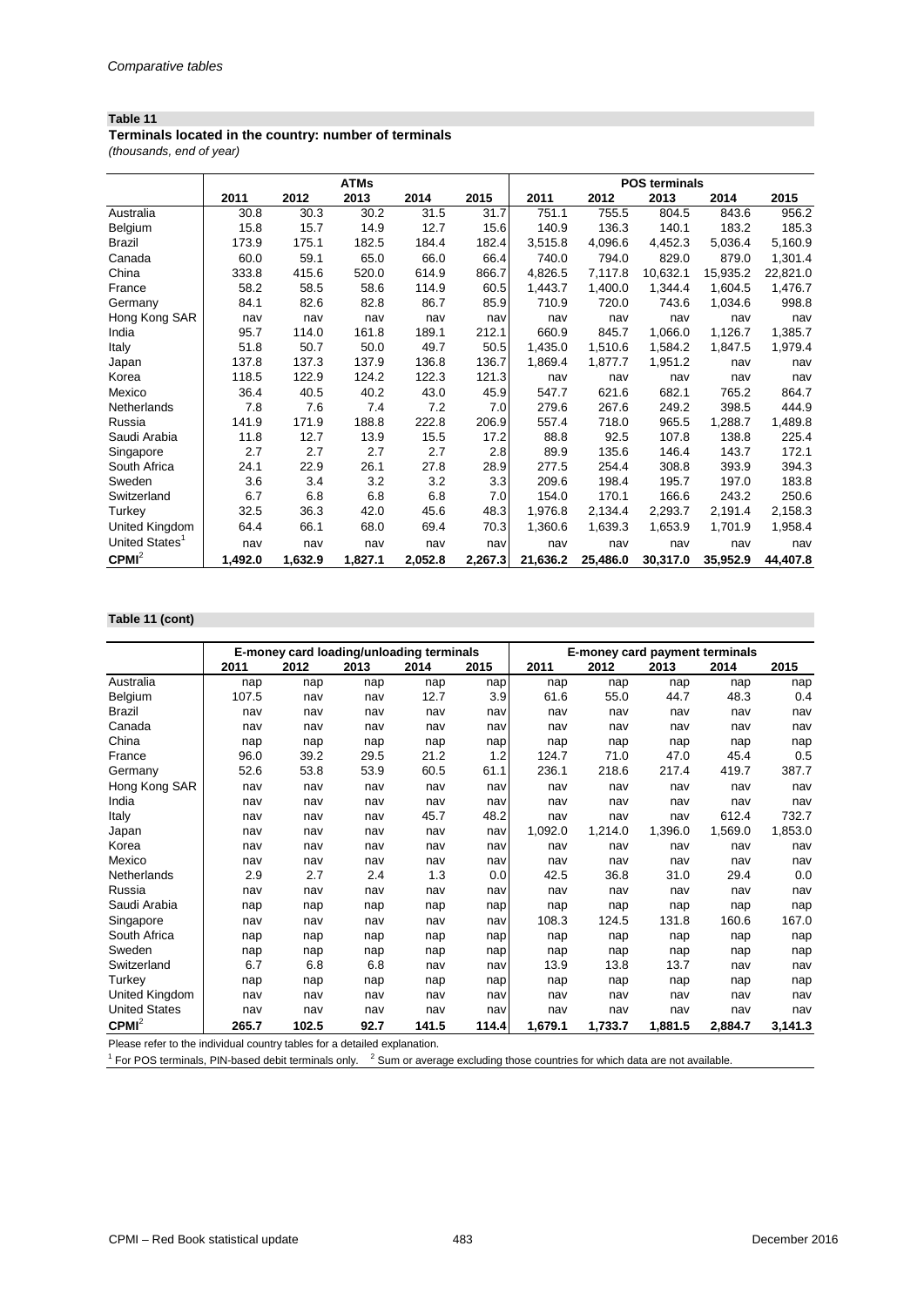### **Table 11a**

**Terminals located in the country: increase in the number of terminals**

*(% change on previous year)*

|                      |        |        | <b>ATMs</b> |         |         | <b>POS terminals</b> |        |        |        |        |
|----------------------|--------|--------|-------------|---------|---------|----------------------|--------|--------|--------|--------|
|                      | 2011   | 2012   | 2013        | 2014    | 2015    | 2011                 | 2012   | 2013   | 2014   | 2015   |
| Australia            | 2.5    | $-1.6$ | $-0.4$      | 4.1     | 0.6     | 6.2                  | 0.6    | 6.5    | 4.9    | 13.3   |
| Belgium              | 1.2    | $-0.7$ | $-5.1$      | $-14.7$ | 23.3    | 1.9                  | $-3.3$ | 2.8    | 30.8   | 1.1    |
| Brazil               | $-0.6$ | 0.7    | 4.2         | 1.0     | $-1.1$  | 2.8                  | 16.5   | 8.7    | 13.1   | 2.5    |
| Canada               | 0.7    | $-1.5$ | 10.0        | 1.5     | 0.7     | 1.7                  | 7.3    | 4.4    | 6.0    | 48.1   |
| China                | 23.1   | 24.5   | 25.1        | 18.2    | 41.0    | 44.8                 | 47.5   | 49.4   | 49.9   | 43.2   |
| France               | 3.4    | 0.6    | 0.2         | 95.9    | $-47.4$ | 1.2                  | $-3.0$ | $-4.0$ | 19.3   | $-8.0$ |
| Germany              | 2.0    | $-1.8$ | 0.2         | 4.8     | $-1.0$  | 4.8                  | 1.3    | 3.3    | 39.1   | $-3.5$ |
| Hong Kong SAR        | nav    | nav    | nav         | nav     | nav     | nav                  | nav    | nav    | nav    | nav    |
| India                | 28.4   | 19.2   | 41.9        | 16.9    | 12.1    | 12.1                 | 28.0   | 26.1   | 5.7    | 23.0   |
| Italy                | 0.9    | $-2.1$ | $-1.4$      | $-0.8$  | 1.8     | 6.4                  | 5.3    | 4.9    | 16.6   | 7.1    |
| Japan                | $-0.3$ | $-0.4$ | 0.4         | $-0.8$  | 0.0     | 0.5                  | 0.4    | 3.9    | nav    | nav    |
| Korea                | 7.4    | 3.7    | 1.1         | $-1.6$  | $-0.8$  | nav                  | nav    | nav    | nav    | nav    |
| Mexico               | 1.4    | 11.3   | $-0.9$      | 7.0     | 6.7     | 13.6                 | 13.5   | 9.7    | 12.2   | 13.0   |
| Netherlands          | $-1.5$ | $-2.9$ | $-2.5$      | $-3.0$  | $-2.2$  | 8.1                  | $-4.3$ | $-6.9$ | 59.9   | 11.6   |
| Russia               | 22.2   | 21.2   | 9.8         | 18.0    | $-7.1$  | 20.2                 | 28.8   | 34.5   | 33.5   | 15.6   |
| Saudi Arabia         | 8.1    | 8.0    | 9.2         | 11.8    | 11.0    | 10.3                 | 4.2    | 16.5   | 28.8   | 62.4   |
| Singapore            | 3.4    | 1.9    | 0.2         | 0.3     | 2.5     | $-9.0$               | 50.8   | 8.0    | $-1.8$ | 19.7   |
| South Africa         | 3.5    | $-4.8$ | 14.1        | 6.3     | 4.1     | 1.3                  | $-8.3$ | 21.4   | 27.5   | 0.1    |
| Sweden               | 6.4    | $-4.2$ | $-5.2$      | $-0.2$  | 1.7     | 3.2                  | $-5.4$ | $-1.4$ | 0.7    | $-6.7$ |
| Switzerland          | 4.4    | 1.5    | 0.9         | $-0.1$  | 2.2     | 1.4                  | 10.5   | $-2.0$ | 46.0   | 3.0    |
| Turkey               | 17.4   | 11.9   | 15.6        | 8.5     | 5.9     | 8.4                  | 8.0    | 7.5    | $-4.5$ | $-1.5$ |
| United Kingdom       | 2.0    | 2.7    | 2.8         | 2.1     | 1.3     | 8.6                  | 20.5   | 0.9    | 2.9    | 15.1   |
| <b>United States</b> | nav    | nav    | nav         | nav     | nav     | nav                  | nav    | nav    | nav    | nav    |
| CPMI <sup>1</sup>    | 9.6    | 9.4    | 11.9        | 12.4    | 10.4    | 12.0                 | 17.8   | 19.0   | 26.7   | 23.5   |

## **Table 11a (cont)**

|                      |         |         |         | E-money card loading/unloading terminals |          | E-money card payment terminals |         |         |        |          |
|----------------------|---------|---------|---------|------------------------------------------|----------|--------------------------------|---------|---------|--------|----------|
|                      | 2011    | 2012    | 2013    | 2014                                     | 2015     | 2011                           | 2012    | 2013    | 2014   | 2015     |
| Australia            | nav     | nav     | nav     | nav                                      | nav      | nav                            | nav     | nav     | nav    | nav      |
| Belgium              | $-4.3$  | nav     | nav     | nav                                      | $-69.1$  | $-6.1$                         | $-10.7$ | $-18.8$ | 8.2    | $-99.2$  |
| Brazil               | nav     | nav     | nav     | nav                                      | nav      | nav                            | nav     | nav     | nav    | nav      |
| Canada               | nav     | nav     | nav     | nav                                      | nav      | nav                            | nav     | nav     | nav    | nav      |
| China                | nav     | nav     | nav     | nav                                      | nav      | nav                            | nav     | nav     | nav    | nav      |
| France               | $-10.1$ | $-59.2$ | $-24.6$ | $-28.1$                                  | $-94.5$  | $-6.7$                         | $-43.1$ | $-33.8$ | $-3.3$ | $-98.8$  |
| Germany              | 0.2     | 2.3     | 0.1     | 12.3                                     | 1.0      | $-0.2$                         | $-7.4$  | $-0.5$  | 93.0   | $-7.6$   |
| Hong Kong SAR        | nav     | nav     | nav     | nav                                      | nav      | nav                            | nav     | nav     | nav    | nav      |
| India                | nav     | nav     | nav     | nav                                      | nav      | nav                            | nav     | nav     | nav    | nav      |
| Italy                | nav     | nav     | nav     | nav                                      | 5.6      | nav                            | nav     | nav     | nav    | 19.6     |
| Japan                | nav     | nav     | nav     | nav                                      | nav      | 22.7                           | 11.2    | 15.0    | 12.4   | 18.1     |
| Korea                | nav     | nav     | nav     | nav                                      | nav      | nav                            | nav     | nav     | nav    | nav      |
| Mexico               | nav     | nav     | nav     | nav                                      | nav      | nav                            | nav     | nav     | nav    | nav      |
| <b>Netherlands</b>   | $-22.8$ | $-7.6$  | $-9.1$  | $-45.2$                                  | $-100.0$ | $-37.7$                        | $-13.5$ | $-15.8$ | $-5.1$ | $-100.0$ |
| Russia               | nav     | nav     | nav     | nav                                      | nav      | nav                            | nav     | nav     | nav    | nav      |
| Saudi Arabia         | nav     | nav     | nav     | nav                                      | nav      | nav                            | nav     | nav     | nav    | nav      |
| Singapore            | nav     | nav     | nav     | nav                                      | nav      | $-19.3$                        | 15.0    | 5.8     | 21.8   | 4.0      |
| South Africa         | nav     | nav     | nav     | nav                                      | nav      | nav                            | nav     | nav     | nav    | nav      |
| Sweden               | nav     | nav     | nav     | nav                                      | nav      | nav                            | nav     | nav     | nav    | nav      |
| Switzerland          | 4.4     | 1.5     | 0.9     | nav                                      | nav      | 0.6                            | $-0.6$  | $-0.8$  | nav    | nav      |
| Turkey               | nav     | nav     | nav     | nav                                      | nav      | nav                            | nav     | nav     | nav    | nav      |
| United Kingdom       | nav     | nav     | nav     | nav                                      | nav      | nav                            | nav     | nav     | nav    | nav      |
| <b>United States</b> | nav     | nav     | nav     | nav                                      | nav      | nav                            | nav     | nav     | nav    | nav      |
| CPMI <sup>1</sup>    | $-5.7$  | $-35.2$ | $-9.5$  | $-3.3$                                   | $-19.1$  | 8.9                            | 3.3     | 8.5     | 21.7   | 8.9      |

Please refer to the individual country tables for a detailed explanation.

 $1$  Sum or average excluding those countries for which data are not available.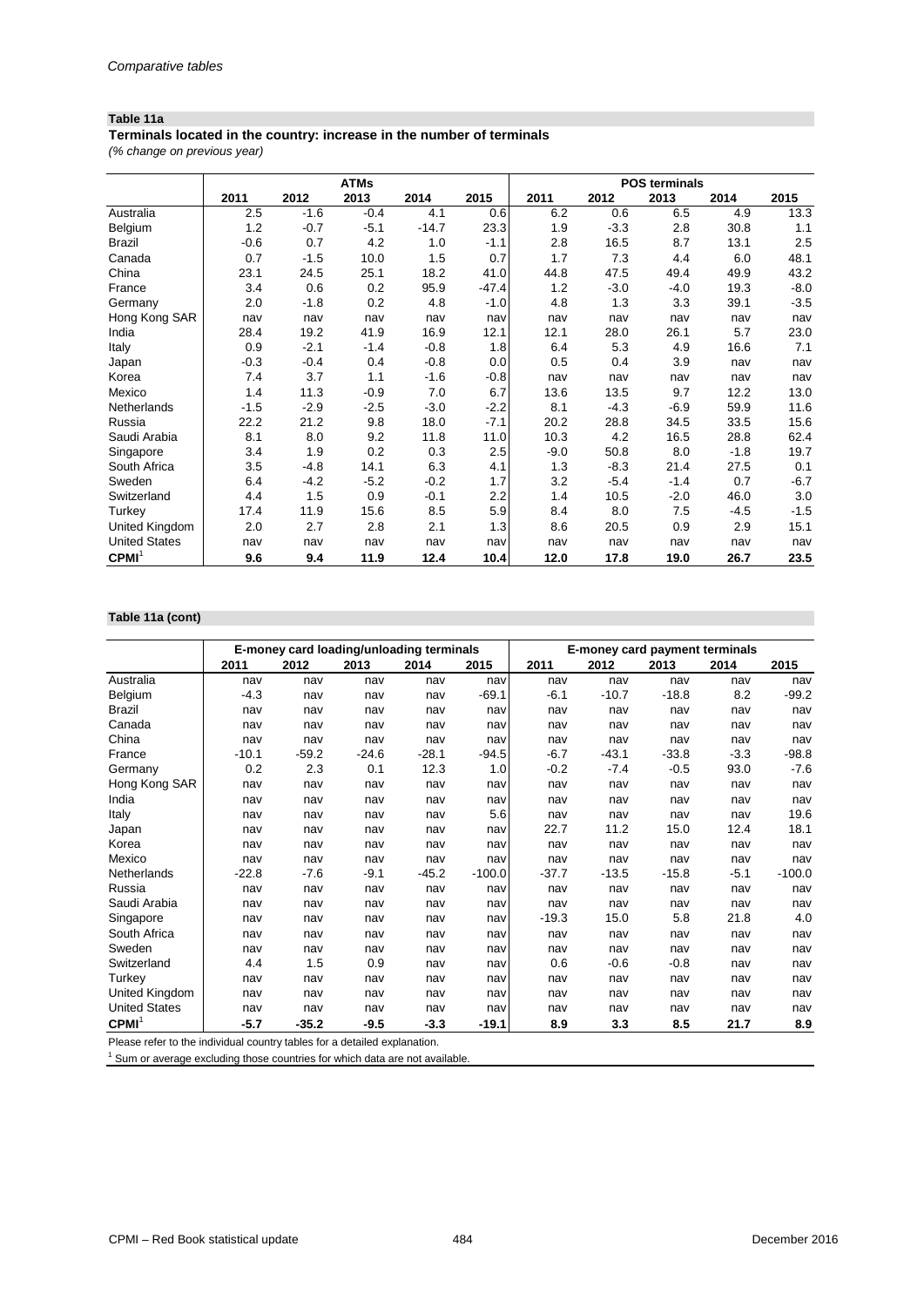### **Table 11b**

*(end of year)* **Terminals located in the country: number of terminals per million inhabitants**

|                      |       |       | <b>ATMs</b> |       |       | <b>POS terminals</b> |        |        |        |        |  |
|----------------------|-------|-------|-------------|-------|-------|----------------------|--------|--------|--------|--------|--|
|                      | 2011  | 2012  | 2013        | 2014  | 2015  | 2011                 | 2012   | 2013   | 2014   | 2015   |  |
| Australia            | 1,377 | 1,332 | 1,305       | 1,339 | 1,329 | 33,546               | 33,168 | 34,734 | 35,892 | 40,130 |  |
| Belgium              | 1,436 | 1,417 | 1,338       | 1,137 | 1,387 | 12,837               | 12,326 | 12,617 | 16,421 | 16,443 |  |
| Brazil               | 881   | 879   | 908         | 910   | 892   | 17,811               | 20,561 | 22,146 | 24,837 | 25,241 |  |
| Canada               | 1,749 | 1,703 | 1,852       | 1,859 | 1,855 | 21,573               | 22,883 | 23,617 | 24,763 | 36,331 |  |
| China                | 248   | 308   | 382         | 450   | 631   | 3,592                | 5,270  | 7,814  | 11,650 | 16,602 |  |
| France               | 896   | 897   | 894         | 1,738 | 911   | 22,234               | 21,459 | 20,505 | 24,283 | 22,246 |  |
| Germany              | 1,048 | 1,027 | 1,026       | 1,071 | 1,051 | 8,856                | 8,952  | 9,221  | 12,775 | 12,229 |  |
| Hong Kong SAR        | nav   | nav   | nav         | nav   | nav   | nav                  | nav    | nav    | nav    | nav    |  |
| India                | 80    | 94    | 131         | 149   | 165   | 550                  | 695    | 865    | 889    | 1,080  |  |
| Italy                | 869   | 847   | 831         | 821   | 836   | 24,052               | 25,220 | 26,305 | 30,563 | 32,750 |  |
| Japan                | 1,078 | 1,077 | 1,083       | 1,076 | 1,076 | 14,628               | 14,725 | 15,328 | nav    | nav    |  |
| Korea                | 2,381 | 2,458 | 2,474       | 2,425 | 2,397 | nav                  | nav    | nav    | nav    | nav    |  |
| Mexico               | 335   | 349   | 342         | 362   | 382   | 5,033                | 5,346  | 5,798  | 6,431  | 7,189  |  |
| Netherlands          | 467   | 452   | 439         | 425   | 414   | 16,748               | 15,970 | 14,831 | 23,628 | 26,270 |  |
| Russia               | 993   | 1,200 | 1,316       | 1,549 | 1,413 | 3,899                | 5,014  | 6,728  | 8,960  | 10,176 |  |
| Saudi Arabia         | 415   | 435   | 463         | 504   | 555   | 3,129                | 3,170  | 3,593  | 4,510  | 7,266  |  |
| Singapore            | 515   | 512   | 505         | 500   | 507   | 17,337               | 25,523 | 27,110 | 26,279 | 31,096 |  |
| South Africa         | 466   | 438   | 494         | 519   | 533   | 5,374                | 4,870  | 5,841  | 7,356  | 7,267  |  |
| Sweden               | 377   | 359   | 337         | 333   | 333   | 22,167               | 20,837 | 20,380 | 20,304 | 18,660 |  |
| Switzerland          | 842   | 845   | 843         | 832   | 841   | 19,461               | 21,268 | 20,594 | 29,702 | 30,254 |  |
| Turkey               | 434   | 480   | 548         | 587   | 613   | 26,455               | 28,223 | 29,917 | 28,205 | 27,410 |  |
| United Kingdom       | 1,017 | 1,038 | 1,060       | 1,074 | 1,079 | 21,499               | 25,732 | 25,800 | 26,346 | 30,078 |  |
| <b>United States</b> | nav   | nav   | nav         | nav   | nav   | nav                  | nav    | nav    | nav    | nav    |  |
| CPMI <sup>1</sup>    | 403   | 437   | 484         | 537   | 588   | 5,924                | 6,910  | 8,144  | 9,864  | 12,074 |  |

## **Table 11b (cont)**

|                      |       | E-money card loading/unloading terminals |      |       |      | E-money card payment terminals |        |        |        |          |
|----------------------|-------|------------------------------------------|------|-------|------|--------------------------------|--------|--------|--------|----------|
|                      | 2011  | 2012                                     | 2013 | 2014  | 2015 | 2011                           | 2012   | 2013   | 2014   | 2015     |
| Australia            | nap   | nap                                      | nap  | nap   | nap  | nap                            | nap    | nap    | nap    | nap      |
| Belgium              | 9,794 | nav                                      | nav  | 1,139 | 348  | 5,609                          | 4,977  | 4,022  | 4,332  | 34       |
| <b>Brazil</b>        | nav   | nav                                      | nav  | nav   | nav  | nav                            | nav    | nav    | nav    | nav      |
| Canada               | nav   | nav                                      | nav  | nav   | nav  | nav                            | nav    | nav    | nav    | nav      |
| China                | nap   | nap                                      | nap  | nap   | nap  | nap                            | nap    | nap    | nap    | nap      |
| France               | 1,479 | 601                                      | 451  | 321   | 17   | 1,921                          | 1,088  | 716    | 687    | 8        |
| Germany              | 656   | 669                                      | 668  | 747   | 748  | 2,941                          | 2,718  | 2,696  | 5,182  | 4,747    |
| Hong Kong SAR        | nav   | nav                                      | nav  | nav   | nav  | nav                            | nav    | nav    | nav    | nav      |
| India                | nav   | nav                                      | nav  | nav   | nav  | nav                            | nav    | nav    | nav    | nav      |
| Italy                | nav   | nav                                      | nav  | 756   | 798  | nav                            | nav    | nav    | 10,131 | 12,122   |
| Japan                | nav   | nav                                      | nav  | nav   | nav  | 8,545                          | 9,520  | 10,966 | 12,346 | 14,578   |
| Korea                | nav   | nav                                      | nav  | nav   | nav  | nav                            | nav    | nav    | nav    | nav      |
| Mexico               | nav   | nav                                      | nav  | nav   | nav  | nav                            | nav    | nav    | nav    | nav      |
| Netherlands          | 174   | 160                                      | 145  | 79    | 0    | 2,546                          | 2,194  | 1,843  | 1,742  | $\Omega$ |
| Russia               | nav   | nav                                      | nav  | nav   | nav  | nav                            | nav    | nav    | nav    | nav      |
| Saudi Arabia         | nap   | nap                                      | nap  | nap   | nap  | nap                            | nap    | nap    | nap    | nap      |
| Singapore            | nav   | nav                                      | nav  | nav   | nav  | 20,884                         | 23,441 | 24,408 | 29,351 | 30,177   |
| South Africa         | nap   | nap                                      | nap  | nap   | nap  | nap                            | nap    | nap    | nap    | nap      |
| Sweden               | nap   | nap                                      | nap  | nap   | nap  | nap                            | nap    | nap    | nap    | nap      |
| Switzerland          | 842   | 845                                      | 843  | nav   | nav  | 1,755                          | 1,726  | 1,693  | nav    | nav      |
| Turkey               | nap   | nap                                      | nap  | nap   | nap  | nap                            | nap    | nap    | nap    | nap      |
| United Kingdom       | nav   | nav                                      | nav  | nav   | nav  | nav                            | nav    | nav    | nav    | nav      |
| <b>United States</b> | nav   | nav                                      | nav  | nav   | nav  | nav                            | nav    | nav    | nav    | nav      |
| CPMI <sup>1</sup>    | 1,470 | 601                                      | 542  | 601   | 483  | 5,351                          | 5,516  | 5,975  | 7,837  | 8,505    |

Please refer to the individual country tables for a detailed explanation.

 $1$  Sum or average excluding those countries for which data are not available.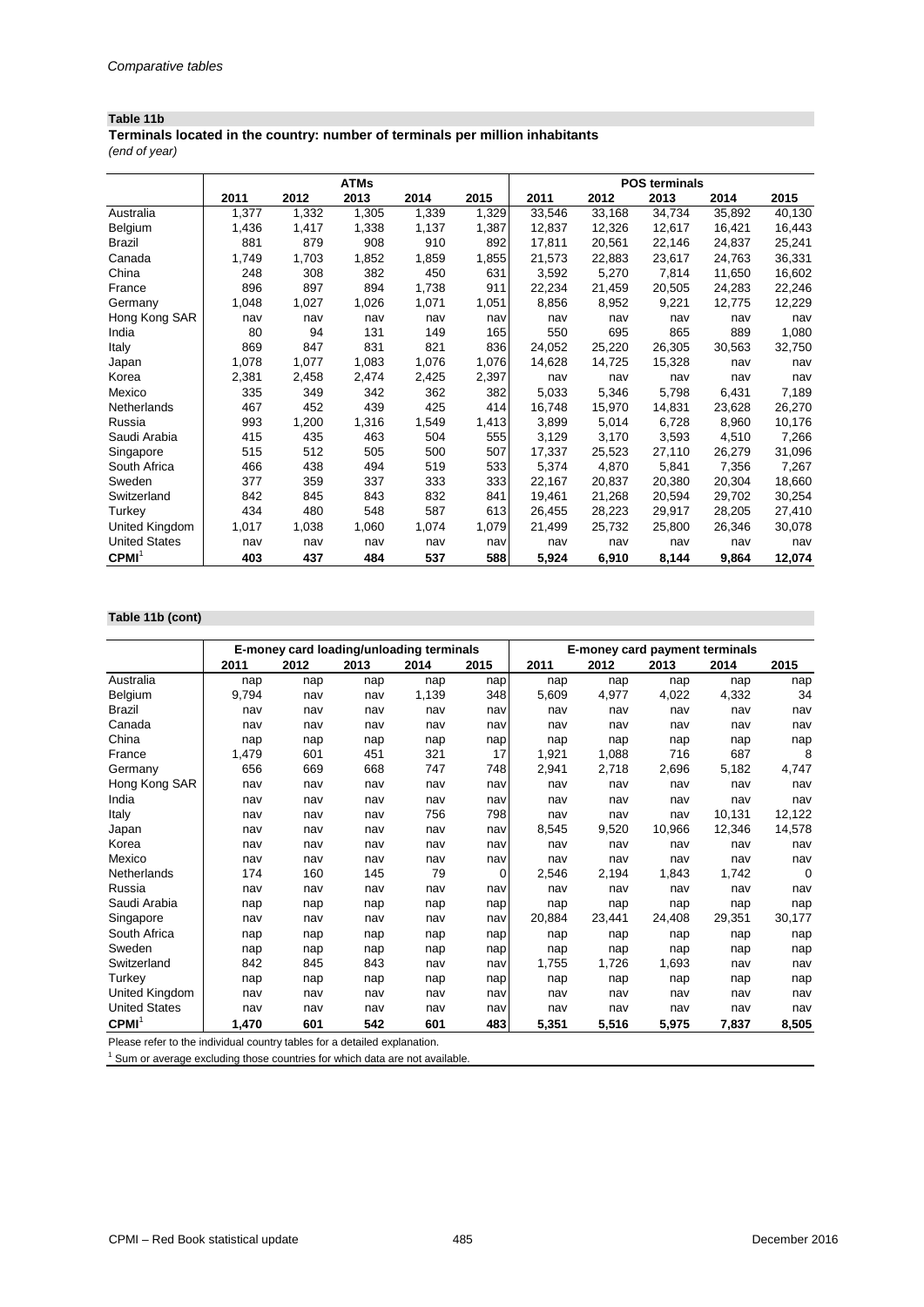### **Table 12**

## **Transactions at terminals: number of cash withdrawals and loading transactions**

*(millions, total for the year)* <sup>1</sup>

|                      |       |                                       |       |       |       | Cash withdrawals at ATMs located in the country       |           |                                  |           |           |
|----------------------|-------|---------------------------------------|-------|-------|-------|-------------------------------------------------------|-----------|----------------------------------|-----------|-----------|
|                      |       | with cards issued outside the country |       |       |       |                                                       |           | with cards issued in the country |           |           |
|                      | 2011  | 2012                                  | 2013  | 2014  | 2015  | 2011                                                  | 2012      | 2013                             | 2014      | 2015      |
| Australia            | nav   | nav                                   | nav   | nav   | nav   | nav                                                   | nav       | nav                              | nav       | nav       |
| Belgium              | 9.05  | 8.84                                  | 8.80  | 10.28 | 9.66  | 405.67                                                | 411.26    | 420.25                           | 318.23    | 295.45    |
| Brazil               | nav   | nav                                   | nav   | nav   | nav   | 3,133.54                                              | 3.250.78  | 3.385.18                         | 3.529.11  | 3.628.24  |
| Canada               | nav   | nav                                   | nav   | nav   | nav   | nav                                                   | nav       | nav                              | nav       | nav       |
| China                | nav   | nav                                   | nav   | nav   | nav   | 10.312.71                                             | 11.452.56 | 12,874.53                        | 13,715.11 | 14,568.41 |
| France               | 37.14 | 39.41                                 | 40.49 | 35.13 | 34.12 | 1.630.14                                              | 1,622.49  | 1.606.32                         | 1.570.57  | 1,664.45  |
| Germany              | nap   | nap                                   | nap   | 30.45 | 26.82 | 2.097.47                                              | 2,127.64  | 2.115.00                         | 2.046.08  | 2,192.31  |
| Hong Kong SAR        | nav   | nav                                   | nav   | nav   | nav   | nav                                                   | nav       | nav                              | nav       | nav       |
| India                | 12.50 | 7.30                                  | 8.40  | 8.80  | 7.87  | 5,071.60                                              | 5,525.40  | 6,087.30                         | 7,059.90  | 8,071.51  |
| Italy                | 1.46  | 3.35                                  | 4.69  | 2.24  | nav   | 700.51                                                | 743.99    | 794.17                           | 952.68    | 795.31    |
| Japan                | nav   | nav                                   | nav   | nav   | nav   | nav                                                   | nav       | nav                              | nav       | nav       |
| Korea                | nav   | nav                                   | nav   | nav   | nav   | nav                                                   | nav       | nav                              | nav       | nav       |
| Mexico               | 16.40 | 16.66                                 | 17.25 | 16.94 | 17.99 | 1.372.95                                              | 1.422.18  | 1.470.82                         | 1.536.75  | 1,580.77  |
| Netherlands          | 19.73 | 19.62                                 | 19.02 | 12.76 | 16.95 | 437.29                                                | 419.25    | 395.45                           | 379.08    | 350.65    |
| Russia               | 15.84 | 21.02                                 | 17.88 | 15.35 | 13.90 | 2,372.18                                              | 2.743.71  | 3.085.00                         | 3,215.74  | 3,264.64  |
| Saudi Arabia         | nap   | nap                                   | nap   | nap   | nap   | 1,239.31                                              | 1,316.09  | 1,317.19                         | 1.506.73  | 1,746.35  |
| Singapore            | nav   | nav                                   | nav   | nav   | nav   | 201.72                                                | 219.05    | 229.67                           | 229.42    | 229.68    |
| South Africa         | nav   | nav                                   | nav   | nav   | nav   | 1.046.28                                              | 1,052.12  | 1.052.73                         | 1.093.97  | 1,168.92  |
| Sweden               | 5.00  | 5.00                                  | 4.00  | 2.00  | 3.18  | 213.00                                                | 202.00    | 225.00                           | 214.00    | 151.00    |
| Switzerland          | 5.96  | 5.83                                  | 5.82  | 5.83  | 5.63  | 120.56                                                | 122.36    | 124.54                           | 125.64    | 130.99    |
| Turkey               | 12.31 | 13.78                                 | 15.34 | 17.46 | 19.68 | 855.00                                                | 957.11    | 1.021.07                         | 1.091.51  | 1.174.14  |
| United Kingdom       | nav   | nav                                   | nav   | nav   | nav   | 2,874.00                                              | 2,915.00  | 2,899.00                         | 2,830.00  | 2,797.00  |
| <b>United States</b> | nav   | nav                                   | nav   | nav   | nav   | nav                                                   | nav       | nav                              | nav       | nav       |
| CPMI <sup>2</sup>    | nap   | nap                                   | nap   | nap   |       | nap 34,083.92 36,503.00 39,103.22 41,414.50 43,809.82 |           |                                  |           |           |

### **Table 12 (cont)**

|                      |        | Cash withdrawals at ATMs located outside the |         |        |        | E-money loading/unloading transactions at |       |                          |       |       |  |
|----------------------|--------|----------------------------------------------|---------|--------|--------|-------------------------------------------|-------|--------------------------|-------|-------|--|
|                      |        |                                              | country |        |        |                                           |       | terminals in the country |       |       |  |
|                      |        |                                              |         |        |        | with cards issued in the country          |       |                          |       |       |  |
|                      | 2011   | 2012                                         | 2013    | 2014   | 2015   | 2011                                      | 2012  | 2013                     | 2014  | 2015  |  |
| Australia            | nav    | nav                                          | nav     | nav    | nav    | nap                                       | nap   | nap                      | nap   | nap   |  |
| Belgium              | 14.08  | 14.34                                        | 14.93   | 13.20  | 14.32  | 8.28                                      | 6.77  | 4.81                     | 3.92  | 1.50  |  |
| <b>Brazil</b>        | nav    | nav                                          | nav     | nav    | nav    | nav                                       | nav   | nav                      | nav   | nav   |  |
| Canada               | nav    | nav                                          | nav     | nav    | nav    | nav                                       | nav   | nav                      | nav   | nav   |  |
| China                | nav    | nav                                          | nav     | nav    | nav    | nap                                       | nap   | nap                      | nap   | nap   |  |
| France               | 47.04  | 46.69                                        | 48.71   | 36.63  | 48.60  | 5.56                                      | 6.06  | 5.91                     | 5.26  | 2.20  |  |
| Germany              | 41.51  | 42.68                                        | 43.57   | 36.60  | 45.07  | 6.42                                      | 6.20  | 6.63                     | 5.36  | 3.99  |  |
| Hong Kong SAR        | nav    | nav                                          | nav     | nav    | nav    | nav                                       | nav   | nav                      | nav   | nav   |  |
| India                | 5.10   | 5.40                                         | 5.90    | 6.80   | 7.60   | nav                                       | nav   | nav                      | nav   | nav   |  |
| Italy                | 6.49   | 7.00                                         | 7.55    | 3.78   | 0.86   | 23.37                                     | nav   | 36.71                    | 41.03 | 49.00 |  |
| Japan                | nav    | nav                                          | nav     | nav    | nav    | nav                                       | nav   | nav                      | nav   | nav   |  |
| Korea                | nap    | nap                                          | nap     | nap    | nap    | nav                                       | nav   | nav                      | nav   | nav   |  |
| Mexico               | 5.15   | 5.17                                         | 5.00    | 5.24   | 4.71   | nav                                       | nav   | nav                      | nav   | nav   |  |
| Netherlands          | 38.13  | 35.90                                        | 32.16   | 36.05  | 35.03  | 25.77                                     | 21.82 | 18.39                    | 11.82 | 4.43  |  |
| Russia               | nav    | nav                                          | nav     | nav    | nav    | nav                                       | nav   | nav                      | nav   | nav   |  |
| Saudi Arabia         | 5.95   | 6.30                                         | 5.63    | 5.82   | 6.70   | nap                                       | nap   | nap                      | nap   | nap   |  |
| Singapore            | nav    | nav                                          | nav     | nav    | nav    | nav                                       | nav   | nav                      | nav   | nav   |  |
| South Africa         | nav    | nav                                          | nav     | nav    | nav    | nap                                       | nap   | nap                      | nap   | nap   |  |
| Sweden               | 7.30   | 8.00                                         | 7.00    | 4.00   | 12.26  | nap                                       | nap   | nap                      | nap   | nav   |  |
| Switzerland          | 14.16  | 15.85                                        | 16.63   | 17.13  | 18.91  | 0.59                                      | 0.19  | 0.09                     | nav   | 2.79  |  |
| Turkey               | 3.12   | 3.61                                         | 3.78    | 3.50   | 3.86   | nav                                       | nav   | nav                      | nav   | nav   |  |
| United Kingdom       | 1.00   | 1.00                                         | 1.00    | 0.00   | 0.00   | nav                                       | nav   | nav                      | nav   | nav   |  |
| <b>United States</b> | nav    | nav                                          | nav     | nav    | nav    | nav                                       | nav   | nav                      | nav   | nav   |  |
| CPMI <sup>2</sup>    | 189.04 | 191.94                                       | 191.86  | 168.75 | 197.92 | 69.99                                     | 41.03 | 72.54                    | 67.39 | 63.91 |  |

Please refer to the individual country tables for a detailed explanation.

 $1$  Except as noted.  $2$  Sum or average excluding those countries for which data are not available. Excludes data for the United States, for which only 2003 data are available.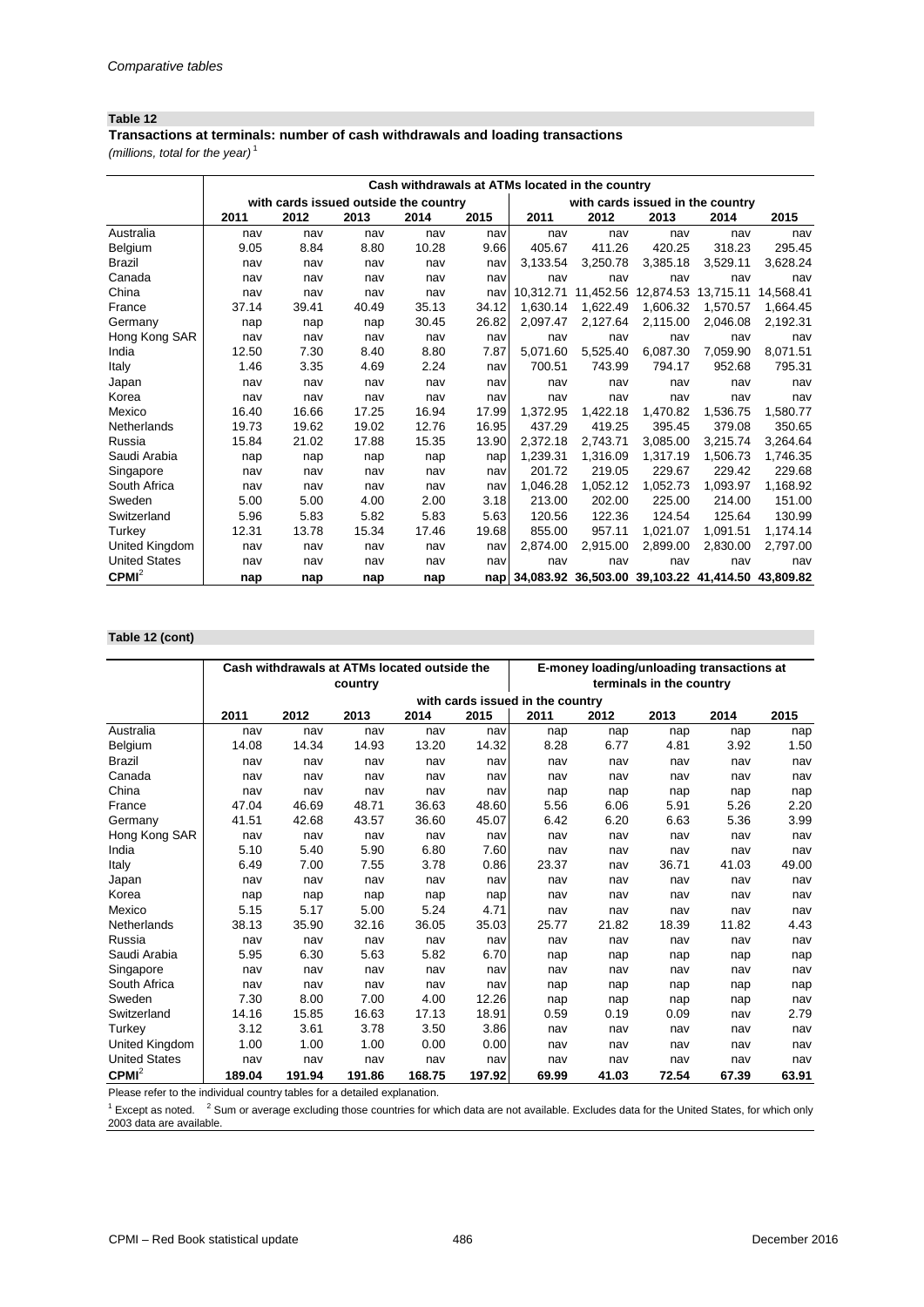### **Table 12a**

*(% change on previous year)* **Transactions at terminals: increase in the number of cash withdrawals and loading transactions**

|                      |        |                                       |         |         |         | Cash withdrawals at ATMs located in the country |                                  |        |         |         |
|----------------------|--------|---------------------------------------|---------|---------|---------|-------------------------------------------------|----------------------------------|--------|---------|---------|
|                      |        | with cards issued outside the country |         |         |         |                                                 | with cards issued in the country |        |         |         |
|                      | 2011   | 2012                                  | 2013    | 2014    | 2015    | 2011                                            | 2012                             | 2013   | 2014    | 2015    |
| Australia            | nav    | nav                                   | nav     | nav     | nav     | nav                                             | nav                              | nav    | nav     | nav     |
| Belgium              | $-2.1$ | $-2.3$                                | $-0.5$  | 16.8    | $-6.0$  | 3.7                                             | 1.4                              | 2.2    | $-24.3$ | $-7.2$  |
| <b>Brazil</b>        | nav    | nav                                   | nav     | nav     | nav     | 6.7                                             | 3.7                              | 4.1    | 4.3     | 2.8     |
| Canada               | nav    | nav                                   | nav     | nav     | nav     | nav                                             | nav                              | nav    | nav     | nav     |
| China                | nav    | nav                                   | nav     | nav     | nav     | 23.4                                            | 11.1                             | 12.4   | 6.5     | 6.2     |
| France               | 5.4    | 6.1                                   | 2.8     | $-13.2$ | $-2.9$  | 1.8                                             | $-0.5$                           | $-1.0$ | $-2.2$  | 6.0     |
| Germany              | nav    | nav                                   | nav     | nav     | $-11.9$ | 2.8                                             | 1.4                              | $-0.6$ | $-3.3$  | 7.1     |
| Hong Kong SAR        | nav    | nav                                   | nav     | nav     | nav     | nav                                             | nav                              | nav    | nav     | nav     |
| India                | 73.6   | $-41.6$                               | 15.1    | 4.8     | $-10.6$ | 19.9                                            | 8.9                              | 10.2   | 16.0    | 14.3    |
| Italy                | 15.6   | 130.2                                 | 40.0    | $-52.3$ | nav     | $-1.2$                                          | 6.2                              | 6.7    | 20.0    | $-16.5$ |
| Japan                | nav    | nav                                   | nav     | nav     | nav     | nav                                             | nav                              | nav    | nav     | nav     |
| Korea                | nav    | nav                                   | nav     | nav     | nav     | nav                                             | nav                              | nav    | nav     | nav     |
| Mexico               | $-3.3$ | 1.6                                   | 3.5     | $-1.8$  | 6.2     | 1.3                                             | 3.6                              | 3.4    | 4.5     | 2.9     |
| Netherlands          | 13.6   | $-0.5$                                | $-3.1$  | $-32.9$ | 32.8    | 0.7                                             | $-4.1$                           | $-5.7$ | $-4.1$  | $-7.5$  |
| Russia               | 19.3   | 32.7                                  | $-14.9$ | $-14.1$ | $-9.4$  | 18.5                                            | 15.7                             | 12.4   | 4.2     | 1.5     |
| Saudi Arabia         | nav    | nav                                   | nav     | nav     | nav     | 16.9                                            | 6.2                              | 0.1    | 14.4    | 15.9    |
| Singapore            | nav    | nav                                   | nav     | nav     | nav     | $-5.6$                                          | 8.6                              | 4.8    | $-0.1$  | 0.1     |
| South Africa         | nav    | nav                                   | nav     | nav     | nav     | 9.6                                             | 0.6                              | 0.1    | 3.9     | 6.9     |
| Sweden               | 0.0    | 0.0                                   | $-20.0$ | $-50.0$ | 59.0    | $-7.4$                                          | $-5.2$                           | 11.4   | $-4.9$  | $-29.4$ |
| Switzerland          | $-7.0$ | $-2.2$                                | $-0.2$  | 0.2     | $-3.4$  | 3.9                                             | 1.5                              | 1.8    | 0.9     | 4.3     |
| Turkey               | 8.0    | 11.9                                  | 11.4    | 13.8    | 12.7    | 8.0                                             | 11.9                             | 6.7    | 6.9     | 7.6     |
| United Kingdom       | nav    | nav                                   | nav     | nav     | nav     | 3.2                                             | 1.4                              | $-0.5$ | $-2.4$  | $-1.2$  |
| <b>United States</b> | nav    | nav                                   | nav     | nav     | nav     | nav                                             | nav                              | nav    | nav     | nav     |
| CPMI <sup>1</sup>    | nap    | nap                                   | nap     | nap     | nap     | 12.8                                            | 7.1                              | 7.1    | 5.9     | 5.8     |

## **Table 12a (cont)**

|                      |         | Cash withdrawals at ATMs located outside the |         |          |         |                                  | E-money loading/unloading transactions at |                          |         |         |
|----------------------|---------|----------------------------------------------|---------|----------|---------|----------------------------------|-------------------------------------------|--------------------------|---------|---------|
|                      |         |                                              | country |          |         |                                  |                                           | terminals in the country |         |         |
|                      |         |                                              |         |          |         | with cards issued in the country |                                           |                          |         |         |
|                      | 2011    | 2012                                         | 2013    | 2014     | 2015    | 2011                             | 2012                                      | 2013                     | 2014    | 2015    |
| Australia            | nav     | nav                                          | nav     | nav      | nav     | nap                              | nap                                       | nap                      | nap     | nap     |
| Belgium              | $-3.7$  | 1.8                                          | 4.1     | $-11.6$  | 8.5     | $-11.5$                          | $-18.3$                                   | $-28.9$                  | $-18.5$ | $-61.9$ |
| <b>Brazil</b>        | nav     | nav                                          | nav     | nav      | nav     | nav                              | nav                                       | nav                      | nav     | nav     |
| Canada               | nav     | nav                                          | nav     | nav      | nav     | nav                              | nav                                       | nav                      | nav     | nav     |
| China                | nav     | nav                                          | nav     | nav      | nav     | nav                              | nav                                       | nav                      | nav     | nav     |
| France               | 6.8     | $-0.8$                                       | 4.3     | $-24.8$  | 32.7    | 10.8                             | 9.0                                       | $-2.4$                   | $-11.0$ | $-58.3$ |
| Germany              | 3.3     | 2.8                                          | 2.1     | $-16.0$  | 23.2    | $-15.1$                          | $-3.4$                                    | 6.9                      | $-19.2$ | $-25.4$ |
| Hong Kong SAR        | nav     | nav                                          | nav     | nav      | nav     | nav                              | nav                                       | nav                      | nav     | nav     |
| India                | 8.5     | 5.9                                          | 9.3     | 15.3     | 11.8    | nav                              | nav                                       | nav                      | nav     | nav     |
| Italy                | 10.1    | 7.9                                          | 7.9     | $-49.9$  | $-77.3$ | 31.0                             | nav                                       | nav                      | 11.8    | 19.4    |
| Japan                | nav     | nav                                          | nav     | nav      | nav     | nav                              | nav                                       | nav                      | nav     | nav     |
| Korea                | nav     | nav                                          | nav     | nav      | nav     | nav                              | nav                                       | nav                      | nav     | nav     |
| Mexico               | 10.0    | 0.4                                          | $-3.3$  | 4.8      | $-10.1$ | nav                              | nav                                       | nav                      | nav     | nav     |
| Netherlands          | $-13.8$ | $-5.8$                                       | $-10.4$ | 12.1     | $-2.8$  | $-4.4$                           | $-15.3$                                   | $-15.7$                  | $-35.7$ | $-62.5$ |
| Russia               | nav     | nav                                          | nav     | nav      | nav     | nav                              | nav                                       | nav                      | nav     | nav     |
| Saudi Arabia         | 3.1     | 5.9                                          | $-10.6$ | 3.4      | 15.1    | nav                              | nav                                       | nav                      | nav     | nav     |
| Singapore            | nav     | nav                                          | nav     | nav      | nav     | nav                              | nav                                       | nav                      | nav     | nav     |
| South Africa         | nav     | nav                                          | nav     | nav      | nav     | nav                              | nav                                       | nav                      | nav     | nav     |
| Sweden               | 21.7    | 9.6                                          | $-12.5$ | $-42.9$  | 206.5   | nav                              | nav                                       | nav                      | nav     | nav     |
| Switzerland          | 9.1     | 11.9                                         | 4.9     | 3.0      | 10.4    | $-33.0$                          | $-67.8$                                   | $-52.6$                  | nav     | nav     |
| Turkey               | 14.0    | 15.7                                         | 4.8     | $-7.4$   | 10.1    | nav                              | nav                                       | nav                      | nav     | nav     |
| United Kingdom       | $-66.7$ | 0.0                                          | 0.0     | $-100.0$ | nav     | nav                              | nav                                       | nav                      | nav     | nav     |
| <b>United States</b> | nav     | nav                                          | nav     | nav      | nav     | nav                              | nav                                       | nav                      | nav     | nav     |
| <b>CPMI</b>          | 0.1     | 1.5                                          | 0.0     | $-12.0$  | 17.3    | 3.5                              | $-12.0$                                   | $-12.7$                  | $-7.0$  | $-9.3$  |

Please refer to the individual country tables for a detailed explanation.  $1$  Sum or average excluding those countries for which data are not available.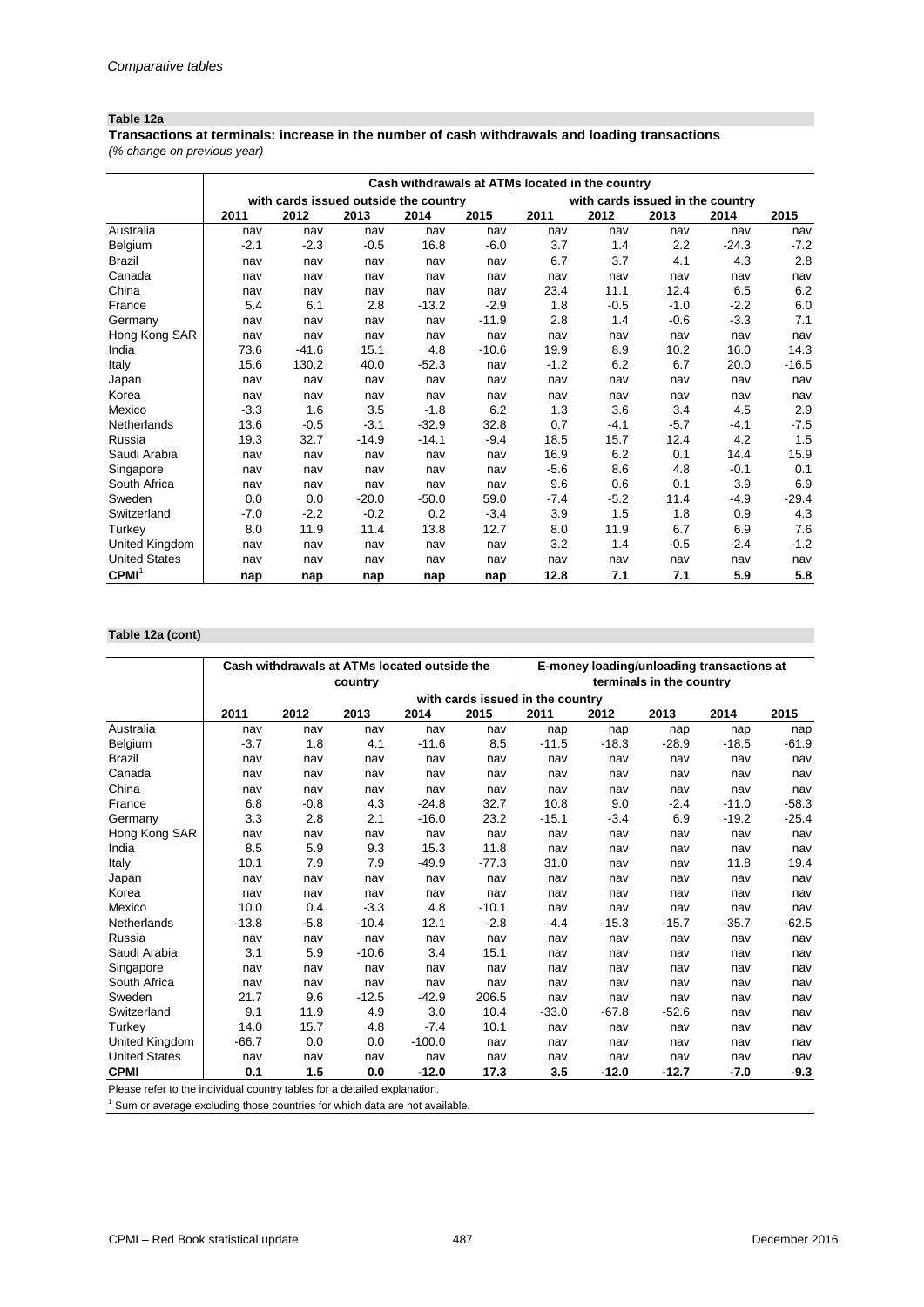### **Table 13**

### **Transactions at terminals: value of cash withdrawals and loading transactions**

*(USD billions, total for the year)* <sup>1</sup>

|                      | Cash withdrawals at ATMs located in the country |                                       |      |      |      |          |                                  |          |          |          |
|----------------------|-------------------------------------------------|---------------------------------------|------|------|------|----------|----------------------------------|----------|----------|----------|
|                      |                                                 | with cards issued outside the country |      |      |      |          | with cards issued in the country |          |          |          |
|                      | 2011                                            | 2012                                  | 2013 | 2014 | 2015 | 2011     | 2012                             | 2013     | 2014     | 2015     |
| Australia            | nav                                             | nav                                   | nav  | nav  | nav  | nav      | nav                              | nav      | nav      | nav      |
| Belgium              | 1.82                                            | 1.63                                  | 1.72 | 0.57 | 1.07 | 68.59    | 65.73                            | 70.67    | 58.42    | 46.00    |
| Brazil               | nav                                             | nav                                   | nav  | nav  | nav  | 505.43   | 486.26                           | 496.18   | 500.94   | 390.37   |
| Canada               | nav                                             | nav                                   | nav  | nav  | nav  | nav      | nav                              | nav      | nav      | nav      |
| China                | nav                                             | nav                                   | nav  | nav  | nav  | 1,911.85 | 2,417.92                         | 3,125.32 | 3,553.07 | 3,854.59 |
| France               | 8.53                                            | 7.92                                  | 8.40 | 7.80 | 6.73 | 177.75   | 165.93                           | 172.04   | 170.80   | 153.09   |
| Germany              | nap                                             | nap                                   | nap  | 7.42 | 4.88 | 463.14   | 439.46                           | 458.22   | 449.56   | 408.23   |
| Hong Kong SAR        | nav                                             | nav                                   | nav  | nav  | nav  | nav      | nav                              | nav      | nav      | nav      |
| India                | 1.79                                            | 1.74                                  | 1.18 | 1.20 | 1.07 | 298.40   | 309.77                           | 334.30   | 366.39   | 395.02   |
| Italy                | 0.44                                            | 0.78                                  | 1.51 | 0.00 | nav  | 172.19   | 175.12                           | 194.06   | 236.67   | 201.00   |
| Japan                | nav                                             | nav                                   | nav  | nav  | nav  | nav      | nav                              | nav      | nav      | nav      |
| Korea                | nav                                             | nav                                   | nav  | nav  | nav  | nav      | nav                              | nav      | nav      | nav      |
| Mexico               | 3.22                                            | 3.46                                  | 3.60 | 3.56 | 3.30 | 168.82   | 170.05                           | 187.60   | 200.37   | 177.36   |
| Netherlands          | 4.55                                            | 4.26                                  | 4.24 | 2.43 | 2.84 | 72.17    | 63.17                            | 62.49    | 62.37    | 51.74    |
| Russia               | 3.01                                            | 3.81                                  | 3.20 | 2.48 | 1.72 | 424.90   | 508.83                           | 603.50   | 572.10   | 383.95   |
| Saudi Arabia         | 0.70                                            | 0.83                                  | 0.83 | 0.89 | 0.88 | 153.42   | 165.90                           | 174.41   | 191.25   | 207.12   |
| Singapore            | nav                                             | nav                                   | nav  | nav  | nav  | 41.92    | 47.30                            | 51.41    | 51.47    | 47.85    |
| South Africa         | nav                                             | nav                                   | nav  | nav  | nav  | 91.65    | 64.97                            | 79.88    | 77.05    | 72.27    |
| Sweden               | 1.42                                            | 0.93                                  | 1.85 | 1.76 | 0.41 | 30.37    | 26.00                            | 31.68    | 28.51    | 17.76    |
| Switzerland          | 1.44                                            | 1.33                                  | 1.34 | 1.35 | 1.22 | 29.31    | 27.84                            | 28.62    | 29.30    | 30.61    |
| Turkey               | 2.84                                            | 3.16                                  | 3.55 | 4.32 | 3.67 | 161.41   | 181.34                           | 198.71   | 197.47   | 183.71   |
| United Kingdom       | nav                                             | nav                                   | nav  | nav  | nav  | 306.68   | 306.69                           | 299.85   | 311.77   | 296.97   |
| <b>United States</b> | nav                                             | nav                                   | nav  | nav  | nav  | nav      | nav                              | nav      | nav      | nav      |
| $CPMI^2$             | nap                                             | nap                                   | nap  | nap  | nap  | 5,077.98 | 5,622.27                         | 6,568.94 | 7,057.52 | 6,917.62 |

## **Table 13 (cont)**

|                      |       | Cash withdrawals at ATMs located outside the |         |       |      | E-money loading/unloading transactions at |      |                          |       |       |  |
|----------------------|-------|----------------------------------------------|---------|-------|------|-------------------------------------------|------|--------------------------|-------|-------|--|
|                      |       |                                              | country |       |      |                                           |      | terminals in the country |       |       |  |
|                      |       |                                              |         |       |      | with cards issued in the country          |      |                          |       |       |  |
|                      | 2011  | 2012                                         | 2013    | 2014  | 2015 | 2011                                      | 2012 | 2013                     | 2014  | 2015  |  |
| Australia            | nav   | nav                                          | nav     | nav   | nav  | nap                                       | nap  | nap                      | nap   | nap   |  |
| Belgium              | 2.73  | 2.59                                         | 2.78    | 3.14  | 2.30 | 0.34                                      | 0.26 | 0.19                     | 0.15  | 0.20  |  |
| Brazil               | nav   | nav                                          | nav     | nav   | nav  | nav                                       | nav  | nav                      | nav   | nav   |  |
| Canada               | nav   | nav                                          | nav     | nav   | nav  | nav                                       | nav  | nav                      | nav   | nav   |  |
| China                | nav   | nav                                          | nav     | nav   | nav  | nap                                       | nap  | nap                      | nap   | nap   |  |
| France               | 7.90  | 7.49                                         | 7.99    | 5.92  | 6.69 | 0.15                                      | 0.15 | 0.15                     | 0.13  | 0.05  |  |
| Germany              | 12.51 | 10.94                                        | 11.50   | 10.24 | 9.39 | 0.26                                      | 0.23 | 0.21                     | 0.39  | 0.14  |  |
| Hong Kong SAR        | nav   | nav                                          | nav     | nav   | nav  | nav                                       | nav  | nav                      | nav   | nav   |  |
| India                | 1.58  | 1.58                                         | 1.73    | 1.98  | 2.11 | nap                                       | nap  | nap                      | nap   | nav   |  |
| Italy                | 1.23  | 1.24                                         | 1.39    | 0.01  | 0.15 | 10.89                                     | nav  | nav                      | 15.88 | 15.59 |  |
| Japan                | nav   | nav                                          | nav     | nav   | nav  | nav                                       | nav  | nav                      | nav   | nav   |  |
| Korea                | nap   | nav                                          | nav     | nav   | nav  | nav                                       | nav  | nav                      | nav   | nav   |  |
| Mexico               | 0.99  | 1.12                                         | 1.08    | 1.09  | 1.19 | nap                                       | nap  | nap                      | nap   | nap   |  |
| Netherlands          | 8.18  | 6.99                                         | 6.52    | 7.00  | 5.70 | 0.62                                      | 0.47 | 0.40                     | 0.28  | 0.05  |  |
| Russia               | nav   | nav                                          | nav     | nav   | nav  | nav                                       | nav  | nav                      | nav   | nav   |  |
| Saudi Arabia         | 0.79  | 0.97                                         | 1.15    | 1.29  | 1.44 | nap                                       | nap  | nap                      | nap   | nap   |  |
| Singapore            | nav   | nav                                          | nav     | nav   | nav  | nav                                       | nav  | nav                      | nav   | nav   |  |
| South Africa         | nav   | nav                                          | nav     | nav   | nav  | nap                                       | nap  | nap                      | nap   | nap   |  |
| Sweden               | 1.25  | 1.62                                         | 1.21    | 1.68  | 2.08 | nap                                       | nap  | nap                      | nap   | nav   |  |
| Switzerland          | 4.27  | 4.53                                         | 4.80    | 4.88  | 5.12 | 0.06                                      | 0.01 | 0.01                     | nav   | 2.10  |  |
| Turkey               | 0.53  | 0.64                                         | 0.67    | 0.58  | 0.56 | nav                                       | nav  | nav                      | nav   | nav   |  |
| United Kingdom       | 0.23  | 0.13                                         | 0.13    | 0.16  | 0.06 | nav                                       | nav  | nav                      | nav   | nav   |  |
| <b>United States</b> | nav   | nav                                          | nav     | nav   | nav  | nav                                       | nav  | nav                      | nav   | nav   |  |
| <b>CPMI</b>          | nap   | nap                                          | nap     | nap   | nap  | nap                                       | nap  | nap                      | nap   | nap   |  |

Please refer to the individual country tables for a detailed explanation.

 $1$  Except as noted.  $2$  Sum or average excluding those countries for which data are not available. Excludes data for the United States, for which only 2003 data are available.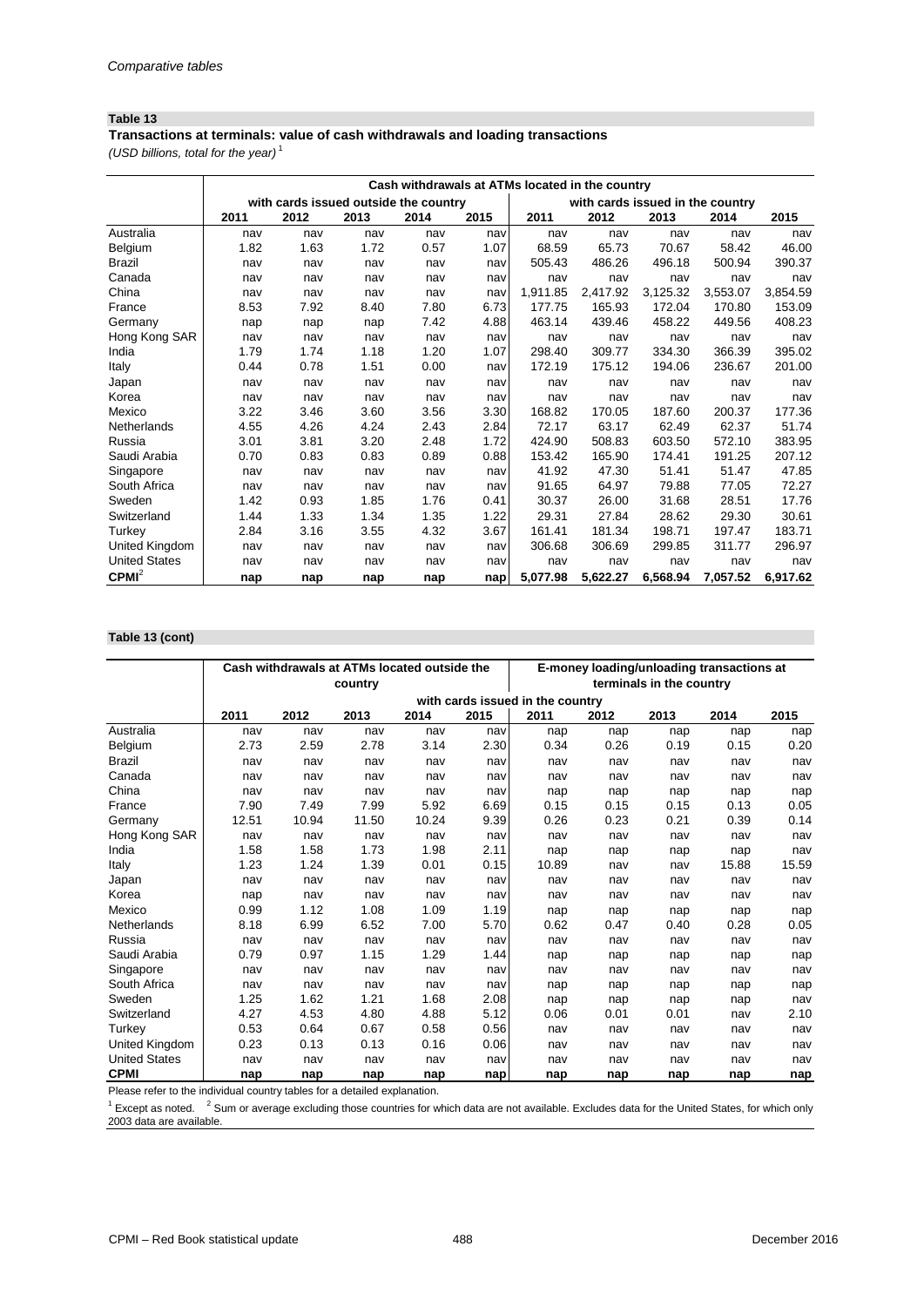### **Table 13a**

*(% change on previous year, adjusted by CPI inflation)* <sup>1</sup> **Transactions at terminals: increase in the real value of cash withdrawals and loading transactions**

|                      |         |                                       |         |         |         | Cash withdrawals at ATMs located in the country |                                  |        |         |         |
|----------------------|---------|---------------------------------------|---------|---------|---------|-------------------------------------------------|----------------------------------|--------|---------|---------|
|                      |         | with cards issued outside the country |         |         |         |                                                 | with cards issued in the country |        |         |         |
|                      | 2011    | 2012                                  | 2013    | 2014    | 2015    | 2011                                            | 2012                             | 2013   | 2014    | 2015    |
| Australia            | nav     | nav                                   | nav     | nav     | nav     | nav                                             | nav                              | nav    | nav     | nav     |
| Belgium              | $-5.1$  | $-5.1$                                | 0.4     | $-67.0$ | 124.0   | 3.8                                             | 1.1                              | 2.7    | $-17.7$ | $-6.4$  |
| <b>Brazil</b>        | nav     | nav                                   | nav     | nav     | nav     | 7.5                                             | 6.1                              | 6.5    | 3.4     | $-0.2$  |
| Canada               | nav     | nav                                   | nav     | nav     | nav     | nav                                             | nav                              | nav    | nav     | nav     |
| China                | nav     | nav                                   | nav     | nav     | nav     | 27.6                                            | 20.4                             | 23.6   | 10.6    | 8.9     |
| France               | 7.5     | $-1.6$                                | 1.5     | $-7.6$  | 3.0     | 1.3                                             | $-1.1$                           | $-0.7$ | $-1.2$  | 7.1     |
| Germany              | nav     | nav                                   | nav     | nav     | $-21.4$ | 3.0                                             | 0.6                              | $-0.7$ | $-2.6$  | 8.5     |
| Hong Kong SAR        | nav     | nav                                   | nav     | nav     | nav     | nav                                             | nav                              | nav    | nav     | nav     |
| India                | 38.0    | 2.4                                   | $-32.0$ | $-4.4$  | $-12.5$ | 12.1                                            | 9.3                              | 8.2    | 2.8     | 6.6     |
| Italy                | 9.3     | 84.9                                  | 85.9    | $-99.8$ | nav     | $-2.1$                                          | 6.6                              | 5.9    | 21.8    | 1.5     |
| Japan                | nav     | nav                                   | nav     | nav     | nav     | nav                                             | nav                              | nav    | nav     | nav     |
| Korea                | nav     | nav                                   | nav     | nav     | nav     | nav                                             | nav                              | nav    | nav     | nav     |
| Mexico               | $-0.5$  | 9.5                                   | $-2.8$  | $-1.1$  | 7.6     | 5.0                                             | 2.5                              | 3.0    | 7.0     | 2.7     |
| Netherlands          | 13.2    | $-1.2$                                | $-6.3$  | $-42.9$ | 39.5    | $-2.6$                                          | $-7.8$                           | $-6.7$ | $-0.4$  | $-1.0$  |
| Russia               | 13.6    | 25.9                                  | $-19.2$ | $-17.0$ | $-1.9$  | 20.6                                            | 18.9                             | 14.1   | 1.5     | $-5.0$  |
| Saudi Arabia         | 26.0    | 15.1                                  | $-3.2$  | 4.4     | $-3.1$  | 19.0                                            | 5.1                              | 1.6    | 6.8     | 6.0     |
| Singapore            | nav     | nav                                   | nav     | nav     | nav     | $-11.2$                                         | 7.2                              | 6.3    | 0.4     | 1.4     |
| South Africa         | nav     | nav                                   | nav     | nav     | nav     | 7.7                                             | $-24.1$                          | 37.1   | 3.2     | 4.8     |
| Sweden               | 43.6    | $-32.1$                               | 89.8    | $-0.2$  | $-71.3$ | $-6.3$                                          | $-11.5$                          | 16.6   | $-5.4$  | $-24.0$ |
| Switzerland          | $-18.7$ | $-1.7$                                | $-0.6$  | 0.0     | $-4.6$  | 3.1                                             | 1.2                              | 1.8    | 1.1     | 11.1    |
| Turkey               | 10.1    | 12.6                                  | 10.8    | 29.5    | $-2.9$  | 5.8                                             | 13.6                             | 8.2    | 5.7     | 6.3     |
| United Kingdom       | nav     | nav                                   | nav     | nav     | nav     | $-1.4$                                          | $-1.6$                           | $-3.4$ | $-2.7$  | 2.6     |
| <b>United States</b> | nav     | nav                                   | nav     | nav     | nav     | nav                                             | nav                              | nav    | nav     | nav     |
| CPMI <sup>2</sup>    | nap     | nap                                   | nap     | nap     | nap     | 19.3                                            | 7.9                              | 14.2   | 4.8     | $-3.3$  |

### **Table 13a (cont)**

|                      |         | Cash withdrawals at ATMs located outside the |         |         |         |                                  | E-money loading/unloading transactions at |                          |         |         |
|----------------------|---------|----------------------------------------------|---------|---------|---------|----------------------------------|-------------------------------------------|--------------------------|---------|---------|
|                      |         |                                              | country |         |         |                                  |                                           | terminals in the country |         |         |
|                      |         |                                              |         |         |         | with cards issued in the country |                                           |                          |         |         |
|                      | 2011    | 2012                                         | 2013    | 2014    | 2015    | 2011                             | 2012                                      | 2013                     | 2014    | 2015    |
| Australia            | nav     | nav                                          | nav     | nav     | nav     | nap                              | nap                                       | nap                      | nap     | nap     |
| Belgium              | $-6.5$  | 0.1                                          | 2.4     | 12.4    | $-12.8$ | $-13.8$                          | $-18.8$                                   | $-29.5$                  | $-22.4$ | 56.7    |
| Brazil               | nav     | nav                                          | nav     | nav     | nav     | nav                              | nav                                       | nav                      | nav     | nav     |
| Canada               | nav     | nav                                          | nav     | nav     | nav     | nav                              | nav                                       | nav                      | nav     | nav     |
| China                | nav     | nav                                          | nav     | nav     | nav     | nav                              | nav                                       | nav                      | nav     | nav     |
| France               | 3.5     | 0.5                                          | 2.2     | $-26.3$ | 35.1    | 7.6                              | 5.7                                       | $-5.4$                   | $-12.5$ | $-52.3$ |
| Germany              | 2.0     | $-7.3$                                       | 0.1     | $-11.5$ | 9.5     | $-12.8$                          | $-3.1$                                    | $-13.9$                  | 82.9    | $-57.3$ |
| Hong Kong SAR        | nav     | nav                                          | nav     | nav     | nav     | nav                              | nav                                       | nav                      | nav     | nav     |
| India                | 1.8     | 5.3                                          | 10.0    | 7.6     | 5.0     | nav                              | nav                                       | nav                      | nav     | nav     |
| Italy                | 6.8     | 5.9                                          | 6.9     | $-99.6$ | 3,384.6 | 30.1                             | nav                                       | nav                      | nav     | 17.3    |
| Japan                | nav     | nav                                          | nav     | nav     | nav     | nav                              | nav                                       | nav                      | nav     | nav     |
| Korea                | nav     | nav                                          | nav     | nav     | nav     | nav                              | nav                                       | nav                      | nav     | nav     |
| Mexico               | 12.1    | 14.9                                         | $-9.5$  | 1.1     | 26.4    | nav                              | nav                                       | nav                      | nav     | nav     |
| Netherlands          | $-8.2$  | $-10.0$                                      | $-12.0$ | 7.1     | $-2.8$  | $-12.4$                          | $-20.6$                                   | $-19.9$                  | $-30.5$ | $-77.2$ |
| Russia               | nav     | nav                                          | nav     | nav     | nav     | nav                              | nav                                       | nav                      | nav     | nav     |
| Saudi Arabia         | 34.1    | 19.8                                         | 15.2    | 9.0     | 8.8     | nav                              | nav                                       | nav                      | nav     | nav     |
| Singapore            | nav     | nav                                          | nav     | nav     | nav     | nav                              | nav                                       | nav                      | nav     | nav     |
| South Africa         | nav     | nav                                          | nav     | nav     | nav     | nav                              | nav                                       | nav                      | nav     | nav     |
| Sweden               | $-8.1$  | 34.5                                         | $-28.6$ | 45.4    | 51.4    | nav                              | nav                                       | nav                      | nav     | nav     |
| Switzerland          | $-0.5$  | 12.9                                         | 4.9     | 0.5     | 11.6    | $-28.7$                          | $-79.9$                                   | 0.2                      | nav     | nav     |
| Turkey               | 26.2    | 21.2                                         | 3.1     | $-7.5$  | 9.6     | nav                              | nav                                       | nav                      | nav     | nav     |
| United Kingdom       | $-28.1$ | $-45.0$                                      | $-4.9$  | 17.0    | $-55.8$ | nav                              | nav                                       | nav                      | nav     | nav     |
| <b>United States</b> | nav     | nav                                          | nav     | nav     | nav     | nav                              | nav                                       | nav                      | nav     | nav     |
| <b>CPMI</b>          | 8.4     | $-5.6$                                       | 2.8     | $-7.3$  | $-3.1$  | 33.4                             | $-21.0$                                   | $-14.5$                  | $-0.2$  | $-4.8$  |

Please refer to the individual country tables for a detailed explanation.

<sup>1</sup> Value of cash withdrawals and loading transactions in domestic currency deflated by yearly average CPI inflation. For the CPMI area, in US dollar terms.  $\degree$  Sum or average excluding those countries for which data are not available.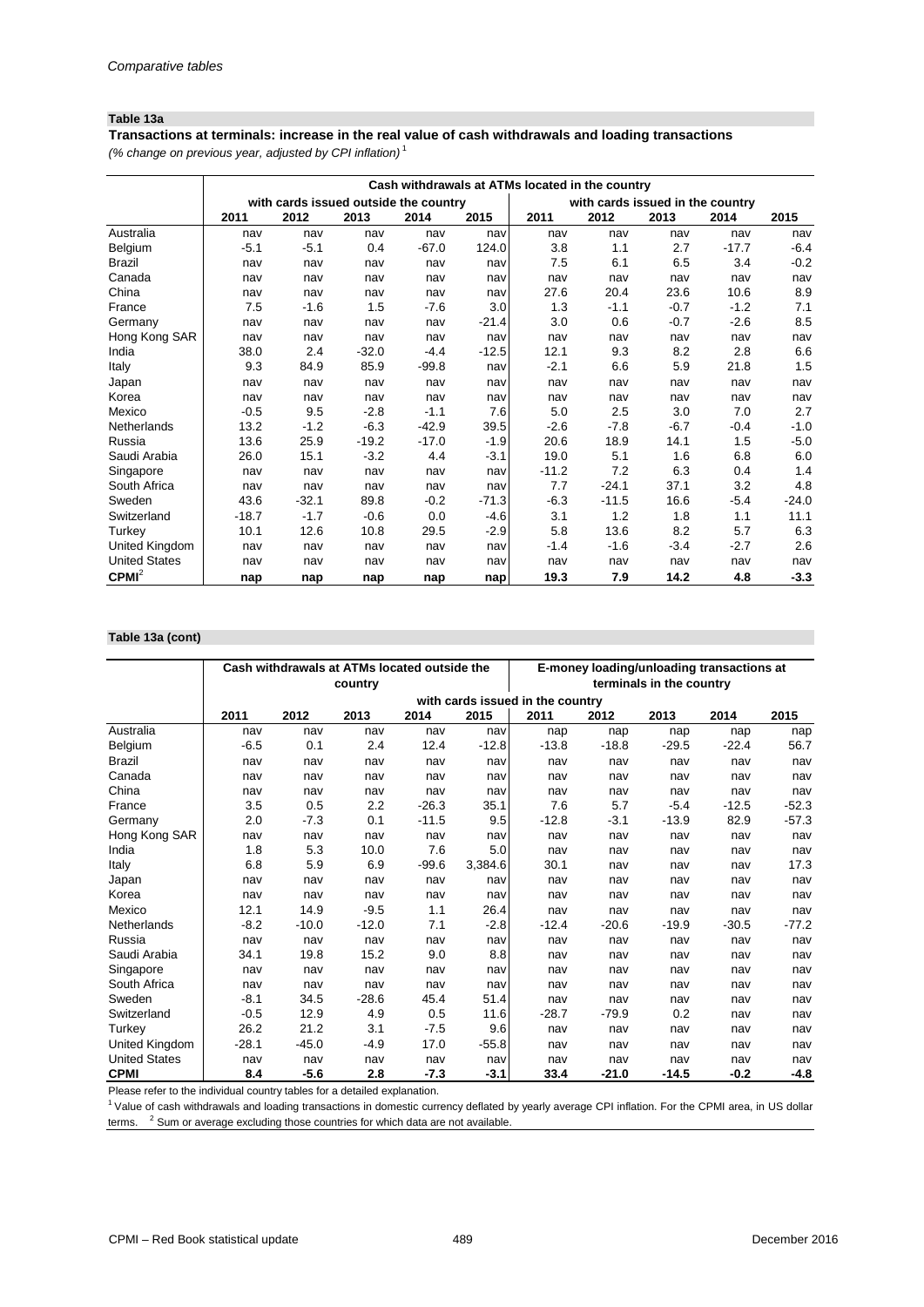### **Table 14**

**Transactions at terminals: number of payment transactions**

*(millions, total for the year)*

|                      |        |          |                                       | POS transactions at terminals located in the country |          |          |          |           |                                                            |           |
|----------------------|--------|----------|---------------------------------------|------------------------------------------------------|----------|----------|----------|-----------|------------------------------------------------------------|-----------|
|                      |        |          | with cards issued outside the country |                                                      |          |          |          |           | with cards issued in the country                           |           |
|                      | 2011   | 2012     | 2013                                  | 2014                                                 | 2015     | 2011     | 2012     | 2013      | 2014                                                       | 2015      |
| Australia            | nav    | nav      | nav                                   | nav                                                  | nav      | nav      | nav      | nav       | nav                                                        | nav       |
| Belgium              | 56.06  | 59.41    | 70.01                                 | 57.94                                                | 65.41    | 1.048.50 | 1.118.63 | 1.205.74  | 1.281.48                                                   | 1.397.05  |
| Brazil               | nav    | nav      | nav                                   | nav                                                  | nav      | 7.344.03 | 8,601.35 |           | 9,928.23 10,993.63 12,025.55                               |           |
| Canada               | nav    | nav      | nav                                   | nav                                                  | nav      | nav      | nav      | nav       | nav                                                        | nav       |
| China                | nav    | nav      | nav                                   | nav                                                  | nav      | 6,413.01 | 9.009.07 | 12.970.95 | 19,754.40                                                  | 29,029.95 |
| France               | 281.46 | 347.03   | 405.11                                | 353.73                                               | 362.19   | 7.624.79 | 8.152.67 | 8.578.48  | 8,249.81                                                   | 8,777.77  |
| Germany              | nap    | nap      | nap                                   | 170.87                                               | 145.77   | 2.714.85 | 2,907.25 | 3,254.87  | 3,165.19                                                   | 3,187.67  |
| Hong Kong SAR        | nav    | nav      | nav                                   | nav                                                  | nav      | nav      | nav      | nav       | nav                                                        | nav       |
| India                | 18.50  | 15.30    | 16.10                                 | 18.20                                                | 22.96    | 629.00   | 850.30   | 1.075.00  | 1.405.00                                                   | 1,936.33  |
| Italy                | 92.11  | 96.19    | 112.95                                | 78.35                                                | 53.00    | 1.745.99 | 2.038.73 | 2.274.07  | 2.025.62                                                   | 2,176.96  |
| Japan                | nav    | nav      | nav                                   | nav                                                  | nav      | nav      | nav      | nav       | nav                                                        | nav       |
| Korea                | nav    | nav      | nav                                   | nav                                                  | nav      | nav      | nav      | nav       | nav                                                        | nav       |
| Mexico               | 28.06  | 31.67    | 35.39                                 | 44.46                                                | 50.85    | 1.238.87 | 1.526.50 | 1.767.45  | 1.976.19                                                   | 2,294.11  |
| Netherlands          | 29.58  | 24.69    | 25.88                                 | 70.10                                                | 3,900.14 | 2,323.96 | 2,512.31 | 2.699.72  | 2.968.31                                                   | 3.245.33  |
| Russia               | 23.51  | 32.10    | 36.50                                 | 50.45                                                | 37.64    | 823.98   | 1,543.43 | 2,428.64  | 3,920.57                                                   | 5,873.65  |
| Saudi Arabia         | nap    | nap      | nap                                   | nap                                                  | nap      | 190.30   | 237.95   | 294.04    | 362.56                                                     | 443.29    |
| Singapore            | nav    | nav      | nav                                   | nav                                                  | nav      | nav      | nav      | nav       | nav                                                        | nav       |
| South Africa         | nav    | nav      | nav                                   | nav                                                  | nav      | 1,115.47 | 1.042.31 | 1.195.82  | 1.394.50                                                   | 1,635.01  |
| Sweden               | 81.00  | 94.00    | 101.00                                | 99.00                                                | 114.00   | 1.661.00 | 1.885.00 | 2.139.00  | 2.271.00                                                   | 2,387.00  |
| Switzerland          | 47.03  | 49.44    | 54.08                                 | 58.17                                                | 51.46    | 492.66   | 537.56   | 571.95    | 636.03                                                     | 812.61    |
| Turkey               | 18.40  | 22.35    | 27.16                                 | 36.62                                                | 43.82    | 2.460.99 | 2,829.33 | 3,165.54  | 3,403.65                                                   | 3,766.43  |
| United Kingdom       | 87.00  | 439.00   | 196.00                                | 564.00                                               | nav      | 9,434.00 |          |           | 9,853.00 10,668.00 11,518.00                               | 12,662.00 |
| <b>United States</b> | nav    | nav      | nav                                   | nav                                                  | nav      | nav      | nav      | nav       | nav                                                        | nav       |
| CPMI                 | 762.70 | 1,211.17 | 1,080.19                              | 1,601.89                                             |          |          |          |           | 4,847.25 47,261.40 54,645.38 64,217.51 75,325.93 91,650.70 |           |

# **Table 14 (cont)**

|                      |          |          | POS transactions at terminals located outside the |          |          | E-money payment transactions at terminals in the |        |         |        |        |  |
|----------------------|----------|----------|---------------------------------------------------|----------|----------|--------------------------------------------------|--------|---------|--------|--------|--|
|                      |          |          | country                                           |          |          |                                                  |        | country |        |        |  |
|                      |          |          |                                                   |          |          | with cards issued in the country                 |        |         |        |        |  |
|                      | 2011     | 2012     | 2013                                              | 2014     | 2015     | 2011                                             | 2012   | 2013    | 2014   | 2015   |  |
| Australia            | nav      | nav      | nav                                               | nav      | nav      | nap                                              | nap    | nap     | nap    | nap    |  |
| Belgium              | 105.83   | 108.25   | 126.51                                            | 140.85   | 129.55   | 50.51                                            | 46.20  | 29.36   | 26.41  | 1.44   |  |
| <b>Brazil</b>        | 85.97    | 91.71    | 107.84                                            | 125.79   | 95.38    | nav                                              | nav    | nav     | nav    | nav    |  |
| Canada               | nav      | nav      | nav                                               | nav      | nav      | nav                                              | nav    | nav     | nav    | nav    |  |
| China                | nav      | nav      | nav                                               | nav      | nav      | nap                                              | nap    | nap     | nap    | nap    |  |
| France               | 286.22   | 322.31   | 385.81                                            | 325.03   | 456.26   | nav                                              | nav    | nav     | 48.45  | 20.14  |  |
| Germany              | 262.49   | 308.55   | 409.74                                            | 200.81   | 251.27   | 35.92                                            | 33.60  | 31.76   | 23.04  | 26.25  |  |
| Hong Kong SAR        | nav      | nav      | nav                                               | nav      | nav      | nav                                              | nav    | nav     | nav    | nav    |  |
| India                | 27.90    | 26.60    | 37.10                                             | 46.40    | 55.94    | 30.60                                            | 66.10  | 133.60  | 310.70 | 748.02 |  |
| Italy                | 21.98    | 26.46    | 42.21                                             | 8.40     | 10.50    | nav                                              | nav    | nav     | 221.40 | 131.00 |  |
| Japan                | nav      | nav      | nav                                               | nav      | nav      | nav                                              | nav    | nav     | nav    | nav    |  |
| Korea                | nap      | nav      | nav                                               | nav      | nav      | nav                                              | nav    | nav     | nav    | nav    |  |
| Mexico               | 49.29    | 52.87    | 66.05                                             | 59.11    | 77.42    | nav                                              | nav    | nav     | nav    | nav    |  |
| Netherlands          | 120.48   | 130.59   | 152.59                                            | 167.00   | 192.98   | nav                                              | nav    | 122.10  | 86.56  | 4.73   |  |
| Russia               | 90.82    | 148.84   | 229.38                                            | 323.57   | 278.26   | nav                                              | nav    | nav     | nav    | nav    |  |
| Saudi Arabia         | nap      | nap      | nap                                               | nap      | nap      | nap                                              | nap    | nap     | nap    | nap    |  |
| Singapore            | nav      | nav      | nav                                               | nav      | nav      | nav                                              | nav    | nav     | nav    | nav    |  |
| South Africa         | nav      | nav      | nav                                               | nav      | nav      | nav                                              | nav    | nav     | nav    | nav    |  |
| Sweden               | 57.40    | 70.00    | 88.00                                             | 53.00    | 166.00   | nap                                              | nap    | nap     | nap    | nav    |  |
| Switzerland          | 98.50    | 113.74   | 129.17                                            | 142.43   | 152.74   | 10.60                                            | 2.80   | 1.37    | nav    | 6.78   |  |
| Turkey               | 28.97    | 35.28    | 48.71                                             | 55.45    | 61.29    | nav                                              | nav    | nav     | nav    | nav    |  |
| United Kingdom       | 469.00   | 639.00   | 891.00                                            | 1,442.00 | 1,878.00 | nav                                              | nav    | nav     | nav    | nav    |  |
| <b>United States</b> | nav      | nav      | nav                                               | nav      | nav      | nav                                              | nav    | nav     | nav    | nav    |  |
| CPMI <sup>1</sup>    | 1.704.85 | 2.074.19 | 2,714.10                                          | 3.089.84 | 3.805.59 | 127.63                                           | 148.70 | 318.20  | 716.56 | 938.37 |  |

Please refer to the individual country tables for a detailed explanation.

 $1$  Sum or average excluding those countries for which data are not available.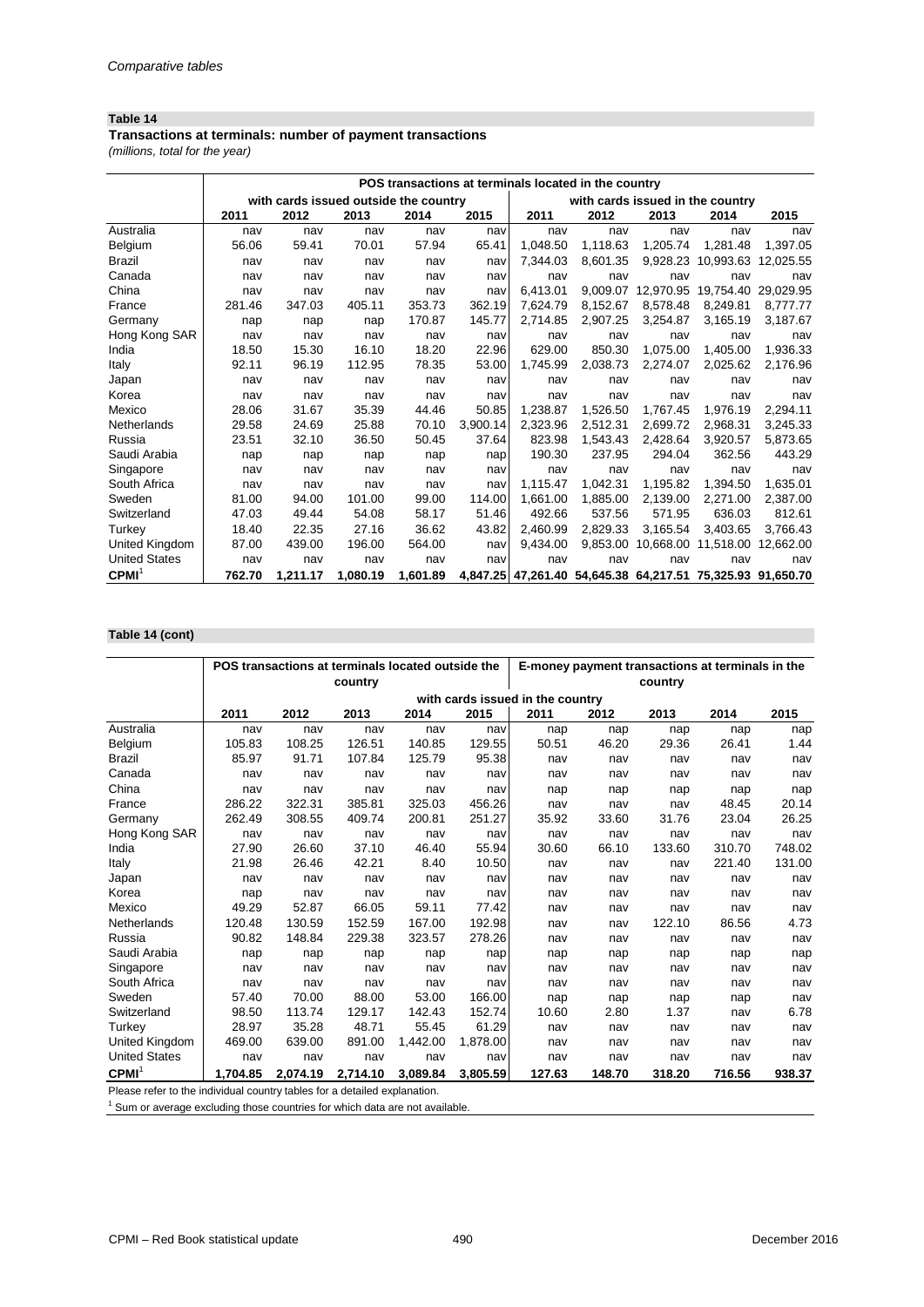### **Table 14a**

### **Transactions at terminals: increase in the number of payment transactions**

*(% change on previous year)*

|                      |         |                                       |         |         |         | POS transactions at terminals located in the country |                                  |      |         |      |
|----------------------|---------|---------------------------------------|---------|---------|---------|------------------------------------------------------|----------------------------------|------|---------|------|
|                      |         | with cards issued outside the country |         |         |         |                                                      | with cards issued in the country |      |         |      |
|                      | 2011    | 2012                                  | 2013    | 2014    | 2015    | 2011                                                 | 2012                             | 2013 | 2014    | 2015 |
| Australia            | nav     | nav                                   | nav     | nav     | nav     | nav                                                  | nav                              | nav  | nav     | nav  |
| <b>Belgium</b>       | 12.0    | 6.0                                   | 17.8    | $-17.2$ | 12.9    | 6.6                                                  | 6.7                              | 7.8  | 6.3     | 9.0  |
| <b>Brazil</b>        | nav     | nav                                   | nav     | nav     | nav     | 17.3                                                 | 17.1                             | 15.4 | 10.7    | 9.4  |
| Canada               | nav     | nav                                   | nav     | nav     | nav     | nav                                                  | nav                              | nav  | nav     | nav  |
| China                | nav     | nav                                   | nav     | nav     | nav     | 32.2                                                 | 40.5                             | 44.0 | 52.3    | 47.0 |
| France               | 12.9    | 23.3                                  | 16.7    | $-12.7$ | 2.4     | 6.7                                                  | 6.9                              | 5.2  | $-3.8$  | 6.4  |
| Germany              | nav     | nav                                   | nav     | nav     | $-14.7$ | 8.5                                                  | 7.1                              | 12.0 | $-2.8$  | 0.7  |
| Hong Kong SAR        | nav     | nav                                   | nav     | nav     | nav     | nav                                                  | nav                              | nav  | nav     | nav  |
| India                | 2.8     | $-17.3$                               | 5.2     | 13.0    | 26.2    | 29.9                                                 | 35.2                             | 26.4 | 30.7    | 37.8 |
| Italy                | 10.0    | 4.4                                   | 17.4    | $-30.6$ | $-32.4$ | 26.4                                                 | 16.8                             | 11.5 | $-10.9$ | 7.5  |
| Japan                | nav     | nav                                   | nav     | nav     | nav     | nav                                                  | nav                              | nav  | nav     | nav  |
| Korea                | nav     | nav                                   | nav     | nav     | nav     | nav                                                  | nav                              | nav  | nav     | nav  |
| Mexico               | 5.0     | 12.9                                  | 11.7    | 25.6    | 14.4    | 22.8                                                 | 23.2                             | 15.8 | 11.8    | 16.1 |
| Netherlands          | $-14.1$ | $-16.5$                               | 4.8     | 170.9   | 5,463.8 | 6.1                                                  | 8.1                              | 7.5  | 9.9     | 9.3  |
| Russia               | 33.3    | 36.6                                  | 13.7    | 38.2    | $-25.4$ | 62.6                                                 | 87.3                             | 57.4 | 61.4    | 49.8 |
| Saudi Arabia         | nav     | nav                                   | nav     | nav     | nav     | 25.9                                                 | 25.0                             | 23.6 | 23.3    | 22.3 |
| Singapore            | nav     | nav                                   | nav     | nav     | nav     | nav                                                  | nav                              | nav  | nav     | nav  |
| South Africa         | nav     | nav                                   | nav     | nav     | nav     | 10.7                                                 | $-6.6$                           | 14.7 | 16.6    | 17.2 |
| Sweden               | $-8.0$  | 16.0                                  | 7.4     | $-2.0$  | 15.2    | 9.8                                                  | 13.5                             | 13.5 | 6.2     | 5.1  |
| Switzerland          | 0.4     | 5.1                                   | 9.4     | 7.6     | $-11.5$ | 6.8                                                  | 9.1                              | 6.4  | 11.2    | 27.8 |
| Turkey               | 21.8    | 21.4                                  | 21.5    | 34.8    | 19.7    | 14.2                                                 | 15.0                             | 11.9 | 7.5     | 10.7 |
| United Kingdom       | $-51.1$ | 404.6                                 | $-55.4$ | 187.8   | nav     | 12.0                                                 | 4.4                              | 8.3  | 8.0     | 9.9  |
| <b>United States</b> | nav     | nav                                   | nav     | nav     | nav     | nav                                                  | nav                              | nav  | nav     | nav  |
| CPMI <sup>1</sup>    | -5.6    | 58.8                                  | $-10.8$ | 32.5    | 367.0   | 15.2                                                 | 15.6                             | 17.5 | 17.3    | 21.7 |

## **Table 14a (cont)**

|                      |      |        |         | POS transactions at terminals located outside the |         | E-money payment transactions at terminals in the |         |         |         |         |  |
|----------------------|------|--------|---------|---------------------------------------------------|---------|--------------------------------------------------|---------|---------|---------|---------|--|
|                      |      |        | country |                                                   |         |                                                  |         | country |         |         |  |
|                      |      |        |         |                                                   |         | with cards issued in the country                 |         |         |         |         |  |
|                      | 2011 | 2012   | 2013    | 2014                                              | 2015    | 2011                                             | 2012    | 2013    | 2014    | 2015    |  |
| Australia            | nav  | nav    | nav     | nav                                               | nav     | nap                                              | nap     | nap     | nap     | nap     |  |
| Belgium              | 27.5 | 2.3    | 16.9    | 11.3                                              | $-8.0$  | $-16.7$                                          | $-8.5$  | $-36.4$ | $-10.1$ | $-94.5$ |  |
| <b>Brazil</b>        | 15.5 | 6.7    | 17.6    | 16.7                                              | $-24.2$ | nav                                              | nav     | nav     | nav     | nav     |  |
| Canada               | nav  | nav    | nav     | nav                                               | nav     | nav                                              | nav     | nav     | nav     | nav     |  |
| China                | nav  | nav    | nav     | nav                                               | nav     | nav                                              | nav     | nav     | nav     | nav     |  |
| France               | 17.3 | 12.6   | 19.7    | $-15.8$                                           | 40.4    | nav                                              | nav     | nav     | nav     | $-58.4$ |  |
| Germany              | 22.7 | 17.5   | 32.8    | $-51.0$                                           | 25.1    | $-7.8$                                           | $-6.5$  | $-5.5$  | $-27.5$ | 13.9    |  |
| Hong Kong SAR        | nav  | nav    | nav     | nav                                               | nav     | nav                                              | nav     | nav     | nav     | nav     |  |
| India                | 26.8 | $-4.7$ | 39.5    | 25.1                                              | 20.6    | 215.5                                            | 116.0   | 102.1   | 132.6   | 140.8   |  |
| Italy                | 44.0 | 20.4   | 59.5    | $-80.1$                                           | 25.1    | nav                                              | nav     | nav     | nav     | $-40.8$ |  |
| Japan                | nav  | nav    | nav     | nav                                               | nav     | nav                                              | nav     | nav     | nav     | nav     |  |
| Korea                | nav  | nav    | nav     | nav                                               | nav     | nav                                              | nav     | nav     | nav     | nav     |  |
| Mexico               | 17.4 | 7.3    | 24.9    | $-10.5$                                           | 31.0    | nav                                              | nav     | nav     | nav     | nav     |  |
| Netherlands          | 3.7  | 8.4    | 16.8    | 9.4                                               | 15.6    | nav                                              | nav     | nav     | $-29.1$ | $-94.5$ |  |
| Russia               | 67.2 | 63.9   | 54.1    | 41.1                                              | $-14.0$ | nav                                              | nav     | nav     | nav     | nav     |  |
| Saudi Arabia         | nav  | nav    | nav     | nav                                               | nav     | nav                                              | nav     | nav     | nav     | nav     |  |
| Singapore            | nav  | nav    | nav     | nav                                               | nav     | nav                                              | nav     | nav     | nav     | nav     |  |
| South Africa         | nav  | nav    | nav     | nav                                               | nav     | nav                                              | nav     | nav     | nav     | nav     |  |
| Sweden               | 30.5 | 22.0   | 25.7    | $-39.8$                                           | 213.2   | nav                                              | nav     | nav     | nav     | nav     |  |
| Switzerland          | 22.3 | 15.5   | 13.6    | 10.3                                              | 7.2     | $-30.6$                                          | $-73.6$ | $-51.1$ | nav     | nav     |  |
| Turkey               | 28.4 | 21.8   | 38.1    | 13.8                                              | 10.5    | nav                                              | nav     | nav     | nav     | nav     |  |
| United Kingdom       | 22.1 | 36.2   | 39.4    | 61.8                                              | 30.2    | nav                                              | nav     | nav     | nav     | nav     |  |
| <b>United States</b> | nav  | nav    | nav     | nav                                               | nav     | nav                                              | nav     | nav     | nav     | nav     |  |
| CPMI <sup>1</sup>    | 22.1 | 21.7   | 30.9    | 13.8                                              | 23.2    | 2.5                                              | 16.5    | 31.9    | 41.0    | 30.0    |  |

Please refer to the individual country tables for a detailed explanation.

 $1$  Sum or average excluding those countries for which data are not available.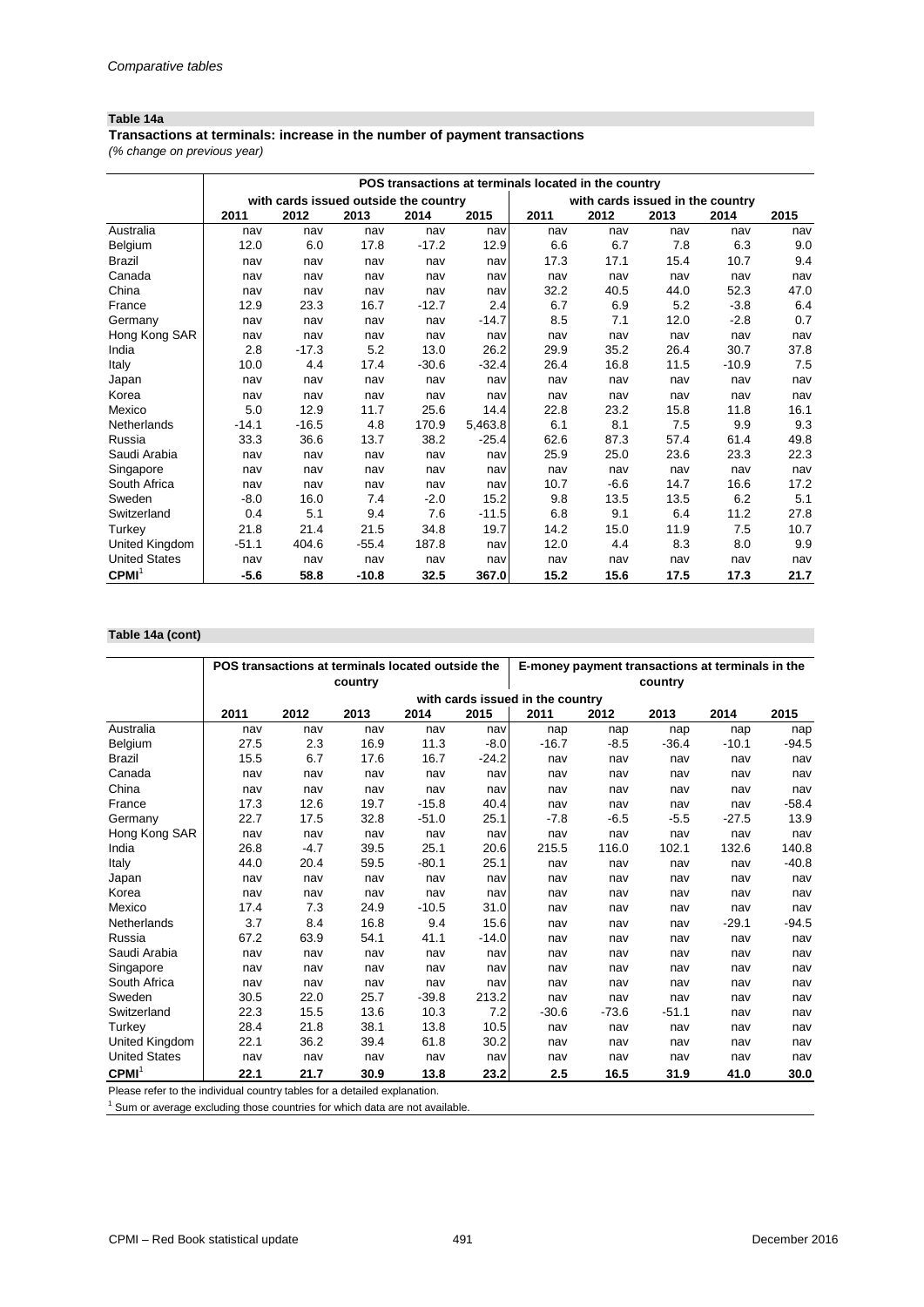### **Table 15**

### **Transactions at terminals: value of payment transactions**

*(USD billions, total for the year)* <sup>1</sup>

|                      |        | with cards issued outside the country |        |        |        |          |          |          | with cards issued in the country |          |
|----------------------|--------|---------------------------------------|--------|--------|--------|----------|----------|----------|----------------------------------|----------|
|                      | 2011   | 2012                                  | 2013   | 2014   | 2015   | 2011     | 2012     | 2013     | 2014                             | 2015     |
| Australia            | nav    | nav                                   | nav    | nav    | nav    | nav      | nav      | nav      | nav                              | nav      |
| <b>Belgium</b>       | 6.16   | 5.58                                  | 6.22   | 5.78   | 4.67   | 76.57    | 75.26    | 82.26    | 82.97                            | 73.84    |
| <b>Brazil</b>        | nav    | nav                                   | nav    | nav    | nav    | 356.19   | 359.55   | 382.73   | 400.13                           | 338.58   |
| Canada               | nav    | nav                                   | nav    | nav    | nav    | nav      | nav      | nav      | nav                              | nav      |
| China                | nav    | nav                                   | nav    | nav    | nav    | 2,354.42 | 3,298.84 | 5,139.92 | 6,899.56                         | 8,831.17 |
| France               | 35.26  | 39.42                                 | 46.42  | 44.52  | 36.69  | 518.79   | 512.26   | 519.05   | 505.56                           | 430.53   |
| Germany              | nap    | nap                                   | nap    | 19.49  | 14.79  | 230.00   | 224.20   | 257.76   | 292.64                           | 206.55   |
| Hong Kong SAR        | nav    | nav                                   | nav    | nav    | nav    | nav      | nav      | nav      | nav                              | nav      |
| India                | 4.28   | 2.68                                  | 3.44   | 3.58   | 4.40   | 27.87    | 34.20    | 39.09    | 47.43                            | 57.91    |
| Italy                | 15.34  | 15.48                                 | 18.08  | 0.10   | 6.96   | 197.09   | 206.12   | 219.65   | 187.69                           | 163.63   |
| Japan                | nav    | nav                                   | nav    | nav    | nav    | nav      | nav      | nav      | nav                              | nav      |
| Korea                | nav    | nav                                   | nav    | nav    | nav    | nav      | nav      | nav      | nav                              | nav      |
| Mexico               | 5.75   | 6.61                                  | 6.01   | 5.36   | 5.22   | 62.15    | 71.64    | 84.58    | 87.36                            | 84.08    |
| Netherlands          | 4.36   | 3.96                                  | 4.46   | 5.83   | 159.20 | 121.00   | 114.12   | 122.80   | 128.62                           | 114.81   |
| Russia               | 2.82   | 3.28                                  | 3.61   | 3.57   | 2.38   | 51.97    | 80.10    | 109.42   | 128.66                           | 100.19   |
| Saudi Arabia         | nap    | nap                                   | nap    | nap    | nap    | 26.37    | 32.59    | 38.49    | 45.31                            | 51.11    |
| Singapore            | nav    | nav                                   | nav    | nav    | nav    | nav      | nav      | nav      | nav                              | nav      |
| South Africa         | nav    | nav                                   | nav    | nav    | nav    | 64.28    | 46.28    | 45.64    | 48.50                            | 47.96    |
| Sweden               | 5.77   | 6.76                                  | 6.92   | 6.57   | 7.21   | 82.40    | 85.66    | 95.29    | 94.01                            | 81.36    |
| Switzerland          | 8.22   | 7.89                                  | 8.61   | 9.10   | 8.74   | 51.40    | 50.60    | 52.78    | 56.06                            | 62.20    |
| Turkey               | 5.00   | 5.42                                  | 6.40   | 7.58   | 7.11   | 161.87   | 189.68   | 211.01   | 205.72                           | 189.17   |
| United Kingdom       | 23.19  | 48.70                                 | 21.34  | 40.28  | nav    | 759.77   | 755.36   | 813.41   | 906.20                           | 910.94   |
| <b>United States</b> | nav    | nav                                   | nav    | nav    | nav    | nav      | nav      | nav      | nav                              | nav      |
| CPMI <sup>2</sup>    | 116.16 | 145.79                                | 131.51 | 151.77 | 257.37 | 5,142.15 | 6,136.47 |          | 8,213.87 10,116.43 11,744.02     |          |

### **Table 15 (cont)**

|                      |        | POS transactions at terminals located outside the |         |        |        |                                  | E-money payment transactions at terminals in the |         |       |       |
|----------------------|--------|---------------------------------------------------|---------|--------|--------|----------------------------------|--------------------------------------------------|---------|-------|-------|
|                      |        |                                                   | country |        |        |                                  |                                                  | country |       |       |
|                      |        |                                                   |         |        |        | with cards issued in the country |                                                  |         |       |       |
|                      | 2011   | 2012                                              | 2013    | 2014   | 2015   | 2011                             | 2012                                             | 2013    | 2014  | 2015  |
| Australia            | nav    | nav                                               | nav     | nav    | nav    | nap                              | nap                                              | nap     | nap   | nap   |
| Belgium              | 11.44  | 10.63                                             | 12.68   | 13.13  | 8.97   | 0.32                             | 0.25                                             | 0.19    | 0.12  | 0.07  |
| <b>Brazil</b>        | 10.85  | 10.67                                             | 10.72   | 11.05  | 7.37   | nav                              | nav                                              | nav     | nav   | nav   |
| Canada               | nav    | nav                                               | nav     | nav    | nav    | nav                              | nav                                              | nav     | nav   | nav   |
| China                | nav    | nav                                               | nav     | nav    | nav    | nap                              | nap                                              | nap     | nap   | nap   |
| France               | 28.47  | 29.01                                             | 33.20   | 23.42  | 28.81  | nav                              | nav                                              | nav     | 0.23  | 0.09  |
| Germany              | 29.93  | 30.60                                             | 39.20   | 31.85  | 24.09  | 0.17                             | 0.16                                             | 0.14    | 0.09  | 0.09  |
| Hong Kong SAR        | nav    | nav                                               | nav     | nav    | nav    | nav                              | nav                                              | nav     | nav   | nav   |
| India                | 3.36   | 2.48                                              | 3.53    | 4.18   | 4.98   | 1.33                             | 1.47                                             | 1.38    | 3.49  | 7.60  |
| Italy                | 2.08   | 2.20                                              | 2.96    | 0.01   | 1.13   | nav                              | nav                                              | nav     | 14.24 | 7.52  |
| Japan                | nav    | nav                                               | nav     | nav    | nav    | nav                              | nav                                              | nav     | nav   | nav   |
| Korea                | nap    | nav                                               | nav     | nav    | nav    | nav                              | nav                                              | nav     | nav   | nav   |
| Mexico               | 5.28   | 6.07                                              | 7.99    | 8.37   | 5.26   | nap                              | nap                                              | nap     | nap   | nap   |
| Netherlands          | 12.92  | 12.67                                             | 14.07   | 12.08  | 11.44  | nav                              | nav                                              | 0.39    | 0.26  | 0.03  |
| Russia               | 13.55  | 18.38                                             | 23.73   | 23.20  | 13.09  | nav                              | nav                                              | nav     | nav   | nav   |
| Saudi Arabia         | nap    | nap                                               | nap     | nap    | nap    | nap                              | nap                                              | nap     | nap   | nap   |
| Singapore            | nav    | nav                                               | nav     | nav    | nav    | nav                              | nav                                              | nav     | nav   | nav   |
| South Africa         | nav    | nav                                               | nav     | nav    | nav    | nav                              | nav                                              | nav     | nav   | nav   |
| Sweden               | 3.86   | 4.10                                              | 4.90    | 4.66   | 9.06   | nap                              | nap                                              | nap     | nap   | nav   |
| Switzerland          | 16.95  | 17.70                                             | 19.52   | 21.04  | 20.01  | 0.06                             | 0.01                                             | 0.01    | nav   | 0.44  |
| Turkey               | 3.09   | 3.34                                              | 3.99    | 4.16   | 4.17   | nav                              | nav                                              | nav     | nav   | nav   |
| United Kingdom       | 45.04  | 54.37                                             | 63.22   | 92.07  | 98.36  | nav                              | nav                                              | nav     | nav   | nav   |
| <b>United States</b> | nav    | nav                                               | nav     | nav    | nav    | nav                              | nav                                              | nav     | nav   | nav   |
| CPMI <sup>2</sup>    | 186.82 | 202.21                                            | 239.72  | 249.23 | 236.75 | 1.88                             | 1.89                                             | 2.11    | 18.43 | 15.84 |

Please refer to the individual country tables for a detailed explanation.

 $1$  Converted at yearly average exchange rates.  $2$  Sum or average excluding those countries for which data are not available.  $3$  For e-money payment transactions, total transactions during the fiscal year ending March of the following year, converted at average fiscal year exchange rates.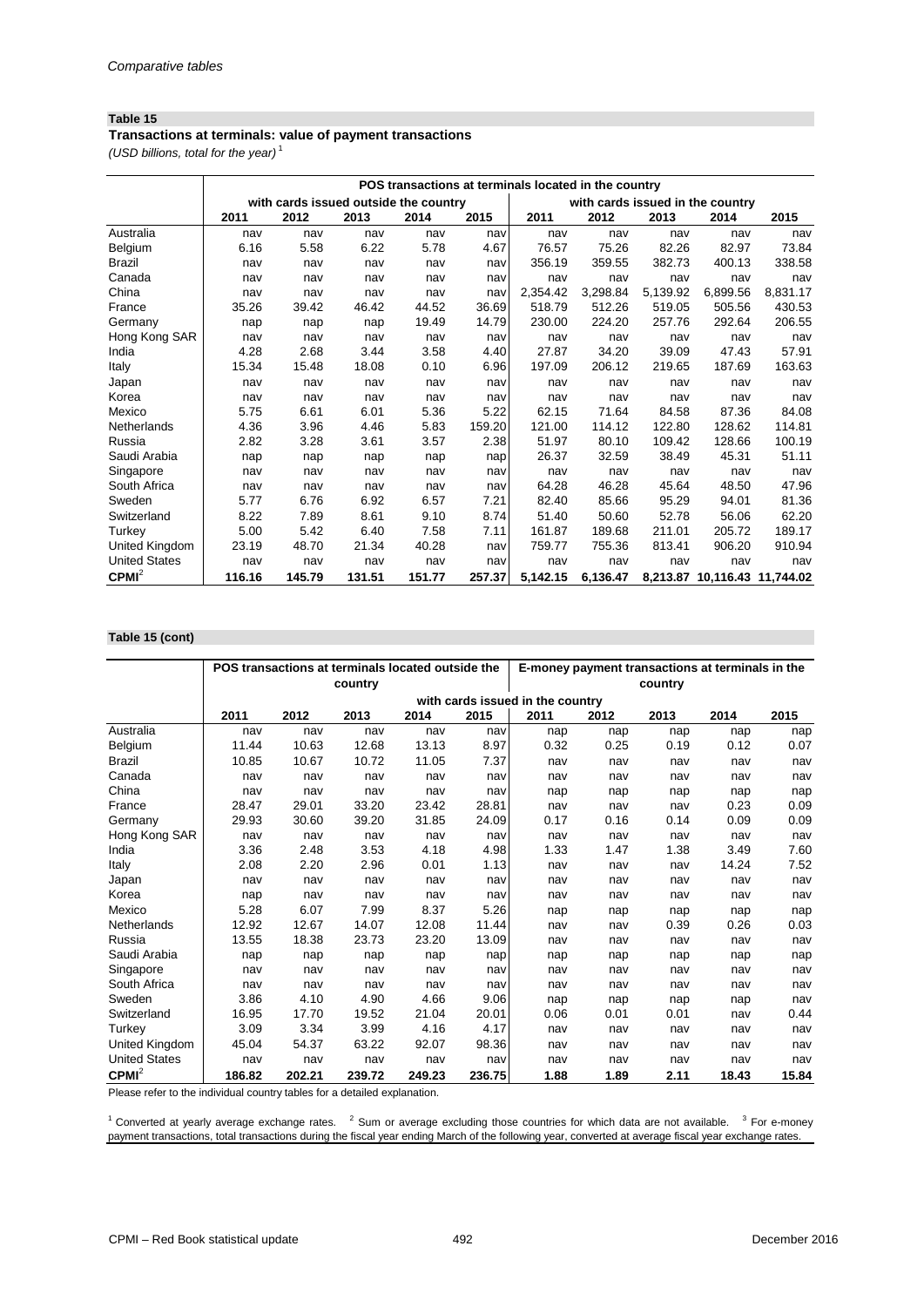### **Table 15a**

### **Transactions at terminals: increase in the real value of payment transactions**

*(% change on previous year, adjusted by CPI inflation)* <sup>1</sup>

|                      |         |                                       |         |         |         | POS transactions at terminals located in the country |                                  |        |         |         |
|----------------------|---------|---------------------------------------|---------|---------|---------|------------------------------------------------------|----------------------------------|--------|---------|---------|
|                      |         | with cards issued outside the country |         |         |         |                                                      | with cards issued in the country |        |         |         |
|                      | 2011    | 2012                                  | 2013    | 2014    | 2015    | 2011                                                 | 2012                             | 2013   | 2014    | 2015    |
| Australia            | nav     | nav                                   | nav     | nav     | nav     | nav                                                  | nav                              | nav    | nav     | nav     |
| Belgium              | 5.7     | $-4.4$                                | 6.5     | $-7.3$  | $-4.1$  | 2.5                                                  | 3.7                              | 4.4    | 0.5     | 5.8     |
| Brazil               | nav     | nav                                   | nav     | nav     | nav     | 14.0                                                 | 11.3                             | 11.1   | 7.1     | 8.4     |
| Canada               | nav     | nav                                   | nav     | nav     | nav     | nav                                                  | nav                              | nav    | nav     | nav     |
| China                | nav     | nav                                   | nav     | nav     | nav     | 38.4                                                 | 33.4                             | 49.0   | 30.5    | 28.5    |
| France               | 8.5     | 18.5                                  | 12.8    | -4.6    | $-1.5$  | 5.7                                                  | 4.6                              | $-3.0$ | $-3.1$  | 1.8     |
| Germany              | nav     | nav                                   | nav     | nav     | $-9.4$  | 7.0                                                  | 3.4                              | 9.4    | 12.8    | $-15.7$ |
| Hong Kong SAR        | nav     | nav                                   | nav     | nav     | nav     | nav                                                  | nav                              | nav    | nav     | nav     |
| India                | 9.7     | $-34.0$                               | 28.7    | $-2.6$  | 21.6    | 18.6                                                 | 29.2                             | 14.6   | 13.8    | 20.7    |
| Italy                | 3.5     | 5.8                                   | 11.5    | $-99.4$ | 7,887.0 | 14.2                                                 | 9.6                              | 1.8    | $-14.7$ | 4.2     |
| Japan                | nav     | nav                                   | nav     | nav     | nav     | nav                                                  | nav                              | nav    | nav     | nav     |
| Korea                | nav     | nav                                   | nav     | nav     | nav     | nav                                                  | nav                              | nav    | nav     | nav     |
| Mexico               | $-15.5$ | 17.0                                  | $-15.1$ | $-10.7$ | 13.0    | 18.8                                                 | 17.3                             | 10.3   | 3.4     | 11.7    |
| Netherlands          | $-3.5$  | $-4.2$                                | 6.2     | 30.4    | 3,158.1 | $-0.3$                                               | $-0.7$                           | 1.5    | 4.5     | 6.5     |
| Russia               | 8.7     | 15.5                                  | 5.7     | 5.9     | $-5.7$  | 66.7                                                 | 53.0                             | 31.4   | 25.9    | 10.2    |
| Saudi Arabia         | nav     | nav                                   | nav     | nav     | nav     | 32.7                                                 | 20.1                             | 14.1   | 14.6    | 10.4    |
| Singapore            | nav     | nav                                   | nav     | nav     | nav     | nav                                                  | nav                              | nav    | nav     | nav     |
| South Africa         | nav     | nav                                   | nav     | nav     | nav     | 13.1                                                 | $-22.9$                          | 10.0   | 13.7    | 10.5    |
| Sweden               | $-5.0$  | 21.1                                  | $-2.0$  | $-0.2$  | 33.9    | 4.4                                                  | 7.5                              | 6.5    | 3.7     | 5.6     |
| Switzerland          | $-8.9$  | 2.4                                   | 7.9     | 4.4     | 2.3     | 1.9                                                  | 4.9                              | 3.3    | 4.9     | 18.0    |
| Turkey               | 25.2    | 9.5                                   | 16.6    | 26.0    | 7.2     | 13.1                                                 | 18.5                             | 9.8    | 3.7     | 5.1     |
| United Kingdom       | 654.8   | 106.7                                 | $-56.7$ | 76.6    | nav     | 6.0                                                  | $-2.1$                           | 6.4    | 4.2     | 8.2     |
| <b>United States</b> | nav     | nav                                   | nav     | nav     | nav     | nav                                                  | nav                              | nav    | nav     | nav     |
| CPMI <sup>2</sup>    | 30.6    | 22.3                                  | $-11.8$ | $-1.9$  | 127.7   | 27.0                                                 | 16.3                             | 30.8   | 20.2    | 14.5    |

## **Table 15a (cont)**

|                      |        | POS transactions at terminals located outside the |         |          |          | E-money payment transactions at terminals in the |         |         |         |         |  |
|----------------------|--------|---------------------------------------------------|---------|----------|----------|--------------------------------------------------|---------|---------|---------|---------|--|
|                      |        |                                                   | country |          |          |                                                  |         | country |         |         |  |
|                      |        |                                                   |         |          |          | with cards issued in the country                 |         |         |         |         |  |
|                      | 2011   | 2012                                              | 2013    | 2014     | 2015     | 2011                                             | 2012    | 2013    | 2014    | 2015    |  |
| Australia            | nav    | nav                                               | nav     | nav      | nav      | nap                                              | nap     | nap     | nap     | nap     |  |
| Belgium              | 17.9   | $-2.0$                                            | 14.0    | 3.1      | $-18.8$  | $-15.0$                                          | $-17.6$ | $-29.2$ | $-33.6$ | $-31.1$ |  |
| <b>Brazil</b>        | 10.0   | 8.5                                               | 4.8     | 5.6      | $-14.6$  | nav                                              | nav     | nav     | nav     | nav     |  |
| Canada               | nav    | nav                                               | nav     | nav      | nav      | nav                                              | nav     | nav     | nav     | nav     |  |
| China                | nav    | nav                                               | nav     | nav      | nav      | nav                                              | nav     | nav     | nav     | nav     |  |
| France               | 10.5   | 7.9                                               | 9.6     | $-29.8$  | 47.0     | nav                                              | nav     | nav     | nav     | $-51.2$ |  |
| Germany              | 14.3   | 8.4                                               | 22.0    | $-19.3$  | $-9.6$   | $-14.8$                                          | $-2.8$  | $-12.5$ | $-39.1$ | 19.4    |  |
| Hong Kong SAR        | nav    | nav                                               | nav     | nav      | nav      | nav                                              | nav     | nav     | nav     | nav     |  |
| India                | 11.4   | $-22.1$                                           | 42.6    | 10.9     | 17.9     | 285.8                                            | 16.5    | $-6.0$  | 137.3   | 115.4   |  |
| Italy                | 33.2   | 10.9                                              | 28.7    | $-99.6$  | 12,079.8 | nav                                              | nav     | nav     | nav     | $-36.9$ |  |
| Japan                | nav    | nav                                               | nav     | nav      | nav      | nav                                              | nav     | nav     | nav     | nav     |  |
| Korea                | nav    | nav                                               | nav     | nav      | nav      | nav                                              | nav     | nav     | nav     | nav     |  |
| Mexico               | 9.2    | 17.0                                              | 23.0    | 4.9      | $-27.1$  | nav                                              | nav     | nav     | nav     | nav     |  |
| Netherlands          | 1.7    | 3.3                                               | 4.7     | $-14.34$ | 13.1     | nav                                              | nav     | nav     | $-33.9$ | $-86.9$ |  |
| Russia               | 37.1   | 34.6                                              | 24.2    | 4.75     | $-20.2$  | nav                                              | nav     | nav     | nav     | nav     |  |
| Saudi Arabia         | nav    | nav                                               | nav     | nav      | nav      | nav                                              | nav     | nav     | nav     | nav     |  |
| Singapore            | nav    | nav                                               | nav     | nav      | nav      | nav                                              | nav     | nav     | nav     | nav     |  |
| South Africa         | nav    | nav                                               | nav     | nav      | nav      | nav                                              | nav     | nav     | nav     | nav     |  |
| Sweden               | 27.1   | 9.8                                               | 14.4    | 0.1      | 137.1    | nav                                              | nav     | nav     | nav     | nav     |  |
| Switzerland          | 7.0    | 11.3                                              | 9.2     | 6.4      | 1.2      | $-28.7$                                          | $-79.9$ | 0.2     | nav     | nav     |  |
| Turkey               | 19.4   | 9.3                                               | 17.9    | 10.9     | 14.6     | nav                                              | nav     | nav     | nav     | nav     |  |
| United Kingdom       | $-2.1$ | 18.8                                              | 14.9    | 36.2     | 15.0     | nav                                              | nav     | nav     | nav     | nav     |  |
| <b>United States</b> | nav    | nav                                               | nav     | nav      | nav      | nav                                              | nav     | nav     | nav     | nav     |  |
| $CPMI^2$             | 15.0   | 5.5                                               | 15.9    | 1.4      | $-6.3$   | 97.9                                             | $-2.0$  | $-11.0$ | 83.9    | $-17.5$ |  |

Please refer to the individual country tables for a detailed explanation.

 $1$  Value of payment transactions in domestic currency deflated by yearly average CPI inflation. For the CPMI area, in US dollar terms.  $2$ Sum or average excluding those countries for which data are not available.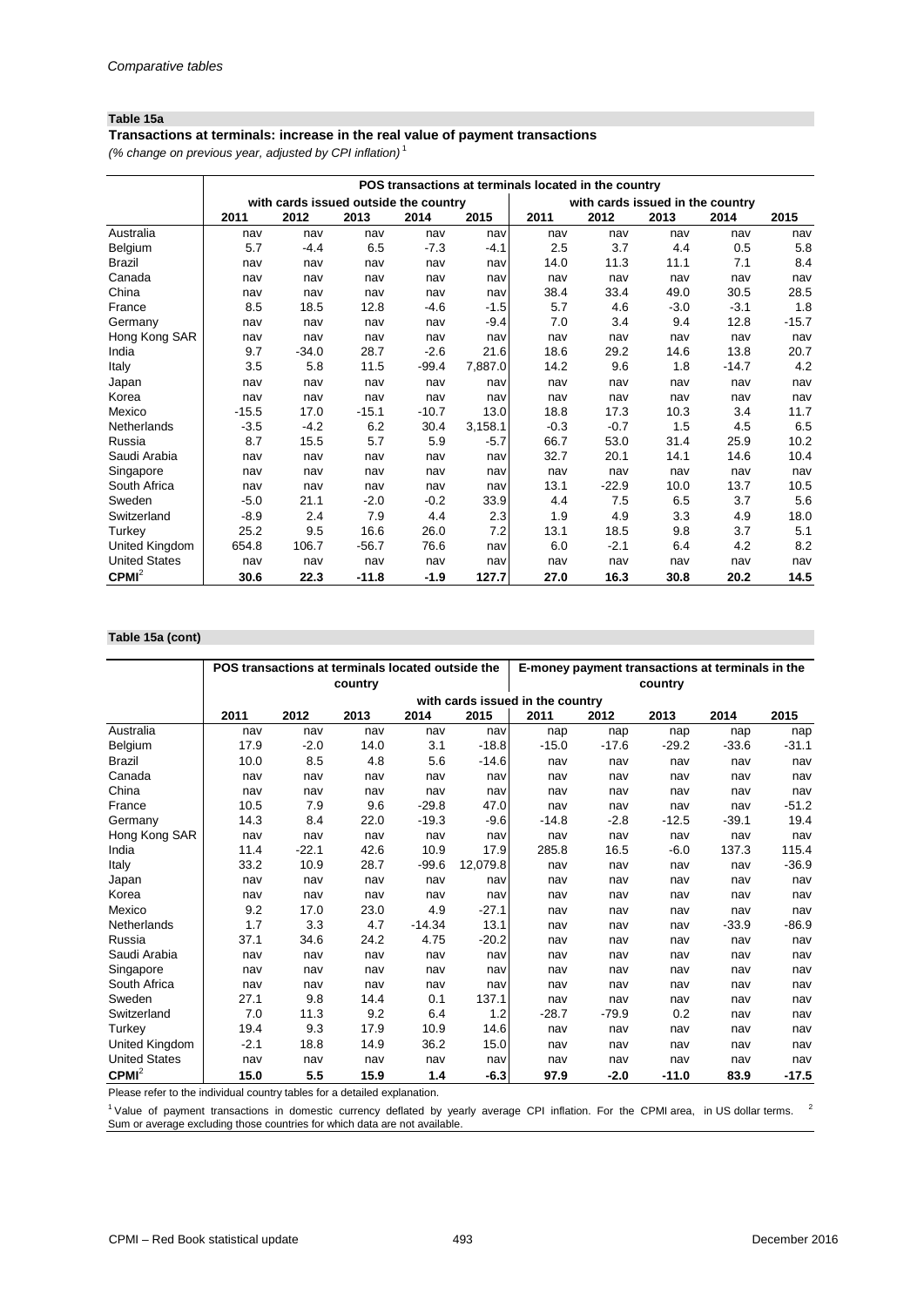# **Table PS1**

| Features of selected interbank funds transfer systems |  |
|-------------------------------------------------------|--|
| (at end-2015)                                         |  |

| <b>System</b>                                                                        | <b>Type</b>  | <b>Settlement</b> | Owner/manager      | Processing       | Membership     | Degree of<br>centralisation |
|--------------------------------------------------------------------------------------|--------------|-------------------|--------------------|------------------|----------------|-----------------------------|
| <b>Australia</b>                                                                     |              |                   |                    |                  |                |                             |
| <b>RITS</b>                                                                          | L            | <b>RTGS</b>       | <b>CB</b>          | <b>RTT</b>       | O              | C                           |
| <b>Belgium</b>                                                                       |              |                   |                    |                  |                |                             |
| TARGET2-BE                                                                           | L            | <b>RTGS</b>       | CB                 | <b>RTT</b>       | $\mathsf{R}$   | C                           |
| Clearing house                                                                       | $\mathsf{R}$ | MN                | B, CB              | <b>RTT</b>       | O              | C                           |
| CEC                                                                                  | R            | <b>MN</b>         | B, CB              | <b>RTT</b>       | O              | C                           |
| <b>Brazil</b>                                                                        |              |                   |                    |                  |                |                             |
| <b>STR</b>                                                                           | L            | <b>RTGS</b>       | CВ                 | <b>RTT</b>       | O <sup>1</sup> | $\mathsf C$                 |
| <b>SITRAF</b>                                                                        | $\mathsf{R}$ | MN, BN, G         | PA <sup>2</sup>    | <b>RTT</b>       | $O^1$          | $\mathsf C$                 |
| BmfBovespa-FX                                                                        | <b>FX</b>    | MN                | Other <sup>4</sup> | <b>ACH</b>       | O <sup>5</sup> | $\mathbf C$                 |
| <b>SILOC</b>                                                                         | $\mathsf{R}$ | <b>MN</b>         | PA <sup>2</sup>    | <b>ACH</b>       | O <sup>1</sup> | $\mathsf C$                 |
| <b>COMPE</b>                                                                         | $\mathsf{R}$ | <b>MN</b>         | В                  | <b>ACH</b>       | O <sup>1</sup> | C                           |
| Canada                                                                               |              |                   |                    |                  |                |                             |
| <b>LVTS</b>                                                                          | L            | MN                | PA                 | <b>RTT</b>       | O              | C                           |
| <b>ACSS</b>                                                                          | $\mathsf{R}$ | MN                | PA                 | nap <sup>1</sup> | $R^2$          | D                           |
| Interac e-Transfer                                                                   | $\mathsf{R}$ | <b>BN</b>         | Other $3$          | nav              | nav            | D                           |
| China                                                                                |              |                   |                    |                  |                |                             |
| <b>HVPS</b>                                                                          | L            | <b>RTGS</b>       | CB                 | <b>RTT</b>       | O              | $\mathsf C$                 |
| <b>BEPS</b>                                                                          | R            | ΜN                | СB                 | <b>RTT</b>       | O              | C                           |
| <b>France</b>                                                                        |              |                   |                    |                  |                |                             |
| TARGET2-BDF <sup>1</sup>                                                             | L            | <b>RTGS</b>       | СB                 | <b>RTT</b>       | R              | C                           |
| CORE $(FR)^2$                                                                        | $\mathsf{R}$ | <b>MN</b>         | B                  | <b>ACH</b>       | $\circ$        | C                           |
| Germany                                                                              |              |                   |                    |                  |                |                             |
| TARGET2-BBK                                                                          | L            | <b>RTGS</b>       | СB                 | <b>RTT</b>       | O              | С                           |
| <b>RPS</b>                                                                           | $\mathsf{R}$ | BA                | CВ                 | ACH              | O              | С                           |
| <b>Hong Kong SAR</b>                                                                 |              |                   |                    |                  |                |                             |
| <b>HKD CHATS</b>                                                                     | L, FX        | <b>RTGS</b>       | CB, B <sup>1</sup> | <b>RTT</b>       | O              | $\mathsf C$                 |
| <b>USD CHATS</b>                                                                     | L, FX        | <b>RTGS</b>       | $B^1$              | <b>RTT</b>       | O              | $\mathsf C$                 |
| <b>EUR CHATS</b>                                                                     | L, FX        | <b>RTGS</b>       | $\mathsf{B}^1$     | <b>RTT</b>       | O              | $\mathsf C$                 |
| <b>RMB CHATS</b>                                                                     | L, FX        | <b>RTGS</b>       | $B^1$              | <b>RTT</b>       | O              | C                           |
| India                                                                                |              |                   |                    |                  |                |                             |
| <b>RTGS</b>                                                                          | L            | <b>RTGS</b>       | СB                 | <b>RTT</b>       | $\mathsf{R}$   | $\mathsf C$                 |
| <b>Clearing House</b>                                                                |              |                   |                    |                  |                |                             |
| -Cheque Clearing                                                                     | $\mathsf{R}$ | MN                | CB, B              | M, ACH           | R              | D                           |
| -ECS / NECS                                                                          | $\mathsf{R}$ | MN                | B, CB              | M, ACH           | $\mathsf{R}$   | $D^1$ , $C^2$               |
| -NEFT                                                                                | $\mathsf{R}$ | MN                | CВ                 | ACH              | R              | С                           |
| <b>Italy</b>                                                                         |              |                   |                    |                  |                |                             |
| TARGET2-BDI                                                                          | L            | <b>RTGS</b>       | <b>CB</b>          | <b>RTT</b>       | O              | C                           |
| <b>BI-COMP</b>                                                                       | $\mathsf{R}$ | MN                | CВ                 | <b>ACH</b>       | O              | C                           |
| Japan                                                                                |              |                   |                    |                  |                |                             |
| <b>BOJ-NET</b>                                                                       | L            | <b>RTGS</b>       | CВ                 | <b>RTT</b>       | R              | С                           |
| <b>FXYCS</b>                                                                         | L            | <b>RTGS</b>       | В                  | <b>RTT</b>       | $\mathsf{R}$   | $\mathsf C$                 |
| Zengin System                                                                        | $\mathsf{R}$ | <b>MN</b>         | B                  | <b>RTT</b>       | R              | $\mathsf C$                 |
| Tokyo Clearing House                                                                 | $\mathsf{R}$ | MN                | B                  | <b>ACH</b>       | R              | C                           |
| Korea                                                                                |              |                   |                    |                  |                |                             |
| BOK-Wire+                                                                            | L            | <b>RTGS</b>       | СB                 | <b>RTT</b>       | R              | C                           |
| <b>Check Clearing System</b>                                                         | $\mathsf{R}$ | MN                | PA                 | M, ACH           | O              | D, C                        |
| Interbank Shared                                                                     | ${\sf R}$    | <b>MN</b>         | PA                 | <b>RTT</b>       | $\circ$        | C                           |
| Networks<br>For the feetpetes regarding the systems, see after Comparative Table BS4 |              |                   |                    |                  |                |                             |

The footnotes regarding the systems, see after Comparative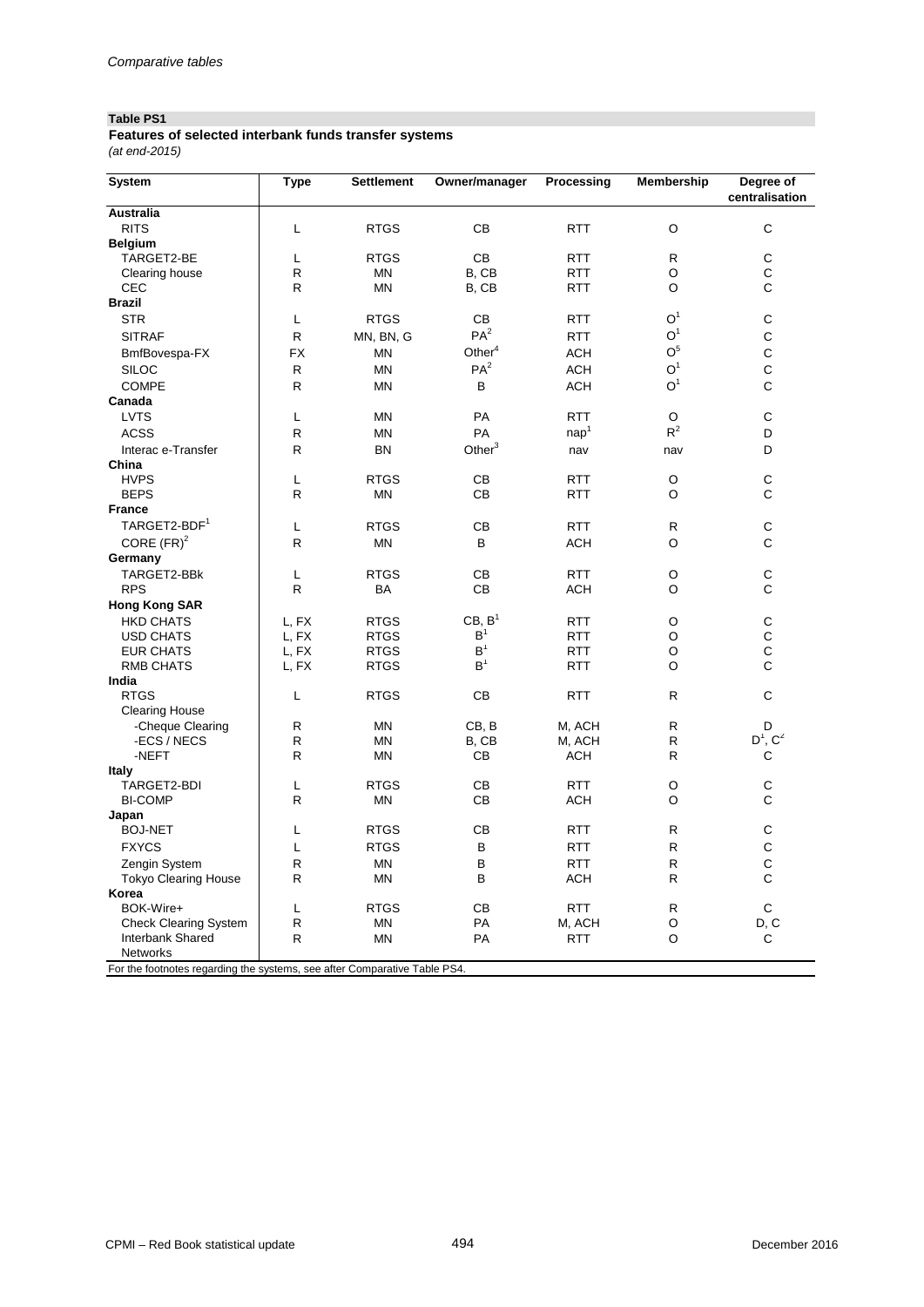## **Table PS1 (cont)**

| <b>System</b>                                                             | <b>Type</b>       | <b>Settlement</b> | Owner/manager  | Processing        | Membership     | Degree of<br>centralisation |
|---------------------------------------------------------------------------|-------------------|-------------------|----------------|-------------------|----------------|-----------------------------|
| <b>Mexico</b>                                                             |                   |                   |                |                   |                |                             |
| SPEI                                                                      | L, R              | ΜN                | CВ             | <b>RTT</b>        | O              | $\mathsf C$                 |
| <b>CECOBAN</b>                                                            | R                 | MN                | B              | <b>ACH</b>        | O              | $\mathsf C$                 |
| <b>Netherlands</b>                                                        |                   |                   |                |                   |                |                             |
| TARGET2-NL                                                                | L                 | <b>RTGS</b>       | CВ             | <b>RTT</b>        | R              | $\mathsf C$                 |
| Equens                                                                    | $\mathsf{R}$      | MN, BA            | B              | <b>ACH</b>        | R              | C                           |
| Russia                                                                    |                   |                   |                |                   |                |                             |
| <b>BESP System</b>                                                        | L                 | <b>RTGS</b>       | СB             | <b>RTT</b>        | $\mathsf{R}$   | C                           |
| <b>VER</b>                                                                | L, R              | G                 | CB             | <b>RTT</b>        | $\circ$        | C, D <sup>1</sup>           |
| <b>MER</b>                                                                | L, R              | G                 | CB             | <b>RTT</b>        | O              | С                           |
| Payments using letters<br>of advice                                       | L, R              | G                 | CB             | M                 | O              | D                           |
| Saudi Arabia                                                              |                   |                   |                |                   |                |                             |
| <b>SARIE</b>                                                              |                   | <b>RTGS</b>       | CВ             | <b>RTT</b>        | R              | C                           |
|                                                                           | L, R              |                   |                |                   |                |                             |
| Singapore<br>MEPS+(IFT)                                                   |                   | <b>RTGS</b>       | CB             | <b>RTT</b>        | O              | $\mathsf C$                 |
|                                                                           | L<br>$\mathsf{R}$ |                   |                |                   |                | $\mathbf C$                 |
| <b>SGDCCS</b>                                                             |                   | ΜN                | PA             | ACH<br><b>ACH</b> | O              | $\mathsf C$                 |
| <b>USDCCS</b>                                                             | R                 | MN                | PA             |                   | O              |                             |
| <b>IBG</b>                                                                | $\mathsf{R}$      | <b>MN</b>         | <b>PA</b>      | <b>ACH</b>        | O              | $\mathsf C$                 |
| South Africa                                                              |                   |                   |                |                   |                |                             |
| <b>SAMOS</b>                                                              | L, R              | <b>RTGS</b>       | CВ             | <b>RTT</b>        | $\mathsf{R}$   | C                           |
| <b>Sweden</b>                                                             |                   |                   |                |                   |                |                             |
| <b>RIX</b>                                                                | L                 | <b>RTGS</b>       | CB             | <b>RTT</b>        | R              | $\mathsf C$                 |
| Bankgirot                                                                 | R                 | ΜN                | в              | <b>ACH</b>        | $\circ$        | $\mathsf{C}$                |
| Dataclearing                                                              | R                 | <b>MN</b>         | в              | <b>ACH</b>        | O              | $\mathsf{C}$                |
| <b>Switzerland</b>                                                        |                   |                   |                |                   |                |                             |
| <b>SIC</b>                                                                | L, R              | <b>RTGS</b>       | B, CB          | <b>RTT</b>        | O              | D                           |
| <b>Turkey</b>                                                             |                   |                   |                |                   |                |                             |
| EFT <sup>1</sup>                                                          | L, R              | <b>RTGS</b>       | CВ             | <b>RTT</b>        | O              | C                           |
| Garanti Payment                                                           | R                 | MN                | В              | ACH               | R              | $\mathsf C$                 |
| <b>Systems</b>                                                            |                   |                   |                |                   |                |                             |
| Interbank Card Center                                                     | R                 | ΜN                | B              | <b>ACH</b>        | O              | C                           |
| Interbank Clearing<br>House                                               | $\mathsf{R}$      | <b>MN</b>         | CB, B          | <b>ACH</b>        | $\circ$        | D                           |
| <b>United Kingdom</b>                                                     |                   |                   |                |                   |                |                             |
| <b>CHAPS Sterling</b>                                                     | L                 | <b>RTGS</b>       | B, CB          | <b>RTT</b>        | R              | $\mathsf C$                 |
| Cheque/credit                                                             | $\mathsf{R}$      | ΜN                | В              | <b>ACH</b>        | R              | D                           |
| <b>BACS</b>                                                               | R                 | <b>MN</b>         | В              | <b>ACH</b>        | R              | $\mathbf C$                 |
|                                                                           | $\mathsf{R}$      | MN                | B              | <b>RTT</b>        | R              | $\mathsf{C}$                |
| <b>Faster Payments Service</b>                                            |                   |                   |                |                   |                |                             |
| United States <sup>1</sup>                                                |                   |                   |                |                   |                |                             |
| CHIPS <sup>2</sup>                                                        |                   |                   |                |                   |                |                             |
|                                                                           | L                 | MN, BN, G         | в              | RTT               | R              | C                           |
| Fedwire                                                                   | L                 | <b>RTGS</b>       | <b>CB</b>      | <b>RTT</b>        | O <sup>3</sup> | $\mathsf{C}$                |
| <b>European Union</b>                                                     |                   |                   |                |                   |                |                             |
| TARGET2                                                                   | L                 | <b>RTGS</b>       | CB, B, PA      | <b>RTT</b>        | R, O           | С                           |
| EURO1 / STEP1                                                             | L                 | MN                | В              | <b>RTT</b>        | R              | $\mathsf C$                 |
| STEP <sub>2</sub>                                                         | R                 | BA                | В              | <b>ACH</b>        | R              | C                           |
| Memo:                                                                     |                   |                   |                |                   |                |                             |
| <b>CLS</b>                                                                | FX                | <b>RTGS</b>       | B <sup>1</sup> | <b>RTT</b>        | R              | С                           |
| For the footnotes regarding the systems, see after Comparative Table PS4. |                   |                   |                |                   |                |                             |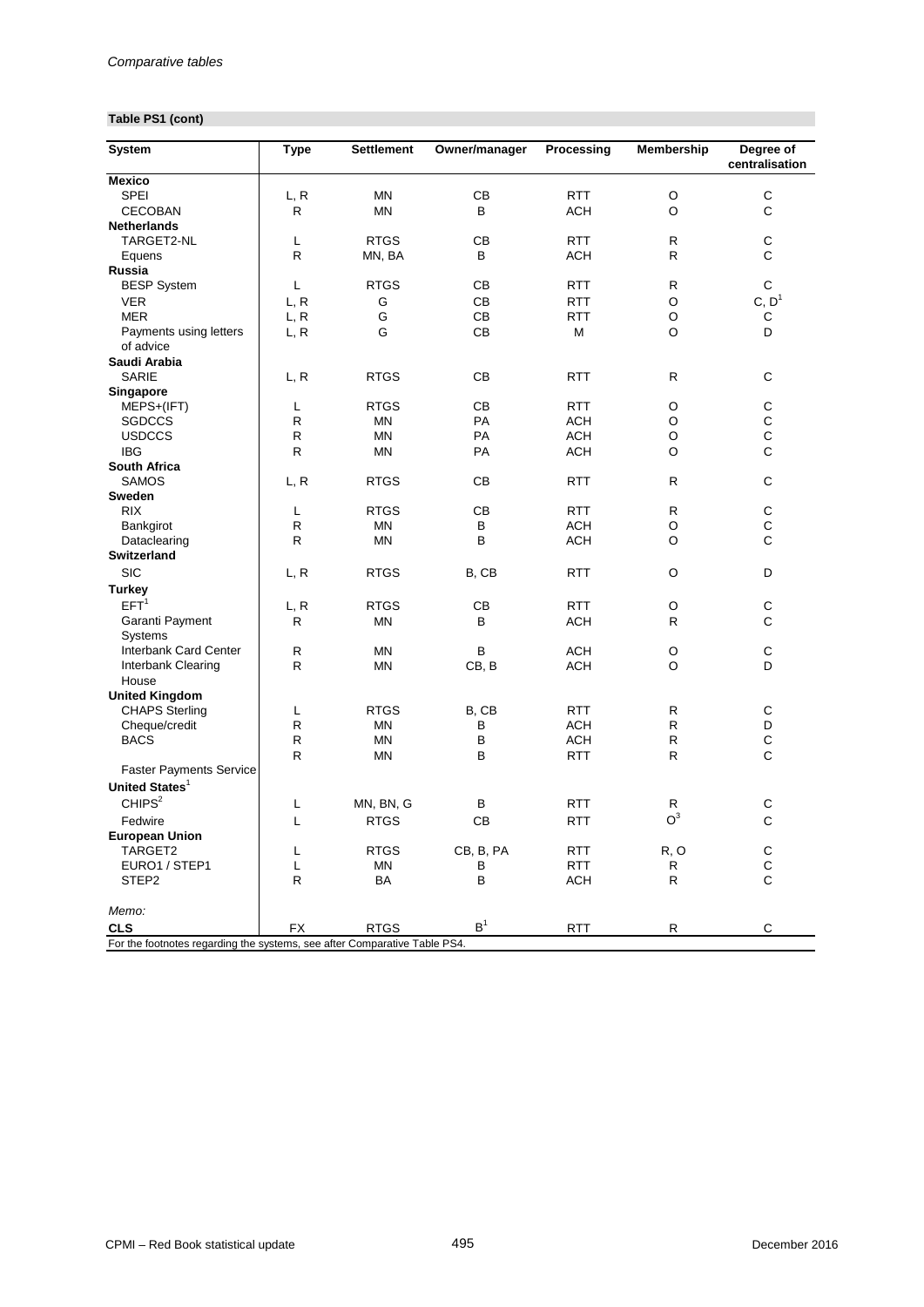## **Table PS1 (cont)**

| <b>System</b>                                                             | Pricing        | <b>Closing time</b><br>for same day       | <b>Settlement</b><br>finality           | Cut-off third-<br>party orders |                  | Standard money market hours    |  |  |
|---------------------------------------------------------------------------|----------------|-------------------------------------------|-----------------------------------------|--------------------------------|------------------|--------------------------------|--|--|
|                                                                           |                | transactions                              |                                         |                                | opening          | closing                        |  |  |
| <b>Australia</b>                                                          |                |                                           |                                         |                                |                  |                                |  |  |
| <b>RITS</b>                                                               | V              | $18.30^1$ ; 20.30 <sup>2</sup>            | Real time                               | $18.30^1$ ; 20.30 <sup>2</sup> | 07:30            | $18.30^1$ ; 20.30 <sup>2</sup> |  |  |
| <b>Belgium</b>                                                            |                |                                           |                                         |                                |                  |                                |  |  |
| TARGET2-BE                                                                | F              | 18:00                                     | Real time                               | 17:00                          | 07:00            | 18:00                          |  |  |
| Clearing house                                                            | F              | 15:15                                     | nav                                     | nav                            | nap              | nap                            |  |  |
| CEC                                                                       | F              | 15:00                                     | nav                                     | nav                            | nap              | nap                            |  |  |
| <b>Brazil</b>                                                             |                |                                           |                                         |                                |                  |                                |  |  |
| <b>STR</b>                                                                | F              | 18:30                                     | Real time                               | 17:30                          | 06:30            | 18:30                          |  |  |
| <b>SITRAF</b>                                                             | F              | 17:00                                     | Intraday <sup>6</sup><br>T+2: $14:05^7$ | 17:00                          | nap              | nap                            |  |  |
| BmfBovespa-FX                                                             | F<br>F         | 10:00                                     |                                         | nap                            | nap              | nap                            |  |  |
| <b>SILOC</b><br><b>COMPE</b>                                              | F              | nap                                       | T+1: 08:20; 16:10                       | 21:59                          | nap              | nap                            |  |  |
| Canada                                                                    |                | nap                                       | T+1: 09:00, 17:15 <sup>8</sup>          | nap                            | nap              | nap                            |  |  |
| <b>LVTS</b>                                                               | F              | 18:30                                     | Real time <sup>4</sup>                  | 18:00                          | nap <sup>5</sup> |                                |  |  |
| <b>ACSS</b>                                                               | F              | nap                                       | nap <sup>6</sup>                        |                                |                  | nap                            |  |  |
| Interac e-Transfer                                                        | nav            |                                           | $T+1$                                   | nap                            | nap              | nap                            |  |  |
| China                                                                     |                | nap                                       |                                         | nap                            | nap              | nap                            |  |  |
| <b>HVPS</b>                                                               | F              | 17:30                                     | Real time                               | 17:00                          | 08:30            | 17:00                          |  |  |
| <b>BEPS</b>                                                               | F              |                                           | Intraday <sup>1</sup>                   |                                |                  |                                |  |  |
| <b>France</b>                                                             |                | 16:00                                     |                                         | nap                            | nap              | nap                            |  |  |
| TARGET2-BDF <sup>1</sup>                                                  | F              | 18:00                                     | Real time                               | 17:00                          | 07:00            | 18:00                          |  |  |
| CORE $(FR)^2$                                                             | F              | 13:30                                     | 15:15                                   |                                |                  |                                |  |  |
| Germany                                                                   |                |                                           |                                         | nap                            | nap              | nap                            |  |  |
| TARGET2-BBk                                                               | F              | 18:00                                     | Real time                               | 18:00                          | 07:00            | 18:00                          |  |  |
| <b>RPS</b>                                                                | F              | 09:00 <sup>1</sup> ; 10:00 <sup>2</sup> ; | Intraday                                | nap                            | nap              | nap                            |  |  |
|                                                                           |                | $13:00^{3}$                               |                                         |                                |                  |                                |  |  |
| <b>Hong Kong SAR</b>                                                      |                |                                           |                                         |                                |                  |                                |  |  |
| <b>HKD CHATS</b>                                                          | F              | 18:30                                     | Real time                               | nap                            | $08:30^{2}$      | $18:30^{2}$                    |  |  |
| <b>USD CHATS</b>                                                          | F              | 18:30                                     | Real time                               | nap                            | $08:30^{2}$      | $18:30^{2}$                    |  |  |
| <b>EUR CHATS</b>                                                          | F              | 18:30                                     | Real time                               | nap                            | $08:30^{2}$      | $18:30^{2}$                    |  |  |
| <b>RMB CHATS</b>                                                          | F              | 05:00 next day                            | Real time                               | nap                            | $08:30^{2}$      | 05:00 next day <sup>2</sup>    |  |  |
| India                                                                     |                |                                           |                                         |                                |                  |                                |  |  |
| <b>RTGS</b>                                                               | V              | 20:00                                     | Real time                               | 16:30                          | 09:00            | 17:00                          |  |  |
| <b>Clearing House</b><br>-Cheque Clearing                                 | $\mathbb S$    | 19:30                                     | $T+1$                                   |                                |                  |                                |  |  |
| -ECS / NECS                                                               | $\mathsf S$    | 17:00                                     | $T+1$                                   | nap<br>nap                     | nap<br>nap       | nap<br>nap                     |  |  |
| -NEFT                                                                     | $\mathsf S$    | 19:00                                     | Intraday                                | nap                            | nap              | nap                            |  |  |
| Italy                                                                     |                |                                           |                                         |                                |                  |                                |  |  |
| TARGET2-BDI                                                               | F              | 18:00                                     | Real time                               | 17:00                          | 07:00            | 18:00                          |  |  |
| <b>BI-COMP</b>                                                            | F              | 12:00                                     | 1                                       | 12:00                          | nap              | nap                            |  |  |
| Japan                                                                     |                |                                           |                                         |                                |                  |                                |  |  |
| <b>BOJ-NET</b>                                                            | V <sup>1</sup> | $21:00^2$                                 | Real time                               | $21:00^2$                      | $08:30^{3}$      | $21:00^2$                      |  |  |
| <b>FXYCS</b>                                                              | F              | $21:00^{4}$                               | Real time                               | $21:00^{4}$                    | $08:30^{3}$      | $21:00^{4}$                    |  |  |
| Zengin System                                                             | F              | 15:30                                     | 16:15, Real time $5$                    | 15:30                          | nap              | nap                            |  |  |
| <b>Tokyo Clearing House</b>                                               | F              | $08:00^{6}$                               | 12:30                                   | $08:00^{6}$                    | nap              | nap                            |  |  |
| Korea                                                                     |                |                                           |                                         |                                |                  |                                |  |  |
| BOK-Wire+                                                                 | F              | 17:30                                     | Real time                               | 17:30                          | 09:00            | 17:30                          |  |  |
| <b>Check Clearing System</b>                                              | F              | 16:00                                     | T+1: 11:00                              | nap                            | nap              | nap                            |  |  |
| Interbank Shared                                                          | F              | $18:00^1$ , 23:55 <sup>2</sup> ,          | T+1: 11:00                              | nap                            | nap              | nap                            |  |  |
| <b>Networks</b>                                                           |                | 14:00/17:003                              |                                         |                                |                  |                                |  |  |
| For the footnotes regarding the systems, see after Comparative Table PS4. |                |                                           |                                         |                                |                  |                                |  |  |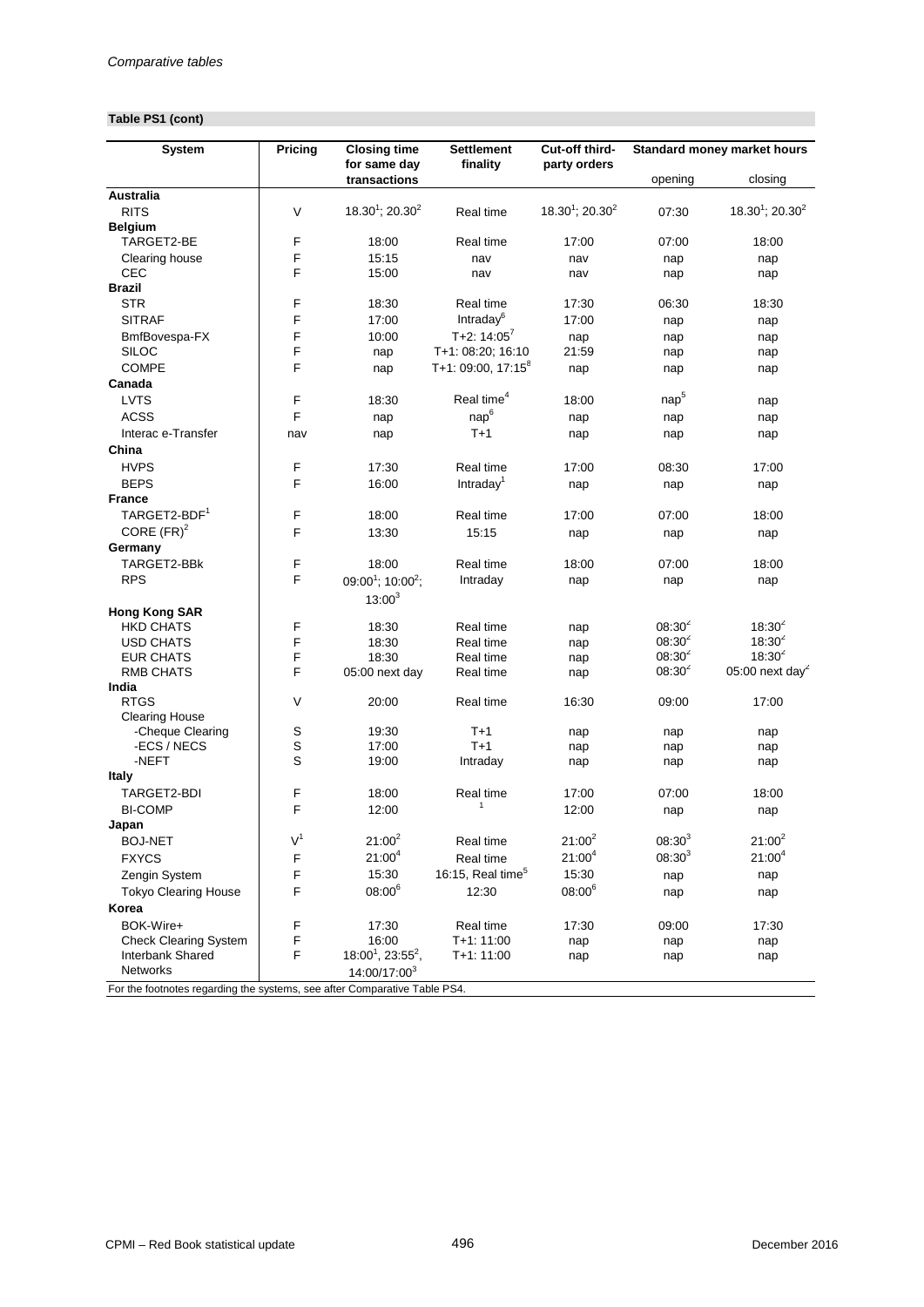## **Table PS1 (cont)**

| <b>System</b>                                                             | Pricing | <b>Closing time</b><br>for same day | <b>Settlement</b><br>finality | Cut-off third-<br>party orders |                  | Standard money market hours |  |  |
|---------------------------------------------------------------------------|---------|-------------------------------------|-------------------------------|--------------------------------|------------------|-----------------------------|--|--|
|                                                                           |         | transactions                        |                               |                                | opening          | closing                     |  |  |
| <b>Mexico</b>                                                             |         |                                     |                               |                                |                  |                             |  |  |
| SPEI                                                                      | F       | 17.59                               | Real time                     | 17:30                          | $18:00^{1}$      | 17:59                       |  |  |
| <b>CECOBAN</b>                                                            | F       | nap                                 | $T+1$                         | nap                            | 14:00            | 23:00                       |  |  |
| <b>Netherlands</b>                                                        |         |                                     |                               |                                |                  |                             |  |  |
| TARGET2-NL                                                                | F       | 18:00                               | Real time                     | 17:00                          | 07:00            | 18:00                       |  |  |
| Equens                                                                    | F       | 17:00                               | every 30 min                  | 15:30                          | nap              | nap                         |  |  |
| Russia<br><b>BESP System</b>                                              | V       | $21:00^2$                           | Real time                     | $21:00^2$                      | 10:00            | 19:00                       |  |  |
| <b>VER</b>                                                                | V       | $21:00^{3,4}$                       | Intraday                      | $21:00^3$                      | 10:00            | 19:00                       |  |  |
| <b>MER</b>                                                                | $\vee$  | $21:00^{3,4}$                       | Intraday <sup>5</sup>         | $21:00^3$                      |                  |                             |  |  |
|                                                                           | V       |                                     | $T+3$                         |                                | 10:00<br>10:00   | 19:00<br>19:00              |  |  |
| Payments using letters<br>of advice                                       |         | $21:00^{3,4}$                       |                               | $21:00^{3}$                    |                  |                             |  |  |
| Saudi Arabia                                                              | F       |                                     |                               |                                |                  |                             |  |  |
| <b>SARIE</b>                                                              |         | 16:00                               | Real time                     | 15:30                          | 09:00            | 16:00                       |  |  |
| Singapore                                                                 |         |                                     |                               |                                |                  |                             |  |  |
| MEPS+(IFT)                                                                | V<br>F  | 19:00                               | Real time                     | $19:00^{1}$                    | 09:00            | 19:00                       |  |  |
| SGDCCS<br><b>USDCCS</b>                                                   | F       | 17:30<br>15:30                      | 15:05, 18:15<br>T+1: 10:30    | nap<br>nap                     | nap              | nap<br>nap                  |  |  |
| <b>IBG</b>                                                                | F       | 12:00                               | 18:15                         | nap                            | nap<br>nap       | nap                         |  |  |
| <b>South Africa</b>                                                       |         |                                     |                               |                                |                  |                             |  |  |
| <b>SAMOS</b>                                                              | F       | 24:00                               | Real time                     | nap                            | 08:00            | 12:00                       |  |  |
| Sweden                                                                    |         |                                     |                               |                                |                  |                             |  |  |
| <b>RIX</b>                                                                | F       | 17:00                               | Real time                     | 17:00                          | 09:00            | 16:15                       |  |  |
| Bankgirot                                                                 | F       | nap <sup>1</sup>                    | Intraday <sup>2</sup>         | $16:20^{3}$                    | nap              | nap                         |  |  |
| Dataclearing                                                              | F       | nap <sup>1</sup>                    | Intraday <sup>2</sup>         | $15:20^{4}$                    | nap              | nap                         |  |  |
| <b>Switzerland</b>                                                        |         |                                     |                               |                                |                  |                             |  |  |
| <b>SIC</b>                                                                | F       | $16:15^{1}$                         | Real time                     | 15:00                          | 07:00            | 18:00                       |  |  |
| <b>Turkey</b>                                                             |         |                                     |                               |                                |                  |                             |  |  |
| $EFT$ <sup>1</sup>                                                        | F       | 17:30                               | Real time                     | 17.29                          | 08:30            | 17:30                       |  |  |
| Garanti Payment                                                           | F       | nap                                 | $T+2$                         | nap                            | nap              | nap                         |  |  |
| <b>Systems</b>                                                            |         |                                     |                               |                                |                  |                             |  |  |
| <b>Interbank Card Center</b>                                              | F       | nap                                 | $T+2$                         | nap                            | nap              | nap                         |  |  |
| Interbank Clearing                                                        |         |                                     |                               |                                |                  |                             |  |  |
| House                                                                     | F       | nap                                 | $T+2$                         | nap                            | nap              | nap                         |  |  |
| <b>United Kingdom</b>                                                     |         |                                     |                               |                                |                  |                             |  |  |
| <b>CHAPS Sterling</b>                                                     | F       | 16:20                               | Real time                     | 16:00                          | 07:00            | 16:00                       |  |  |
| Cheque/credit                                                             | F       | nap                                 | 1                             | nap                            | nap              | nap                         |  |  |
| <b>BACS</b>                                                               | F       | nap                                 | $\overline{c}$                | nap                            | nap              | nap                         |  |  |
|                                                                           | F       | nap                                 | intraday                      | nap                            | nap              | nap                         |  |  |
| <b>Faster Payments Service</b>                                            |         |                                     |                               |                                |                  |                             |  |  |
| United States $1$                                                         |         |                                     |                               |                                |                  |                             |  |  |
| CHIPS <sup>2</sup>                                                        | F       | 17:00                               | Intraday <sup>4</sup>         | 17:00                          | $08:30^{5}$      | 18:30                       |  |  |
| Fedwire                                                                   | F       | 18:30                               | Real time                     | 18:00                          | 08:305           | 18:30                       |  |  |
| European Union <sup>1</sup>                                               |         |                                     |                               |                                |                  |                             |  |  |
| TARGET2                                                                   | F       | 18:00                               | Real time                     | 17:00                          | 07:00            | 18:00                       |  |  |
| EURO1 / STEP1                                                             | F       | 16:00                               | about 16:30                   | 16:00                          | 07:00            | 18:00                       |  |  |
| STEP <sub>2</sub>                                                         | F       | nap                                 | Multiple <sup>2</sup>         | nap                            | 16:00 on $D-1^3$ | 02:00 on day $D^3$          |  |  |
| Memo:                                                                     |         |                                     |                               |                                |                  |                             |  |  |
| <b>CLS</b>                                                                | F       | $06:30^{2}$                         | Real time                     | nap                            | nap              | nap                         |  |  |
| For the footnotes regarding the systems, see after Comparative Table PS4. |         |                                     |                               |                                |                  |                             |  |  |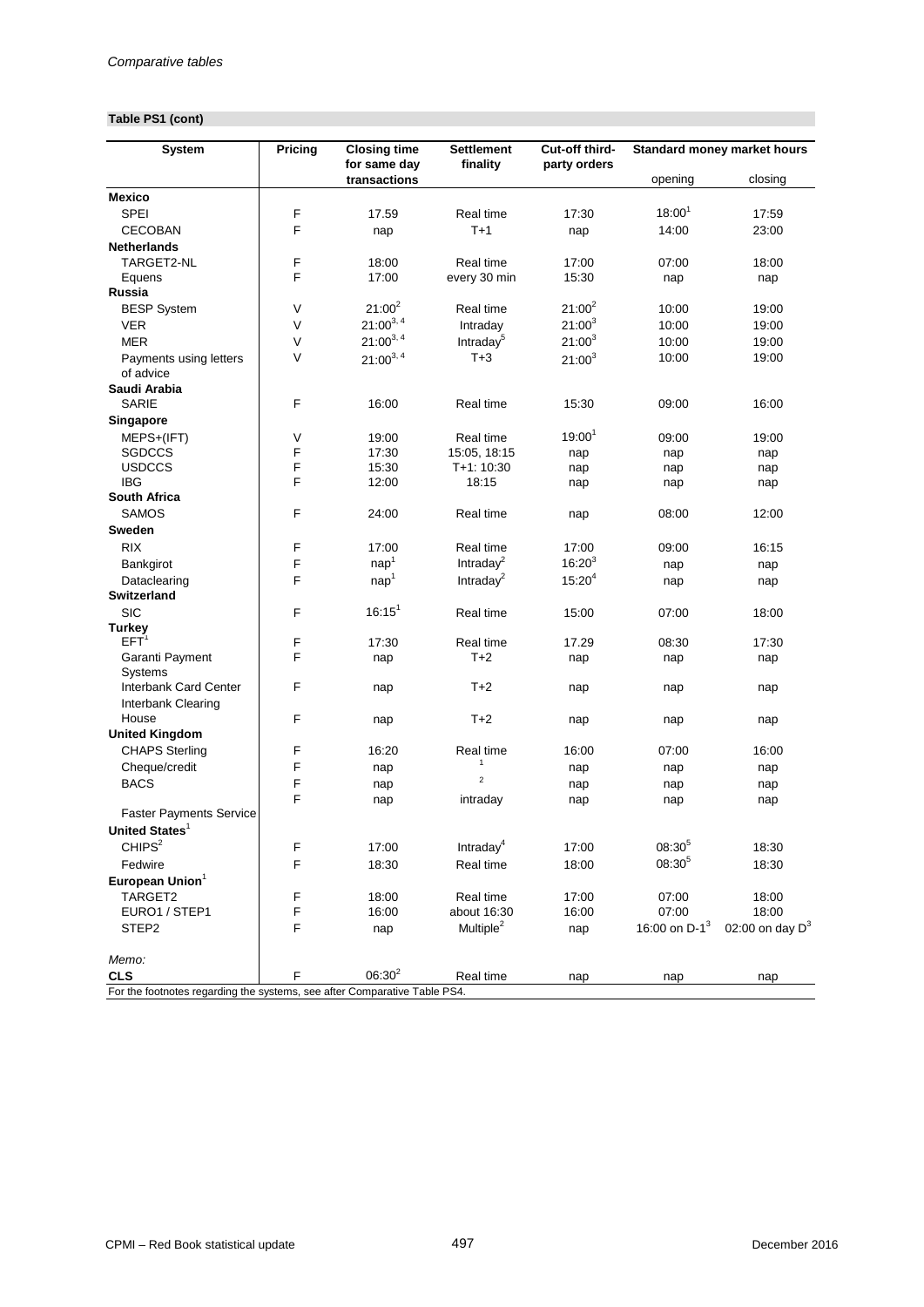# **Table PS2**

*(total for the year)* **Payments processed by selected interbank funds transfer systems: number of transactions** 

| <b>System</b>                                                             |         |         |         | Number of transactions (millions)            |                 | Increase in the number of transactions |                             |         |         |         |
|---------------------------------------------------------------------------|---------|---------|---------|----------------------------------------------|-----------------|----------------------------------------|-----------------------------|---------|---------|---------|
|                                                                           |         |         |         |                                              |                 |                                        | (% change on previous year) |         |         |         |
|                                                                           | 2011    | 2012    | 2013    | 2014                                         | 2015            | 2011                                   | 2012                        | 2013    | 2014    | 2015    |
| Australia                                                                 |         |         |         |                                              |                 |                                        |                             |         |         |         |
| <b>RITS</b>                                                               | 8.97    | 9.42    | 10.24   | 10.63                                        | 11.17           | 6.9                                    | 5.0                         | 8.7     | 3.7     | 5.1     |
| <b>Belgium</b>                                                            |         |         |         |                                              |                 |                                        |                             |         |         |         |
| TARGET2-BE                                                                | 2.59    | 2.49    | 2.31    | 2.52                                         | 2.28            | 8.4                                    | $-3.9$                      | $-7.2$  | 9.1     | $-9.5$  |
| Clearing house                                                            | nap     | nap     | nap     | nap                                          | nap             | nav                                    | nav                         | nav     | nav     | nav     |
| CEC                                                                       | 1,224.9 | 1,295.1 | 1,365.6 | 1,272.2                                      | 1,402.2         | 4.7                                    | 5.7                         | 5.4     | $-6.8$  | 10.2    |
| <b>Brazil</b>                                                             |         |         |         |                                              |                 |                                        |                             |         |         |         |
| <b>STR</b>                                                                | 17.21   | 23.03   | 30.41   | 36.50                                        | 42.54           | 35.9                                   | 33.8                        | 32.1    | 20.0    | 16.5    |
| <b>SITRAF</b>                                                             | 101.75  | nap     | nap     | 226.94                                       | 294.10          | 18.0                                   | nav                         | nav     | nav     | 29.6    |
| BmfBovespa-FX                                                             | 0.044   | 0.040   | 0.035   | 0.029                                        | 0.032           | $-13.7$                                | $-9.1$                      | $-12.5$ | $-17.1$ | 10.3    |
| <b>COMPE</b>                                                              | 1,132.7 | 1,030.4 | 887.4   | 799.7                                        | 711.6           | $-3.9$                                 | $-9.0$                      | $-13.9$ | $-9.9$  | $-11.0$ |
| <b>SILOC</b>                                                              | 2,731.1 | 4,183.6 | 5,075.7 | 5,877.5                                      | 6,582.3         | 33.5                                   | 53.2                        | 21.3    | 15.8    | 12.0    |
| Canada                                                                    |         |         |         |                                              |                 |                                        |                             |         |         |         |
| <b>LVTS</b>                                                               | 6.61    | 7.03    | 7.58    | 7.92                                         | 8.09            | 9.6                                    | 6.3                         | 7.8     | 4.5     | 2.2     |
| <b>ACSS</b>                                                               | 6,253.7 | 6,506.0 | 6,734.2 | 6,776.4                                      | 6,988.6         | 3.9                                    | 4.0                         | 3.5     | 0.6     | 3.1     |
| Interac e-Transfer                                                        | 21.81   | 32.24   | 47.22   | 71.24                                        | 106.62          | nav                                    | 47.8                        | 46.5    | 50.9    | 49.6    |
| China                                                                     |         |         |         |                                              |                 |                                        |                             |         |         |         |
| <b>HVPS</b>                                                               | 372.1   | 470.4   | 595.5   | 712.6                                        | 788.8           | 27.8                                   | 26.4                        | 26.6    | 19.7    | 10.7    |
| <b>BEPS</b>                                                               | 563.06  |         |         | 753.94 1,040.28 1,435.80 1,835.27            |                 | 45.6                                   | 33.9                        | 38.0    | 38.0    | 27.8    |
| <b>France</b>                                                             |         |         |         |                                              |                 |                                        |                             |         |         |         |
| TARGET2-BDF <sup>1</sup>                                                  | 8.77    | 8.66    | 9.12    | 9.38                                         | 8.94            | 6.8                                    | $-1.3$                      | 5.3     | 2.9     | $-4.7$  |
| CORE $(FR)^2$                                                             |         |         |         | 13,177.6 13,432.0 13,635.4 13,924.9 14,180.2 |                 | 2.8                                    | 1.9                         | 1.5     | 2.1     | 1.8     |
| Germany                                                                   |         |         |         |                                              |                 |                                        |                             |         |         |         |
| TARGET2-BBk                                                               | 43.85   | 43.81   | 44.40   | 41.30                                        | 44.70           | 0.1                                    | $-0.1$                      | 1.3     | $-7.0$  | 8.2     |
| <b>RPS</b>                                                                | 2,690.1 | 2,817.1 | 3,115.5 | 4,075.3                                      | 3,821.9         | 1.0                                    | 4.7                         | 10.6    | 30.8    | $-6.2$  |
| <b>Hong Kong SAR</b>                                                      |         |         |         |                                              |                 |                                        |                             |         |         |         |
| <b>HKD CHATS</b>                                                          | 5.60    | 5.68    | 6.09    | 6.42                                         | 6.89            | 4.6                                    | 1.4                         | 7.2     | 5.3     | 7.3     |
| <b>USD CHATS</b>                                                          | 3.52    | 3.82    | 4.34    | 4.68                                         | 4.93            | 11.8                                   | 8.3                         | 13.8    | 7.7     | 5.4     |
| <b>EUR CHATS</b>                                                          | 0.098   | 0.108   | 0.118   | 0.131                                        | 0.141           | 7.7                                    | 10.2                        | 9.3     | 11.0    | 7.6     |
| <b>RMB CHATS</b>                                                          | 0.96    | 1.09    | 1.56    | 2.97                                         | 4.25            | 295.9                                  | 13.0                        | 43.5    | 90.5    | 43.1    |
| India                                                                     |         |         |         |                                              |                 |                                        |                             |         |         |         |
| <b>RTGS</b>                                                               | 55.03   | 68.51   | 81.10   | 92.77                                        | 98.33           | 11.7                                   | 24.5                        | 18.4    | 14.4    | 6.0     |
| <b>Cheque Clearing</b>                                                    | 1,341.9 | 1,313.7 | 1,257.3 | 1,195.8                                      | 1,096.4         | $-3.3$                                 | $-2.1$                      | $-4.3$  | $-4.9$  | $-8.3$  |
| ECS / NECS                                                                | 286.2   | 298.7   | 345.5   | 341.4                                        | 263.8           | 4.5                                    | 4.4                         | 15.6    | $-1.2$  | $-22.7$ |
| <b>NEFT</b>                                                               | 226.11  | 394.13  | 661.01  |                                              | 927.55 1,252.88 | 70.8                                   | 74.3                        | 67.7    | 40.3    | 35.1    |
| <b>Italy</b>                                                              |         |         |         |                                              |                 |                                        |                             |         |         |         |
| TARGET2-BDI                                                               | 8.65    | 8.92    | 10.38   | 11.48                                        | 10.25           | $-0.4$                                 | 3.1                         | 16.4    | 10.5    | $-10.7$ |
| <b>BI-COMP</b>                                                            | 2,106.1 | 2,248.9 | 2,302.1 | 1,883.0                                      | 1,927.9         | 3.2                                    | 6.8                         | 2.4     | $-18.2$ | 2.4     |
| Japan                                                                     |         |         |         |                                              |                 |                                        |                             |         |         |         |
| <b>BOJ-NET</b>                                                            | 12.93   | 15.30   | 16.28   | 16.69                                        | 16.90           | 4.2                                    | 18.3                        | 6.4     | 2.5     | 1.3     |
| <b>FXYCS</b>                                                              | 6.33    | 6.29    | 6.70    | 6.49                                         | 6.77            | $-0.3$                                 | $-0.7$                      | 6.5     | $-3.1$  | 4.3     |
| Zengin System                                                             | 1,394.8 | 1,460.9 | 1,480.7 | 1,514.9                                      | 1,548.3         | 1.0                                    | 4.7                         | 1.4     | 2.3     | 2.2     |
| <b>Tokyo Clearing House</b>                                               | 26.64   | 24.97   | 23.48   | 22.03                                        | 20.59           | $-6.6$                                 | $-6.3$                      | $-6.0$  | $-6.1$  | $-6.5$  |
| Korea                                                                     |         |         |         |                                              |                 |                                        |                             |         |         |         |
| BOK-Wire+                                                                 | 3.62    | 3.30    | 3.43    | 3.52                                         | 3.56            | 9.8                                    | $-8.8$                      | 3.8     | 2.5     | 1.2     |
| <b>Check Clearing System</b>                                              | 417.7   | 308.6   | 241.1   | 203.6                                        | 164.9           | $-19.2$                                | $-26.1$                     | $-21.9$ | $-15.5$ | $-19.0$ |
| <b>Interbank Shared</b>                                                   | 3,478.4 | 3,750.1 | 4,055.8 | 4,340.7                                      | 4,703.8         | 8.8                                    | 7.8                         | 8.2     | 7.0     | 8.4     |
| <b>Networks</b>                                                           |         |         |         |                                              |                 |                                        |                             |         |         |         |
| For the footnotes regarding the systems, see after Comparative Table PS4. |         |         |         |                                              |                 |                                        |                             |         |         |         |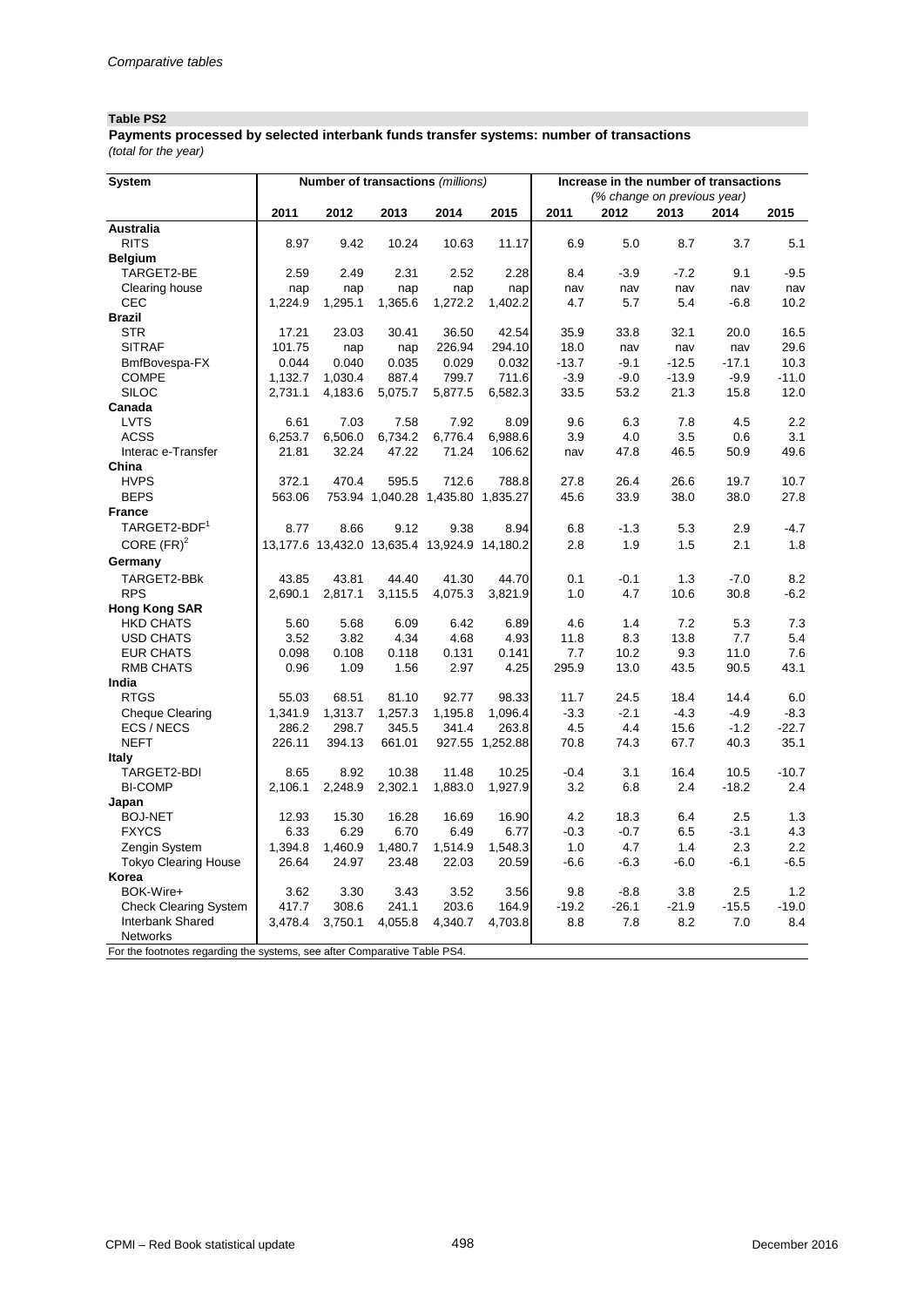## **Table PS2 (cont)**

| <b>System</b>                                                             |         |                 |                 | Number of transactions (millions) |                 | Increase in the number of transactions |                             |                  |                    |                    |
|---------------------------------------------------------------------------|---------|-----------------|-----------------|-----------------------------------|-----------------|----------------------------------------|-----------------------------|------------------|--------------------|--------------------|
|                                                                           |         |                 |                 |                                   |                 |                                        | (% change on previous year) |                  |                    |                    |
|                                                                           | 2011    | 2012            | 2013            | 2014                              | 2015            | 2011                                   | 2012                        | 2013             | 2014               | 2015               |
| <b>Mexico</b>                                                             |         |                 |                 |                                   |                 |                                        |                             |                  |                    |                    |
| <b>SPEI</b>                                                               | 110.65  | 171.74          | 217.58          | 262.90                            | 334.90          | 28.9                                   | 55.2                        | 26.7             | 20.8               | 27.4               |
| <b>CECOBAN</b>                                                            | 154.5   | 149.7           | 142.6           | 137.4                             | 131.0           | $-2.3$                                 | $-3.1$                      | $-4.7$           | $-3.7$             | $-4.7$             |
| <b>Netherlands</b>                                                        |         |                 |                 |                                   |                 |                                        |                             |                  |                    |                    |
| TARGET2-NL                                                                | 8.35    | 8.52<br>2,739.9 | 7.98<br>2,556.9 | 6.38<br>1,921.9                   | 5.74<br>1,619.4 | $-2.8$<br>$-10.3$                      | 2.0<br>$-31.9$              | $-6.3$<br>$-6.7$ | $-20.0$<br>$-24.8$ | $-10.0$<br>$-15.7$ |
| Equens<br><b>Russia</b>                                                   | 4,021.4 |                 |                 |                                   |                 |                                        |                             |                  |                    |                    |
| <b>BESP System</b>                                                        | 0.6     | 1.2             | 2.11            | 2.93                              | 3.25            | 205.4                                  | 89.9                        | 77.0             | 39.0               | 11.2               |
| <b>VER</b>                                                                | 898.7   | 923.4           | 934.6           | 919.7                             | 894.8           | 9.7                                    | 2.7                         | 1.2              | $-1.6$             | $-2.7$             |
| <b>MER</b>                                                                | 287.6   | 333.9           | 404.4           | 448.0                             | 500.5           | 20.6                                   | 16.1                        | 21.1             | 10.8               | 11.7               |
| Payments using letters                                                    | 0.71    | 0.51            | 0.13            | 0.01                              | 0.00            | $-22.0$                                | $-28.5$                     | $-74.7$          | $-95.0$            | $-35.5$            |
| of advice                                                                 |         |                 |                 |                                   |                 |                                        |                             |                  |                    |                    |
| Saudi Arabia                                                              |         |                 |                 |                                   |                 |                                        |                             |                  |                    |                    |
| <b>SARIE</b>                                                              | 42.83   | 53.69           | 56.51           | 62.95                             | 79.19           | 27.6                                   | 25.4                        | 5.3              | 11.4               | 25.8               |
| Singapore                                                                 |         |                 |                 |                                   |                 |                                        |                             |                  |                    |                    |
| MEPS+(IFT)                                                                | 4.40    | 4.73            | 5.08            | 5.21                              | 5.32            | 9.3                                    | 7.6                         | 7.3              | 2.6                | 2.1                |
| <b>SGDCCS</b>                                                             | 75.81   | 73.64           | 71.30           | 68.47                             | 64.84           | $-2.0$                                 | $-2.9$                      | $-3.2$           | $-4.0$             | $-5.3$             |
| <b>USDCCS</b>                                                             | 0.96    | 0.92            | 0.93            | 0.94                              | 0.90            | 0.1                                    | $-4.6$                      | 1.4              | 0.2                | $-3.4$             |
| <b>IBG</b>                                                                | 92.66   | 96.35           | 99.81           | 97.83                             | 98.97           | 0.9                                    | 4.0                         | 3.6              | $-2.0$             | 1.2                |
| South Africa                                                              |         |                 |                 |                                   |                 |                                        |                             |                  |                    |                    |
| SAMOS - large                                                             | 4.10    | 5.02            | 5.80            | 6.42                              | 7.04            | 30.7                                   | 22.4                        | 15.5             | 10.8               | 9.5                |
| SAMOS - retail                                                            | 0.29    | 0.31            | 0.33            | 0.35                              | 0.39            | 4.7                                    | 7.1                         | 5.9              | 5.9                | 11.7               |
| Sweden                                                                    |         |                 |                 |                                   |                 |                                        |                             |                  |                    |                    |
| <b>RIX</b>                                                                | 3.46    | 3.62            | 3.81            | 4.06                              | 4.36            | 16.9                                   | 4.6                         | 5.2              | 6.6                | 7.4                |
| Bankgirot                                                                 | 791.1   | 808.0           | 850.0           | 903.0                             | 1,173.3         | 5.3                                    | 2.1                         | 5.2              | 6.2                | 29.9               |
| Dataclearing                                                              | 125.50  | 135.00          | 140.70          | 144.70                            | 145.59          | 14.1                                   | 7.6                         | 4.2              | 2.8                | 0.6                |
| <b>Switzerland</b>                                                        |         |                 |                 |                                   |                 |                                        |                             |                  |                    |                    |
| <b>SIC</b>                                                                | 402.5   | 410.2           | 420.0           | 428.8                             | 440.8           | 2.0                                    | 1.9                         | 2.4              | 2.1                | 2.8                |
| Turkey                                                                    |         |                 |                 |                                   |                 |                                        |                             |                  |                    |                    |
| $EFT1$ - large                                                            | 166.69  | 182.18          | 2.95            | 2.85                              | 2.92            | 17.2                                   | 9.3                         | $-98.4$          | $-3.4$             | 2.5                |
| EFT - retail                                                              | nav     | 14.93           | 229.53          | 266.61                            | 315.24          | nav                                    | nav                         | 1,437.4          | 16.2               | 18.2               |
| Garanti Payment                                                           | 44.25   | 57.45           | 70.13           | 83.19                             | 95.93           | nav                                    | 29.8                        | 22.1             | 18.6               | 15.3               |
| <b>Systems</b>                                                            |         |                 |                 |                                   |                 |                                        |                             |                  |                    |                    |
| <b>Interbank Card Center</b>                                              | 1,221.9 | 1,459.1         | 1,654.0         | 1,838.9                           | 2,054.0         | 17.8                                   | 19.4                        | 13.4             | 11.2               | 11.7               |
| Interbank Clearing                                                        | 18.21   | 18.48           | 17.19           | 17.39                             | 16.93           | $-2.5$                                 | 1.5                         | $-7.0$           | 1.2                | $-2.7$             |
| <b>United Kingdom</b>                                                     |         |                 |                 |                                   |                 |                                        |                             |                  |                    |                    |
| <b>CHAPS Sterling</b>                                                     | 34.02   | 33.94           | 34.98           | 36.52                             | 37.55           | 5.8                                    | $-0.3$                      | 3.1              | 4.4                | 2.8                |
| Cheque/credit                                                             | 762.6   | 667.4           | 587.3           | 518.5                             | 444.6           | $-11.9$                                | $-12.5$                     | $-12.0$          | $-11.7$            | $-14.2$            |
| <b>BACS</b>                                                               | 5,717.0 | 5,616.4         | 5,695.0         | 5,841.2                           | 6,080.0         | 0.8                                    | $-1.8$                      | 1.4              | 2.6                | 4.1                |
| <b>Faster Payment Service</b>                                             | nav     | 811.1           | 967.6           | 1,100.9                           | 1,247.0         | nav                                    | nav                         | 19.3             | 13.8               | 13.3               |
| <b>United States</b>                                                      |         |                 |                 |                                   |                 |                                        |                             |                  |                    |                    |
| <b>CHIPS</b>                                                              | 95.06   | 97.10           | 103.05          | 109.41                            | 110.40          | 4.6                                    | 2.1                         | 6.1              | 6.2                | 0.9                |
| Fedwire                                                                   | 127.0   | 131.6           | 134.2           | 135.0                             | 142.8           | 1.5                                    | 3.6                         | 2.0              | 0.6                | 5.7                |
| <b>European Union</b>                                                     |         |                 |                 |                                   |                 |                                        |                             |                  |                    |                    |
| <b>TARGET</b><br>EURO1 / STEP1                                            | 88.98   | 89.62           | 91.34           | 87.76<br>57.68                    | 88.59<br>55.26  | 2.1                                    | 0.7                         | 1.9<br>$-3.7$    | $-3.9$             | 1.0                |
|                                                                           | 62.32   | 66.59           | 64.14           |                                   |                 | $5.0\,$                                | 6.9                         |                  | $-10.1$            | $-4.2$             |
| STEP2 XCT Service <sup>4</sup>                                            | 32.78   | nav             | nav             | nav                               | nav             | $-29.5$                                | nav                         | nav              | nav                | nav                |
| STEP2 ICT Service <sup>5</sup>                                            | 308.1   | 309.7           | 278.0           | 23.5                              | nav             | 2.2                                    | 0.5                         | $-10.2$          | $-91.6$            | nav                |
| <b>STEP2 SCT Service</b>                                                  | 439.38  |                 |                 | 641.43 1,082.98 3,791.09 4,047.46 |                 | 148.9                                  | 46.0                        | 68.8             | 250.1              | 6.8                |
| STEP2 SDD B2B Service                                                     | 0.96    | 1.65            | 5.21            | 78.83                             | 82.92           | 336.4                                  | 71.5                        | 216.3            | 1,414.0            | 5.2                |
| STEP2 SDD CORE<br>Service                                                 | 4.98    | 64.09           |                 | 440.91 5,063.78                   | 5,195.6         | 2,955.8                                | 1,186.7                     | 587.9            | 1,048.5            | 2.6                |
| Memo:                                                                     |         |                 |                 |                                   |                 |                                        |                             |                  |                    |                    |
| CLS <sup>3</sup>                                                          | 206.86  | 176.63          | 204.97          | 204.70                            | 219.13          | 4.4                                    | $-14.6$                     | 16.0             | $-0.1$             | 7.0                |
| For the footnotes regarding the systems, see after Comparative Table PS4. |         |                 |                 |                                   |                 |                                        |                             |                  |                    |                    |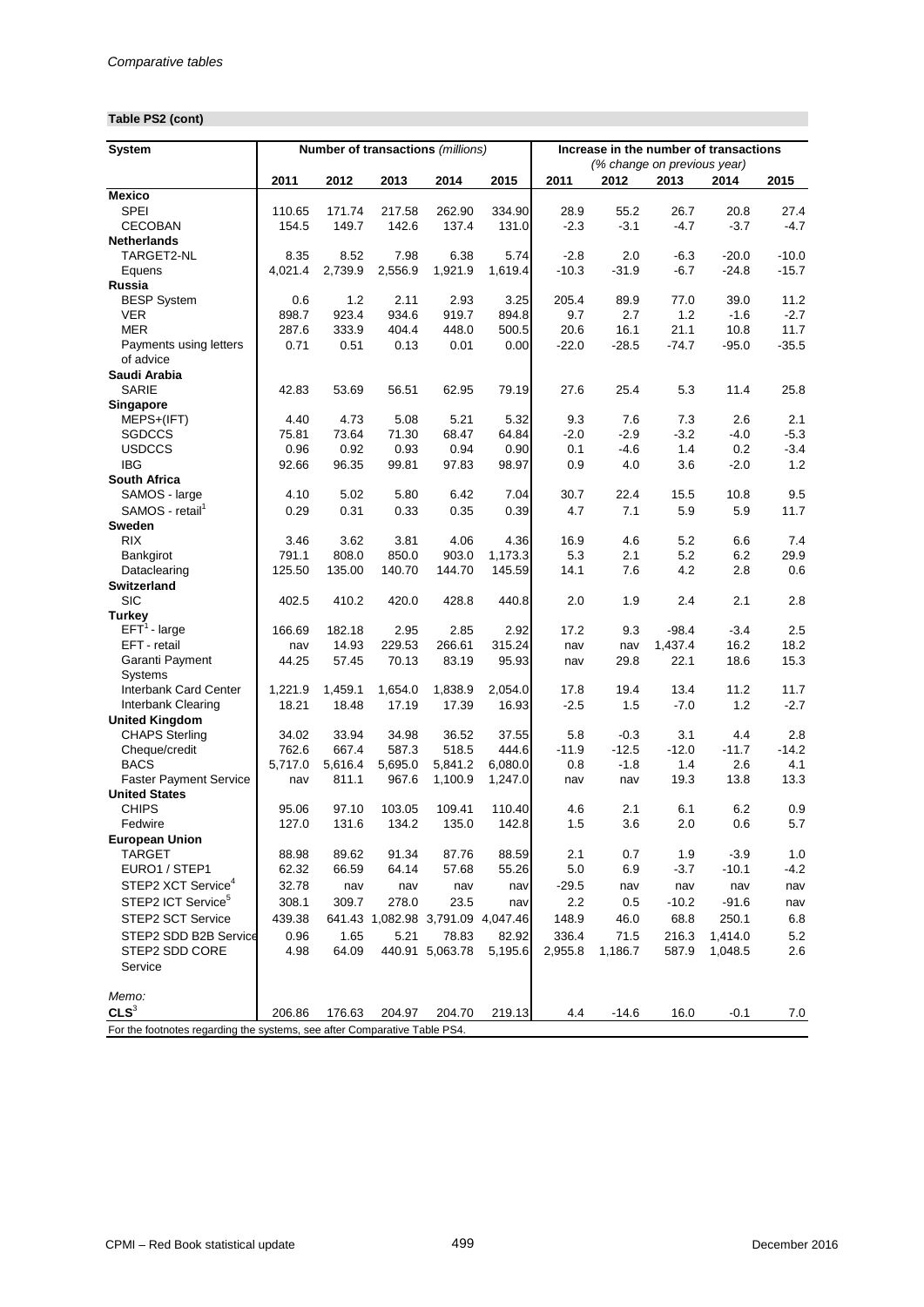# **Table PS3**

*(total for the year)* **Payments processed by selected interbank funds transfer systems: value of transactions**

| System                                                                    |         |                         | Value of transactions |                                              |                 | Average value per transaction<br>(USD thousands) <sup>1</sup><br>2011<br>2012<br>2013<br>2014<br>4,995.6<br>4,284.2<br>3,703.5<br>3,444.9<br>11,893.5<br>9,649.0<br>9,297.5<br>8,551.9<br>nav<br>nav<br>nav<br>nav<br>0.9<br>0.9<br>1.0<br>0.9<br>5,361.5<br>3.749.4<br>3,597.9<br>3,103.3<br>7.3<br>26.1<br>nav<br>nav<br>14,048.8<br>12,768.7 14,963.3 12,160.1 10,187.5<br>0.6<br>0.6<br>0.6<br>0.6<br>0.3<br>0.2<br>0.2<br>0.2<br>6,050.1<br>5,432.0<br>4,820.7<br>4,421.0<br>0.9<br>0.9<br>0.9<br>0.8<br>0.4<br>0.4<br>0.4<br>0.4<br>596.8<br>536.2<br>563.7<br>558.8<br>5.0<br>3.9<br>3.2<br>2.5<br>16,211.7 16,344.9 12,751.1 12,268.0<br>0.6<br>0.5<br>0.5<br>0.5 |                                              |         |         |         |
|---------------------------------------------------------------------------|---------|-------------------------|-----------------------|----------------------------------------------|-----------------|---------------------------------------------------------------------------------------------------------------------------------------------------------------------------------------------------------------------------------------------------------------------------------------------------------------------------------------------------------------------------------------------------------------------------------------------------------------------------------------------------------------------------------------------------------------------------------------------------------------------------------------------------------------------------|----------------------------------------------|---------|---------|---------|
|                                                                           |         |                         |                       | (USD billions except as noted) <sup>1</sup>  |                 |                                                                                                                                                                                                                                                                                                                                                                                                                                                                                                                                                                                                                                                                           |                                              |         |         |         |
|                                                                           | 2011    | 2012                    | 2013                  | 2014                                         | 2015            |                                                                                                                                                                                                                                                                                                                                                                                                                                                                                                                                                                                                                                                                           |                                              |         |         | 2015    |
| Australia                                                                 |         |                         |                       |                                              |                 |                                                                                                                                                                                                                                                                                                                                                                                                                                                                                                                                                                                                                                                                           |                                              |         |         |         |
| <b>RITS</b>                                                               |         |                         |                       | 44,834.8 40,357.9 37,939.8 36,612.8 30,794.0 |                 |                                                                                                                                                                                                                                                                                                                                                                                                                                                                                                                                                                                                                                                                           |                                              |         |         | 2,756.6 |
| <b>Belgium</b>                                                            |         |                         |                       |                                              |                 |                                                                                                                                                                                                                                                                                                                                                                                                                                                                                                                                                                                                                                                                           |                                              |         |         |         |
| TARGET2-BE                                                                |         |                         |                       | 30,816.1 24,026.0 21,477.2 21,550.7 17,327.2 |                 |                                                                                                                                                                                                                                                                                                                                                                                                                                                                                                                                                                                                                                                                           |                                              |         |         | 7,599.7 |
| Clearing house                                                            | nav     | nav                     | nav                   | nav                                          | nav             |                                                                                                                                                                                                                                                                                                                                                                                                                                                                                                                                                                                                                                                                           |                                              |         |         | nav     |
| CEC                                                                       | 1.232.8 | 1,167.3                 | 1,210.3               | 1,154.8                                      | 979.5           |                                                                                                                                                                                                                                                                                                                                                                                                                                                                                                                                                                                                                                                                           |                                              |         |         | 0.7     |
| <b>Brazil</b>                                                             |         |                         |                       |                                              |                 |                                                                                                                                                                                                                                                                                                                                                                                                                                                                                                                                                                                                                                                                           |                                              |         |         |         |
| <b>STR</b>                                                                | 92.272  | 86,348                  | 109,422               | 113,277                                      | 83,546          |                                                                                                                                                                                                                                                                                                                                                                                                                                                                                                                                                                                                                                                                           |                                              |         |         | 1.964.0 |
| <b>SITRAF</b>                                                             | 2.650.9 | nav                     | nav                   | 1,647.2                                      | 1,237.6         |                                                                                                                                                                                                                                                                                                                                                                                                                                                                                                                                                                                                                                                                           |                                              |         |         | 4.2     |
| BmfBovespa-FX                                                             | 618.1   | 510.7                   | 523.7                 | 352.6                                        | 326.0           |                                                                                                                                                                                                                                                                                                                                                                                                                                                                                                                                                                                                                                                                           |                                              |         |         |         |
| <b>COMPE</b>                                                              | 670.8   | 574.2                   | 519.7                 | 469.1                                        | 311.8           |                                                                                                                                                                                                                                                                                                                                                                                                                                                                                                                                                                                                                                                                           |                                              |         |         | 0.4     |
| <b>SILOC</b>                                                              | 758.1   | 763.0                   | 1,104.5               | 1,403.0                                      | 1,032.8         |                                                                                                                                                                                                                                                                                                                                                                                                                                                                                                                                                                                                                                                                           |                                              |         |         | 0.2     |
| Canada                                                                    |         |                         |                       |                                              |                 |                                                                                                                                                                                                                                                                                                                                                                                                                                                                                                                                                                                                                                                                           |                                              |         |         |         |
| <b>LVTS</b>                                                               |         |                         |                       | 40,003.0 38,187.0 36,517.0 34,996.8 33,648.1 |                 |                                                                                                                                                                                                                                                                                                                                                                                                                                                                                                                                                                                                                                                                           |                                              |         |         | 4,158.7 |
| <b>ACSS</b>                                                               | 5,529.9 | 5,800.4                 | 5,808.7               | 5,644.0                                      | 5,059.9         |                                                                                                                                                                                                                                                                                                                                                                                                                                                                                                                                                                                                                                                                           |                                              |         |         | 0.7     |
| Interac e-Transfer                                                        | 9.3     | 13.5                    | 19.8                  | 28.0                                         | 34.9            |                                                                                                                                                                                                                                                                                                                                                                                                                                                                                                                                                                                                                                                                           |                                              |         |         | 0.3     |
| China                                                                     |         |                         |                       |                                              |                 |                                                                                                                                                                                                                                                                                                                                                                                                                                                                                                                                                                                                                                                                           |                                              |         |         |         |
| <b>HVPS</b>                                                               | 209.763 | 280.690                 | 332,757               | 382.044                                      | 473.998         |                                                                                                                                                                                                                                                                                                                                                                                                                                                                                                                                                                                                                                                                           |                                              |         |         | 600.9   |
| <b>BEPS</b>                                                               |         |                         |                       | 2,841.89 2,938.03 3,280.38 3,593.54 4,004.54 |                 |                                                                                                                                                                                                                                                                                                                                                                                                                                                                                                                                                                                                                                                                           |                                              |         |         | 2.2     |
| <b>France</b>                                                             |         |                         |                       |                                              |                 |                                                                                                                                                                                                                                                                                                                                                                                                                                                                                                                                                                                                                                                                           |                                              |         |         |         |
| TARGET2-BDF <sup>1</sup>                                                  | 142,241 | 141,546                 | 116,252               | 115,099                                      | 87,808          |                                                                                                                                                                                                                                                                                                                                                                                                                                                                                                                                                                                                                                                                           |                                              |         |         | 9,823.1 |
| CORE $(FR)^2$                                                             | 7,470.9 | 6,940.6                 | 7,138.1               | 7,127.3                                      | 6,143.7         |                                                                                                                                                                                                                                                                                                                                                                                                                                                                                                                                                                                                                                                                           |                                              |         |         | 0.4     |
| Germany                                                                   |         |                         |                       |                                              |                 |                                                                                                                                                                                                                                                                                                                                                                                                                                                                                                                                                                                                                                                                           |                                              |         |         |         |
| TARGET2-BBk                                                               | 351,659 | 353,929                 | 297,821               | 224,348                                      | 227,138         | 8,019.6                                                                                                                                                                                                                                                                                                                                                                                                                                                                                                                                                                                                                                                                   | 8,078.7                                      | 6,707.7 | 5,432.2 | 5,081.4 |
| <b>RPS</b>                                                                | 3,354.2 | 3,224.1                 | 3,639.5               | 4,614.3                                      | 3,535.9         | 1.2                                                                                                                                                                                                                                                                                                                                                                                                                                                                                                                                                                                                                                                                       | 1.1                                          | 1.2     | 1.1     | 0.9     |
| <b>Hong Kong SAR</b>                                                      |         |                         |                       |                                              |                 |                                                                                                                                                                                                                                                                                                                                                                                                                                                                                                                                                                                                                                                                           |                                              |         |         |         |
| <b>HKD CHATS</b>                                                          |         |                         |                       | 17,101.3 15,805.0 15,724.9 17,383.7 19,560.0 |                 | 3,052.7                                                                                                                                                                                                                                                                                                                                                                                                                                                                                                                                                                                                                                                                   | 2,781.1                                      | 2,582.1 | 2,709.9 | 2,841.0 |
| <b>USD CHATS</b>                                                          | 3,502.7 | 4,047.9                 | 4,255.7               | 5,245.9                                      | 5,879.6         | 994.0                                                                                                                                                                                                                                                                                                                                                                                                                                                                                                                                                                                                                                                                     | 1,060.5                                      | 980.1   | 1,122.1 | 1,192.9 |
| <b>EUR CHATS</b>                                                          | 196.0   | 184.7                   | 182.9                 | 190.8                                        | 100.1           | 2,000.2                                                                                                                                                                                                                                                                                                                                                                                                                                                                                                                                                                                                                                                                   | 1,710.5                                      | 1,550.3 | 1,456.5 | 709.6   |
| <b>RMB CHATS</b>                                                          | 4,385.8 |                         |                       | 7,866.1 14,606.4 27,601.5 34,980.0           |                 | 4,559.1                                                                                                                                                                                                                                                                                                                                                                                                                                                                                                                                                                                                                                                                   | 7,236.5                                      | 9,363.1 | 9,287.2 | 8,226.7 |
| India                                                                     |         |                         |                       |                                              |                 |                                                                                                                                                                                                                                                                                                                                                                                                                                                                                                                                                                                                                                                                           |                                              |         |         |         |
| <b>RTGS</b>                                                               |         |                         |                       | 11,555.4 12,652.5 12,519.9 12,356.5 12,857.4 |                 | 210.0                                                                                                                                                                                                                                                                                                                                                                                                                                                                                                                                                                                                                                                                     | 184.7                                        | 154.4   | 133.2   | 130.8   |
| <b>Cheque Clearing</b>                                                    | 2,121.5 | 1,872.8                 | 1,593.2               | 1,400.1                                      | 1,276.4         | 1.581                                                                                                                                                                                                                                                                                                                                                                                                                                                                                                                                                                                                                                                                     | 1.426                                        | 1.267   | 1.171   | 1.164   |
| ECS / NECS                                                                | 57.24   | 53.36                   | 64.12                 | 61.60                                        | 42.27           | 0.200                                                                                                                                                                                                                                                                                                                                                                                                                                                                                                                                                                                                                                                                     | 0.179                                        | 0.186   | 0.180   | 0.160   |
| <b>NEFT</b>                                                               | 383.61  | 542.53                  | 746.60                |                                              | 980.02 1,298.45 | 1.697                                                                                                                                                                                                                                                                                                                                                                                                                                                                                                                                                                                                                                                                     | 1.377                                        | 1.129   | 1.057   | 1.036   |
| Italy                                                                     |         |                         |                       |                                              |                 |                                                                                                                                                                                                                                                                                                                                                                                                                                                                                                                                                                                                                                                                           |                                              |         |         |         |
| TARGET2-BDI                                                               |         |                         |                       | 45,955.6 41,938.0 49,739.1 54,938.4 35,712.1 |                 | 5,315.2                                                                                                                                                                                                                                                                                                                                                                                                                                                                                                                                                                                                                                                                   | 4.702.6                                      | 4.791.4 | 4.787.7 | 3.484.1 |
| <b>BI-COMP</b>                                                            | 4,307.8 | 3,584.8                 | 3,393.4               | 1,960.3                                      | 1,652.6         | 2.0                                                                                                                                                                                                                                                                                                                                                                                                                                                                                                                                                                                                                                                                       | 1.6                                          | 1.5     | 1.0     | 0.9     |
| Japan                                                                     |         |                         |                       |                                              |                 |                                                                                                                                                                                                                                                                                                                                                                                                                                                                                                                                                                                                                                                                           |                                              |         |         |         |
| <b>BOJ-NET</b>                                                            |         | 311,549 341,479 292,331 |                       | 288,490                                      | 273,339         |                                                                                                                                                                                                                                                                                                                                                                                                                                                                                                                                                                                                                                                                           | 24,093.2 22,326.2 17,960.9 17,289.3 16,170.1 |         |         |         |
| <b>FXYCS</b>                                                              |         |                         |                       | 35,399.2 30,847.9 29,840.2 28,870.5 31,722.5 |                 | 5,591.4                                                                                                                                                                                                                                                                                                                                                                                                                                                                                                                                                                                                                                                                   | 4,907.4                                      | 4,455.8 | 4,449.2 | 4,688.5 |
| Zengin System                                                             |         |                         |                       | 32,204.2 33,251.6 29,253.4 27,397.1 24,631.3 |                 | 23.1                                                                                                                                                                                                                                                                                                                                                                                                                                                                                                                                                                                                                                                                      | 22.8                                         | 19.8    | 18.1    | 15.9    |
| <b>Tokyo Clearing House</b>                                               | 3,522.2 |                         | 3,415.7 2,763.4       | 2,253.0                                      | 1,732.6         | 132.2                                                                                                                                                                                                                                                                                                                                                                                                                                                                                                                                                                                                                                                                     | 136.8                                        | 117.7   | 102.2   | 84.1    |
| Korea                                                                     |         |                         |                       |                                              |                 |                                                                                                                                                                                                                                                                                                                                                                                                                                                                                                                                                                                                                                                                           |                                              |         |         |         |
| BOK-Wire+                                                                 |         |                         |                       |                                              |                 | 46,470.8 49,967.2 52,704.7 56,971.1 59,914.6 12,828.1 15,128.0 15,369.1 16,206.3 16,840.1                                                                                                                                                                                                                                                                                                                                                                                                                                                                                                                                                                                 |                                              |         |         |         |
| <b>Check Clearing System</b>                                              | 4,748.6 | 3,798.7                 | 3,389.2               | 2,933.9                                      | 2,237.1         | 11.4                                                                                                                                                                                                                                                                                                                                                                                                                                                                                                                                                                                                                                                                      | 12.3                                         | 14.1    | 14.4    | 13.6    |
| <b>Interbank Shared</b>                                                   |         |                         |                       | 11,194.9 11,676.2 12,673.4 14,513.2 15,603.9 |                 | 3.2                                                                                                                                                                                                                                                                                                                                                                                                                                                                                                                                                                                                                                                                       | 3.1                                          | 3.1     | 3.3     | 3.3     |
| Networks                                                                  |         |                         |                       |                                              |                 |                                                                                                                                                                                                                                                                                                                                                                                                                                                                                                                                                                                                                                                                           |                                              |         |         |         |
| For the footnotes regarding the systems, see after Comparative Table PS4. |         |                         |                       |                                              |                 |                                                                                                                                                                                                                                                                                                                                                                                                                                                                                                                                                                                                                                                                           |                                              |         |         |         |

 $1$  Converted at yearly average exchange rates.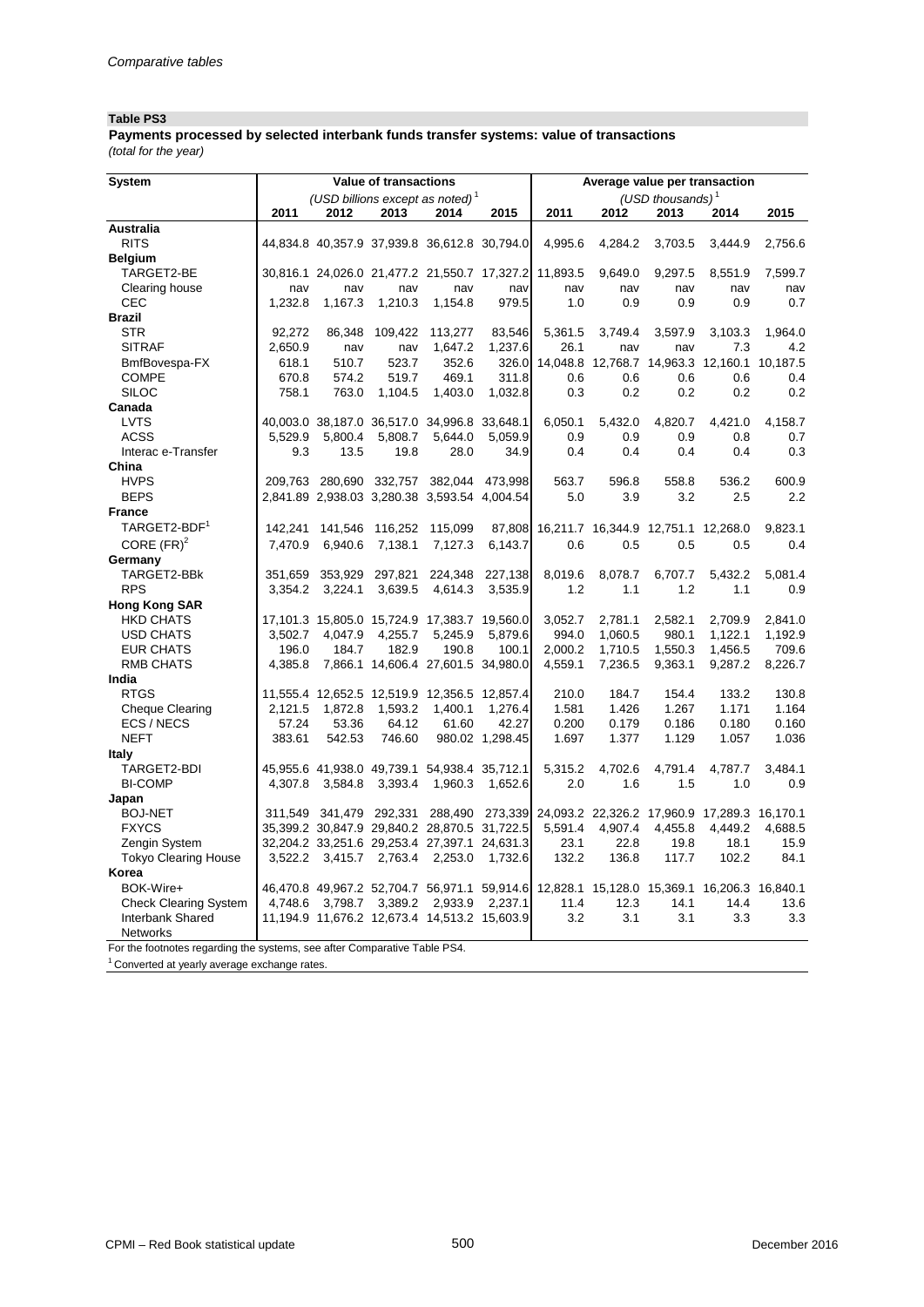## **Table PS3 (cont)**

| System                                                                    |         |                   | <b>Value of transactions</b>                            |                           |         | Average value per transaction |                   |                                              |         |         |
|---------------------------------------------------------------------------|---------|-------------------|---------------------------------------------------------|---------------------------|---------|-------------------------------|-------------------|----------------------------------------------|---------|---------|
|                                                                           |         |                   | (USD billions except as noted) <sup>1</sup>             |                           |         |                               |                   | (USD thousands) $1$                          |         |         |
|                                                                           | 2011    | 2012              | 2013                                                    | 2014                      | 2015    | 2011                          | 2012              | 2013                                         | 2014    | 2015    |
| <b>Mexico</b>                                                             |         |                   |                                                         |                           |         |                               |                   |                                              |         |         |
| <b>SPEI</b>                                                               |         |                   | 14,396.5 15,126.2 16,259.8 16,796.9 15,457.6            |                           |         | 130.1                         | 88.1              | 74.7                                         | 63.9    | 46.2    |
| <b>CECOBAN</b>                                                            | 303.7   | 290.1             | 280.6                                                   | 253.2                     | 207.3   | 2.0                           | 1.9               | 2.0                                          | 1.8     | 1.6     |
| <b>Netherlands</b>                                                        |         |                   |                                                         |                           |         |                               |                   |                                              |         |         |
| TARGET2-NL                                                                | 110,129 | 135,881           | 91,841                                                  | 78,165                    | 66,801  |                               |                   | 13,189.1 15,946.6 11,507.4 12,245.8 11,633.7 |         |         |
| Equens                                                                    | 2,850.2 | 2,736.4           | 2,675.3                                                 | 2,101.3                   | 1,678.1 | 0.7                           | 1.0               | 1.0                                          | 1.1     | 1.0     |
| Russia                                                                    |         |                   | 7,591.9 14,396.5 15,841.9 12,525.3                      |                           |         | 8,830.6 12,127.6 12,108.1     |                   | 7,525.8                                      | 4,280.7 | 2,713.9 |
| <b>BESP System</b><br><b>VER</b>                                          |         |                   |                                                         |                           |         | 22.8                          | 20.9              | 20.3                                         | 17.4    | 12.8    |
| <b>MER</b>                                                                | 3,147.8 | 3,332.6           | 20,460.4 19,288.1 18,991.9 16,006.3 11,424.8<br>3,655.9 | 3,210.9                   | 2,107.4 | 10.9                          | 10.0              | 9.0                                          | 7.2     | 4.2     |
| Payments using letters                                                    | 11.59   | 15.33             | 3.03                                                    | 0.06                      | 0.04    | 16.3                          | 30.1              | 23.5                                         | 9.3     | 9.6     |
| of advice                                                                 |         |                   |                                                         |                           |         |                               |                   |                                              |         |         |
| Saudi Arabia                                                              |         |                   |                                                         |                           |         |                               |                   |                                              |         |         |
| <b>SARIE</b>                                                              |         |                   | 14,505.4 17,439.4 14,568.6 14,513.6 13,024.6            |                           |         | 338.7                         | 324.8             | 257.8                                        | 230.6   | 164.5   |
| Singapore                                                                 |         |                   |                                                         |                           |         |                               |                   |                                              |         |         |
| MEPS+(IFT)                                                                |         |                   | 13,855.9 14,150.6 13,293.1 12,027.3 11,674.1            |                           |         | 3,152.7                       | 2,991.7           | 2,618.8                                      | 2,308.4 | 2,193.8 |
| SGDCCS                                                                    | 494.9   | 506.0             | 526.8                                                   | 500.4                     | 453.3   | 6.5                           | 6.9               | 7.4                                          | 7.3     | 7.0     |
| <b>USDCCS</b>                                                             | 49.35   | 49.06             | 52.17                                                   | 52.46                     | 50.19   | 51.2                          | 53.3              | 55.9                                         | 56.1    | 55.6    |
| <b>IBG</b>                                                                | 215.54  | 234.14            | 253.41                                                  | 264.32                    | 258.67  | 2.3                           | 2.4               | 2.5                                          | 2.7     | 2.6     |
| South Africa                                                              |         |                   |                                                         |                           |         |                               |                   |                                              |         |         |
| SAMOS - large                                                             |         | 10,563.4 10,146.4 | 9,108.5                                                 | 9,712.3                   | 9,188.2 | 2,576.7                       | 2,022.2           | 1,571.6                                      | 1,511.8 | 1,306.0 |
| SAMOS - retail                                                            | 999.2   | 970.4             | 905.2                                                   | 865.6                     | 793.7   | nav                           | nav               | nav                                          | nav     | nav     |
| Sweden                                                                    |         |                   |                                                         |                           |         |                               |                   |                                              |         |         |
| <b>RIX</b>                                                                |         |                   | 19,206.2 18,363.6 17,189.2 17,124.7 15,843.4            |                           |         | 5,550.9                       | 5,072.8           | 4,511.6                                      | 4.217.9 | 3.634.6 |
| Bankgirot                                                                 | 1,263.3 | 1,278.8           | 1,388.2                                                 | 1,368.7                   | 1,574.6 | 1.6                           | 1.6               | 1.6                                          | 1.5     | 1.3     |
| Dataclearing                                                              | 398.8   | 397.5             | 417.5                                                   | 428.1                     | 383.4   | 3.2                           | 2.9               | 3.0                                          | 3.0     | 2.6     |
| <b>Switzerland</b>                                                        |         |                   |                                                         |                           |         |                               |                   |                                              |         |         |
| <b>SIC</b>                                                                | 42,716  | 32,219            | 34,450                                                  | 32,497                    | 40,390  | 106.1                         | 78.5              | 82.0                                         | 75.8    | 91.6    |
| <b>Turkey</b>                                                             |         |                   |                                                         |                           |         |                               |                   |                                              |         |         |
| $EFT1$ - large                                                            |         |                   | 23,540.0 18,239.5 18,178.0 18,314.7 15,709.4            |                           |         | 141.22                        |                   | 100.12 6,162.02 6,426.21 5,379.94            |         |         |
| EFT - retail                                                              | nav     | 213.4             | 2,993.1                                                 | 3,030.1                   | 2,795.3 | nav                           | 14.29             | 13.04                                        | 11.37   | 8.87    |
| Garanti Payment                                                           | 3.6     | 4.7               | 6.9                                                     | 7.2                       | 7.0     | 0.08                          | 0.08              | 0.10                                         | 0.09    | 0.07    |
| <b>Systems</b>                                                            |         |                   |                                                         |                           |         |                               |                   |                                              |         |         |
| <b>Interbank Card Center</b>                                              | 81.42   | 94.14             | 99.40                                                   | 99.92                     | 89.12   | 0.07                          | 0.06              | 0.06                                         | 0.05    | 0.04    |
| Interbank Clearing                                                        | 164.91  | 176.66            | 184.04                                                  | 184.60                    | 162.77  | 9.06                          | 9.56              | 10.71                                        | 10.61   | 9.61    |
| <b>United Kingdom</b>                                                     |         |                   |                                                         |                           |         |                               |                   |                                              |         |         |
| <b>CHAPS Sterling</b>                                                     | 102,393 | 113,607           | 109,637                                                 | 111,894                   | 104,553 | 3,009.4                       | 3,347.7           | 3,134.6                                      | 3,063.8 | 2,784.5 |
| Cheque/credit                                                             | 1,166.1 | 1,023.3           | 900.5                                                   | 884.6                     | 752.8   | 1.5                           | 1.5               | 1.5                                          | 1.7     | 1.7     |
| <b>BACS</b>                                                               | 6,994.1 | 6,514.2           | 6,594.3                                                 | 7,278.3                   | 7,015.2 | 1.2                           | 1.2               | 1.2                                          | 1.2     | 1.2     |
| <b>Faster Payment Service</b>                                             | nav     | 978.8             | 1,205.7                                                 | 1,488.1                   | 1,590.5 | nav                           | 1.2               | 1.2                                          | 1.4     | 1.3     |
| <b>United States</b>                                                      |         |                   |                                                         |                           |         |                               |                   |                                              |         |         |
| <b>CHIPS</b>                                                              | 403,349 | 364,819           | 379,985                                                 | 390,695                   | 375,862 | 4,243.2                       | 3,757.1           | 3,687.3                                      | 3,570.9 | 3,404.5 |
| Fedwire                                                                   | 663,838 |                   | 599,201 713,310                                         | 884,552                   | 834,630 | 5,226.2                       | 4,553.2           | 5,313.5                                      | 6,551.1 | 5,846.5 |
| <b>European Union</b>                                                     |         |                   |                                                         |                           |         |                               |                   |                                              |         |         |
| <b>TARGET</b>                                                             | 905,546 | 912,920           | 743,057                                                 | 661,493                   | 564,347 |                               | 10,177.0 10,186.2 | 8,134.9                                      | 7,537.6 | 6,370.0 |
| EURO1 / STEP1                                                             | 89,015  | 74,350            | 64,625                                                  | 54,712                    | 48,944  | 1,428.4                       | 1,116.5           | 1,007.6                                      | 948.6   | 885.7   |
| STEP2 XCT Service <sup>4</sup>                                            | 217.3   | nav               | nav                                                     | nav                       | nav     | 6.6                           | nav               | nav                                          | nav     | nav     |
| STEP2 ICT Service <sup>5</sup>                                            | 1,722.9 | 1,340.4           | 1,220.8                                                 | 89.6                      | nav     | 5.6                           | 4.3               | 4.4                                          | 3.8     | nav     |
| STEP2 SCT Service                                                         | 2,196.4 | 3,140.0           |                                                         | 4,861.3 12,368.9 11,635.3 |         | 5.0                           | 4.9               | 4.5                                          | 3.3     | 2.9     |
| STEP2 SDD B2B Service                                                     | 8.1     | 14.2              | 125.1                                                   | 769.6                     | 670.8   | 8.4                           | 8.7               | 24.0                                         | 9.8     | 8.1     |
| STEP2 SDD CORE                                                            | 4.3     | 14.3              | 97.3                                                    | 1,458.4                   | 1,240.2 | 0.9                           | 0.2               | 0.2                                          | 0.3     | 0.2     |
| Service                                                                   |         |                   |                                                         |                           |         |                               |                   |                                              |         |         |
|                                                                           |         |                   |                                                         |                           |         |                               |                   |                                              |         |         |
| Memo:                                                                     |         |                   |                                                         |                           |         |                               |                   |                                              |         |         |
| CLS <sup>3</sup>                                                          |         | 1,243.6 1,221.0   | 1,290.6                                                 | 1,274.9                   | 1,232.2 | 6,011.7                       | 6,913.1           | 6,296.7                                      | 6,228.1 | 5,623.4 |
| For the footnotes regarding the systems, see after Comparative Table PS4. |         |                   |                                                         |                           |         |                               |                   |                                              |         |         |
| <sup>1</sup> Converted at yearly average exchange rates.                  |         |                   |                                                         |                           |         |                               |                   |                                              |         |         |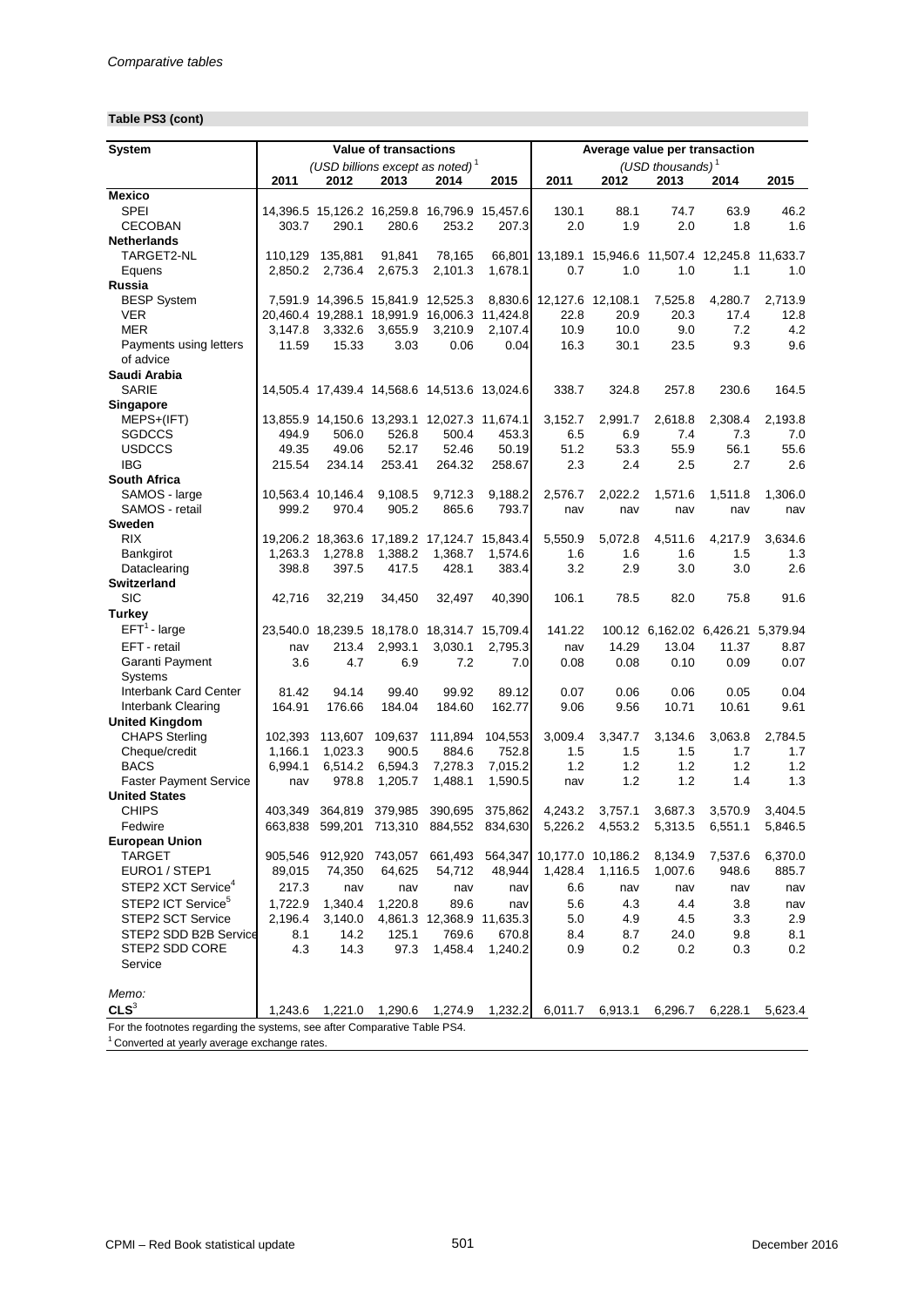## **Table PS3 (cont)**

| <b>System</b>                                                             |         |         |                    | Increase in the real value of transactions  |         |         | Value of transactions as a percentage of GDP |         |         |                  |
|---------------------------------------------------------------------------|---------|---------|--------------------|---------------------------------------------|---------|---------|----------------------------------------------|---------|---------|------------------|
|                                                                           |         |         |                    | (% change on previous year, adjusted by CPI |         |         |                                              | (in %)  |         |                  |
|                                                                           |         |         | <i>inflation</i> ) |                                             |         |         |                                              |         |         |                  |
|                                                                           | 2011    | 2012    | 2013               | 2014                                        | 2015    | 2011    | 2012                                         | 2013    | 2014    | 2015             |
| Australia                                                                 |         |         |                    |                                             |         |         |                                              |         |         |                  |
| <b>RITS</b>                                                               | $-1.8$  | $-11.8$ | $-0.9$             | 1.3                                         | $-0.4$  | 2,956.0 | 2,579.5                                      | 2,540.5 | 2,545.8 | 2,534.0          |
| <b>Belgium</b>                                                            |         |         |                    |                                             |         |         |                                              |         |         |                  |
| TARGET2-BE                                                                | 6.2     | $-17.7$ | $-14.6$            | $-0.1$                                      | $-4.4$  | 5,846.2 | 4,829.1                                      | 4,129.9 | 4,053.8 | 3,808.3          |
| Clearing house                                                            | nav     | nav     | nav                | nav                                         | nav     | nav     | nav                                          | nav     | nav     | nav              |
| CEC                                                                       | 1.3     | $-0.1$  | $-1.0$             | $-5.0$                                      | 0.8     | 233.9   | 234.6                                        | 232.7   | 217.2   | 215.3            |
| <b>Brazil</b>                                                             |         |         |                    |                                             |         |         |                                              |         |         |                  |
| <b>STR</b>                                                                | 9.7     | 3.3     | 32.2               | 6.0                                         | $-5.5$  | 3,532.9 | 3,512.5                                      | 4,446.7 | 4,690.0 | 4,724.2          |
| <b>SITRAF</b>                                                             | $-33.9$ | nav     | nav                | nav                                         | $-3.8$  | 101.5   | nav                                          | nav     | 68.2    | 70.0             |
| BmfBovespa-FX                                                             | $-26.3$ | $-8.8$  | 7.0                | $-31.0$                                     | 18.4    | 23.7    | 20.8                                         | 21.3    | 14.6    | 18.4             |
| <b>COMPE</b>                                                              | $-4.3$  | $-5.6$  | $-5.5$             | $-7.5$                                      | $-14.9$ | 25.7    | 23.4                                         | 21.1    | 19.4    | 17.6             |
| <b>SILOC</b>                                                              | 12.0    | 11.1    | 51.1               | 30.1                                        | $-5.7$  | 29.0    | 31.0                                         | 44.9    | 58.1    | 58.4             |
| Canada                                                                    |         |         |                    |                                             |         |         |                                              |         |         |                  |
| <b>LVTS</b>                                                               | 2.1     | $-5.0$  | $-2.4$             | 0.9                                         | 10.1    | 2,187.6 | 2,075.0                                      | 1,950.3 | 1,932.7 | 2,159.8          |
| <b>ACSS</b>                                                               | 3.2     | 4.4     | 2.2                | 2.2                                         | 2.6     | 302.4   | 315.2                                        | 310.2   | 311.7   | 324.8            |
| Interac e-Transfer                                                        | nav     | 44.8    | 49.6               | 48.4                                        | 42.8    | 0.5     | 0.7                                          | 1.1     | 1.5     | 2.2              |
| China                                                                     |         |         |                    |                                             |         |         |                                              |         |         |                  |
| <b>HVPS</b>                                                               | 16.4    | 27.4    | 13.3               | 11.7                                        | 24.5    | 2,874.0 | 3,412.1                                      | 3,622.7 | 3,687.4 | 4,362.4          |
| <b>BEPS</b>                                                               | 7.5     | $-1.5$  | 6.8                | 6.5                                         | 11.8    | 38.9    | 35.7                                         | 35.7    | 34.7    | 36.9             |
| <b>France</b>                                                             |         |         |                    |                                             |         |         |                                              |         |         |                  |
| TARGET2-BDF <sup>1</sup>                                                  | 6.3     | 5.4     | $-21.3$            | $-1.5$                                      | $-8.8$  | 4,969.9 | 5,282.6                                      | 4,138.0 | 4,052.3 | 3,630.9          |
| CORE $(FR)^2$                                                             | 2.6     | $-1.6$  | $-1.5$             | $-0.7$                                      | 3.0     | 261.0   | 259.0                                        | 254.1   | 250.9   | 254.0            |
| Germany                                                                   |         |         |                    |                                             |         |         |                                              |         |         |                  |
| TARGET2-BBk                                                               | $-4.6$  | 6.7     | $-19.9$            | $-25.2$                                     | 21.0    | 9.356.4 | 9.993.9                                      | 7,937.4 | 5,784.8 | 6.754.6          |
| <b>RPS</b>                                                                | 2.3     | 1.9     | 7.5                | 25.9                                        | $-8.5$  | 89.2    | 91.0                                         | 97.0    | 119.0   | 105.1            |
| <b>Hong Kong SAR</b>                                                      |         |         |                    |                                             |         |         |                                              |         |         |                  |
| <b>HKD CHATS</b>                                                          | $-6.7$  | $-11.5$ | $-4.6$             | 5.8                                         | 9.2     | 6.882.2 | 6,018.5                                      | 5,704.9 | 5,969.4 | 6,325.8          |
| <b>USD CHATS</b>                                                          | 22.3    | 10.7    | 0.8                | 18.0                                        | 8.8     | 1,409.6 | 1,541.4                                      | 1,544.0 | 1,801.4 | 1,901.5          |
| <b>EUR CHATS</b>                                                          | $-2.8$  | $-9.8$  | $-5.1$             | $-0.2$                                      | $-49.1$ | 78.9    | 70.3                                         | 66.4    | 65.5    | 32.4             |
| <b>RMB CHATS</b>                                                          | 2149.1  | 71.7    | 78.0               | 80.9                                        | 23.0    | 1,765.0 | 2,995.4                                      | 5,299.1 |         | 9,478.1 11,312.7 |
| India                                                                     |         |         |                    |                                             |         |         |                                              |         |         |                  |
| <b>RTGS</b>                                                               | $-0.7$  | 15.3    | $-0.8$             | $-7.4$                                      | 2.8     | 617.3   | 680.2                                        | 651.4   | 603.8   | 607.4            |
| <b>Cheque Clearing</b>                                                    | $-12.8$ | $-7.1$  | $-14.7$            | $-17.6$                                     | $-9.9$  | 113.3   | 100.7                                        | 82.9    | 68.4    | 60.3             |
| ECS / NECS                                                                | $-6.6$  | $-1.8$  | 20.5               | $-9.9$                                      | $-32.2$ | 3.1     | 2.9                                          | 3.3     | 3.0     | 2.0              |
| <b>NEFT</b>                                                               | 70.2    | 48.9    | 38.0               | 23.2                                        | 31.0    | 20.5    | 29.2                                         | 38.8    | 47.9    | 61.3             |
| <b>Italy</b>                                                              |         |         |                    |                                             |         |         |                                              |         |         |                  |
| TARGET2-BDI                                                               | $-2.9$  | $-4.3$  | 13.3               | 10.3                                        | $-22.3$ | 2,018.5 | 2,024.7                                      | 2,334.9 | 2,556.2 | 1,961.0          |
| <b>BI-COMP</b>                                                            | $-1.2$  | $-12.8$ | $-9.6$             | $-42.3$                                     | 0.7     | 189.2   | 173.1                                        | 159.3   | 91.2    | 90.7             |
| Japan                                                                     |         |         |                    |                                             |         |         |                                              |         |         |                  |
| <b>BOJ-NET</b>                                                            | $-2.6$  | 9.7     | 4.4                | 4.1                                         | 7.6     | 5,053.0 | 5,502.3                                      | 5,671.3 | 5,942.7 | 6,238.1          |
| <b>FXYCS</b>                                                              | $-1.8$  | $-12.8$ | 18.0               | 2.1                                         | 24.7    | 574.1   | 497.1                                        | 578.9   | 594.7   | 724.0            |
| Zengin System                                                             | 3.8     | 3.4     | 7.3                | $-1.2$                                      | 2.1     | 522.3   | 535.8                                        | 567.5   | 564.4   | 562.1            |
| Tokyo Clearing House                                                      | 3.0     | $-2.9$  | $-1.3$             | $-14.0$                                     | $-12.7$ | 57.1    | 55.0                                         | 53.6    | 46.4    | 39.5             |
| Korea                                                                     |         |         |                    |                                             |         |         |                                              |         |         |                  |
| BOK-Wire+                                                                 | $-2.1$  | 7.0     | 1.2                | 2.6                                         | 12.2    | 3,864.0 | 4,087.8                                      | 4,037.5 | 4,037.7 | 4,349.6          |
| <b>Check Clearing System</b>                                              | $-12.5$ | $-20.4$ | $-14.4$            | $-17.8$                                     | $-18.7$ | 394.8   | 310.8                                        | 259.6   | 207.9   | 162.4            |
| Interbank Shared                                                          | 11.1    | 3.8     | 4.1                | 8.7                                         | 14.7    | 930.8   | 955.2                                        | 970.9   | 1,028.6 | 1,132.8          |
| Networks                                                                  |         |         |                    |                                             |         |         |                                              |         |         |                  |
| For the footnotes regarding the systems, see after Comparative Table PS4. |         |         |                    |                                             |         |         |                                              |         |         |                  |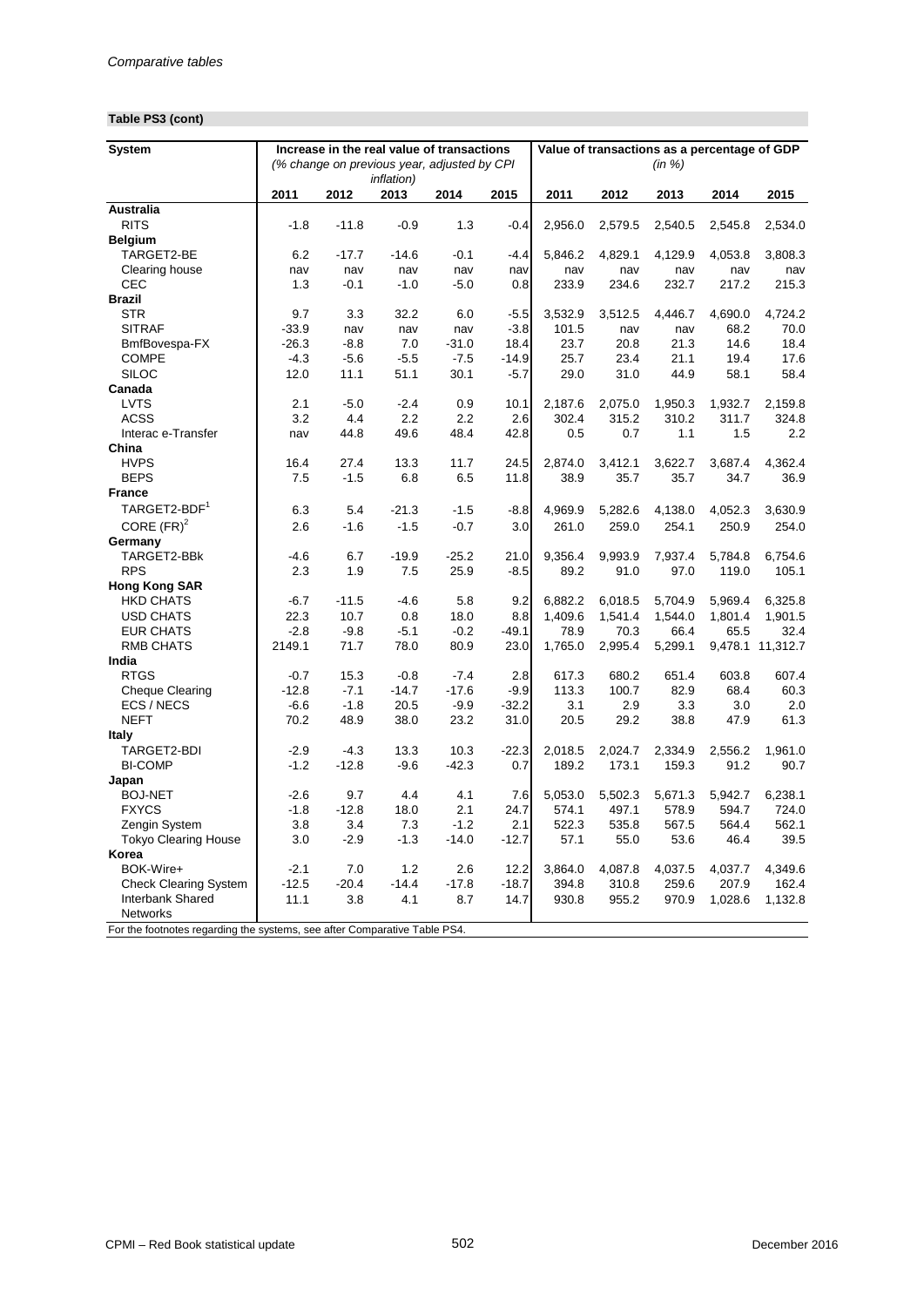## **Table PS3 (cont)**

| (in %)<br>(% change on previous year, adjusted by CPI<br><i>inflation</i> )<br>2011<br>2012<br>2011<br>2015<br>2013<br>2014<br>2015<br>2012<br>2013<br>2014<br><b>SPEI</b><br>13.0<br>6.9<br>0.4<br>3.4<br>6.8<br>1,229.6<br>1,274.6<br>1,288.0<br>1.294.4<br>1.351.9<br>$-1.7$<br>$-9.6$<br>$-9.7$<br>$-5.0$<br>25.9<br>24.4<br>22.2<br>19.5<br>CECOBAN<br>$-2.8$<br>18.1<br>$-0.2$<br>29.9<br>$-36.3$<br>$-15.1$<br>12,319.5 16,403.6 10,597.9<br>8,888.5<br>8,905.4<br>TARGET2-NL<br>2.0<br>$-0.2$<br>1.1<br>$-7.8$<br>$-21.6$<br>$-4.7$<br>308.7<br>223.7<br>318.8<br>330.3<br>238.9<br>Equens<br>$-0.2$<br>662.9<br><b>BESP System</b><br>65.0<br>88.3<br>5.8<br>$-15.3$<br>373.3<br>668.3<br>709.9<br>610.1<br>27.2<br>$-6.4$<br>$-5.3$<br>$-9.7$<br>1.0<br>1,006.0<br>895.3<br>851.0<br>779.7<br>857.7<br>VER<br><b>MER</b><br>7.1<br>5.1<br>5.5<br>$-5.9$<br>154.8<br>154.7<br>163.8<br>156.4<br>158.2<br>$-7.1$<br>Payments using letters<br>$-55.5$<br>31.3<br>$-81.0$<br>$-97.9$<br>$-5.2$<br>0.6<br>0.7<br>0.0<br>0.1<br>0.0<br>of advice<br>Saudi Arabia<br>$-5.4$<br>16.8<br>$-19.3$<br>$-3.0$<br>SARIE<br>$-12.2$<br>2,166.6<br>2,376.1<br>1,957.3<br>1,925.3<br>2,016.2<br>Singapore<br>5,216.8<br>3,987.8<br>MEPS+(IFT)<br>0.5<br>$-3.0$<br>$-8.1$<br>$-9.3$<br>5.9<br>4,932.8<br>4,398.1<br>3,925.8<br><b>SGDCCS</b><br>$-2.1$<br>$-2.9$<br>1.8<br>$-4.8$<br>$-1.2$<br>186.3<br>176.4<br>174.3<br>163.3<br>154.8<br>0.7<br>17.1<br>17.3<br>17.1<br><b>USDCCS</b><br>$-5.6$<br>4.0<br>0.8<br>4.4<br>18.6<br>17.1<br>3.2<br>6.7<br>83.8<br>86.3<br>88.4<br><b>IBG</b><br>4.5<br>5.9<br>4.6<br>81.2<br>81.6<br><b>South Africa</b><br>2,919.1<br>SAMOS - large<br>0.8<br>2.9<br>0.1<br>14.1<br>5.7<br>2,533.9<br>2,560.0<br>2,476.6<br>2,762.4<br>SAMOS - retail<br>1.9<br>4.0<br>4.0<br>2.3<br>2.5<br>239.7<br>244.8<br>246.1<br>246.2<br>252.1<br>Sweden<br><b>RIX</b><br>$-10.4$<br>$-1.1$<br>$-10.4$<br>4.7<br>12.9<br>3.410.9<br>3,196.2<br>3,377.5<br>2,970.5<br>2,985.6<br>7.5<br>4.7<br>3.9<br>3.7<br>40.4<br>224.4<br>235.2<br>239.9<br>238.6<br>317.6<br>Bankgirot<br>5.5<br>3.1<br>7.8<br>9.3<br>77.4<br>Dataclearing<br>0.5<br>70.8<br>73.1<br>72.2<br>74.6<br><b>Switzerland</b><br><b>SIC</b><br>$-4.4$<br>$-19.6$<br>5.9<br>$-6.9$<br>32.2<br>6,126.1<br>4,849.8<br>5,032.5<br>4,621.4<br>6,024.2<br>Turkey<br>$EFT1$ - large<br>42.7<br>$-21.6$<br>$-1.6$<br>7.2<br>$-2.0$<br>3,029.3<br>2,308.3<br>2,204.8<br>2,292.3<br>2,188.3<br>EFT - retail<br>7.7<br>389.4<br>1284.5<br>5.4<br>27.0<br>363.0<br>379.2<br>nav<br>nav<br>nav<br>Garanti Payment<br>33.3<br>10.9<br>10.6<br>44.6<br>0.5<br>0.6<br>0.8<br>0.9<br>1.0<br>nav<br>Systems<br><b>Interbank Card Center</b><br>12.1<br>11.4<br>16.9<br>4.2<br>7.0<br>1.9<br>10.5<br>11.9<br>12.5<br>12.4<br>Interbank Clearing<br>9.4<br>8.3<br>2.8<br>6.7<br>0.7<br>21.2<br>22.4<br>22.3<br>23.1<br>22.7<br><b>United Kingdom</b><br><b>CHAPS Sterling</b><br>9.2<br>$-4.6$<br>3,923.0<br>4,281.5<br>4,032.0<br>3,659.7<br>7.8<br>-4.5<br>0.6<br>3,729.0<br>$-15.0$<br>$-13.6$<br>$-13.1$<br>$-8.1$<br>44.7<br>38.6<br>33.1<br>29.5<br>26.3<br>Cheque/credit<br>$-8.4$<br><b>BACS</b><br>2.9<br>$-8.3$<br>0.0<br>3.3<br>3.8<br>268.0<br>245.5<br>242.5<br>242.6<br>245.6<br><b>Faster Payments</b><br>21.7<br>15.5<br>36.9<br>44.3<br>49.6<br>15.1<br>55.7<br>nav<br>nav<br>nav<br><b>United States</b><br><b>CHIPS</b><br>7.2<br>$-11.3$<br>2.9<br>2,599.2<br>1.4<br>$-3.6$<br>2,258.2<br>2,276.5<br>2.246.3<br>2,083.9<br>$-11.5$<br>5.8<br>17.6<br>22.3<br>$-5.5$<br>5,085.6<br>4,627.4<br>Fedwire<br>4,277.9<br>3,709.0<br>4,273.5<br>TARGET<br>$-11.3$<br>2.0<br>6,646.2<br>7,229.0<br>5,635.2<br>4,921.7<br>4,868.0<br>0.4<br>6.5<br>$-22.3$<br>653.3<br>490.1<br>EURO1 / STEP1<br>0.2<br>$-11.8$<br>$-17.1$<br>$-15.6$<br>7.0<br>588.7<br>407.1<br>422.2<br>STEP2 XCT Service <sup>4</sup><br>$-25.5$<br>1.6<br>nav<br>nav<br>nav<br>nav<br>nav<br>nav<br>nav<br>nav | <b>System</b>                  |        |         |         | Increase in the real value of transactions |     |      |      | Value of transactions as a percentage of GDP |     |     |
|-----------------------------------------------------------------------------------------------------------------------------------------------------------------------------------------------------------------------------------------------------------------------------------------------------------------------------------------------------------------------------------------------------------------------------------------------------------------------------------------------------------------------------------------------------------------------------------------------------------------------------------------------------------------------------------------------------------------------------------------------------------------------------------------------------------------------------------------------------------------------------------------------------------------------------------------------------------------------------------------------------------------------------------------------------------------------------------------------------------------------------------------------------------------------------------------------------------------------------------------------------------------------------------------------------------------------------------------------------------------------------------------------------------------------------------------------------------------------------------------------------------------------------------------------------------------------------------------------------------------------------------------------------------------------------------------------------------------------------------------------------------------------------------------------------------------------------------------------------------------------------------------------------------------------------------------------------------------------------------------------------------------------------------------------------------------------------------------------------------------------------------------------------------------------------------------------------------------------------------------------------------------------------------------------------------------------------------------------------------------------------------------------------------------------------------------------------------------------------------------------------------------------------------------------------------------------------------------------------------------------------------------------------------------------------------------------------------------------------------------------------------------------------------------------------------------------------------------------------------------------------------------------------------------------------------------------------------------------------------------------------------------------------------------------------------------------------------------------------------------------------------------------------------------------------------------------------------------------------------------------------------------------------------------------------------------------------------------------------------------------------------------------------------------------------------------------------------------------------------------------------------------------------------------------------------------------------------------------------------------------------------------------------------------------------------------------------------------------------------------------------------------------------------------------------------------------------------------------------------------------------------------------------------------------------------------------------------|--------------------------------|--------|---------|---------|--------------------------------------------|-----|------|------|----------------------------------------------|-----|-----|
|                                                                                                                                                                                                                                                                                                                                                                                                                                                                                                                                                                                                                                                                                                                                                                                                                                                                                                                                                                                                                                                                                                                                                                                                                                                                                                                                                                                                                                                                                                                                                                                                                                                                                                                                                                                                                                                                                                                                                                                                                                                                                                                                                                                                                                                                                                                                                                                                                                                                                                                                                                                                                                                                                                                                                                                                                                                                                                                                                                                                                                                                                                                                                                                                                                                                                                                                                                                                                                                                                                                                                                                                                                                                                                                                                                                                                                                                                                                                                           |                                |        |         |         |                                            |     |      |      |                                              |     |     |
|                                                                                                                                                                                                                                                                                                                                                                                                                                                                                                                                                                                                                                                                                                                                                                                                                                                                                                                                                                                                                                                                                                                                                                                                                                                                                                                                                                                                                                                                                                                                                                                                                                                                                                                                                                                                                                                                                                                                                                                                                                                                                                                                                                                                                                                                                                                                                                                                                                                                                                                                                                                                                                                                                                                                                                                                                                                                                                                                                                                                                                                                                                                                                                                                                                                                                                                                                                                                                                                                                                                                                                                                                                                                                                                                                                                                                                                                                                                                                           |                                |        |         |         |                                            |     |      |      |                                              |     |     |
|                                                                                                                                                                                                                                                                                                                                                                                                                                                                                                                                                                                                                                                                                                                                                                                                                                                                                                                                                                                                                                                                                                                                                                                                                                                                                                                                                                                                                                                                                                                                                                                                                                                                                                                                                                                                                                                                                                                                                                                                                                                                                                                                                                                                                                                                                                                                                                                                                                                                                                                                                                                                                                                                                                                                                                                                                                                                                                                                                                                                                                                                                                                                                                                                                                                                                                                                                                                                                                                                                                                                                                                                                                                                                                                                                                                                                                                                                                                                                           |                                |        |         |         |                                            |     |      |      |                                              |     |     |
|                                                                                                                                                                                                                                                                                                                                                                                                                                                                                                                                                                                                                                                                                                                                                                                                                                                                                                                                                                                                                                                                                                                                                                                                                                                                                                                                                                                                                                                                                                                                                                                                                                                                                                                                                                                                                                                                                                                                                                                                                                                                                                                                                                                                                                                                                                                                                                                                                                                                                                                                                                                                                                                                                                                                                                                                                                                                                                                                                                                                                                                                                                                                                                                                                                                                                                                                                                                                                                                                                                                                                                                                                                                                                                                                                                                                                                                                                                                                                           | <b>Mexico</b>                  |        |         |         |                                            |     |      |      |                                              |     |     |
|                                                                                                                                                                                                                                                                                                                                                                                                                                                                                                                                                                                                                                                                                                                                                                                                                                                                                                                                                                                                                                                                                                                                                                                                                                                                                                                                                                                                                                                                                                                                                                                                                                                                                                                                                                                                                                                                                                                                                                                                                                                                                                                                                                                                                                                                                                                                                                                                                                                                                                                                                                                                                                                                                                                                                                                                                                                                                                                                                                                                                                                                                                                                                                                                                                                                                                                                                                                                                                                                                                                                                                                                                                                                                                                                                                                                                                                                                                                                                           |                                |        |         |         |                                            |     |      |      |                                              |     |     |
|                                                                                                                                                                                                                                                                                                                                                                                                                                                                                                                                                                                                                                                                                                                                                                                                                                                                                                                                                                                                                                                                                                                                                                                                                                                                                                                                                                                                                                                                                                                                                                                                                                                                                                                                                                                                                                                                                                                                                                                                                                                                                                                                                                                                                                                                                                                                                                                                                                                                                                                                                                                                                                                                                                                                                                                                                                                                                                                                                                                                                                                                                                                                                                                                                                                                                                                                                                                                                                                                                                                                                                                                                                                                                                                                                                                                                                                                                                                                                           |                                |        |         |         |                                            |     |      |      |                                              |     |     |
|                                                                                                                                                                                                                                                                                                                                                                                                                                                                                                                                                                                                                                                                                                                                                                                                                                                                                                                                                                                                                                                                                                                                                                                                                                                                                                                                                                                                                                                                                                                                                                                                                                                                                                                                                                                                                                                                                                                                                                                                                                                                                                                                                                                                                                                                                                                                                                                                                                                                                                                                                                                                                                                                                                                                                                                                                                                                                                                                                                                                                                                                                                                                                                                                                                                                                                                                                                                                                                                                                                                                                                                                                                                                                                                                                                                                                                                                                                                                                           | <b>Netherlands</b>             |        |         |         |                                            |     |      |      |                                              |     |     |
|                                                                                                                                                                                                                                                                                                                                                                                                                                                                                                                                                                                                                                                                                                                                                                                                                                                                                                                                                                                                                                                                                                                                                                                                                                                                                                                                                                                                                                                                                                                                                                                                                                                                                                                                                                                                                                                                                                                                                                                                                                                                                                                                                                                                                                                                                                                                                                                                                                                                                                                                                                                                                                                                                                                                                                                                                                                                                                                                                                                                                                                                                                                                                                                                                                                                                                                                                                                                                                                                                                                                                                                                                                                                                                                                                                                                                                                                                                                                                           |                                |        |         |         |                                            |     |      |      |                                              |     |     |
|                                                                                                                                                                                                                                                                                                                                                                                                                                                                                                                                                                                                                                                                                                                                                                                                                                                                                                                                                                                                                                                                                                                                                                                                                                                                                                                                                                                                                                                                                                                                                                                                                                                                                                                                                                                                                                                                                                                                                                                                                                                                                                                                                                                                                                                                                                                                                                                                                                                                                                                                                                                                                                                                                                                                                                                                                                                                                                                                                                                                                                                                                                                                                                                                                                                                                                                                                                                                                                                                                                                                                                                                                                                                                                                                                                                                                                                                                                                                                           |                                |        |         |         |                                            |     |      |      |                                              |     |     |
|                                                                                                                                                                                                                                                                                                                                                                                                                                                                                                                                                                                                                                                                                                                                                                                                                                                                                                                                                                                                                                                                                                                                                                                                                                                                                                                                                                                                                                                                                                                                                                                                                                                                                                                                                                                                                                                                                                                                                                                                                                                                                                                                                                                                                                                                                                                                                                                                                                                                                                                                                                                                                                                                                                                                                                                                                                                                                                                                                                                                                                                                                                                                                                                                                                                                                                                                                                                                                                                                                                                                                                                                                                                                                                                                                                                                                                                                                                                                                           | <b>Russia</b>                  |        |         |         |                                            |     |      |      |                                              |     |     |
|                                                                                                                                                                                                                                                                                                                                                                                                                                                                                                                                                                                                                                                                                                                                                                                                                                                                                                                                                                                                                                                                                                                                                                                                                                                                                                                                                                                                                                                                                                                                                                                                                                                                                                                                                                                                                                                                                                                                                                                                                                                                                                                                                                                                                                                                                                                                                                                                                                                                                                                                                                                                                                                                                                                                                                                                                                                                                                                                                                                                                                                                                                                                                                                                                                                                                                                                                                                                                                                                                                                                                                                                                                                                                                                                                                                                                                                                                                                                                           |                                |        |         |         |                                            |     |      |      |                                              |     |     |
|                                                                                                                                                                                                                                                                                                                                                                                                                                                                                                                                                                                                                                                                                                                                                                                                                                                                                                                                                                                                                                                                                                                                                                                                                                                                                                                                                                                                                                                                                                                                                                                                                                                                                                                                                                                                                                                                                                                                                                                                                                                                                                                                                                                                                                                                                                                                                                                                                                                                                                                                                                                                                                                                                                                                                                                                                                                                                                                                                                                                                                                                                                                                                                                                                                                                                                                                                                                                                                                                                                                                                                                                                                                                                                                                                                                                                                                                                                                                                           |                                |        |         |         |                                            |     |      |      |                                              |     |     |
|                                                                                                                                                                                                                                                                                                                                                                                                                                                                                                                                                                                                                                                                                                                                                                                                                                                                                                                                                                                                                                                                                                                                                                                                                                                                                                                                                                                                                                                                                                                                                                                                                                                                                                                                                                                                                                                                                                                                                                                                                                                                                                                                                                                                                                                                                                                                                                                                                                                                                                                                                                                                                                                                                                                                                                                                                                                                                                                                                                                                                                                                                                                                                                                                                                                                                                                                                                                                                                                                                                                                                                                                                                                                                                                                                                                                                                                                                                                                                           |                                |        |         |         |                                            |     |      |      |                                              |     |     |
|                                                                                                                                                                                                                                                                                                                                                                                                                                                                                                                                                                                                                                                                                                                                                                                                                                                                                                                                                                                                                                                                                                                                                                                                                                                                                                                                                                                                                                                                                                                                                                                                                                                                                                                                                                                                                                                                                                                                                                                                                                                                                                                                                                                                                                                                                                                                                                                                                                                                                                                                                                                                                                                                                                                                                                                                                                                                                                                                                                                                                                                                                                                                                                                                                                                                                                                                                                                                                                                                                                                                                                                                                                                                                                                                                                                                                                                                                                                                                           |                                |        |         |         |                                            |     |      |      |                                              |     |     |
|                                                                                                                                                                                                                                                                                                                                                                                                                                                                                                                                                                                                                                                                                                                                                                                                                                                                                                                                                                                                                                                                                                                                                                                                                                                                                                                                                                                                                                                                                                                                                                                                                                                                                                                                                                                                                                                                                                                                                                                                                                                                                                                                                                                                                                                                                                                                                                                                                                                                                                                                                                                                                                                                                                                                                                                                                                                                                                                                                                                                                                                                                                                                                                                                                                                                                                                                                                                                                                                                                                                                                                                                                                                                                                                                                                                                                                                                                                                                                           |                                |        |         |         |                                            |     |      |      |                                              |     |     |
|                                                                                                                                                                                                                                                                                                                                                                                                                                                                                                                                                                                                                                                                                                                                                                                                                                                                                                                                                                                                                                                                                                                                                                                                                                                                                                                                                                                                                                                                                                                                                                                                                                                                                                                                                                                                                                                                                                                                                                                                                                                                                                                                                                                                                                                                                                                                                                                                                                                                                                                                                                                                                                                                                                                                                                                                                                                                                                                                                                                                                                                                                                                                                                                                                                                                                                                                                                                                                                                                                                                                                                                                                                                                                                                                                                                                                                                                                                                                                           |                                |        |         |         |                                            |     |      |      |                                              |     |     |
|                                                                                                                                                                                                                                                                                                                                                                                                                                                                                                                                                                                                                                                                                                                                                                                                                                                                                                                                                                                                                                                                                                                                                                                                                                                                                                                                                                                                                                                                                                                                                                                                                                                                                                                                                                                                                                                                                                                                                                                                                                                                                                                                                                                                                                                                                                                                                                                                                                                                                                                                                                                                                                                                                                                                                                                                                                                                                                                                                                                                                                                                                                                                                                                                                                                                                                                                                                                                                                                                                                                                                                                                                                                                                                                                                                                                                                                                                                                                                           |                                |        |         |         |                                            |     |      |      |                                              |     |     |
|                                                                                                                                                                                                                                                                                                                                                                                                                                                                                                                                                                                                                                                                                                                                                                                                                                                                                                                                                                                                                                                                                                                                                                                                                                                                                                                                                                                                                                                                                                                                                                                                                                                                                                                                                                                                                                                                                                                                                                                                                                                                                                                                                                                                                                                                                                                                                                                                                                                                                                                                                                                                                                                                                                                                                                                                                                                                                                                                                                                                                                                                                                                                                                                                                                                                                                                                                                                                                                                                                                                                                                                                                                                                                                                                                                                                                                                                                                                                                           |                                |        |         |         |                                            |     |      |      |                                              |     |     |
|                                                                                                                                                                                                                                                                                                                                                                                                                                                                                                                                                                                                                                                                                                                                                                                                                                                                                                                                                                                                                                                                                                                                                                                                                                                                                                                                                                                                                                                                                                                                                                                                                                                                                                                                                                                                                                                                                                                                                                                                                                                                                                                                                                                                                                                                                                                                                                                                                                                                                                                                                                                                                                                                                                                                                                                                                                                                                                                                                                                                                                                                                                                                                                                                                                                                                                                                                                                                                                                                                                                                                                                                                                                                                                                                                                                                                                                                                                                                                           |                                |        |         |         |                                            |     |      |      |                                              |     |     |
|                                                                                                                                                                                                                                                                                                                                                                                                                                                                                                                                                                                                                                                                                                                                                                                                                                                                                                                                                                                                                                                                                                                                                                                                                                                                                                                                                                                                                                                                                                                                                                                                                                                                                                                                                                                                                                                                                                                                                                                                                                                                                                                                                                                                                                                                                                                                                                                                                                                                                                                                                                                                                                                                                                                                                                                                                                                                                                                                                                                                                                                                                                                                                                                                                                                                                                                                                                                                                                                                                                                                                                                                                                                                                                                                                                                                                                                                                                                                                           |                                |        |         |         |                                            |     |      |      |                                              |     |     |
|                                                                                                                                                                                                                                                                                                                                                                                                                                                                                                                                                                                                                                                                                                                                                                                                                                                                                                                                                                                                                                                                                                                                                                                                                                                                                                                                                                                                                                                                                                                                                                                                                                                                                                                                                                                                                                                                                                                                                                                                                                                                                                                                                                                                                                                                                                                                                                                                                                                                                                                                                                                                                                                                                                                                                                                                                                                                                                                                                                                                                                                                                                                                                                                                                                                                                                                                                                                                                                                                                                                                                                                                                                                                                                                                                                                                                                                                                                                                                           |                                |        |         |         |                                            |     |      |      |                                              |     |     |
|                                                                                                                                                                                                                                                                                                                                                                                                                                                                                                                                                                                                                                                                                                                                                                                                                                                                                                                                                                                                                                                                                                                                                                                                                                                                                                                                                                                                                                                                                                                                                                                                                                                                                                                                                                                                                                                                                                                                                                                                                                                                                                                                                                                                                                                                                                                                                                                                                                                                                                                                                                                                                                                                                                                                                                                                                                                                                                                                                                                                                                                                                                                                                                                                                                                                                                                                                                                                                                                                                                                                                                                                                                                                                                                                                                                                                                                                                                                                                           |                                |        |         |         |                                            |     |      |      |                                              |     |     |
|                                                                                                                                                                                                                                                                                                                                                                                                                                                                                                                                                                                                                                                                                                                                                                                                                                                                                                                                                                                                                                                                                                                                                                                                                                                                                                                                                                                                                                                                                                                                                                                                                                                                                                                                                                                                                                                                                                                                                                                                                                                                                                                                                                                                                                                                                                                                                                                                                                                                                                                                                                                                                                                                                                                                                                                                                                                                                                                                                                                                                                                                                                                                                                                                                                                                                                                                                                                                                                                                                                                                                                                                                                                                                                                                                                                                                                                                                                                                                           |                                |        |         |         |                                            |     |      |      |                                              |     |     |
|                                                                                                                                                                                                                                                                                                                                                                                                                                                                                                                                                                                                                                                                                                                                                                                                                                                                                                                                                                                                                                                                                                                                                                                                                                                                                                                                                                                                                                                                                                                                                                                                                                                                                                                                                                                                                                                                                                                                                                                                                                                                                                                                                                                                                                                                                                                                                                                                                                                                                                                                                                                                                                                                                                                                                                                                                                                                                                                                                                                                                                                                                                                                                                                                                                                                                                                                                                                                                                                                                                                                                                                                                                                                                                                                                                                                                                                                                                                                                           |                                |        |         |         |                                            |     |      |      |                                              |     |     |
|                                                                                                                                                                                                                                                                                                                                                                                                                                                                                                                                                                                                                                                                                                                                                                                                                                                                                                                                                                                                                                                                                                                                                                                                                                                                                                                                                                                                                                                                                                                                                                                                                                                                                                                                                                                                                                                                                                                                                                                                                                                                                                                                                                                                                                                                                                                                                                                                                                                                                                                                                                                                                                                                                                                                                                                                                                                                                                                                                                                                                                                                                                                                                                                                                                                                                                                                                                                                                                                                                                                                                                                                                                                                                                                                                                                                                                                                                                                                                           |                                |        |         |         |                                            |     |      |      |                                              |     |     |
|                                                                                                                                                                                                                                                                                                                                                                                                                                                                                                                                                                                                                                                                                                                                                                                                                                                                                                                                                                                                                                                                                                                                                                                                                                                                                                                                                                                                                                                                                                                                                                                                                                                                                                                                                                                                                                                                                                                                                                                                                                                                                                                                                                                                                                                                                                                                                                                                                                                                                                                                                                                                                                                                                                                                                                                                                                                                                                                                                                                                                                                                                                                                                                                                                                                                                                                                                                                                                                                                                                                                                                                                                                                                                                                                                                                                                                                                                                                                                           |                                |        |         |         |                                            |     |      |      |                                              |     |     |
|                                                                                                                                                                                                                                                                                                                                                                                                                                                                                                                                                                                                                                                                                                                                                                                                                                                                                                                                                                                                                                                                                                                                                                                                                                                                                                                                                                                                                                                                                                                                                                                                                                                                                                                                                                                                                                                                                                                                                                                                                                                                                                                                                                                                                                                                                                                                                                                                                                                                                                                                                                                                                                                                                                                                                                                                                                                                                                                                                                                                                                                                                                                                                                                                                                                                                                                                                                                                                                                                                                                                                                                                                                                                                                                                                                                                                                                                                                                                                           |                                |        |         |         |                                            |     |      |      |                                              |     |     |
|                                                                                                                                                                                                                                                                                                                                                                                                                                                                                                                                                                                                                                                                                                                                                                                                                                                                                                                                                                                                                                                                                                                                                                                                                                                                                                                                                                                                                                                                                                                                                                                                                                                                                                                                                                                                                                                                                                                                                                                                                                                                                                                                                                                                                                                                                                                                                                                                                                                                                                                                                                                                                                                                                                                                                                                                                                                                                                                                                                                                                                                                                                                                                                                                                                                                                                                                                                                                                                                                                                                                                                                                                                                                                                                                                                                                                                                                                                                                                           |                                |        |         |         |                                            |     |      |      |                                              |     |     |
|                                                                                                                                                                                                                                                                                                                                                                                                                                                                                                                                                                                                                                                                                                                                                                                                                                                                                                                                                                                                                                                                                                                                                                                                                                                                                                                                                                                                                                                                                                                                                                                                                                                                                                                                                                                                                                                                                                                                                                                                                                                                                                                                                                                                                                                                                                                                                                                                                                                                                                                                                                                                                                                                                                                                                                                                                                                                                                                                                                                                                                                                                                                                                                                                                                                                                                                                                                                                                                                                                                                                                                                                                                                                                                                                                                                                                                                                                                                                                           |                                |        |         |         |                                            |     |      |      |                                              |     |     |
|                                                                                                                                                                                                                                                                                                                                                                                                                                                                                                                                                                                                                                                                                                                                                                                                                                                                                                                                                                                                                                                                                                                                                                                                                                                                                                                                                                                                                                                                                                                                                                                                                                                                                                                                                                                                                                                                                                                                                                                                                                                                                                                                                                                                                                                                                                                                                                                                                                                                                                                                                                                                                                                                                                                                                                                                                                                                                                                                                                                                                                                                                                                                                                                                                                                                                                                                                                                                                                                                                                                                                                                                                                                                                                                                                                                                                                                                                                                                                           |                                |        |         |         |                                            |     |      |      |                                              |     |     |
|                                                                                                                                                                                                                                                                                                                                                                                                                                                                                                                                                                                                                                                                                                                                                                                                                                                                                                                                                                                                                                                                                                                                                                                                                                                                                                                                                                                                                                                                                                                                                                                                                                                                                                                                                                                                                                                                                                                                                                                                                                                                                                                                                                                                                                                                                                                                                                                                                                                                                                                                                                                                                                                                                                                                                                                                                                                                                                                                                                                                                                                                                                                                                                                                                                                                                                                                                                                                                                                                                                                                                                                                                                                                                                                                                                                                                                                                                                                                                           |                                |        |         |         |                                            |     |      |      |                                              |     |     |
|                                                                                                                                                                                                                                                                                                                                                                                                                                                                                                                                                                                                                                                                                                                                                                                                                                                                                                                                                                                                                                                                                                                                                                                                                                                                                                                                                                                                                                                                                                                                                                                                                                                                                                                                                                                                                                                                                                                                                                                                                                                                                                                                                                                                                                                                                                                                                                                                                                                                                                                                                                                                                                                                                                                                                                                                                                                                                                                                                                                                                                                                                                                                                                                                                                                                                                                                                                                                                                                                                                                                                                                                                                                                                                                                                                                                                                                                                                                                                           |                                |        |         |         |                                            |     |      |      |                                              |     |     |
|                                                                                                                                                                                                                                                                                                                                                                                                                                                                                                                                                                                                                                                                                                                                                                                                                                                                                                                                                                                                                                                                                                                                                                                                                                                                                                                                                                                                                                                                                                                                                                                                                                                                                                                                                                                                                                                                                                                                                                                                                                                                                                                                                                                                                                                                                                                                                                                                                                                                                                                                                                                                                                                                                                                                                                                                                                                                                                                                                                                                                                                                                                                                                                                                                                                                                                                                                                                                                                                                                                                                                                                                                                                                                                                                                                                                                                                                                                                                                           |                                |        |         |         |                                            |     |      |      |                                              |     |     |
|                                                                                                                                                                                                                                                                                                                                                                                                                                                                                                                                                                                                                                                                                                                                                                                                                                                                                                                                                                                                                                                                                                                                                                                                                                                                                                                                                                                                                                                                                                                                                                                                                                                                                                                                                                                                                                                                                                                                                                                                                                                                                                                                                                                                                                                                                                                                                                                                                                                                                                                                                                                                                                                                                                                                                                                                                                                                                                                                                                                                                                                                                                                                                                                                                                                                                                                                                                                                                                                                                                                                                                                                                                                                                                                                                                                                                                                                                                                                                           |                                |        |         |         |                                            |     |      |      |                                              |     |     |
|                                                                                                                                                                                                                                                                                                                                                                                                                                                                                                                                                                                                                                                                                                                                                                                                                                                                                                                                                                                                                                                                                                                                                                                                                                                                                                                                                                                                                                                                                                                                                                                                                                                                                                                                                                                                                                                                                                                                                                                                                                                                                                                                                                                                                                                                                                                                                                                                                                                                                                                                                                                                                                                                                                                                                                                                                                                                                                                                                                                                                                                                                                                                                                                                                                                                                                                                                                                                                                                                                                                                                                                                                                                                                                                                                                                                                                                                                                                                                           |                                |        |         |         |                                            |     |      |      |                                              |     |     |
|                                                                                                                                                                                                                                                                                                                                                                                                                                                                                                                                                                                                                                                                                                                                                                                                                                                                                                                                                                                                                                                                                                                                                                                                                                                                                                                                                                                                                                                                                                                                                                                                                                                                                                                                                                                                                                                                                                                                                                                                                                                                                                                                                                                                                                                                                                                                                                                                                                                                                                                                                                                                                                                                                                                                                                                                                                                                                                                                                                                                                                                                                                                                                                                                                                                                                                                                                                                                                                                                                                                                                                                                                                                                                                                                                                                                                                                                                                                                                           |                                |        |         |         |                                            |     |      |      |                                              |     |     |
|                                                                                                                                                                                                                                                                                                                                                                                                                                                                                                                                                                                                                                                                                                                                                                                                                                                                                                                                                                                                                                                                                                                                                                                                                                                                                                                                                                                                                                                                                                                                                                                                                                                                                                                                                                                                                                                                                                                                                                                                                                                                                                                                                                                                                                                                                                                                                                                                                                                                                                                                                                                                                                                                                                                                                                                                                                                                                                                                                                                                                                                                                                                                                                                                                                                                                                                                                                                                                                                                                                                                                                                                                                                                                                                                                                                                                                                                                                                                                           |                                |        |         |         |                                            |     |      |      |                                              |     |     |
|                                                                                                                                                                                                                                                                                                                                                                                                                                                                                                                                                                                                                                                                                                                                                                                                                                                                                                                                                                                                                                                                                                                                                                                                                                                                                                                                                                                                                                                                                                                                                                                                                                                                                                                                                                                                                                                                                                                                                                                                                                                                                                                                                                                                                                                                                                                                                                                                                                                                                                                                                                                                                                                                                                                                                                                                                                                                                                                                                                                                                                                                                                                                                                                                                                                                                                                                                                                                                                                                                                                                                                                                                                                                                                                                                                                                                                                                                                                                                           |                                |        |         |         |                                            |     |      |      |                                              |     |     |
|                                                                                                                                                                                                                                                                                                                                                                                                                                                                                                                                                                                                                                                                                                                                                                                                                                                                                                                                                                                                                                                                                                                                                                                                                                                                                                                                                                                                                                                                                                                                                                                                                                                                                                                                                                                                                                                                                                                                                                                                                                                                                                                                                                                                                                                                                                                                                                                                                                                                                                                                                                                                                                                                                                                                                                                                                                                                                                                                                                                                                                                                                                                                                                                                                                                                                                                                                                                                                                                                                                                                                                                                                                                                                                                                                                                                                                                                                                                                                           |                                |        |         |         |                                            |     |      |      |                                              |     |     |
|                                                                                                                                                                                                                                                                                                                                                                                                                                                                                                                                                                                                                                                                                                                                                                                                                                                                                                                                                                                                                                                                                                                                                                                                                                                                                                                                                                                                                                                                                                                                                                                                                                                                                                                                                                                                                                                                                                                                                                                                                                                                                                                                                                                                                                                                                                                                                                                                                                                                                                                                                                                                                                                                                                                                                                                                                                                                                                                                                                                                                                                                                                                                                                                                                                                                                                                                                                                                                                                                                                                                                                                                                                                                                                                                                                                                                                                                                                                                                           |                                |        |         |         |                                            |     |      |      |                                              |     |     |
|                                                                                                                                                                                                                                                                                                                                                                                                                                                                                                                                                                                                                                                                                                                                                                                                                                                                                                                                                                                                                                                                                                                                                                                                                                                                                                                                                                                                                                                                                                                                                                                                                                                                                                                                                                                                                                                                                                                                                                                                                                                                                                                                                                                                                                                                                                                                                                                                                                                                                                                                                                                                                                                                                                                                                                                                                                                                                                                                                                                                                                                                                                                                                                                                                                                                                                                                                                                                                                                                                                                                                                                                                                                                                                                                                                                                                                                                                                                                                           |                                |        |         |         |                                            |     |      |      |                                              |     |     |
|                                                                                                                                                                                                                                                                                                                                                                                                                                                                                                                                                                                                                                                                                                                                                                                                                                                                                                                                                                                                                                                                                                                                                                                                                                                                                                                                                                                                                                                                                                                                                                                                                                                                                                                                                                                                                                                                                                                                                                                                                                                                                                                                                                                                                                                                                                                                                                                                                                                                                                                                                                                                                                                                                                                                                                                                                                                                                                                                                                                                                                                                                                                                                                                                                                                                                                                                                                                                                                                                                                                                                                                                                                                                                                                                                                                                                                                                                                                                                           |                                |        |         |         |                                            |     |      |      |                                              |     |     |
|                                                                                                                                                                                                                                                                                                                                                                                                                                                                                                                                                                                                                                                                                                                                                                                                                                                                                                                                                                                                                                                                                                                                                                                                                                                                                                                                                                                                                                                                                                                                                                                                                                                                                                                                                                                                                                                                                                                                                                                                                                                                                                                                                                                                                                                                                                                                                                                                                                                                                                                                                                                                                                                                                                                                                                                                                                                                                                                                                                                                                                                                                                                                                                                                                                                                                                                                                                                                                                                                                                                                                                                                                                                                                                                                                                                                                                                                                                                                                           |                                |        |         |         |                                            |     |      |      |                                              |     |     |
|                                                                                                                                                                                                                                                                                                                                                                                                                                                                                                                                                                                                                                                                                                                                                                                                                                                                                                                                                                                                                                                                                                                                                                                                                                                                                                                                                                                                                                                                                                                                                                                                                                                                                                                                                                                                                                                                                                                                                                                                                                                                                                                                                                                                                                                                                                                                                                                                                                                                                                                                                                                                                                                                                                                                                                                                                                                                                                                                                                                                                                                                                                                                                                                                                                                                                                                                                                                                                                                                                                                                                                                                                                                                                                                                                                                                                                                                                                                                                           |                                |        |         |         |                                            |     |      |      |                                              |     |     |
|                                                                                                                                                                                                                                                                                                                                                                                                                                                                                                                                                                                                                                                                                                                                                                                                                                                                                                                                                                                                                                                                                                                                                                                                                                                                                                                                                                                                                                                                                                                                                                                                                                                                                                                                                                                                                                                                                                                                                                                                                                                                                                                                                                                                                                                                                                                                                                                                                                                                                                                                                                                                                                                                                                                                                                                                                                                                                                                                                                                                                                                                                                                                                                                                                                                                                                                                                                                                                                                                                                                                                                                                                                                                                                                                                                                                                                                                                                                                                           |                                |        |         |         |                                            |     |      |      |                                              |     |     |
|                                                                                                                                                                                                                                                                                                                                                                                                                                                                                                                                                                                                                                                                                                                                                                                                                                                                                                                                                                                                                                                                                                                                                                                                                                                                                                                                                                                                                                                                                                                                                                                                                                                                                                                                                                                                                                                                                                                                                                                                                                                                                                                                                                                                                                                                                                                                                                                                                                                                                                                                                                                                                                                                                                                                                                                                                                                                                                                                                                                                                                                                                                                                                                                                                                                                                                                                                                                                                                                                                                                                                                                                                                                                                                                                                                                                                                                                                                                                                           |                                |        |         |         |                                            |     |      |      |                                              |     |     |
|                                                                                                                                                                                                                                                                                                                                                                                                                                                                                                                                                                                                                                                                                                                                                                                                                                                                                                                                                                                                                                                                                                                                                                                                                                                                                                                                                                                                                                                                                                                                                                                                                                                                                                                                                                                                                                                                                                                                                                                                                                                                                                                                                                                                                                                                                                                                                                                                                                                                                                                                                                                                                                                                                                                                                                                                                                                                                                                                                                                                                                                                                                                                                                                                                                                                                                                                                                                                                                                                                                                                                                                                                                                                                                                                                                                                                                                                                                                                                           |                                |        |         |         |                                            |     |      |      |                                              |     |     |
|                                                                                                                                                                                                                                                                                                                                                                                                                                                                                                                                                                                                                                                                                                                                                                                                                                                                                                                                                                                                                                                                                                                                                                                                                                                                                                                                                                                                                                                                                                                                                                                                                                                                                                                                                                                                                                                                                                                                                                                                                                                                                                                                                                                                                                                                                                                                                                                                                                                                                                                                                                                                                                                                                                                                                                                                                                                                                                                                                                                                                                                                                                                                                                                                                                                                                                                                                                                                                                                                                                                                                                                                                                                                                                                                                                                                                                                                                                                                                           | European Union <sup>6</sup>    |        |         |         |                                            |     |      |      |                                              |     |     |
|                                                                                                                                                                                                                                                                                                                                                                                                                                                                                                                                                                                                                                                                                                                                                                                                                                                                                                                                                                                                                                                                                                                                                                                                                                                                                                                                                                                                                                                                                                                                                                                                                                                                                                                                                                                                                                                                                                                                                                                                                                                                                                                                                                                                                                                                                                                                                                                                                                                                                                                                                                                                                                                                                                                                                                                                                                                                                                                                                                                                                                                                                                                                                                                                                                                                                                                                                                                                                                                                                                                                                                                                                                                                                                                                                                                                                                                                                                                                                           |                                |        |         |         |                                            |     |      |      |                                              |     |     |
|                                                                                                                                                                                                                                                                                                                                                                                                                                                                                                                                                                                                                                                                                                                                                                                                                                                                                                                                                                                                                                                                                                                                                                                                                                                                                                                                                                                                                                                                                                                                                                                                                                                                                                                                                                                                                                                                                                                                                                                                                                                                                                                                                                                                                                                                                                                                                                                                                                                                                                                                                                                                                                                                                                                                                                                                                                                                                                                                                                                                                                                                                                                                                                                                                                                                                                                                                                                                                                                                                                                                                                                                                                                                                                                                                                                                                                                                                                                                                           |                                |        |         |         |                                            |     |      |      |                                              |     |     |
|                                                                                                                                                                                                                                                                                                                                                                                                                                                                                                                                                                                                                                                                                                                                                                                                                                                                                                                                                                                                                                                                                                                                                                                                                                                                                                                                                                                                                                                                                                                                                                                                                                                                                                                                                                                                                                                                                                                                                                                                                                                                                                                                                                                                                                                                                                                                                                                                                                                                                                                                                                                                                                                                                                                                                                                                                                                                                                                                                                                                                                                                                                                                                                                                                                                                                                                                                                                                                                                                                                                                                                                                                                                                                                                                                                                                                                                                                                                                                           |                                |        |         |         |                                            |     |      |      |                                              |     |     |
|                                                                                                                                                                                                                                                                                                                                                                                                                                                                                                                                                                                                                                                                                                                                                                                                                                                                                                                                                                                                                                                                                                                                                                                                                                                                                                                                                                                                                                                                                                                                                                                                                                                                                                                                                                                                                                                                                                                                                                                                                                                                                                                                                                                                                                                                                                                                                                                                                                                                                                                                                                                                                                                                                                                                                                                                                                                                                                                                                                                                                                                                                                                                                                                                                                                                                                                                                                                                                                                                                                                                                                                                                                                                                                                                                                                                                                                                                                                                                           | STEP2 ICT Service <sup>5</sup> | $-2.0$ | $-17.8$ | $-13.1$ | $-92.7$                                    | nav | 12.6 | 10.6 | 9.3                                          | 0.7 | nav |
| <b>STEP2 SCT Service</b><br>62.1<br>51.0<br>47.7<br>153.6<br>12.5<br>16.1<br>24.9<br>92.0<br>36.9<br>100.4                                                                                                                                                                                                                                                                                                                                                                                                                                                                                                                                                                                                                                                                                                                                                                                                                                                                                                                                                                                                                                                                                                                                                                                                                                                                                                                                                                                                                                                                                                                                                                                                                                                                                                                                                                                                                                                                                                                                                                                                                                                                                                                                                                                                                                                                                                                                                                                                                                                                                                                                                                                                                                                                                                                                                                                                                                                                                                                                                                                                                                                                                                                                                                                                                                                                                                                                                                                                                                                                                                                                                                                                                                                                                                                                                                                                                                                |                                |        |         |         |                                            |     |      |      |                                              |     |     |
| 361.2<br>4.2<br>STEP2 SDD B2B Service<br>86.8<br>737.8<br>513.1<br>0.1<br>0.1<br>0.9<br>5.7<br>5.8                                                                                                                                                                                                                                                                                                                                                                                                                                                                                                                                                                                                                                                                                                                                                                                                                                                                                                                                                                                                                                                                                                                                                                                                                                                                                                                                                                                                                                                                                                                                                                                                                                                                                                                                                                                                                                                                                                                                                                                                                                                                                                                                                                                                                                                                                                                                                                                                                                                                                                                                                                                                                                                                                                                                                                                                                                                                                                                                                                                                                                                                                                                                                                                                                                                                                                                                                                                                                                                                                                                                                                                                                                                                                                                                                                                                                                                        |                                |        |         |         |                                            |     |      |      |                                              |     |     |
| STEP2 SDD CORE<br>1.7<br>0.0<br>4348.5<br>252.7<br>549.8<br>1393.6<br>0.1<br>0.7<br>10.9<br>10.7                                                                                                                                                                                                                                                                                                                                                                                                                                                                                                                                                                                                                                                                                                                                                                                                                                                                                                                                                                                                                                                                                                                                                                                                                                                                                                                                                                                                                                                                                                                                                                                                                                                                                                                                                                                                                                                                                                                                                                                                                                                                                                                                                                                                                                                                                                                                                                                                                                                                                                                                                                                                                                                                                                                                                                                                                                                                                                                                                                                                                                                                                                                                                                                                                                                                                                                                                                                                                                                                                                                                                                                                                                                                                                                                                                                                                                                          |                                |        |         |         |                                            |     |      |      |                                              |     |     |
| Service                                                                                                                                                                                                                                                                                                                                                                                                                                                                                                                                                                                                                                                                                                                                                                                                                                                                                                                                                                                                                                                                                                                                                                                                                                                                                                                                                                                                                                                                                                                                                                                                                                                                                                                                                                                                                                                                                                                                                                                                                                                                                                                                                                                                                                                                                                                                                                                                                                                                                                                                                                                                                                                                                                                                                                                                                                                                                                                                                                                                                                                                                                                                                                                                                                                                                                                                                                                                                                                                                                                                                                                                                                                                                                                                                                                                                                                                                                                                                   |                                |        |         |         |                                            |     |      |      |                                              |     |     |
| For the footnotes regarding the systems, see after Comparative Table PS4.                                                                                                                                                                                                                                                                                                                                                                                                                                                                                                                                                                                                                                                                                                                                                                                                                                                                                                                                                                                                                                                                                                                                                                                                                                                                                                                                                                                                                                                                                                                                                                                                                                                                                                                                                                                                                                                                                                                                                                                                                                                                                                                                                                                                                                                                                                                                                                                                                                                                                                                                                                                                                                                                                                                                                                                                                                                                                                                                                                                                                                                                                                                                                                                                                                                                                                                                                                                                                                                                                                                                                                                                                                                                                                                                                                                                                                                                                 |                                |        |         |         |                                            |     |      |      |                                              |     |     |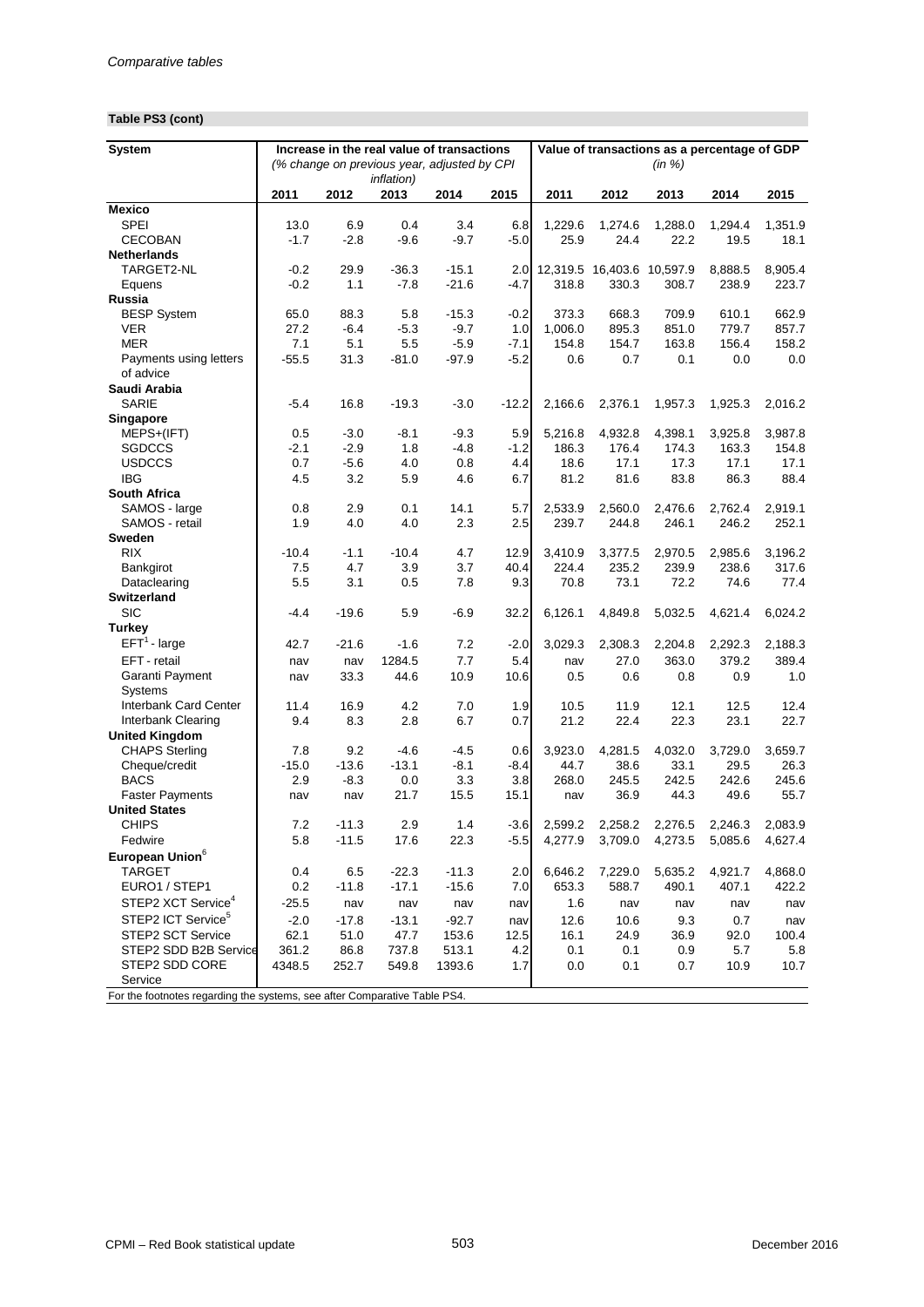### **Table PS4**

*(end of year)* **Participation in selected interbank funds transfer systems**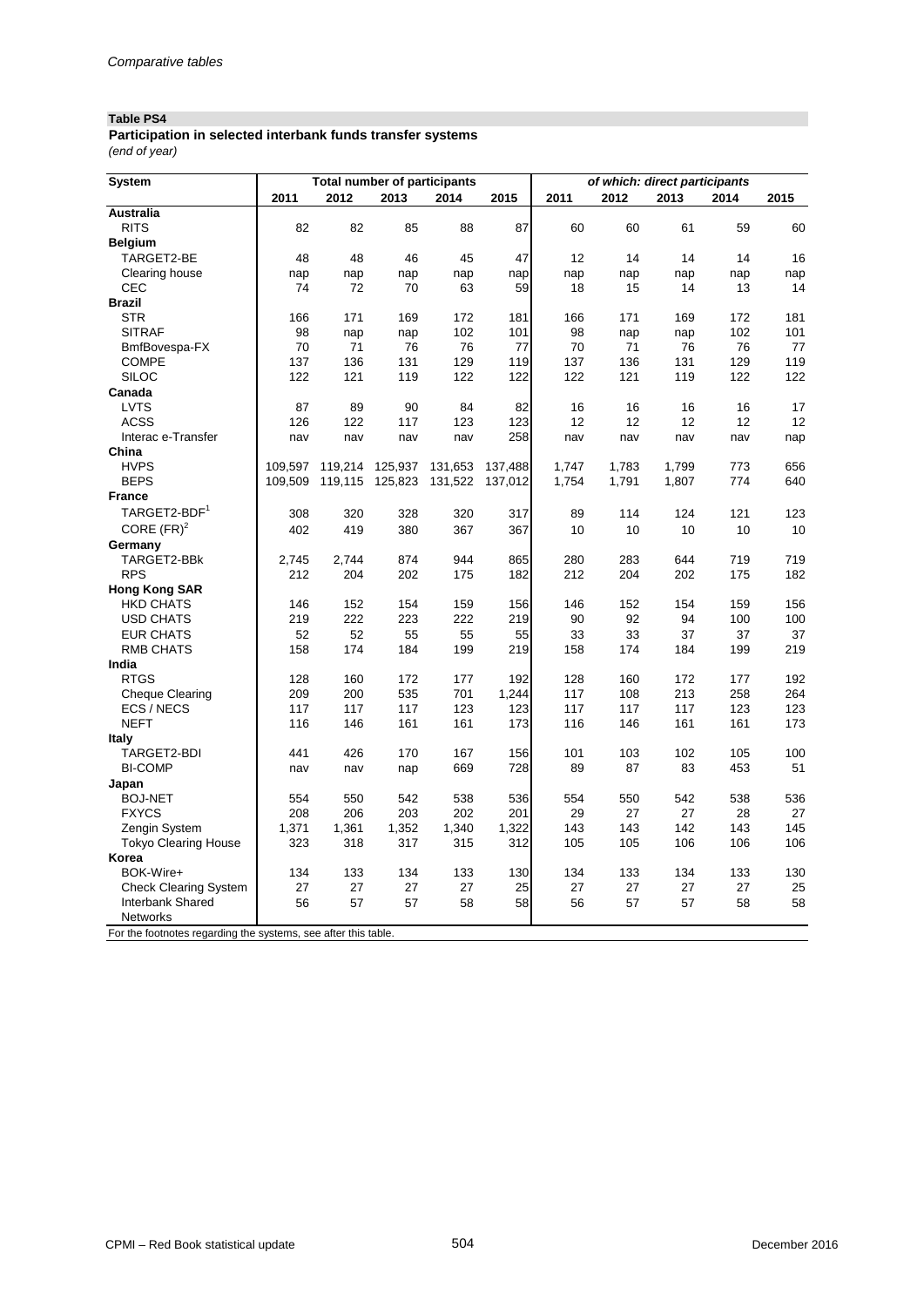## **Table PS4 (cont)**

| System                                                         |              |           | <b>Total number of participants</b> |              |           | of which: direct participants |              |              |              |              |  |  |
|----------------------------------------------------------------|--------------|-----------|-------------------------------------|--------------|-----------|-------------------------------|--------------|--------------|--------------|--------------|--|--|
|                                                                | 2011         | 2012      | 2013                                | 2014         | 2015      | 2011                          | 2012         | 2013         | 2014         | 2015         |  |  |
| <b>Mexico</b>                                                  |              |           |                                     |              |           |                               |              |              |              |              |  |  |
| <b>SPEI</b>                                                    | 89           | 93        | 95                                  | 107          | 107       | 89                            | 93           | 95           | 107          | 107          |  |  |
| <b>CECOBAN</b>                                                 | 28           | 28        | 29                                  | 29           | 29        | 28                            | 28           | 29           | 29           | 29           |  |  |
| <b>Netherlands</b>                                             |              |           |                                     |              |           |                               |              |              |              |              |  |  |
| TARGET2-NL                                                     | 100          | 107       | 112                                 | 111          | 105       | 54                            | 61           | 66           | 66           | 63           |  |  |
| Equens                                                         | 47           | 64        | 123                                 | 161          | 162       | 44                            | 61           | 99           | 66           | 72           |  |  |
| Russia                                                         |              |           |                                     |              |           |                               |              |              |              |              |  |  |
| <b>BESP System</b>                                             | 3,248        | 2,894     | 2,776                               | 2,495        | 2,113     | 3,248                         | 2,894        | 2,776        | 2,495        | 2,113        |  |  |
| VER                                                            | 3,590        | 2,991     | 2,773                               | 2,426        | 2,038     | 3,590                         | 2,991        | 2,773        | 2,426        | 2,038        |  |  |
| <b>MER</b>                                                     | 3,594        | 2,996     | 2,773                               | 2,426        | 2,038     | 3,594                         | 2,996        | 2,773        | 2,426        | 2,038        |  |  |
| Payments using letters<br>of advice                            | 543          | 86        | 85                                  | 86           | 82        | 543                           | 86           | 85           | 86           | 82           |  |  |
| Saudi Arabia                                                   |              |           |                                     |              |           |                               |              |              |              |              |  |  |
| <b>SARIE</b>                                                   | 23           | 23        | 23                                  | 23           | 23        | 23                            | 23           | 23           | 23           | 23           |  |  |
| Singapore                                                      |              |           |                                     |              |           |                               |              |              |              |              |  |  |
| MEPS+(IFT)<br><b>SGDCCS</b>                                    | 136<br>64    | 137<br>63 | 140<br>64                           | 143<br>63    | 126<br>61 | 64<br>34                      | 62<br>34     | 64<br>34     | 64<br>34     | 63<br>34     |  |  |
| <b>USDCCS</b>                                                  | 48           | 48        | 48                                  | 49           | 48        | 32                            | 32           | 32           | 32           | 32           |  |  |
| <b>IBG</b>                                                     | 45           | 44        | 45                                  | 45           | 45        | 39                            | 38           | 39           | 40           | 40           |  |  |
| <b>South Africa</b>                                            |              |           |                                     |              |           |                               |              |              |              |              |  |  |
| SAMOS - large                                                  | 24           | 23        | 25                                  | 28           | 29        | 24                            | 23           | 25           | 28           | 29           |  |  |
| SAMOS - retail                                                 | 24           | 24        | 26                                  | 28           | 29        | 23                            | 22           | 23           | 25           | 27           |  |  |
| <b>Sweden</b>                                                  |              |           |                                     |              |           |                               |              |              |              |              |  |  |
| <b>RIX</b>                                                     | 25           | 25        | 27                                  | 30           | 29        | 25                            | 25           | 27           | 30           | 29           |  |  |
| Bankgirot                                                      | 20           | 21        | 21                                  | 21           | 22        | 20                            | 21           | 21           | 21           | 22           |  |  |
| Dataclearing                                                   | 20           | 21        | 21                                  | 21           | 29        | 20                            | 21           | 21           | 21           | 29           |  |  |
| <b>Switzerland</b>                                             |              |           |                                     |              |           |                               |              |              |              |              |  |  |
| <b>SIC</b>                                                     | 380          | 378       | 368                                 | 358          | 350       | 380                           | 378          | 368          | 358          | 350          |  |  |
| <b>Turkey</b>                                                  |              |           |                                     |              |           |                               |              |              |              |              |  |  |
| $EFT1$ - large                                                 | 47           | 48        | 49                                  | 49           | 52        | 47                            | 48           | 49           | 49           | 52           |  |  |
| EFT - retail                                                   | nav          | 48        | 49                                  | 49           | 52        | nav                           | 48           | 49           | 49           | 52           |  |  |
| Garanti Payment                                                | 7            | 9         | 9                                   | 10           | 10        | 7                             | 9            | 9            | 10           | 10           |  |  |
| <b>Systems</b>                                                 |              |           |                                     |              |           |                               |              |              |              |              |  |  |
| <b>Interbank Card Center</b>                                   | 27           | 27        | 28                                  | 27           | 29        | 27                            | 27           | 28           | 27           | 29           |  |  |
| Interbank Clearing                                             | 40           | 41        | 41                                  | 41           | 42        | 40                            | 41           | 41           | 41           | 42           |  |  |
| <b>United Kingdom</b>                                          |              |           |                                     |              |           |                               |              |              |              |              |  |  |
| <b>CHAPS Sterling</b>                                          | nav          | nav       | nav                                 | nav          | nav       | 18                            | 19           | 20           | 21           | 22           |  |  |
| Cheque/credit                                                  | nav          | nav       | nav                                 | nav          | nav       | 11                            | 11           | 11           | 11           | 11           |  |  |
| <b>BACS</b>                                                    | 63,416       | 63,416    | 63,016                              | nav          | nav       | 16                            | 16           | 16           | 16           | 16           |  |  |
| <b>Faster Payments</b>                                         | nav          | nav       | nav                                 | nav          | nav       | nav                           | 10           | 10           | 10           | 10           |  |  |
| <b>United States</b><br><b>CHIPS</b>                           | 52           | 52        |                                     |              |           |                               |              |              |              |              |  |  |
| Fedwire <sup>6, 7</sup>                                        |              |           | 50                                  | 49           | 49        | nav                           | nav          | nav          | nav          | nav          |  |  |
|                                                                | 7,338        | 7,143     | 6,930                               | 7,866        | 6,820     | nav                           | nav          | nav          | nav          | nav          |  |  |
| <b>European Union</b>                                          |              | 4,484     | 2,326                               |              | 2,271     |                               |              |              |              |              |  |  |
| TARGET<br>EURO1 / STEP1                                        | 4,484<br>259 | 235       | 212                                 | 2,368<br>199 | 183       | 1,104<br>259                  | 1,172<br>235 | 1,535<br>212 | 1,603<br>199 | 1,606<br>183 |  |  |
| STEP2 XCT Service <sup>4</sup>                                 | 1,673        |           |                                     |              |           |                               |              |              |              |              |  |  |
| STEP2 ICT Service <sup>5</sup>                                 |              | nav       | nav                                 | nav          | nav       | 97                            | nav          | nav          | nav          | nav          |  |  |
|                                                                | 73           | 68        | 70                                  | 69           | nav       | 6                             | 6            | 6            | 6            | nav          |  |  |
| STEP2 SCT Service                                              | 4,669        | 4,696     | 4,823                               | 4,806        | 4,825     | 123                           | 125          | 127          | 128          | 136          |  |  |
| STEP2 SDD B2B<br>STEP2 SDD CORE                                | 3,405        | 3,366     | 3,438                               | 3,402        | 3,408     | 71<br>87                      | 74<br>90     | 78<br>93     | 83<br>94     | 90<br>102    |  |  |
| Service                                                        | 3,935        | 3,874     | 4,024                               | 3,927        | 3,922     |                               |              |              |              |              |  |  |
| Memo:                                                          |              |           |                                     |              |           |                               |              |              |              |              |  |  |
| <b>CLS</b>                                                     | 63           | 64        | 65                                  | 64           | 66        | 61                            | 62           | 63           | 62           | 64           |  |  |
| For the footnotes regarding the systems, see after this table. |              |           |                                     |              |           |                               |              |              |              |              |  |  |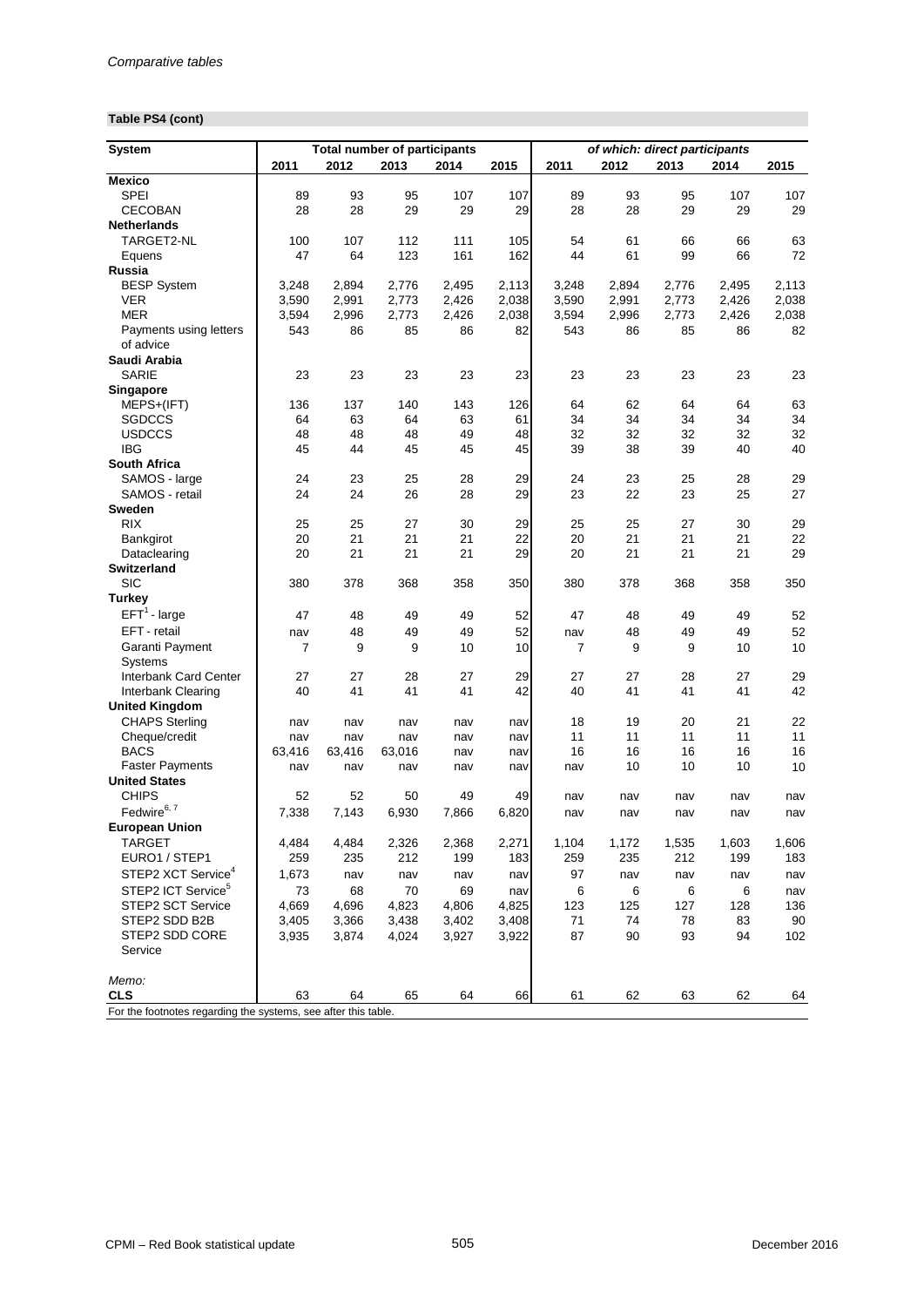## **Table PS4 (cont)**

| System                                                         |      |      |      | Concentration ratio in terms of volume (in %) |      | Concentration ratio in terms of value (in %) |      |      |      |      |  |
|----------------------------------------------------------------|------|------|------|-----------------------------------------------|------|----------------------------------------------|------|------|------|------|--|
|                                                                | 2011 | 2012 | 2013 | 2014                                          | 2015 | 2011                                         | 2012 | 2013 | 2014 | 2015 |  |
| Australia                                                      |      |      |      |                                               |      |                                              |      |      |      |      |  |
| <b>RITS</b>                                                    | 70.8 | 72.2 | 70.7 | 70.2                                          | 69.5 | 61.8                                         | 62.2 | 60.4 | 61.6 | 60.5 |  |
| <b>Belgium</b>                                                 |      |      |      |                                               |      |                                              |      |      |      |      |  |
| TARGET2-BE                                                     | 91.8 | 90.6 | 89.5 | 93.7                                          | 93.9 | 92.3                                         | 90.9 | 89.9 | 90.8 | 90.5 |  |
| Clearing house                                                 | nap  | nap  | nap  | nap                                           | nap  | nap                                          | nap  | nap  | nap  | nap  |  |
| CEC                                                            | 85.0 | 85.6 | 86.7 | 89.0                                          | 87.6 | 84.6                                         | 85.2 | 85.9 | 86.1 | 86.2 |  |
| <b>Brazil</b>                                                  |      |      |      |                                               |      |                                              |      |      |      |      |  |
| <b>STR</b>                                                     | 40.3 | 47.0 | 45.8 | 47.7                                          | 51.2 | 54.1                                         | 52.6 | 58.0 | 60.4 | 58.5 |  |
| <b>SITRAF</b>                                                  | 72.1 | nap  | nap  | 80.9                                          | 81.5 | 77.4                                         | nap  | nap  | 81.8 | 81.6 |  |
| BmfBovespa-FX                                                  | 47.5 | 45.4 | 47.8 | 47.3                                          | 34.8 | 58.2                                         | 54.7 | 58.1 | 61.5 | 40.8 |  |
| <b>COMPE</b>                                                   | 79.8 | 80.7 | 79.4 | 79.1                                          | 78.4 | 79.6                                         | 80.5 | 80.3 | 79.8 | 78.9 |  |
| <b>SILOC</b>                                                   | 82.7 | 84.7 | 84.0 | 85.2                                          | 84.4 | 83.0                                         | 84.1 | 82.4 | 81.7 | 81.6 |  |
| Canada                                                         |      |      |      |                                               |      |                                              |      |      |      |      |  |
| <b>LVTS</b>                                                    | 80.8 | 80.9 | 80.9 | 80.4                                          | 81.0 | 74.3                                         | 74.4 | 72.2 | 76.4 | 76.8 |  |
| <b>ACSS</b>                                                    | 86.4 | 79.9 | 85.8 | 89.2                                          | 85.9 | 80.3                                         | 80.1 | 79.5 | 80.1 | 76.8 |  |
| Interac e-Transfer                                             | nav  | nav  | nav  | nav                                           | nav  | nav                                          | nav  | nav  | nav  | nav  |  |
| China                                                          |      |      |      |                                               |      |                                              |      |      |      |      |  |
| <b>HVPS</b>                                                    | 57.5 | 57.6 | 58.6 | 58.4                                          | 58.3 | 40.6                                         | 40.3 | 41.0 | 35.1 | 33.8 |  |
| <b>BEPS</b>                                                    | 60.9 | 63.0 | 63.2 | 62.4                                          | 67.7 | 48.0                                         | 47.2 | 47.3 | 53.6 | 58.4 |  |
| <b>France</b>                                                  |      |      |      |                                               |      |                                              |      |      |      |      |  |
| TARGET2-BDF <sup>1</sup>                                       | 53.0 | 53.7 | 54.2 | 55.0                                          | 55.5 | 64.2                                         | 54.7 | 63.2 | 62.1 | 65.6 |  |
| CORE $(FR)^2$                                                  | 73.4 | 82.7 | 83.0 | 84.0                                          | 82.7 | 81.0                                         | 74.8 | 74.5 | 75.8 | 75.3 |  |
| Germany                                                        |      |      |      |                                               |      |                                              |      |      |      |      |  |
| TARGET2-BBk                                                    | 50.0 | 50.1 | 50.0 | 49.2                                          | 52.5 | 33.1                                         | 28.9 | 29.5 | 26.2 | 45.8 |  |
| <b>RPS</b>                                                     | 31.5 | 32.0 | 29.3 | 38.9                                          | 51.8 | 18.1                                         | 14.5 | 18.4 | 44.8 | 57.4 |  |
| <b>Hong Kong SAR</b>                                           |      |      |      |                                               |      |                                              |      |      |      |      |  |
| <b>HKD CHATS</b>                                               | nav  | 58.6 | 58.3 | 57.4                                          | 56.2 | nav                                          | 48.3 | 49.0 | 50.3 | 49.6 |  |
| <b>USD CHATS</b>                                               | nav  | 59.5 | 61.7 | 60.6                                          | 58.8 | nav                                          | 64.2 | 58.4 | 59.8 | 59.2 |  |
| <b>EUR CHATS</b>                                               | nav  | 72.4 | 73.6 | 73.9                                          | 73.1 | nav                                          | 94.3 | 96.7 | 96.1 | 86.9 |  |
| <b>RMB CHATS</b>                                               | nav  | 48.0 | 44.0 | 50.7                                          | 48.3 | nav                                          | 44.0 | 42.0 | 48.7 | 48.6 |  |
| India                                                          |      |      |      |                                               |      |                                              |      |      |      |      |  |
| <b>RTGS</b>                                                    | 45.1 | 45.6 | 40.8 | 40.8                                          | 40.5 | 42.5                                         | 40.1 | 41.0 | 45.8 | 48.5 |  |
| <b>Cheque Clearing</b>                                         | 53.6 | 45.7 | 36.8 | 30.1                                          | 22.9 | 81.8                                         | 74.7 | 65.0 | 56.0 | 47.2 |  |
| ECS / NECS                                                     | 11.4 | 10.4 | 10.2 | 8.6                                           | 5.5  | 2.2                                          | 2.1  | 2.6  | 2.5  | 1.6  |  |
| <b>NEFT</b>                                                    | 9.0  | 13.7 | 19.4 | 23.3                                          | 26.1 | 14.8                                         | 21.7 | 30.6 | 39.2 | 48.0 |  |
| <b>Italy</b>                                                   |      |      |      |                                               |      |                                              |      |      |      |      |  |
| TARGET2-BDI                                                    | 44.0 | 41.9 | 44.6 | 45.2                                          | 44.6 | 56.5                                         | 52.3 | 50.5 | 50.7 | 50.7 |  |
| <b>BI-COMP</b>                                                 | 51.7 | 52.0 | 52.6 | 41.3                                          | 54.1 | 57.0                                         | 57.5 | 57.6 | 53.9 | 47.7 |  |
| Japan                                                          |      |      |      |                                               |      |                                              |      |      |      |      |  |
| <b>BOJ-NET</b>                                                 | 47.9 | 47.5 | 45.8 | 49.4                                          | 48.0 | 36.5                                         | 37.8 | 37.4 | 43.0 | 41.5 |  |
| <b>FXYCS</b>                                                   | 77.2 | 79.4 | 80.7 | 80.4                                          | 76.3 | 74.9                                         | 75.4 | 75.5 | 74.6 | 72.2 |  |
| Zengin System                                                  | nav  | nav  | nav  | nav                                           | nav  | nav                                          | nav  | nav  | nav  | nav  |  |
| <b>Tokyo Clearing House</b>                                    | nav  | nav  | nav  | nav                                           | nav  | nav                                          | nav  | nav  | nav  | nav  |  |
| Korea                                                          |      |      |      |                                               |      |                                              |      |      |      |      |  |
| BOK-Wire+                                                      | 30.0 | 28.0 | 26.6 | 28.1                                          | 27.8 | 34.5                                         | 35.2 | 32.7 | 33.8 | 34.3 |  |
| <b>Check Clearing System</b>                                   | nav  | nav  | nav  | nav                                           | nav  | nav                                          | nav  | nav  | nav  | nav  |  |
| Interbank Shared                                               | nav  | nav  | nav  | nav                                           | nav  | nav                                          | nav  | nav  | nav  | nav  |  |
| <b>Networks</b>                                                |      |      |      |                                               |      |                                              |      |      |      |      |  |
| For the footnotes regarding the systems, see after this table. |      |      |      |                                               |      |                                              |      |      |      |      |  |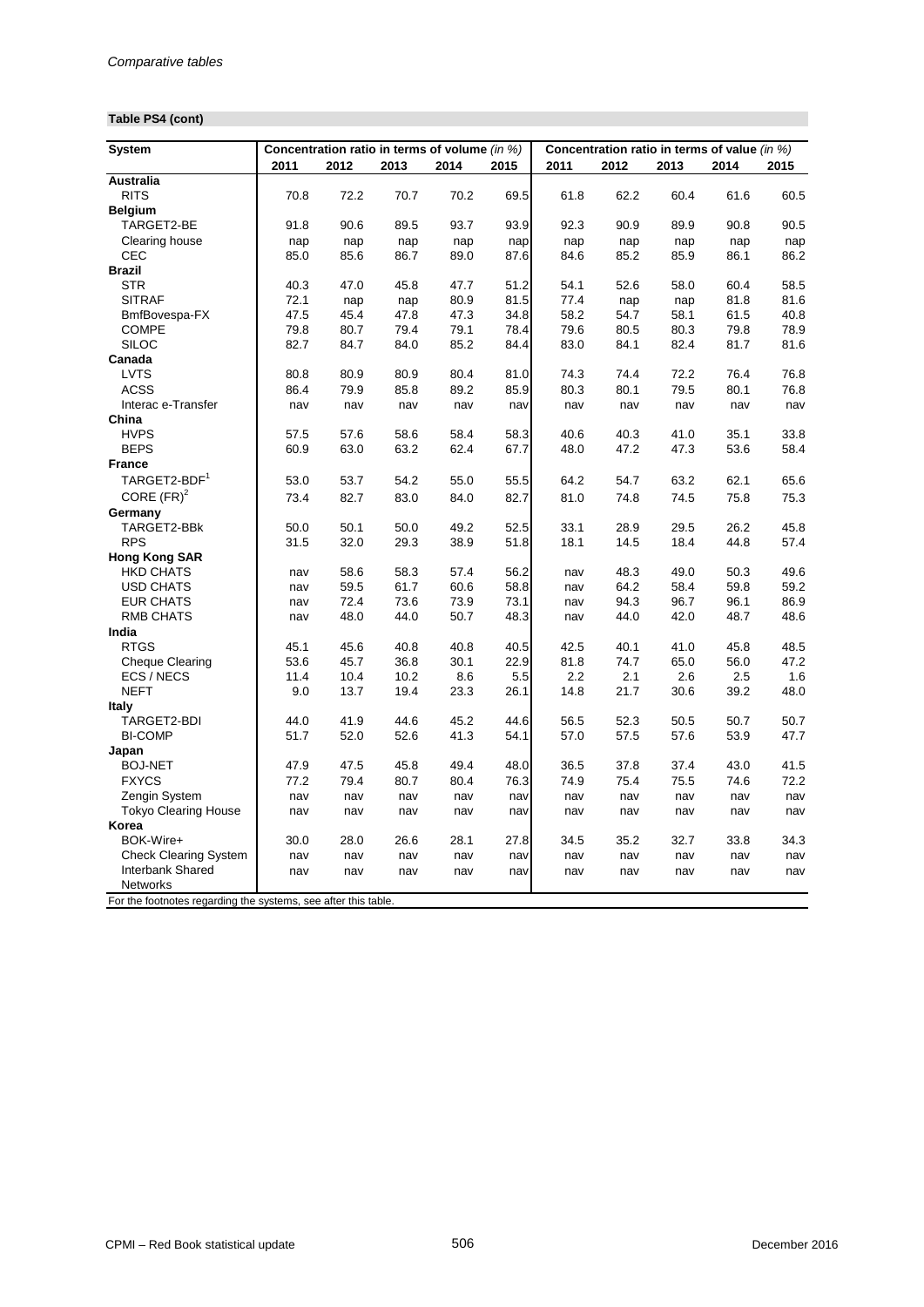## **Table PS4 (cont)**

| System                                                         |      | Concentration ratio in terms of volume (in %) |      |      |      |      |      |      | Concentration ratio in terms of value (in %) |      |
|----------------------------------------------------------------|------|-----------------------------------------------|------|------|------|------|------|------|----------------------------------------------|------|
|                                                                | 2011 | 2012                                          | 2013 | 2014 | 2015 | 2011 | 2012 | 2013 | 2014                                         | 2015 |
| <b>Mexico</b>                                                  |      |                                               |      |      |      |      |      |      |                                              |      |
| <b>SPEI</b>                                                    | 78.4 | 81.2                                          | 81.4 | 82.2 | 82.6 | 66.0 | 61.3 | 59.3 | 58.7                                         | 58.9 |
| <b>CECOBAN</b>                                                 | 83.5 | 83.4                                          | 84.3 | 83.7 | 82.8 | 80.6 | 81.2 | 82.0 | 81.3                                         | 80.9 |
| <b>Netherlands</b>                                             |      |                                               |      |      |      |      |      |      |                                              |      |
| TARGET2-NL                                                     | 68.6 | 67.5                                          | 68.1 | 75.1 | 80.0 | 67.4 | 76.2 | 65.5 | 74.9                                         | 70.9 |
| Equens                                                         | 96.8 | 98.0                                          | 98.5 | 98.4 | 98.4 | 88.6 | 94.0 | 93.1 | 90.2                                         | 89.0 |
| Russia                                                         |      |                                               |      |      |      |      |      |      |                                              |      |
| <b>BESP System</b>                                             | 18.1 | 18.1                                          | 12.9 | 21.8 | 22.3 | 73.0 | 47.4 | 51.6 | 41.4                                         | 62.0 |
| <b>VER</b>                                                     | nap  | nap                                           | nap  | nap  | nap  | nap  | nap  | nap  | nap                                          | nap  |
| <b>MER</b>                                                     | nap  | nap                                           | nap  | nap  | nap  | nap  | nap  | nap  | nap                                          | nap  |
| Payments using letters                                         | nap  | nap                                           | nap  | nap  | nap  | nap  | nap  | nap  | nap                                          | nap  |
| of advice                                                      |      |                                               |      |      |      |      |      |      |                                              |      |
| Saudi Arabia                                                   |      |                                               |      |      |      |      |      |      |                                              |      |
| SARIE                                                          | 78.9 | 79.0                                          | 83.0 | 78.0 | 75.0 | 76.6 | 76.0 | 78.0 | 72.0                                         | 74.0 |
| Singapore                                                      |      |                                               |      |      |      |      |      |      |                                              |      |
| MEPS+(IFT)                                                     | nav  | nav                                           | nav  | nav  | nav  | nav  | nav  | nav  | nav                                          | nav  |
| SGDCCS                                                         | 88.3 | 88.2                                          | 88.2 | 88.4 | 88.4 | 83.3 | 82.6 | 82.7 | 82.5                                         | 81.8 |
| <b>USDCCS</b>                                                  | 76.5 | 76.0                                          | 76.2 | 76.9 | 77.8 | 71.1 | 70.9 | 70.6 | 70.3                                         | 70.8 |
| IBG                                                            | 86.9 | 86.2                                          | 85.7 | 85.0 | 83.6 | 81.4 | 81.4 | 80.5 | 79.4                                         | 79.7 |
| <b>South Africa</b>                                            |      |                                               |      |      |      |      |      |      |                                              |      |
| SAMOS - large                                                  | 91.7 | 92.4                                          | 92.6 | 91.2 | 90.8 | 86.6 | 85.5 | 80.2 | 73.8                                         | 72.8 |
| SAMOS - retail                                                 | 62.6 | 59.8                                          | 59.3 | 59.3 | 58.8 | 95.3 | 94.8 | 93.7 | 92.9                                         | 92.3 |
| Sweden                                                         |      |                                               |      |      |      |      |      |      |                                              |      |
| <b>RIX</b>                                                     | 87.5 | 89.0                                          | 86.5 | 88.5 | 88.1 | 74.0 | 79.6 | 74.0 | 74.2                                         | 81.9 |
| Bankgirot                                                      | nap  | nap                                           | nap  | nap  | nap  | nap  | nap  | nap  | nap                                          | nap  |
| Dataclearing                                                   | nap  | nap                                           | nap  | nap  | nap  | nap  | nap  | nap  | nap                                          | nap  |
| <b>Switzerland</b>                                             |      |                                               |      |      |      |      |      |      |                                              |      |
| <b>SIC</b>                                                     | 61.8 | 62.3                                          | 61.8 | 61.8 | 61.5 | 64.9 | 66.6 | 64.1 | 66.1                                         | 64.2 |
| <b>Turkey</b>                                                  |      |                                               |      |      |      |      |      |      |                                              |      |
| $EFT1$ - large                                                 | 58.4 | 55.5                                          | 66.3 | 61.6 | 60.7 | 67.5 | 56.3 | 45.6 | 44.7                                         | 44.5 |
| EFT - retail                                                   | nav  | nav                                           | 55.2 | 54.0 | 54.6 | nav  | nav  | 36.9 | 37.7                                         | 38.1 |
| Garanti Payment                                                | 96.1 | 95.7                                          | 94.9 | 95.0 | 95.5 | 96.1 | 95.5 | 95.0 | 94.5                                         | 95.3 |
| <b>Systems</b>                                                 |      |                                               |      |      |      |      |      |      |                                              |      |
| <b>Interbank Card Center</b>                                   | 63.5 | 61.8                                          | 60.4 | 61.2 | 61.2 | 66.2 | 65.6 | 63.3 | 62.6                                         | 62.1 |
| Interbank Clearing                                             | 54.6 | 56.2                                          | 52.1 | 51.8 | 52.8 | 53.1 | 52.2 | 51.9 | 52.8                                         | 54.4 |
| <b>United Kingdom</b>                                          |      |                                               |      |      |      |      |      |      |                                              |      |
| <b>CHAPS Sterling</b>                                          | 73.0 | 73.0                                          | 73.0 | 72.0 | 71.0 | 67.0 | 67.0 | 65.0 | 63.0                                         | 63.0 |
| Cheque/credit                                                  | 77.0 | 79.0                                          | 79.0 | 80.0 | 81.2 | 86.0 | 83.0 | 81.0 | 82.0                                         | 81.7 |
| <b>BACS</b>                                                    | 80.0 | 81.0                                          | 81.0 | 81.0 | 81.0 | nav  | nav  | nav  | nav                                          | nav  |
| <b>Faster Payments</b>                                         | nav  | 88.0                                          | 88.0 | 88.0 | 89.0 | nav  | 87.0 | 87.0 | 88.0                                         | 88.0 |
| <b>United States</b>                                           |      |                                               |      |      |      |      |      |      |                                              |      |
| <b>CHIPS</b>                                                   | nav  | nav                                           | nav  | nav  | nav  | nav  | nav  | nav  | nav                                          | nav  |
| Fedwire                                                        | nav  | nav                                           | nav  | nav  | nav  | nav  | nav  | nav  | nav                                          | nav  |
| <b>European Union</b>                                          |      |                                               |      |      |      |      |      |      |                                              |      |
| TARGET                                                         | nav  | nav                                           | nav  | nav  | nav  | 15.6 | 13.0 | 16.9 | 15.7                                         | 17.1 |
| EURO1 / STEP1                                                  | 30.5 | 32.7                                          | 31.6 | 32.2 | 33.6 | 51.4 | 51.9 | 47.4 | 48.6                                         | 50.7 |
| STEP2 XCT Service <sup>4</sup>                                 | 43.4 | nav                                           | nav  | nav  | nav  | 38.3 | nav  | nav  | nav                                          | nav  |
| STEP2 ICT Service <sup>5</sup>                                 | 99.9 | 99.9                                          | 99.9 | 99.9 | nav  | 99.9 | 99.9 | 99.9 | 99.7                                         | nav  |
| STEP2 SCT Service                                              | 51.0 | 46.4                                          | 37.7 | 45.7 | 44.5 | 29.0 | 26.6 | 27.0 | 35.7                                         | 35.1 |
| STEP2 SDD B2B Service                                          | 88.9 | 84.8                                          | 74.3 | 54.7 | 53.8 | 80.6 | 76.3 | 81.2 | 57.3                                         | 58.3 |
| STEP2 SDD CORE                                                 | 79.5 | 92.5                                          | 83.7 | 58.8 | 62.1 | 84.0 | 85.3 | 71.0 | 56.4                                         | 58.1 |
| Service                                                        |      |                                               |      |      |      |      |      |      |                                              |      |
| For the footnotes regarding the systems, see after this table. |      |                                               |      |      |      |      |      |      |                                              |      |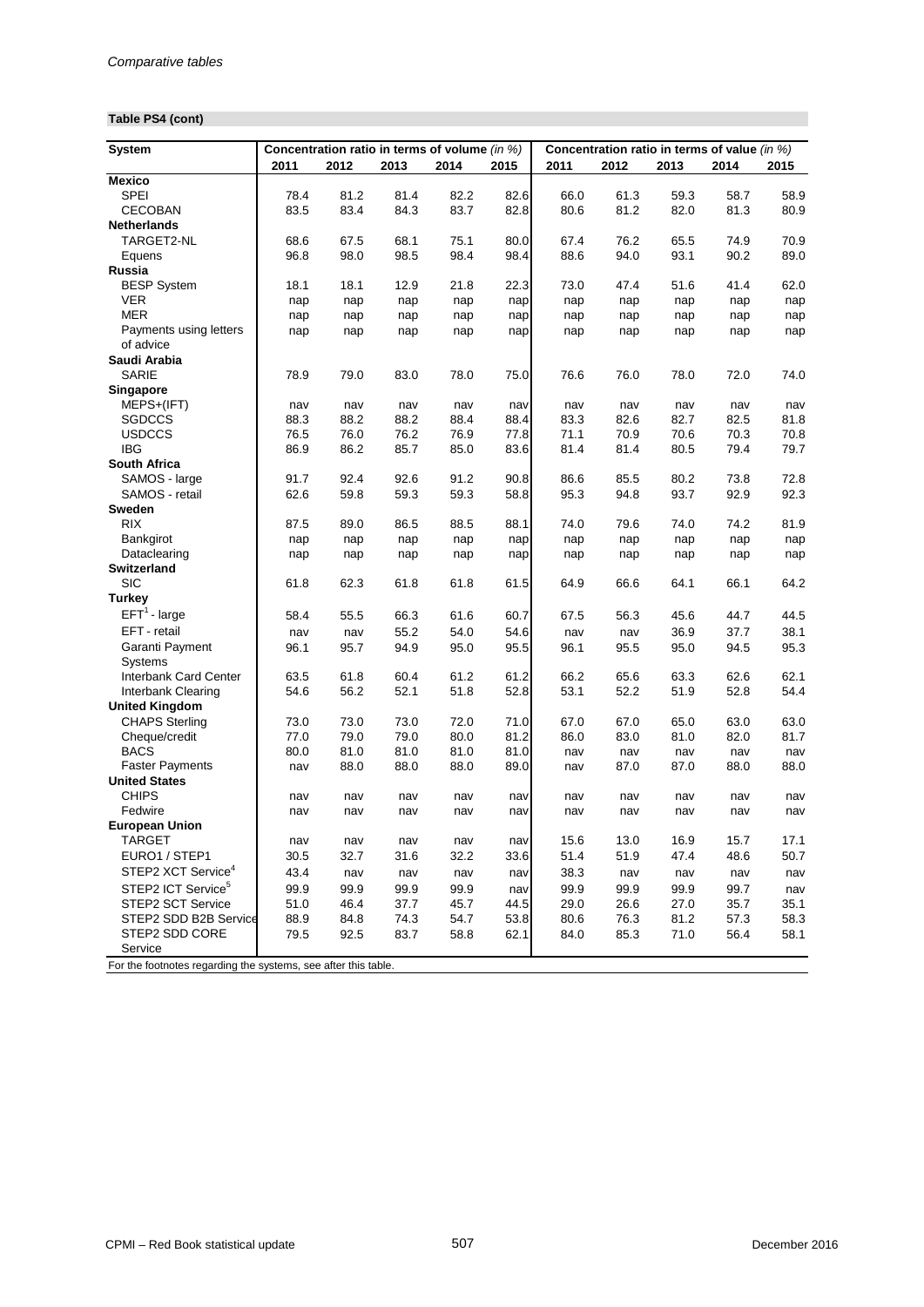#### **Footnotes for Tables PS1–4**

Australia: <sup>1</sup> Australian eastern standard time. <sup>2</sup> Australian eastern daylight-saving time.

**Brazil:** <sup>1</sup> Any financial institution holding a reserve account or a settlement account at the Central Bank of Brazil. <sup>2</sup> The system is owned by CIP, a not-for-profit association owned by banks. <sup>3</sup> Any bank holding a reserve account at the Central Bank of Brazil. <sup>4</sup> The system is owned by BM&F BOVESPA, which is a for-profit company. <sup>5</sup> Any bank authorised by the Central Bank of Brazil to carry out FX transactions and holding a reserve account at the Central Bank of Brazil. <sup>6</sup> Payments become final at the moment settlement is completed by the system, which occurs throughout the day.  $7$  T and T+1 are also possible, but the relevant volume and value are very low.  $8$  The time of settlement finality depends on the value of the cleared documents.

Canada: <sup>1</sup> Not all payment categories process in real time. <sup>2</sup> To become a direct clearer, an institution must process payment items volume of at least 0.5% of the total national volume of payment items. <sup>3</sup> Interac e-Transfer is owned by Acxsys Corporation. <sup>4</sup> Final settlement occurs at 18:30. However, due to the risk controls and legal framework in place, the LVTS provides real-time settlement finality on a payment by payment basis. <sup>5</sup> No standard hours. <sup>6</sup> ACSS does not legally support settlement finality, however, settlement entries in accounts at the central bank are considered final.

China: <sup>1</sup> Payment orders are submitted for settlement during the day at the designated time.

**France**: <sup>1</sup> Since 18 February 2008, TBF (the French component of TARGET) and PNS have been replaced by TARGET2-Banque de France, the single French large-value payment system. <sup>2</sup> Launched on 28 January 2008, CORE progressively replaced the former retail payment infrastructure SIT, closed on 25 October 2008.

Germany: <sup>1</sup> For legacy credit transfers, legacy direct debits and BSE cheque collection procedure. Payments submitted after 09:00 are settled on the next banking business day. <sup>2</sup> For SEPA direct debits and ISE cheque collection procedure. ISE payments submitted after 10:00 are settled on the next banking business day. SEPA direct debit payments are settled on the individual interbank settlement date of the relevant transaction. For SEPA credit transfers. Payments submitted after 13:00 are settled on the next banking business day.

**Hong Kong SAR**: <sup>1</sup> Hong Kong Interbank Clearing Limited is the system operator of HKD CHATS, USD CHATS, EUR CHATS and RMB CHATS in Hong Kong. It is jointly owned by the Hong Kong Monetary Authority and the Hong Kong Association of Banks. <sup>2</sup> The money market in Hong Kong can operate at any time during the day, but for same day settlement in Hong Kong a transaction must be submitted for processing between (a) 08:30 and 18:30 for HKD CHATS, USD CHATS and EUR CHATS, (b) 08:30 and 05:00 next day for RMB CHATS.

**India:** <sup>1</sup> For ECS. <sup>2</sup> For NECS.

**Italy**: <sup>1</sup> Transfer orders are legally enforceable and binding on third parties when the system completes the gathering of the transfer orders or the bilateral balances stemming from the two BI-COMP subsystems ("Local Clearing" and "Retail").

Japan: <sup>1</sup> Processing costs of transfer orders are recovered from the participants, but development and maintenance costs of BOJ-NET are covered by the Bank of Japan. <sup>2</sup> "Core Time" of Fund Transfer Services, which requires all users to keep connecting with BOJ-NET, is set from 9:00 to 17:00. During the operating hours other than "Core Time", any users can use BOJ-NET after the coordination with their counterparties. <sup>3</sup> On the last business day of each month, BOJ-NET opens at 7:30. <sup>4</sup> "Core Time" of Funds Transfer Services for FXYCS is set from 9:00 to 15:00. Large-value payments (equal to or larger than 100 million yen) are routed to BOJ-NET for real-time settlement. <sup>6</sup> Cut-off time for bills and cheques

sorted by banks. Bills and cheques for sorting at TCH must be submitted by 21:00 of the day before the value date.

Korea: <sup>1</sup> For Interbank Funds Transfer System. <sup>2</sup> For CD/ATM System and Electronic Banking System. <sup>3</sup> For CMS System.

**Mexico**: 1 SPEI opens at 18:00 of the previous day, and mostly CLS and government payments are settled before 07:45.

Netherlands: <sup>1</sup> In principle; sometimes less.

**Russia**: <sup>1</sup> A small number of payments are not processed centrally due to technical issues. <sup>2</sup> Moscow time. The closing time can be extended. <sup>3</sup> Local time of the regional subsystem. The closing time can be extended. In some selected regions, the closing time for orders of participants in the BRPS can be set earlier than 21:00 but later than 17:00 local time. <sup>4</sup> In the regional subsystem some orders are accepted on paper not later than 14:00. <sup>5</sup> In the MER system payments are carried out on a gross basis with intraday finality, except for settlements between regions located in remote time zones, which have finality no later than the next day (T+1).

**Singapore:** <sup>1</sup> MEPS+(IFT) does not impose a cut-off time for third-party/international correspondents' payments, but the Association of Banks in Singapore (ABS) bye-laws on MEPS require all such payments to be made by 17:30 on Monday to Friday.

**South Africa**: <sup>1</sup> Volumes of transactions in retail payment streams are settled in batches. Thus, volumes recorded by the system represent the number of batches and not actual transactions settled.

**Sweden:** <sup>1</sup> No same day transaction. <sup>2</sup> Payments become final on completion of settlement, which occurs throughout the day. <sup>3</sup> The settlement points for the different flows are spread out between 07:15 and 16:20. <sup>4</sup> The settlement points for the different flows are spread out between 07:15 and 15:20.

**Switzerland:** <sup>1</sup> The system is open for input 24 hours a day. Settlement services are limited by the indicated opening and closing times. A value day starts at 17:00 local time on the previous business day and ends at 16:15 on the value day. Third-party payments may be entered for same-day settlement until 15:00. Between 15:00 (clearing stop 1) and 16:00 (clearing stop 2) only cover (bank-to-bank) payments are accepted for same-day settlement. From 16:00 to 16:15 transactions are restricted to the processing of Liquidity-Shortage Financing Facility (special-rate repo transactions, collateralised loans from the Swiss National Bank at a penalty rate).

**Turkey**: 1 EFT (Electronic Funds Transfer) system is the RTGS system operated by the CBRT. It encompasses both a customer payment system and a banking payment system.

**United Kingdom**: <sup>1</sup> In net settlement, the payment becomes final and irrevocable once details of the payment have been entered into the Interbank Data Exchange (IBDE). <sup>2</sup> In net settlement, the payment becomes final when the payment has had an effect on the bilateral net position.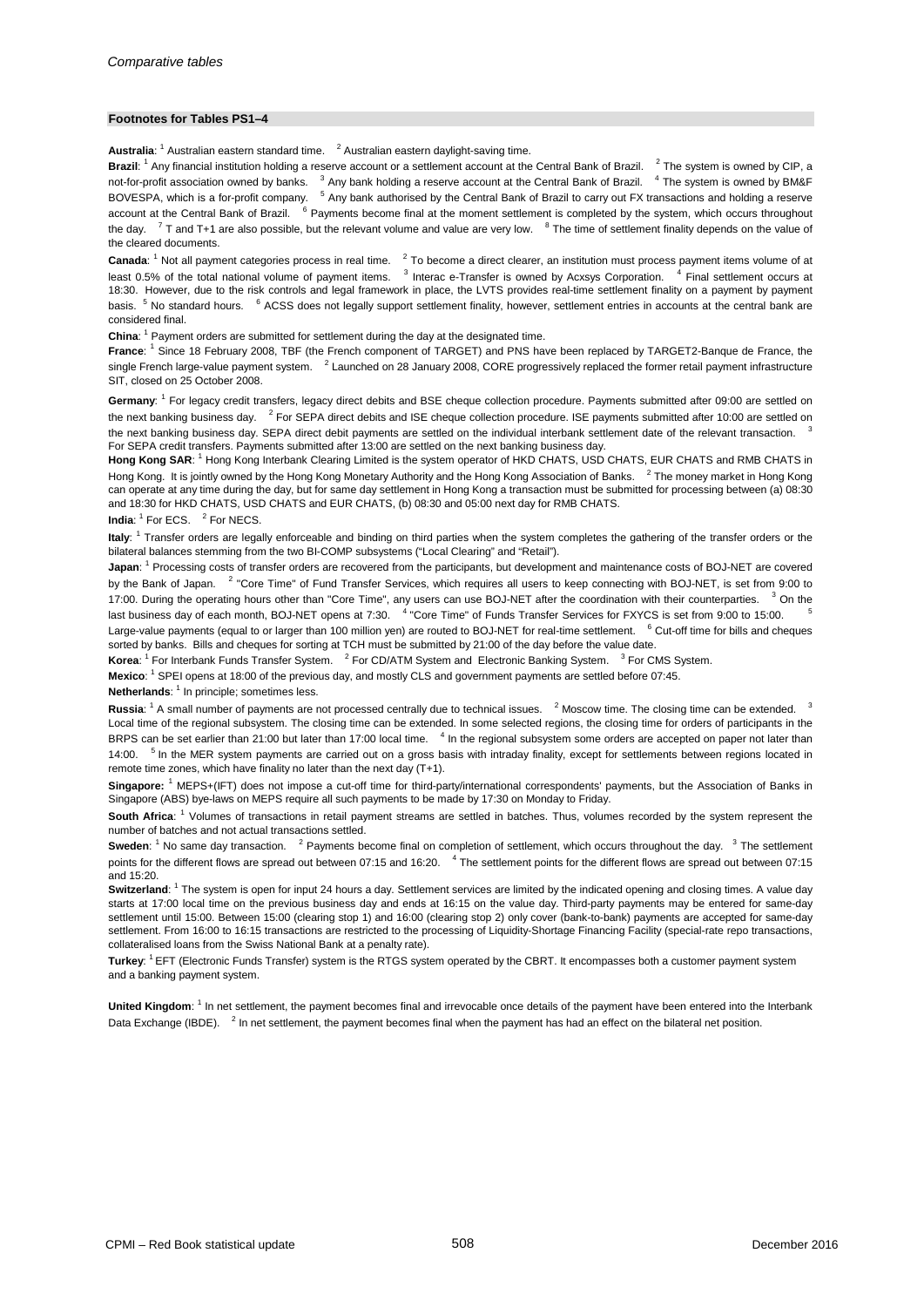#### **Footnotes for Tables PS1–4 (cont)**

**United States**: <sup>1</sup> Local times are Eastern Time. <sup>2</sup> CHIPS, the Clearing House Interbank Payments System, is owned by The Clearing House. <sup>3</sup> Any depository institution, including a US branch or agency of a foreign bank, may maintain an account with a Federal Reserve Bank. <sup>4</sup> Payments over CHIPS become final on completion of settlement, which occurs throughout the day. <sup>5</sup> Trading occurs among dealers for funds on deposit at Federal Reserve Banks (ie federal funds) as early as 06:30. <sup>6</sup> Other Fedwire Funds Service participants not included here are: the US Treasury and any entity specifically authorised by federal statute to use the Reserve Banks as fiscal agents or depositories; entities designated by the Secretary of the Treasury; foreign central banks, foreign monetary authorities, foreign governments and certain international organisations.

**European Union**: <sup>1</sup> All times are Central European Time (CET). <sup>2</sup> STEP2 SCT payments are settled in TARGET2 through multiple day-time cycles and optional night-time cycles. STEP2 SDD payments are settled in TARGET2 through two separate cycles. <sup>3</sup> Opens the day before (D-1) and closes the day after (D). <sup>4</sup> STEP2 XCT Service closed in December 2011. <sup>5</sup> STEP2 ICT Service closed in September 2014. <sup>6</sup> Using euro area consumer price (HICP) inflation and GDP respectively.

**CLS**: <sup>1</sup> Includes some non-bank financial institutions. <sup>2</sup> Central European Time (CET). <sup>3</sup> Each side of the transaction is counted separately. Spot and forward transactions have two sides, while swaps have four. In trillions of US dollars.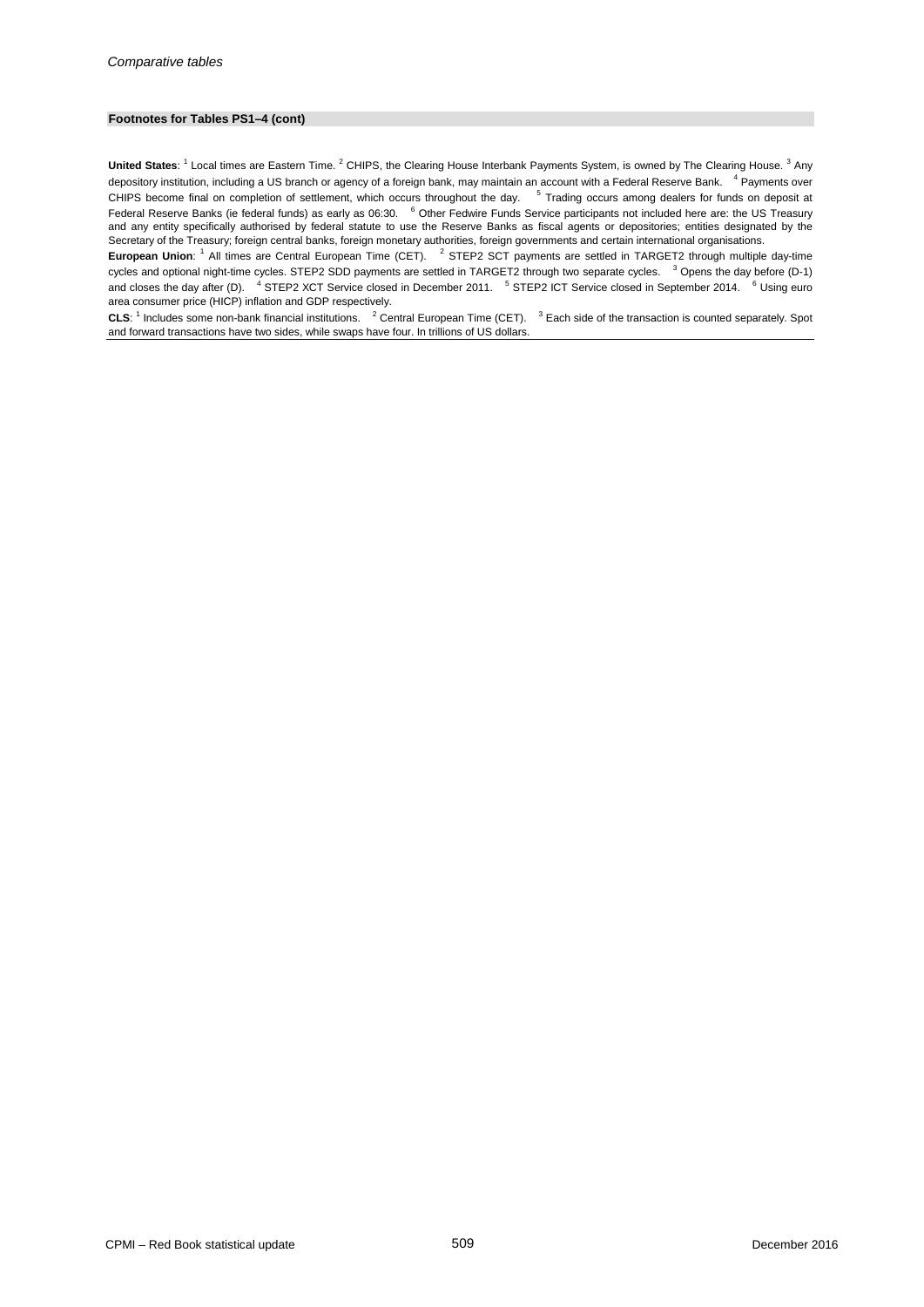### **Table TRS1**

*(at end-2015)* **Features of selected exchanges and trading systems**

| <b>System</b>                               | Owner/ manager        | Markets /<br>products       | <b>Trading</b> |                                                 | Operating times Relationship with<br><b>CCP</b> |  |
|---------------------------------------------|-----------------------|-----------------------------|----------------|-------------------------------------------------|-------------------------------------------------|--|
| <b>Australia</b>                            |                       |                             |                |                                                 |                                                 |  |
| <b>ASX</b>                                  | SE <sup>1</sup>       | SEC: E, O; DER              | <b>ELT</b>     | 10:00-16:00                                     | int <sup>2</sup>                                |  |
| <b>ASX 24</b>                               | SE <sup>1</sup>       | DER                         | <b>ELT</b>     | 17:10-07:00,<br>$08:30 - 16:30^3$               | int <sup>4</sup>                                |  |
| <b>Belgium</b>                              |                       |                             |                |                                                 |                                                 |  |
| Regulated off-exchange <sup>1</sup>         | O                     | SEC: G                      | ELT.           | nap                                             | nap                                             |  |
| <b>Euronext Brussels</b>                    | <b>SE</b>             | SEC: B, G, E, O;<br>DER     | <b>ELT</b>     | 9:00-17:40                                      | indep                                           |  |
| <b>Brazil</b>                               |                       |                             |                |                                                 |                                                 |  |
| <b>BmfBovespa-Equities</b>                  | SE                    | SEC: E, O; DER              | <b>ELT</b>     | 10:00-17:001                                    | int <sup>2</sup>                                |  |
| <b>BmfBovespa-Derivatives</b>               | <b>SE</b>             | <b>DER</b>                  | <b>ELT</b>     | $9:00 - 18:00^3$                                | int <sup>2</sup>                                |  |
| Canada                                      |                       |                             |                |                                                 |                                                 |  |
| TSX                                         | SE <sup>1</sup>       | SEC: B, E                   | <b>ELT</b>     | 09:30-16:00                                     | par <sup>2</sup>                                |  |
| МX                                          | SE <sup>1</sup>       | DER                         | <b>ELT</b>     | $06:00 - 16:15^3$                               | par <sup>4</sup>                                |  |
| <b>NGX</b>                                  | SE <sup>1</sup>       | DER                         | <b>ELT</b>     | $05:00 - 15:00^3$                               | int <sup>5</sup>                                |  |
| <b>ICE</b>                                  | SE <sup>6</sup>       | <b>DER</b>                  | <b>ELT</b>     | $20:00 - 14:15^7$                               | par <sup>8</sup>                                |  |
| CSE                                         | O <sup>9</sup>        | SEC: E                      | <b>ELT</b>     | 09:30-16:00                                     | indep <sup>10</sup>                             |  |
| Alpha                                       | B, O <sup>11</sup>    | SEC: E, B, O;<br><b>DER</b> | <b>ELT</b>     | 04:30-17:0012                                   | indep <sup>10</sup>                             |  |
| China                                       |                       |                             |                |                                                 |                                                 |  |
| Shanghai Stock Exchange                     | SE                    | SEC: B, G, E, O;            | <b>ELT</b>     | $09:15 - 11:30^1$ ,                             | indep <sup>3</sup>                              |  |
|                                             |                       | DER                         |                | $13:00 - 15:30^2$                               |                                                 |  |
| Shenzhen Stock Exchange                     | SE                    | SEC: B, G, E, O;            | <b>ELT</b>     | $9:15 - 11:30$ ,                                | indep <sup>3</sup>                              |  |
|                                             |                       | DER                         |                | 13:00-15:00                                     |                                                 |  |
| <b>France</b>                               |                       |                             |                |                                                 |                                                 |  |
| <b>Euronext Paris</b>                       | $\text{SE}^1$         | SEC: B, G, E, O;<br>DER     | <b>ELT</b>     | 09:00-17:30                                     | indep <sup>2</sup>                              |  |
| Germany                                     |                       |                             |                |                                                 |                                                 |  |
| Xetra                                       | SE <sup>1</sup>       | SEC: E, O                   | <b>ELT</b>     | 09:00-17:30                                     |                                                 |  |
| Xetra Frankfurt Specialist                  | SE <sup>1</sup>       | SEC: B, G, E, O             | <b>FLT</b>     | 09:00-20:00                                     |                                                 |  |
| (since 2011; before: Frankfurt<br>Floor)    |                       |                             |                |                                                 | int <sup>2</sup>                                |  |
| Eurex<br><b>Hong Kong SAR</b>               | SE <sup>3</sup>       | <b>DER</b>                  | ELT.           | 07:30-22:004                                    |                                                 |  |
| The Stock Exchange of Hong                  | SE <sup>1</sup>       | SEC: B, G, E;               | <b>ELT</b>     | $09:00 - 12:00^3$ ,                             | int                                             |  |
| Kong Limited                                |                       | DER: $O^2$                  |                | 12:00-13:00 $^{3,4}$                            |                                                 |  |
|                                             |                       |                             |                | 13:00-16:003                                    |                                                 |  |
| India                                       |                       |                             |                |                                                 |                                                 |  |
| <b>NDS</b>                                  | CB, O                 | SEC: G                      | <b>ETL</b>     | 09:00-17:00                                     | nap                                             |  |
| <b>BSE: BOLT</b>                            | <b>SE</b>             | SEC: E, B; DER              | ETL            | 09:00-15:30                                     | int <sup>1</sup>                                |  |
| NSE: NEAT                                   | SE                    | SEC: E, B; DER              | ETL            | 09:00-15:30                                     | int <sup>2</sup>                                |  |
| USE                                         | <b>SE</b>             | DER                         | ETL            | 09:00-15:30                                     | int <sup>1</sup>                                |  |
| MCX-SX                                      | <b>SE</b>             | SEC: E; B; DER              | ETL            | 09:00-15:30                                     | int <sup>3</sup>                                |  |
| <b>Italy</b>                                |                       |                             |                |                                                 |                                                 |  |
| Borsa Italiana                              | SE                    | SEC: B, G, O<br>DER         | <b>ELT</b>     | 08:00-17301                                     | int <sup>2</sup>                                |  |
| <b>MTS</b>                                  | <b>SE</b>             | SEC: B, G                   | <b>ELT</b>     | 08:00-17:30                                     | $int2$ ; indep <sup>3</sup>                     |  |
| <b>PCT</b>                                  | <b>SE</b>             | SEC: B, G                   | <b>ELT</b>     | 07:45-18:30                                     | $int2$ ; indep <sup>3</sup>                     |  |
| Japan                                       |                       |                             |                |                                                 |                                                 |  |
| <b>Tokyo Stock Exchange</b><br>(TSE)        | SE <sup>1</sup>       | SEC: B, G, E, O             | <b>ELT</b>     | 09:00-15:00                                     | par <sup>2</sup>                                |  |
| Osaka Exchange (OSE)                        | SE <sup>1</sup>       | <b>DER</b>                  | <b>ELT</b>     | 09:00-15:10                                     | par <sup>2</sup>                                |  |
| <b>Tokyo Financial Exchange</b><br>(TFX)    | B, O                  | <b>DER</b>                  | <b>ELT</b>     | 08:45-15:30                                     | int <sup>3</sup>                                |  |
| Korea                                       |                       |                             |                |                                                 |                                                 |  |
| Korea Exchange(KRX)                         | O                     | SEC: B, G, E, O;<br>DER     | <b>ELT</b>     | $09:00 - 15:00^1$ ,<br>09:00-15:15 <sup>2</sup> | int <sup>3</sup>                                |  |
| <b>Mexico</b>                               |                       |                             |                |                                                 |                                                 |  |
| <b>BMV</b>                                  | <b>SE</b>             | SEC: E                      | ELT.           | 08:30-15:00                                     | par <sup>1</sup>                                |  |
| Mexder<br>strates regarding the oustame and | SE, O<br>r thin toble | DER                         | ELT            | 07:30-15:00                                     | int <sup>2</sup>                                |  |

For the footnotes regarding the systems, see after this table.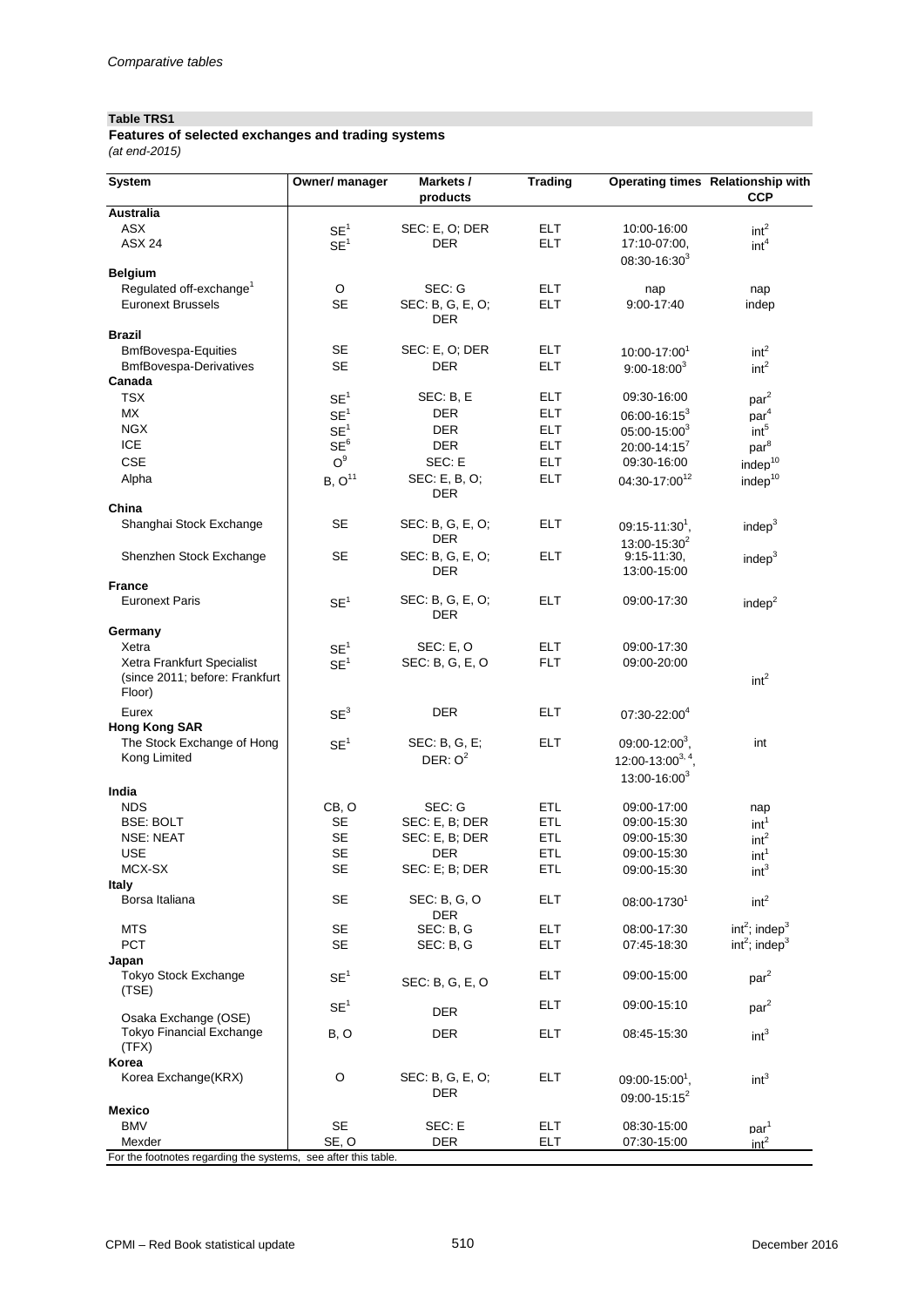#### **Table TRS1 (cont)**

| System                                         | Owner/ manager     | Markets /                      | <b>Trading</b> |                                      | Operating times Relationship with |
|------------------------------------------------|--------------------|--------------------------------|----------------|--------------------------------------|-----------------------------------|
|                                                |                    | products                       |                |                                      | <b>CCP</b>                        |
| <b>Netherlands</b>                             |                    |                                |                |                                      |                                   |
| Euronext Amsterdam                             | SE <sup>1</sup>    | nav                            | nav            | 09:00-17:00                          | nav                               |
| Russia                                         |                    |                                |                |                                      |                                   |
| Moscow Exchange                                | CB, B, O           | DER, O                         | <b>ELT</b>     | 10:00-23:50                          | par                               |
| <b>MICEX SE</b>                                | <b>SE</b>          | SEC: B, G, E, O                | <b>ELT</b>     | 09:30-19:30                          | int                               |
| Saudi Arabia                                   |                    |                                |                |                                      |                                   |
| Tadawul                                        | <b>SE</b>          | SEC: B, E                      | <b>ELT</b>     | 11:00 - 15:30                        | nap                               |
| Singapore                                      |                    |                                |                |                                      |                                   |
| <b>SGX</b>                                     | <b>SE</b>          | SEC: B, E, O;<br><b>DER</b>    | <b>ELT</b>     | 09:00-17:001                         | int                               |
| <b>South Africa</b>                            |                    |                                |                |                                      |                                   |
| Johannesburg Stock<br>Exchange (JSE)           | <b>SE</b>          | SEC: B, E                      | <b>ELT</b>     | 09:00-17:00                          | nap                               |
| <b>Sweden</b>                                  |                    |                                |                |                                      |                                   |
| NASDAQ OMX Stockholm                           | SE <sup>1</sup>    | SEC: B, G, E, O;<br><b>DER</b> | <b>ELT</b>     | 09:00-17:30                          | int <sup>2</sup>                  |
| <b>Switzerland</b>                             |                    |                                |                |                                      |                                   |
| SIX Swiss Exchange                             | B, CB <sup>1</sup> | SEC: B, G, E, O;<br><b>DER</b> | <b>ELT</b>     | 08:30-17:30                          | $int2$ ; indep <sup>3</sup>       |
| Turkey                                         |                    |                                |                |                                      |                                   |
| Borsa İstanbul                                 | <b>SE</b>          | SEC: B, G, E, O;<br><b>DER</b> | ELT, FLT       | $09:15-17:40^1$ ,<br>$09:15-17:00^2$ | nap                               |
| <b>Turkish Derivatives</b>                     | nap                | nap                            | nap            | nap                                  | nap                               |
| Exchange <sup>3</sup><br><b>United Kingdom</b> |                    |                                |                |                                      |                                   |
| London Stock Exchange                          | nav                | nav                            | nav            | nav                                  | nav                               |
| Virt-x                                         | nav                | nav                            | nav            | nav                                  | nav                               |
| United States <sup>1</sup>                     |                    |                                |                |                                      |                                   |
| New York Stock Exchange                        | O                  | SEC: E, O; DER                 | FLT, ELT       | 09:30-16:00                          | indep <sup>2</sup>                |
| Nasdaq                                         | O                  | SEC: E,O                       | <b>ELT</b>     | 09:30-16:00                          | indep <sup>2</sup>                |
| American Stock Exchange                        | <b>SE</b>          | SEC: E, O; DER                 | <b>FLT</b>     | 09:30-16:00                          | indep <sup>2</sup>                |

**Australia**: <sup>1</sup> ASX Group. <sup>2</sup> ASX Clear. <sup>3</sup> Market hours vary for individual products and depending on whether daylight saving time is in place. <sup>4</sup> ASX Clear (Futures).

Belgium: <sup>1</sup> The regulated off-exchange market in linear bonds, strips and treasury certificates was discontinued on 1 April 2012, by the same Royal Decree of 19 March 2012. <sup>2</sup> NYSE Euronext.

**Brazil**: <sup>1</sup> Regular operating time, which is changed to 10:00-18:00 during the daylight saving time. <sup>2</sup> BmfBovespa. <sup>3</sup> General operating time. There are specific operating times for specific markets and products.

**Canada**: <sup>1</sup> TMX Group. <sup>2</sup> CDS. <sup>3</sup> Market hours vary for individual product classes. <sup>4</sup> CDCC. <sup>5</sup> NGX. <sup>6</sup> IntercontinentalExchange. <sup>7</sup> Operating time is from 20:00 to 14:15 of the following day. <sup>8</sup> ICE. <sup>9</sup> CSE. <sup>10</sup> CDS. <sup>11</sup> CIBC World Markets Inc., RBC Dominion Securities Inc., National Bank Financial Inc., TD Securities Inc., Scotia Capital Inc., Canaccord Financial Inc., Desjardins Securities Inc. and the Canada Pension Plan Investment Board. <sup>12</sup> Trading hours are from 09:30-17:00 EST.

**China**:  $1^9$  9:15-9:25 for call auction.  $2^2$  15:00-15:30 for block trading.  $3^3$  SD&C.

**France**: <sup>1</sup> Euronext has a credit institution's status. <sup>2</sup> LCH.Clearnet SA.

Germany: <sup>1</sup> Deutsche Börse AG. <sup>2</sup> Eurex Clearing AG. <sup>3</sup> Deutsche Börse AG (50%) and SIX Swiss Exchange (50%). <sup>4</sup> Depending on instruments.

**Hong Kong SAR**: <sup>1</sup> Hong Kong Exchanges and Clearing Limited (HKEX). <sup>2</sup> Equities include ordinary shares, preference shares, registered warrants, provisional allotment letters representing nil paid rights, depositary receipts; structured products include derivative warrants, equity linked instruments, callable bull/bear contracts; bonds include Exchange Fund notes, Hong Kong SAR retail bonds and Hong Kong SAR Link Retail Bonds; unit trust funds includes Exchange Traded Funds, REITs. 3 Before 09:30, auction session; after 09:30, continuous trading session. 4 For iShares only.

**India**: <sup>1</sup> BOISL and ICCL. ICCL took over these operations from BOISL in March 2012. <sup>2</sup> NSCCL. <sup>3</sup> MCX-SXCCL.

**Italy**: <sup>1</sup> An afterhours session is scheduled for some markets. <sup>2</sup> Cassa di Compensazione e Garanzia. <sup>3</sup> LCH.Clearnet SA.

**Japan**: <sup>1</sup> Japan Exchange Group. <sup>2</sup> JSCC. <sup>3</sup> TFX.

**Korea**: <sup>1</sup> For securities. <sup>2</sup> For derivatives. <sup>3</sup> KRX.

**Mexico**: <sup>1</sup> CCV. <sup>2</sup> Asigna.

**Netherlands: <sup>1</sup> NYSE Euronext.** 

**Singapore**: <sup>1</sup> SGX has a pre-opening routine where orders entered from 08:30 to 08:59 are matched between 08:59 to 09:00 before trading commences at 09:00. Similarly there is another closing routine where all orders entered between 17:00 and 17:05 are matched between 17:05 and 17:06 and the prices established in the closing routine will be the closing price for the day.

Sweden: <sup>1</sup> OMX AB. <sup>2</sup> OMX Derivatives Markets, which is a secondary legal name for the OMX Nordic Exchange Stockholm AB.

 ${\sf Switchland}:^1$  The Swiss National Bank owns an immaterial number of shares of SIX Group.  $^{-2}$  SIS x-clear AG.  $^{-3}$  LCH.Clearnet Ltd.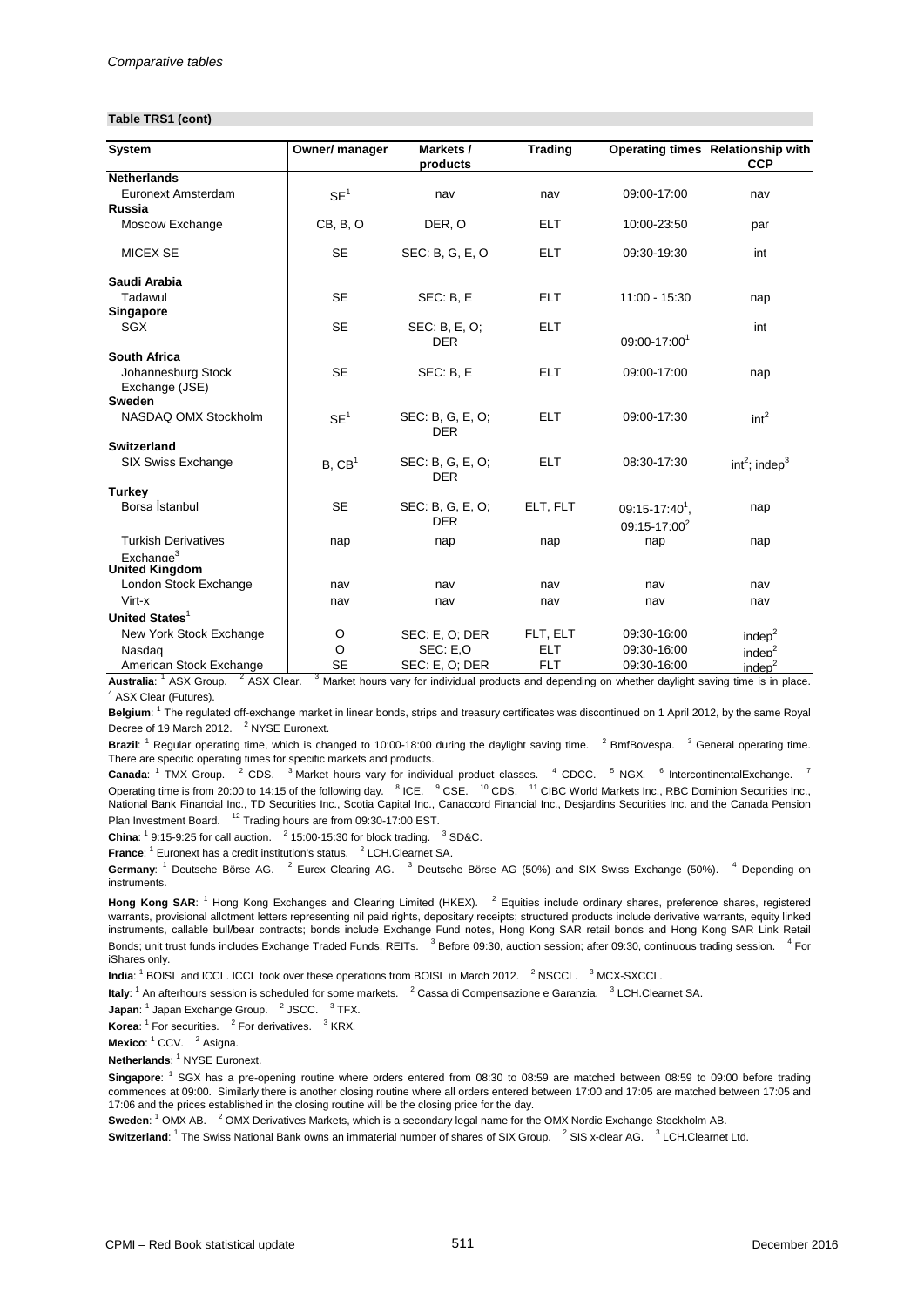### **Footnotes for Tables TRS1 (cont)**

**United States:** <sup>1</sup> Local times are Eastern time. <sup>2</sup> NSCC. **Turkey**: <sup>1</sup> For equities only. <sup>2</sup> For bonds, government securities only. No trading between 12:00-13:00. <sup>3</sup> Turkish Derivatives Exchange merged with Borsa Istanbul in April 2013 and ceased operating in August 2013.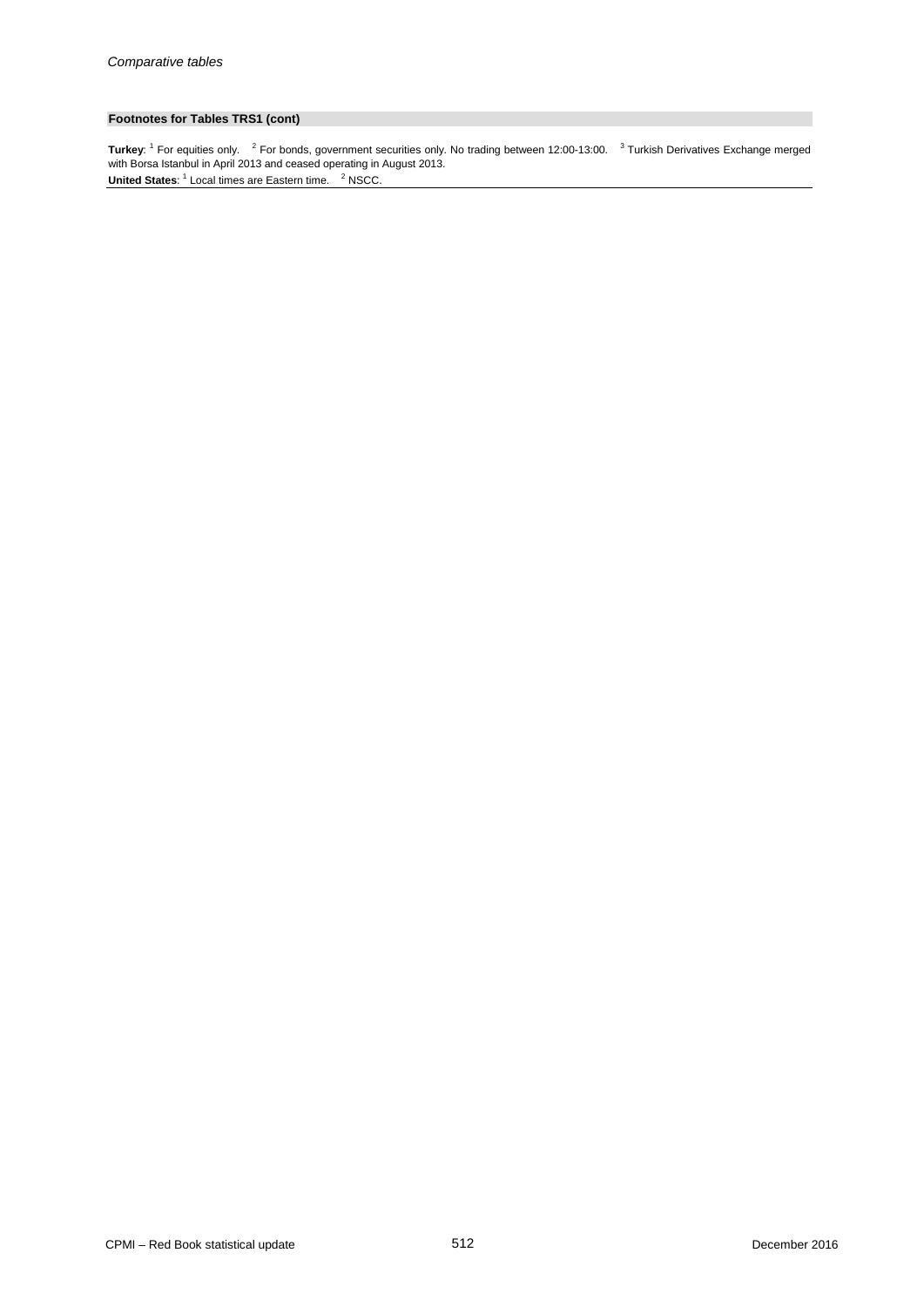## **Table TRS2**

**Trades executed on selected exchanges and trading systems: number of transactions**

*(total for the year)*

| System                         |                   | Number of transactions (millions) |         |         |            | Increase in the number of transactions |                             |         |         |          |  |
|--------------------------------|-------------------|-----------------------------------|---------|---------|------------|----------------------------------------|-----------------------------|---------|---------|----------|--|
|                                |                   |                                   |         |         |            |                                        | (% change on previous year) |         |         |          |  |
|                                | 2011              | 2012                              | 2013    | 2014    | 2015       | 2011                                   | 2012                        | 2013    | 2014    | 2015     |  |
| <b>Australia</b>               |                   |                                   |         |         |            |                                        |                             |         |         |          |  |
| <b>ASX</b>                     | 284.29            | 313.30                            | 331.92  | 306.97  | 314.31     | 79.3                                   | 10.2                        | 5.9     | $-7.5$  | 2.4      |  |
| <b>ASX 24</b>                  | 104.49            | 103.78                            | 123.05  | 119.51  | 129.44     | 21.2                                   | $-0.7$                      | 18.6    | $-2.9$  | 8.3      |  |
| <b>Belgium</b>                 |                   |                                   |         |         |            |                                        |                             |         |         |          |  |
| Regulated off-exchange         | 0.132             | nap                               | nap     | nap     | nap        | 29.0                                   | nav                         | nav     | nav     | nav      |  |
| <b>Euronext Brussels</b>       | 1,441.73 1,438.48 |                                   | 1,435.4 | 1,075.9 | 919.6      | 0.6                                    | $-0.2$                      | $-0.2$  | $-25.0$ | $-14.5$  |  |
| <b>Brazil</b>                  |                   |                                   |         |         |            |                                        |                             |         |         |          |  |
| <b>BmfBovespa-Equities</b>     | 142.41            | 193.09                            | 220.60  | 228.13  | 244.85     | 32.9                                   | 35.6                        | 14.2    | 3.4     | 7.3      |  |
| <b>BmfBovespa-Derivatives</b>  | 19.67             | 24.53                             | 31.75   | 44.33   | 72.37      | 20.0                                   | 24.7                        | 29.4    | 39.6    | 63.3     |  |
| Canada                         |                   |                                   |         |         |            |                                        |                             |         |         |          |  |
| <b>TSX</b>                     | 223.27            | 186.09                            | 174.38  | 203.48  | 217.70     | 17.7                                   | $-16.7$                     | $-6.3$  | 16.7    | 7.0      |  |
| Montréal Exchange              | 61.78             | 64.36                             | 66.27   | 69.99   | 76.67      | 39.5                                   | 4.2                         | 3.0     | 5.6     | 9.6      |  |
| <b>NGX</b>                     | 0.39              | 0.36                              | 0.34    | 0.34    | 0.33       | 11.4                                   | $-5.9$                      | $-6.0$  | $-0.3$  | $-2.5$   |  |
| <b>ICE</b>                     | 4.75              | 5.04                              | 5.69    | 5.68    | 5.75       | 10.5                                   | 6.0                         | 12.9    | $-0.2$  | 1.2      |  |
| <b>CSE</b>                     | 0.05              | 0.06                              | 0.05    | 0.21    | 0.19       | 32.3                                   | 23.2                        | $-13.7$ | 332.5   | $-8.8$   |  |
| Alpha                          | 73.83             | 64.35                             | 55.28   | 61.35   | 44.04      | 9.4                                    | $-12.8$                     | $-14.1$ | 11.0    | $-28.2$  |  |
| China                          |                   |                                   |         |         |            |                                        |                             |         |         |          |  |
| Shanghai Stock Exchange        | 1,311.0           | 980.1                             | 1,254.2 | 1,742.7 | 5,288.8    | $-24.1$                                | $-25.2$                     | 28.0    | 39.0    | 203.5    |  |
| Shenzhen Stock Exchange        | 1,047.0           | 982.6                             | 1,387.2 | 1,851.7 | 4,907.8    | $-22.2$                                | $-6.2$                      | 41.2    | 33.5    | 165.0    |  |
| <b>France</b>                  |                   |                                   |         |         |            |                                        |                             |         |         |          |  |
| <b>Euronext Paris</b>          | 146.89            | 121.04                            | 109.38  | 121.09  | 147.11     | 17.1                                   | $-17.6$                     | $-9.6$  | 10.7    | 21.5     |  |
| Germany                        |                   |                                   |         |         |            |                                        |                             |         |         |          |  |
| Xetra                          | 134.88            | 109.03                            | 109.08  | 115.41  | 143.31     | 28.8                                   | $-19.2$                     | 0.0     | 5.8     | 24.2     |  |
| Xetra Frankfurt Specialist     | 14.14             | 4.34                              | 4.18    | 3.95    | 4.56       |                                        |                             |         |         |          |  |
| (since 2011; before: Frankfurt |                   |                                   |         |         |            |                                        |                             |         |         |          |  |
| Floor)                         |                   |                                   |         |         |            | $-34.7$                                | $-69.3$                     | $-3.6$  | $-5.6$  | 15.5     |  |
| Eurex                          | 2,034.7           | 1,504.0                           | 1,050.1 | 1,470.1 | 1,140.5    | 7.6                                    | $-26.1$                     | $-30.2$ | 40.0    | $-22.4$  |  |
| <b>Hong Kong SAR</b>           |                   |                                   |         |         |            |                                        |                             |         |         |          |  |
| Hong Kong Stock Exchange       | 0.217             | 0.192                             | 0.229   | 0.262   | 0.356      | 11.1                                   | $-11.6$                     | 19.8    | 14.4    | 35.6     |  |
| India                          |                   |                                   |         |         |            |                                        |                             |         |         |          |  |
| <b>NDS</b>                     | 0.41              | 0.66                              | 0.82    | 1.09    | 1.02       | 24.1                                   | 59.7                        | 24.3    | 32.8    | $-6.3$   |  |
| <b>BSE: BOLT</b>               | 426.8             | 586.0                             | 665.2   | 733.9   | 432.9      | $-19.3$                                | 37.3                        | 13.5    | 10.3    | $-41.0$  |  |
| <b>NSE: NEAT</b>               | 3,616.3           | 3,451.2                           | 3,389.3 | 4,171.1 | 4,650.0    | 8.5                                    | $-4.6$                      | $-1.8$  | 23.1    | 11.5     |  |
| <b>USE</b>                     | nav               |                                   | 0.58    | 0.06    | 0.00       | 88.0                                   | $-99.8$                     | $-14.7$ | $-89.4$ | $-100.0$ |  |
| MCX-SX                         | 770.3             | nav<br>597.6                      | 405.7   | 6.8     | 3.6        | $-14.7$                                | $-22.4$                     | $-32.1$ | $-98.3$ | $-46.3$  |  |
| <b>Italy</b>                   |                   |                                   |         |         |            |                                        |                             |         |         |          |  |
| Borsa Italiana                 | nav               | nav                               | nav     | nav     | nav        | nav                                    | nav                         | nav     | nav     | nav      |  |
| <b>MTS</b>                     | 0.15              | 0.11                              | 0.18    | 0.28    | 0.21       | $-6.9$                                 | $-27.5$                     | 64.8    | 54.5    | $-23.3$  |  |
| <b>PCT</b>                     | 0.74              | 0.82                              | 0.90    | 0.93    | 1.02       | 18.9                                   | 10.4                        | 10.4    | 3.3     | 9.2      |  |
| Japan                          |                   |                                   |         |         |            |                                        |                             |         |         |          |  |
| TSE                            | nav               | nav                               | nav     | nav     | nav        | nav                                    | nav                         | nav     | nav     | nav      |  |
| <b>OSE</b>                     | nav               | nav                               | nav     |         |            | nav                                    | nav                         | nav     | nav     | nav      |  |
| <b>TFX</b>                     | nav               | nav                               | nav     | nap     | nap<br>nav | nav                                    | nav                         | nav     | nav     | nav      |  |
|                                |                   |                                   |         | nav     |            |                                        |                             |         |         |          |  |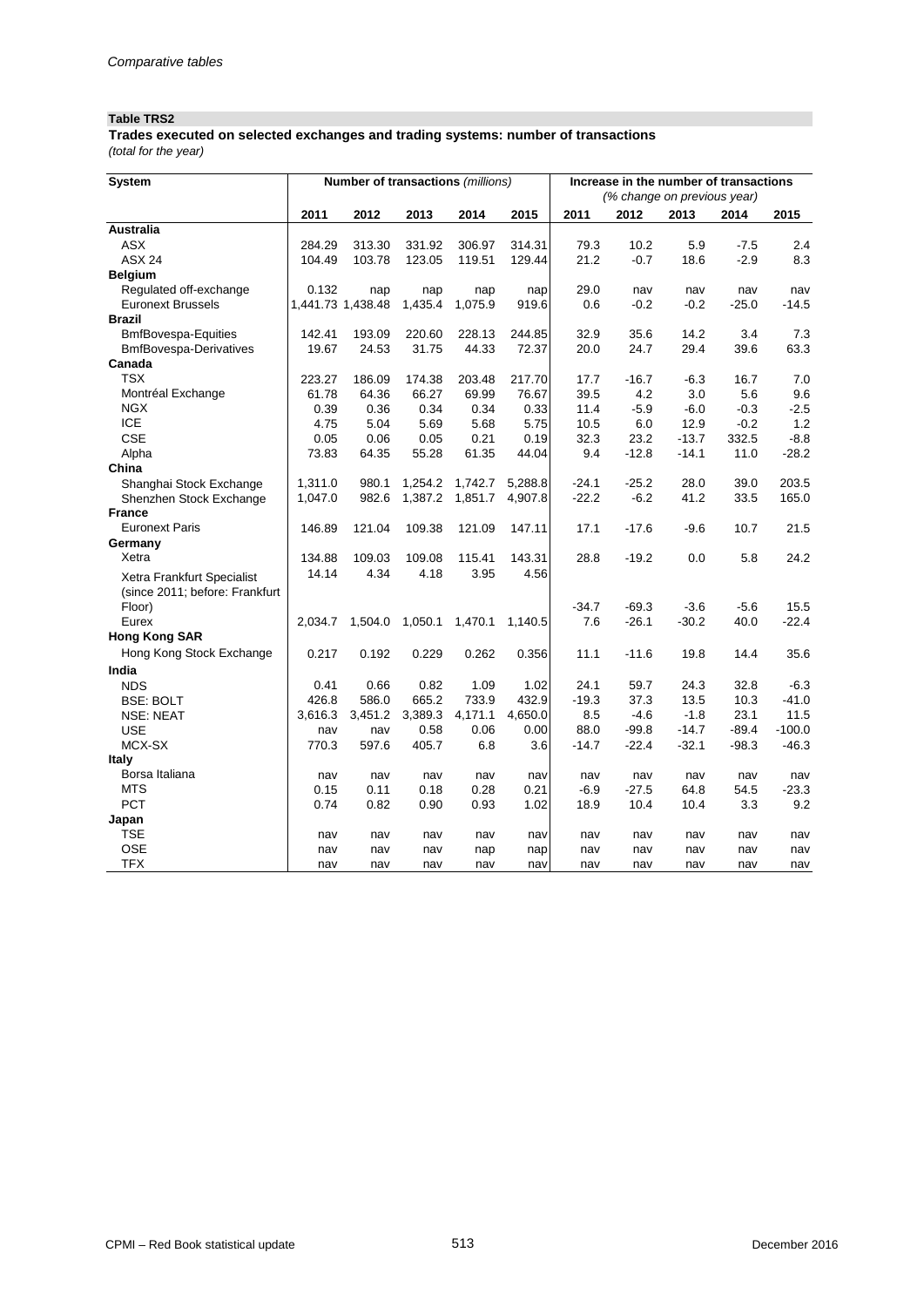## **Table TRS2 (cont)**

| <b>System</b>                       |         |         | Number of transactions (millions) |         | Increase in the number of transactions |         |                             |         |         |         |
|-------------------------------------|---------|---------|-----------------------------------|---------|----------------------------------------|---------|-----------------------------|---------|---------|---------|
|                                     |         |         |                                   |         |                                        |         | (% change on previous year) |         |         |         |
|                                     | 2011    | 2012    | 2013                              | 2014    | 2015                                   | 2011    | 2012                        | 2013    | 2014    | 2015    |
| Korea                               |         |         |                                   |         |                                        |         |                             |         |         |         |
| <b>KRX</b>                          | 3,924.1 | 1.828.7 | 816.7                             | 675.0   | 787.7                                  | 4.6     | $-53.4$                     | $-55.3$ | $-17.4$ | 16.7    |
| <b>Mexico</b>                       |         |         |                                   |         |                                        |         |                             |         |         |         |
| <b>BMV</b>                          | 11.19   | 19.68   | 34.56                             | 38.74   | 48.95                                  | 32.4    | 75.9                        | 75.6    | 12.1    | 26.3    |
| Mexder                              | 46.8    | 42.6    | 27.4                              | 29.9    | 17.0                                   | 9.8     | $-8.8$                      | $-35.8$ | 9.3     | $-43.0$ |
| <b>Netherlands</b>                  |         |         |                                   |         |                                        |         |                             |         |         |         |
| Euronext Amsterdam                  | 52.2    | 44.7    | 46.2                              | 47.8    | 61.3                                   | 15.2    | $-14.4$                     | 3.4     | 3.5     | 28.3    |
| Russia                              |         |         |                                   |         |                                        |         |                             |         |         |         |
| <b>MICEX</b>                        | 34.079  | nav     | nav                               | nap     | nap                                    | 157.9   | nav                         | nav     | nap     | nap     |
| <b>MICEX SE</b>                     | 134.14  | 103.51  | 85.89                             | 106.07  | 109.32                                 | 3.7     | $-22.8$                     | $-17.0$ | 23.5    | 3.1     |
| <b>RTS</b>                          | 168.12  | nav     | nav                               | nap     | nap                                    | $-73.2$ | nav                         | nav     | nap     | nap     |
| Moscow Exchange                     | nap     | 189.89  | 146.79                            | 183.29  | 321.87                                 | nap     | nap                         | $-22.7$ | 24.9    | 75.6    |
| Saudi Arabia                        |         |         |                                   |         |                                        |         |                             |         |         |         |
| Tadawul                             | 25,549  | 42,107  | 28,969                            | 35,762  | 30,448                                 | 30.7    | 64.8                        | $-31.2$ | 23.5    | $-14.9$ |
| Singapore                           |         |         |                                   |         |                                        |         |                             |         |         |         |
| SGX                                 | 20.84   | 22.01   | 28.64                             | 22.17   | 52.11                                  | $-4.1$  | 5.6                         | 30.1    | $-22.6$ | 135.1   |
| <b>South Africa</b>                 |         |         |                                   |         |                                        |         |                             |         |         |         |
| <b>JSE</b>                          | 29.43   | 29.74   | 42.40                             | 50.18   | 66.26                                  | 13.6    | 1.0                         | 42.6    | 18.4    | 32.0    |
| <b>Sweden</b>                       |         |         |                                   |         |                                        |         |                             |         |         |         |
| NASDAQ OMX Stockholm                | 71.53   | 60.90   | 56.40                             | 62.56   | 83.29                                  | 32.3    | $-14.9$                     | $-7.4$  | 10.9    | 33.1    |
| <b>Switzerland</b>                  |         |         |                                   |         |                                        |         |                             |         |         |         |
| SIX Swiss Exchange                  | 38.64   | 30.66   | 33.63                             | 38.03   | 50.68                                  | 15.1    | $-20.7$                     | 9.7     | 13.1    | 33.3    |
| <b>Turkey</b>                       |         |         |                                   |         |                                        |         |                             |         |         |         |
| Borsa İstanbul                      | 103.22  | 80.08   | 87.22                             | 91.60   | 106.82                                 | 26.1    | $-22.4$                     | 8.9     | 5.0     | 16.6    |
| <b>Turkish Derivatives Exchange</b> | 74.29   | 62.47   | nap                               | nap     | nap                                    | 16.2    | $-15.9$                     | nav     | nav     | nav     |
| <b>United Kingdom</b>               |         |         |                                   |         |                                        |         |                             |         |         |         |
| London Stock Exchange               | nav     | nav     | nav                               | nav     | nav                                    | nav     | nav                         | nav     | nav     | nav     |
| Virt-x                              | nav     | nav     | nav                               | nav     | nav                                    | nav     | nav                         | nav     | nav     | nav     |
| <b>United States</b>                |         |         |                                   |         |                                        |         |                             |         |         |         |
| New York Stock Exchange             | 2,006.3 | 1,386.2 | 1,202.1                           | 1,553.0 | 1.765.7                                | $-2.7$  | $-30.9$                     | $-13.3$ | 29.2    | 13.7    |
| Nasdaq                              | 2,250.6 | 1.933.1 | 1,893.9                           | 2,412.4 | 2,512.8                                | 4.1     | $-14.1$                     | $-2.0$  | 27.4    | 4.2     |
| American Stock Exchange             | nav     | nav     | nav                               | nav     | nav                                    | nav     | nav                         | nav     | nav     | nav     |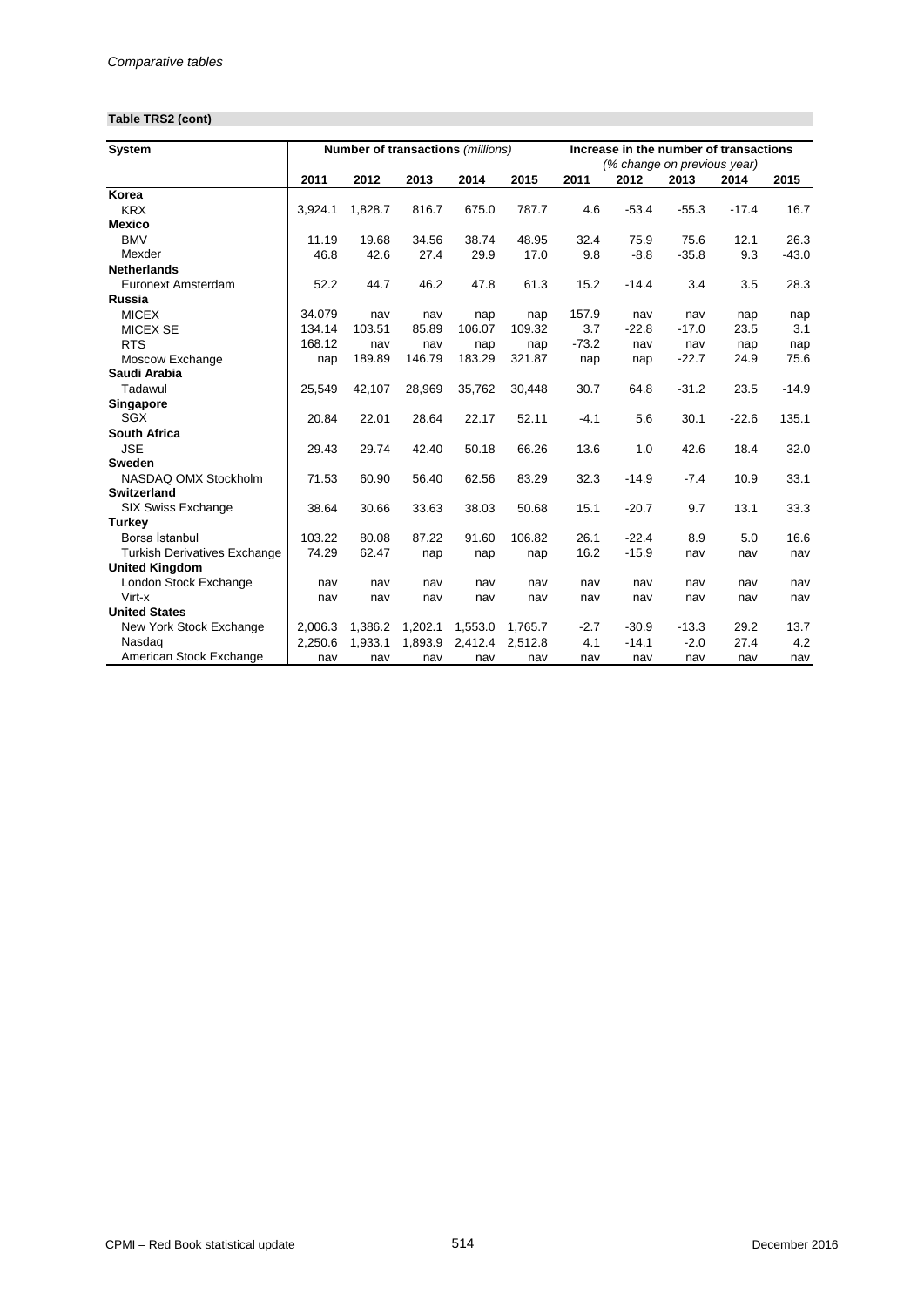## **Table TRS3**

**Trades executed on selected exchanges and trading systems: value of transactions** 

*(total for the year)*

| <b>System</b>                                            |              |                                    |         | Value of transactions (USD billions) <sup>1</sup>                                         |         | Average value per transaction |                 |                     |                 |              |
|----------------------------------------------------------|--------------|------------------------------------|---------|-------------------------------------------------------------------------------------------|---------|-------------------------------|-----------------|---------------------|-----------------|--------------|
|                                                          |              |                                    |         |                                                                                           |         |                               |                 | (USD thousands) $1$ |                 |              |
|                                                          | 2011         | 2012                               | 2013    | 2014                                                                                      | 2015    | 2011                          | 2012            | 2013                | 2014            | 2015         |
| <b>Australia</b>                                         |              |                                    |         |                                                                                           |         |                               |                 |                     |                 |              |
| <b>ASX</b>                                               | 1,360.9      | 1,067.8                            | 1,029.1 | 920.2                                                                                     | 889.2   | 4.79                          | 3.41            | 3.10                | 3.00            | 2.83         |
| <b>ASX 24</b>                                            | nap          | nap                                | nap     | nap                                                                                       | 37,563  | nap                           | nap             | nap                 | nap             | 290.2        |
| <b>Belgium</b>                                           |              |                                    |         |                                                                                           |         |                               |                 |                     |                 |              |
| Regulated off-exchange                                   | 1,285.6      | nap                                | nap     | nap                                                                                       | nap     | 9,718.2                       | nav             | nav                 | nav             | nav          |
| <b>Euronext Brussels</b>                                 | 126          | 113.3                              | 124.5   | 129.8                                                                                     | 152.1   | 0.1                           | 0.08            | 0.09                | 0.12            | 0.17         |
| <b>Brazil</b>                                            |              |                                    |         |                                                                                           |         |                               |                 |                     |                 |              |
| <b>BmfBovespa-Equities</b>                               |              | 1,415.7  1,329.8  1,339.8  1,087.3 |         |                                                                                           | 724.0   | 9.94                          | 6.89            | 6.07                | 4.77            | 2.96         |
| <b>BmfBovespa-Derivatives</b>                            |              |                                    |         | 27,671.6 24,762.5 25,233.6 20,061.9 17,952.4                                              |         | 1,406.5                       | 1,009.3         | 794.7               | 452.6           | 248.1        |
| Canada                                                   |              |                                    |         |                                                                                           |         |                               |                 |                     |                 |              |
| <b>TSX</b>                                               | 1,539.6      | 1,216.6                            |         | 1,127.2 1,155.1                                                                           | 1,029.4 | 6.90                          | 6.54            | 6.46                | 5.68            | 4.73         |
| Montréal Exchange                                        |              |                                    |         | 23,287.9 22,955.7 24,533.7 24,809.7 19,665.6                                              |         | 377.0                         | 356.6           | 370.2               | 354.5           | 256.5        |
| <b>NGX</b>                                               | 33.55        | 16.83                              | 28.19   | 30.90                                                                                     | 11.68   | 87.1                          | 46.4            | 82.7                | 90.9            | 35.2         |
| <b>ICE</b>                                               | 52.86        | 57.39                              | 57.89   | 44.44                                                                                     | 41.34   | 11.12                         | 11.39           | 10.18               | 7.83            | 7.19         |
| <b>CSE</b>                                               | 0.18         | 0.18                               | 0.12    | 0.45                                                                                      | 0.28    | 4.05                          | 3.26            | 2.42                | 2.17            | 1.46         |
| Alpha                                                    | 412.05       | 336.51                             | 221.17  | 205.71                                                                                    | 129.37  | 5.58                          | 5.23            | 4.00                | 3.35            | 2.94         |
| China                                                    |              |                                    |         |                                                                                           |         |                               |                 |                     |                 |              |
| Shanghai Stock Exchange                                  | 7,036.9      |                                    |         | 8,673.1 13,969.0 20,861.1 42,769.6                                                        |         | 5.37                          | 8.85            | 11.14               | 11.97           | 8.09         |
| Shenzhen Stock Exchange                                  | 2,989.9      |                                    |         | 2,829.9 4,790.4 7,239.3 21,853.7                                                          |         | 2.86                          | 2.88            | 3.45                | 3.91            | 4.45         |
| <b>France</b>                                            |              |                                    |         |                                                                                           |         |                               |                 |                     |                 |              |
| <b>Euronext Paris</b>                                    | 1.782.1      | 1,192.6                            | 1,192.3 | 1,420.7                                                                                   | 1,530.4 | 12.13                         | 9.85            | 10.90               | 11.73           | 10.40        |
| Germany                                                  |              |                                    |         |                                                                                           |         |                               |                 |                     |                 |              |
| Xetra                                                    | 2,075.1      | 1,486.8                            | 1,535.8 | 1,702.3                                                                                   | 1,814.7 | 15.38                         | 13.64           | 14.08               | 14.75           | 12.66        |
| Xetra Frankfurt Specialist                               | 522.4        | 186.0                              | 138.2   | 146.1                                                                                     | 146.5   | 36.93                         | 42.88           | 33.05               | 37.04           | 32.14        |
| (since 2011; before: Frankfurt                           |              |                                    |         |                                                                                           |         |                               |                 |                     |                 |              |
| Floor)                                                   |              |                                    |         |                                                                                           |         |                               |                 |                     |                 |              |
| Eurex                                                    |              | 149,205 279,985 121,726 122,726    |         |                                                                                           | 42,659  | 73.33                         | 186.16          | 115.91              | 83.48           | 37.40        |
| <b>Hong Kong SAR</b>                                     |              |                                    |         |                                                                                           |         |                               |                 |                     |                 |              |
| Hong Kong Stock Exchange                                 |              |                                    |         | 2,215.2 1,714.7 1,968.0 2,212.4 3,365.5 10,221.8 8,948.8                                  |         |                               |                 | 8,576.0             | 8,430.0         | 9,460.1      |
| India                                                    |              |                                    |         |                                                                                           |         |                               |                 |                     |                 |              |
| <b>NDS</b>                                               | 748.4        | 1,233.7                            | 1,524.3 | 4,242.9                                                                                   | 4,206.6 | 1,814.6                       |                 | 1,862.2             | 3,902.1         | 4,129.0      |
| <b>BSE: BOLT</b>                                         | 316.2        | 1,441.7                            | 1,661.0 | 3,796.6                                                                                   | 1,261.9 | 0.74                          | 1,873.1<br>2.46 | 2.50                | 5.17            | 2.92         |
|                                                          | 8,321.9      | 7,386.9                            |         | 7,683.7 10,386.5 11,552.8                                                                 |         | 2.30                          | 2.14            | 2.27                | 2.49            | 2.48         |
| <b>NSE: NEAT</b><br><b>USE</b>                           |              | nav                                | 51.4    | 8.6                                                                                       | 0.0     | nav                           |                 | 88.67               | 139.55          |              |
| MCX-SX                                                   | nav<br>799.7 | 619.0                              | 440.9   | 108.2                                                                                     | 54.2    | 1.04                          | nav<br>1.04     | 1.09                | 16.01           | nav<br>14.94 |
| <b>Italy</b>                                             |              |                                    |         |                                                                                           |         |                               |                 |                     |                 |              |
|                                                          |              |                                    |         |                                                                                           |         |                               |                 |                     |                 |              |
| Borsa Italiana                                           | nav          | nav                                | nav     | nav                                                                                       | nav     | nav                           | nav             | nav                 | nav             | nav          |
| <b>MTS</b>                                               | 1.207.4      | 729.3                              | 1,200.4 | 1,972.7                                                                                   | 1,358.5 | 8,103.6                       | 6,753.1         |                     | 6,743.7 7,173.3 | 6,438.5      |
| <b>PCT</b>                                               |              |                                    |         | 25,199.0 22,595.4 29,164.3 30,031.2 26,601.7 33,961.0 27,589.1 32,261.4 32,153.3 26,080.1 |         |                               |                 |                     |                 |              |
| Japan                                                    |              |                                    |         |                                                                                           |         |                               |                 |                     |                 |              |
| TSE                                                      |              |                                    |         | 4,648.2 4,145.9 7,542.9 6,465.8 6,756.3                                                   |         | nav                           | nav             | nav                 | nav             | nav          |
| <b>OSE</b>                                               |              |                                    |         | 17,549.4 21,307.5 23,833.1 21,545.1 21,943.6                                              |         | nav                           | nav             | nav                 | nav             | nav          |
| <b>TFX</b>                                               | 9,036.1      |                                    |         | 5,950.2 5,167.3 2,559.4 1,652.0                                                           |         | nav                           | nav             | nav                 | nav             | nav          |
| <sup>1</sup> Converted at yearly average exchange rates. |              |                                    |         |                                                                                           |         |                               |                 |                     |                 |              |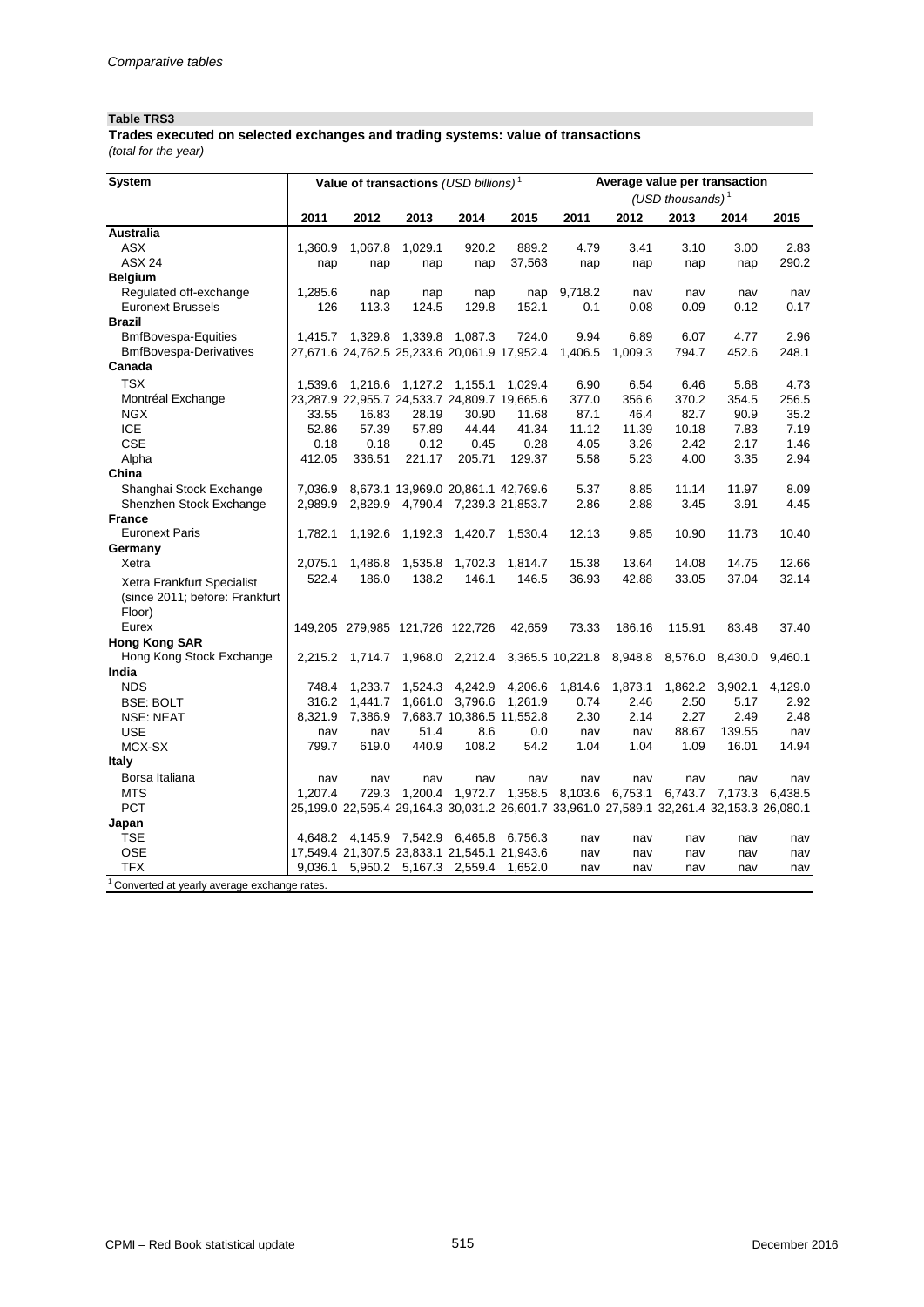## **Table TRS3 (cont)**

| <b>System</b>                                            |         |                            |         | Value of transactions $(USD\;billions)^T$    |                 |       |       |                     | Average value per transaction |       |
|----------------------------------------------------------|---------|----------------------------|---------|----------------------------------------------|-----------------|-------|-------|---------------------|-------------------------------|-------|
|                                                          |         |                            |         |                                              |                 |       |       | (USD thousands) $1$ |                               |       |
|                                                          | 2011    | 2012                       | 2013    | 2014                                         | 2015            | 2011  | 2012  | 2013                | 2014                          | 2015  |
| Korea                                                    |         |                            |         |                                              |                 |       |       |                     |                               |       |
| Korea Exchange(KRX)                                      |         | 14,408.7 11,228.5 10,331.3 |         | 8,305.3                                      | 8.671.4         | 3.67  | 6.14  | 12.65               | 12.30                         | 11.01 |
| <b>Mexico</b>                                            |         |                            |         |                                              |                 |       |       |                     |                               |       |
| <b>BMV</b>                                               | 169.08  | 202.70                     | 227.93  | 184.75                                       | 148.01          | 15.11 | 10.30 | 6.59                | 4.77                          | 3.02  |
| Mexder                                                   | 421.7   | 370.1                      | 264.6   | 296.9                                        | 163.8           | 9.02  | 8.68  | 9.67                | 9.93                          | 9.61  |
| <b>Netherlands</b>                                       |         |                            |         |                                              |                 |       |       |                     |                               |       |
| Euronext Amsterdam                                       | 646.9   | 467.6                      | 529.4   | 612.1                                        | 649.8           | 12.39 | 10.47 | 11.47               | 12.81                         | 10.60 |
| <b>Russia</b>                                            |         |                            |         |                                              |                 |       |       |                     |                               |       |
| <b>MICEX</b>                                             | 1,709.0 | nav                        | nav     | nap                                          | nap             | 50.15 | nav   | nav                 | nap                           | nap   |
| <b>MICEX SE</b>                                          | 3.175.6 | 5,915.0                    | 7,190.7 | 5.374.7                                      | 3,322.5         | 23.67 | 57.14 | 83.72               | 50.67                         | 30.39 |
| <b>RTS</b>                                               | 1,995.6 | nav                        | nav     | nap                                          | nap             | 11.87 | nav   | nav                 | nap                           | nap   |
| Moscow Exchange                                          | nap     | 1,819.7                    | 4,629.8 | 5,585.8                                      | 4,965.6         | nap   | 9.58  | 31.54               | 30.48                         | 15.43 |
| Saudi Arabia                                             |         |                            |         |                                              |                 |       |       |                     |                               |       |
| Tadawul                                                  | 293.5   | 514.6                      | 365.3   | 572.5                                        | 443.4           | 0.01  | 0.01  | 0.01                | 0.02                          | 0.01  |
| <b>Singapore</b>                                         |         |                            |         |                                              |                 |       |       |                     |                               |       |
| SGX                                                      | 296.7   | 257.3                      | 283.6   | 209.8                                        | 203.6           | 14.24 | 11.69 | 9.90                | 9.46                          | 3.91  |
| <b>South Africa</b>                                      |         |                            |         |                                              |                 |       |       |                     |                               |       |
| <b>JSE</b>                                               | 3.982.7 | 3,791.3                    |         | 3,124.4 2,702.6                              | 2,756.8         | 135.3 | 127.5 | 73.7                | 53.9                          | 41.6  |
| Sweden                                                   |         |                            |         |                                              |                 |       |       |                     |                               |       |
| NASDAQ OMX Stockholm                                     | 1,189.3 | 961.3                      | 1,088.3 | 1,181.9                                      | 1,250.6         | 16.6  | 15.8  | 19.3                | 18.9                          | 15.0  |
| <b>Switzerland</b>                                       |         |                            |         |                                              |                 |       |       |                     |                               |       |
| SIX Swiss Exchange                                       | 1,251.2 | 916.9                      | 1,050.5 |                                              | 1,224.8 1,397.5 | 32.38 | 29.91 | 31.24               | 32.21                         | 27.58 |
| <b>Turkey</b>                                            |         |                            |         |                                              |                 |       |       |                     |                               |       |
| Borsa İstanbul                                           | 702.9   | 547.2                      | 861.6   | 744.5                                        | 680.6           | 6.81  | 6.83  | 9.88                | 8.13                          | 6.37  |
| <b>Turkish Derivatives Exchange</b>                      | 263.35  | 225.28                     | nap     | nap                                          | nap             | 3.55  | 3.61  | nav                 | nav                           | nap   |
| <b>United Kingdom</b>                                    |         |                            |         |                                              |                 |       |       |                     |                               |       |
| London Stock Exchange                                    | nav     | nav                        | nav     | nav                                          | nav             | nav   | nav   | nav                 | nav                           | nav   |
| Virt-x                                                   | nav     | nav                        | nav     | nav                                          | nav             | nav   | nav   | nav                 | nav                           | nav   |
| <b>United States</b>                                     |         |                            |         |                                              |                 |       |       |                     |                               |       |
| New York Stock Exchange                                  |         |                            |         | 18,094.7 13,505.0 13,776.0 15,938.9 17,536.2 |                 | 9.02  | 9.74  | 11.46               | 10.26                         | 9.93  |
| Nasdag                                                   |         |                            |         | 14,300.5 13,655.0 14,489.4 17,779.0 18,941.0 |                 | 6.35  | 7.06  | 7.65                | 7.37                          | 7.54  |
| American Stock Exchange                                  | nav     | nav                        | nav     | nav                                          | nav             | nav   | nav   | nav                 | nav                           | nav   |
| <sup>1</sup> Converted at yearly average exchange rates. |         |                            |         |                                              |                 |       |       |                     |                               |       |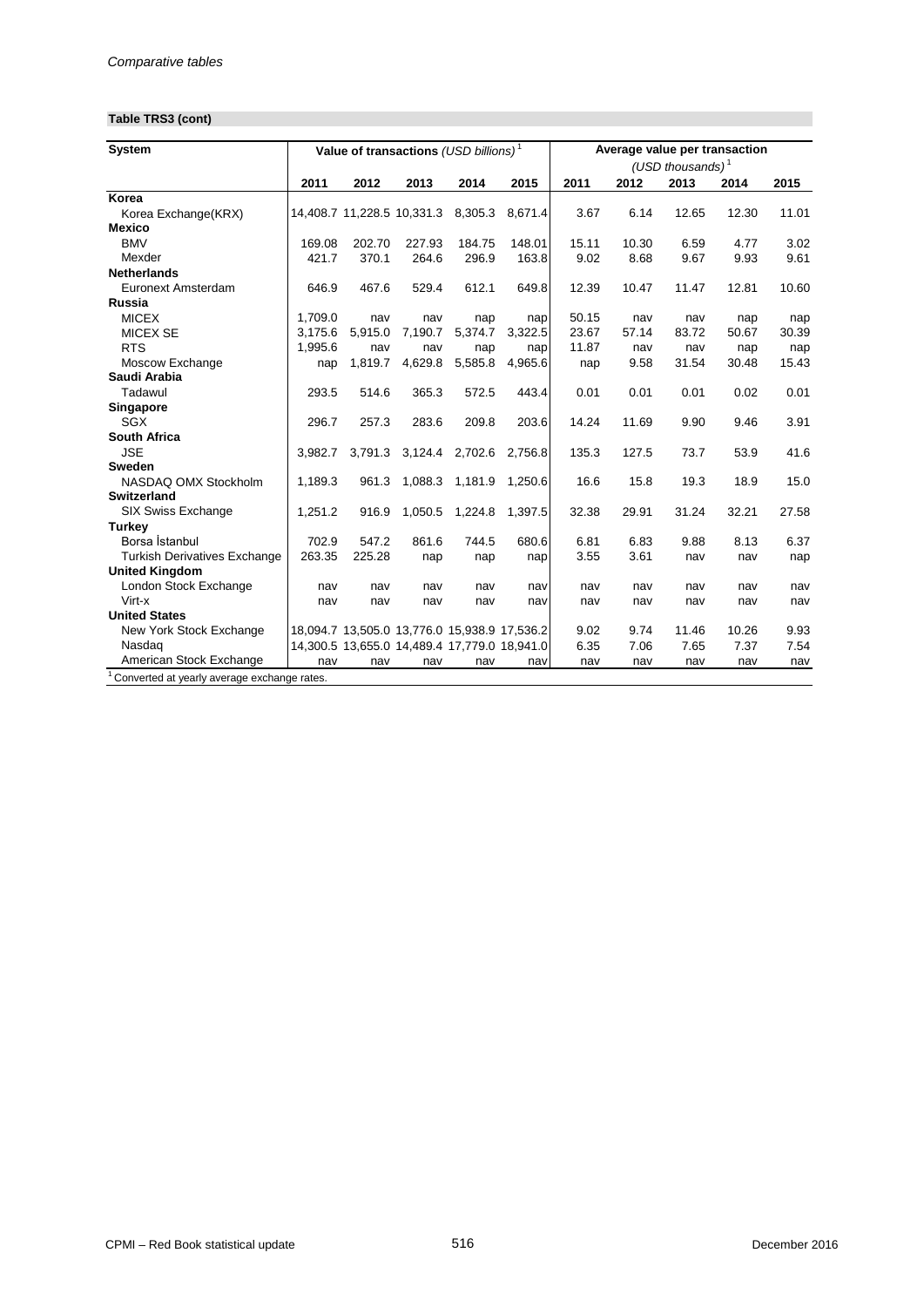## **Table TRS3 (cont)**

| GDP (in $%$ )<br>(% change on previous year, adjusted by CPI)<br><i>inflation</i> )<br>2011<br>2011<br>2012<br>2013<br>2014<br>2015<br>2012<br>2013<br>2014<br>2015<br><b>Australia</b><br><b>ASX</b><br>$-7.0$<br>$-23.1$<br>$-6.1$<br>14.4<br>89.7<br>68.2<br>64.0<br>73.2<br>1.6<br>68.9<br><b>ASX 24</b><br>3,091.0<br>nap<br>nap<br>nap<br>nap<br>nap<br>nap<br>nap<br>nap<br>nap<br><b>Belgium</b><br>Regulated off-exchange<br>12.4<br>243.9<br>nav<br>nav<br>nav<br>nap<br>nav<br>nap<br>nap<br>nap<br><b>Euronext Brussels</b><br>$-4.9$<br>39.3<br>23.9<br>33.4<br>-4.8<br>5.0<br>3.8<br>22.8<br>24.0<br>24.4<br><b>Brazil</b><br>54.2<br>45.0<br>40.9<br><b>BmfBovespa-Equities</b><br>0.9<br>3.7<br>5.1<br>$-16.9$<br>$-14.7$<br>54.1<br>54.4<br><b>BmfBovespa-Derivatives</b><br>2.8<br>$-1.3$<br>6.3<br>$-18.6$<br>1,059.5<br>1,007.3<br>830.6<br>14.6<br>1,025.4<br>1,015.2<br>Canada<br><b>TSX</b><br>2.0<br>5.9<br>$-21.3$<br>$-5.4$<br>7.8<br>84.2<br>66.1<br>60.2<br>63.8<br>66.1<br>45.3<br>$-1.9$<br>9.1<br>6.4<br>$-9.3$<br>1,273.5<br>1,247.3<br>1,310.3<br>1,370.1<br>1,262.3<br>Montréal Exchange<br><b>NGX</b><br>$-50.0$<br>$-27.7$<br>70.9<br>15.3<br>0.9<br>1.5<br>1.7<br>$-56.7$<br>1.8<br>0.7<br><b>ICE</b><br>34.2<br>8.1<br>3.0<br>$-19.2$<br>6.5<br>2.9<br>3.1<br>3.1<br>2.5<br>2.7<br><b>CSE</b><br>22.4<br>$-1.1$<br>$-34.6$<br>307.6<br>$-29.5$<br>0.0<br>0.0<br>0.0<br>0.0<br>0.0<br>Alpha<br>$-3.2$<br>$-18.7$<br>$-32.9$<br>$-2.1$<br>$-28.0$<br>22.5<br>18.3<br>11.8<br>11.4<br>8.3<br>China<br>393.6<br>8.3<br>17.4<br>54.0<br>45.2<br>105.8<br>96.4<br>105.4<br>152.1<br>201.3<br>Shanghai Stock Exchange<br>$-25.9$<br>$-9.9$<br>61.9<br>47.0<br>203.0<br>41.0<br>34.4<br>52.2<br>69.9<br>201.1<br>Shenzhen Stock Exchange<br><b>France</b><br><b>Euronext Paris</b><br>1.9<br>$-29.1$<br>28.7<br>62.3<br>42.4<br>63.3<br>$-4.3$<br>18.5<br>44.5<br>50.0<br>Germany<br>Xetra<br>1.3<br>$-24.0$<br>$-1.7$<br>10.1<br>27.4<br>55.2<br>42.0<br>40.9<br>43.9<br>54.0<br>Xetra Frankfurt Specialist<br>(since 2011; before: Frankfurt<br>$-62.2$<br>$-29.3$<br>5.0<br>19.7<br>5.3<br>3.8<br>Floor)<br>$-41.8$<br>13.9<br>3.7<br>4.4<br>99.0<br>7,905.9<br>3,244.2<br>3,164.5<br>Eurex<br>6.6<br>$-58.6$<br>0.1<br>$-58.5$<br>3,969.8<br>1,268.6<br><b>Hong Kong SAR</b><br>Hong Kong Stock Exchange<br>$-5.2$<br>$-25.9$<br>10.0<br>7.6<br>47.7<br>891.5<br>653.0<br>714.0<br>759.7<br>1,088.4<br>India<br><b>NDS</b><br>198.72<br>8.9<br>73.6<br>23.9<br>161.2<br>$-2.0$<br>39.98<br>66.32<br>79.30<br>207.33<br>$-46.1$<br>$-24.5$<br>$-13.0$<br>47.8<br>$-18.6$<br>7.64<br>5.51<br>4.63<br>6.85<br>5.45<br><b>BSE: BOLT</b><br>$-4.4$<br>$-6.5$<br>4.3<br>26.8<br>9.9<br>507.53<br>545.75<br><b>NSE: NEAT</b><br>444.59<br>397.09<br>399.75<br><b>USE</b><br>74.3<br>$-91.8$<br>108.5<br>$-84.4$<br>2.68<br>0.42<br>0.00<br>nav<br>nav<br>nav<br>MCX-SX<br>$-20.5$<br>$-18.5$<br>$-28.9$<br>$-76.9$<br>$-50.5$<br>42.72<br>33.27<br>22.94<br>5.29<br>2.56<br>Italy<br>Borsa Italiana<br>nav<br>nav<br>nav<br>nav<br>nav<br>nav<br>nav<br>nav<br>nav<br>nav<br>MTS<br>$-4.1$<br>$-36.7$<br>57.2<br>$-17.7$<br>53.0<br>35.2<br>56.3<br>91.8<br>74.6<br>64.1<br><b>PCT</b><br>$-2.7$<br>$-6.0$<br>23.3<br>2.8<br>1,106.8<br>1,090.9<br>1,369.0<br>1,397.3<br>1,460.7<br>5.8<br>Japan<br><b>TSE</b><br>$-10.7$<br>75.4<br>66.8<br>154.2<br>$-2.9$<br>121.9<br>$-9.6$<br>18.6<br>146.3<br>133.2<br><b>OSE</b><br>21.6<br>443.8<br>$-13.2$<br>36.4<br>$-4.6$<br>15.6<br>284.6<br>343.3<br>462.4<br>500.8 | <b>System</b> |         |         | Increase in the real value of transactions |         |         |       |      |       | Value of transactions as a percentage of |      |
|----------------------------------------------------------------------------------------------------------------------------------------------------------------------------------------------------------------------------------------------------------------------------------------------------------------------------------------------------------------------------------------------------------------------------------------------------------------------------------------------------------------------------------------------------------------------------------------------------------------------------------------------------------------------------------------------------------------------------------------------------------------------------------------------------------------------------------------------------------------------------------------------------------------------------------------------------------------------------------------------------------------------------------------------------------------------------------------------------------------------------------------------------------------------------------------------------------------------------------------------------------------------------------------------------------------------------------------------------------------------------------------------------------------------------------------------------------------------------------------------------------------------------------------------------------------------------------------------------------------------------------------------------------------------------------------------------------------------------------------------------------------------------------------------------------------------------------------------------------------------------------------------------------------------------------------------------------------------------------------------------------------------------------------------------------------------------------------------------------------------------------------------------------------------------------------------------------------------------------------------------------------------------------------------------------------------------------------------------------------------------------------------------------------------------------------------------------------------------------------------------------------------------------------------------------------------------------------------------------------------------------------------------------------------------------------------------------------------------------------------------------------------------------------------------------------------------------------------------------------------------------------------------------------------------------------------------------------------------------------------------------------------------------------------------------------------------------------------------------------------------------------------------------------------------------------------------------------------------------------------------------------------------------------------------------------------------------------------------------------------------------------------------------------------------------------------------------------------------------------------------------------------------------------------|---------------|---------|---------|--------------------------------------------|---------|---------|-------|------|-------|------------------------------------------|------|
|                                                                                                                                                                                                                                                                                                                                                                                                                                                                                                                                                                                                                                                                                                                                                                                                                                                                                                                                                                                                                                                                                                                                                                                                                                                                                                                                                                                                                                                                                                                                                                                                                                                                                                                                                                                                                                                                                                                                                                                                                                                                                                                                                                                                                                                                                                                                                                                                                                                                                                                                                                                                                                                                                                                                                                                                                                                                                                                                                                                                                                                                                                                                                                                                                                                                                                                                                                                                                                                                                                                                              |               |         |         |                                            |         |         |       |      |       |                                          |      |
|                                                                                                                                                                                                                                                                                                                                                                                                                                                                                                                                                                                                                                                                                                                                                                                                                                                                                                                                                                                                                                                                                                                                                                                                                                                                                                                                                                                                                                                                                                                                                                                                                                                                                                                                                                                                                                                                                                                                                                                                                                                                                                                                                                                                                                                                                                                                                                                                                                                                                                                                                                                                                                                                                                                                                                                                                                                                                                                                                                                                                                                                                                                                                                                                                                                                                                                                                                                                                                                                                                                                              |               |         |         |                                            |         |         |       |      |       |                                          |      |
|                                                                                                                                                                                                                                                                                                                                                                                                                                                                                                                                                                                                                                                                                                                                                                                                                                                                                                                                                                                                                                                                                                                                                                                                                                                                                                                                                                                                                                                                                                                                                                                                                                                                                                                                                                                                                                                                                                                                                                                                                                                                                                                                                                                                                                                                                                                                                                                                                                                                                                                                                                                                                                                                                                                                                                                                                                                                                                                                                                                                                                                                                                                                                                                                                                                                                                                                                                                                                                                                                                                                              |               |         |         |                                            |         |         |       |      |       |                                          |      |
|                                                                                                                                                                                                                                                                                                                                                                                                                                                                                                                                                                                                                                                                                                                                                                                                                                                                                                                                                                                                                                                                                                                                                                                                                                                                                                                                                                                                                                                                                                                                                                                                                                                                                                                                                                                                                                                                                                                                                                                                                                                                                                                                                                                                                                                                                                                                                                                                                                                                                                                                                                                                                                                                                                                                                                                                                                                                                                                                                                                                                                                                                                                                                                                                                                                                                                                                                                                                                                                                                                                                              |               |         |         |                                            |         |         |       |      |       |                                          |      |
|                                                                                                                                                                                                                                                                                                                                                                                                                                                                                                                                                                                                                                                                                                                                                                                                                                                                                                                                                                                                                                                                                                                                                                                                                                                                                                                                                                                                                                                                                                                                                                                                                                                                                                                                                                                                                                                                                                                                                                                                                                                                                                                                                                                                                                                                                                                                                                                                                                                                                                                                                                                                                                                                                                                                                                                                                                                                                                                                                                                                                                                                                                                                                                                                                                                                                                                                                                                                                                                                                                                                              |               |         |         |                                            |         |         |       |      |       |                                          |      |
|                                                                                                                                                                                                                                                                                                                                                                                                                                                                                                                                                                                                                                                                                                                                                                                                                                                                                                                                                                                                                                                                                                                                                                                                                                                                                                                                                                                                                                                                                                                                                                                                                                                                                                                                                                                                                                                                                                                                                                                                                                                                                                                                                                                                                                                                                                                                                                                                                                                                                                                                                                                                                                                                                                                                                                                                                                                                                                                                                                                                                                                                                                                                                                                                                                                                                                                                                                                                                                                                                                                                              |               |         |         |                                            |         |         |       |      |       |                                          |      |
|                                                                                                                                                                                                                                                                                                                                                                                                                                                                                                                                                                                                                                                                                                                                                                                                                                                                                                                                                                                                                                                                                                                                                                                                                                                                                                                                                                                                                                                                                                                                                                                                                                                                                                                                                                                                                                                                                                                                                                                                                                                                                                                                                                                                                                                                                                                                                                                                                                                                                                                                                                                                                                                                                                                                                                                                                                                                                                                                                                                                                                                                                                                                                                                                                                                                                                                                                                                                                                                                                                                                              |               |         |         |                                            |         |         |       |      |       |                                          |      |
|                                                                                                                                                                                                                                                                                                                                                                                                                                                                                                                                                                                                                                                                                                                                                                                                                                                                                                                                                                                                                                                                                                                                                                                                                                                                                                                                                                                                                                                                                                                                                                                                                                                                                                                                                                                                                                                                                                                                                                                                                                                                                                                                                                                                                                                                                                                                                                                                                                                                                                                                                                                                                                                                                                                                                                                                                                                                                                                                                                                                                                                                                                                                                                                                                                                                                                                                                                                                                                                                                                                                              |               |         |         |                                            |         |         |       |      |       |                                          |      |
|                                                                                                                                                                                                                                                                                                                                                                                                                                                                                                                                                                                                                                                                                                                                                                                                                                                                                                                                                                                                                                                                                                                                                                                                                                                                                                                                                                                                                                                                                                                                                                                                                                                                                                                                                                                                                                                                                                                                                                                                                                                                                                                                                                                                                                                                                                                                                                                                                                                                                                                                                                                                                                                                                                                                                                                                                                                                                                                                                                                                                                                                                                                                                                                                                                                                                                                                                                                                                                                                                                                                              |               |         |         |                                            |         |         |       |      |       |                                          |      |
|                                                                                                                                                                                                                                                                                                                                                                                                                                                                                                                                                                                                                                                                                                                                                                                                                                                                                                                                                                                                                                                                                                                                                                                                                                                                                                                                                                                                                                                                                                                                                                                                                                                                                                                                                                                                                                                                                                                                                                                                                                                                                                                                                                                                                                                                                                                                                                                                                                                                                                                                                                                                                                                                                                                                                                                                                                                                                                                                                                                                                                                                                                                                                                                                                                                                                                                                                                                                                                                                                                                                              |               |         |         |                                            |         |         |       |      |       |                                          |      |
|                                                                                                                                                                                                                                                                                                                                                                                                                                                                                                                                                                                                                                                                                                                                                                                                                                                                                                                                                                                                                                                                                                                                                                                                                                                                                                                                                                                                                                                                                                                                                                                                                                                                                                                                                                                                                                                                                                                                                                                                                                                                                                                                                                                                                                                                                                                                                                                                                                                                                                                                                                                                                                                                                                                                                                                                                                                                                                                                                                                                                                                                                                                                                                                                                                                                                                                                                                                                                                                                                                                                              |               |         |         |                                            |         |         |       |      |       |                                          |      |
|                                                                                                                                                                                                                                                                                                                                                                                                                                                                                                                                                                                                                                                                                                                                                                                                                                                                                                                                                                                                                                                                                                                                                                                                                                                                                                                                                                                                                                                                                                                                                                                                                                                                                                                                                                                                                                                                                                                                                                                                                                                                                                                                                                                                                                                                                                                                                                                                                                                                                                                                                                                                                                                                                                                                                                                                                                                                                                                                                                                                                                                                                                                                                                                                                                                                                                                                                                                                                                                                                                                                              |               |         |         |                                            |         |         |       |      |       |                                          |      |
|                                                                                                                                                                                                                                                                                                                                                                                                                                                                                                                                                                                                                                                                                                                                                                                                                                                                                                                                                                                                                                                                                                                                                                                                                                                                                                                                                                                                                                                                                                                                                                                                                                                                                                                                                                                                                                                                                                                                                                                                                                                                                                                                                                                                                                                                                                                                                                                                                                                                                                                                                                                                                                                                                                                                                                                                                                                                                                                                                                                                                                                                                                                                                                                                                                                                                                                                                                                                                                                                                                                                              |               |         |         |                                            |         |         |       |      |       |                                          |      |
|                                                                                                                                                                                                                                                                                                                                                                                                                                                                                                                                                                                                                                                                                                                                                                                                                                                                                                                                                                                                                                                                                                                                                                                                                                                                                                                                                                                                                                                                                                                                                                                                                                                                                                                                                                                                                                                                                                                                                                                                                                                                                                                                                                                                                                                                                                                                                                                                                                                                                                                                                                                                                                                                                                                                                                                                                                                                                                                                                                                                                                                                                                                                                                                                                                                                                                                                                                                                                                                                                                                                              |               |         |         |                                            |         |         |       |      |       |                                          |      |
|                                                                                                                                                                                                                                                                                                                                                                                                                                                                                                                                                                                                                                                                                                                                                                                                                                                                                                                                                                                                                                                                                                                                                                                                                                                                                                                                                                                                                                                                                                                                                                                                                                                                                                                                                                                                                                                                                                                                                                                                                                                                                                                                                                                                                                                                                                                                                                                                                                                                                                                                                                                                                                                                                                                                                                                                                                                                                                                                                                                                                                                                                                                                                                                                                                                                                                                                                                                                                                                                                                                                              |               |         |         |                                            |         |         |       |      |       |                                          |      |
|                                                                                                                                                                                                                                                                                                                                                                                                                                                                                                                                                                                                                                                                                                                                                                                                                                                                                                                                                                                                                                                                                                                                                                                                                                                                                                                                                                                                                                                                                                                                                                                                                                                                                                                                                                                                                                                                                                                                                                                                                                                                                                                                                                                                                                                                                                                                                                                                                                                                                                                                                                                                                                                                                                                                                                                                                                                                                                                                                                                                                                                                                                                                                                                                                                                                                                                                                                                                                                                                                                                                              |               |         |         |                                            |         |         |       |      |       |                                          |      |
|                                                                                                                                                                                                                                                                                                                                                                                                                                                                                                                                                                                                                                                                                                                                                                                                                                                                                                                                                                                                                                                                                                                                                                                                                                                                                                                                                                                                                                                                                                                                                                                                                                                                                                                                                                                                                                                                                                                                                                                                                                                                                                                                                                                                                                                                                                                                                                                                                                                                                                                                                                                                                                                                                                                                                                                                                                                                                                                                                                                                                                                                                                                                                                                                                                                                                                                                                                                                                                                                                                                                              |               |         |         |                                            |         |         |       |      |       |                                          |      |
|                                                                                                                                                                                                                                                                                                                                                                                                                                                                                                                                                                                                                                                                                                                                                                                                                                                                                                                                                                                                                                                                                                                                                                                                                                                                                                                                                                                                                                                                                                                                                                                                                                                                                                                                                                                                                                                                                                                                                                                                                                                                                                                                                                                                                                                                                                                                                                                                                                                                                                                                                                                                                                                                                                                                                                                                                                                                                                                                                                                                                                                                                                                                                                                                                                                                                                                                                                                                                                                                                                                                              |               |         |         |                                            |         |         |       |      |       |                                          |      |
|                                                                                                                                                                                                                                                                                                                                                                                                                                                                                                                                                                                                                                                                                                                                                                                                                                                                                                                                                                                                                                                                                                                                                                                                                                                                                                                                                                                                                                                                                                                                                                                                                                                                                                                                                                                                                                                                                                                                                                                                                                                                                                                                                                                                                                                                                                                                                                                                                                                                                                                                                                                                                                                                                                                                                                                                                                                                                                                                                                                                                                                                                                                                                                                                                                                                                                                                                                                                                                                                                                                                              |               |         |         |                                            |         |         |       |      |       |                                          |      |
|                                                                                                                                                                                                                                                                                                                                                                                                                                                                                                                                                                                                                                                                                                                                                                                                                                                                                                                                                                                                                                                                                                                                                                                                                                                                                                                                                                                                                                                                                                                                                                                                                                                                                                                                                                                                                                                                                                                                                                                                                                                                                                                                                                                                                                                                                                                                                                                                                                                                                                                                                                                                                                                                                                                                                                                                                                                                                                                                                                                                                                                                                                                                                                                                                                                                                                                                                                                                                                                                                                                                              |               |         |         |                                            |         |         |       |      |       |                                          |      |
|                                                                                                                                                                                                                                                                                                                                                                                                                                                                                                                                                                                                                                                                                                                                                                                                                                                                                                                                                                                                                                                                                                                                                                                                                                                                                                                                                                                                                                                                                                                                                                                                                                                                                                                                                                                                                                                                                                                                                                                                                                                                                                                                                                                                                                                                                                                                                                                                                                                                                                                                                                                                                                                                                                                                                                                                                                                                                                                                                                                                                                                                                                                                                                                                                                                                                                                                                                                                                                                                                                                                              |               |         |         |                                            |         |         |       |      |       |                                          |      |
|                                                                                                                                                                                                                                                                                                                                                                                                                                                                                                                                                                                                                                                                                                                                                                                                                                                                                                                                                                                                                                                                                                                                                                                                                                                                                                                                                                                                                                                                                                                                                                                                                                                                                                                                                                                                                                                                                                                                                                                                                                                                                                                                                                                                                                                                                                                                                                                                                                                                                                                                                                                                                                                                                                                                                                                                                                                                                                                                                                                                                                                                                                                                                                                                                                                                                                                                                                                                                                                                                                                                              |               |         |         |                                            |         |         |       |      |       |                                          |      |
|                                                                                                                                                                                                                                                                                                                                                                                                                                                                                                                                                                                                                                                                                                                                                                                                                                                                                                                                                                                                                                                                                                                                                                                                                                                                                                                                                                                                                                                                                                                                                                                                                                                                                                                                                                                                                                                                                                                                                                                                                                                                                                                                                                                                                                                                                                                                                                                                                                                                                                                                                                                                                                                                                                                                                                                                                                                                                                                                                                                                                                                                                                                                                                                                                                                                                                                                                                                                                                                                                                                                              |               |         |         |                                            |         |         |       |      |       |                                          |      |
|                                                                                                                                                                                                                                                                                                                                                                                                                                                                                                                                                                                                                                                                                                                                                                                                                                                                                                                                                                                                                                                                                                                                                                                                                                                                                                                                                                                                                                                                                                                                                                                                                                                                                                                                                                                                                                                                                                                                                                                                                                                                                                                                                                                                                                                                                                                                                                                                                                                                                                                                                                                                                                                                                                                                                                                                                                                                                                                                                                                                                                                                                                                                                                                                                                                                                                                                                                                                                                                                                                                                              |               |         |         |                                            |         |         |       |      |       |                                          |      |
|                                                                                                                                                                                                                                                                                                                                                                                                                                                                                                                                                                                                                                                                                                                                                                                                                                                                                                                                                                                                                                                                                                                                                                                                                                                                                                                                                                                                                                                                                                                                                                                                                                                                                                                                                                                                                                                                                                                                                                                                                                                                                                                                                                                                                                                                                                                                                                                                                                                                                                                                                                                                                                                                                                                                                                                                                                                                                                                                                                                                                                                                                                                                                                                                                                                                                                                                                                                                                                                                                                                                              |               |         |         |                                            |         |         |       |      |       |                                          |      |
|                                                                                                                                                                                                                                                                                                                                                                                                                                                                                                                                                                                                                                                                                                                                                                                                                                                                                                                                                                                                                                                                                                                                                                                                                                                                                                                                                                                                                                                                                                                                                                                                                                                                                                                                                                                                                                                                                                                                                                                                                                                                                                                                                                                                                                                                                                                                                                                                                                                                                                                                                                                                                                                                                                                                                                                                                                                                                                                                                                                                                                                                                                                                                                                                                                                                                                                                                                                                                                                                                                                                              |               |         |         |                                            |         |         |       |      |       |                                          |      |
|                                                                                                                                                                                                                                                                                                                                                                                                                                                                                                                                                                                                                                                                                                                                                                                                                                                                                                                                                                                                                                                                                                                                                                                                                                                                                                                                                                                                                                                                                                                                                                                                                                                                                                                                                                                                                                                                                                                                                                                                                                                                                                                                                                                                                                                                                                                                                                                                                                                                                                                                                                                                                                                                                                                                                                                                                                                                                                                                                                                                                                                                                                                                                                                                                                                                                                                                                                                                                                                                                                                                              |               |         |         |                                            |         |         |       |      |       |                                          |      |
|                                                                                                                                                                                                                                                                                                                                                                                                                                                                                                                                                                                                                                                                                                                                                                                                                                                                                                                                                                                                                                                                                                                                                                                                                                                                                                                                                                                                                                                                                                                                                                                                                                                                                                                                                                                                                                                                                                                                                                                                                                                                                                                                                                                                                                                                                                                                                                                                                                                                                                                                                                                                                                                                                                                                                                                                                                                                                                                                                                                                                                                                                                                                                                                                                                                                                                                                                                                                                                                                                                                                              |               |         |         |                                            |         |         |       |      |       |                                          |      |
|                                                                                                                                                                                                                                                                                                                                                                                                                                                                                                                                                                                                                                                                                                                                                                                                                                                                                                                                                                                                                                                                                                                                                                                                                                                                                                                                                                                                                                                                                                                                                                                                                                                                                                                                                                                                                                                                                                                                                                                                                                                                                                                                                                                                                                                                                                                                                                                                                                                                                                                                                                                                                                                                                                                                                                                                                                                                                                                                                                                                                                                                                                                                                                                                                                                                                                                                                                                                                                                                                                                                              |               |         |         |                                            |         |         |       |      |       |                                          |      |
|                                                                                                                                                                                                                                                                                                                                                                                                                                                                                                                                                                                                                                                                                                                                                                                                                                                                                                                                                                                                                                                                                                                                                                                                                                                                                                                                                                                                                                                                                                                                                                                                                                                                                                                                                                                                                                                                                                                                                                                                                                                                                                                                                                                                                                                                                                                                                                                                                                                                                                                                                                                                                                                                                                                                                                                                                                                                                                                                                                                                                                                                                                                                                                                                                                                                                                                                                                                                                                                                                                                                              |               |         |         |                                            |         |         |       |      |       |                                          |      |
|                                                                                                                                                                                                                                                                                                                                                                                                                                                                                                                                                                                                                                                                                                                                                                                                                                                                                                                                                                                                                                                                                                                                                                                                                                                                                                                                                                                                                                                                                                                                                                                                                                                                                                                                                                                                                                                                                                                                                                                                                                                                                                                                                                                                                                                                                                                                                                                                                                                                                                                                                                                                                                                                                                                                                                                                                                                                                                                                                                                                                                                                                                                                                                                                                                                                                                                                                                                                                                                                                                                                              |               |         |         |                                            |         |         |       |      |       |                                          |      |
|                                                                                                                                                                                                                                                                                                                                                                                                                                                                                                                                                                                                                                                                                                                                                                                                                                                                                                                                                                                                                                                                                                                                                                                                                                                                                                                                                                                                                                                                                                                                                                                                                                                                                                                                                                                                                                                                                                                                                                                                                                                                                                                                                                                                                                                                                                                                                                                                                                                                                                                                                                                                                                                                                                                                                                                                                                                                                                                                                                                                                                                                                                                                                                                                                                                                                                                                                                                                                                                                                                                                              |               |         |         |                                            |         |         |       |      |       |                                          |      |
|                                                                                                                                                                                                                                                                                                                                                                                                                                                                                                                                                                                                                                                                                                                                                                                                                                                                                                                                                                                                                                                                                                                                                                                                                                                                                                                                                                                                                                                                                                                                                                                                                                                                                                                                                                                                                                                                                                                                                                                                                                                                                                                                                                                                                                                                                                                                                                                                                                                                                                                                                                                                                                                                                                                                                                                                                                                                                                                                                                                                                                                                                                                                                                                                                                                                                                                                                                                                                                                                                                                                              |               |         |         |                                            |         |         |       |      |       |                                          |      |
|                                                                                                                                                                                                                                                                                                                                                                                                                                                                                                                                                                                                                                                                                                                                                                                                                                                                                                                                                                                                                                                                                                                                                                                                                                                                                                                                                                                                                                                                                                                                                                                                                                                                                                                                                                                                                                                                                                                                                                                                                                                                                                                                                                                                                                                                                                                                                                                                                                                                                                                                                                                                                                                                                                                                                                                                                                                                                                                                                                                                                                                                                                                                                                                                                                                                                                                                                                                                                                                                                                                                              |               |         |         |                                            |         |         |       |      |       |                                          |      |
|                                                                                                                                                                                                                                                                                                                                                                                                                                                                                                                                                                                                                                                                                                                                                                                                                                                                                                                                                                                                                                                                                                                                                                                                                                                                                                                                                                                                                                                                                                                                                                                                                                                                                                                                                                                                                                                                                                                                                                                                                                                                                                                                                                                                                                                                                                                                                                                                                                                                                                                                                                                                                                                                                                                                                                                                                                                                                                                                                                                                                                                                                                                                                                                                                                                                                                                                                                                                                                                                                                                                              |               |         |         |                                            |         |         |       |      |       |                                          |      |
|                                                                                                                                                                                                                                                                                                                                                                                                                                                                                                                                                                                                                                                                                                                                                                                                                                                                                                                                                                                                                                                                                                                                                                                                                                                                                                                                                                                                                                                                                                                                                                                                                                                                                                                                                                                                                                                                                                                                                                                                                                                                                                                                                                                                                                                                                                                                                                                                                                                                                                                                                                                                                                                                                                                                                                                                                                                                                                                                                                                                                                                                                                                                                                                                                                                                                                                                                                                                                                                                                                                                              |               |         |         |                                            |         |         |       |      |       |                                          |      |
|                                                                                                                                                                                                                                                                                                                                                                                                                                                                                                                                                                                                                                                                                                                                                                                                                                                                                                                                                                                                                                                                                                                                                                                                                                                                                                                                                                                                                                                                                                                                                                                                                                                                                                                                                                                                                                                                                                                                                                                                                                                                                                                                                                                                                                                                                                                                                                                                                                                                                                                                                                                                                                                                                                                                                                                                                                                                                                                                                                                                                                                                                                                                                                                                                                                                                                                                                                                                                                                                                                                                              |               |         |         |                                            |         |         |       |      |       |                                          |      |
|                                                                                                                                                                                                                                                                                                                                                                                                                                                                                                                                                                                                                                                                                                                                                                                                                                                                                                                                                                                                                                                                                                                                                                                                                                                                                                                                                                                                                                                                                                                                                                                                                                                                                                                                                                                                                                                                                                                                                                                                                                                                                                                                                                                                                                                                                                                                                                                                                                                                                                                                                                                                                                                                                                                                                                                                                                                                                                                                                                                                                                                                                                                                                                                                                                                                                                                                                                                                                                                                                                                                              |               |         |         |                                            |         |         |       |      |       |                                          |      |
|                                                                                                                                                                                                                                                                                                                                                                                                                                                                                                                                                                                                                                                                                                                                                                                                                                                                                                                                                                                                                                                                                                                                                                                                                                                                                                                                                                                                                                                                                                                                                                                                                                                                                                                                                                                                                                                                                                                                                                                                                                                                                                                                                                                                                                                                                                                                                                                                                                                                                                                                                                                                                                                                                                                                                                                                                                                                                                                                                                                                                                                                                                                                                                                                                                                                                                                                                                                                                                                                                                                                              |               |         |         |                                            |         |         |       |      |       |                                          |      |
|                                                                                                                                                                                                                                                                                                                                                                                                                                                                                                                                                                                                                                                                                                                                                                                                                                                                                                                                                                                                                                                                                                                                                                                                                                                                                                                                                                                                                                                                                                                                                                                                                                                                                                                                                                                                                                                                                                                                                                                                                                                                                                                                                                                                                                                                                                                                                                                                                                                                                                                                                                                                                                                                                                                                                                                                                                                                                                                                                                                                                                                                                                                                                                                                                                                                                                                                                                                                                                                                                                                                              |               |         |         |                                            |         |         |       |      |       |                                          |      |
|                                                                                                                                                                                                                                                                                                                                                                                                                                                                                                                                                                                                                                                                                                                                                                                                                                                                                                                                                                                                                                                                                                                                                                                                                                                                                                                                                                                                                                                                                                                                                                                                                                                                                                                                                                                                                                                                                                                                                                                                                                                                                                                                                                                                                                                                                                                                                                                                                                                                                                                                                                                                                                                                                                                                                                                                                                                                                                                                                                                                                                                                                                                                                                                                                                                                                                                                                                                                                                                                                                                                              |               |         |         |                                            |         |         |       |      |       |                                          |      |
|                                                                                                                                                                                                                                                                                                                                                                                                                                                                                                                                                                                                                                                                                                                                                                                                                                                                                                                                                                                                                                                                                                                                                                                                                                                                                                                                                                                                                                                                                                                                                                                                                                                                                                                                                                                                                                                                                                                                                                                                                                                                                                                                                                                                                                                                                                                                                                                                                                                                                                                                                                                                                                                                                                                                                                                                                                                                                                                                                                                                                                                                                                                                                                                                                                                                                                                                                                                                                                                                                                                                              |               |         |         |                                            |         |         |       |      |       |                                          |      |
|                                                                                                                                                                                                                                                                                                                                                                                                                                                                                                                                                                                                                                                                                                                                                                                                                                                                                                                                                                                                                                                                                                                                                                                                                                                                                                                                                                                                                                                                                                                                                                                                                                                                                                                                                                                                                                                                                                                                                                                                                                                                                                                                                                                                                                                                                                                                                                                                                                                                                                                                                                                                                                                                                                                                                                                                                                                                                                                                                                                                                                                                                                                                                                                                                                                                                                                                                                                                                                                                                                                                              |               |         |         |                                            |         |         |       |      |       |                                          |      |
|                                                                                                                                                                                                                                                                                                                                                                                                                                                                                                                                                                                                                                                                                                                                                                                                                                                                                                                                                                                                                                                                                                                                                                                                                                                                                                                                                                                                                                                                                                                                                                                                                                                                                                                                                                                                                                                                                                                                                                                                                                                                                                                                                                                                                                                                                                                                                                                                                                                                                                                                                                                                                                                                                                                                                                                                                                                                                                                                                                                                                                                                                                                                                                                                                                                                                                                                                                                                                                                                                                                                              |               |         |         |                                            |         |         |       |      |       |                                          |      |
|                                                                                                                                                                                                                                                                                                                                                                                                                                                                                                                                                                                                                                                                                                                                                                                                                                                                                                                                                                                                                                                                                                                                                                                                                                                                                                                                                                                                                                                                                                                                                                                                                                                                                                                                                                                                                                                                                                                                                                                                                                                                                                                                                                                                                                                                                                                                                                                                                                                                                                                                                                                                                                                                                                                                                                                                                                                                                                                                                                                                                                                                                                                                                                                                                                                                                                                                                                                                                                                                                                                                              | <b>TFX</b>    | $-36.0$ | $-34.1$ | 5.9                                        | $-47.8$ | $-26.7$ | 146.6 | 95.9 | 100.2 | 52.7                                     | 37.7 |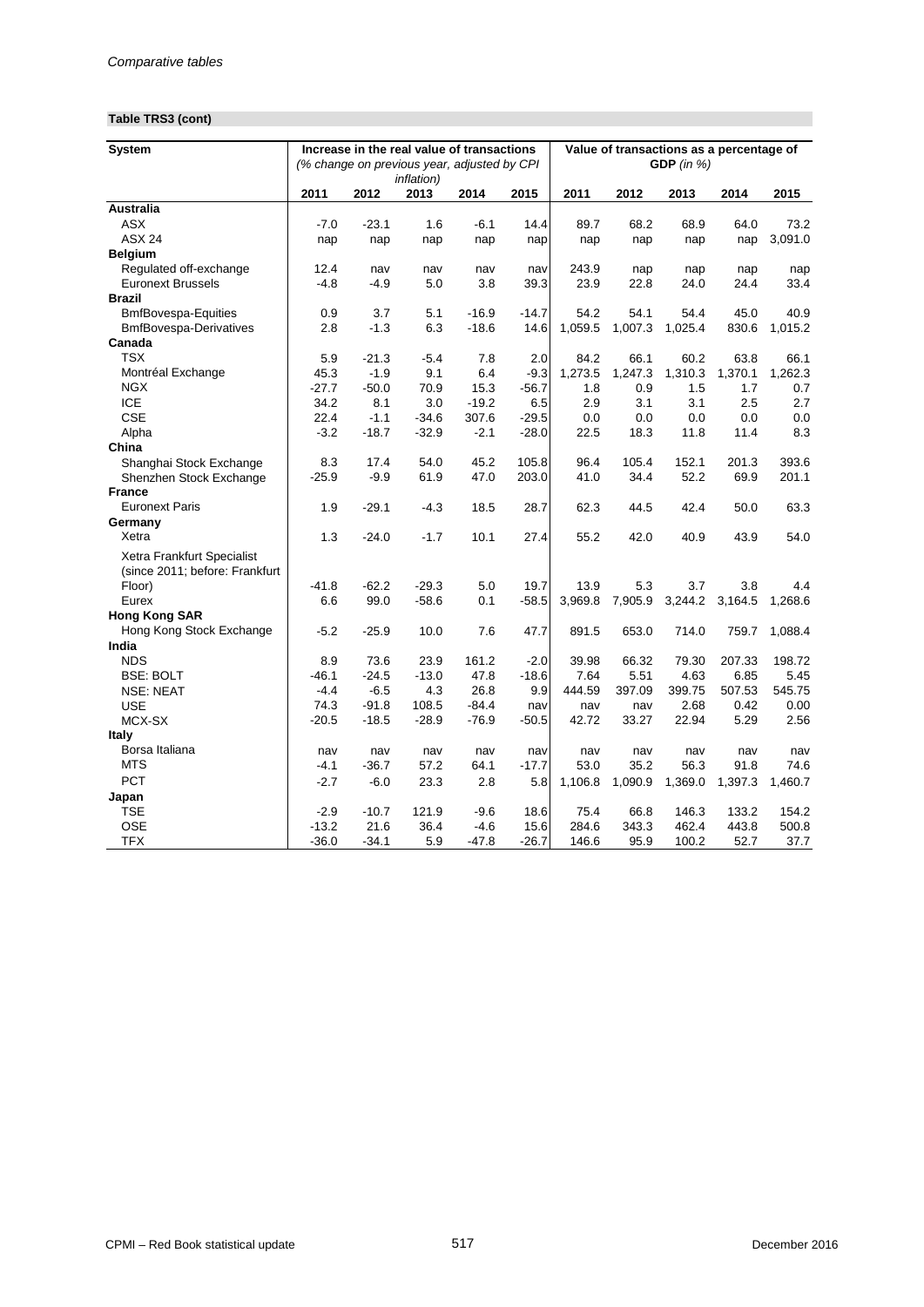## **Table TRS3 (cont)**

| System                                                   |         |         | Increase in the real value of transactions<br>(% change on previous year, adjusted by CPI) |         |         |       |       | GDP $(in %)$ | Value of transactions as a percentage of |       |
|----------------------------------------------------------|---------|---------|--------------------------------------------------------------------------------------------|---------|---------|-------|-------|--------------|------------------------------------------|-------|
|                                                          | 2011    | 2012    | <i>inflation</i> )<br>2013                                                                 | 2014    | 2015    | 2011  | 2012  | 2013         | 2014                                     | 2015  |
| Korea                                                    |         |         |                                                                                            |         |         |       |       |              |                                          |       |
| Korea Exchange(KRX)                                      | 9.3     | $-22.5$ | $-11.7$                                                                                    | $-23.7$ | 11.4    | 1,198 | 919   | 791          | 589                                      | 630   |
| <b>Mexico</b>                                            |         |         |                                                                                            |         |         |       |       |              |                                          |       |
| <b>BMV</b>                                               | $-3.3$  | 22.0    | 5.0                                                                                        | $-18.8$ | $-7.0$  | 14.4  | 17.1  | 18.1         | 14.2                                     | 12.9  |
| Mexder                                                   | 5.3     | $-10.7$ | $-33.2$                                                                                    | 12.4    | $-36.0$ | 36.0  | 31.2  | 21.0         | 22.9                                     | 14.3  |
| <b>Netherlands</b>                                       |         |         |                                                                                            |         |         |       |       |              |                                          |       |
| Euronext Amsterdam                                       | $-6.5$  | $-23.9$ | 6.8                                                                                        | 15.4    | 26.7    | 72.4  | 56.4  | 61.1         | 69.6                                     | 86.6  |
| <b>Russia</b>                                            |         |         |                                                                                            |         |         |       |       |              |                                          |       |
| <b>MICEX</b>                                             | 80.7    | nav     | nav                                                                                        | nap     | nap     | 84.0  | nav   | nav          | nap                                      | nap   |
| <b>MICEX SE</b>                                          | 34.9    | 84.9    | 16.9                                                                                       | $-19.9$ | $-12.5$ | 156.1 | 274.6 | 322.2        | 261.8                                    | 249.4 |
| <b>RTS</b>                                               | 64.4    | nav     | nav                                                                                        | nap     | nap     | 98.1  | nav   | nav          | nap                                      | nap   |
| Moscow Exchange                                          | nap     | nap     | 144.7                                                                                      | 29.2    | 25.8    | nap   | 84.5  | 207.5        | 272.1                                    | 372.8 |
| Saudi Arabia                                             |         |         |                                                                                            |         |         |       |       |              |                                          |       |
| Tadawul                                                  | 39.6    | 70.4    | $-31.4$                                                                                    | 52.6    | $-24.2$ | 43.8  | 70.1  | 49.1         | 75.9                                     | 68.6  |
| Singapore                                                |         |         |                                                                                            |         |         |       |       |              |                                          |       |
| SGX                                                      | $-12.5$ | $-17.6$ | 7.8                                                                                        | $-25.8$ | 5.9     | 111.7 | 89.7  | 93.8         | 68.5                                     | 69.6  |
| South Africa                                             |         |         |                                                                                            |         |         |       |       |              |                                          |       |
| <b>JSE</b>                                               | 14.7    | 1.9     | $-8.1$                                                                                     | $-7.4$  | 14.0    | 955.4 | 956.6 | 849.5        | 768.7                                    | 875.8 |
| <b>Sweden</b>                                            |         |         |                                                                                            |         |         |       |       |              |                                          |       |
| NASDAQ OMX Stockholm                                     | 6.3     | $-16.4$ | 8.4                                                                                        | 14.2    | 29.1    | 211.2 | 176.8 | 188.1        | 206.0                                    | 252.3 |
| <b>Switzerland</b>                                       |         |         |                                                                                            |         |         |       |       |              |                                          |       |
| SIX Swiss Exchange                                       | $-3.8$  | $-21.9$ | 13.4                                                                                       | 15.1    | 21.4    | 179.4 | 138.0 | 153.5        | 174.2                                    | 208.4 |
| Turkey                                                   |         |         |                                                                                            |         |         |       |       |              |                                          |       |
| Borsa İstanbul                                           | $-1.8$  | $-21.3$ | 55.4                                                                                       | $-8.1$  | 4.5     | 90.5  | 69.3  | 104.5        | 93.2                                     | 94.8  |
| <b>Turkish Derivatives Exchange</b>                      | $-7.8$  | $-13.5$ | nav                                                                                        | nav     | nav     | 33.89 | 28.51 | nap          | nap                                      | nap   |
| <b>United Kingdom</b>                                    |         |         |                                                                                            |         |         |       |       |              |                                          |       |
| London Stock Exchange                                    | nav     | nav     | nav                                                                                        | nav     | nav     | nav   | nav   | nav          | nav                                      | nav   |
| Virt-x                                                   | nav     | nav     | nav                                                                                        | nav     | nav     | nav   | nav   | nav          | nav                                      | nav   |
| <b>United States</b>                                     |         |         |                                                                                            |         |         |       |       |              |                                          |       |
| New York Stock Exchange                                  | $-1.7$  | $-26.8$ | 0.7                                                                                        | 14.1    | 10.2    | 116.6 | 83.6  | 82.5         | 91.6                                     | 97.2  |
| Nasdag                                                   | 5.9     | $-6.4$  | 4.8                                                                                        | 21.0    | 6.7     | 92.2  | 84.5  | 86.8         | 102.2                                    | 105.0 |
| American Stock Exchange                                  | nav     | nav     | nav                                                                                        | nav     | nav     | nav   | nav   | nav          | nav                                      | nav   |
| <sup>1</sup> Converted at yearly average exchange rates. |         |         |                                                                                            |         |         |       |       |              |                                          |       |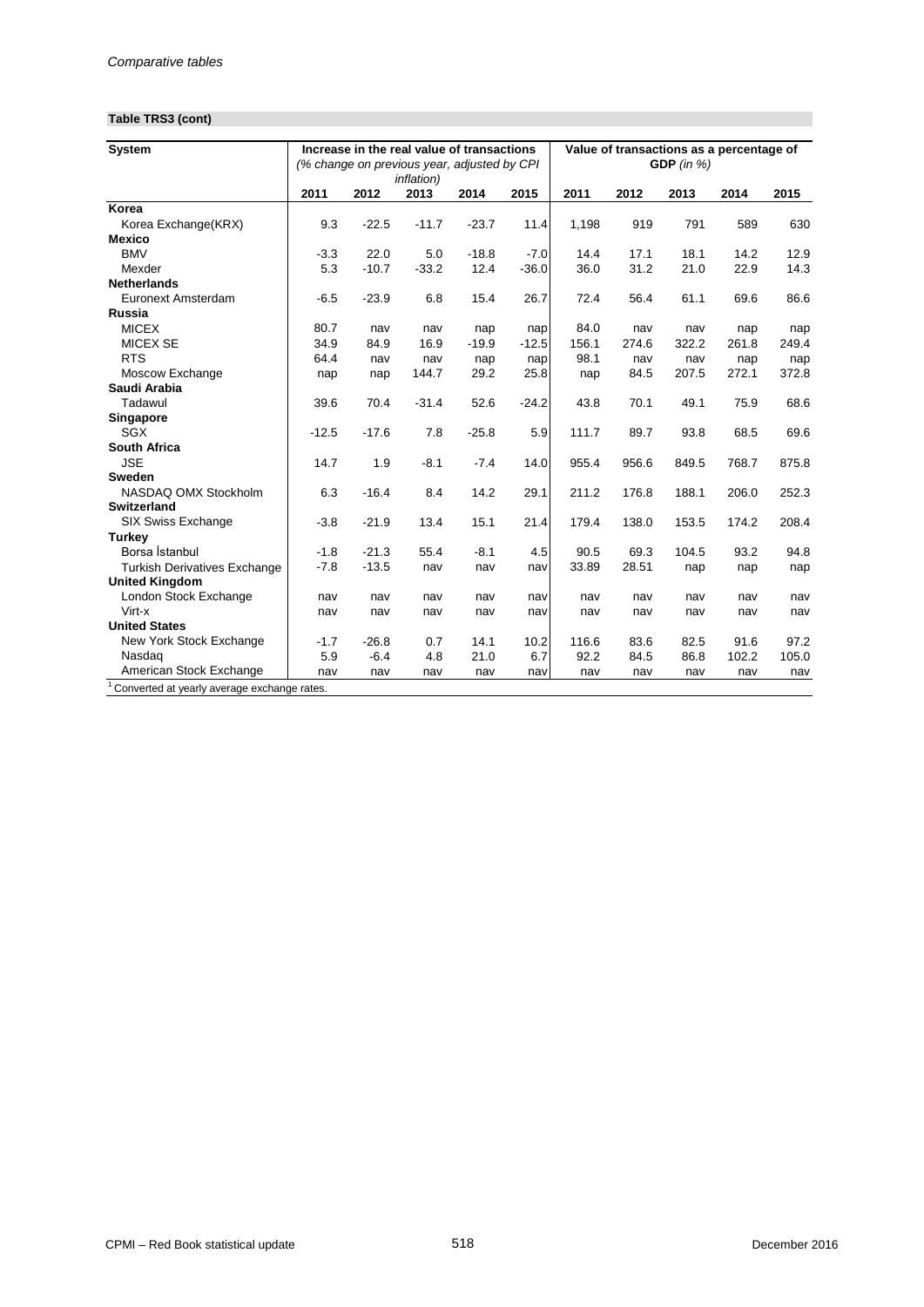#### **Table TRS4**

*(end of year)* **Participation in selected exchanges and trading systems**

| System                         | Total number of participants |       |       |       |       |  |  |  |  |  |
|--------------------------------|------------------------------|-------|-------|-------|-------|--|--|--|--|--|
|                                | 2011                         | 2012  | 2013  | 2014  | 2015  |  |  |  |  |  |
| Australia                      |                              |       |       |       |       |  |  |  |  |  |
| <b>ASX</b>                     | 82                           | 81    | 72    | 72    | 71    |  |  |  |  |  |
| <b>ASX 24</b>                  | nav                          | nav   | nav   | nav   | nav   |  |  |  |  |  |
| <b>Belgium</b>                 |                              |       |       |       |       |  |  |  |  |  |
| Regulated off-exchange         | 201                          | nap   | nap   | nap   | nap   |  |  |  |  |  |
| <b>Euronext Brussels</b>       | 197                          | 191   | 177   | 156   | 140   |  |  |  |  |  |
| <b>Brazil</b>                  |                              |       |       |       |       |  |  |  |  |  |
| <b>BmfBovespa-Equities</b>     | 87                           | 83    | 76    | 72    | 98    |  |  |  |  |  |
| <b>BmfBovespa-Derivatives</b>  | 68                           | 66    | 60    | 58    | 86    |  |  |  |  |  |
| Canada                         |                              |       |       |       |       |  |  |  |  |  |
| <b>TSX</b>                     | 120                          | 118   | 111   | 103   | 88    |  |  |  |  |  |
| Montréal Exchange              | 91                           | 87    | 91    | 87    | 86    |  |  |  |  |  |
| <b>NGX</b>                     | 237                          | 248   | 259   | 264   | 269   |  |  |  |  |  |
| <b>ICE</b>                     | nav                          | nav   | nav   | nav   | nav   |  |  |  |  |  |
| <b>CSE</b>                     | 91                           | 88    | 87    | 84    | 73    |  |  |  |  |  |
| Alpha                          | 90                           | 80    | 77    | 74    | 69    |  |  |  |  |  |
| China                          |                              |       |       |       |       |  |  |  |  |  |
| Shanghai Stock Exchange        | 222                          | 228   | 240   | 258   | 262   |  |  |  |  |  |
| Shenzhen Stock Exchange        | 116                          | 119   | 119   | 120   | 122   |  |  |  |  |  |
| <b>France</b>                  |                              |       |       |       |       |  |  |  |  |  |
| <b>Euronext Paris</b>          | 179                          | 191   | 177   | 156   | 140   |  |  |  |  |  |
| Germany                        |                              |       |       |       |       |  |  |  |  |  |
| Xetra                          | 227                          | 214   | 202   | 186   | 179   |  |  |  |  |  |
| Xetra Frankfurt Specialist     |                              |       |       |       |       |  |  |  |  |  |
| (since 2011; before: Frankfurt |                              |       |       |       |       |  |  |  |  |  |
| Floor)                         | 228                          | 182   | 173   | 162   | 155   |  |  |  |  |  |
| Eurex                          | 568                          | 576   | 589   | 597   | 609   |  |  |  |  |  |
| <b>Hong Kong SAR</b>           |                              |       |       |       |       |  |  |  |  |  |
| Hong Kong Stock Exchange       | 534                          | 550   | 543   | 540   | 550   |  |  |  |  |  |
| India                          |                              |       |       |       |       |  |  |  |  |  |
| <b>NDS</b>                     | 182                          | 184   | 191   | 203   | 260   |  |  |  |  |  |
| <b>BSE: BOLT</b>               | 1,371                        | 1,386 | 1,376 | 1,413 | 1,435 |  |  |  |  |  |
| <b>NSE: NEAT</b>               | 1,376                        | 1,422 | 1,472 | 1,428 | 1,430 |  |  |  |  |  |
| <b>USE</b>                     | 397                          | 385   | 361   | 313   | nav   |  |  |  |  |  |
| MCX-SX                         | 749                          | 939   | 959   | 930   | 909   |  |  |  |  |  |
| <b>Italy</b>                   |                              |       |       |       |       |  |  |  |  |  |
| Borsa Italiana                 | 128                          | 128   | 123   | nav   | nav   |  |  |  |  |  |
| <b>MTS</b>                     | 88                           | 87    | 79    | 77    | 74    |  |  |  |  |  |
| PCT                            | 109                          | 114   | 118   | 117   | 113   |  |  |  |  |  |
| Japan                          |                              |       |       |       |       |  |  |  |  |  |
| <b>TSE</b>                     | 137                          | 127   | 126   | 95    | 95    |  |  |  |  |  |
| <b>OSE</b>                     | 111                          | 99    | 79    | 111   | 110   |  |  |  |  |  |
| <b>TFX</b>                     | 73                           | 68    | 51    | 49    | 51    |  |  |  |  |  |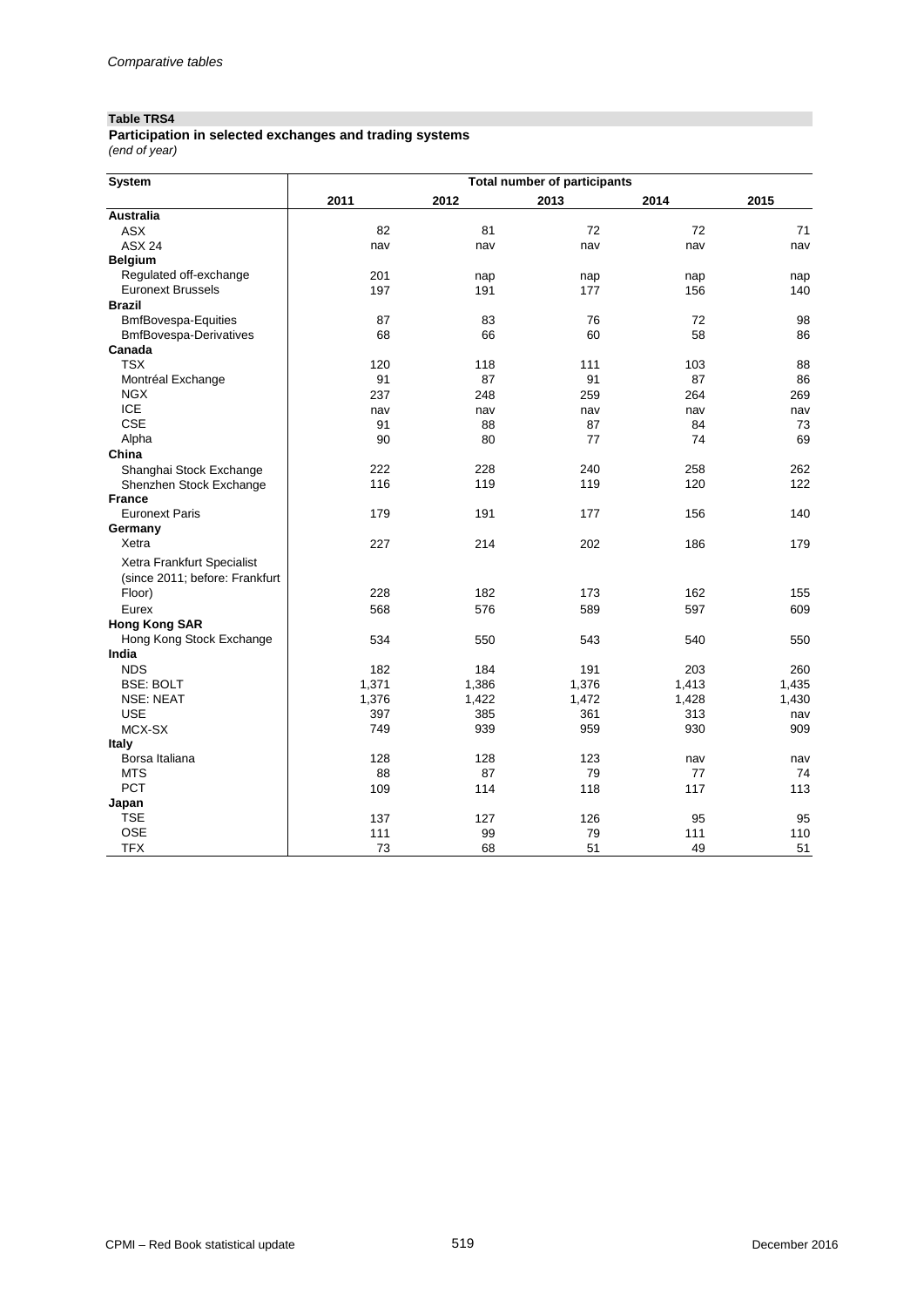## **Table TRS4 (cont)**

| <b>System</b>                       | <b>Total number of participants</b> |       |       |       |       |  |  |  |  |  |
|-------------------------------------|-------------------------------------|-------|-------|-------|-------|--|--|--|--|--|
|                                     | 2011                                | 2012  | 2013  | 2014  | 2015  |  |  |  |  |  |
| Korea                               |                                     |       |       |       |       |  |  |  |  |  |
| Korea Exchange(KRX)                 | 95                                  | 94    | 93    | 92    | 97    |  |  |  |  |  |
| <b>Mexico</b>                       |                                     |       |       |       |       |  |  |  |  |  |
| <b>BMV</b>                          | 34                                  | 34    | 31    | 30    | 31    |  |  |  |  |  |
| Mexder                              | 51                                  | 48    | 45    | 68    | 48    |  |  |  |  |  |
| <b>Netherlands</b>                  |                                     |       |       |       |       |  |  |  |  |  |
| Euronext Amsterdam                  | nav                                 | nav   | nav   | nav   | nav   |  |  |  |  |  |
| Russia                              |                                     |       |       |       |       |  |  |  |  |  |
| <b>MICEX</b>                        | nap                                 | nap   | nap   | nap   | nap   |  |  |  |  |  |
| <b>MICEX SE</b>                     | 634                                 | 634   | 559   | 512   | 466   |  |  |  |  |  |
| <b>RTS</b>                          | nap                                 | nap   | nap   | nap   | nap   |  |  |  |  |  |
| Moscow Exchange                     | 576                                 | 755   | 733   | 669   | 686   |  |  |  |  |  |
| Saudi Arabia                        |                                     |       |       |       |       |  |  |  |  |  |
| Tadawul                             | 62                                  | 62    | 45    | 45    | 45    |  |  |  |  |  |
| Singapore                           |                                     |       |       |       |       |  |  |  |  |  |
| SGX                                 | 4,336                               | 4,148 | 3,975 | 4,421 | 4,199 |  |  |  |  |  |
| <b>South Africa</b>                 |                                     |       |       |       |       |  |  |  |  |  |
| <b>JSE</b>                          | nav                                 | nav   | nav   | nav   | nav   |  |  |  |  |  |
| Sweden                              |                                     |       |       |       |       |  |  |  |  |  |
| NASDAQ OMX Stockholm                | 171                                 | 173   | 192   | 192   | 186   |  |  |  |  |  |
| <b>Switzerland</b>                  |                                     |       |       |       |       |  |  |  |  |  |
| SIX Swiss Exchange                  | 127                                 | 119   | 108   | 107   | 105   |  |  |  |  |  |
| <b>Turkey</b>                       |                                     |       |       |       |       |  |  |  |  |  |
| Borsa İstanbul                      | 143                                 | 140   | 213   | 214   | 211   |  |  |  |  |  |
| <b>Turkish Derivatives Exchange</b> | 99                                  | 101   | nap   | nap   | nap   |  |  |  |  |  |
| <b>United Kingdom</b>               |                                     |       |       |       |       |  |  |  |  |  |
| London Stock Exchange               | nav                                 | nav   | nav   | nav   | nav   |  |  |  |  |  |
| Virt-x                              | nav                                 | nav   | nav   | nav   | nav   |  |  |  |  |  |
| <b>United States</b>                |                                     |       |       |       |       |  |  |  |  |  |
| New York Stock Exchange             | nav                                 | nav   | nav   | nav   | nav   |  |  |  |  |  |
| Nasdag                              | nav                                 | nav   | nav   | nav   | nav   |  |  |  |  |  |
| American Stock Exchange             | nav                                 | nav   | nav   | nav   | nav   |  |  |  |  |  |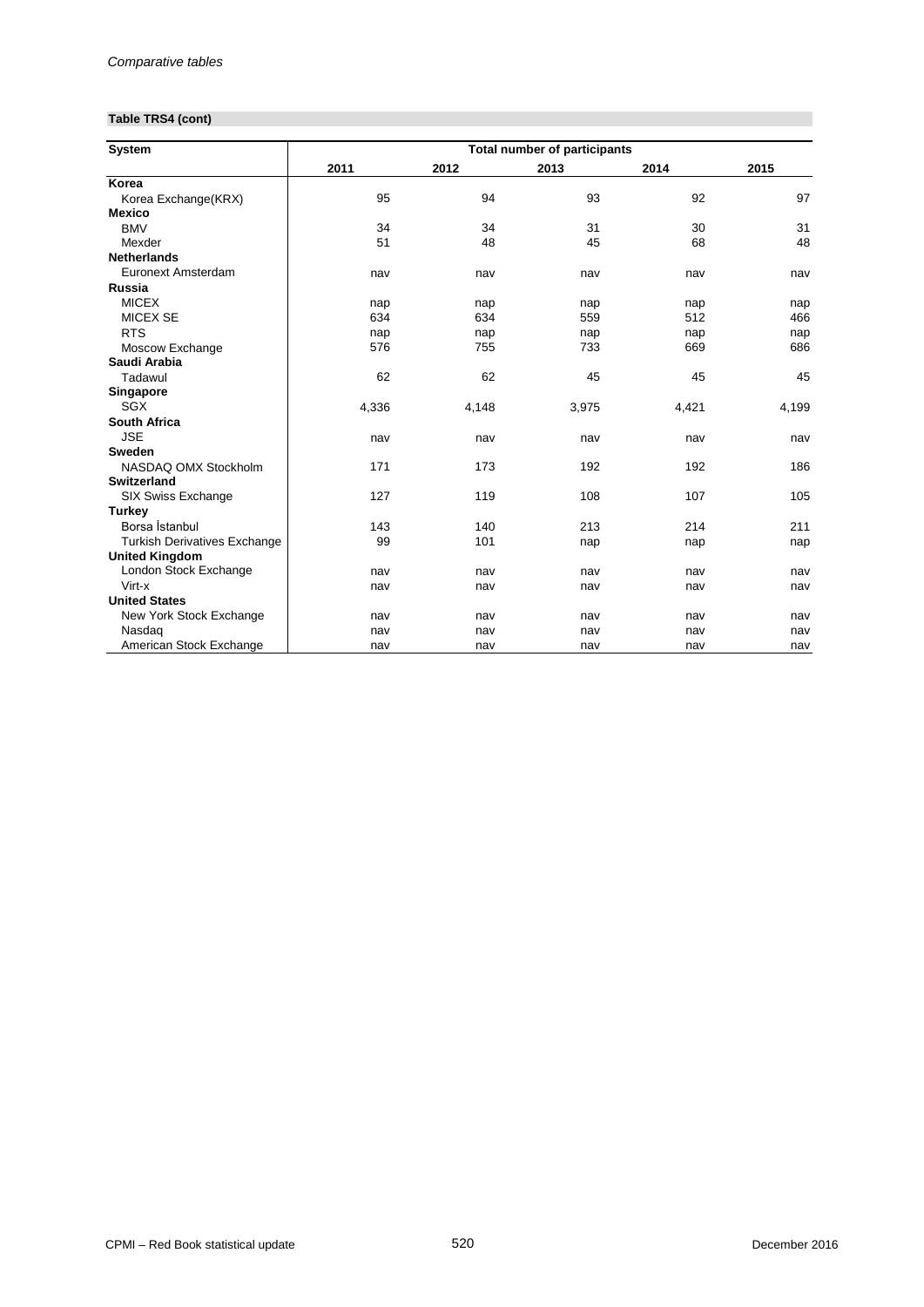## **Table TRS5**

**Securities listed in selected exchanges and trading systems** *(end of year)*

| System                                   |        |         | <b>Number of securities listed</b> |         |         |       |       | Market capitalisation (USD billions) <sup>1</sup> |       |       |
|------------------------------------------|--------|---------|------------------------------------|---------|---------|-------|-------|---------------------------------------------------|-------|-------|
|                                          | 2011   | 2012    | 2013                               | 2014    | 2015    | 2011  | 2012  | 2013                                              | 2014  | 2015  |
| <b>Australia</b>                         |        |         |                                    |         |         |       |       |                                                   |       |       |
| <b>ASX</b>                               | 2,222  | 2,188   | 2,195                              | 2,208   | 2,238   | 1,187 | 1,387 | 1,366                                             | 1,292 | 1,190 |
| <b>ASX 24</b>                            | nap    | nap     | nap                                | nap     | nap     | nap   | nap   | nap                                               | nap   | nap   |
| <b>Belgium</b>                           |        |         |                                    |         |         |       |       |                                                   |       |       |
| Regulated off-exchange                   | 111    | nap     | nap                                | nap     | nap     | nap   | nap   | nap                                               | nap   | nap   |
| <b>Euronext Brussels</b>                 | 1,133  | 1,615   | 3,500                              | 5,231   | 8,165   | 229   | 300   | 375                                               | 380   | 413   |
| <b>Brazil</b>                            |        |         |                                    |         |         |       |       |                                                   |       |       |
| <b>BmfBovespa-Equities</b>               | 1,161  | 1,163   | 1,157                              | 1,205   | 1,224   | 1,222 | 1,231 | 1,028                                             | 842   | 488   |
| <b>BmfBovespa-Derivatives</b>            | nap    | nap     | nap                                | nap     | nap     | nap   | nap   | nap                                               | nap   | nap   |
| Canada                                   |        |         |                                    |         |         |       |       |                                                   |       |       |
| <b>TSX</b>                               | 4,237  | 4,254   | 4,156                              | 4,016   | 3,776   | 1,915 | 2,060 | 2,112                                             | 2,090 | 1,595 |
| Montréal Exchange                        | nap    | nap     | nap                                | nap     | nap     | nap   | nap   | nap                                               | nap   | nap   |
| <b>NGX</b>                               | nap    | nap     | nap                                | nap     | nap     | nap   | nap   | nap                                               | nap   | nap   |
| <b>ICE</b>                               | nap    | nap     | nap                                | nap     | nap     | nap   | nap   | nap                                               | nap   | nap   |
| <b>CSE</b>                               | 162    | 189     | 209                                | 266     | 316     | 1.1   | 1.1   | 1.4                                               | 2.0   | 1.6   |
| Alpha                                    | nav    | nav     | nav                                | nav     | nav     | nav   | nav   | nav                                               | nav   | nav   |
| China                                    |        |         |                                    |         |         |       |       |                                                   |       |       |
| Shanghai Stock Exchange                  | 1,691  | 2,098   | 2,786                              | 3,758   | 5,914   | 2,355 | 2,525 | 2.479                                             | 4.004 | 4,584 |
| Shenzhen Stock Exchange                  | 1,938  | 2,190   | 2,328                              | 2,523   | 3,440   | 1,054 | 1,140 | 1,442                                             | 2,101 | 3,636 |
| <b>France</b>                            |        |         |                                    |         |         |       |       |                                                   |       |       |
| <b>Euronext Paris</b>                    | 18,780 | 17,351  | 22,162                             | 30,587  | 33,806  | 1,549 | 1,810 | 2,303                                             | 2,093 | 2,081 |
| Germany                                  |        |         |                                    |         |         |       |       |                                                   |       |       |
| Xetra                                    | 5,707  | 7,250   | 5,411                              | 5,318   | 5,037   | 1,466 | 1,723 | 2,358                                             | 2,044 | 1,940 |
| Xetra Frankfurt Specialist               |        |         |                                    |         |         |       |       |                                                   |       |       |
| (since 2011; before: Frankfurt           |        |         |                                    |         |         |       |       |                                                   |       |       |
| $Floor^2$                                | 998.9  | 1,175.3 | 1,330.3                            | 1,412.6 | 1,614.7 | nap   | nap   | nap                                               | nap   | nap   |
| Eurex                                    | nap    | nap     | nap                                | nap     | nap     | nap   | nap   | nap                                               | nap   | nap   |
| <b>Hong Kong SAR</b>                     |        |         |                                    |         |         |       |       |                                                   |       |       |
| Hong Kong Stock Exchange                 | 6,723  | 6,903   | 8,522                              | 9,060   | 9,015   | 2,257 | 2,832 | 3,101                                             | 3,232 | 3,185 |
| India                                    |        |         |                                    |         |         |       |       |                                                   |       |       |
| <b>NDS</b>                               | 2,253  | 1,835   | 1,967                              | 2,162   | 2,406   | nav   | nav   | nav                                               | nav   | nav   |
| <b>BSE: BOLT</b>                         | 9,230  | 10,940  | 13,500                             | 15,030  | 16,340  | 1,167 | 1,166 | 1,198                                             | 1,603 | 1,429 |
| <b>NSE: NEAT</b>                         | 2,930  | 2,780   | 4,600                              | 5,650   | 6,320   | 1,145 | 1,139 | 1,176                                             | 1,568 | 1,404 |
| <b>USE</b>                               | nav    | nav     | nav                                | nav     | nav     | nav   | nav   | nav                                               | nav   | nav   |
| MCX-SX                                   | nav    | nav     | 10                                 | 80      | 160     | nav   | 1,131 | 1,170                                             | 1,552 | 1,384 |
| <b>Italy</b>                             |        |         |                                    |         |         |       |       |                                                   |       |       |
| Borsa Italiana                           | nav    | nav     | nav                                | nav     | nav     | nav   | nav   | nav                                               | nav   | nav   |
| <b>MTS</b>                               | 113    | 113     | 113                                | 113     | 113     | nap   | nap   | nap                                               | nap   | nap   |
| <b>PCT</b>                               | 822    | 1,021   | 892                                | 993     | 956     | nap   | nap   | nap                                               | nap   | nap   |
| Japan                                    |        |         |                                    |         |         |       |       |                                                   |       |       |
| TSE                                      | 2,602  | 2,618   | 3,732                              | 3,787   | 3,846   | 3,304 | 3,493 | 4,550                                             | 4,388 | 4,899 |
| <b>OSE</b>                               | 1,985  | 1,924   | nap                                | nap     | nap     | 1,945 | 2,057 | nap                                               | nap   | nap   |
| <b>TFX</b>                               | nap    | nap     | nap                                | nap     | nap     | nap   | nap   | nap                                               | nap   | nap   |
| Converted at end of year exchange rates. |        |         |                                    |         |         |       |       |                                                   |       |       |

Germany: <sup>2</sup> For number of securities listed, thousands.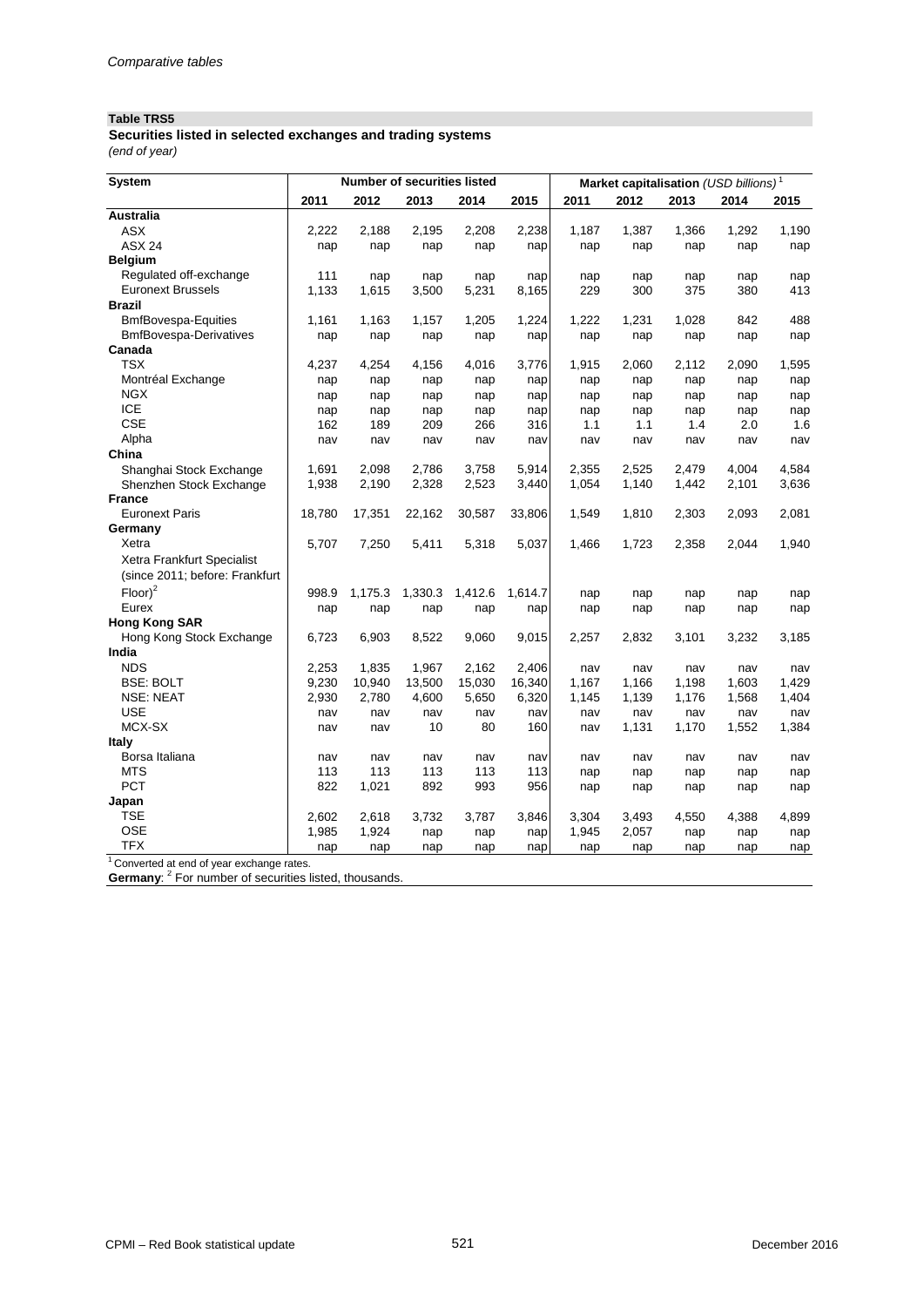## **Table TRS5 (cont)**

| <b>System</b>                       |        |        | <b>Number of securities listed</b> |        |        |        | Market capitalisation (USD billions) <sup>1</sup> |        |        |        |
|-------------------------------------|--------|--------|------------------------------------|--------|--------|--------|---------------------------------------------------|--------|--------|--------|
|                                     | 2011   | 2012   | 2013                               | 2014   | 2015   | 2011   | 2012                                              | 2013   | 2014   | 2015   |
| Korea                               |        |        |                                    |        |        |        |                                                   |        |        |        |
| Korea Exchange(KRX)                 | 11,769 | 12,187 | 13,232                             | 13.885 | 14,513 | 995    | 1,180                                             | 1,238  | 1,216  | 1,236  |
| <b>Mexico</b>                       |        |        |                                    |        |        |        |                                                   |        |        |        |
| <b>BMV</b>                          | 722    | 898    | 969                                | 958    | 1.018  | 408    | 524                                               | 527    | 481    | 404    |
| Mexder                              | nap    | nap    | nap                                | nap    | nap    | nap    | nap                                               | nap    | nap    | nap    |
| <b>Netherlands</b>                  |        |        |                                    |        |        |        |                                                   |        |        |        |
| Euronext Amsterdam                  | 9,773  | 10,387 | 11,359                             | 13,454 | 16,869 | 593    | 651                                               | 819    | 789    | 726    |
| Russia                              |        |        |                                    |        |        |        |                                                   |        |        |        |
| <b>MICEX</b>                        | nap    | nap    | nap                                | nap    | nap    | nap    | nap                                               | nap    | nap    | nap    |
| <b>MICEX SE</b>                     | 2,020  | 1,755  | 1,882                              | 1,749  | 1,855  | 767    | 812                                               | 774    | 412    | 395    |
| <b>RTS</b>                          | nap    | nap    | nap                                | nap    | nap    | nap    | nap                                               | nap    | nap    | nap    |
| Moscow Exchange                     | nav    | nav    | nav                                | nav    | nav    | nav    | nav                                               | nav    | nav    | nav    |
| Saudi Arabia                        |        |        |                                    |        |        |        |                                                   |        |        |        |
| Tadawul                             | 161    | 169    | 173                                | 179    | 181    | 339    | 373                                               | 467    | 483    | 421    |
| Singapore                           |        |        |                                    |        |        |        |                                                   |        |        |        |
| SGX                                 | 2,305  | 2,496  | 2,775                              | 3,053  | 3,051  | 596    | 765                                               | 743    | 755    | 640    |
| <b>South Africa</b>                 |        |        |                                    |        |        |        |                                                   |        |        |        |
| <b>JSE</b>                          | 2,013  | 2,324  | 2.420                              | 2.486  | 2,547  | 850    | 987                                               | 1.012  | 994    | 753    |
| <b>Sweden</b>                       |        |        |                                    |        |        |        |                                                   |        |        |        |
| NASDAQ OMX Stockholm                | 5,649  | 6,227  | 8,822                              | 8,456  | 11,407 | 508    | 602                                               | 751    | 688    | 684    |
| Switzerland                         |        |        |                                    |        |        |        |                                                   |        |        |        |
| SIX Swiss Exchange                  | 37,375 | 35,186 | 37,373                             | 34,941 | 35,081 | 1,149  | 1,203                                             | 1,478  | 1,623  | 1,563  |
| <b>Turkey</b>                       |        |        |                                    |        |        |        |                                                   |        |        |        |
| Borsa İstanbul                      | 929    | 1,142  | 2,090                              | 2,481  | 2,620  | 200    | 310                                               | 237    | 271    | 191    |
| <b>Turkish Derivatives Exchange</b> | 15     | 15     | nap                                | nap    | nap    | nap    | nap                                               | nap    | nap    | nap    |
| <b>United Kingdom</b>               |        |        |                                    |        |        |        |                                                   |        |        |        |
| London Stock Exchange               | nav    | nav    | nav                                | nav    | nav    | nav    | nav                                               | nav    | nav    | nav    |
| Virt-x                              | nav    | nav    | nav                                | nav    | nav    | nav    | nav                                               | nav    | nav    | nav    |
| <b>United States</b>                |        |        |                                    |        |        |        |                                                   |        |        |        |
| New York Stock Exchange             | nav    | nav    | nav                                | nav    | nav    | 11,796 | 14,086                                            | 17,950 | 19,351 | 17,787 |
| Nasdag                              | 2,828  | 2,735  | 2,804                              | 3,007  | 3,130  | 3,845  | 4,582                                             | 6,085  | 6,979  | 7,281  |
| American Stock Exchange             | nav    | nav    | nav                                | nav    | nav    | nav    | nav                                               | nav    | nav    | nav    |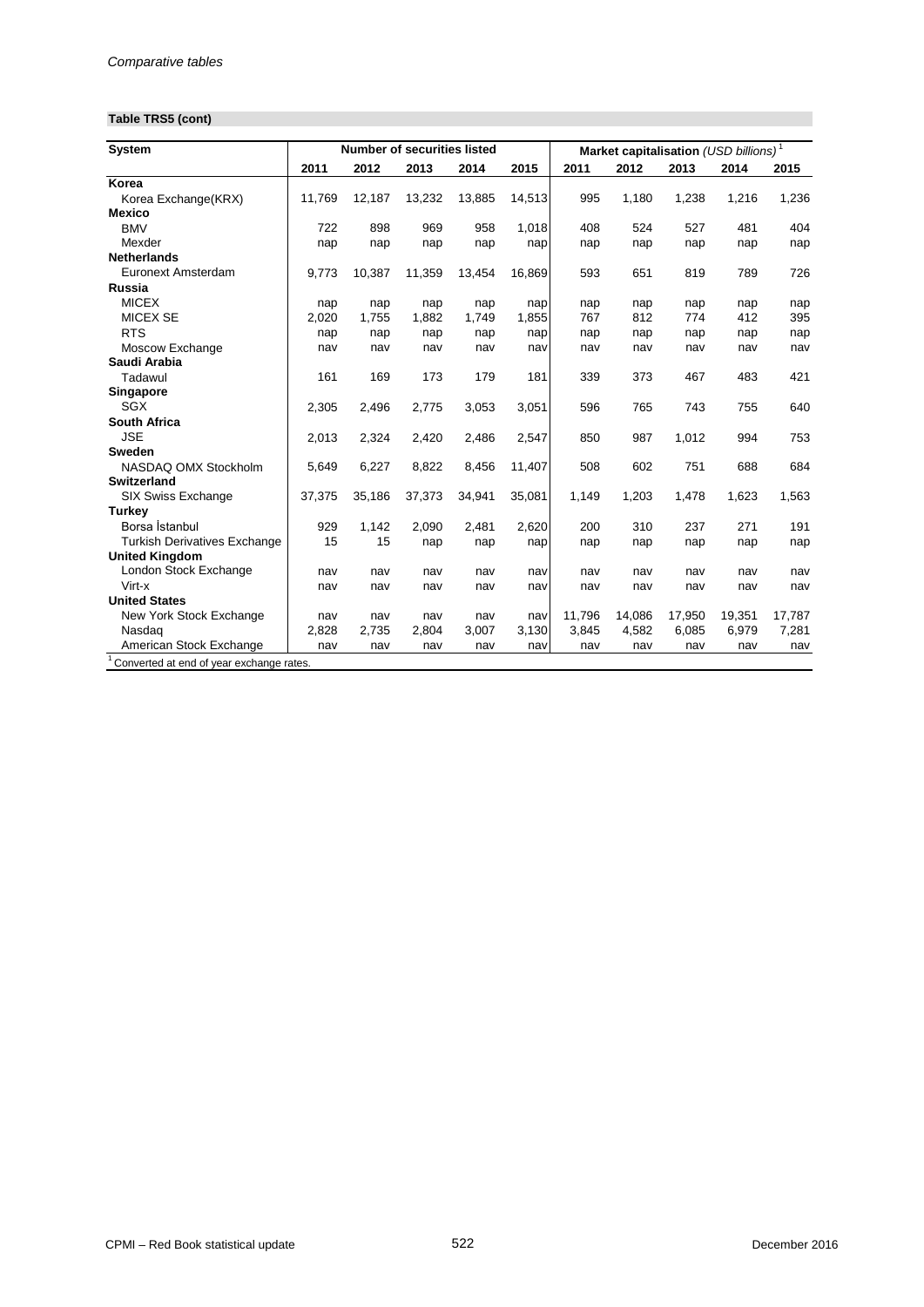## **Table CCP1**

#### *(at end-2015)* **Features of selected central counterparties and clearing houses**

| <b>System</b>                                                  | <b>CCP</b> or clearing |                           |                    | Owner/ manager Relationship with Relationship with | Intraday                |
|----------------------------------------------------------------|------------------------|---------------------------|--------------------|----------------------------------------------------|-------------------------|
|                                                                | house                  |                           | exchange           | <b>CSD</b>                                         | margining               |
| Australia                                                      |                        |                           |                    |                                                    |                         |
| <b>ASX Clear</b>                                               | <b>CCP</b>             | SE <sup>1</sup>           | int <sup>2</sup>   | int <sup>3</sup>                                   | event: P                |
| <b>ASX Clear (Futures)</b>                                     | <b>CCP</b>             | SE <sup>1</sup>           | int <sup>4</sup>   | nap                                                | routine; event: P       |
| <b>Belgium</b>                                                 |                        |                           |                    |                                                    |                         |
| <b>LCH.Clearnet SA</b>                                         | see France             |                           |                    |                                                    |                         |
| <b>Brazil</b>                                                  |                        |                           |                    |                                                    |                         |
| <b>BmfBovespa-Equities</b>                                     | <b>CCP</b>             | <b>SE</b>                 | int <sup>1</sup>   | int <sup>1</sup>                                   | routine                 |
| <b>BmfBovespa-Derivatives</b>                                  | <b>CCP</b>             | <b>SE</b>                 | int <sup>1</sup>   | nap                                                | routine;                |
| <b>BmfBovespa-Securities</b>                                   | <b>CCP</b>             | <b>SE</b>                 | int <sup>1</sup>   | indep <sup>2</sup>                                 | event: P, S<br>event: P |
| <b>CETIP</b>                                                   | <b>CH</b>              | $\circ$                   |                    | int <sup>3</sup>                                   |                         |
| Canada                                                         |                        |                           | nap                |                                                    | nap                     |
| CDCC                                                           | <b>CCP</b>             | SE <sup>1</sup>           | par <sup>1</sup>   | indep                                              | routine                 |
| <b>NGX</b>                                                     | <b>CCP</b>             | SE <sup>2</sup>           | int <sup>3</sup>   | nap                                                | event: P                |
| <b>ICE</b>                                                     | CH                     | SE <sup>4</sup>           |                    | nap                                                | event: P                |
| China                                                          |                        |                           | par <sup>4</sup>   |                                                    |                         |
| SD&C                                                           | <b>CCP</b>             | $SE1$ , O                 | indep <sup>2</sup> | int <sup>3</sup>                                   | nap                     |
| <b>France</b>                                                  |                        |                           |                    |                                                    |                         |
| <b>LCH.Clearnet SA</b>                                         | CCP, CH <sup>1</sup>   | в                         | indep <sup>2</sup> | indep <sup>3</sup>                                 | event: P                |
| Germany                                                        |                        |                           |                    |                                                    |                         |
| <b>Eurex Clearing AG</b>                                       | <b>CCP</b>             | SE <sup>1</sup>           | par <sup>2</sup>   | $int^{3, 4}$ ; indep <sup>5, 6, 7, 8,</sup>        | routine;                |
|                                                                |                        |                           |                    | 9, 10, 11, 12                                      | event: P, S             |
| <b>Hong Kong SAR</b>                                           |                        |                           |                    |                                                    |                         |
| <b>CCASS</b>                                                   | CCP, CH                | SE <sup>1</sup>           | int                | int                                                | routine                 |
| India                                                          |                        |                           |                    |                                                    |                         |
| <b>CCIL</b>                                                    | <b>CCP</b>             | B, O                      | nap                | indep <sup>1</sup>                                 | event: P                |
| <b>NSCCL</b>                                                   | <b>CCP</b>             | SE <sup>2</sup>           | $\mathsf{par}^2$   | int <sup>3</sup>                                   | routine; event: P,S     |
| BOISL <sup>4</sup>                                             | <b>CCP</b>             | $SE5$ , B                 | int <sup>6</sup>   | int <sup>7</sup>                                   | routine; event: P,S     |
| <b>ICCL</b>                                                    | <b>CCP</b>             | $SE5$ , B                 | par <sup>5</sup>   | int <sup>7</sup>                                   | routine; event: P,S     |
| MCX-SXCCL                                                      | <b>CCP</b>             | $\text{SE}^8$             | par <sup>8</sup>   | indep                                              | routine; event: P,S     |
| <b>Italy</b>                                                   |                        |                           |                    |                                                    |                         |
| <b>CCG</b>                                                     | <b>CCP</b>             | CCP <sup>1</sup>          | par <sup>2</sup>   | indep <sup>3</sup>                                 | routine                 |
| LCH.Clearnet SA                                                | see France             |                           |                    |                                                    |                         |
| Japan                                                          |                        |                           |                    |                                                    |                         |
| Japan Securities Clearing<br>Corporation (JSCC)                | <b>CCP</b>             | B, SE <sup>1, 2</sup> , O | par <sup>3</sup>   | indep                                              | event: P                |
| JASDEC DVP Clearing                                            | <b>CCP</b>             | O <sup>4</sup>            | nap                | par <sup>4</sup>                                   | event: P <sup>5</sup>   |
| Corporation (JDCC)                                             |                        |                           |                    |                                                    |                         |
| <b>TFX</b>                                                     | <b>CCP</b>             | B, O                      | int <sup>6</sup>   | nap                                                | event: P                |
| Korea                                                          |                        |                           |                    |                                                    |                         |
| Korea Exchange (KRX)                                           | CCP, CH                | O                         | int <sup>1</sup>   | indep                                              | nap                     |
| Korea Securities Depository                                    | CCP, CH                | SE, O, B                  | indep              | int <sup>3</sup>                                   |                         |
| (KSD) <sup>2</sup>                                             |                        |                           |                    |                                                    | nap                     |
| <b>Mexico</b>                                                  |                        |                           |                    |                                                    |                         |
| CCV                                                            | <b>CCP</b>             | <b>SE</b>                 | par <sup>1</sup>   | int <sup>2</sup>                                   | routine                 |
| Asigna<br>Netherlands                                          | <b>CCP</b>             | SE, O                     | int <sup>3</sup>   | int <sup>2</sup>                                   | routine                 |
| <b>LCH.Clearnet SA</b>                                         | see France             |                           |                    |                                                    |                         |
| EuroCCP N.V.                                                   | <b>CCP</b>             | B, SE                     | par <sup>1</sup>   | indep                                              | routine;                |
|                                                                |                        |                           |                    |                                                    | event: P, S             |
| Russia                                                         |                        |                           |                    |                                                    |                         |
| <b>NSD</b>                                                     | CН                     | $SE1$ . B. O              | par                | int <sup>2</sup>                                   | regular                 |
| <b>NCC</b>                                                     | <b>CCP</b>             | SE <sup>3</sup>           | par                | int <sup>2</sup>                                   | regular                 |
| Saudi Arabia                                                   |                        |                           |                    |                                                    |                         |
| Saudi Arabia clearing house                                    | СH                     | O <sup>1</sup>            | int <sup>2</sup>   | int <sup>2</sup>                                   | nap                     |
| Singapore                                                      |                        |                           |                    |                                                    |                         |
| CDP                                                            | CCP, CH                | <b>CH</b>                 | int                | int                                                | nap                     |
| South Africa                                                   |                        |                           | nap                |                                                    |                         |
| Sweden<br>SE Nasdaq OMXDM <sup>1</sup>                         | <b>CCP</b>             | O                         | int                | indep                                              |                         |
| For the footnotes regarding the systems, see after this table. |                        |                           |                    |                                                    | nav                     |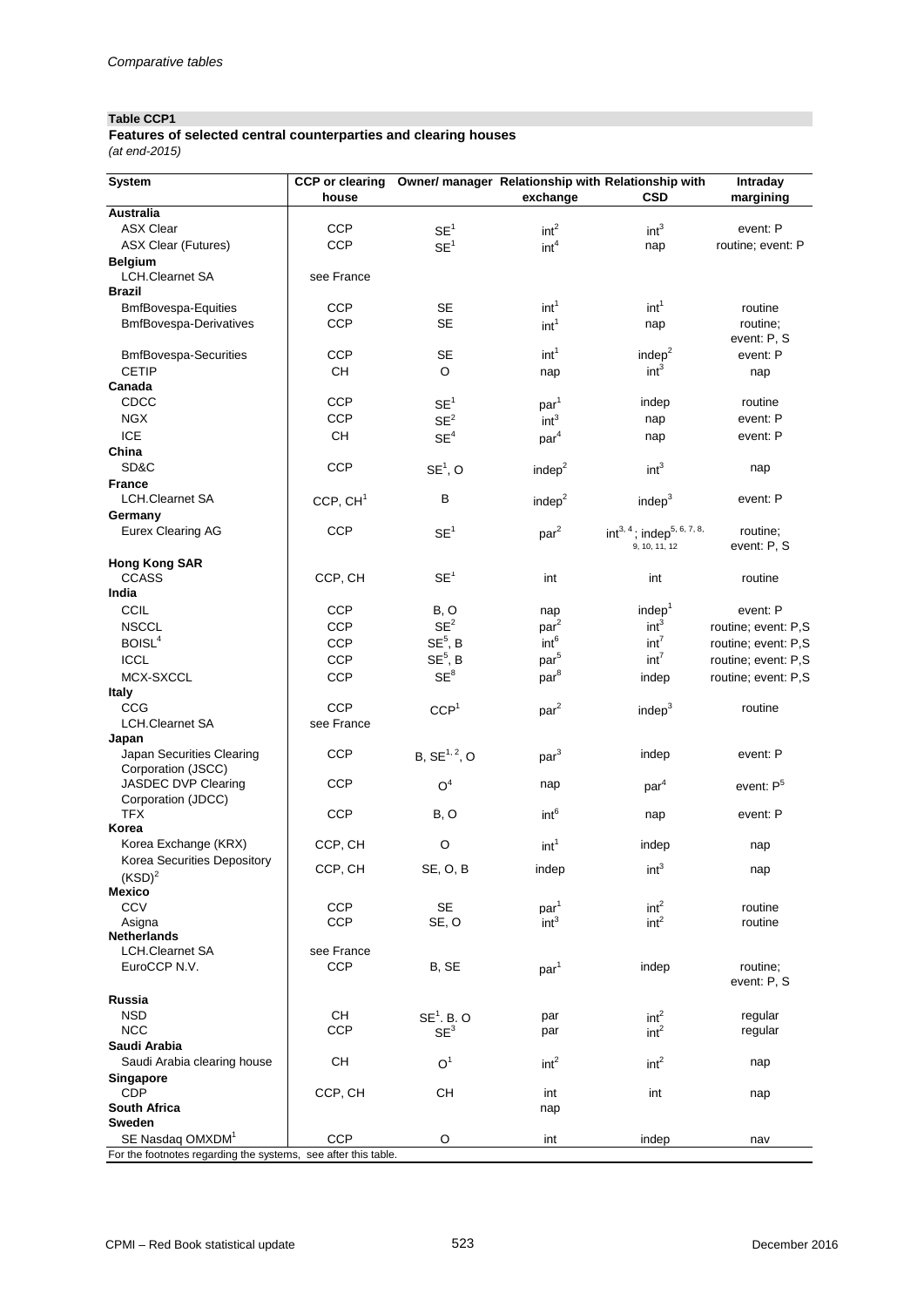# **Table CCP1 (cont)**

| System                                                    | <b>CCP</b> or clearing   |                        | Owner/ manager Relationship with Relationship with |                                       | Intraday                |
|-----------------------------------------------------------|--------------------------|------------------------|----------------------------------------------------|---------------------------------------|-------------------------|
|                                                           | house                    |                        | exchange                                           | <b>CSD</b>                            | margining               |
| <b>Switzerland</b>                                        |                          |                        |                                                    |                                       |                         |
| SIX x-clear                                               | <b>CCP</b>               | B                      | $int1$ ; indep <sup>2</sup>                        | $int^3$ ; indep <sup>4, 5, 6, 7</sup> | routine;<br>event: P, S |
| Turkey                                                    |                          |                        |                                                    |                                       |                         |
| Takasbank                                                 | $CH1$ , CCP <sup>1</sup> | $SE^2$ , $B^3$ , $O^3$ | par <sup>2</sup>                                   | indep <sup>4</sup>                    | event: P <sup>5</sup>   |
| <b>United Kingdom</b>                                     |                          |                        |                                                    |                                       |                         |
| <b>LCH.Clearnet Ltd</b>                                   | <b>CCP</b>               | SE, O <sup>1</sup>     | $par1$ , indep <sup>2</sup>                        | indep                                 | routine                 |
| <b>ICE Clear Europe</b>                                   | <b>CCP</b>               | O <sup>3</sup>         | int                                                | indep <sup>4</sup>                    | routine                 |
| <b>LME Clear Limited</b>                                  | <b>CCP</b>               | O                      | indep                                              | indep                                 | event-driven; P         |
| <b>CME Clearing Europe Limited</b>                        | <b>CCP</b>               | $\circ$                | indep                                              | indep                                 | event-driven; P         |
| <b>United States</b>                                      |                          |                        |                                                    |                                       |                         |
| <b>National Securities Clearing</b><br>Corporation (NSCC) | <b>CCP</b>               | B, O                   | indep                                              | int <sup>1</sup>                      | routine; event          |
| <b>Fixed Income Clearing</b>                              | <b>CCP</b>               | B, O                   | indep                                              | indep <sup>2</sup>                    | routine; event          |
| Corporation: Government                                   |                          |                        |                                                    |                                       |                         |
| Securities Division                                       |                          |                        |                                                    |                                       |                         |
| (FICC/GSD)                                                |                          |                        |                                                    |                                       |                         |
| <b>Fixed Income Clearing</b>                              | <b>CH</b>                | B, O                   | indep                                              | indep <sup>2</sup>                    | routine; event          |
| Corporation: Mortgage-                                    |                          |                        |                                                    |                                       |                         |
| <b>Backed Securities Division</b>                         |                          |                        |                                                    |                                       |                         |
| (FICC/MBSD)                                               |                          |                        |                                                    |                                       |                         |

For the footnotes regarding the systems, see after this table.

## **Table CCP1 (cont)**

| System                                                         | <b>Products cleared</b> | <b>Currencies</b> | <b>Securities</b>      | <b>Cash settlement</b> | Links to other   |
|----------------------------------------------------------------|-------------------------|-------------------|------------------------|------------------------|------------------|
|                                                                |                         |                   | settlement agent       | agent                  | <b>CCPs</b>      |
| Australia                                                      |                         |                   |                        |                        |                  |
| <b>ASX Clear</b>                                               | SEC, DER                | <b>AUD</b>        | CВ<br>CSD <sup>3</sup> |                        | no link          |
| <b>ASX Clear (Futures)</b>                                     | <b>DER</b>              | AUD, NZD          | CSD <sup>5</sup>       | CВ                     | no link          |
| <b>Belgium</b>                                                 |                         |                   |                        |                        |                  |
| <b>LCH.Clearnet SA</b>                                         | see France              |                   |                        |                        |                  |
| <b>Brazil</b>                                                  |                         |                   |                        |                        |                  |
| <b>BmfBovespa-Equities</b>                                     | SEC, DER                | <b>BRL</b>        | CSD <sup>1</sup>       | CВ                     | nap              |
| <b>BmfBovespa-Derivatives</b>                                  | <b>DER</b>              | <b>BRL</b>        | nap                    | CВ                     | nap              |
| <b>BmfBovespa-Securities</b>                                   | SEC, REP                | <b>BRL</b>        | CSD <sup>2</sup>       | CВ                     | nap              |
| <b>CETIP</b>                                                   | SEC, DER                | <b>BRL</b>        | CSD <sup>3</sup>       | CВ                     | nap              |
| Canada                                                         |                         |                   |                        |                        |                  |
| <b>CDCC</b>                                                    | <b>DER</b>              | CAD               | nap                    | в                      | no link          |
| <b>NGX</b>                                                     | <b>DER</b>              | CAD, USD          | nap                    | B                      | no link          |
| <b>ICE</b>                                                     | <b>DER</b>              | CAD               | nap                    | B                      | no link          |
| China                                                          |                         |                   |                        |                        |                  |
| SD&C                                                           | SEC, DER, REP           | RMB, USD, HKD     | CSD <sup>3</sup>       | В                      | nav              |
| <b>France</b>                                                  |                         |                   |                        |                        |                  |
| <b>LCH.Clearnet SA</b>                                         | SEC, DER, REP           | <b>EUR</b>        | 2                      | BdF, DNB, NBB          | cross: $EUR: 14$ |
| For the footnotes regarding the systems, see after this table. |                         |                   |                        |                        |                  |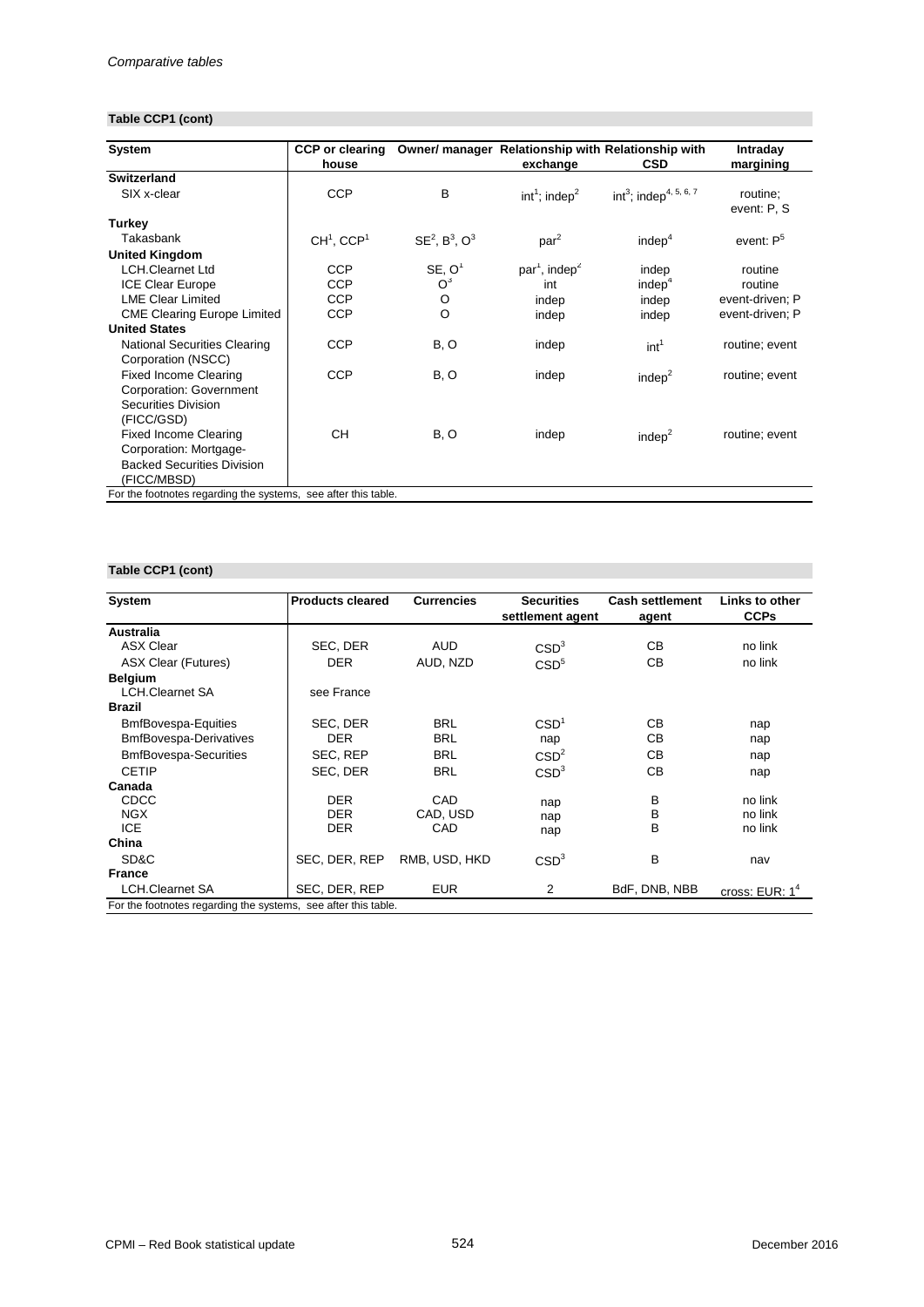## **Table CCP1 (cont)**

| <b>System</b>                                                                | <b>Products cleared</b>     | <b>Currencies</b>                                 | <b>Securities</b>                                                                                                                                                                                                                                                                                                                                                                                                                     | <b>Cash settlement</b>                                                                                                                                              | Links to other |  |
|------------------------------------------------------------------------------|-----------------------------|---------------------------------------------------|---------------------------------------------------------------------------------------------------------------------------------------------------------------------------------------------------------------------------------------------------------------------------------------------------------------------------------------------------------------------------------------------------------------------------------------|---------------------------------------------------------------------------------------------------------------------------------------------------------------------|----------------|--|
|                                                                              |                             |                                                   | settlement agent                                                                                                                                                                                                                                                                                                                                                                                                                      | agent                                                                                                                                                               | <b>CCPs</b>    |  |
| Germany<br>Eurex Clearing AG                                                 | SEC, DER, REP               | EUR, CHF, GBP,<br>USD                             | CSD <sup>3</sup> : SEC, REP:<br>EUR:<br>CSD <sup>5</sup> : SEC: CHF;<br>CSD <sup>7</sup> :SEC:EUR;<br>ICSD <sup>4</sup> : SEC, REP:<br>EUR, USD;<br>ICSD <sup>6</sup> : REP: EUR,<br>USD; ICSD <sup>7</sup> : SEC:<br>EUR; ICSD <sup>8</sup> : SEC:<br>EUR; ICSD <sup>9</sup> : SEC:<br>EUR; $\text{ICSD}^{10}$ :<br>SEC: EUR;<br>ICSD <sup>11</sup> : SEC:<br>DKK; ICSD <sup>12</sup> :<br>SEC: NOK;<br>ICSD <sup>7</sup> : SEC: SEK | DER: EUR: CB;<br>DER: CHF: CB;<br>DER: GBP: B;<br>DER: USD: B;<br>SEC: EUR: CB;<br>REP: EUR: CB;<br>REP: CHF: CB;<br>SEC: DKK: CB;<br>SEC: NOK: CB;<br>SEC: SEK: CB | nap            |  |
| <b>Hong Kong SAR</b><br><b>CCASS</b>                                         | SEC, DER <sup>2</sup>       | HKD, USD, CNY                                     | HKSCC <sup>3</sup>                                                                                                                                                                                                                                                                                                                                                                                                                    | В                                                                                                                                                                   | 2              |  |
| India                                                                        |                             |                                                   |                                                                                                                                                                                                                                                                                                                                                                                                                                       |                                                                                                                                                                     |                |  |
| <b>CCIL</b>                                                                  | SEC, DER, REP <sup>9</sup>  | <b>INR</b>                                        | CВ                                                                                                                                                                                                                                                                                                                                                                                                                                    | CВ                                                                                                                                                                  | nap            |  |
| <b>NSCCL</b>                                                                 | SEC, DER, REP               | <b>INR</b>                                        | CSD <sup>3, 7</sup>                                                                                                                                                                                                                                                                                                                                                                                                                   | B                                                                                                                                                                   | nav            |  |
| <b>BOISL</b>                                                                 | SEC, DER, REP               | <b>INR</b>                                        | CSD <sup>3, 7</sup>                                                                                                                                                                                                                                                                                                                                                                                                                   | B                                                                                                                                                                   | nav            |  |
| <b>ICCL</b>                                                                  | SEC, DER, REP               | <b>INR</b>                                        | CSD <sup>3, 7</sup>                                                                                                                                                                                                                                                                                                                                                                                                                   | В                                                                                                                                                                   | nav            |  |
| MCX-SXCCL<br>Italy                                                           | SEC, DER, REP               | <b>INR</b>                                        | $\text{CSD}^{3,~7}$                                                                                                                                                                                                                                                                                                                                                                                                                   | В                                                                                                                                                                   | nav            |  |
| CCG<br><b>LCH.Clearnet SA</b>                                                | SEC, DER, REP<br>see France | <b>EUR</b>                                        | CSD <sup>3</sup>                                                                                                                                                                                                                                                                                                                                                                                                                      | CB                                                                                                                                                                  | 1              |  |
| Japan                                                                        |                             |                                                   |                                                                                                                                                                                                                                                                                                                                                                                                                                       |                                                                                                                                                                     |                |  |
| <b>JSCC</b>                                                                  |                             | JPY, USD, EUR,                                    | $CSD4$ , CB                                                                                                                                                                                                                                                                                                                                                                                                                           |                                                                                                                                                                     |                |  |
| <b>JDCC</b>                                                                  | SEC, DER, REP<br>SEC        | AUD<br><b>JPY</b>                                 | CSD <sup>4</sup>                                                                                                                                                                                                                                                                                                                                                                                                                      | CB, B<br>CB                                                                                                                                                         | nap            |  |
| <b>TFX</b>                                                                   | DER                         | JPY                                               | nap                                                                                                                                                                                                                                                                                                                                                                                                                                   | CB, B                                                                                                                                                               | nap<br>1       |  |
| Korea                                                                        |                             |                                                   |                                                                                                                                                                                                                                                                                                                                                                                                                                       |                                                                                                                                                                     |                |  |
| Korea Exchange (KRX)<br>Korea Securities Depository                          | SEC, DER, REP               | <b>KRW</b>                                        | CSD <sup>3</sup>                                                                                                                                                                                                                                                                                                                                                                                                                      | B, CB                                                                                                                                                               | nap            |  |
| (KSD)<br>Mexico                                                              | SEC                         | <b>KRW</b>                                        | CSD <sup>3</sup>                                                                                                                                                                                                                                                                                                                                                                                                                      | B, CB                                                                                                                                                               | nap            |  |
| <b>CCV</b>                                                                   | SEC                         | <b>MXN</b>                                        | CSD <sup>2</sup>                                                                                                                                                                                                                                                                                                                                                                                                                      | O <sup>4</sup>                                                                                                                                                      | nap            |  |
| Asigna                                                                       | <b>DER</b>                  | MXN, USD                                          | B, CSD <sup>2</sup>                                                                                                                                                                                                                                                                                                                                                                                                                   | В                                                                                                                                                                   | nap            |  |
| Netherlands                                                                  |                             |                                                   |                                                                                                                                                                                                                                                                                                                                                                                                                                       |                                                                                                                                                                     |                |  |
| <b>LCH.Clearnet SA</b><br>EuroCCP N.V.                                       | see France<br><b>SEC</b>    | EUR, DKK, CHF,<br>GBP, NOK, SEK,<br>USD, HUF, CZF | $CSD2$ : DKK;<br>$CSD3$ ; EUR;<br>CSD <sup>4</sup> : GBP;<br>CSD <sup>5</sup> : CHF;<br>CSD <sup>6</sup> : SEK; B <sup>7</sup> :<br>EUR; $B^8$ : EUR; $B^9$ :<br>EUR; $B^{10}$ : NOK;<br>$B^{11}$ : CZK; $B^{12}$ :<br>EUR; $B^{13}$ : HUF                                                                                                                                                                                            | В                                                                                                                                                                   | 3              |  |
|                                                                              |                             |                                                   |                                                                                                                                                                                                                                                                                                                                                                                                                                       |                                                                                                                                                                     |                |  |
| Russia<br><b>NSD</b>                                                         | SEC, REP                    | RUR, USD, EUR,<br>CNY, GBP, CHF,<br>HKD           | CSD <sup>2</sup>                                                                                                                                                                                                                                                                                                                                                                                                                      | O-RUR, USD,<br>EUR, CNY, HKD,<br>CHF, GBP, B-<br>USD                                                                                                                | nap            |  |
| <b>NCC</b><br>For the footnotes regarding the systems, see after this table. | SEC, DER, REP,<br>O         | RUR, USD, EUR,<br>CNY, HKD, GBP,<br>KZT, BYR, UAH | CSD <sup>2</sup>                                                                                                                                                                                                                                                                                                                                                                                                                      | O <sup>2</sup>                                                                                                                                                      | nap            |  |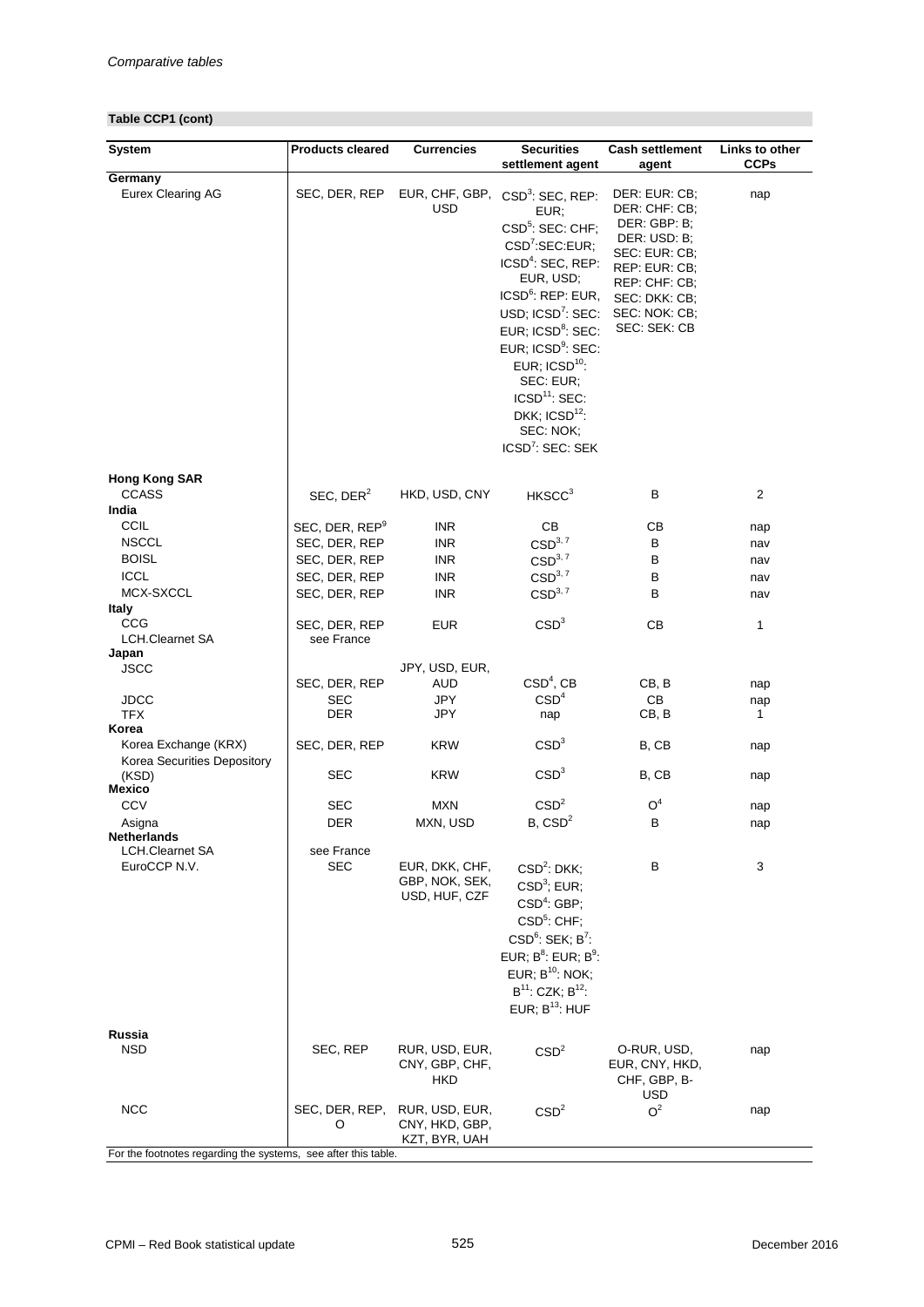# **Table CCP1 (cont)**

| System                                                         | <b>Products cleared</b> | <b>Currencies</b>                                                                                                     | <b>Securities</b>                                                                        | <b>Cash settlement</b>                                                                             | Links to other       |
|----------------------------------------------------------------|-------------------------|-----------------------------------------------------------------------------------------------------------------------|------------------------------------------------------------------------------------------|----------------------------------------------------------------------------------------------------|----------------------|
| Saudi Arabia                                                   |                         |                                                                                                                       | settlement agent                                                                         | agent                                                                                              | <b>CCPs</b>          |
| Saudi Arabia clearing house<br>Singapore                       | <b>SEC</b>              | <b>SAR</b>                                                                                                            | <b>CSD</b>                                                                               | CB, B                                                                                              | no link              |
| <b>CDP</b>                                                     | <b>SEC</b>              | SGD, AUD,<br>USD, HKD                                                                                                 | CSD <sup>1</sup>                                                                         | в                                                                                                  | nav                  |
| <b>South Africa</b><br>Sweden                                  |                         |                                                                                                                       | nap                                                                                      |                                                                                                    |                      |
| SE Nasdaq OMXDM                                                | DER                     | SEK, DKK, NOK,<br>EUR, ISL                                                                                            | CSD<br>CB: SEK; CB:<br>DKK; CB: EUR,<br>NOK; O                                           |                                                                                                    | NOK, $GBP2$          |
| <b>Switzerland</b><br>SIX x-clear                              | SEC, DER                | AUD, CAD, CHF,<br>CZK, DKK, EUR,<br>GBP, HUF, JPY,<br>NOK, SEK, USD                                                   | CSD <sup>3, 4, 5, 6, 7</sup>                                                             | CB: NOK (SEC);<br>B: AUD, CAD,<br>CHF, CZK, DKK,<br>EUR, GBP, HUF,<br>JPY, NOK (DER),<br>SEK, USD  | 2 links <sup>8</sup> |
| Turkey<br>Takasbank                                            | SEC, DER, REP           | TRY, USD, EUR                                                                                                         | CSD <sup>4</sup> :SEC <sup>6</sup> :TRY;<br>CB: SEC <sup>7</sup> , REP:<br>TRY, USD, EUR | CB: TRY;<br>$O^1$ : TRY;<br>B: USD, EUR                                                            | nap                  |
| <b>United Kingdom</b><br><b>LCH.Clearnet Ltd</b>               | SEC, DER, REP           |                                                                                                                       | CSD <sup>8</sup>                                                                         | CB: EUR, GBP; B:                                                                                   | 3 links <sup>9</sup> |
|                                                                |                         | AUD, CAD, CHF,<br>CZK, DKK, EUR,<br>GBP, HKD, HUF,<br>JPY, NOK, NZD,<br>PLN, RMB <sup>7</sup> , SEK,<br>SGD, USD, ZAR |                                                                                          | AUD, CAD, CHF,<br>CZK, DKK, EUR,<br>GBP, HKD, HUF,<br>JPY, NOK, NZD,<br>PLN, SEK, SGD,<br>USD, ZAR |                      |
| <b>ICE Clear Europe</b>                                        | DER                     | CAD, CHF, CZK,<br>DKK, EUR, GBP,<br>HUF, JPY, NOK,<br>PLN, SEK, TRY,<br>USD                                           | в                                                                                        | CB: GBP; B: CAD,<br>CHF, CZK, DKK,<br>EUR, GBP, HUF,<br>JPY, NOK, PLN,<br>SEK, TRY, USD            | nap                  |
| <b>LME Clear Limited</b>                                       | DER                     | USD, EUR, JPY,<br>GBP                                                                                                 | nap                                                                                      | В                                                                                                  | nap                  |
| <b>CME Clearing Europe Limited</b>                             | DER                     | EUR, GBP, USD,<br>AUD, CAD, CHF,<br>DKK, JPY, NOK,<br>SEK, MXN, HKD,<br>NZD, SGD, CZK,<br>HUF, PLN, ZAR               | nap                                                                                      | CB; B                                                                                              | nap                  |
| <b>United States</b>                                           |                         |                                                                                                                       |                                                                                          |                                                                                                    |                      |
| <b>NSCC</b>                                                    | SEC                     | USD                                                                                                                   | CSD <sup>1</sup>                                                                         | CSD <sup>1, 3</sup>                                                                                | nav                  |
| FICC/GSD<br>FICC/MBSD                                          | SEC, REP<br>SEC         | <b>USD</b><br><b>USD</b>                                                                                              | в<br>В                                                                                   | В<br>в                                                                                             | cross: 2<br>nav      |
| For the footnotes regarding the systems, see after this table. |                         |                                                                                                                       |                                                                                          |                                                                                                    |                      |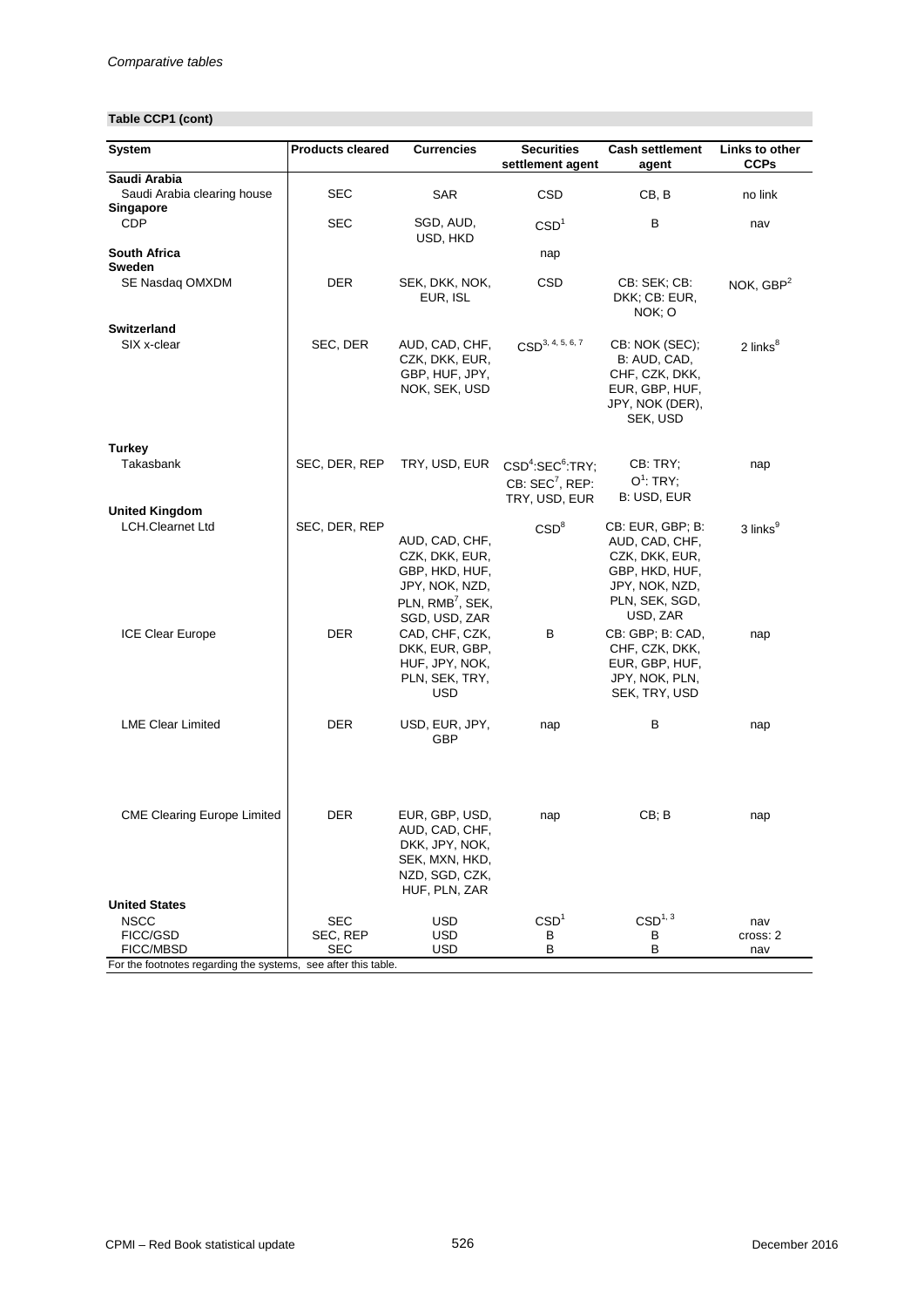#### **Footnotes for Table CCP1**

Australia: <sup>1</sup> ASX Group. <sup>2</sup> ASX. <sup>3</sup> ASX Settlement. <sup>4</sup> ASX 24. <sup>5</sup> Austraclear.

**Brazil**: <sup>1</sup> BmfBovespa. <sup>2</sup> SELIC. <sup>3</sup> CETIP.

**Canada:**  $^1$  MX.  $^2$  TMX Group.  $^3$  NGX.  $^4$  ICE.

**China**: <sup>1</sup> Shanghai Stock Exchange and Shenzhen Stock Exchange each hold 50% of SD&C's shares. <sup>2</sup> Shanghai Stock Exchange, Shenzhen Stock Exchange. <sup>3</sup> SD&C.

**France**: <sup>1</sup> LCH.Clearnet SA is located in France but serves Amsterdam, Brussels and Paris Euronext markets. <sup>2</sup> Euronext Paris, Amsterdam, Brussels, Lisbon. <sup>3</sup> Euroclear France, Euroclear Netherlands, Euroclear Belgium and Euroclear Bank. <sup>4</sup> Corresponds to the link established with CC&G which is used for products traded on Italian markets.

Germany: <sup>1</sup> Eurex Frankfurt AG. <sup>2</sup> Eurex. <sup>3</sup> Clearstream Banking AG. <sup>4</sup> Clearstream Banking Luxembourg. <sup>5</sup> SIS SegaInterSettle. <sup>6</sup> Euroclear Bank. <sup>7</sup> Euroclear UK & Ireland, Euroclear France S.A., Euroclear Nederland, Euroclear Belgium, Euroclear Finland, Euroclear Sweden and Iberclear. <sup>8</sup> Montetitoli. <sup>9</sup> OeKB. <sup>10</sup> Interbolsa. <sup>11</sup> VP Denmark. <sup>12</sup> VPS Norway.

**Hong Kong SAR**: <sup>1</sup> Hong Kong Exchanges and Clearing Limited (HKEX). <sup>2</sup> Equities include ordinary shares, preference shares, registered warrants, provisional allotment letters representing nil paid rights, depository receipts; structured products include derivative warrants, equity linked instruments, callable bull/bear contracts; bonds include Exchange Fund notes, Hong Kong SAR retail bonds and Hong Kong SAR Link Retail Bonds; unit trust funds includes Exchange Traded Funds, REITs. <sup>3</sup> Hong Kong Securities Clearing Company Limited (HKSCC).

**India**: <sup>1</sup> RBI (SSS). <sup>2</sup> NSE. <sup>3</sup> NSDL. <sup>4</sup> ICCL took over these operations from BOISL in March 2012. <sup>5</sup> BSE. <sup>6</sup> BSE and Bank of India.  $7$  CSDL.  $8$  MCX-SX.  $8$  CCIL clears foreign exchange related transactions as well.

**Italy**: <sup>1</sup> Cassa di Compensazione e Garanzia. <sup>2</sup> Borsa Italiana. <sup>3</sup> Monte Titoli, Euroclear Bank.

**Japan**: <sup>1</sup> Japan Exchange Group. <sup>2</sup> Regional securities exchanges. <sup>3</sup> JSCC is jointly owned by Japan Exchange Group, its participants and regional securities exchanges in Japan. <sup>4</sup> JASDEC. <sup>5</sup> JDCC accepts participants' settlement obligations on a settlement day. <sup>6</sup> TFX.

Korea: <sup>1</sup> KRX. <sup>2</sup> KSD started clearing services for institutional investor stocks from January 2012. <sup>3</sup> KSD.

Mexico: <sup>1</sup> BMV. <sup>2</sup> Indeval. <sup>3</sup> Mexder. <sup>4</sup> CCV settles the cash leg in the CSD. CSD always holds funds at its central bank account that cover the sum of all CSD participants' (including CCV's) balances.

Russia: <sup>1</sup> Moscow Exchange - 99.997%. <sup>2</sup> NSD. <sup>3</sup> Moscow Exchange - 100%. Netherlands: <sup>1</sup> Nasdaq OMX. <sup>2</sup> VP. <sup>3</sup> Euroclear Finland, <sup>4</sup> Euroclear UK & Ireland, <sup>5</sup> SISS, <sup>6</sup> Euroclear Sweden. <sup>7</sup> ABN AMRO Bank. <sup>8</sup> BNP Paribas, <sup>9</sup> Deutsche Bank, <sup>10</sup> SEB Norway, <sup>11</sup> Deutsche Bank Prague, <sup>12</sup> Bank Austria Creditanstalt AG, <sup>13</sup> Deutsche Bank Budapest.

**Saudi Arabia**: <sup>1</sup> The Capital Market Authority (CMA). <sup>2</sup> Tadawul.

**Singapore**: <sup>1</sup> CDP.

**Sweden:** <sup>1</sup> OMX Derivatives Markets, which is a secondary legal name for the OMX Nordic Exchange Stockholm AB. <sup>2</sup> The currency area description of OMX DM's links is very misleading. OMX DM has a link to the London market and specifically to LCH.Clearnet Ltd to facilitate the clearing of Nordic derivatives traded in London. The derivatives settled through the link are denominated in DKK, EUR, NOK and SEK.

**Switzerland**: <sup>1</sup> SIX Swiss Exchange. <sup>2</sup> All other exchanges and MTFs that are cleared by SIX x-clear Ltd. <sup>3</sup> SIX SIS. <sup>4</sup> Euroclear Finland. <sup>5</sup> Euroclear Sweden. <sup>6</sup> Euroclear UK. <sup>7</sup> VPS Oslo. <sup>8</sup> EuroCCP N.V., LCH. Clearnet Ltd.

**Turkey**: <sup>1</sup> Takasbank is a CH in clearing ISE market trades. For TURKDEX transactions, Takasbank guarantees settlement limited to transaction collateral and the guarantee fund. <sup>2</sup> ISE. <sup>3</sup> Takasbank is owned by 19 banks and 67 brokerage houses, none of which can exceed a 5% share.  $4$  Central Registry Agency (MKK), CSD of Turkey; 65% of its shares are owned by Takasbank.  $5$  Intraday margining is only applicable to derivatives clearing. <sup>6</sup> Equities. <sup>7</sup> G-bonds, T-bills.

**United Kingdom**: <sup>1</sup> LCH. Clearnet Ltd is a wholly owned subsidiary of LCH. Clearnet Group Ltd LCH. Clearnet Group Ltd is majority-owned (57%) by London Stock Exchange Group plc. <sup>2</sup> LCH. Clearnet Ltd clears for exchanges outside the London Stock Exchange Group. <sup>3</sup> Intercontinental Exchange Inc. <sup>4</sup> Euroclear Bank, Euroclear UK and Ireland. <sup>5</sup> Hong Kong Exchanges and Clearing Limited 100%. <sup>6</sup> CME Group Inc. 100%. Offshore renminbi. <sup>8</sup> Euroclear UK and Ireland. <sup>9</sup> EuroCCP N.V., Oslo Clearing ASA, SIX x-Clear Ltd.

**United States:** <sup>1</sup> DTC. <sup>2</sup> NBES. <sup>3</sup> Cash settlement is completed at the central bank.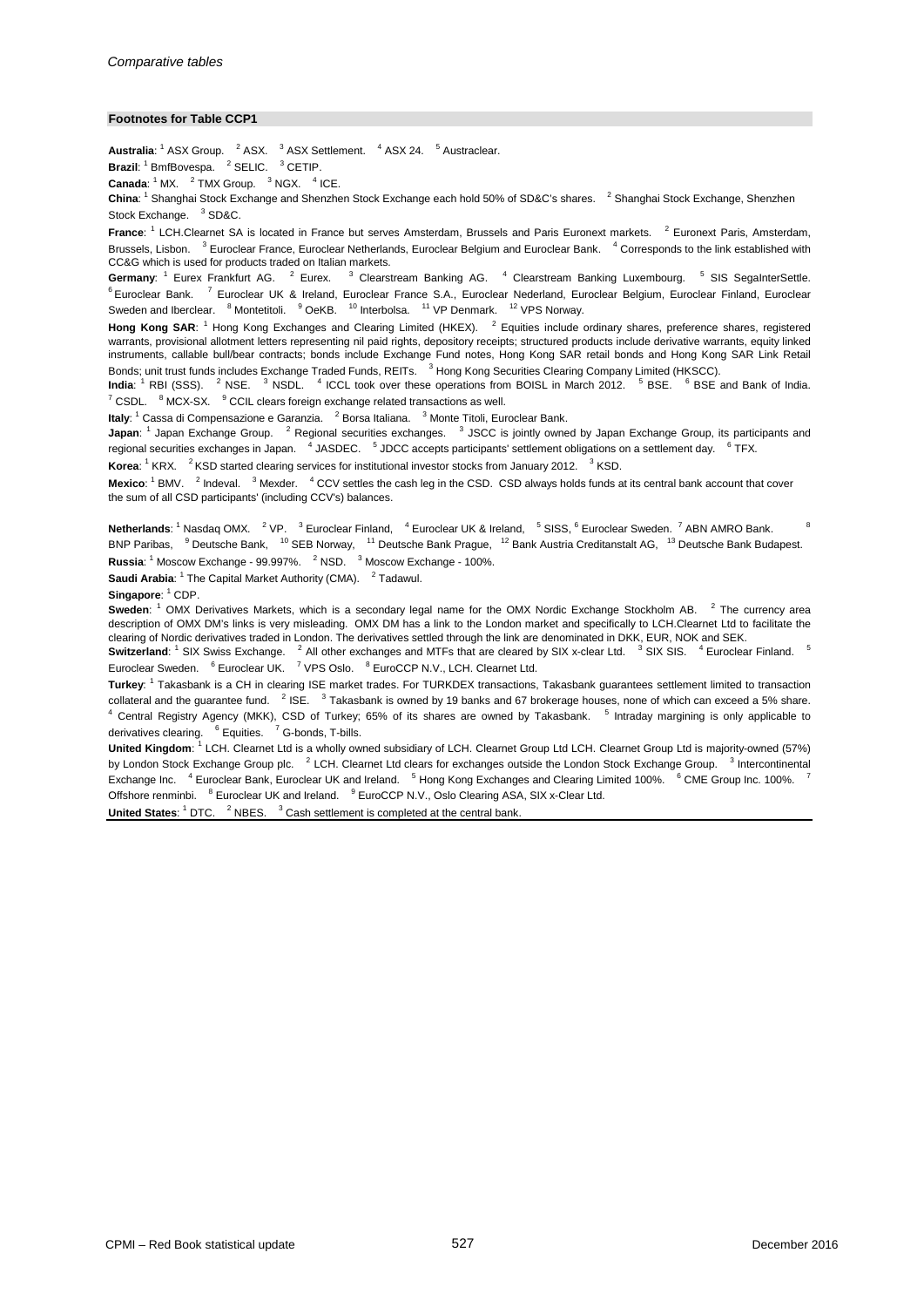## **Table CCP2**

*(total for the year)* **Transactions cleared by selected central counterparties and clearing houses: number of transactions**

| System                                   |          | Number of transactions (millions) |         |         |         | Increase in the number of transactions |         |                             |         |          |
|------------------------------------------|----------|-----------------------------------|---------|---------|---------|----------------------------------------|---------|-----------------------------|---------|----------|
|                                          |          |                                   |         |         |         |                                        |         | (% change on previous year) |         |          |
|                                          | 2011     | 2012                              | 2013    | 2014    | 2015    | 2011                                   | 2012    | 2013                        | 2014    | 2015     |
| <b>Australia</b>                         |          |                                   |         |         |         |                                        |         |                             |         |          |
| <b>ASX Clear</b>                         | nav      | nav                               | nav     | nav     | nav     | nav                                    | nav     | nav                         | nav     | nav      |
| <b>ASX Clear (Futures)</b>               | nav      | nav                               | nav     | nav     | nav     | nav                                    | nav     | nav                         | nav     | nav      |
| <b>Belgium</b><br><b>LCH.Clearnet SA</b> | 34.83    | 32.22                             | 30.88   | 31.81   | 41.35   | 25.6                                   | $-7.5$  | $-4.1$                      |         | 30.0     |
| <b>Brazil</b>                            |          |                                   |         |         |         |                                        |         |                             | 3.0     |          |
| <b>BmfBovespa-Equities</b>               | 142.41   | 193.09                            | 220.60  | 228.13  | 244.85  | 32.9                                   | 35.6    | 14.2                        | 3.4     | 7.3      |
| <b>BmfBovespa-Derivatives</b>            | 671.98   | 712.3                             | 703.2   | 637.5   | 701.3   | 8.6                                    | 6.0     | $-1.3$                      | $-9.3$  | 10.0     |
| <b>BmfBovespa-Securities</b>             | 0.001    | 0.000                             | 0.000   | 0.000   | 0.000   | -27.8                                  | $-79.0$ | $-77.8$                     | $-98.1$ | $-100.0$ |
| <b>CETIP</b>                             | 34.90    | 30.47                             | 86.05   | 116.94  | 310.38  | 34.2                                   | $-12.7$ | 182.4                       | 35.9    | 165.4    |
| Canada                                   |          |                                   |         |         |         |                                        |         |                             |         |          |
| CDCC                                     | 125.83   | 146.11                            | 152.82  | 160.45  | 179.23  | 38.9                                   | 16.1    | 4.6                         | 5.0     | 11.7     |
| <b>NGX</b>                               | 0.78     | 0.74                              | 0.69    | 0.69    | 0.68    | 10.6                                   | $-5.9$  | $-5.6$                      | 0.1     | $-2.1$   |
| <b>ICE</b>                               | 4.78     | 5.06                              | 5.74    | 5.72    | 5.78    | 9.9                                    | 5.8     | 13.6                        | $-0.4$  | 1.0      |
| China                                    |          |                                   |         |         |         |                                        |         |                             |         |          |
| SD&C                                     | nav      | nav                               | nav     | nav     | nav     | nav                                    | nav     | nav                         | nav     | nav      |
| <b>France</b>                            |          |                                   |         |         |         |                                        |         |                             |         |          |
| LCH.Clearnet SA                          | 511.6    | 435.1                             | 389.7   | 409.7   | 459.3   | 8.3                                    | $-14.9$ | $-10.4$                     | 5.1     | 12.1     |
| Germany                                  |          |                                   |         |         |         |                                        |         |                             |         |          |
| Eurex Clearing AG                        | 4,347.8  | 3,514.7                           | 3,313.5 | 3,171.4 | 3,581.5 | 8.1                                    | $-19.2$ | $-5.7$                      | $-4.3$  | 12.9     |
| <b>Hong Kong SAR</b>                     |          |                                   |         |         |         |                                        |         |                             |         |          |
| <b>CCASS</b>                             | 16.27    | 14.05                             | 16.63   | 18.59   | 21.69   | $-7.7$                                 | $-13.6$ | 18.4                        | 11.8    | 16.7     |
| India                                    |          |                                   |         |         |         |                                        |         |                             |         |          |
| CCIL                                     | 0.52     | 0.77                              | 0.94    | 1.21    | 1.14    | 24.3                                   | 47.8    | 22.1                        | 28.5    | $-5.9$   |
| <b>NSCCL</b>                             | 3,615.8  | 3,450.5                           | 3,388.8 | 4,170.8 | 4,649.7 | 8.5                                    | $-4.6$  | $-1.8$                      | 23.1    | 11.5     |
| <b>BOISL</b>                             | 394.6    | 323.5                             | nav     | nav     | nav     | $-25.4$                                | $-18.0$ | nav                         | nav     | nav      |
| <b>ICCL</b>                              | 347.6    | 608.6                             | 709.7   | 1,213.0 | 913.9   | 107.2                                  | 75.1    | 16.6                        | 70.9    | $-24.7$  |
| MCX-SXCCL                                | 770.3    | 597.6                             | 404.0   | 103.6   | 50.0    | $-14.7$                                | $-22.4$ | $-32.4$                     | $-74.4$ | $-51.7$  |
| <b>Italy</b>                             |          |                                   |         |         |         |                                        |         |                             |         |          |
| CCG                                      | 251.3    | 211.1                             | 199.2   | 230.4   | 253.4   | 13.3                                   | $-16.0$ | $-5.6$                      | 15.7    | 9.9      |
| <b>LCH.Clearnet SA</b>                   | 1.43     | 1.54                              | 1.84    | 2.09    | 2.10    | 22.4                                   | 7.2     | 19.6                        | 13.7    | 0.6      |
| Japan                                    |          |                                   |         |         |         |                                        |         |                             |         |          |
| <b>JSCC</b>                              | nav      | nav                               | nav     | nav     | nav     | nav                                    | nav     | nav                         | nav     | nav      |
| <b>JDCC</b>                              | nav      | nav                               | nav     | nav     | nav     | nav                                    | nav     | nav                         | nav     | nav      |
| <b>JGBCC</b><br><b>TFX</b>               | nav      | nav                               | nap     | nap     | nap     | nav                                    | nav     | nav                         | nav     | nav      |
| <b>OSE</b>                               | nav      | nav                               | nav     | nav     | nav     | nav                                    | nav     | nav                         | nav     | nav      |
| Korea                                    | nav      | nav                               | nav     | nap     | nap     | nav                                    | nav     | nav                         | nav     | nav      |
| Korea Exchange (KRX)                     | nav      | nav                               | nav     | nav     | nav     | nav                                    | nav     | nav                         | nav     | nav      |
| Korea Securities                         |          |                                   |         |         |         |                                        |         |                             |         |          |
| Depository (KSD)                         | nav      | 26.95                             | 24.92   | 26.16   | 28.86   | nav                                    | nav     | $-7.5$                      | 5.0     | 10.3     |
| Mexico                                   |          |                                   |         |         |         |                                        |         |                             |         |          |
| CCV                                      | 12.29    | 20.87                             | 35.76   | 40.01   | 50.37   | 31.7                                   | 69.8    | 71.3                        | 11.9    | 25.9     |
| Asigna                                   | 46.76    | 42.63                             | 27.36   | 29.91   | 17.05   | 9.8                                    | $-8.8$  | $-35.8$                     | 9.3     | -43.0    |
| Netherlands                              |          |                                   |         |         |         |                                        |         |                             |         |          |
| <b>LCH.Clearnet SA</b>                   | 329.6    | 243.3                             | 223.3   | 227.4   | 242.4   | $-2.7$                                 | $-26.2$ | $-8.2$                      | 1.8     | 6.6      |
| EuroCCP N.V.                             | 1,164.4  | 816.4                             | 673.4   | 1,274.1 | 1,758.8 | 36.8                                   | $-29.9$ | $-17.5$                     | 89.2    | 38.0     |
| Russia                                   |          |                                   |         |         |         |                                        |         |                             |         |          |
| <b>MICEX</b>                             | 117.32   | nap                               | nap     | nap     | nap     | -17.7                                  | nap     | nap                         | nap     | nap      |
| RTS CC                                   | 1,094.77 | 990.55                            | nap     | nap     | nap     | 75.4                                   | $-9.5$  | nap                         | nap     | nap      |
| <b>NCC</b>                               | 23.69    | 174.15                            | 232.70  | 289.36  | 431.19  | nav                                    | 635.0   | 33.6                        | 24.3    | 49.0     |
| <b>NSD</b><br>Saudi Arabia               | nap      | nav                               | 0.09    | 0.12    | 0.11    | nap                                    | nap     | nav                         | 42.0    | $-12.5$  |
| Saudi Arabia clearing                    | 25.55    | 42.11                             | 28.97   | 35.76   | 30.44   | 30.7                                   | 64.8    | $-31.2$                     | 23.5    | -14.9    |
| Singapore                                |          |                                   |         |         |         |                                        |         |                             |         |          |
| CDP                                      | 358      | 468                               | 899     | 502     | 398     | -16                                    | 31      | 92                          | -44     | -21      |
| <b>South Africa</b>                      |          |                                   | nap     |         |         |                                        |         | nap                         |         |          |
| Sweden                                   |          |                                   |         |         |         |                                        |         |                             |         |          |
| SE Nasdaq OMXDM                          | 116.6    | 104.9                             | 98.4    | 92.3    | 107.8   | 7.3                                    | $-10.0$ | $-6.2$                      | $-6.2$  | 16.7     |
| Switzerland                              |          |                                   |         |         |         |                                        |         |                             |         |          |
| SIX x-clear                              | 101.60   | 183.05                            | 241.64  | 315.36  | 399.49  | 23.1                                   | 80.2    | 32.0                        | 30.5    | 26.7     |
| <b>Turkey</b>                            |          |                                   |         |         |         |                                        |         |                             |         |          |
| Takasbank                                | 177.95   | 156.08                            | 132.67  | 143.62  | 187.84  | 21.4                                   | $-12.3$ | $-15.0$                     | 8.2     | 30.8     |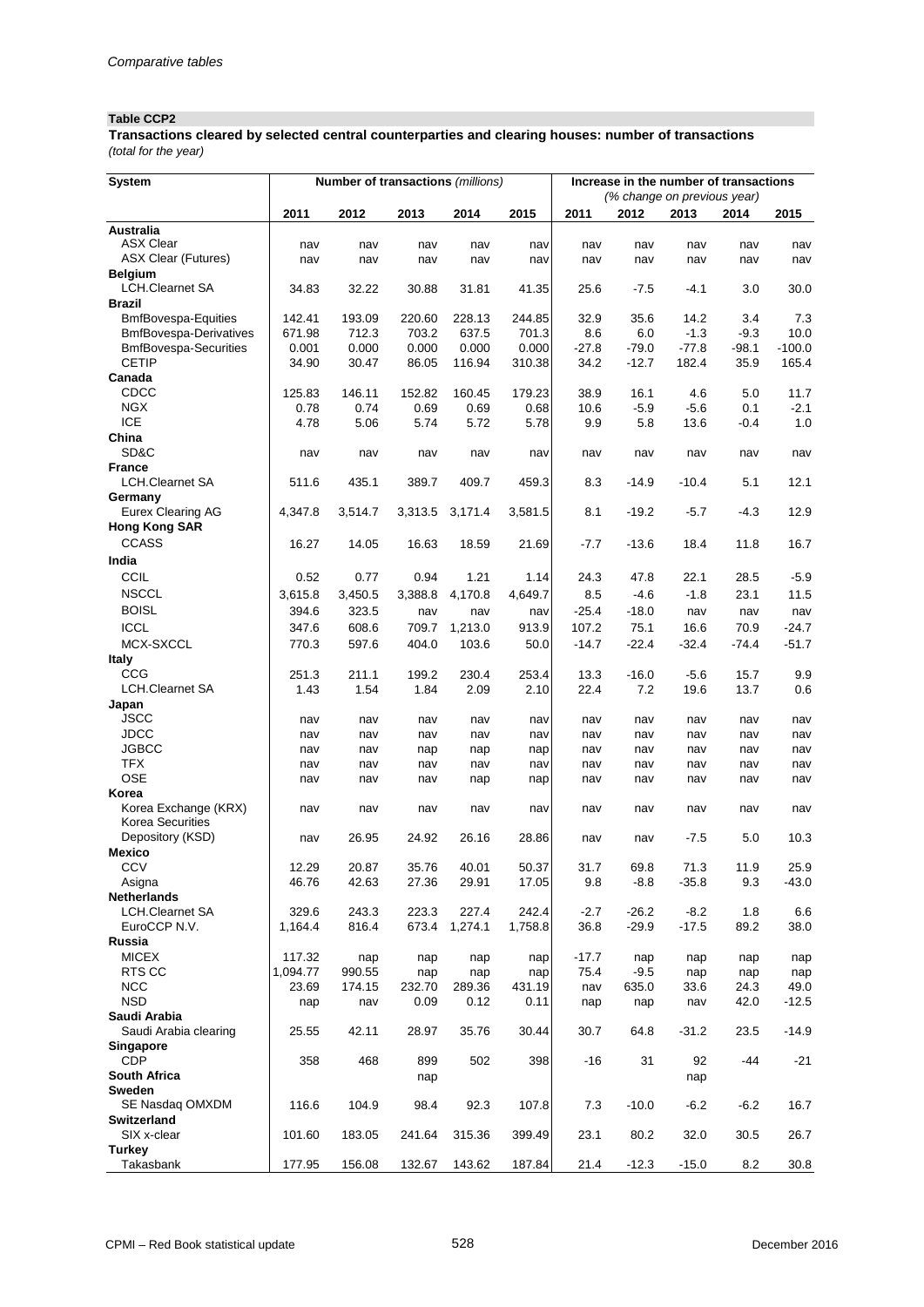# **Table CCP2 (cont)**

| <b>System</b>              |          | Number of transactions (millions) |          |                   |          |      | Increase in the number of transactions<br>(% change on previous year) |        |        |         |  |
|----------------------------|----------|-----------------------------------|----------|-------------------|----------|------|-----------------------------------------------------------------------|--------|--------|---------|--|
|                            | 2011     | 2012                              | 2013     | 2014              | 2015     | 2011 | 2012                                                                  | 2013   | 2014   | 2015    |  |
| <b>United Kingdom</b>      |          |                                   |          |                   |          |      |                                                                       |        |        |         |  |
| <b>LCH.Clearnet Ltd</b>    | 451.0    | 445.9                             | 496.9    | 668.9             | 620.4    | 61.5 | $-1.1$                                                                | 11.4   | 34.6   | $-7.2$  |  |
| <b>LCH.Clearnet SA</b>     | 0.98     | 1.16                              | 1.11     | 1.06              | 1.03     | 33.2 | 19.3                                                                  | $-4.3$ | $-4.6$ | $-2.9$  |  |
| <b>ICE Clear Europe</b>    | nav      | nav                               | 1.328.23 | 1.325.2           | 1,136.9  | nav  | nav                                                                   | nav    | $-0.2$ | $-14.2$ |  |
| <b>LME Clear Limited</b>   | nav      | nav                               | nav      | 99.21             | 342.10   | nav  | nav                                                                   | nav    | nav    | 244.8   |  |
| <b>CME Clearing Europe</b> | nav      | nav                               | nav      | 0.30              | 0.75     | nav  | nav                                                                   | nav    | nav    | 150.5   |  |
| <b>United States</b>       |          |                                   |          |                   |          |      |                                                                       |        |        |         |  |
| <b>NSCC</b>                | 20.833.0 | 17.263.0                          |          | 17.723.0 20.240.0 | 22.395.0 | 2.3  | $-17.1$                                                               | 2.7    | 14.2   | 10.6    |  |
| <b>FICC/GSD</b>            | 40.50    | 34.90                             | 36.40    | 37.00             | 40.10    | 19.1 | $-13.8$                                                               | 4.3    | 1.6    | 8.4     |  |
| <b>FICC/MBSD</b>           | 3.90     | 4.20                              | 3.80     | 3.70              | 3.90     | 21.9 | 7.7                                                                   | $-9.5$ | $-2.6$ | 5.4     |  |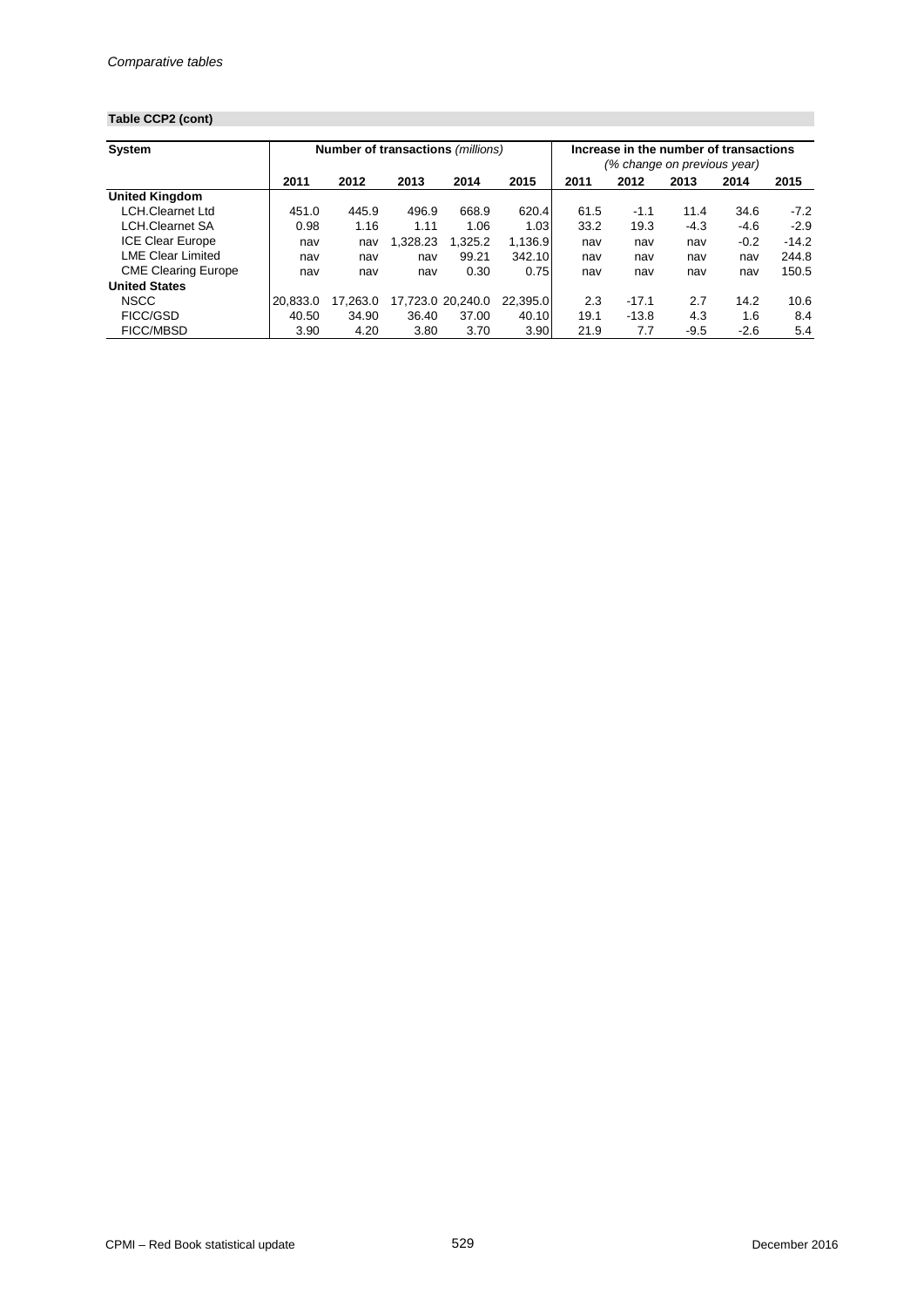#### **Table CCP3**

*(total for the year)* **Transactions cleared by selected central counterparties and clearing houses: value of transactions**

| System                                   | Value of transactions (USD billions) <sup>1</sup> |                  |                           |                          |                    | Average value per transaction |               |                             |                                                             |              |
|------------------------------------------|---------------------------------------------------|------------------|---------------------------|--------------------------|--------------------|-------------------------------|---------------|-----------------------------|-------------------------------------------------------------|--------------|
|                                          | 2011                                              | 2012             | 2013                      | 2014                     | 2015               | 2011                          | 2012          | (USD thousands) $1$<br>2013 | 2014                                                        | 2015         |
| <b>Australia</b>                         |                                                   |                  |                           |                          |                    |                               |               |                             |                                                             |              |
| <b>ASX Clear</b>                         | nav                                               | nav              | nav                       | nav                      | nav                | nav                           | nav           | nav                         | nav                                                         | nav          |
| <b>ASX Clear (Futures)</b>               | nav                                               | nav              | nav                       | nav                      | nav                | nav                           | nav           | nav                         | nav                                                         | nav          |
| <b>Belgium</b><br><b>LCH.Clearnet SA</b> | 1,219.6                                           | 1,484.8          | 2,023.2                   | 2,335.7                  | 1,794.0            | 35.02                         | 46.09         | 65.51                       | 73.43                                                       | 43.39        |
| <b>Brazil</b>                            |                                                   |                  |                           |                          |                    |                               |               |                             |                                                             |              |
| <b>BmfBovespa-Equities</b>               | 1,415.7                                           | 1,329.8          | 1,339.8                   | 1,087.3                  | 724.0              | 9.94                          | 6.89          | 6.07                        | 4.77                                                        | 2.96         |
| <b>BmfBovespa-Derivatives</b>            | 27,768.8                                          | 24,822.1         | 25,359.8 20,157.5         |                          | 18,048.6           | 41.32                         | 34.85         | 36.06                       | 31.62                                                       | 25.74        |
| <b>BmfBovespa-Securities</b>             | 155.47                                            | 20.53            | 1.78                      | 0.01                     | 0.00               | 139,312                       | 87,724        | 34,308                      | 8,494                                                       | nav          |
| <b>CETIP</b>                             | 10,288.6                                          | 8,981.4          | 9,391.5                   | 9,105.0                  | 8,267.2            | 294.8                         | 294.7         | 109.1                       | 77.9                                                        | 26.6         |
| Canada<br>CDCC                           |                                                   |                  |                           |                          |                    | nav                           | nav           | nav                         |                                                             |              |
| <b>NGX</b>                               | nav<br>90.1                                       | nav<br>51.5      | nav<br>77.5               | nav<br>83.1              | nav<br>38.4        | 115.3                         | 70.1          | 111.6                       | nav<br>119.6                                                | nav<br>56.5  |
| <b>ICE</b>                               | 53.13                                             | 57.60            | 58.47                     | 44.73                    | 41.55              | 11.12                         | 11.39         | 10.18                       | 7.82                                                        | 7.19         |
| China                                    |                                                   |                  |                           |                          |                    |                               |               |                             |                                                             |              |
| SD&C                                     | nav                                               | nav              | nav                       | nav                      | nav                | nav                           | nav           | nav                         | nav                                                         | nav          |
| <b>France</b>                            |                                                   |                  |                           |                          |                    |                               |               |                             |                                                             |              |
| <b>LCH.Clearnet SA</b>                   | 9,755.6                                           | 7,289.8          | 8,221.6                   | 8,699.8                  | 8,476.0            | 19.07                         | 16.75         | 21.09                       | 21.23                                                       | 18.45        |
| Germany<br><b>Eurex Clearing AG</b>      | 331,219                                           | 247,156          |                           | 274,867 288,551          | 272,489            | 76.18                         | 70.32         | 82.95                       | 90.99                                                       | 76.08        |
| <b>Hong Kong SAR</b>                     |                                                   |                  |                           |                          |                    |                               |               |                             |                                                             |              |
| <b>CCASS</b>                             | 4,118.3                                           | 3,122.7          | 3,614.7                   | 4,083.9                  | 6,157.9            | 253.2                         | 222.3         | 217.4                       | 219.7                                                       | 283.9        |
| India                                    |                                                   |                  |                           |                          |                    |                               |               |                             |                                                             |              |
| <b>CCIL</b>                              | 2,366.3                                           | 2,926.9          | 3,426.3                   | 5,533.6                  | 5,551.9            | 4,544.0                       | 3,803.0       | 3,646.2                     | 4,583.3                                                     | 4,888.6      |
| <b>NSCCL</b>                             | 7,887.9                                           | 7,029.7          | 7,345.2                   | 9,886.2                  | 11,087.5           | 2.18                          | 2.04          | 2.17                        | 2.37                                                        | 2.38         |
| <b>BOISL</b>                             | 38.98                                             | 31.50            | nav                       | nav                      | nav                | 0.10                          | 0.10          | nav                         | nav                                                         | nav          |
| <b>ICCL</b><br>MCX-SXCCL                 | 173.32<br>0.63                                    | 1,370.62<br>0.65 | 1,602.81 3,705.64<br>0.44 | 0.26                     | 1,185.03<br>0.18   | 0.50<br>0.00                  | 2.25<br>0.00  | 2.26<br>0.00                | 3.05<br>0.00                                                | 1.30<br>0.00 |
| <b>Italy</b>                             |                                                   |                  |                           |                          |                    |                               |               |                             |                                                             |              |
| <b>CCG</b>                               | 31,774.4                                          | 33,206.4         | 46,205.8 46,496.9         |                          | 42,856.8           | 126.43                        | 157.32        | 231.97                      | 201.78                                                      | 169.15       |
| <b>LCH.Clearnet SA</b>                   | 41,408.7                                          | 37,196.4         | 51,478.2 57,149.1         |                          |                    |                               |               |                             | 48, 163.3 28, 912.3 24, 223.8 28, 041.7 27, 373.3 22, 929.8 |              |
| Japan                                    |                                                   |                  |                           |                          |                    |                               |               |                             |                                                             |              |
| <b>JSCC</b>                              | 26,235.4                                          | 30,548.2         | 23,024.9 27,233.5         |                          | 29,030.4           | nav                           | nav           | nav                         | nav                                                         | nav          |
| JDCC <sup>1</sup>                        | 311.7                                             | 328.3            | 448.6                     | 485.2                    | 530.1              | nav                           | nav           | nav                         | nav                                                         | nav          |
| <b>JGBCC</b>                             | nap                                               | nap              | nap                       | nap                      | nap                | nav                           | nav           | nav                         | nav                                                         | nav          |
| <b>TFX</b><br><b>OSE</b>                 | 1.03<br>39.41                                     | 0.50<br>36.78    | 0.49<br>74.45             | 0.16                     | 0.13<br>nap        | nav<br>nav                    | nav<br>nav    | nav<br>nav                  | nav<br>nav                                                  | nav<br>nav   |
| Korea                                    |                                                   |                  |                           | nap                      |                    |                               |               |                             |                                                             |              |
| Korea Exchange (KRX)                     | 283.9                                             | 400.0            | 423.4                     | 467.3                    | 460.3              | nav                           | nav           | nav                         | nav                                                         | nav          |
| <b>Korea Securities</b>                  |                                                   |                  |                           |                          |                    |                               |               |                             |                                                             |              |
| Depository (KSD)                         | nav                                               | 172.3            | 155.4                     | 156.4                    | 151.1              | nav                           | 6             | 6.23                        | 5.98                                                        | 5.23         |
| <b>Mexico</b>                            |                                                   |                  |                           |                          |                    |                               |               |                             |                                                             |              |
| <b>CCV</b>                               | 219.6                                             | 253.0            | 313.7                     | 241.0                    | 210.5              | 17.87                         | 12.12         | 8.77                        | 6.02                                                        | 4.18         |
| Asigna<br>Netherlands                    | 419.8                                             | 368.7            | 262.6                     | 294.9                    | 160.5              | 8.98                          | 8.65          | 9.60                        | 9.86                                                        | 9.41         |
| <b>LCH.Clearnet SA</b>                   | 6,117.1                                           | 4,105.9          | 4,114.1                   | 4,786.7                  | 4,714.3            | 18.56                         | 16.88         | 18.42                       | 21.05                                                       | 19.45        |
| EuroCCP N.V.                             | 8,540.6                                           | 5,017.3          | 4,953.1                   | 9,432.6                  | 12,326.8           | 7.33                          | 6.15          | 7.36                        | 7.40                                                        | 7.01         |
| Russia                                   |                                                   |                  |                           |                          |                    |                               |               |                             |                                                             |              |
| <b>MICEX</b>                             | 4,207.1                                           | nap              | nap                       | nap                      | nap                | 35.86                         | nap           | nap                         | nap                                                         | nap          |
| RTS CC<br><b>NCC</b>                     | 2,038.7                                           | 1,559.4          | nap                       | nap<br>11,913.5 10,960.5 | nap                | 1.86                          | 1.57<br>34.25 | nap<br>51.20                | nap                                                         | nap          |
| <b>NSD</b>                               | 631.3<br>nap                                      | 5,964.0<br>nav   | 898.7                     | 3,073.2                  | 8,288.2<br>1,585.8 | 26.64<br>nap                  |               |                             | 37.88<br>nav 10,323.1 24,861.5 14,655.5                     | 19.22        |
| Saudi Arabia                             |                                                   |                  |                           |                          |                    |                               |               |                             |                                                             |              |
| Saudi Arabia clearing                    | 293.6                                             | 514.7            | 365.4                     | 572.5                    | 443.6              | 11.49                         | 12.22         | 12.61                       | 16.01                                                       | 14.57        |
| Singapore                                |                                                   |                  |                           |                          |                    |                               |               |                             |                                                             |              |
| <b>CDP</b>                               | 290.7                                             | 257.3            | 283.6                     | 209.8                    | 203.6              | 0.81                          | 0.55          | 0.32                        | 0.42                                                        | 0.51         |
| <b>South Africa</b>                      |                                                   |                  | nap                       |                          |                    |                               |               | nap                         |                                                             |              |
| Sweden<br>SE Nasdaq OMXDM                | 598.9                                             | 531.1            | 616.6                     | 684.4                    | 741.3              | 5.14                          | 5.06          | 6.27                        | 7.41                                                        | 6.88         |
| Switzerland                              |                                                   |                  |                           |                          |                    |                               |               |                             |                                                             |              |
| SIX x-clear                              | 1,952.2                                           | 2,081.6          |                           | 2,482.7 3,144.7          | 3,456.5            | 19.21                         | 11.37         | 10.27                       | 9.97                                                        | 8.65         |
| $1\sim$                                  |                                                   |                  |                           |                          |                    |                               |               |                             |                                                             |              |

1 Converted at yearly average exchange rates.

**Japan**: <sup>1</sup> Data refer to total transactions during the fiscal year ending March of the following year (see Japan, Table21). As a consequence, they are converted at average fiscal-year exchange rates.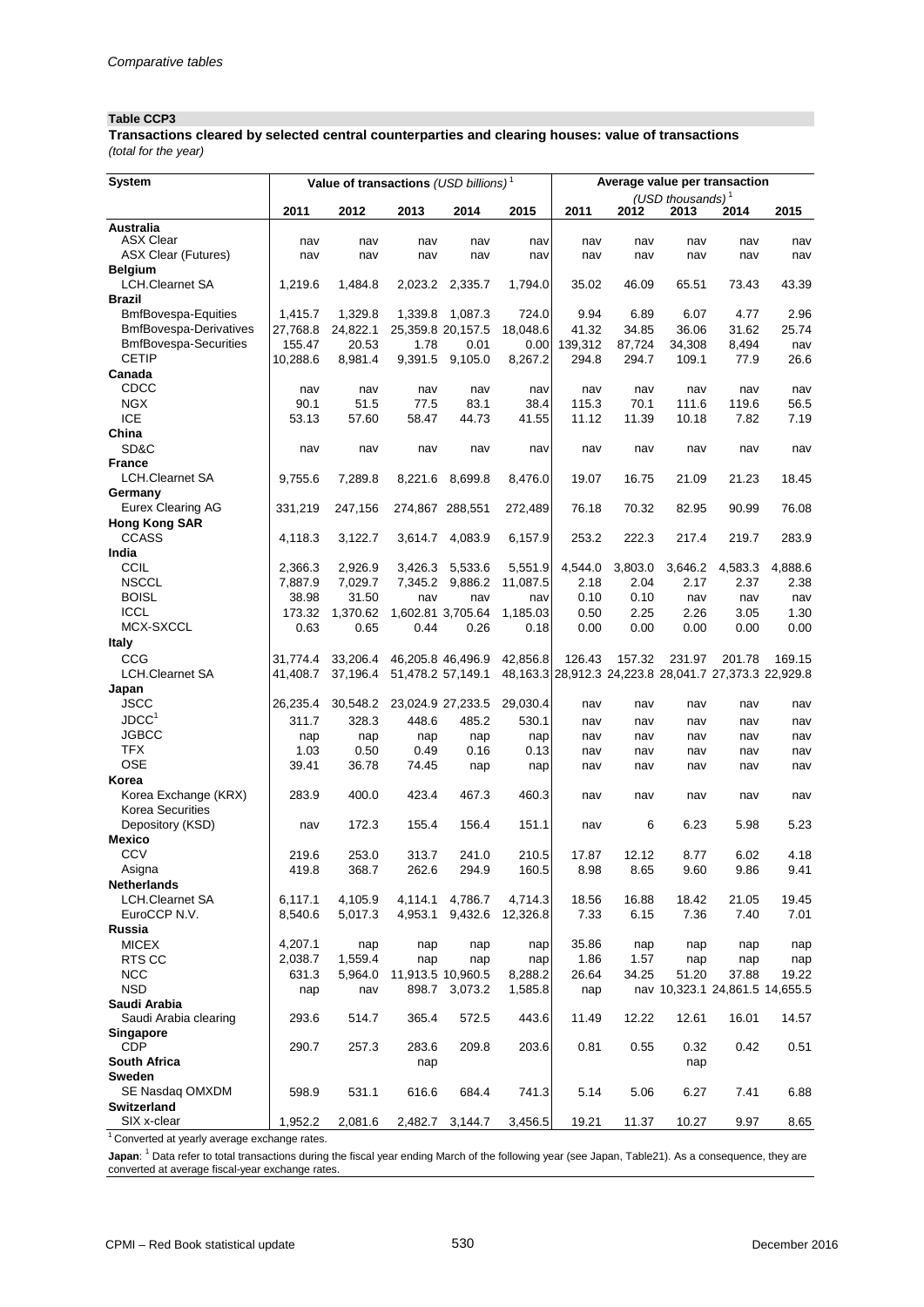## **Table CCP3 (cont)**

| System                         |         | Value of transactions (USD billions except as |                      |         |         | Average value per transaction                     |       |                     |       |       |
|--------------------------------|---------|-----------------------------------------------|----------------------|---------|---------|---------------------------------------------------|-------|---------------------|-------|-------|
|                                |         |                                               | $noted$ <sup>1</sup> |         |         |                                                   |       | (USD thousands) $1$ |       |       |
|                                | 2011    | 2012                                          | 2013                 | 2014    | 2015    | 2011                                              | 2012  | 2013                | 2014  | 2015  |
| <b>Turkey</b>                  |         |                                               |                      |         |         |                                                   |       |                     |       |       |
| Takasbank                      | 3.012.9 | 4,133.9                                       | 4.067.2              | 3,920.9 | 4,207.4 | 16.93                                             | 26.49 | 30.66               | 27.30 | 22.40 |
| <b>United Kingdom</b>          |         |                                               |                      |         |         |                                                   |       |                     |       |       |
| LCH.Clearnet Ltd'              | nav     | nav                                           | nav                  | nav     | nav     | nav                                               | nav   | nav                 | nav   | nav   |
| LCH.Clearnet SA <sup>1</sup>   | 37.6    | 38.2                                          | 39.5                 | 33.7    |         | 30.6 38,521.6 32,772.4 35,450.4 31,683.8 29,687.8 |       |                     |       |       |
| <b>ICE Clear Europe</b>        | nav     | nav                                           | 131.9                | 130.5   | 96.0    | nav                                               | nav   | 99.3                | 98.5  | 84.5  |
| LME Clear Limited <sup>1</sup> | nav     | nav                                           | nav                  | 10.3    | 27.5    | nav                                               | nav   | nav                 | 104.1 | 80.3  |
| <b>CME Clearing Europe</b>     | nav     | nav                                           | nav                  | 0.0     | 0.1     | nav                                               | nav   | nav                 | 139.2 | 95.5  |
| <b>United States</b>           |         |                                               |                      |         |         |                                                   |       |                     |       |       |
| NSCC <sup>1</sup>              | 220.8   | 185.7                                         | 207.2                | 232.2   | 246.1   | 10.6                                              | 10.8  | 11.7                | 11.5  | 11.0  |
| FICC/GSD <sup>1</sup>          | 1.126.9 | 1.116.2                                       | 1.076.5              | 1.008.4 |         | 0.9 27,824.7 31,982.8 29,574.2 27,253.9           |       |                     |       | 22.9  |
| FICC/MBSD <sup>1</sup>         | 97.7    | 102.9                                         | 78.7                 | 65.1    |         | 68.2 25,051.3 24,500.0 20,710.5 17,593.5 17,482.1 |       |                     |       |       |

1 Converted at yearly average exchange rates.

**United Kingdom**: <sup>1</sup> For value of transactions, trillions.

**United States:** <sup>1</sup> For value of transactions, trillions.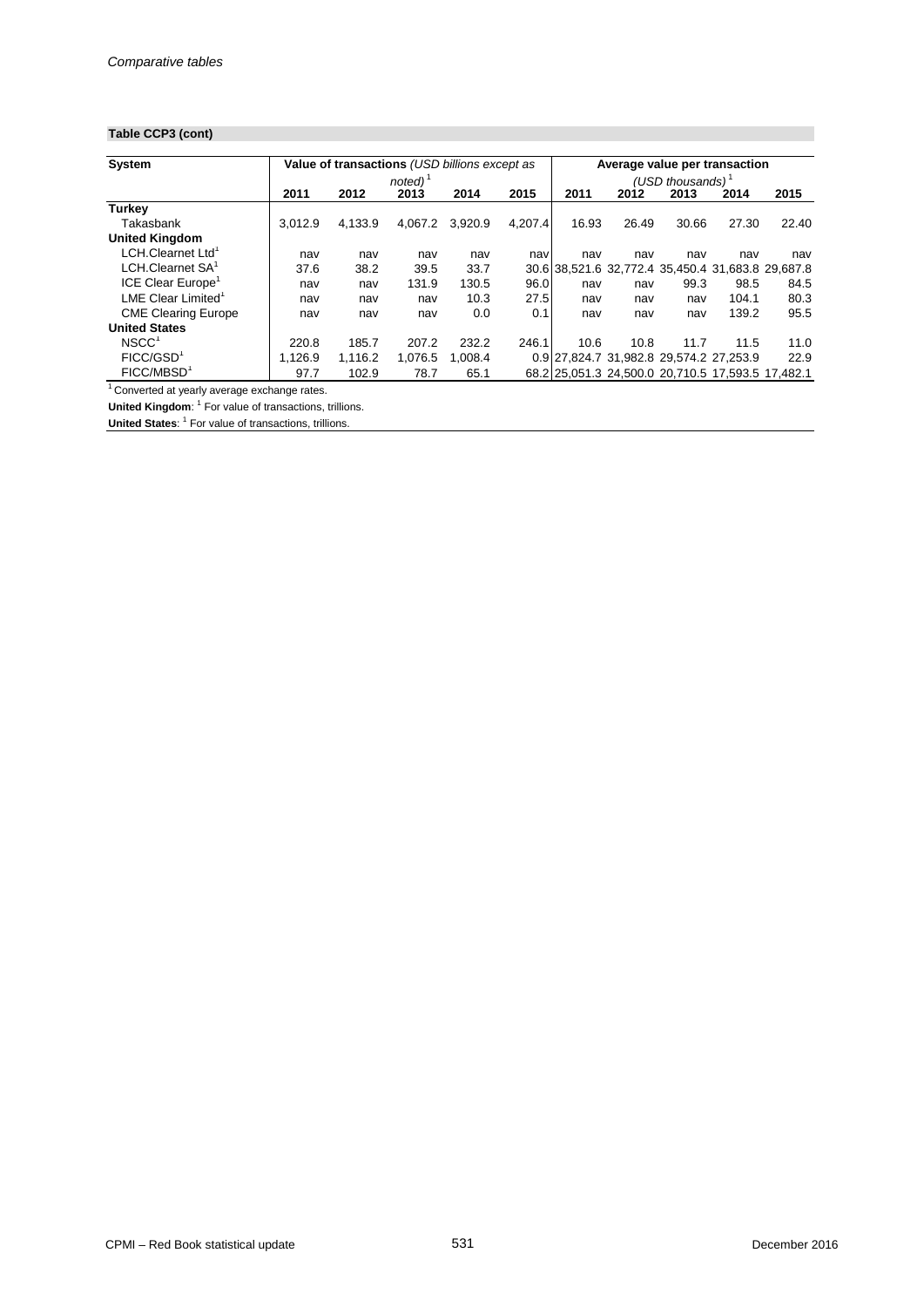# **Table CCP3 (cont)**

| <b>System</b>                                                 |              | Increase in the real value of transactions<br>(% change on previous year, adjusted by CPI<br><i>inflation</i> ) |                |                    |                  |                    | Value of transactions as a percentage of<br>GDP (in $%$ ) |                    |                    |                    |  |  |
|---------------------------------------------------------------|--------------|-----------------------------------------------------------------------------------------------------------------|----------------|--------------------|------------------|--------------------|-----------------------------------------------------------|--------------------|--------------------|--------------------|--|--|
|                                                               | 2011         | 2012                                                                                                            | 2013           | 2014               | 2015             | 2011               | 2012                                                      | 2013               | 2014               | 2015               |  |  |
| Australia                                                     |              |                                                                                                                 |                |                    |                  |                    |                                                           |                    |                    |                    |  |  |
| <b>ASX Clear</b>                                              | nav          | nav                                                                                                             | nav            | nav                | nav              | nav                | nav                                                       | nav                | nav                | nav                |  |  |
| <b>ASX Clear (Futures)</b>                                    | nav          | nav                                                                                                             | nav            | nav                | nav              | nav                | nav                                                       | nav                | nav                | nav                |  |  |
| <b>Belgium</b>                                                |              |                                                                                                                 |                |                    |                  |                    |                                                           |                    |                    |                    |  |  |
| <b>LCH.Clearnet SA</b>                                        | $-16.6$      | 28.5                                                                                                            | 30.2           | 15.0               | $-8.7$           | 231.4              | 298.4                                                     | 389.0              | 439.4              | 394.3              |  |  |
| <b>Brazil</b>                                                 |              |                                                                                                                 |                |                    |                  |                    |                                                           |                    |                    |                    |  |  |
| <b>BmfBovespa-Equities</b>                                    | 0.9          | 3.7                                                                                                             | 5.1            | $-16.9$            | $-14.7$          | 54.2               | 54.1                                                      | 54.4               | 45.0               | 40.9               |  |  |
| <b>BmfBovespa-Derivatives</b><br><b>BmfBovespa-Securities</b> | 2.7<br>112.4 | $-1.4$<br>$-85.4$                                                                                               | 6.6<br>$-90.9$ | $-18.6$<br>$-99.5$ | 14.7<br>$-100.0$ | 1,063.2<br>6.0     | 1,009.7<br>0.8                                            | 1,030.6<br>0.1     | 834.6<br>0.0       | 1,020.6            |  |  |
| <b>CETIP</b>                                                  | 20.2         | $-3.7$                                                                                                          | 9.1            | $-0.7$             | 16.3             | 393.9              | 365.4                                                     | 381.7              | 377.0              | 0.0<br>467.5       |  |  |
| Canada                                                        |              |                                                                                                                 |                |                    |                  |                    |                                                           |                    |                    |                    |  |  |
| CDCC                                                          | nav          | nav                                                                                                             | nav            | nav                | nav              | nav                | nav                                                       | nav                | nav                | nav                |  |  |
| <b>NGX</b>                                                    | $-24.2$      | $-43.1$                                                                                                         | 53.5           | 12.9               | -47.1            | 4.9                | 2.8                                                       | 4.1                | 4.6                | 2.5                |  |  |
| <b>ICE</b>                                                    | 33.5         | 7.9                                                                                                             | 3.6            | $-19.5$            | 6.3              | 2.9                | 3.1                                                       | 3.1                | 2.5                | 2.7                |  |  |
| China                                                         |              |                                                                                                                 |                |                    |                  |                    |                                                           |                    |                    |                    |  |  |
| SD&C                                                          | nav          | nav                                                                                                             | nav            | nav                | nav              | nav                | nav                                                       | nav                | nav                | nav                |  |  |
| <b>France</b>                                                 |              |                                                                                                                 |                |                    |                  |                    |                                                           |                    |                    |                    |  |  |
| <b>LCH.Clearnet SA</b>                                        | -0.6         | $-20.8$                                                                                                         | 8.0            | 5.3                | 16.4             | 340.9              | 272.1                                                     | 292.6              | 306.3              | 350.5              |  |  |
| Germany                                                       |              |                                                                                                                 |                |                    |                  |                    |                                                           |                    |                    |                    |  |  |
| Eurex Clearing AG                                             | 9.4          | $-20.9$                                                                                                         | 5.9            | 4.3                | 12.8             | 8,812.6            | 6,978.9                                                   | 7,325.6            | 7,440.3            | 8,103.2            |  |  |
| <b>Hong Kong SAR</b>                                          |              |                                                                                                                 |                |                    |                  |                    |                                                           |                    |                    |                    |  |  |
| <b>CCASS</b>                                                  | $-5.4$       | $-27.4$                                                                                                         | 11.0           | 8.1                | 46.4             | 1,657.4            | 1,189.1                                                   | 1,311.4            | 1,402.4            | 1,991.5            |  |  |
| India                                                         |              |                                                                                                                 |                |                    |                  |                    |                                                           |                    |                    |                    |  |  |
| <b>CCIL</b>                                                   | $-2.2$       | 30.2                                                                                                            | 17.4           | 51.5               | $-0.8$           | 126.4              | 157.3                                                     | 178.3              | 270.4              | 262.3              |  |  |
| <b>NSCCL</b>                                                  | $-2.4$       | $-6.2$                                                                                                          | 4.8            | 26.3               | 10.9             | 421.4              | 377.9                                                     | 382.1              | 483.1              | 523.8              |  |  |
| <b>BOISL</b>                                                  | $-46.4$      | $-14.9$                                                                                                         | nav            | nav                | nav              | 2.1                | 1.7                                                       | nav                | nav                | nav                |  |  |
| <b>ICCL</b>                                                   | 493,247      | 733                                                                                                             | 17             | 117                | $-68.4$          | 9.3                | 73.7                                                      | 83.4               | 181.1              | 56.0               |  |  |
| MCX-SXCCL                                                     | 26.3         | 8.1                                                                                                             | $-32.1$        | $-44.9$            | -32.9            | 0.0                | 0.0                                                       | 0.0                | 0.0                | 0.0                |  |  |
| <b>Italy</b><br>CCG                                           | 3.3          | 9.5                                                                                                             | 32.9           |                    |                  |                    |                                                           |                    |                    |                    |  |  |
| <b>LCH.Clearnet SA</b>                                        | 4.7          | $-5.8$                                                                                                          | 32.2           | 0.5<br>10.9        | 10.1<br>0.7      | 1,395.6<br>1,818.8 | 1,603.1<br>1,795.8                                        | 2,169.0<br>2,416.5 | 2,163.4<br>2,659.1 | 2,353.3<br>2,644.7 |  |  |
|                                                               |              |                                                                                                                 |                |                    |                  |                    |                                                           |                    |                    |                    |  |  |
| Japan<br><b>JSCC</b>                                          | $-10.9$      | 16.6                                                                                                            | $-8.1$         | 24.8               | 21.0             | 425.5              | 492.2                                                     | 446.7              | 561.0              | 662.5              |  |  |
| <b>JDCC</b>                                                   | $-14.6$      | 10.8                                                                                                            | 64.3           | 15.5               | 18.4             | 5.0                | 5.5                                                       | 8.9                | 10.4               | 12.0               |  |  |
| <b>JGBCC</b>                                                  | nav          | nav                                                                                                             | nav            | nav                | nav              | nav                | nav                                                       | nav                | nav                | nav                |  |  |
| <b>TFX</b>                                                    | $-35.0$      | $-51.4$                                                                                                         | 18.7           | $-66.2$            | $-8.8$           | 0.0                | 0.0                                                       | 0.0                | 0.0                | 0.0                |  |  |
| <b>OSE</b>                                                    | $-3.1$       | -6.6                                                                                                            | 146.9          | nav                | nav              | 0.6                | 0.6                                                       | 1.4                | nav                | nav                |  |  |
| Korea                                                         |              |                                                                                                                 |                |                    |                  |                    |                                                           |                    |                    |                    |  |  |
| Korea Exchange (KRX)                                          | -8.8         | 40.2                                                                                                            | 1.5            | 4.8                | 5.1              | 23.6               | 32.7                                                      | 32.4               | 33.1               | 33.4               |  |  |
| <b>Korea Securities</b>                                       |              |                                                                                                                 |                |                    |                  |                    |                                                           |                    |                    |                    |  |  |
| Depository (KSD)                                              | nav          | nav                                                                                                             | $-13.5$        | -4.4               | 3.1              | nav                | 14.1                                                      | 11.9               | 11.1               | 11.0               |  |  |
| <b>Mexico</b>                                                 |              |                                                                                                                 |                |                    |                  |                    |                                                           |                    |                    |                    |  |  |
| CCV                                                           | $-5.0$       | 17.2                                                                                                            | 15.8           | $-23.1$            | 1.4              | 18.8               | 21.3                                                      | 24.8               | 18.6               | 18.4               |  |  |
| Asigna                                                        | 5.8          | $-10.6$                                                                                                         | $-33.5$        | 12.4               | $-36.8$          | 35.9               | 31.1                                                      | 20.8               | 22.7               | 14.0               |  |  |
| <b>Netherlands</b>                                            |              |                                                                                                                 |                |                    |                  |                    |                                                           |                    |                    |                    |  |  |
| <b>LCH.Clearnet SA</b>                                        | $-5.8$       | $-29.3$                                                                                                         | $-5.5$         | 16.1               | 17.6             | 684.3              | 495.7                                                     | 474.7              | 544.3              | 628.5              |  |  |
| EuroCCP N.V.                                                  | 8.5          | $-38.1$                                                                                                         | -6.9           | 90.0               | 56.0             | 955.4              | 605.7                                                     | 571.6              | 1,072.6            | 1,643.3            |  |  |
| Russia                                                        |              |                                                                                                                 |                |                    |                  |                    |                                                           |                    |                    |                    |  |  |
| <b>MICEX</b><br>RTS CC                                        | 27.5<br>67.6 | nap<br>$-24.1$                                                                                                  | nap            | nap                | nap              | 206.9<br>100.2     | nap                                                       | nap                | nap                | nap                |  |  |
| <b>NCC</b>                                                    |              | 838.1                                                                                                           | nap<br>92.1    | nap<br>$-1.5$      | nap<br>7.0       | 31.0               | 72.4                                                      | nap<br>533.8       | nap<br>533.9       | nap                |  |  |
| <b>NSD</b>                                                    | nap<br>nap   | nap                                                                                                             | nav            | 266.2              | $-27.0$          | nap                | 276.8<br>nav                                              | 40.3               | 149.7              | 622.2<br>119.1     |  |  |
| Saudi Arabia                                                  |              |                                                                                                                 |                |                    |                  |                    |                                                           |                    |                    |                    |  |  |
| Saudi Arabia clearing                                         | 39.7         | 70.4                                                                                                            | $-31.4$        | 52.6               | $-24.2$          | 43.9               | 70.1                                                      | 49.1               | 75.9               | 68.7               |  |  |
| Singapore                                                     |              |                                                                                                                 |                |                    |                  |                    |                                                           |                    |                    |                    |  |  |
| <b>CDP</b>                                                    | $-14.8$      | $-15.9$                                                                                                         | 7.8            | $-25.8$            | 5.9              | 109.5              | 89.7                                                      | 93.8               | 68.5               | 69.6               |  |  |
| South Africa                                                  |              |                                                                                                                 | nap            |                    |                  |                    |                                                           | nap                |                    |                    |  |  |
| Sweden                                                        |              |                                                                                                                 |                |                    |                  |                    |                                                           |                    |                    |                    |  |  |
| SE Nasdaq OMXDM                                               | 12.0         | $-8.3$                                                                                                          | 11.1           | 16.7               | 32.2             | 106.4              | 97.7                                                      | 106.5              | 119.3              | 149.5              |  |  |
| Switzerland                                                   |              |                                                                                                                 |                |                    |                  |                    |                                                           |                    |                    |                    |  |  |
| SIX x-clear                                                   | -4.1         | 13.7                                                                                                            | 18.1           | 25.1               | 16.9             | 280.0              | 313.3                                                     | 362.7              | 447.2              | 515.5              |  |  |
| <b>Turkey</b>                                                 |              |                                                                                                                 |                |                    |                  |                    |                                                           |                    |                    |                    |  |  |
| Takasbank                                                     | 2.5          | 38.8                                                                                                            | $-2.9$         | 2.6                | 22.6             | 387.7              | 523.2                                                     | 493.3              | 490.7              | 586.1              |  |  |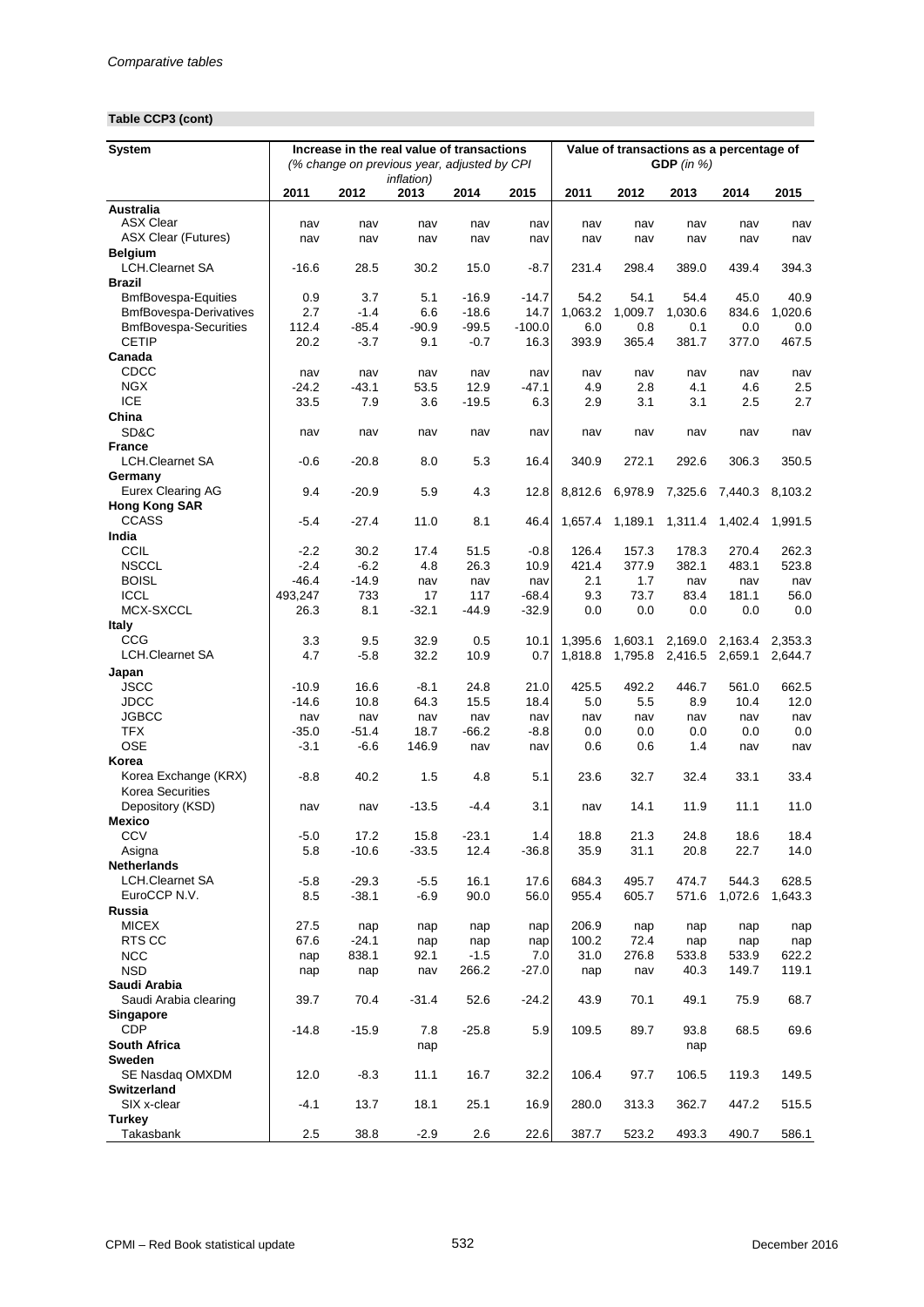# **Table CCP3 (cont)**

| <b>System</b>              |        | Increase in the real value of transactions   |                    |         |                  | Value of transactions as a percentage of |         |              |         |         |  |
|----------------------------|--------|----------------------------------------------|--------------------|---------|------------------|------------------------------------------|---------|--------------|---------|---------|--|
|                            |        | (% change on previous year, adjusted by CPI) |                    |         |                  |                                          |         | GDP $(in %)$ |         |         |  |
|                            |        |                                              | <i>inflation</i> ) |         |                  |                                          |         |              |         |         |  |
|                            | 2011   | 2012                                         | 2013               | 2014    | 2015             | 2011                                     | 2012    | 2013         | 2014    | 2015    |  |
| <b>United Kingdom</b>      |        |                                              |                    |         |                  |                                          |         |              |         |         |  |
| <b>LCH.Clearnet Ltd</b>    | nav    | nav                                          | nav                | nav     | nav              | nav                                      | nav     | nav          | nav     | nav     |  |
| <b>LCH.Clearnet SA</b>     | 15.2   | $-0.1$                                       | 2.2                | $-20.2$ | $-2.0$           | 1.440.6                                  | 1.438.6 | .452.7       | 1.122.2 | 1.072.3 |  |
| <b>ICE Clear Europe</b>    | nav    | nav                                          | nav                | $-7.4$  | $-20.8$          | nav                                      | nav     | 4.8          | 4.3     | 3.361.5 |  |
| <b>LME Clear Limited</b>   | nav    | nav                                          | nav                | nav     | 186.3            | nav                                      | nav     | nav          | 0.3     | 961.3   |  |
| <b>CME Clearing Europe</b> | nav    | nav                                          | nav                | nav     | 85.0             | nav                                      | nav     | nav          | 0.0     | 2.5     |  |
| <b>United States</b>       |        |                                              |                    |         |                  |                                          |         |              |         |         |  |
| <b>NSCC</b>                | $-1.5$ | $-17.6$                                      | 10.2               | 10.5    | 6.2              | 1.422.8                                  | 1.149.3 | 1.241.5      | 1.334.8 | 1.364.6 |  |
| <b>FICC/GSD</b>            | $-0.8$ | $-2.9$                                       | $-4.7$             | $-7.6$  | $-99.9$          | 7.261.9                                  | 6.909.2 | 6.449.4      | 5.797.7 | 5.1     |  |
| <b>FICC/MBSD</b>           | $-9.1$ | 3.3                                          | $-24.5$            | $-18.5$ | 4.9 <sub>1</sub> | 629.6                                    | 636.9   | 471.5        | 374.3   | 378.0   |  |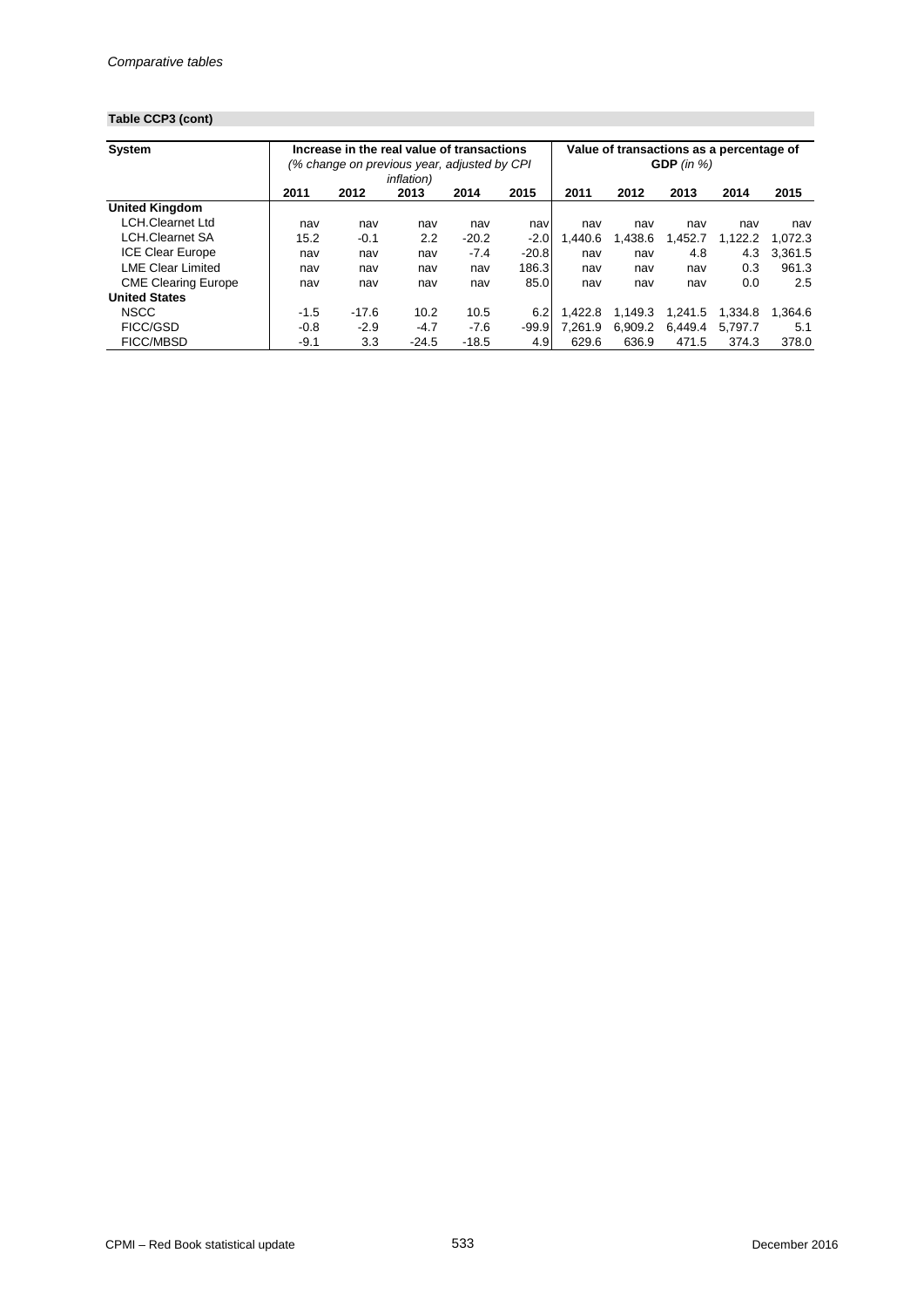#### **Table CCP4**

#### *(end of year)* **Participation in selected central counterparties and clearing houses**

| System                                                             |        |                            | <b>Total number of participants</b> |        |        |
|--------------------------------------------------------------------|--------|----------------------------|-------------------------------------|--------|--------|
|                                                                    | 2011   | 2012                       | 2013                                | 2014   | 2015   |
| <b>Australia</b>                                                   |        |                            |                                     |        |        |
| <b>ASX Clear</b>                                                   | 42     | 39                         | 34                                  | 33     | 37     |
| <b>ASX Clear (Futures)</b>                                         | 17     | 17                         | 19                                  | 19     | 20     |
| <b>Belgium</b>                                                     |        |                            |                                     |        |        |
| <b>LCH.Clearnet SA</b>                                             | nav    | nav                        | nav                                 | nav    | nav    |
| <b>Brazil</b>                                                      |        |                            |                                     |        |        |
| <b>BmfBovespa-Equities</b>                                         | 92     | 88                         | 80                                  | 79     | 70     |
| <b>BmfBovespa-Derivatives</b>                                      | 82     | 74                         | 70                                  | 69     | 58     |
| <b>BmfBovespa-Securities</b><br><b>CETIP</b>                       | 64     | 62                         | 58                                  | 54     | 43     |
| Canada                                                             | 567    | 558                        | 598                                 | 699    | 700    |
| CDCC                                                               | 37     | 40                         | 37                                  | 34     | 36     |
| <b>NGX</b>                                                         | 237    | 248                        | 259                                 | 264    | 269    |
| ICE                                                                | 9      | 9                          | 9                                   | 9      | 9      |
| China                                                              |        |                            |                                     |        |        |
| SD&C                                                               | 222    | 223                        | 226                                 | 230    | 251    |
| <b>France</b>                                                      |        |                            |                                     |        |        |
| <b>LCH.Clearnet SA</b>                                             | 114    | 114                        | 109                                 | 110    | 110    |
| Germany                                                            |        |                            |                                     |        |        |
| <b>Eurex Clearing AG</b>                                           | 149    | 163                        | 175                                 | 183    | 186    |
| <b>Hong Kong SAR</b>                                               |        |                            |                                     |        |        |
| <b>CCASS</b>                                                       | 24,006 | 24,344                     | 24,573                              | 24,884 | 25,286 |
| India                                                              |        |                            |                                     |        |        |
|                                                                    |        |                            |                                     |        |        |
| CCIL                                                               | 245    | 255                        | 264                                 | 266    | 269    |
| <b>NSCCL</b>                                                       | 1,382  | 1,393                      | 1,299                               | 1,369  | 1,235  |
| <b>BOISL</b>                                                       | 1,370  | nap                        | nap                                 | nap    | nap    |
| <b>ICCL</b>                                                        | 54     | 52                         | 1,361                               | 1,375  | 1,381  |
| MCX-SXCCL                                                          | 116    | 513                        | 582                                 | 579    | 573    |
| <b>Italy</b>                                                       |        |                            |                                     |        |        |
| CCG                                                                | 71     | 74                         | 83                                  | 81     | 82     |
| <b>LCH.Clearnet SA</b>                                             | nav    | nav                        | nav                                 | nav    | nav    |
| Japan                                                              |        |                            |                                     |        |        |
| <b>JSCC</b>                                                        | 142    | 139                        | 139                                 | 138    | 136    |
| <b>JDCC</b>                                                        | 56     | 53                         | 52                                  | 54     | 53     |
| <b>JGBCC</b>                                                       | 35     | 34                         | nap                                 | nap    | nap    |
| <b>TFX</b>                                                         | 70     | 65                         | 49                                  | 47     | 50     |
| <b>OSE</b>                                                         | 92     | 83                         | nap                                 | nap    | nap    |
| Korea                                                              |        |                            |                                     |        |        |
| Korea Exchange (KRX)                                               | 92     | 91                         | 91                                  | 92     | 97     |
| Korea Securities Depository                                        |        |                            |                                     |        |        |
| (KSD)<br><b>Mexico</b>                                             | nav    | 91                         | 91                                  | 90     | 85     |
| CCV                                                                | 26     | 27                         | 27                                  | 30     | 31     |
| Asigna <sup>1</sup>                                                | 5      | 6                          | 6                                   | 7      | 7      |
| Netherlands                                                        |        |                            |                                     |        |        |
| <b>LCH.Clearnet SA</b>                                             | nav    | nav                        | nav                                 | nav    | nav    |
| EuroCCP N.V.                                                       | 58     | 51                         | 49                                  | 48     | 45     |
| Russia                                                             |        |                            |                                     |        |        |
| <b>MICEX</b>                                                       | nap    | nap                        | nap                                 | nap    | nap    |
| RTS CC                                                             | 387    | nap                        | nap                                 | nap    | nap    |
| <b>NCC</b>                                                         | 715    | 727                        | 825                                 | 794    | 713    |
| <b>NSD</b>                                                         | nap    | nav                        | 289                                 | 333    | 358    |
| Saudi Arabia                                                       |        |                            |                                     |        |        |
| Saudi Arabia clearing house                                        | 23     | 23                         | 23                                  | 23     | 23     |
| Singapore                                                          |        |                            |                                     |        |        |
| CDP                                                                | 63     | 61                         | 63                                  | 63     | 61     |
| <b>South Africa</b>                                                |        |                            | nap                                 |        |        |
| Sweden                                                             |        |                            |                                     |        |        |
| SE Nasdaq OMXDM                                                    | 54     | 47                         | 46                                  | 48     | 47     |
| <b>Switzerland</b>                                                 |        |                            |                                     |        |        |
| SIX x-clear                                                        | 71     | 70                         | 70                                  | 68     | 66     |
| <b>Turkey</b>                                                      |        |                            |                                     |        |        |
| Takasbank                                                          | 127    | 125                        | 123                                 | 121    | 118    |
| Movies: $\frac{1}{1}$ Placea refer to the individual country table |        | for a detailed evalenction |                                     |        |        |

**Mexico**: 1 Please refer to the individual country tables for a detailed explanation.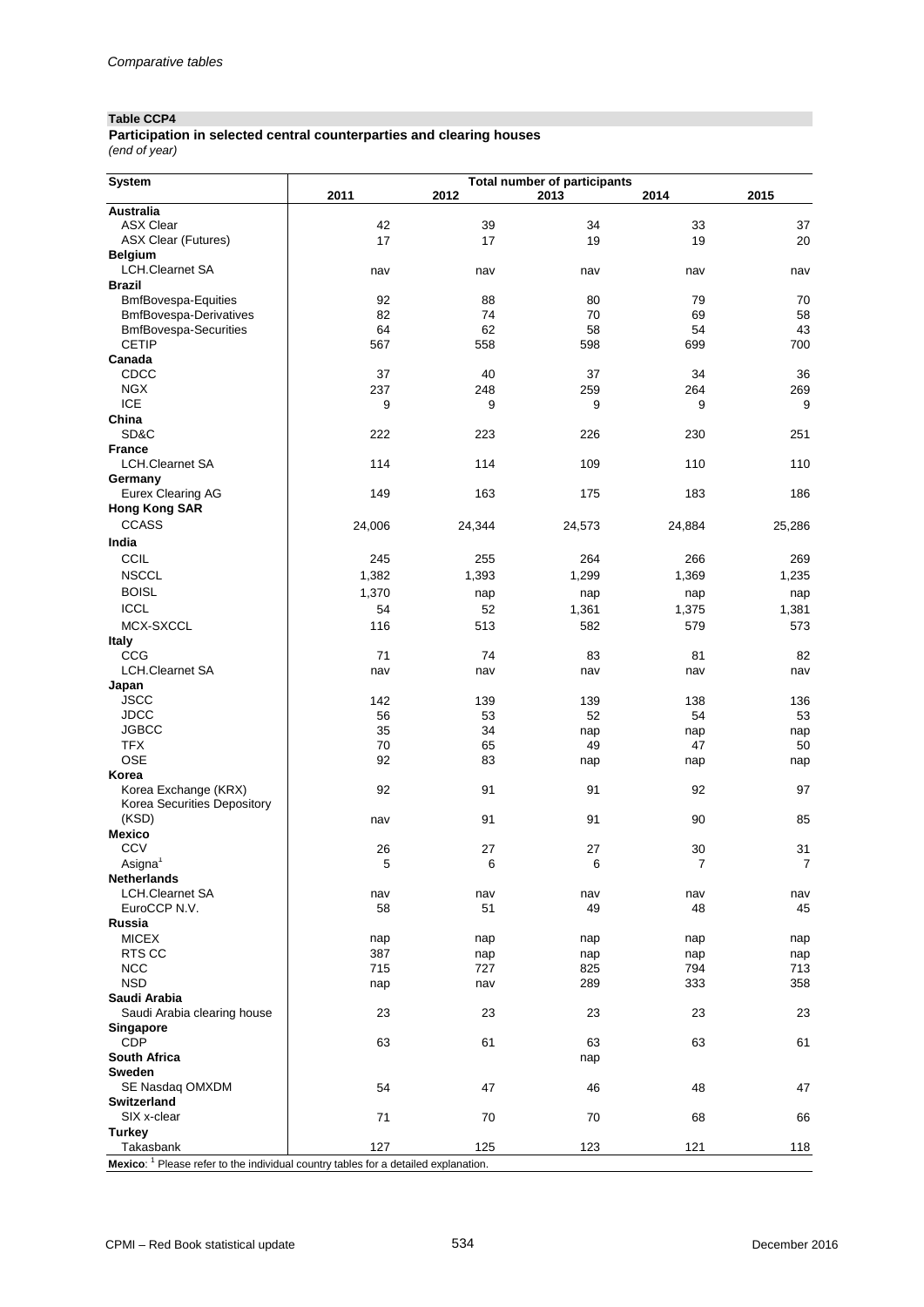# **Table CCP4 (cont)**

| <b>System</b>                      | <b>Total number of participants</b> |      |      |      |      |  |  |  |  |  |
|------------------------------------|-------------------------------------|------|------|------|------|--|--|--|--|--|
|                                    | 2011                                | 2012 | 2013 | 2014 | 2015 |  |  |  |  |  |
| <b>United Kingdom</b>              |                                     |      |      |      |      |  |  |  |  |  |
| <b>LCH.Clearnet Ltd</b>            | 159                                 | 171  | 165  | 161  | 154  |  |  |  |  |  |
| <b>LCH.Clearnet SA</b>             | nav                                 | nav  | nav  | nav  | nav  |  |  |  |  |  |
| <b>ICE Clear Europe</b>            | nav                                 | nav  | 81   | 80   | 79   |  |  |  |  |  |
| <b>LME Clear Limited</b>           | nav                                 | nav  | nav  | 42   | 42   |  |  |  |  |  |
| <b>CME Clearing Europe Limited</b> | nav                                 | nav  | nav  | 18   | 19   |  |  |  |  |  |
| <b>United States</b>               |                                     |      |      |      |      |  |  |  |  |  |
| <b>NSCC</b>                        | 187                                 | 181  | 173  | 170  | 161  |  |  |  |  |  |
| FICC/GSD                           | 101                                 | 104  | 85   | 106  | 119  |  |  |  |  |  |
| <b>FICC/MBSD</b>                   | 73                                  | 74   | 76   | 78   | 151  |  |  |  |  |  |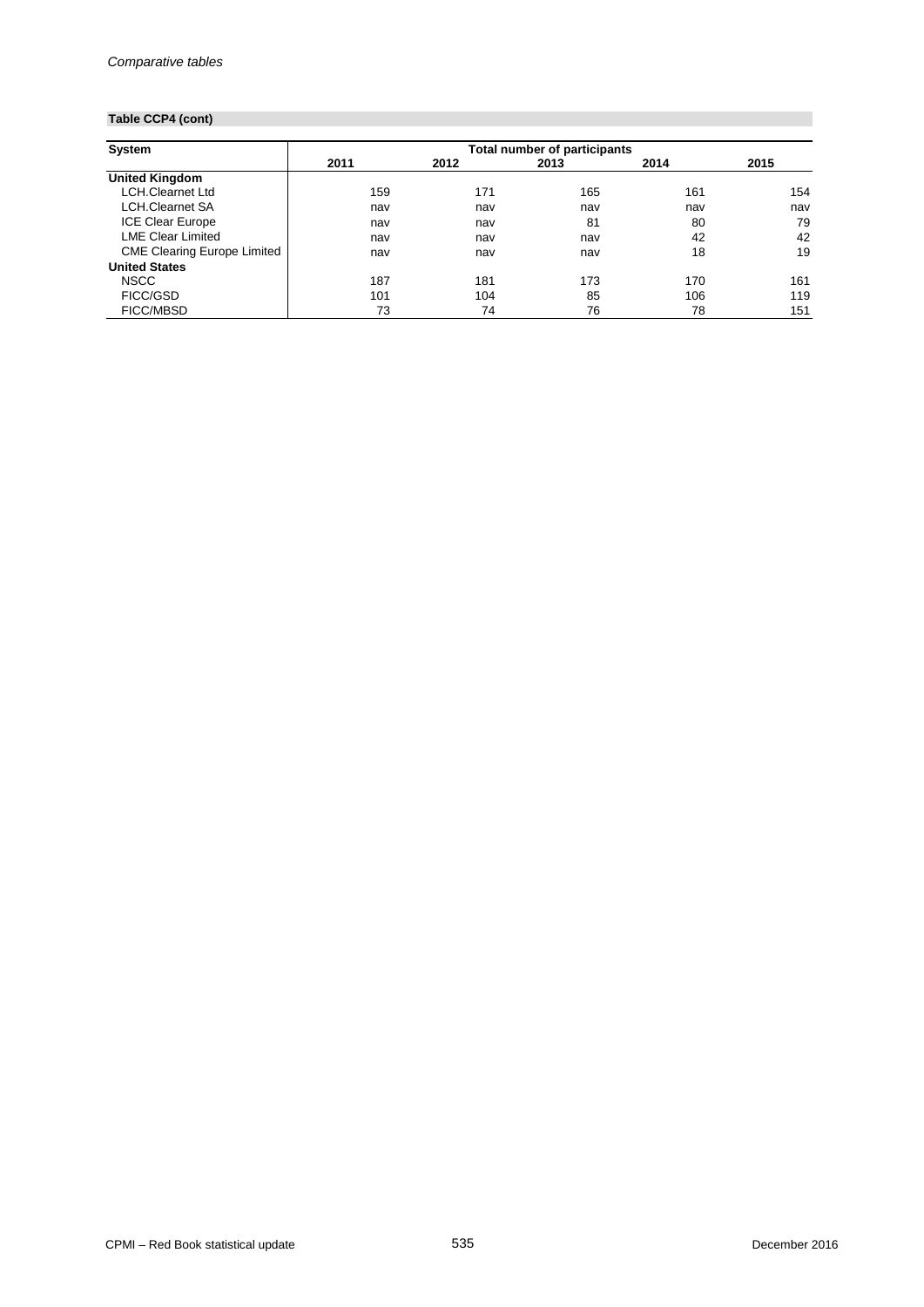#### **Table CSD1**

*(at end-2015)* **Features of selected central securities depositories**

| <b>Australia</b><br>E, O<br><b>ASX Settlement</b><br>no link<br><b>ASX Settlement</b><br>DVP: 10:30,<br>SE <sup>1</sup><br>FoP: 19:00<br>Austraclear<br>DOM, B, C, G<br>Austraclear<br>$18:30^2$ , 20:30 <sup>3</sup><br>no link<br>SE <sup>1</sup><br><b>Belgium</b><br><b>NBB SSS</b><br>B, C, G, O<br>СB<br><b>NBB SSS</b><br>18:00<br>no link<br>B, C, G, E, O<br>O<br>20:00<br>direct: Euroclear<br>Euroclear Belgium<br><b>ESES Belgium</b><br>Bank<br>B, C, G, E, O<br>46 links<br>Euroclear Bank<br>O, B<br>Euroclear Bank<br>19:00<br><b>Brazil</b><br><b>SELIC</b><br>DOM; G<br>CВ<br><b>SELIC</b><br>18:30<br>no link<br><b>SE</b><br><b>BMFBOVESPA-Equities</b><br>DOM; E, B, O<br>BMFBOVESPA-<br>17:00<br>no link<br>Equities<br>$\circ$<br><b>CETIP</b><br>DOM; B,C,G<br><b>CETIP</b><br>19:00<br>no link<br>Canada<br><b>CDS</b><br>DOM, INT, B, C,<br><b>CDSX</b><br>direct: DVP: DTC.<br>B, SE, O <sup>1</sup><br>$16:00^{2}$<br>G, E<br>direct: FoP:<br>Euroclear France,<br>SEB, CAVALI,<br><b>JASDEC</b><br>China<br>SD&C<br>DOM, B, G, E, O<br>$SD&C^2$<br>16:00<br>$SE^1$ , O<br>nav<br>CDC Depository and<br><b>B, G, O</b><br><b>CDC Depository</b><br>17:00<br>direct: Central<br>O<br>and Settlement<br><b>Settlement System</b><br>System<br>Clearstream<br>Banking<br>Luxembourg<br><b>France</b><br>17:00<br>Euroclear France<br>B, G, E, O<br>O<br>$ESES$ France <sup>1</sup><br>FoP: $16^2$<br>Germany<br>DOM, INT: B, C,<br>Clearstream Banking AG<br>CASCADE,<br>direct: DVP: EUR,<br>SE <sup>1</sup><br>DVP: 16:30 <sup>2</sup> ,<br>CREATION<br>G, E, O<br>CHF, DKK;<br>FoP: 18:00<br>USD, JPY;<br>indirect: 45<br><b>Hong Kong SAR</b><br><b>CCASS</b><br>SE <sup>2</sup><br>CCASS <sup>3</sup><br>DOM, B, G, E, $O1$<br>3<br>15:45<br>Central<br>DOM, INT, B, C,<br>CB<br><b>CMU</b><br>18:30<br>direct: FoP/DVP <sup>4</sup><br>Moneymarkets<br>G<br>Unit<br>India<br>RBI (SSS)<br>G<br>CВ<br>SSS<br>19:30<br>nap | System | Type of<br>securities held | Owner/<br>manager | Settlement<br>system | <b>Closing time for</b><br>same-day<br>transactions | Links to other<br><b>CSDs</b> |
|---------------------------------------------------------------------------------------------------------------------------------------------------------------------------------------------------------------------------------------------------------------------------------------------------------------------------------------------------------------------------------------------------------------------------------------------------------------------------------------------------------------------------------------------------------------------------------------------------------------------------------------------------------------------------------------------------------------------------------------------------------------------------------------------------------------------------------------------------------------------------------------------------------------------------------------------------------------------------------------------------------------------------------------------------------------------------------------------------------------------------------------------------------------------------------------------------------------------------------------------------------------------------------------------------------------------------------------------------------------------------------------------------------------------------------------------------------------------------------------------------------------------------------------------------------------------------------------------------------------------------------------------------------------------------------------------------------------------------------------------------------------------------------------------------------------------------------------------------------------------------------------------------------------------------------------------------------|--------|----------------------------|-------------------|----------------------|-----------------------------------------------------|-------------------------------|
|                                                                                                                                                                                                                                                                                                                                                                                                                                                                                                                                                                                                                                                                                                                                                                                                                                                                                                                                                                                                                                                                                                                                                                                                                                                                                                                                                                                                                                                                                                                                                                                                                                                                                                                                                                                                                                                                                                                                                         |        |                            |                   |                      |                                                     |                               |
|                                                                                                                                                                                                                                                                                                                                                                                                                                                                                                                                                                                                                                                                                                                                                                                                                                                                                                                                                                                                                                                                                                                                                                                                                                                                                                                                                                                                                                                                                                                                                                                                                                                                                                                                                                                                                                                                                                                                                         |        |                            |                   |                      |                                                     |                               |
|                                                                                                                                                                                                                                                                                                                                                                                                                                                                                                                                                                                                                                                                                                                                                                                                                                                                                                                                                                                                                                                                                                                                                                                                                                                                                                                                                                                                                                                                                                                                                                                                                                                                                                                                                                                                                                                                                                                                                         |        |                            |                   |                      |                                                     |                               |
|                                                                                                                                                                                                                                                                                                                                                                                                                                                                                                                                                                                                                                                                                                                                                                                                                                                                                                                                                                                                                                                                                                                                                                                                                                                                                                                                                                                                                                                                                                                                                                                                                                                                                                                                                                                                                                                                                                                                                         |        |                            |                   |                      |                                                     |                               |
|                                                                                                                                                                                                                                                                                                                                                                                                                                                                                                                                                                                                                                                                                                                                                                                                                                                                                                                                                                                                                                                                                                                                                                                                                                                                                                                                                                                                                                                                                                                                                                                                                                                                                                                                                                                                                                                                                                                                                         |        |                            |                   |                      |                                                     |                               |
|                                                                                                                                                                                                                                                                                                                                                                                                                                                                                                                                                                                                                                                                                                                                                                                                                                                                                                                                                                                                                                                                                                                                                                                                                                                                                                                                                                                                                                                                                                                                                                                                                                                                                                                                                                                                                                                                                                                                                         |        |                            |                   |                      |                                                     |                               |
|                                                                                                                                                                                                                                                                                                                                                                                                                                                                                                                                                                                                                                                                                                                                                                                                                                                                                                                                                                                                                                                                                                                                                                                                                                                                                                                                                                                                                                                                                                                                                                                                                                                                                                                                                                                                                                                                                                                                                         |        |                            |                   |                      |                                                     |                               |
|                                                                                                                                                                                                                                                                                                                                                                                                                                                                                                                                                                                                                                                                                                                                                                                                                                                                                                                                                                                                                                                                                                                                                                                                                                                                                                                                                                                                                                                                                                                                                                                                                                                                                                                                                                                                                                                                                                                                                         |        |                            |                   |                      |                                                     |                               |
|                                                                                                                                                                                                                                                                                                                                                                                                                                                                                                                                                                                                                                                                                                                                                                                                                                                                                                                                                                                                                                                                                                                                                                                                                                                                                                                                                                                                                                                                                                                                                                                                                                                                                                                                                                                                                                                                                                                                                         |        |                            |                   |                      |                                                     | Moneymarkets Unit,            |
|                                                                                                                                                                                                                                                                                                                                                                                                                                                                                                                                                                                                                                                                                                                                                                                                                                                                                                                                                                                                                                                                                                                                                                                                                                                                                                                                                                                                                                                                                                                                                                                                                                                                                                                                                                                                                                                                                                                                                         |        |                            |                   |                      |                                                     |                               |
|                                                                                                                                                                                                                                                                                                                                                                                                                                                                                                                                                                                                                                                                                                                                                                                                                                                                                                                                                                                                                                                                                                                                                                                                                                                                                                                                                                                                                                                                                                                                                                                                                                                                                                                                                                                                                                                                                                                                                         |        |                            |                   |                      |                                                     | direct: FoP: EUR: 6,          |
|                                                                                                                                                                                                                                                                                                                                                                                                                                                                                                                                                                                                                                                                                                                                                                                                                                                                                                                                                                                                                                                                                                                                                                                                                                                                                                                                                                                                                                                                                                                                                                                                                                                                                                                                                                                                                                                                                                                                                         |        |                            |                   |                      |                                                     |                               |
|                                                                                                                                                                                                                                                                                                                                                                                                                                                                                                                                                                                                                                                                                                                                                                                                                                                                                                                                                                                                                                                                                                                                                                                                                                                                                                                                                                                                                                                                                                                                                                                                                                                                                                                                                                                                                                                                                                                                                         |        |                            |                   |                      |                                                     |                               |
| <b>NSDL</b><br>E, B, O<br>SE, O<br><b>NSDL</b><br>15:30<br>direct<br>CDSL<br>SE, O<br><b>CDSL</b><br>15:30<br>E, B, O<br>direct<br><b>Italy</b>                                                                                                                                                                                                                                                                                                                                                                                                                                                                                                                                                                                                                                                                                                                                                                                                                                                                                                                                                                                                                                                                                                                                                                                                                                                                                                                                                                                                                                                                                                                                                                                                                                                                                                                                                                                                         |        |                            |                   |                      |                                                     |                               |
| Monte Titoli<br>DOM, INT: G, E,<br>Monte Titoli - T2S<br>O <sup>1</sup><br>direct: FoP, DvP:<br>$18:00^{2}$<br>B, O<br>EUR:10, CHF:1,<br>FoP: EUR:2,<br>$USD:1^3$                                                                                                                                                                                                                                                                                                                                                                                                                                                                                                                                                                                                                                                                                                                                                                                                                                                                                                                                                                                                                                                                                                                                                                                                                                                                                                                                                                                                                                                                                                                                                                                                                                                                                                                                                                                       |        |                            |                   |                      |                                                     | EUR, GBP:1; direct            |
| Japan<br>DOM: G<br>O<br><b>BOJ-NET</b><br>$21:00^{1}$<br>BOJ<br>no link                                                                                                                                                                                                                                                                                                                                                                                                                                                                                                                                                                                                                                                                                                                                                                                                                                                                                                                                                                                                                                                                                                                                                                                                                                                                                                                                                                                                                                                                                                                                                                                                                                                                                                                                                                                                                                                                                 |        |                            |                   |                      |                                                     |                               |
| <b>JASDEC</b><br>direct: FoP: 3;<br>E, B, O <sup>2</sup><br>15:30 <sup>3</sup> , 17:00 <sup>4</sup><br>JASDEC<br>SE, O, B<br>indirect: FoP: 3<br>For the footnotes regarding the systems, see after this table.                                                                                                                                                                                                                                                                                                                                                                                                                                                                                                                                                                                                                                                                                                                                                                                                                                                                                                                                                                                                                                                                                                                                                                                                                                                                                                                                                                                                                                                                                                                                                                                                                                                                                                                                         |        |                            |                   |                      |                                                     |                               |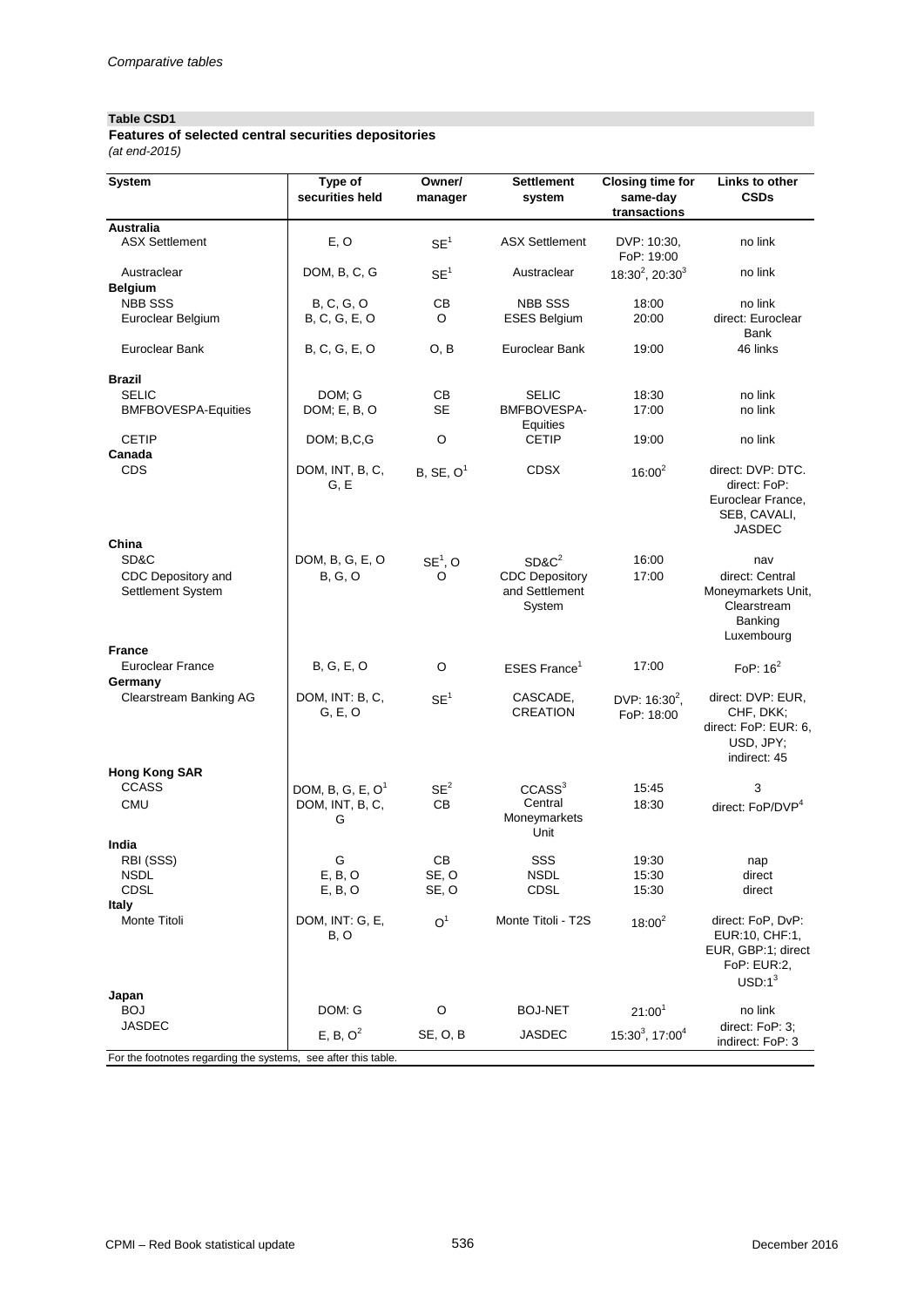# **Table CSD1 (cont)**

| System                                                       | Type of<br>securities held          | Owner/<br>manager     | <b>Settlement</b><br>system                                  | <b>Closing time for</b><br>same-day<br>transactions                        | Links to other<br><b>CSDs</b>                                                                                             |
|--------------------------------------------------------------|-------------------------------------|-----------------------|--------------------------------------------------------------|----------------------------------------------------------------------------|---------------------------------------------------------------------------------------------------------------------------|
| Korea<br>Korea Securities Depository<br>(KSD)                | B, C, G, E, O                       | SE, O, B              | <b>KSD</b>                                                   | DVP: $16:00^1$ ,<br>16:10 <sup>2</sup> , 16:50 <sup>2</sup> ,<br>$17:00^3$ | direct: DVP, FoP: 3<br>direct: Fop: 2<br>indirect: DVP, FoP:<br>36 <sup>4</sup>                                           |
| <b>Mexico</b><br>Indeval                                     | DOM: B, C, G, E,<br>O               | SE, CB                | DALI                                                         | 16:15                                                                      | direct: (FoP/DVP):<br>EUR, GBP, CLP,<br>COP, PEN: 5<br>indirect: (FoP/DVP):<br>USD:2                                      |
| <b>Netherlands</b><br><b>Euroclear Netherlands</b><br>Russia | nav                                 | O <sup>1</sup>        | nav                                                          | nav                                                                        | nav                                                                                                                       |
| <b>NSD</b>                                                   | DOM: B, G, E<br>INT: B, G, E        | SE, B, O              | <b>NSD</b>                                                   | $17:00^1$ ; 20:00 <sup>2</sup> ;<br>$19:30^{3}$                            | direct <sup>4</sup>                                                                                                       |
| Saudi Arabia<br>Tadawul                                      | DOM, B, E, G                        | SE <sup>1</sup>       | Equator                                                      | 15:30                                                                      | no link                                                                                                                   |
| Singapore<br>MEPS+(SGS)<br><b>DCSS</b><br><b>CDP</b>         | G<br>B<br>DOM, INT, B, E,<br>O, G   | CВ<br>SE<br>O         | MEPS+(SGS)<br>PSMS <sup>1</sup><br><b>CDP</b>                | 19:00<br>17:30<br>12:00                                                    | nav<br>nav<br>nav                                                                                                         |
| <b>South Africa</b><br><b>SAFIRES</b><br><b>Sweden</b>       | B, E                                | B, SE, O <sup>1</sup> | <b>SAFIRES</b>                                               | 15:00                                                                      | no link                                                                                                                   |
| Euroclear Sweden                                             | DOM, B, G, E, O                     | B, O                  | <b>VPC</b>                                                   | 17:00                                                                      | direct: FoP: DKK,<br>GBP, EUR: 2, CHF;<br>direct: DVP:EUR;<br>indirect: FoP: DKK,<br>EUR, ISL, USD;<br>indirect: DVP: USD |
| <b>Switzerland</b><br><b>SECOM</b>                           | DOM: B, G, E, O;<br>INT: B, G, E, O | в                     | <b>SECOM</b>                                                 | $14:30^{1}$ ; 21:30 <sup>2</sup>                                           | direct: DVP, FoP:<br>10;<br>indirect: DVP, FoP:<br>60                                                                     |
| Turkey<br>Takasbank                                          | DOM, INT, $E^1$ , $O^2$             | SE, $B^3$ , $O^3$     | Takasbank                                                    | 21:00                                                                      | direct/indirect:<br>Euroclear, FoP/DVP                                                                                    |
| <b>Central Securities Depository</b>                         | DOM: B, E, O                        | SE, O                 | Central<br>Dematerialized                                    | DVP: 17:00;<br>FoP: 18:30                                                  | no link                                                                                                                   |
| <b>ESTS</b><br><b>United Kingdom</b>                         | G                                   | CB                    | System <sup>4</sup><br><b>ESTS</b>                           | 17:30                                                                      | no link                                                                                                                   |
| CREST <sup>1</sup>                                           | DOM, B, C, G, E,<br>O               | CB, B, O              | <b>RTGS</b>                                                  | DVP: 16:10; FoP:<br>16:40                                                  | DVP: SIS<br>SegaInterSettle AG;<br>FoP: Euroclear SA<br>and Depositary<br>Trust & Clearing<br>Corporation                 |
| <b>United States</b><br>NBES <sup>1</sup>                    | G, O                                | CВ                    | <b>Fedwire Securities</b>                                    | $15:15^2$                                                                  | no link                                                                                                                   |
| <b>DTC</b>                                                   | <b>B, C, E, O</b>                   | B, O                  | Service<br>DTC-NSCC<br>Consolidated<br>Settlement<br>Service | $15:20^2$                                                                  | direct: 13;<br>indirect: 1                                                                                                |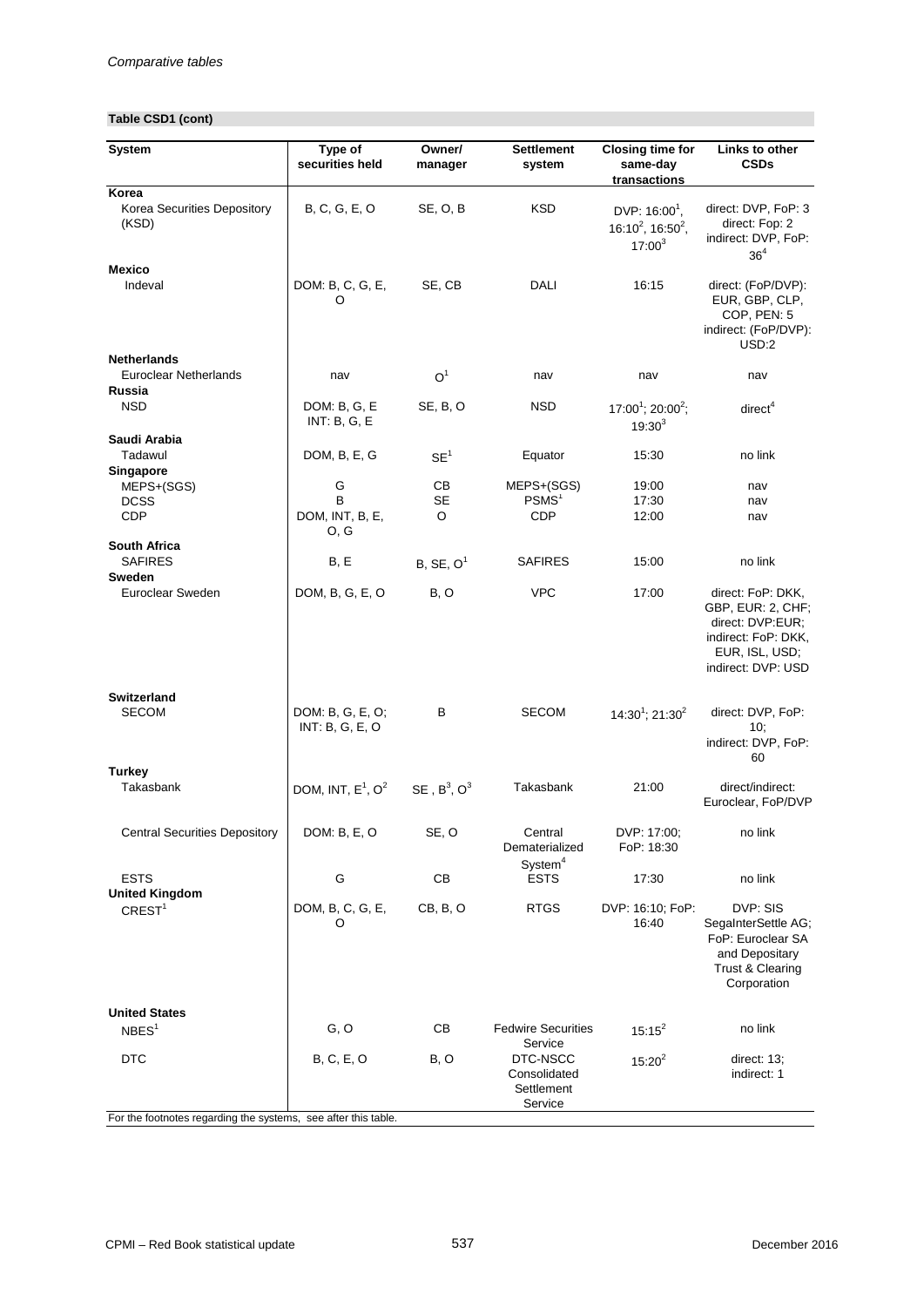## **Table CSD1 (cont)**

| <b>System</b>                                                  | <b>Intraday finality</b> | <b>DVP</b> (Delivery<br><b>Versus</b><br>Payment)        | Delivery lag<br>$(T+n)$                                                           | <b>Currencies</b>                                                                                          | <b>Cash settlement</b><br>agent                                                   |
|----------------------------------------------------------------|--------------------------|----------------------------------------------------------|-----------------------------------------------------------------------------------|------------------------------------------------------------------------------------------------------------|-----------------------------------------------------------------------------------|
| <b>Australia</b>                                               |                          |                                                          |                                                                                   |                                                                                                            |                                                                                   |
| <b>ASX Settlement</b>                                          | yes                      | DVP3                                                     | $T+3$                                                                             | <b>AUD</b>                                                                                                 | CВ                                                                                |
| Austraclear                                                    | yes                      | DVP <sub>1</sub>                                         | $T^4$ , T+1 <sup>5</sup> , T+3 <sup>6</sup>                                       | <b>AUD</b>                                                                                                 | CВ                                                                                |
| <b>Belgium</b><br><b>NBB SSS</b>                               |                          | DVP1                                                     |                                                                                   | <b>EUR</b>                                                                                                 | CВ                                                                                |
| Euroclear Belgium                                              | yes<br>yes               | DVP1                                                     | $T+2, T+3$<br>$T+3$                                                               | <b>EUR</b>                                                                                                 | CВ                                                                                |
| Euroclear Bank                                                 | yes                      | DVP1                                                     | $T, T+n$                                                                          | EUR. $501$                                                                                                 | B                                                                                 |
| <b>Brazil</b>                                                  |                          |                                                          |                                                                                   |                                                                                                            |                                                                                   |
| <b>SELIC</b>                                                   | yes                      | DVP <sub>1</sub>                                         | т                                                                                 | <b>BRL</b>                                                                                                 | CВ                                                                                |
| <b>BMFBOVESPA-Equities</b>                                     | no <sup>1</sup>          | DVP3                                                     | $T+1^2$ ; T+3                                                                     | <b>BRL</b>                                                                                                 | CВ                                                                                |
| <b>CETIP</b>                                                   | no <sup>1</sup>          | DVP3                                                     | $T+1$                                                                             | <b>BRL</b>                                                                                                 | CB                                                                                |
| Canada                                                         |                          |                                                          |                                                                                   |                                                                                                            |                                                                                   |
| <b>CDS</b>                                                     | yes                      | DVP <sub>2</sub>                                         | $T+3^3$ , $T+0^4$ , $T+2^5$ ,<br>$T + 3^6$                                        | CAD, USD                                                                                                   | CB: CAD; B: USD                                                                   |
| China                                                          |                          |                                                          |                                                                                   |                                                                                                            |                                                                                   |
| SD&C                                                           | no                       | DVP1, DVP2                                               | $T+1,T+3$                                                                         | RMB, USD, HKD                                                                                              | в                                                                                 |
| CDC Depository and<br>Settlement System                        | yes                      | DVP1                                                     | т                                                                                 | RMB                                                                                                        | CDC                                                                               |
| <b>France</b>                                                  |                          |                                                          |                                                                                   |                                                                                                            |                                                                                   |
| <b>Euroclear France</b><br>Germany                             | yes                      | DVP1                                                     | $T+3$                                                                             | <b>EUR</b>                                                                                                 | CВ                                                                                |
| Clearstream Banking AG                                         | yes                      | DVP1                                                     | $T+2^3$ , T-T+40 <sup>4</sup>                                                     | <b>EUR, 42</b>                                                                                             | CB, B                                                                             |
| <b>Hong Kong SAR</b>                                           |                          |                                                          |                                                                                   |                                                                                                            |                                                                                   |
| <b>CCASS</b>                                                   | yes                      | $DVP2^5$                                                 | $T+2$                                                                             | HKD, USD, CNY                                                                                              | В                                                                                 |
| <b>CMU</b>                                                     | yes                      | DVP1, DVP3                                               | $T+0-$ T+2                                                                        | HKD, USD, EUR,<br><b>CNY</b>                                                                               | CB: HKD; B: CNY,<br>EUR, USD                                                      |
| India                                                          |                          |                                                          |                                                                                   |                                                                                                            |                                                                                   |
| RBI (SSS)                                                      | yes                      | DVP3                                                     | $T+0, T+1$                                                                        | <b>INR</b>                                                                                                 | СВ                                                                                |
| <b>NSDL</b><br><b>CDSL</b>                                     | yes                      | DVP <sub>3</sub>                                         | $T+2$                                                                             | <b>INR</b>                                                                                                 | В<br>B                                                                            |
| Italy                                                          | yes                      | DVP3                                                     | $T+2$                                                                             | <b>INR</b>                                                                                                 |                                                                                   |
| Monte Titoli                                                   | yes                      | DVP1, DVP3                                               | $T+2^4$ , T-T+n <sup>5</sup>                                                      | <b>EUR</b>                                                                                                 | CВ                                                                                |
| Japan                                                          |                          |                                                          |                                                                                   |                                                                                                            |                                                                                   |
| <b>BOJ</b>                                                     | yes                      | DVP1                                                     | $T - T + 2$                                                                       | JPY                                                                                                        | CВ                                                                                |
| <b>JASDEC</b>                                                  | yes                      | DVP1, DVP2 <sup>5</sup> ,                                |                                                                                   |                                                                                                            |                                                                                   |
|                                                                |                          | $DVP3^6$                                                 | $T - T + 3$                                                                       | <b>JPY</b>                                                                                                 | CB, B                                                                             |
| Korea                                                          |                          |                                                          |                                                                                   |                                                                                                            |                                                                                   |
| Korea Securities Depository                                    |                          | DVP1, DVP2,                                              |                                                                                   | <b>KRW</b>                                                                                                 | CB, B                                                                             |
|                                                                | yes                      | DVP3 <sup>5</sup>                                        | $T, T+1, T+2^6$                                                                   |                                                                                                            |                                                                                   |
| <b>Mexico</b>                                                  |                          |                                                          |                                                                                   |                                                                                                            |                                                                                   |
| Indeval                                                        | yes                      | DVP3 <sup>1</sup>                                        | т                                                                                 | <b>MXN</b>                                                                                                 | CВ                                                                                |
| <b>Netherlands</b>                                             |                          |                                                          |                                                                                   |                                                                                                            |                                                                                   |
| Euroclear Netherlands<br><b>Russia</b>                         | yes                      | DVP1                                                     | $T+3$                                                                             | EUR/non-EUR                                                                                                | CB, B                                                                             |
| <b>NSD</b>                                                     | yes                      | DVP <sub>1</sub><br>DVP <sub>2</sub><br>DVP <sub>3</sub> | OTC transactions -<br>not stipulated.<br>Exchange<br>transactions -<br>$T+0, T+2$ | RUR, USD,<br>EUR, CHF, GBP,<br>GBP, CNY, KZT,<br>BYR, UAH, AMD,<br>HKD, AUD, JPY,<br>NOK, CAD <sup>6</sup> | O - RUB, USD,<br>EUR, CHF, GBP,<br>HKD, CNY <sup>5</sup> ; CHF, CNY, HKD; B - USD |
| Saudi Arabia                                                   |                          |                                                          |                                                                                   |                                                                                                            |                                                                                   |
| Tadawul                                                        | yes                      | DVP1 <sup>2</sup> , DVP3 <sup>3</sup>                    | $T+0^2$ , $T+2^3$                                                                 | <b>SAR</b>                                                                                                 | CB, B                                                                             |
| Singapore                                                      |                          |                                                          |                                                                                   |                                                                                                            |                                                                                   |
| MEPS+(SGS)                                                     | yes                      | DVP1                                                     | $T+1$                                                                             | SGD                                                                                                        | CВ                                                                                |
| <b>DCSS</b>                                                    | yes                      | DVP1                                                     | $T+0^2$                                                                           | SGD                                                                                                        | B, CB                                                                             |
| <b>CDP</b>                                                     | yes                      | DVP <sub>2</sub>                                         | $T+3$                                                                             | SGD, AUD, HKD,<br><b>USD</b>                                                                               | В                                                                                 |
| <b>South Africa</b>                                            |                          |                                                          |                                                                                   |                                                                                                            |                                                                                   |
| <b>SAFIRES</b>                                                 | yes                      | DVP1                                                     | $T+3^2$ , $T+5^3$                                                                 | ZAR                                                                                                        | CВ                                                                                |
| Sweden                                                         |                          |                                                          |                                                                                   |                                                                                                            |                                                                                   |
| Euroclear Sweden                                               | yes                      | yes                                                      | $T+2, T+3$                                                                        | SEK, EUR                                                                                                   | СB                                                                                |
| For the footnotes regarding the systems, see after this table. |                          |                                                          |                                                                                   |                                                                                                            |                                                                                   |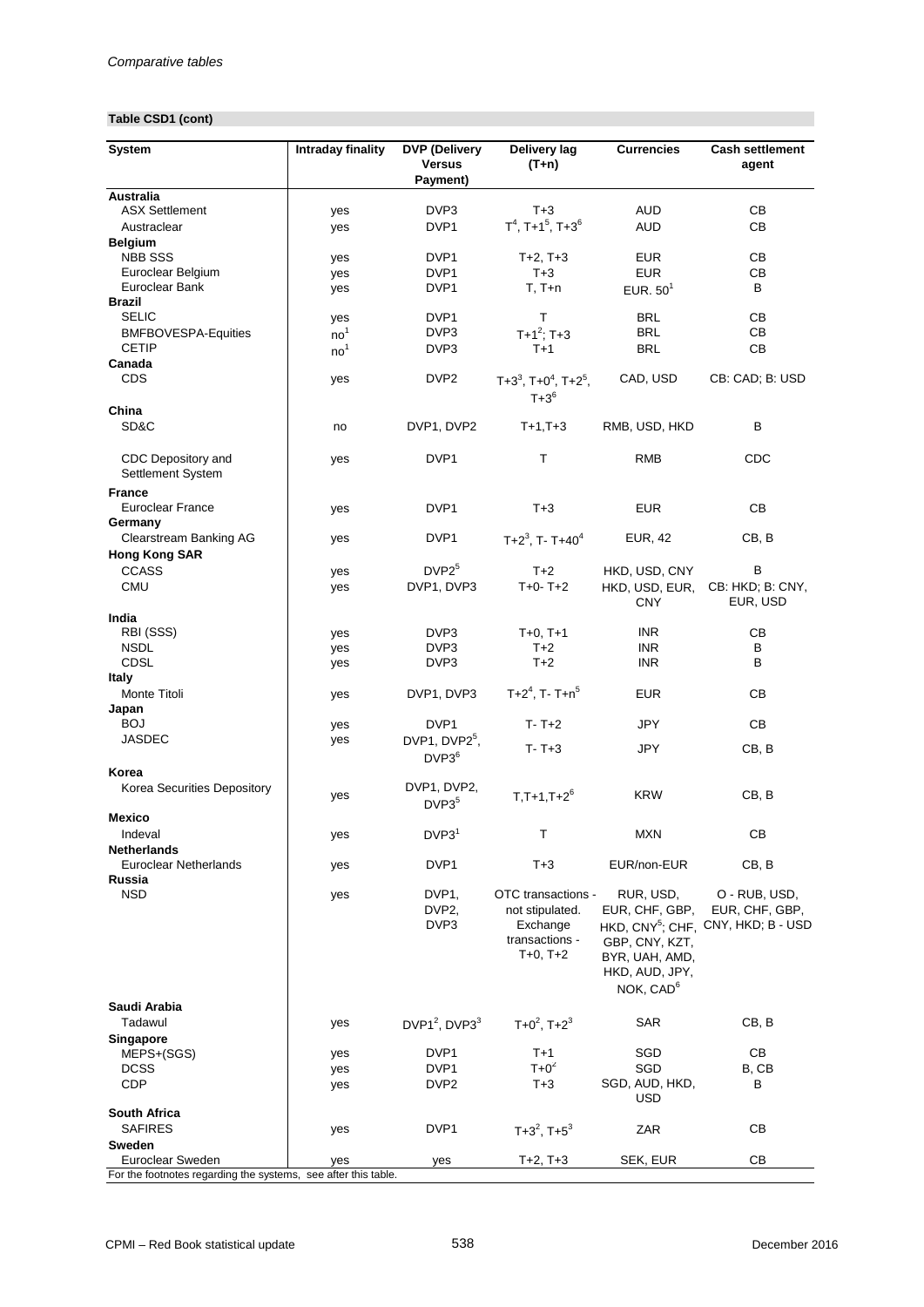# **Table CSD1 (cont)**

| System                               | Intraday finality | <b>DVP</b> (Delivery<br><b>Versus</b><br>Payment) | Delivery lag<br>(T+n)                       | <b>Currencies</b> | <b>Cash settlement</b><br>agent                            |
|--------------------------------------|-------------------|---------------------------------------------------|---------------------------------------------|-------------------|------------------------------------------------------------|
| <b>Switzerland</b>                   |                   |                                                   |                                             |                   |                                                            |
| <b>SECOM</b>                         | yes               | DVP <sub>1</sub>                                  | $T, T+1, T+2, T+3$                          | 37                | CB: CHF; B: CHF<br>and all other 36<br>currencies: SIX SIS |
| Turkey                               |                   |                                                   |                                             |                   |                                                            |
| Takasbank                            | yes               | DVP3                                              | $T+0^5$ , $T+1^6$ , $T+2^7$                 | TRY, USD, EUR     | Takasbank                                                  |
| <b>Central Securities Depository</b> | yes               | DVP1 <sup>8</sup> , DVP3 <sup>9</sup>             | $T+0, T+2$                                  | TRY               | Takasbank                                                  |
| <b>ESTS</b>                          | yes               | DVP <sub>1</sub>                                  | nap                                         | <b>TRY</b>        | CВ                                                         |
| <b>United Kingdom</b>                |                   |                                                   |                                             |                   |                                                            |
| <b>CREST</b>                         | yes               | DVP1 <sup>2</sup> , DVP $2^3$                     | $T^4$ , T+1 <sup>5</sup> , T+3 <sup>6</sup> | GBP. EUR. USD     | CB, B                                                      |
| <b>United States</b>                 |                   |                                                   |                                             |                   |                                                            |
| NBES <sup>1</sup>                    | yes               | DVP <sub>1</sub>                                  | $T, T+1$                                    | <b>USD</b>        | CВ                                                         |
| DTC.                                 | no                | DVP <sub>2</sub>                                  | T. T+3                                      | USD.              | CВ                                                         |

For the footnotes regarding the systems, see after this table.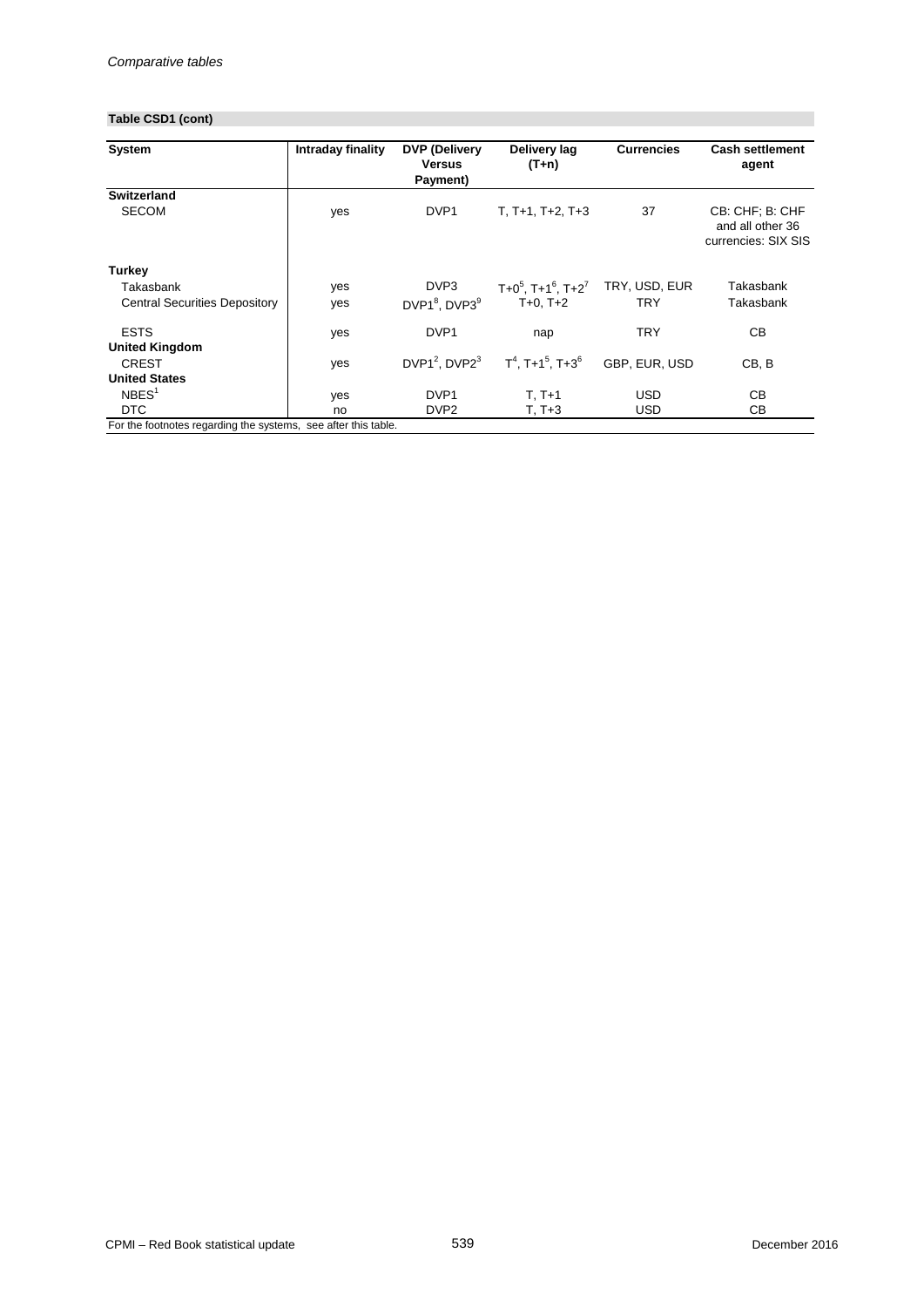#### **Footnotes for Table CSD1**

Australia: <sup>1</sup> ASX Group. <sup>2</sup> Australian eastern standard time. <sup>3</sup> Australian eastern daylight-saving time. <sup>4</sup> Short-term debt securities if terms are agreed prior to midday. <sup>5</sup> Short-term debt securities if terms are agreed after midday. <sup>6</sup> Long-term debt securities.

Belgium: <sup>1</sup> Settlement currencies.

Brazil: <sup>1</sup> Some special transactions have intraday finality. <sup>2</sup> Payments relating to derivatives on stocks.

Canada: <sup>1</sup> IIROC. <sup>2</sup> Once payment exchange commences usually at 16:00, no further funds settlement is permitted that day; however, securities settlement can occur up to 19:30. <sup>3</sup> Equities. <sup>4</sup> GoC T-bills and money market securities. <sup>5</sup> GoC bonds with maturity of three years or less. GoC bonds with maturity of more than three years and all provincial, municipal, corporate and other bonds or other certificates of indebtedness including mortgage-backed securities.

China: <sup>1</sup> Shanghai Stock Exchange and Shenzhen Stock Exchange each hold 50% of SD&C's shares. <sup>2</sup> There is no official name for the system yet.

Germany: <sup>1</sup> Deutsche Börse AG. <sup>2</sup> 17:30 for specific Euro GC pooling transactions. <sup>3</sup> For stock exchange. <sup>4</sup> For over-the-counter. France: <sup>1</sup> ESES France replaced RGV2 in November 2007 while the revocable channel was suppressed. <sup>2</sup> Eleven links are operating in EUR.

**Hong Kong SAR**: <sup>1</sup> Equities include ordinary shares, preference shares, registered warrants, provisional allotment letters representing nil paid rights, depository receipts; structured products include derivative warrants, equity linked instruments, callable bull/bear contracts; bonds include Exchange Fund notes, Hong Kong SAR retail bonds and Hong Kong SAR Link Retail Bonds; unit trust funds includes Exchange Traded Funds, REITs. <sup>2</sup> Hong Kong Exchanges and Clearing Limited (HKEX). <sup>3</sup> CCASS stands for Central Clearing and Settlement System. <sup>4</sup> Austraclear in Australia and New Zealand, Korean Securities Depository in South Korea, China Govt Sec Depository Trust and Clearing Com Ltd in Mainland China. <sup>5</sup> Exchange trade: They are settled under continuous net settlement system on a netting basis, with final transfer of securities from the seller to the buyer at securities-on-hold status occurring throughout the 4 batches settlement runs processing cycle on T+2, with the final netting funds from the buyer to the seller on same value day. The allocated on-hold securities will become available upon receipt of bank confirmation of

on T+2; Non-exchange trade: securities transfer instructions are settled on a trade-by-trade basis, with final transfer of securities from the seller to the buyer occurring throughout the 4 batch settlement runs processing cycle, with the final transfer of fund from the buyer to the seller on same value day.

Italy: <sup>1</sup> Monte Titoli spa. <sup>2</sup> For matched transactions in the gross settlement. <sup>3</sup> The currencies reflect the denomination of financial instruments, cash leg is settled in EUR. <sup>4</sup> For main regulated markets (eg stock exchanges) and MTFs. <sup>5</sup> For OTC trades.

Japan: <sup>1</sup> "Core Time" of JGB Services is set from 9:00 to 16:30. <sup>2</sup> Commercial paper and investment trusts. <sup>3</sup> For equities. <sup>4</sup> For bonds, commericial paper and investment trusts. <sup>5</sup> For equities traded outside the exchanges. <sup>6</sup> For exchange-traded equities cleared via the Japan Securities Clearing Corporation.

Korea: <sup>1</sup> Transactions on exchange. <sup>2</sup> 16:10 for securities settlements, 16:50 for funds settlements of institutional investor stock transactions. <sup>3</sup> For bonds traded on OTC market. <sup>4</sup> Links to other CSDs through global custodians, counted on a country basis. <sup>5</sup> DVP1 for bonds traded on OTC market, DVP2 for institutional investor stock transactions, DVP3 for transactions on exchange. <sup>6</sup>T for bonds traded on exchange, T+1 for government bonds traded on exchange and for bonds traded on OTC market, T+2 for stocks traded on exchange and institutional investor stock. Mexico: <sup>1</sup> DVP settlement cycle occurs every two minutes or less.

**Netherlands:** <sup>1</sup> Euroclear Group.

**Russia**: <sup>1</sup> For paper-based depo orders on OTC transactions. <sup>2</sup> For non-paper-based depo orders. <sup>3</sup> For depo orders settled on DVP1, DVP2 and DVP3 basis. For some transactions a different closing time may be set during the business day; up to that time depo orders are accepted and settled on the same business day. <sup>4</sup> NSD has accounts with eight CSDs (two of which allow settlement on a DVP basis). Eight CSDs have accounts with NSD. <sup>5</sup> Settlements on DVP basis, payments of securities gains, banking operations. <sup>6</sup> Payments of securities gains, banking operations.

**Saudi Arabia**: <sup>1</sup> Tadawul. <sup>2</sup> For equities. <sup>3</sup> For bonds.

Singapore: <sup>1</sup> Pre-Settlement Matching System. <sup>2</sup> Shares will be transferred once payment is confirmed on settlement date.

South Africa: <sup>1</sup> The owners are stock exchange and banks and the manager is STRATE Ltd. <sup>2</sup>T+3 for bonds. <sup>3</sup>T+5 for equities.

**Switzerland**: <sup>1</sup> For central bank money. <sup>2</sup> For commercial bank money.

United Kingdom: <sup>1</sup> Owned and operated by Euroclear UK and Ireland. <sup>2</sup> For sterling and euro settlement. <sup>3</sup> For US dollar settlement. <sup>4</sup> T for delivery by value transactions.  $5$  T+1 for gilts.  $5$  T+3 for equities. **Turkey**: <sup>1</sup> Takasbank is the custodian for non-fungible domestic stocks. <sup>2</sup> Takasbank is the custodian for domestic private pension funds.  $3$  Takasbank is owned by 19 banks and 67 brokerage houses, none of which can exceed a 5% share.  $4$  Settlement is processed and finalized through the Central Securities Depository-Takasbank integrated system. Takasbank, as the cash clearing agent, manages the DVP system. <sup>5</sup> G-Bonds, T-Bills and Repos. <sup>6</sup> Derivatives T+1 until 14:00. <sup>7</sup> Equities. <sup>8</sup> Securities for delivery lag of T+0. <sup>9</sup> Securities for delivery lag of T+2.

United States: <sup>1</sup> NBES is the Federal Reserve's National Book-Entry System. <sup>2</sup> Eastern time.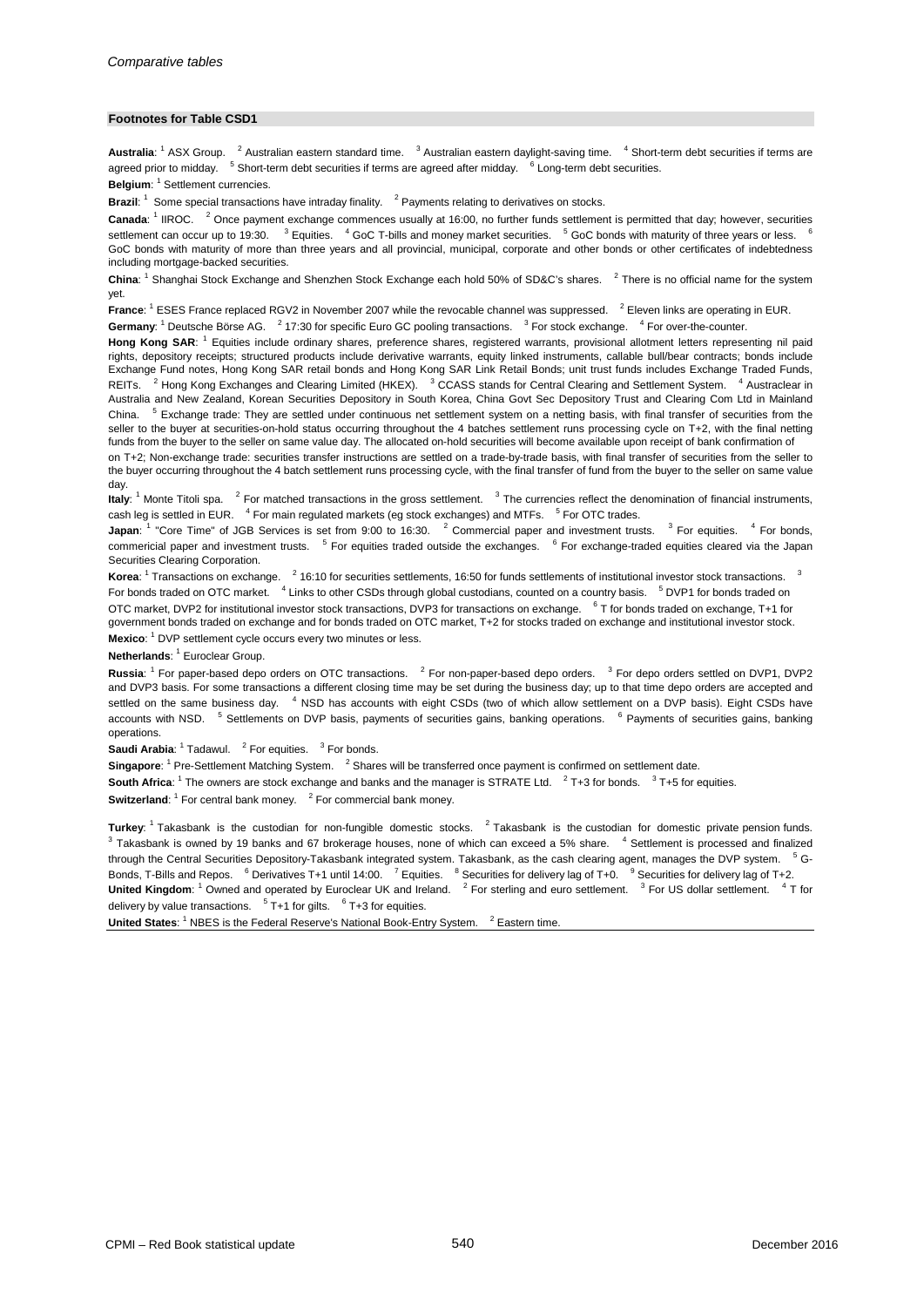# **Table CSD2**

**Transactions processed by selected central securities depositories: number of transactions**

*(total for the year)*

| <b>System</b>                                      | Number of transactions (millions) |               |               |                 |                  |                 | Increase in the number of transactions |             |                  |             |  |
|----------------------------------------------------|-----------------------------------|---------------|---------------|-----------------|------------------|-----------------|----------------------------------------|-------------|------------------|-------------|--|
|                                                    |                                   |               |               |                 |                  |                 | (% change on previous year)            |             |                  |             |  |
|                                                    | 2011                              | 2012          | 2013          | 2014            | 2015             | 2011            | 2012                                   | 2013        | 2014             | 2015        |  |
| Australia                                          |                                   |               |               |                 |                  |                 |                                        |             |                  |             |  |
| <b>ASX Settlement</b>                              | nav                               | nav           | nav           | nav             | nav              | nav             | nav                                    | nav         | nav              | nav         |  |
| Austraclear                                        | 0.33                              | 0.34          | 0.35          | 0.34            | 0.33             | 13.0            | 3.0                                    | 2.6         | $-2.2$           | $-2.7$      |  |
| <b>Belgium</b>                                     |                                   |               |               |                 |                  |                 |                                        |             |                  |             |  |
| <b>NBB SSS</b>                                     | 0.52                              | 0.58          | 0.55          | 0.95            | 0.50             | 27.2            | 12.3                                   | $-5.5$      | 72.2             | -47.5       |  |
| Euroclear Belgium                                  | 1.80                              | 1.80          | 1.91          | 2.12            | 2.47             | 5.1             | $-0.1$                                 | 5.9         | 11.0             | 16.5        |  |
| Euroclear Bank                                     | 59.9                              | 64.9          | 70.1          | 75.7            | 83.7             | 24.3            | 8.2                                    | 8.1         | 8.0              | 10.6        |  |
| <b>Brazil</b>                                      |                                   |               |               |                 |                  |                 |                                        |             |                  |             |  |
| <b>SELIC</b><br><b>BMFBOVESPA-Equities</b>         | 3.37<br>16.99                     | 3.64<br>18.89 | 3.97<br>20.93 | 3.95            | 4.14<br>18.00    | 12.0<br>$-0.6$  | 7.9<br>11.1                            | 9.0<br>10.8 | $-0.4$<br>$-8.5$ | 4.8<br>-6.1 |  |
| <b>CETIP</b>                                       | 34.90                             | 30.47         | 86.01         | 19.16<br>116.94 | 309.82           | 34.2            | $-12.7$                                | 182.2       | 36.0             | 164.9       |  |
| Canada                                             |                                   |               |               |                 |                  |                 |                                        |             |                  |             |  |
| CDS                                                | 418.5                             | 360.3         | 352.5         | 429.7           | 446.5            | 24.1            | $-13.9$                                | $-2.2$      | 21.9             | 3.9         |  |
| China                                              |                                   |               |               |                 |                  |                 |                                        |             |                  |             |  |
| SD&C                                               | 4,769.7                           | 4,117.2       | 5,711.6       |                 | 7,780.5 20,786.9 | $-22.4$         | $-13.7$                                | 38.7        | 36.2             | 167.2       |  |
| CDC Depository and                                 | 515.7                             | 587.4         | 457.5         | 466.4           | 677.3            | 17.5            | 13.9                                   | $-22.1$     | 1.9              | 45.2        |  |
| Settlement System                                  |                                   |               |               |                 |                  |                 |                                        |             |                  |             |  |
| <b>France</b>                                      |                                   |               |               |                 |                  |                 |                                        |             |                  |             |  |
| <b>Euroclear France</b>                            | 27.64                             | 23.62         | 24.38         | 24.30           | 25.61            | 5.8             | $-14.5$                                | 3.2         | $-0.4$           | 5.4         |  |
| Germany                                            |                                   |               |               |                 |                  |                 |                                        |             |                  |             |  |
| Clearstream Banking AG                             | 63.17                             | 52.80         | 60.93         | 55.33           | 61.17            | 8.2             | $-16.4$                                | 15.4        | $-9.2$           | 10.6        |  |
| <b>Hong Kong SAR</b>                               |                                   |               |               |                 |                  |                 |                                        |             |                  |             |  |
| <b>CCASS</b>                                       | 20.65                             | 18.03         | 20.20         | 21.76           | 24.76            | 3.6             | $-12.7$                                | 12.0        | 7.7              | 13.8        |  |
| <b>CMU</b>                                         | 0.114                             | 0.089         | 0.092         | 0.098           | 0.086            | 25.6            | $-22.3$                                | 4.4         | 5.8              | $-12.0$     |  |
| India                                              |                                   |               |               |                 |                  |                 |                                        |             |                  |             |  |
| RBI (SSS)                                          | 1.9                               | 2.3           | 2.6           | 3.0             | 3.1              | 12.8            | 22.5                                   | 13.6        | 16.2             | 3.1         |  |
| <b>NSDL</b>                                        | 118.1                             | 107.7         | 99.5          | 147.3           | 132.0            | $-36.4$         | $-8.8$                                 | $-7.6$      | 48.0             | $-10.4$     |  |
| <b>CDSL</b>                                        | 56.57                             | 68.41         | 69.21         | 104.67          | 95.16            | $-32.1$         | 20.9                                   | 1.2         | 51.2             | $-9.1$      |  |
| Italy                                              |                                   |               |               |                 |                  |                 |                                        |             |                  |             |  |
| Monte Titoli                                       | 23.49                             | 21.29         | 21.00         | 24.66           | 23.72            | $-9.3$          | $-9.4$                                 | $-1.4$      | 17.5             | $-3.8$      |  |
| Japan                                              |                                   |               |               |                 |                  |                 |                                        |             |                  |             |  |
| <b>BOJ</b>                                         | 3.93                              | 4.21          | 4.36          | 4.65            | 4.46             | 2.3             | 7.2                                    | 3.5         | 6.8              | $-4.3$      |  |
| <b>JASDEC</b>                                      | 85.45                             | 88.35         | 107.29        | 111.02          | 118.18           | $-1.9$          | 3.4                                    | 21.4        | 3.5              | 6.4         |  |
| Korea                                              |                                   |               |               |                 |                  |                 |                                        |             |                  |             |  |
| <b>KSD</b>                                         | 9.48                              | 7.72          | 7.71          | 7.81            | 8.61             | 5.2             | $-18.6$                                | $-0.1$      | 1.4              | 10.2        |  |
| <b>Mexico</b>                                      |                                   |               |               |                 |                  |                 |                                        |             |                  |             |  |
| Indeval                                            | 4.52                              | 4.77          | 5.35          | 5.22            | 5.52             | 10.8            | 5.7                                    | 12.0        | $-2.5$           | 5.8         |  |
| <b>Netherlands</b><br><b>Euroclear Netherlands</b> | 5.21                              |               |               |                 | 6.24             |                 | $-4.1$                                 | 7.0         |                  | 9.4         |  |
| Russia                                             |                                   | 5.00          | 5.35          | 5.71            |                  | 6.9             |                                        |             | 6.7              |             |  |
| <b>NSD</b>                                         | 2.59                              | 2.34          | 2.61          | 2.49            | 2.45             | $-5.2$          | $-9.7$                                 | 11.4        | $-4.4$           | $-1.8$      |  |
| <b>DCC</b>                                         | 0.13                              | 0.11          | 0.00          |                 |                  | $-62.8$         | $-12.2$                                | $-99.7$     |                  |             |  |
| Saudi Arabia                                       |                                   |               |               | nap             | nap              |                 |                                        |             | nap              | nap         |  |
| Tadawul                                            | 25.55                             | 42.11         | 43.25         | 48.81           | 30.45            | 30.7            | 64.8                                   | 2.7         | 12.8             | -37.6       |  |
| Singapore                                          |                                   |               |               |                 |                  |                 |                                        |             |                  |             |  |
| MEPS+(SGS)                                         | 0.079                             | 0.090         | 0.102         | 0.098           | 0.115            | 10.5            | 14.1                                   | 13.1        | $-3.4$           | 17.0        |  |
| <b>DCSS</b>                                        | nav                               | nav           | nav           | nav             | nav              | nav             | nav                                    | nav         | nav              | nav         |  |
| CDP                                                | 0.31                              | 0.47          | 0.90          | 0.50            | 0.40             | $-1.3$          | 53.0                                   | 92.2        | $-44.1$          | $-20.9$     |  |
| South Africa                                       |                                   |               |               |                 |                  |                 |                                        |             |                  |             |  |
| <b>SAFIRES</b>                                     | 5.02                              | 6.24          | 6.60          | 7.13            | 7.98             | 16.6            | 24.2                                   | 5.8         | 7.9              | 12.0        |  |
| Sweden                                             |                                   |               |               |                 |                  |                 |                                        |             |                  |             |  |
| Euroclear Sweden                                   | 13.86                             | 11.38         | 12.57         | 14.11           | 13.28            | 13.3            | $-17.9$                                | 10.4        | 12.2             | $-5.9$      |  |
| <b>Switzerland</b>                                 |                                   |               |               |                 |                  |                 |                                        |             |                  |             |  |
| <b>SECOM</b>                                       | 65.21                             | 49.82         | 53.49         | 55.07           | 66.92            | 13.5            | $-23.6$                                | 7.4         | 3.0              | 21.5        |  |
| <b>Turkey</b>                                      |                                   |               |               |                 |                  |                 |                                        |             |                  |             |  |
| Takasbank                                          | 95.70                             | 106.35        | 180.88        | 245.93          |                  | 296.06 15,349.9 | 11.1                                   | 70.1        | 36.0             | 20.4        |  |
| <b>Central Securities Depository</b>               | 2.42                              | 2.86          | 3.56          | 3.45            | 3.19             | $8.0\,$         | 18.4                                   | 24.4        | $-3.0$           | $-7.6$      |  |
| <b>ESTS</b>                                        | 0.13                              | 0.18          | 0.27          | 0.26            | 0.28             | 47.0            | 41.8                                   | 46.6        | $-3.6$           | 9.5         |  |
| <b>United Kingdom</b>                              |                                   |               |               |                 |                  |                 |                                        |             |                  |             |  |
| <b>CREST</b>                                       | 51.78                             | 47.87         | 56.85         | 57.67           | 57.49            | $-0.6$          | -7.6                                   | 18.8        | 1.4              | $-0.3$      |  |
| <b>United States</b>                               |                                   |               |               |                 |                  |                 |                                        |             |                  |             |  |
| <b>NBES</b>                                        | 18.61                             | 18.23         | 19.04         | 17.04           | 17.46            | $-5.9$          | $-2.1$                                 | 4.4         | $-10.5$          | 2.5         |  |
| <b>DTC</b>                                         | 302.3                             | 299.3         | 319.5         | 323.0           | 345.2            | 2.5             | $-1.0$                                 | 6.7         | 1.1              | 6.9         |  |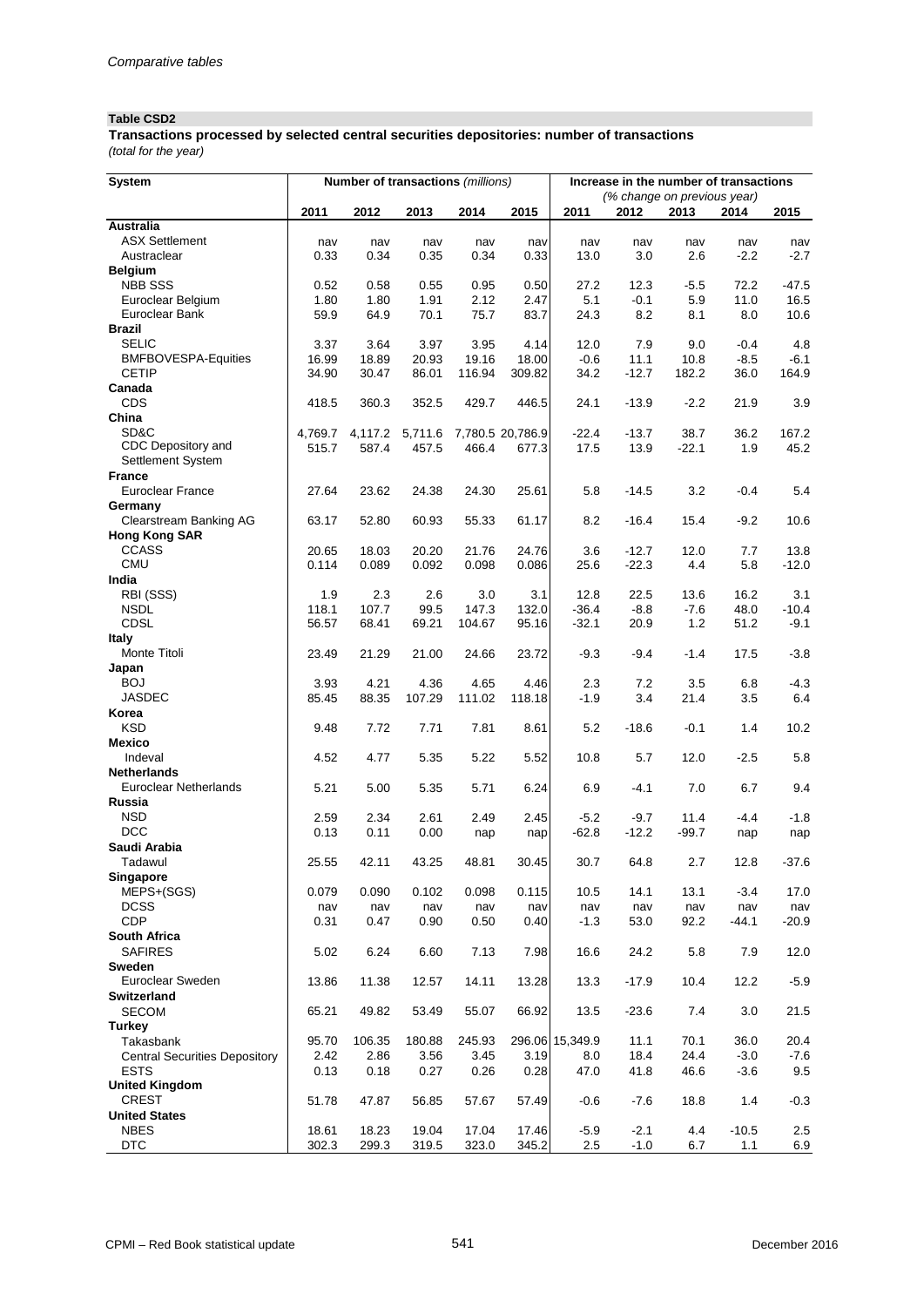#### **Table CSD3**

*(total for the year)* **Transactions processed by selected central securities depositories: value of transactions**

| $noted)^1$<br>(USD thousands) $1$<br>2011<br>2012<br>2013<br>2014<br>2015<br>2011<br>2012<br>2013<br>2014<br>2015<br><b>Australia</b><br><b>ASX Settlement</b><br>nav<br>nav<br>nav<br>nav<br>nav<br>nav<br>nav<br>nav<br>nav<br>nav<br>Austraclear<br>nav<br>nav<br>nav<br>nav<br>nav<br>nav<br>nav<br>nav<br>nav<br>nav<br><b>Belgium</b><br><b>NBB SSS</b><br>19,646.4 13,160.5 10,969.5 14,375.7 8,901.5 37,854.4 22,573.8 19,908.4 15,148.3 17,874.5<br>1,108.2<br>1,035.1<br>Euroclear Belgium<br>773.0<br>709.9 1,039.9<br>428.7<br>394.1<br>545.0<br>523.2<br>419.6<br>Euroclear Bank<br>462,953 396,680 454,350 515,293 487,810<br>7,726.6 6,116.1<br>6,481.8<br>6,806.3<br>5,826.3<br><b>Brazil</b><br><b>SELIC</b><br>178,130 184,246 241,468 265,076 209,131 52,816.4 50,644.0 60,883.5 67,112.8 50,516.6<br><b>BMFBOVESPA-Equities</b><br>2,692.2 2,378.8<br>1,496.4<br>139.33<br>128.62<br>83.13<br>2,367.8<br>2,723.1<br>144.18<br>124.15<br><b>CETIP</b><br>10,288.6 8,981.4 9,391.5 9,105.0 7,752.7<br>294.8<br>109.2<br>77.9<br>25.0<br>294.7<br>Canada<br>CDS<br>219.5<br>92,076<br>92,762 112,771 110,681<br>97,985<br>220.0<br>257.4<br>319.9<br>257.6<br>China<br>SD&C<br>8.07<br>7.98<br>26,066<br>33,238<br>55,368<br>81,923 165,785<br>5.46<br>9.69<br>10.53<br>10,487.7 11,221.7 5,970.5<br>5,044.3 9,721.0<br>20.34<br>19.11<br>13.05<br>10.82<br>14.35<br>Settlement System<br><b>France</b><br><b>Euroclear France</b><br>203,748 157,791 174,214 145,776 102,138<br>7,371.2 6,680.4 7,145.2<br>6,000.0<br>3,987.9<br>Germany<br><b>Clearstream Banking AG</b><br>71,623<br>79,240 105,764<br>73,982<br>1,762.0<br>1,300.4<br>111.302<br>1,356.6<br>1,911.4<br>1,209.4<br><b>Hong Kong SAR</b><br><b>CCASS</b><br>322.2<br>313.2<br>335.1<br>297.6<br>324.0<br>6,654.9<br>5.646.1<br>6.768.1<br>6,475.9<br>8.021.7<br><b>CMU</b><br>16,895.7<br>834.2<br>694.4<br>148,233<br>744.8<br>497.5<br>9.419<br>8,054<br>7,095<br>5,774<br>India<br>$RBI (SSS)^1$<br>22.8<br>23.4<br>21.0<br>23.0<br>23.5<br>11.2<br>9.9<br>8.9<br>7.6<br>7.5<br>22.24<br><b>NSDL</b><br>2,178.2<br>2,841.4<br>2,730.9<br>3,091.9<br>2,936.0<br>18.44<br>26.38<br>27.44<br>20.99<br><b>CDSL</b><br>2.06<br>1.88<br>84.16<br>115.21<br>140.41<br>215.17<br>179.28<br>1.49<br>1.68<br>2.03<br>Italy<br>4,271.4 3,525.1<br>Monte Titoli<br>100,333<br>75,055<br>82,775 100,731<br>73,633<br>3,942.2 4,084.3<br>3,104.5<br>Japan<br><b>BOJ</b><br>232,520 258,516 226,658 233,540 204,829 59,202.6 61,393.9 52,032.7 50,175.7 45,969.9<br>JASDEC <sup>1</sup><br>16,339.3 15,837.5 13,640.7 16,008.9 14,043.1<br>179.3<br>191.2<br>127.1<br>144.2<br>118.8<br>Korea<br><b>KSD</b><br>6,509.1 5,529.7 5,741.1 7,182.8 6,922.2<br>686.7<br>716.7<br>744.7<br>919.1<br>803.6<br><b>Mexico</b><br>Indeval<br>90,009.0 92,361.1 96,720.1 97,524.6 81,617.7 19,923.5 19,344.2 18,082.3 18,693.0 14,785.8<br><b>Netherlands</b><br>Euroclear Netherlands<br>6,590.8 5,763.4 5,843.9 5,790.6 5,421.0<br>1,264.1 1,153.1<br>1,092.7<br>1,014.7<br>868.5<br>Russia<br><b>NSD</b><br>4,329.7<br>5,350.9<br>4,194.4<br>1,097.5 1,848.8<br>2.848.0<br>5,370.5<br>2,059.0 2,145.5<br>1,712.5<br><b>DCC</b><br>2.2<br>168.6<br>107.4<br>1,299.4<br>942.7<br>5,766.9<br>nap<br>nap<br>nap<br>nap<br>Saudi Arabia<br>Tadawul<br>293.6<br>514.7 365.3 572.5 443.4<br>11.49 12.22<br>8.45 11.73<br>14.56<br>Singapore<br>MEPS+(SGS)<br>1,187.4<br>938.2<br>9,282.9 12,403.0 11,670.4 11,339.4<br>8,159.1<br>732.0<br>1,116.3<br>1,114.0<br><b>DCSS</b><br>nav<br>nav<br>nav<br>nav<br>nav<br>nav<br>nav<br>nav<br>nav<br>nav<br><b>CDP</b><br>290.7<br>257.3<br>283.6<br>209.8<br>203.6<br>951.0<br>550.3<br>315.5<br>417.6<br>512.3<br>South Africa<br>SAFIRES<br>4,036.4 3,995.8 3,108.7 2,733.2 2,601.6<br>803.4<br>640.3<br>471.0<br>383.6<br>326.0<br>Sweden<br>Euroclear Sweden<br>14,630.9 13,808.1 14,266.7 12,428.6 11,023.7<br>1,055.5<br>1,212.9<br>1,134.8<br>880.8<br>830.0<br><b>Switzerland</b><br>13,925.9 5,735.2 4,191.1 4,504.3 6,678.7<br>SECOM<br>213.6<br>115.1<br>78.4<br>81.8<br>99.8<br>Turkey<br>Takasbank<br>2,755.6 2,981.2 2,604.6 2,141.7<br>23.4<br>25.9<br>16.5<br>10.6<br>7.2<br>2,241.8<br>962.3<br>744.4<br>169.7<br>345.9<br>365.6<br>278.6<br>410.1<br>989.4 1,301.2<br>233.3<br><b>Central Securities Depository</b><br>4,658.5<br>4,215.0 5,437.3<br>4,250.4 4,120.0 35,866.6 22,890.1 20,138.3 16,333.6 14,459.7 | System      | Value of transactions (USD billions except as |  | Average value per transaction |  |  |  |  |  |
|----------------------------------------------------------------------------------------------------------------------------------------------------------------------------------------------------------------------------------------------------------------------------------------------------------------------------------------------------------------------------------------------------------------------------------------------------------------------------------------------------------------------------------------------------------------------------------------------------------------------------------------------------------------------------------------------------------------------------------------------------------------------------------------------------------------------------------------------------------------------------------------------------------------------------------------------------------------------------------------------------------------------------------------------------------------------------------------------------------------------------------------------------------------------------------------------------------------------------------------------------------------------------------------------------------------------------------------------------------------------------------------------------------------------------------------------------------------------------------------------------------------------------------------------------------------------------------------------------------------------------------------------------------------------------------------------------------------------------------------------------------------------------------------------------------------------------------------------------------------------------------------------------------------------------------------------------------------------------------------------------------------------------------------------------------------------------------------------------------------------------------------------------------------------------------------------------------------------------------------------------------------------------------------------------------------------------------------------------------------------------------------------------------------------------------------------------------------------------------------------------------------------------------------------------------------------------------------------------------------------------------------------------------------------------------------------------------------------------------------------------------------------------------------------------------------------------------------------------------------------------------------------------------------------------------------------------------------------------------------------------------------------------------------------------------------------------------------------------------------------------------------------------------------------------------------------------------------------------------------------------------------------------------------------------------------------------------------------------------------------------------------------------------------------------------------------------------------------------------------------------------------------------------------------------------------------------------------------------------------------------------------------------------------------------------------------------------------------------------------------------------------------------------------------------------------------------------------------------------------------------------------------------------------------------------------------------------------------------------------------------------------------------------------------------------------------------------------------------------------------------------------------------------------------------------------------------------------------------------------------------------------------------------------------------------------------------------------------------------------------------------------------------------------------------------------|-------------|-----------------------------------------------|--|-------------------------------|--|--|--|--|--|
|                                                                                                                                                                                                                                                                                                                                                                                                                                                                                                                                                                                                                                                                                                                                                                                                                                                                                                                                                                                                                                                                                                                                                                                                                                                                                                                                                                                                                                                                                                                                                                                                                                                                                                                                                                                                                                                                                                                                                                                                                                                                                                                                                                                                                                                                                                                                                                                                                                                                                                                                                                                                                                                                                                                                                                                                                                                                                                                                                                                                                                                                                                                                                                                                                                                                                                                                                                                                                                                                                                                                                                                                                                                                                                                                                                                                                                                                                                                                                                                                                                                                                                                                                                                                                                                                                                                                                                                                                                        |             |                                               |  |                               |  |  |  |  |  |
|                                                                                                                                                                                                                                                                                                                                                                                                                                                                                                                                                                                                                                                                                                                                                                                                                                                                                                                                                                                                                                                                                                                                                                                                                                                                                                                                                                                                                                                                                                                                                                                                                                                                                                                                                                                                                                                                                                                                                                                                                                                                                                                                                                                                                                                                                                                                                                                                                                                                                                                                                                                                                                                                                                                                                                                                                                                                                                                                                                                                                                                                                                                                                                                                                                                                                                                                                                                                                                                                                                                                                                                                                                                                                                                                                                                                                                                                                                                                                                                                                                                                                                                                                                                                                                                                                                                                                                                                                                        |             |                                               |  |                               |  |  |  |  |  |
|                                                                                                                                                                                                                                                                                                                                                                                                                                                                                                                                                                                                                                                                                                                                                                                                                                                                                                                                                                                                                                                                                                                                                                                                                                                                                                                                                                                                                                                                                                                                                                                                                                                                                                                                                                                                                                                                                                                                                                                                                                                                                                                                                                                                                                                                                                                                                                                                                                                                                                                                                                                                                                                                                                                                                                                                                                                                                                                                                                                                                                                                                                                                                                                                                                                                                                                                                                                                                                                                                                                                                                                                                                                                                                                                                                                                                                                                                                                                                                                                                                                                                                                                                                                                                                                                                                                                                                                                                                        |             |                                               |  |                               |  |  |  |  |  |
|                                                                                                                                                                                                                                                                                                                                                                                                                                                                                                                                                                                                                                                                                                                                                                                                                                                                                                                                                                                                                                                                                                                                                                                                                                                                                                                                                                                                                                                                                                                                                                                                                                                                                                                                                                                                                                                                                                                                                                                                                                                                                                                                                                                                                                                                                                                                                                                                                                                                                                                                                                                                                                                                                                                                                                                                                                                                                                                                                                                                                                                                                                                                                                                                                                                                                                                                                                                                                                                                                                                                                                                                                                                                                                                                                                                                                                                                                                                                                                                                                                                                                                                                                                                                                                                                                                                                                                                                                                        |             |                                               |  |                               |  |  |  |  |  |
|                                                                                                                                                                                                                                                                                                                                                                                                                                                                                                                                                                                                                                                                                                                                                                                                                                                                                                                                                                                                                                                                                                                                                                                                                                                                                                                                                                                                                                                                                                                                                                                                                                                                                                                                                                                                                                                                                                                                                                                                                                                                                                                                                                                                                                                                                                                                                                                                                                                                                                                                                                                                                                                                                                                                                                                                                                                                                                                                                                                                                                                                                                                                                                                                                                                                                                                                                                                                                                                                                                                                                                                                                                                                                                                                                                                                                                                                                                                                                                                                                                                                                                                                                                                                                                                                                                                                                                                                                                        |             |                                               |  |                               |  |  |  |  |  |
|                                                                                                                                                                                                                                                                                                                                                                                                                                                                                                                                                                                                                                                                                                                                                                                                                                                                                                                                                                                                                                                                                                                                                                                                                                                                                                                                                                                                                                                                                                                                                                                                                                                                                                                                                                                                                                                                                                                                                                                                                                                                                                                                                                                                                                                                                                                                                                                                                                                                                                                                                                                                                                                                                                                                                                                                                                                                                                                                                                                                                                                                                                                                                                                                                                                                                                                                                                                                                                                                                                                                                                                                                                                                                                                                                                                                                                                                                                                                                                                                                                                                                                                                                                                                                                                                                                                                                                                                                                        |             |                                               |  |                               |  |  |  |  |  |
|                                                                                                                                                                                                                                                                                                                                                                                                                                                                                                                                                                                                                                                                                                                                                                                                                                                                                                                                                                                                                                                                                                                                                                                                                                                                                                                                                                                                                                                                                                                                                                                                                                                                                                                                                                                                                                                                                                                                                                                                                                                                                                                                                                                                                                                                                                                                                                                                                                                                                                                                                                                                                                                                                                                                                                                                                                                                                                                                                                                                                                                                                                                                                                                                                                                                                                                                                                                                                                                                                                                                                                                                                                                                                                                                                                                                                                                                                                                                                                                                                                                                                                                                                                                                                                                                                                                                                                                                                                        |             |                                               |  |                               |  |  |  |  |  |
|                                                                                                                                                                                                                                                                                                                                                                                                                                                                                                                                                                                                                                                                                                                                                                                                                                                                                                                                                                                                                                                                                                                                                                                                                                                                                                                                                                                                                                                                                                                                                                                                                                                                                                                                                                                                                                                                                                                                                                                                                                                                                                                                                                                                                                                                                                                                                                                                                                                                                                                                                                                                                                                                                                                                                                                                                                                                                                                                                                                                                                                                                                                                                                                                                                                                                                                                                                                                                                                                                                                                                                                                                                                                                                                                                                                                                                                                                                                                                                                                                                                                                                                                                                                                                                                                                                                                                                                                                                        |             |                                               |  |                               |  |  |  |  |  |
|                                                                                                                                                                                                                                                                                                                                                                                                                                                                                                                                                                                                                                                                                                                                                                                                                                                                                                                                                                                                                                                                                                                                                                                                                                                                                                                                                                                                                                                                                                                                                                                                                                                                                                                                                                                                                                                                                                                                                                                                                                                                                                                                                                                                                                                                                                                                                                                                                                                                                                                                                                                                                                                                                                                                                                                                                                                                                                                                                                                                                                                                                                                                                                                                                                                                                                                                                                                                                                                                                                                                                                                                                                                                                                                                                                                                                                                                                                                                                                                                                                                                                                                                                                                                                                                                                                                                                                                                                                        |             |                                               |  |                               |  |  |  |  |  |
|                                                                                                                                                                                                                                                                                                                                                                                                                                                                                                                                                                                                                                                                                                                                                                                                                                                                                                                                                                                                                                                                                                                                                                                                                                                                                                                                                                                                                                                                                                                                                                                                                                                                                                                                                                                                                                                                                                                                                                                                                                                                                                                                                                                                                                                                                                                                                                                                                                                                                                                                                                                                                                                                                                                                                                                                                                                                                                                                                                                                                                                                                                                                                                                                                                                                                                                                                                                                                                                                                                                                                                                                                                                                                                                                                                                                                                                                                                                                                                                                                                                                                                                                                                                                                                                                                                                                                                                                                                        |             |                                               |  |                               |  |  |  |  |  |
|                                                                                                                                                                                                                                                                                                                                                                                                                                                                                                                                                                                                                                                                                                                                                                                                                                                                                                                                                                                                                                                                                                                                                                                                                                                                                                                                                                                                                                                                                                                                                                                                                                                                                                                                                                                                                                                                                                                                                                                                                                                                                                                                                                                                                                                                                                                                                                                                                                                                                                                                                                                                                                                                                                                                                                                                                                                                                                                                                                                                                                                                                                                                                                                                                                                                                                                                                                                                                                                                                                                                                                                                                                                                                                                                                                                                                                                                                                                                                                                                                                                                                                                                                                                                                                                                                                                                                                                                                                        |             |                                               |  |                               |  |  |  |  |  |
|                                                                                                                                                                                                                                                                                                                                                                                                                                                                                                                                                                                                                                                                                                                                                                                                                                                                                                                                                                                                                                                                                                                                                                                                                                                                                                                                                                                                                                                                                                                                                                                                                                                                                                                                                                                                                                                                                                                                                                                                                                                                                                                                                                                                                                                                                                                                                                                                                                                                                                                                                                                                                                                                                                                                                                                                                                                                                                                                                                                                                                                                                                                                                                                                                                                                                                                                                                                                                                                                                                                                                                                                                                                                                                                                                                                                                                                                                                                                                                                                                                                                                                                                                                                                                                                                                                                                                                                                                                        |             |                                               |  |                               |  |  |  |  |  |
|                                                                                                                                                                                                                                                                                                                                                                                                                                                                                                                                                                                                                                                                                                                                                                                                                                                                                                                                                                                                                                                                                                                                                                                                                                                                                                                                                                                                                                                                                                                                                                                                                                                                                                                                                                                                                                                                                                                                                                                                                                                                                                                                                                                                                                                                                                                                                                                                                                                                                                                                                                                                                                                                                                                                                                                                                                                                                                                                                                                                                                                                                                                                                                                                                                                                                                                                                                                                                                                                                                                                                                                                                                                                                                                                                                                                                                                                                                                                                                                                                                                                                                                                                                                                                                                                                                                                                                                                                                        |             |                                               |  |                               |  |  |  |  |  |
|                                                                                                                                                                                                                                                                                                                                                                                                                                                                                                                                                                                                                                                                                                                                                                                                                                                                                                                                                                                                                                                                                                                                                                                                                                                                                                                                                                                                                                                                                                                                                                                                                                                                                                                                                                                                                                                                                                                                                                                                                                                                                                                                                                                                                                                                                                                                                                                                                                                                                                                                                                                                                                                                                                                                                                                                                                                                                                                                                                                                                                                                                                                                                                                                                                                                                                                                                                                                                                                                                                                                                                                                                                                                                                                                                                                                                                                                                                                                                                                                                                                                                                                                                                                                                                                                                                                                                                                                                                        |             |                                               |  |                               |  |  |  |  |  |
|                                                                                                                                                                                                                                                                                                                                                                                                                                                                                                                                                                                                                                                                                                                                                                                                                                                                                                                                                                                                                                                                                                                                                                                                                                                                                                                                                                                                                                                                                                                                                                                                                                                                                                                                                                                                                                                                                                                                                                                                                                                                                                                                                                                                                                                                                                                                                                                                                                                                                                                                                                                                                                                                                                                                                                                                                                                                                                                                                                                                                                                                                                                                                                                                                                                                                                                                                                                                                                                                                                                                                                                                                                                                                                                                                                                                                                                                                                                                                                                                                                                                                                                                                                                                                                                                                                                                                                                                                                        |             |                                               |  |                               |  |  |  |  |  |
|                                                                                                                                                                                                                                                                                                                                                                                                                                                                                                                                                                                                                                                                                                                                                                                                                                                                                                                                                                                                                                                                                                                                                                                                                                                                                                                                                                                                                                                                                                                                                                                                                                                                                                                                                                                                                                                                                                                                                                                                                                                                                                                                                                                                                                                                                                                                                                                                                                                                                                                                                                                                                                                                                                                                                                                                                                                                                                                                                                                                                                                                                                                                                                                                                                                                                                                                                                                                                                                                                                                                                                                                                                                                                                                                                                                                                                                                                                                                                                                                                                                                                                                                                                                                                                                                                                                                                                                                                                        |             |                                               |  |                               |  |  |  |  |  |
|                                                                                                                                                                                                                                                                                                                                                                                                                                                                                                                                                                                                                                                                                                                                                                                                                                                                                                                                                                                                                                                                                                                                                                                                                                                                                                                                                                                                                                                                                                                                                                                                                                                                                                                                                                                                                                                                                                                                                                                                                                                                                                                                                                                                                                                                                                                                                                                                                                                                                                                                                                                                                                                                                                                                                                                                                                                                                                                                                                                                                                                                                                                                                                                                                                                                                                                                                                                                                                                                                                                                                                                                                                                                                                                                                                                                                                                                                                                                                                                                                                                                                                                                                                                                                                                                                                                                                                                                                                        |             |                                               |  |                               |  |  |  |  |  |
|                                                                                                                                                                                                                                                                                                                                                                                                                                                                                                                                                                                                                                                                                                                                                                                                                                                                                                                                                                                                                                                                                                                                                                                                                                                                                                                                                                                                                                                                                                                                                                                                                                                                                                                                                                                                                                                                                                                                                                                                                                                                                                                                                                                                                                                                                                                                                                                                                                                                                                                                                                                                                                                                                                                                                                                                                                                                                                                                                                                                                                                                                                                                                                                                                                                                                                                                                                                                                                                                                                                                                                                                                                                                                                                                                                                                                                                                                                                                                                                                                                                                                                                                                                                                                                                                                                                                                                                                                                        |             |                                               |  |                               |  |  |  |  |  |
|                                                                                                                                                                                                                                                                                                                                                                                                                                                                                                                                                                                                                                                                                                                                                                                                                                                                                                                                                                                                                                                                                                                                                                                                                                                                                                                                                                                                                                                                                                                                                                                                                                                                                                                                                                                                                                                                                                                                                                                                                                                                                                                                                                                                                                                                                                                                                                                                                                                                                                                                                                                                                                                                                                                                                                                                                                                                                                                                                                                                                                                                                                                                                                                                                                                                                                                                                                                                                                                                                                                                                                                                                                                                                                                                                                                                                                                                                                                                                                                                                                                                                                                                                                                                                                                                                                                                                                                                                                        |             |                                               |  |                               |  |  |  |  |  |
|                                                                                                                                                                                                                                                                                                                                                                                                                                                                                                                                                                                                                                                                                                                                                                                                                                                                                                                                                                                                                                                                                                                                                                                                                                                                                                                                                                                                                                                                                                                                                                                                                                                                                                                                                                                                                                                                                                                                                                                                                                                                                                                                                                                                                                                                                                                                                                                                                                                                                                                                                                                                                                                                                                                                                                                                                                                                                                                                                                                                                                                                                                                                                                                                                                                                                                                                                                                                                                                                                                                                                                                                                                                                                                                                                                                                                                                                                                                                                                                                                                                                                                                                                                                                                                                                                                                                                                                                                                        |             |                                               |  |                               |  |  |  |  |  |
|                                                                                                                                                                                                                                                                                                                                                                                                                                                                                                                                                                                                                                                                                                                                                                                                                                                                                                                                                                                                                                                                                                                                                                                                                                                                                                                                                                                                                                                                                                                                                                                                                                                                                                                                                                                                                                                                                                                                                                                                                                                                                                                                                                                                                                                                                                                                                                                                                                                                                                                                                                                                                                                                                                                                                                                                                                                                                                                                                                                                                                                                                                                                                                                                                                                                                                                                                                                                                                                                                                                                                                                                                                                                                                                                                                                                                                                                                                                                                                                                                                                                                                                                                                                                                                                                                                                                                                                                                                        |             |                                               |  |                               |  |  |  |  |  |
|                                                                                                                                                                                                                                                                                                                                                                                                                                                                                                                                                                                                                                                                                                                                                                                                                                                                                                                                                                                                                                                                                                                                                                                                                                                                                                                                                                                                                                                                                                                                                                                                                                                                                                                                                                                                                                                                                                                                                                                                                                                                                                                                                                                                                                                                                                                                                                                                                                                                                                                                                                                                                                                                                                                                                                                                                                                                                                                                                                                                                                                                                                                                                                                                                                                                                                                                                                                                                                                                                                                                                                                                                                                                                                                                                                                                                                                                                                                                                                                                                                                                                                                                                                                                                                                                                                                                                                                                                                        |             |                                               |  |                               |  |  |  |  |  |
|                                                                                                                                                                                                                                                                                                                                                                                                                                                                                                                                                                                                                                                                                                                                                                                                                                                                                                                                                                                                                                                                                                                                                                                                                                                                                                                                                                                                                                                                                                                                                                                                                                                                                                                                                                                                                                                                                                                                                                                                                                                                                                                                                                                                                                                                                                                                                                                                                                                                                                                                                                                                                                                                                                                                                                                                                                                                                                                                                                                                                                                                                                                                                                                                                                                                                                                                                                                                                                                                                                                                                                                                                                                                                                                                                                                                                                                                                                                                                                                                                                                                                                                                                                                                                                                                                                                                                                                                                                        |             |                                               |  |                               |  |  |  |  |  |
|                                                                                                                                                                                                                                                                                                                                                                                                                                                                                                                                                                                                                                                                                                                                                                                                                                                                                                                                                                                                                                                                                                                                                                                                                                                                                                                                                                                                                                                                                                                                                                                                                                                                                                                                                                                                                                                                                                                                                                                                                                                                                                                                                                                                                                                                                                                                                                                                                                                                                                                                                                                                                                                                                                                                                                                                                                                                                                                                                                                                                                                                                                                                                                                                                                                                                                                                                                                                                                                                                                                                                                                                                                                                                                                                                                                                                                                                                                                                                                                                                                                                                                                                                                                                                                                                                                                                                                                                                                        |             |                                               |  |                               |  |  |  |  |  |
|                                                                                                                                                                                                                                                                                                                                                                                                                                                                                                                                                                                                                                                                                                                                                                                                                                                                                                                                                                                                                                                                                                                                                                                                                                                                                                                                                                                                                                                                                                                                                                                                                                                                                                                                                                                                                                                                                                                                                                                                                                                                                                                                                                                                                                                                                                                                                                                                                                                                                                                                                                                                                                                                                                                                                                                                                                                                                                                                                                                                                                                                                                                                                                                                                                                                                                                                                                                                                                                                                                                                                                                                                                                                                                                                                                                                                                                                                                                                                                                                                                                                                                                                                                                                                                                                                                                                                                                                                                        |             |                                               |  |                               |  |  |  |  |  |
|                                                                                                                                                                                                                                                                                                                                                                                                                                                                                                                                                                                                                                                                                                                                                                                                                                                                                                                                                                                                                                                                                                                                                                                                                                                                                                                                                                                                                                                                                                                                                                                                                                                                                                                                                                                                                                                                                                                                                                                                                                                                                                                                                                                                                                                                                                                                                                                                                                                                                                                                                                                                                                                                                                                                                                                                                                                                                                                                                                                                                                                                                                                                                                                                                                                                                                                                                                                                                                                                                                                                                                                                                                                                                                                                                                                                                                                                                                                                                                                                                                                                                                                                                                                                                                                                                                                                                                                                                                        |             |                                               |  |                               |  |  |  |  |  |
|                                                                                                                                                                                                                                                                                                                                                                                                                                                                                                                                                                                                                                                                                                                                                                                                                                                                                                                                                                                                                                                                                                                                                                                                                                                                                                                                                                                                                                                                                                                                                                                                                                                                                                                                                                                                                                                                                                                                                                                                                                                                                                                                                                                                                                                                                                                                                                                                                                                                                                                                                                                                                                                                                                                                                                                                                                                                                                                                                                                                                                                                                                                                                                                                                                                                                                                                                                                                                                                                                                                                                                                                                                                                                                                                                                                                                                                                                                                                                                                                                                                                                                                                                                                                                                                                                                                                                                                                                                        |             |                                               |  |                               |  |  |  |  |  |
|                                                                                                                                                                                                                                                                                                                                                                                                                                                                                                                                                                                                                                                                                                                                                                                                                                                                                                                                                                                                                                                                                                                                                                                                                                                                                                                                                                                                                                                                                                                                                                                                                                                                                                                                                                                                                                                                                                                                                                                                                                                                                                                                                                                                                                                                                                                                                                                                                                                                                                                                                                                                                                                                                                                                                                                                                                                                                                                                                                                                                                                                                                                                                                                                                                                                                                                                                                                                                                                                                                                                                                                                                                                                                                                                                                                                                                                                                                                                                                                                                                                                                                                                                                                                                                                                                                                                                                                                                                        |             |                                               |  |                               |  |  |  |  |  |
|                                                                                                                                                                                                                                                                                                                                                                                                                                                                                                                                                                                                                                                                                                                                                                                                                                                                                                                                                                                                                                                                                                                                                                                                                                                                                                                                                                                                                                                                                                                                                                                                                                                                                                                                                                                                                                                                                                                                                                                                                                                                                                                                                                                                                                                                                                                                                                                                                                                                                                                                                                                                                                                                                                                                                                                                                                                                                                                                                                                                                                                                                                                                                                                                                                                                                                                                                                                                                                                                                                                                                                                                                                                                                                                                                                                                                                                                                                                                                                                                                                                                                                                                                                                                                                                                                                                                                                                                                                        |             |                                               |  |                               |  |  |  |  |  |
|                                                                                                                                                                                                                                                                                                                                                                                                                                                                                                                                                                                                                                                                                                                                                                                                                                                                                                                                                                                                                                                                                                                                                                                                                                                                                                                                                                                                                                                                                                                                                                                                                                                                                                                                                                                                                                                                                                                                                                                                                                                                                                                                                                                                                                                                                                                                                                                                                                                                                                                                                                                                                                                                                                                                                                                                                                                                                                                                                                                                                                                                                                                                                                                                                                                                                                                                                                                                                                                                                                                                                                                                                                                                                                                                                                                                                                                                                                                                                                                                                                                                                                                                                                                                                                                                                                                                                                                                                                        |             |                                               |  |                               |  |  |  |  |  |
|                                                                                                                                                                                                                                                                                                                                                                                                                                                                                                                                                                                                                                                                                                                                                                                                                                                                                                                                                                                                                                                                                                                                                                                                                                                                                                                                                                                                                                                                                                                                                                                                                                                                                                                                                                                                                                                                                                                                                                                                                                                                                                                                                                                                                                                                                                                                                                                                                                                                                                                                                                                                                                                                                                                                                                                                                                                                                                                                                                                                                                                                                                                                                                                                                                                                                                                                                                                                                                                                                                                                                                                                                                                                                                                                                                                                                                                                                                                                                                                                                                                                                                                                                                                                                                                                                                                                                                                                                                        |             |                                               |  |                               |  |  |  |  |  |
|                                                                                                                                                                                                                                                                                                                                                                                                                                                                                                                                                                                                                                                                                                                                                                                                                                                                                                                                                                                                                                                                                                                                                                                                                                                                                                                                                                                                                                                                                                                                                                                                                                                                                                                                                                                                                                                                                                                                                                                                                                                                                                                                                                                                                                                                                                                                                                                                                                                                                                                                                                                                                                                                                                                                                                                                                                                                                                                                                                                                                                                                                                                                                                                                                                                                                                                                                                                                                                                                                                                                                                                                                                                                                                                                                                                                                                                                                                                                                                                                                                                                                                                                                                                                                                                                                                                                                                                                                                        |             |                                               |  |                               |  |  |  |  |  |
|                                                                                                                                                                                                                                                                                                                                                                                                                                                                                                                                                                                                                                                                                                                                                                                                                                                                                                                                                                                                                                                                                                                                                                                                                                                                                                                                                                                                                                                                                                                                                                                                                                                                                                                                                                                                                                                                                                                                                                                                                                                                                                                                                                                                                                                                                                                                                                                                                                                                                                                                                                                                                                                                                                                                                                                                                                                                                                                                                                                                                                                                                                                                                                                                                                                                                                                                                                                                                                                                                                                                                                                                                                                                                                                                                                                                                                                                                                                                                                                                                                                                                                                                                                                                                                                                                                                                                                                                                                        |             |                                               |  |                               |  |  |  |  |  |
|                                                                                                                                                                                                                                                                                                                                                                                                                                                                                                                                                                                                                                                                                                                                                                                                                                                                                                                                                                                                                                                                                                                                                                                                                                                                                                                                                                                                                                                                                                                                                                                                                                                                                                                                                                                                                                                                                                                                                                                                                                                                                                                                                                                                                                                                                                                                                                                                                                                                                                                                                                                                                                                                                                                                                                                                                                                                                                                                                                                                                                                                                                                                                                                                                                                                                                                                                                                                                                                                                                                                                                                                                                                                                                                                                                                                                                                                                                                                                                                                                                                                                                                                                                                                                                                                                                                                                                                                                                        |             |                                               |  |                               |  |  |  |  |  |
|                                                                                                                                                                                                                                                                                                                                                                                                                                                                                                                                                                                                                                                                                                                                                                                                                                                                                                                                                                                                                                                                                                                                                                                                                                                                                                                                                                                                                                                                                                                                                                                                                                                                                                                                                                                                                                                                                                                                                                                                                                                                                                                                                                                                                                                                                                                                                                                                                                                                                                                                                                                                                                                                                                                                                                                                                                                                                                                                                                                                                                                                                                                                                                                                                                                                                                                                                                                                                                                                                                                                                                                                                                                                                                                                                                                                                                                                                                                                                                                                                                                                                                                                                                                                                                                                                                                                                                                                                                        |             |                                               |  |                               |  |  |  |  |  |
|                                                                                                                                                                                                                                                                                                                                                                                                                                                                                                                                                                                                                                                                                                                                                                                                                                                                                                                                                                                                                                                                                                                                                                                                                                                                                                                                                                                                                                                                                                                                                                                                                                                                                                                                                                                                                                                                                                                                                                                                                                                                                                                                                                                                                                                                                                                                                                                                                                                                                                                                                                                                                                                                                                                                                                                                                                                                                                                                                                                                                                                                                                                                                                                                                                                                                                                                                                                                                                                                                                                                                                                                                                                                                                                                                                                                                                                                                                                                                                                                                                                                                                                                                                                                                                                                                                                                                                                                                                        |             |                                               |  |                               |  |  |  |  |  |
|                                                                                                                                                                                                                                                                                                                                                                                                                                                                                                                                                                                                                                                                                                                                                                                                                                                                                                                                                                                                                                                                                                                                                                                                                                                                                                                                                                                                                                                                                                                                                                                                                                                                                                                                                                                                                                                                                                                                                                                                                                                                                                                                                                                                                                                                                                                                                                                                                                                                                                                                                                                                                                                                                                                                                                                                                                                                                                                                                                                                                                                                                                                                                                                                                                                                                                                                                                                                                                                                                                                                                                                                                                                                                                                                                                                                                                                                                                                                                                                                                                                                                                                                                                                                                                                                                                                                                                                                                                        |             |                                               |  |                               |  |  |  |  |  |
|                                                                                                                                                                                                                                                                                                                                                                                                                                                                                                                                                                                                                                                                                                                                                                                                                                                                                                                                                                                                                                                                                                                                                                                                                                                                                                                                                                                                                                                                                                                                                                                                                                                                                                                                                                                                                                                                                                                                                                                                                                                                                                                                                                                                                                                                                                                                                                                                                                                                                                                                                                                                                                                                                                                                                                                                                                                                                                                                                                                                                                                                                                                                                                                                                                                                                                                                                                                                                                                                                                                                                                                                                                                                                                                                                                                                                                                                                                                                                                                                                                                                                                                                                                                                                                                                                                                                                                                                                                        |             |                                               |  |                               |  |  |  |  |  |
|                                                                                                                                                                                                                                                                                                                                                                                                                                                                                                                                                                                                                                                                                                                                                                                                                                                                                                                                                                                                                                                                                                                                                                                                                                                                                                                                                                                                                                                                                                                                                                                                                                                                                                                                                                                                                                                                                                                                                                                                                                                                                                                                                                                                                                                                                                                                                                                                                                                                                                                                                                                                                                                                                                                                                                                                                                                                                                                                                                                                                                                                                                                                                                                                                                                                                                                                                                                                                                                                                                                                                                                                                                                                                                                                                                                                                                                                                                                                                                                                                                                                                                                                                                                                                                                                                                                                                                                                                                        |             |                                               |  |                               |  |  |  |  |  |
|                                                                                                                                                                                                                                                                                                                                                                                                                                                                                                                                                                                                                                                                                                                                                                                                                                                                                                                                                                                                                                                                                                                                                                                                                                                                                                                                                                                                                                                                                                                                                                                                                                                                                                                                                                                                                                                                                                                                                                                                                                                                                                                                                                                                                                                                                                                                                                                                                                                                                                                                                                                                                                                                                                                                                                                                                                                                                                                                                                                                                                                                                                                                                                                                                                                                                                                                                                                                                                                                                                                                                                                                                                                                                                                                                                                                                                                                                                                                                                                                                                                                                                                                                                                                                                                                                                                                                                                                                                        |             |                                               |  |                               |  |  |  |  |  |
|                                                                                                                                                                                                                                                                                                                                                                                                                                                                                                                                                                                                                                                                                                                                                                                                                                                                                                                                                                                                                                                                                                                                                                                                                                                                                                                                                                                                                                                                                                                                                                                                                                                                                                                                                                                                                                                                                                                                                                                                                                                                                                                                                                                                                                                                                                                                                                                                                                                                                                                                                                                                                                                                                                                                                                                                                                                                                                                                                                                                                                                                                                                                                                                                                                                                                                                                                                                                                                                                                                                                                                                                                                                                                                                                                                                                                                                                                                                                                                                                                                                                                                                                                                                                                                                                                                                                                                                                                                        |             |                                               |  |                               |  |  |  |  |  |
|                                                                                                                                                                                                                                                                                                                                                                                                                                                                                                                                                                                                                                                                                                                                                                                                                                                                                                                                                                                                                                                                                                                                                                                                                                                                                                                                                                                                                                                                                                                                                                                                                                                                                                                                                                                                                                                                                                                                                                                                                                                                                                                                                                                                                                                                                                                                                                                                                                                                                                                                                                                                                                                                                                                                                                                                                                                                                                                                                                                                                                                                                                                                                                                                                                                                                                                                                                                                                                                                                                                                                                                                                                                                                                                                                                                                                                                                                                                                                                                                                                                                                                                                                                                                                                                                                                                                                                                                                                        |             |                                               |  |                               |  |  |  |  |  |
|                                                                                                                                                                                                                                                                                                                                                                                                                                                                                                                                                                                                                                                                                                                                                                                                                                                                                                                                                                                                                                                                                                                                                                                                                                                                                                                                                                                                                                                                                                                                                                                                                                                                                                                                                                                                                                                                                                                                                                                                                                                                                                                                                                                                                                                                                                                                                                                                                                                                                                                                                                                                                                                                                                                                                                                                                                                                                                                                                                                                                                                                                                                                                                                                                                                                                                                                                                                                                                                                                                                                                                                                                                                                                                                                                                                                                                                                                                                                                                                                                                                                                                                                                                                                                                                                                                                                                                                                                                        |             |                                               |  |                               |  |  |  |  |  |
|                                                                                                                                                                                                                                                                                                                                                                                                                                                                                                                                                                                                                                                                                                                                                                                                                                                                                                                                                                                                                                                                                                                                                                                                                                                                                                                                                                                                                                                                                                                                                                                                                                                                                                                                                                                                                                                                                                                                                                                                                                                                                                                                                                                                                                                                                                                                                                                                                                                                                                                                                                                                                                                                                                                                                                                                                                                                                                                                                                                                                                                                                                                                                                                                                                                                                                                                                                                                                                                                                                                                                                                                                                                                                                                                                                                                                                                                                                                                                                                                                                                                                                                                                                                                                                                                                                                                                                                                                                        |             |                                               |  |                               |  |  |  |  |  |
|                                                                                                                                                                                                                                                                                                                                                                                                                                                                                                                                                                                                                                                                                                                                                                                                                                                                                                                                                                                                                                                                                                                                                                                                                                                                                                                                                                                                                                                                                                                                                                                                                                                                                                                                                                                                                                                                                                                                                                                                                                                                                                                                                                                                                                                                                                                                                                                                                                                                                                                                                                                                                                                                                                                                                                                                                                                                                                                                                                                                                                                                                                                                                                                                                                                                                                                                                                                                                                                                                                                                                                                                                                                                                                                                                                                                                                                                                                                                                                                                                                                                                                                                                                                                                                                                                                                                                                                                                                        |             |                                               |  |                               |  |  |  |  |  |
|                                                                                                                                                                                                                                                                                                                                                                                                                                                                                                                                                                                                                                                                                                                                                                                                                                                                                                                                                                                                                                                                                                                                                                                                                                                                                                                                                                                                                                                                                                                                                                                                                                                                                                                                                                                                                                                                                                                                                                                                                                                                                                                                                                                                                                                                                                                                                                                                                                                                                                                                                                                                                                                                                                                                                                                                                                                                                                                                                                                                                                                                                                                                                                                                                                                                                                                                                                                                                                                                                                                                                                                                                                                                                                                                                                                                                                                                                                                                                                                                                                                                                                                                                                                                                                                                                                                                                                                                                                        |             |                                               |  |                               |  |  |  |  |  |
|                                                                                                                                                                                                                                                                                                                                                                                                                                                                                                                                                                                                                                                                                                                                                                                                                                                                                                                                                                                                                                                                                                                                                                                                                                                                                                                                                                                                                                                                                                                                                                                                                                                                                                                                                                                                                                                                                                                                                                                                                                                                                                                                                                                                                                                                                                                                                                                                                                                                                                                                                                                                                                                                                                                                                                                                                                                                                                                                                                                                                                                                                                                                                                                                                                                                                                                                                                                                                                                                                                                                                                                                                                                                                                                                                                                                                                                                                                                                                                                                                                                                                                                                                                                                                                                                                                                                                                                                                                        |             |                                               |  |                               |  |  |  |  |  |
|                                                                                                                                                                                                                                                                                                                                                                                                                                                                                                                                                                                                                                                                                                                                                                                                                                                                                                                                                                                                                                                                                                                                                                                                                                                                                                                                                                                                                                                                                                                                                                                                                                                                                                                                                                                                                                                                                                                                                                                                                                                                                                                                                                                                                                                                                                                                                                                                                                                                                                                                                                                                                                                                                                                                                                                                                                                                                                                                                                                                                                                                                                                                                                                                                                                                                                                                                                                                                                                                                                                                                                                                                                                                                                                                                                                                                                                                                                                                                                                                                                                                                                                                                                                                                                                                                                                                                                                                                                        |             |                                               |  |                               |  |  |  |  |  |
|                                                                                                                                                                                                                                                                                                                                                                                                                                                                                                                                                                                                                                                                                                                                                                                                                                                                                                                                                                                                                                                                                                                                                                                                                                                                                                                                                                                                                                                                                                                                                                                                                                                                                                                                                                                                                                                                                                                                                                                                                                                                                                                                                                                                                                                                                                                                                                                                                                                                                                                                                                                                                                                                                                                                                                                                                                                                                                                                                                                                                                                                                                                                                                                                                                                                                                                                                                                                                                                                                                                                                                                                                                                                                                                                                                                                                                                                                                                                                                                                                                                                                                                                                                                                                                                                                                                                                                                                                                        |             |                                               |  |                               |  |  |  |  |  |
|                                                                                                                                                                                                                                                                                                                                                                                                                                                                                                                                                                                                                                                                                                                                                                                                                                                                                                                                                                                                                                                                                                                                                                                                                                                                                                                                                                                                                                                                                                                                                                                                                                                                                                                                                                                                                                                                                                                                                                                                                                                                                                                                                                                                                                                                                                                                                                                                                                                                                                                                                                                                                                                                                                                                                                                                                                                                                                                                                                                                                                                                                                                                                                                                                                                                                                                                                                                                                                                                                                                                                                                                                                                                                                                                                                                                                                                                                                                                                                                                                                                                                                                                                                                                                                                                                                                                                                                                                                        |             |                                               |  |                               |  |  |  |  |  |
|                                                                                                                                                                                                                                                                                                                                                                                                                                                                                                                                                                                                                                                                                                                                                                                                                                                                                                                                                                                                                                                                                                                                                                                                                                                                                                                                                                                                                                                                                                                                                                                                                                                                                                                                                                                                                                                                                                                                                                                                                                                                                                                                                                                                                                                                                                                                                                                                                                                                                                                                                                                                                                                                                                                                                                                                                                                                                                                                                                                                                                                                                                                                                                                                                                                                                                                                                                                                                                                                                                                                                                                                                                                                                                                                                                                                                                                                                                                                                                                                                                                                                                                                                                                                                                                                                                                                                                                                                                        |             |                                               |  |                               |  |  |  |  |  |
|                                                                                                                                                                                                                                                                                                                                                                                                                                                                                                                                                                                                                                                                                                                                                                                                                                                                                                                                                                                                                                                                                                                                                                                                                                                                                                                                                                                                                                                                                                                                                                                                                                                                                                                                                                                                                                                                                                                                                                                                                                                                                                                                                                                                                                                                                                                                                                                                                                                                                                                                                                                                                                                                                                                                                                                                                                                                                                                                                                                                                                                                                                                                                                                                                                                                                                                                                                                                                                                                                                                                                                                                                                                                                                                                                                                                                                                                                                                                                                                                                                                                                                                                                                                                                                                                                                                                                                                                                                        |             |                                               |  |                               |  |  |  |  |  |
|                                                                                                                                                                                                                                                                                                                                                                                                                                                                                                                                                                                                                                                                                                                                                                                                                                                                                                                                                                                                                                                                                                                                                                                                                                                                                                                                                                                                                                                                                                                                                                                                                                                                                                                                                                                                                                                                                                                                                                                                                                                                                                                                                                                                                                                                                                                                                                                                                                                                                                                                                                                                                                                                                                                                                                                                                                                                                                                                                                                                                                                                                                                                                                                                                                                                                                                                                                                                                                                                                                                                                                                                                                                                                                                                                                                                                                                                                                                                                                                                                                                                                                                                                                                                                                                                                                                                                                                                                                        |             |                                               |  |                               |  |  |  |  |  |
|                                                                                                                                                                                                                                                                                                                                                                                                                                                                                                                                                                                                                                                                                                                                                                                                                                                                                                                                                                                                                                                                                                                                                                                                                                                                                                                                                                                                                                                                                                                                                                                                                                                                                                                                                                                                                                                                                                                                                                                                                                                                                                                                                                                                                                                                                                                                                                                                                                                                                                                                                                                                                                                                                                                                                                                                                                                                                                                                                                                                                                                                                                                                                                                                                                                                                                                                                                                                                                                                                                                                                                                                                                                                                                                                                                                                                                                                                                                                                                                                                                                                                                                                                                                                                                                                                                                                                                                                                                        |             |                                               |  |                               |  |  |  |  |  |
|                                                                                                                                                                                                                                                                                                                                                                                                                                                                                                                                                                                                                                                                                                                                                                                                                                                                                                                                                                                                                                                                                                                                                                                                                                                                                                                                                                                                                                                                                                                                                                                                                                                                                                                                                                                                                                                                                                                                                                                                                                                                                                                                                                                                                                                                                                                                                                                                                                                                                                                                                                                                                                                                                                                                                                                                                                                                                                                                                                                                                                                                                                                                                                                                                                                                                                                                                                                                                                                                                                                                                                                                                                                                                                                                                                                                                                                                                                                                                                                                                                                                                                                                                                                                                                                                                                                                                                                                                                        |             |                                               |  |                               |  |  |  |  |  |
|                                                                                                                                                                                                                                                                                                                                                                                                                                                                                                                                                                                                                                                                                                                                                                                                                                                                                                                                                                                                                                                                                                                                                                                                                                                                                                                                                                                                                                                                                                                                                                                                                                                                                                                                                                                                                                                                                                                                                                                                                                                                                                                                                                                                                                                                                                                                                                                                                                                                                                                                                                                                                                                                                                                                                                                                                                                                                                                                                                                                                                                                                                                                                                                                                                                                                                                                                                                                                                                                                                                                                                                                                                                                                                                                                                                                                                                                                                                                                                                                                                                                                                                                                                                                                                                                                                                                                                                                                                        |             |                                               |  |                               |  |  |  |  |  |
|                                                                                                                                                                                                                                                                                                                                                                                                                                                                                                                                                                                                                                                                                                                                                                                                                                                                                                                                                                                                                                                                                                                                                                                                                                                                                                                                                                                                                                                                                                                                                                                                                                                                                                                                                                                                                                                                                                                                                                                                                                                                                                                                                                                                                                                                                                                                                                                                                                                                                                                                                                                                                                                                                                                                                                                                                                                                                                                                                                                                                                                                                                                                                                                                                                                                                                                                                                                                                                                                                                                                                                                                                                                                                                                                                                                                                                                                                                                                                                                                                                                                                                                                                                                                                                                                                                                                                                                                                                        |             |                                               |  |                               |  |  |  |  |  |
|                                                                                                                                                                                                                                                                                                                                                                                                                                                                                                                                                                                                                                                                                                                                                                                                                                                                                                                                                                                                                                                                                                                                                                                                                                                                                                                                                                                                                                                                                                                                                                                                                                                                                                                                                                                                                                                                                                                                                                                                                                                                                                                                                                                                                                                                                                                                                                                                                                                                                                                                                                                                                                                                                                                                                                                                                                                                                                                                                                                                                                                                                                                                                                                                                                                                                                                                                                                                                                                                                                                                                                                                                                                                                                                                                                                                                                                                                                                                                                                                                                                                                                                                                                                                                                                                                                                                                                                                                                        |             |                                               |  |                               |  |  |  |  |  |
|                                                                                                                                                                                                                                                                                                                                                                                                                                                                                                                                                                                                                                                                                                                                                                                                                                                                                                                                                                                                                                                                                                                                                                                                                                                                                                                                                                                                                                                                                                                                                                                                                                                                                                                                                                                                                                                                                                                                                                                                                                                                                                                                                                                                                                                                                                                                                                                                                                                                                                                                                                                                                                                                                                                                                                                                                                                                                                                                                                                                                                                                                                                                                                                                                                                                                                                                                                                                                                                                                                                                                                                                                                                                                                                                                                                                                                                                                                                                                                                                                                                                                                                                                                                                                                                                                                                                                                                                                                        |             |                                               |  |                               |  |  |  |  |  |
|                                                                                                                                                                                                                                                                                                                                                                                                                                                                                                                                                                                                                                                                                                                                                                                                                                                                                                                                                                                                                                                                                                                                                                                                                                                                                                                                                                                                                                                                                                                                                                                                                                                                                                                                                                                                                                                                                                                                                                                                                                                                                                                                                                                                                                                                                                                                                                                                                                                                                                                                                                                                                                                                                                                                                                                                                                                                                                                                                                                                                                                                                                                                                                                                                                                                                                                                                                                                                                                                                                                                                                                                                                                                                                                                                                                                                                                                                                                                                                                                                                                                                                                                                                                                                                                                                                                                                                                                                                        | <b>ESTS</b> |                                               |  |                               |  |  |  |  |  |

<sup>1</sup> Converted at yearly average exchange rates.

India: <sup>1</sup> For value of transactions, trillions.

**Japan**: 1 Data refer to total transactions during the fiscal year ending March of the following year (see Japan, Table26). As a consequence, they are converted at average fiscal-year exchange rates.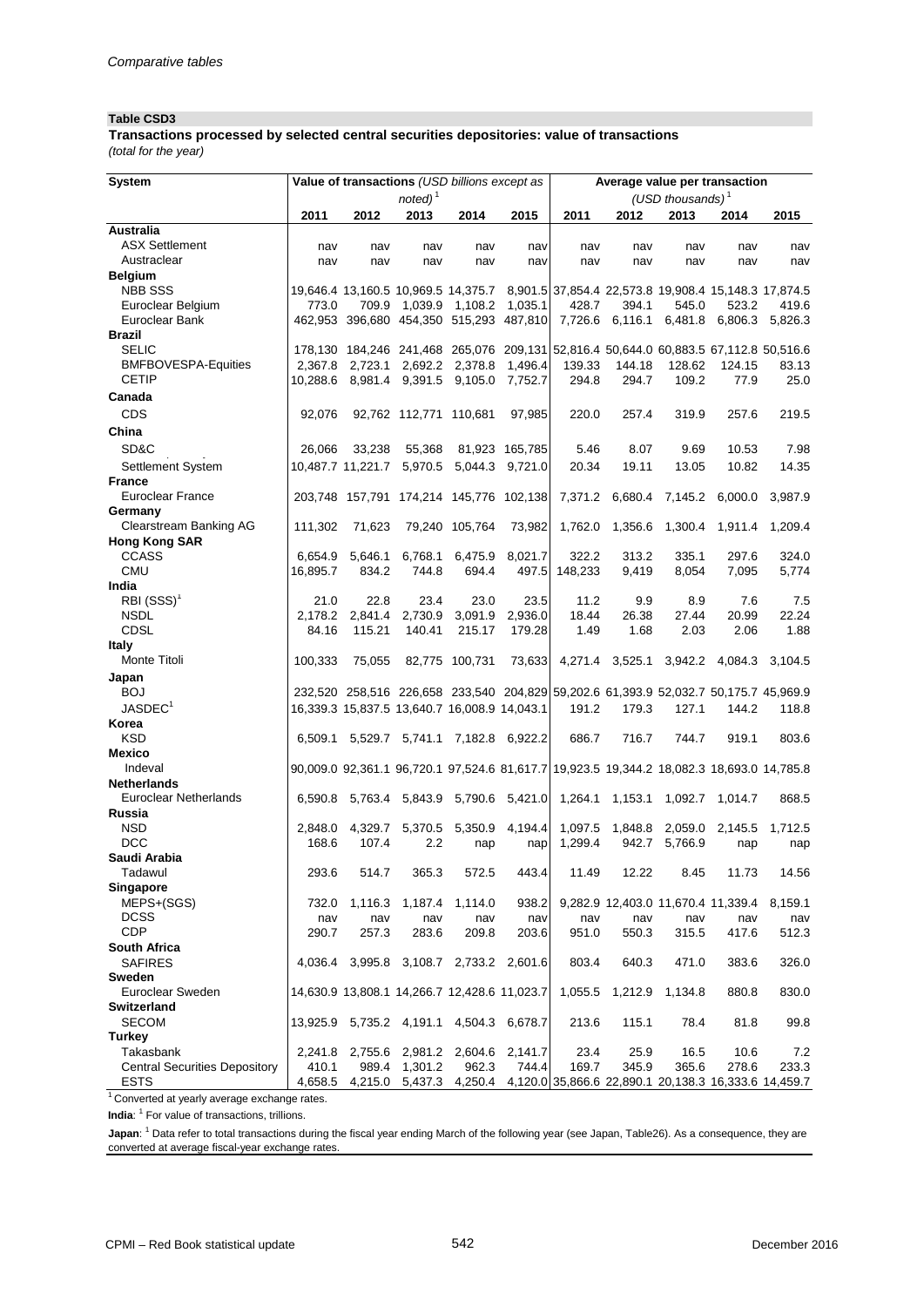# **Table CSD3 (cont)**

| System<br>Value of transactions (USD billions) <sup>1</sup> |      |      |      |                                                                                      |      | Average value per transaction<br>(USD thousands) $1$ |       |       |       |       |  |  |
|-------------------------------------------------------------|------|------|------|--------------------------------------------------------------------------------------|------|------------------------------------------------------|-------|-------|-------|-------|--|--|
|                                                             | 2011 | 2012 | 2013 | 2014                                                                                 | 2015 | 2011                                                 | 2012  | 2013  | 2014  | 2015  |  |  |
| <b>United Kingdom</b>                                       |      |      |      |                                                                                      |      |                                                      |       |       |       |       |  |  |
| <b>CREST</b>                                                |      |      |      | 207,135 183,955 437,115 377,795 410,743 4,000.1 3,843.1 7,688.9 6,551.0 7,145.1      |      |                                                      |       |       |       |       |  |  |
| <b>United States</b>                                        |      |      |      |                                                                                      |      |                                                      |       |       |       |       |  |  |
| <b>NBES</b>                                                 |      |      |      | 291,824 284,402 295,186 287,104 295,756 15,678.5 15,599.8 15,505.8 16,848.7 16,935.7 |      |                                                      |       |       |       |       |  |  |
| <b>DTC</b>                                                  |      |      |      | 124,700 110,300 106,400 113,700 112,300                                              |      | 412.5                                                | 368.5 | 333.0 | 352.0 | 325.3 |  |  |

<sup>1</sup> Converted at yearly average exchange rates.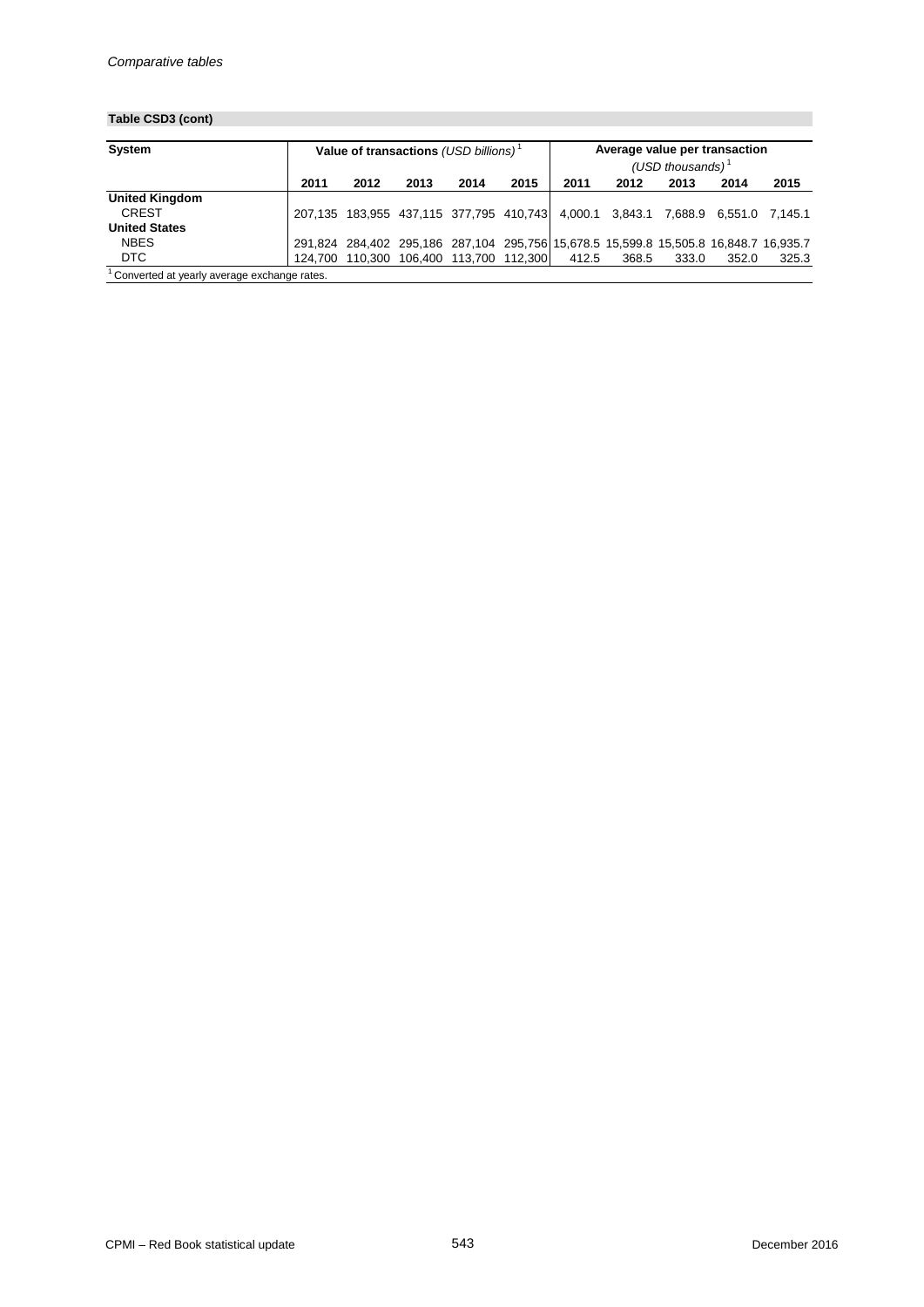# **Table CSD3 (cont)**

| <b>System</b>                               | Increase in the real value of transactions |                                                                   |                 |               |               | Value of transactions as a percentage of |                                   |                         |                                    |                 |  |  |
|---------------------------------------------|--------------------------------------------|-------------------------------------------------------------------|-----------------|---------------|---------------|------------------------------------------|-----------------------------------|-------------------------|------------------------------------|-----------------|--|--|
|                                             |                                            | (% change on previous year, adjusted by CPI<br><i>inflation</i> ) |                 |               |               |                                          | <b>GDP</b> (in % except as noted) |                         |                                    |                 |  |  |
|                                             | 2011                                       | 2012                                                              | 2013            | 2014          | 2015          | 2011                                     | 2012                              | 2013                    | 2014                               | 2015            |  |  |
| Australia                                   |                                            |                                                                   |                 |               |               |                                          |                                   |                         |                                    |                 |  |  |
| <b>ASX Settlement</b>                       | nav                                        | nav                                                               | nav             | nav           | nav           | nav                                      | nav                               | nav                     | nav                                | nav             |  |  |
| Austraclear                                 | nav                                        | nav                                                               | nav             | nav           | nav           | nav                                      | nav                               | nav                     | nav                                | nav             |  |  |
| <b>Belgium</b>                              |                                            |                                                                   |                 |               |               |                                          |                                   |                         |                                    |                 |  |  |
| <b>NBB SSS</b>                              | 51.1                                       | $-29.3$                                                           | $-20.4$         | 30.5          | $-26.4$       | 3,727.2                                  | 2,645.2                           | 2,109.4                 | 2,704.2                            | 1,956.4         |  |  |
| Euroclear Belgium<br>Euroclear Bank         | 16.0<br>16.2                               | $-3.1$                                                            | 39.9            | 6.1           | 11.0          | 146.6                                    | 142.7                             | 200.0                   | 208.5                              | 227.5           |  |  |
|                                             |                                            | $-9.6$                                                            | 9.4             | 13.0          | 12.5          | 87,827                                   | 79,730                            | 87,368                  |                                    | 96,930 107,214  |  |  |
| <b>Brazil</b><br><b>SELIC</b>               | 8.4                                        | 14.1                                                              | 36.8            | 12.4          | 1.1           | 6,820.3                                  | 7,494.9                           |                         |                                    |                 |  |  |
| <b>BMFBOVESPA-Equities</b>                  | 3.2                                        | 26.9                                                              | 3.2             | $-9.5$        | $-19.4$       | 90.7                                     | 110.8                             | 109.4                   | 9,812.8 10,974.9 11,825.6<br>98.5  | 84.6            |  |  |
| <b>CETIP</b>                                | 20.2                                       | $-3.7$                                                            | 9.1             | $-0.7$        | 9.1           | 393.9                                    | 365.4                             | 381.7                   | 377.0                              | 438.4           |  |  |
| Canada                                      |                                            |                                                                   |                 |               |               |                                          |                                   |                         |                                    |                 |  |  |
| CDS                                         | 22.7                                       | 0.3                                                               | 24.1            | 3.3           | 1.4           | 5,035.3                                  | 5,040.4                           | 6,022.9                 | 6,112.4                            | 6,289.3         |  |  |
| China                                       |                                            |                                                                   |                 |               |               |                                          |                                   |                         |                                    |                 |  |  |
| SD&C                                        | 12.6                                       | 21.4                                                              | 59.3            | 43.9          | 103.1         | 357.1                                    | 404.0                             | 602.8                   | 790.7                              | 1,525.8         |  |  |
| CDC Depository and                          | $-5.0$                                     | 1.9                                                               | $-49.1$         | $-17.8$       | 93.4          | 143.7                                    | 136.4                             | 65.0                    | 48.7                               | 89.5            |  |  |
| <b>France</b>                               |                                            |                                                                   |                 |               |               |                                          |                                   |                         |                                    |                 |  |  |
| <b>Euroclear France</b>                     | 4.6                                        | $-18.0$                                                           | 5.7             | $-16.8$       | $-16.3$       | 7,118.9                                  | 5,888.8                           | 6,201.1                 | 5,132.4                            | 4,223.4         |  |  |
| Germany                                     |                                            |                                                                   |                 |               |               |                                          |                                   |                         |                                    |                 |  |  |
| Clearstream Banking AG                      | 14.5                                       | $-31.8$                                                           | 5.3             | 32.6          | $-16.4$       |                                          | 2,961.4 2,022.4 2,111.9           |                         | 2,727.1                            | 2,200.1         |  |  |
| <b>Hong Kong SAR</b>                        |                                            |                                                                   |                 |               |               |                                          |                                   |                         |                                    |                 |  |  |
| <b>CCASS</b>                                | 5.9                                        | $-18.8$                                                           | 14.9            | $-8.4$        | 20.2          | 2,678.2                                  | 2,150.0                           | 2,455.4                 | 2,223.7                            | 2,594.3         |  |  |
| <b>CMU</b>                                  | 33.8                                       | $-95.3$                                                           | $-14.4$         | $-10.8$       | $-30.5$       | 6,799.5                                  | 317.6                             | 270.2                   | 238.5                              | 160.9           |  |  |
| India                                       |                                            |                                                                   |                 |               |               |                                          |                                   |                         |                                    |                 |  |  |
| $RBI (SSS)^1$<br><b>NSDL</b>                | $-1.7$<br>$-15.2$                          | 14.1<br>37.3                                                      | 3.0<br>$-3.6$   | $-7.7$<br>6.2 | 0.6<br>$-6.1$ | 11.2<br>116.4                            | 12.3<br>152.7                     | 12.2<br>142.1           | 11.3<br>151.1                      | 11.1<br>138.7   |  |  |
| <b>CDSL</b>                                 | $-42.0$                                    | 44.1                                                              | 22.2            | 43.8          | $-17.6$       | 4.5                                      | 6.2                               | 7.3                     | 10.5                               | 8.5             |  |  |
| <b>Italy</b>                                |                                            |                                                                   |                 |               |               |                                          |                                   |                         |                                    |                 |  |  |
| Monte Titoli                                | $-9.4$                                     | $-21.6$                                                           | 5.3             | 21.5          | $-12.7$       | 4,406.8                                  | 3,623.5                           | 3,885.7                 | 4,686.9                            | 4,043.3         |  |  |
| Japan                                       |                                            |                                                                   |                 |               |               |                                          |                                   |                         |                                    |                 |  |  |
| <b>BOJ</b>                                  | $-0.8$                                     | 11.3                                                              | 6.9             | 8.7           | $-0.4$        | 3,771.3                                  | 4,165.5                           | 4,397.3                 | 4,810.7                            | 4,674.6         |  |  |
| <b>JASDEC</b>                               | 4.6                                        | 2.0                                                               | 3.6             | 25.3          | $-4.9$        | 262.7                                    | 265.8                             | 271.7                   | 342.6                              | 317.9           |  |  |
| Korea                                       |                                            |                                                                   |                 |               |               |                                          |                                   |                         |                                    |                 |  |  |
| <b>KSD</b>                                  | 7.3                                        | $-15.5$                                                           | $-0.4$          | 18.8          | 2.8           | 541.2                                    | 452.4                             | 439.8                   | 509.1                              | 502.5           |  |  |
| Mexico                                      |                                            |                                                                   |                 |               |               |                                          |                                   |                         |                                    |                 |  |  |
| Indeval                                     | 15.1                                       | 4.4                                                               | $-2.2$          | 1.0           | $-2.9$        | 7,687.7                                  | 7,783.1                           | 7,661.5                 |                                    | 7,515.7 7,138.3 |  |  |
| <b>Netherlands</b>                          |                                            |                                                                   |                 |               |               |                                          |                                   |                         |                                    |                 |  |  |
| Euroclear Netherlands                       | 2.3                                        | $-7.9$                                                            | $-4.4$          | $-1.1$        | 11.8          | 737.3                                    | 695.8                             | 674.3                   | 658                                | 723             |  |  |
| Russia<br><b>NSD</b>                        | 16.3                                       | 50.9                                                              |                 |               |               | 140.0                                    |                                   |                         |                                    | 314.9           |  |  |
| <b>DCC</b>                                  | $-32.2$                                    | $-36.8$                                                           | 19.3<br>$-98.1$ | 6.7<br>nap    | 10.9<br>nap   | 8.3                                      | 201.0<br>5.0                      | 240.6<br>0.1            | 260.6<br>nap                       | nap             |  |  |
| Saudi Arabia                                |                                            |                                                                   |                 |               |               |                                          |                                   |                         |                                    |                 |  |  |
| Tadawul                                     | 39.7                                       | 70.4                                                              | $-31.4$         | 52.6          | $-24.2$       | 43.9                                     | 70.1                              | 49.1                    | 75.9                               | 68.6            |  |  |
| Singapore                                   |                                            |                                                                   |                 |               |               |                                          |                                   |                         |                                    |                 |  |  |
| MEPS+(SGS)                                  | 8.8                                        | 44.9                                                              | 4.1             | $-6.0$        | $-8.1$        | 275.6                                    | 389.1                             | 392.9                   | 363.6                              | 320.5           |  |  |
| <b>DCSS</b>                                 | nav                                        | nav                                                               | nav             | nav           | nav           | nav                                      | nav                               | nav                     | nav                                | nav             |  |  |
| CDP                                         | $-14.8$                                    | $-15.9$                                                           | 7.8             | $-25.8$       | 5.9           | 109.5                                    | 89.7                              | 93.8                    | 68.5                               | 69.6            |  |  |
| South Africa                                |                                            |                                                                   |                 |               |               |                                          |                                   |                         |                                    |                 |  |  |
| <b>SAFIRES</b>                              | $-1.7$                                     | 6.0                                                               | $-13.2$         | $-5.9$        | 6.4           | 968.2                                    | 1,008.2                           | 845.2                   | 777.4                              | 826.5           |  |  |
| Sweden                                      |                                            |                                                                   |                 |               |               |                                          |                                   |                         |                                    |                 |  |  |
| Euroclear Sweden                            | 8.3                                        | $-2.4$                                                            | $-1.1$          | $-8.4$        | 8.2           |                                          |                                   | 2,598.4 2,539.6 2,465.5 |                                    | 2,166.8 2,223.9 |  |  |
| <b>Switzerland</b>                          |                                            |                                                                   |                 |               |               |                                          |                                   |                         |                                    |                 |  |  |
| <b>SECOM</b>                                | $-16.6$                                    | $-56.1$                                                           | $-27.7$         | 6.1           | 57.7          | 1,997.2                                  | 863.3                             | 612.2                   | 640.6                              | 996.1           |  |  |
| Turkey                                      |                                            |                                                                   |                 |               |               |                                          |                                   |                         |                                    |                 |  |  |
| Takasbank                                   | 20.6                                       | 24.3                                                              | 6.8             | $-7.0$        | $-6.1$        | 288.5                                    | 348.7                             | 361.6                   | 326.0                              | 298.3           |  |  |
| <b>Central Securities Depository</b>        | 11.0                                       | 144.0                                                             | 29.8            | $-21.3$       | $-11.6$       | 52.8                                     | 125.2<br>533.4                    | 157.8<br>659.5          | 120.4                              | 103.7           |  |  |
| <b>ESTS</b><br><b>United Kingdom</b>        | 93.4                                       | $-8.5$                                                            | 27.3            | $-16.8$       | 10.7          | 599.5                                    |                                   |                         | 532.0                              | 573.9           |  |  |
| <b>CREST</b>                                | $-13.8$                                    | $-12.6$                                                           | 134.8           | $-19.1$       | 17.1          | 7,936.0                                  |                                   |                         | 6,932.7 16,075.3 12,590.4 14,377.3 |                 |  |  |
| <b>United States</b>                        |                                            |                                                                   |                 |               |               |                                          |                                   |                         |                                    |                 |  |  |
| <b>NBES</b>                                 | $-11.6$                                    | $-4.5$                                                            | 2.5             | $-4.1$        | 3.2           | 1,880.6                                  | 1,760.4                           | 1,768.5                 | 1,650.7                            | 1,639.7         |  |  |
| <b>DTC</b>                                  | 2.9                                        | $-13.3$                                                           | -4.7            | 5.4           | $-1.1$        | 803.6                                    | 682.8                             | 637.5                   | 653.7                              | 622.6           |  |  |
| Converted at yearly average exchange rates. |                                            |                                                                   |                 |               |               |                                          |                                   |                         |                                    |                 |  |  |

India: <sup>1</sup> For value of transactions as a percentage of GDP, fraction.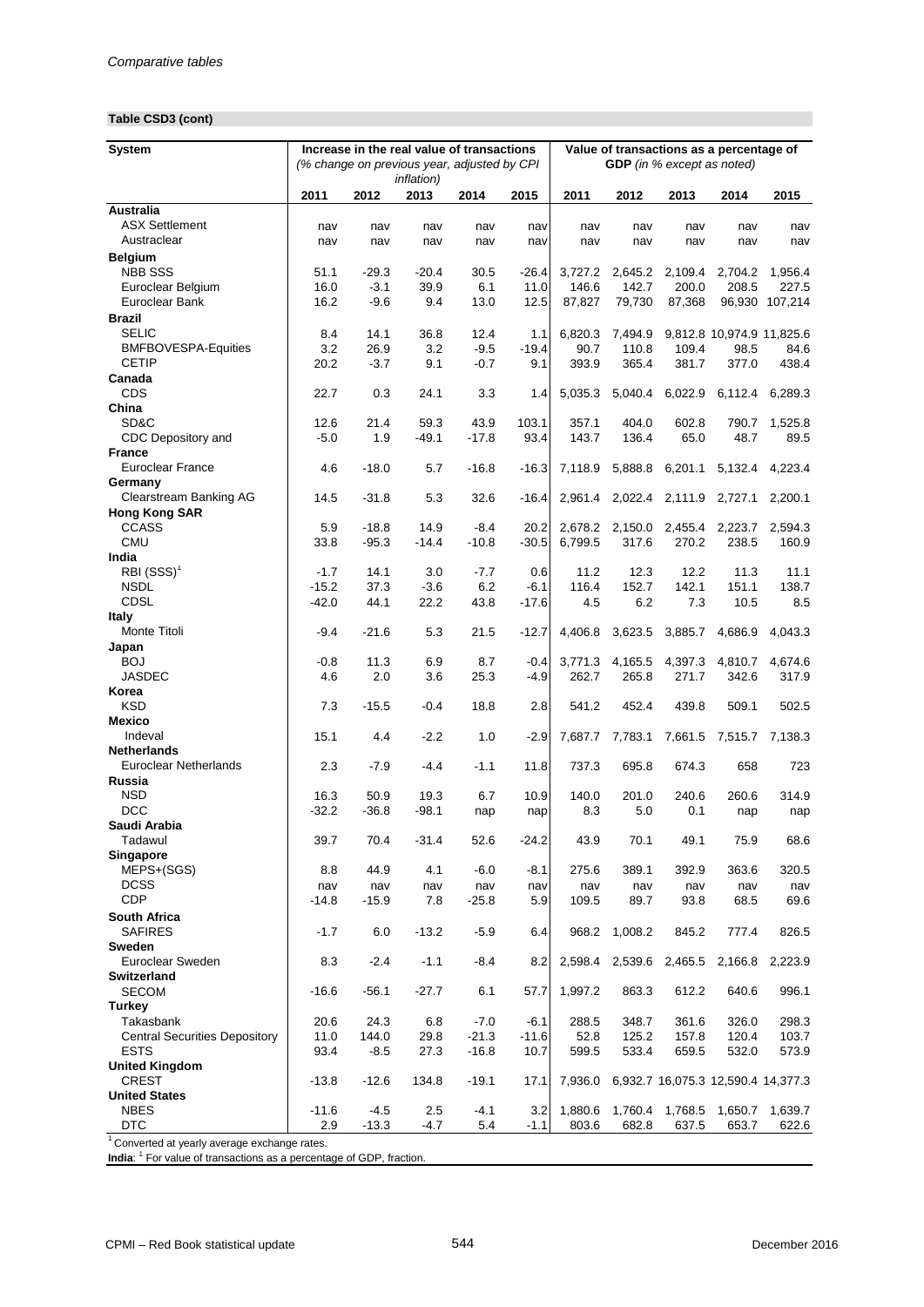#### **Table CSD4**

*(end of year)* **Participation in selected central securities depositories**

| <b>System</b>                        |        | <b>Total number of participants</b> |        |        |        |  |  |  |  |
|--------------------------------------|--------|-------------------------------------|--------|--------|--------|--|--|--|--|
|                                      | 2011   | 2012                                | 2013   | 2014   | 2015   |  |  |  |  |
| <b>Australia</b>                     |        |                                     |        |        |        |  |  |  |  |
| <b>ASX Settlement</b>                | 91     | 83                                  | 77     | 82     | 79     |  |  |  |  |
| Austraclear                          | 743    | 775                                 | 829    | 845    | 849    |  |  |  |  |
| <b>Belgium</b>                       |        |                                     |        |        |        |  |  |  |  |
| <b>NBB SSS</b>                       | 87     | 84                                  | 84     | 99     | 69     |  |  |  |  |
| Euroclear Belgium                    | 73     | 73                                  | 76     | 78     | 77     |  |  |  |  |
| Euroclear Bank                       | 1,383  | 1,391                               | 1,474  | 1,539  | 1,602  |  |  |  |  |
| <b>Brazil</b>                        |        |                                     |        |        |        |  |  |  |  |
| <b>SELIC</b>                         | 514    | 499                                 | 497    | 486    | 484    |  |  |  |  |
| <b>BMFBOVESPA-Equities</b>           | 201    | 201                                 | 201    | 193    | 193    |  |  |  |  |
| <b>CETIP</b>                         | 567    | 558                                 | 598    | 699    | 700    |  |  |  |  |
| Canada                               |        |                                     |        |        |        |  |  |  |  |
| CDS                                  | 98     | 100                                 | 100    | 100    | 100    |  |  |  |  |
| China                                |        |                                     |        |        |        |  |  |  |  |
| SD&C                                 | nap    | nap                                 | nap    | nap    | nap    |  |  |  |  |
| CDC Depository and                   | 11,162 | 12,415                              | 6,075  | 6,681  | 10,018 |  |  |  |  |
| <b>France</b>                        |        |                                     |        |        |        |  |  |  |  |
| Euroclear France                     | 162    | 156                                 | 157    | 152    | 147    |  |  |  |  |
| Germany                              |        |                                     |        |        |        |  |  |  |  |
| Clearstream Banking AG               | 376    | 405                                 | 359    | 298    | 288    |  |  |  |  |
| <b>Hong Kong SAR</b>                 |        |                                     |        |        |        |  |  |  |  |
| <b>CCASS</b>                         | 24,006 | 24,344                              | 24,573 | 24,884 | 25,286 |  |  |  |  |
| <b>CMU</b>                           | 173    | 180                                 | 184    | 205    | 206    |  |  |  |  |
| India                                |        |                                     |        |        |        |  |  |  |  |
| RBI (SSS)                            | 242    | 297                                 | 304    | 344    | 361    |  |  |  |  |
| <b>NSDL</b>                          | 282    | 282                                 | 278    | 273    | 270    |  |  |  |  |
| <b>CDSL</b>                          | 567    | 578                                 | 579    | 575    | 583    |  |  |  |  |
| <b>Italy</b>                         |        |                                     |        |        |        |  |  |  |  |
| Monte Titoli                         | 266    | 248                                 | 239    | 232    | 183    |  |  |  |  |
| Japan                                |        |                                     |        |        |        |  |  |  |  |
| <b>BOJ</b>                           | 297    | 291                                 | 283    | 280    | 279    |  |  |  |  |
| <b>JASDEC</b>                        | 219    | 199                                 | 186    | 177    | 175    |  |  |  |  |
| Korea                                |        |                                     |        |        |        |  |  |  |  |
| <b>KSD</b>                           | 285    | 300                                 | 295    | 299    | 298    |  |  |  |  |
| <b>Mexico</b>                        |        |                                     |        |        |        |  |  |  |  |
| Indeval                              | 113    | 113                                 | 107    | 111    | 113    |  |  |  |  |
| <b>Netherlands</b>                   |        |                                     |        |        |        |  |  |  |  |
| Euroclear Netherlands                | 67     | 67                                  | 69     | 71     | 69     |  |  |  |  |
| Russia                               |        |                                     |        |        |        |  |  |  |  |
| <b>NSD</b>                           | 960    | 909                                 | 908    | 896    | 895    |  |  |  |  |
| <b>DCC</b>                           | 391    | 199                                 | 115    | nap    | nap    |  |  |  |  |
| Saudi Arabia                         |        |                                     |        |        |        |  |  |  |  |
| Tadawul                              | 57     | 54                                  | 54     | 54     | 54     |  |  |  |  |
| Singapore                            |        |                                     |        |        |        |  |  |  |  |
| MEPS+(SGS)                           | 64     | 62                                  | 64     | 64     | 63     |  |  |  |  |
| <b>DCSS</b>                          | 47     | 63                                  | 63     | 73     | 75     |  |  |  |  |
| CDP                                  | 63     | 61                                  | 63     | 73     | 75     |  |  |  |  |
| South Africa                         |        |                                     |        |        |        |  |  |  |  |
| <b>SAFIRES</b>                       | 40     | 43                                  | 45     | 48     | 50     |  |  |  |  |
| Sweden                               |        |                                     |        |        |        |  |  |  |  |
| Euroclear Sweden                     | 48     | 53                                  | 53     | 52     | 49     |  |  |  |  |
| Switzerland                          |        |                                     |        |        |        |  |  |  |  |
| <b>SECOM</b>                         | 417    | 375                                 | 367    | 354    | 342    |  |  |  |  |
| <b>Turkey</b>                        |        |                                     |        |        |        |  |  |  |  |
| Takasbank                            | 828    | 1,051                               | 1,048  | 1,015  | 1,022  |  |  |  |  |
| <b>Central Securities Depository</b> | 540    | 601                                 | 657    | 672    | 678    |  |  |  |  |
| <b>ESTS</b>                          | 47     | 49                                  | 50     | 51     | 54     |  |  |  |  |
| <b>United Kingdom</b>                |        |                                     |        |        |        |  |  |  |  |
| <b>CREST</b>                         | 33,743 | 32,388                              | 26,643 | 23,648 | 23,648 |  |  |  |  |
| <b>United States</b>                 |        |                                     |        |        |        |  |  |  |  |
| <b>NBES</b>                          | 2,347  | 2,139                               | 2,084  | 2,012  | 1,839  |  |  |  |  |
| <b>DTC</b>                           | 378    | 375                                 | 353    | 338    | 338    |  |  |  |  |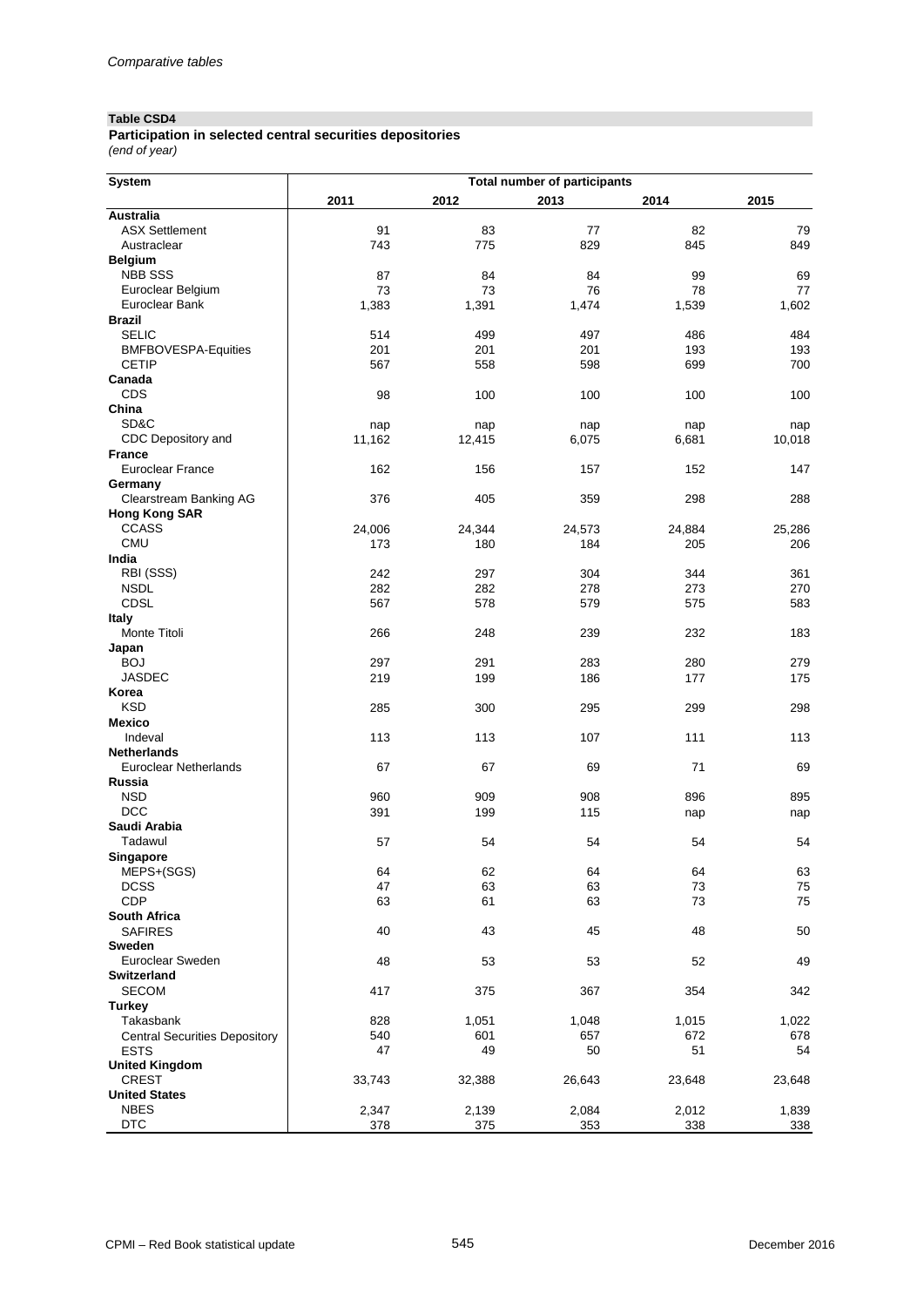#### **Table CSD5**

**Securities held on account at selected central securities depositories** *(end of year)*

| (thousands except as noted)<br>2012<br>2013<br>2011<br>2012<br>2011<br>2014<br>2015<br>2013<br>2014<br>2015<br>Australia<br>2.20<br>2.24<br>1,106.3<br><b>ASX Settlement</b><br>2.22<br>2.19<br>2.21<br>1,335.0<br>1,312.9<br>1,237.7<br>1,143.2<br>Austraclear<br>1,428.6<br>1,309.4<br>1,314.4<br>1,388.4<br>nav<br>nav<br>nav<br>nav<br>nav<br>1,350.9<br><b>Belgium</b><br><b>NBB SSS</b><br>1.85<br>2.06<br>2.12<br>2.36<br>626.5<br>1.68<br>664.2<br>700.9<br>747.1<br>676.6<br>Euroclear Belgium<br>0.77<br>0.82<br>1.04<br>0.97<br>1.09<br>170.5<br>209.3<br>279.6<br>273.0<br>295.2<br>203.9<br>202.8<br>212.1<br>230.7 13,934.4 14,187.0 14,638.2 14,316.0 13,361.8<br>Euroclear Bank<br>220.0<br><b>Brazil</b><br><b>SELIC</b><br>0.53<br>0.45<br>0.37<br>0.39<br>0.36<br>1,404.8<br>1,432.6<br>1,071.6<br>1,312.0<br>1,297.1<br>1.26<br><b>BMFBOVESPA-Equities</b><br>1.21<br>1.30<br>1.32<br>1.34<br>589.7<br>603.6<br>464.2<br>417.8<br>242.3<br><b>CETIP</b><br>2,695.4<br>1,696.3<br>1,690.4<br>1,608.7<br>2,861.5<br>2,523.5<br>3,272.0<br>7,430.1<br>1,558.2<br>1,137.8<br>Canada<br><b>CDS</b><br>78.25<br>78.17<br>76.76<br>75.36<br>75.15<br>3,850.1<br>4,152.0<br>4,080.7<br>3,983.4<br>3,322.0<br>China<br>SD&C<br>3.30<br>4.09<br>5.07<br>6.33<br>8.51<br>3,575.7<br>3,899.6<br>4,297.6<br>6,629.6<br>8,918.7<br>CDC Depository and<br>2.94<br>4.23<br>3.57<br>4.86<br>6.16<br>3,389.6<br>3,779.3<br>4,249.8<br>4,695.2<br>5,396.1<br><b>France</b><br><b>Euroclear France</b><br>46.74<br>54.09<br>52.51<br>62.48<br>61.90<br>6,496.9<br>7,023.5<br>7,764.5<br>6,989.3<br>6,612.6<br>Germany<br>Clearstream Banking AG<br>3,938.4<br>4,171.1<br>4,703.0<br>7,490.0<br>7,920.5<br>8,793.2<br>9,195.3<br>2,232.9<br>2,655.7<br>8,499.2<br><b>Hong Kong SAR</b><br><b>CCASS</b><br>8,529.0<br>8,362.0<br>1,235.7<br>1,590.8<br>6,617.0<br>6,725.0<br>8,217.0<br>1,789.9<br>1,922.1<br>1,944.7<br><b>CMU</b><br>2.03<br>2.21<br>2.24<br>198.95<br>230.54<br>1.56<br>2.07<br>162.86<br>235.54<br>241.13<br>India<br>RBI (SSS)<br>0.002<br>0.002<br>0.002<br>0.002<br>726.5<br>813.0<br>826.9<br>913.7<br>990.5<br>0.002<br>NSDL <sup>1</sup><br>579.8<br>686.5<br>795.5<br>927.4<br>1,100.2<br>1,339.0<br>1,401.9<br>1,766.4<br>1,444.3<br>1,855.1<br>CDSL <sup>1</sup><br>133.6<br>151.7<br>177.3<br>191.6<br>199.6<br>206.0<br>226.6<br>179.8<br>175.7<br>220.2<br><b>Italy</b><br>Monte Titoli<br>42.71<br>43.79<br>42.37<br>38.24<br>4,153.1 4,233.3<br>4,549.6<br>4,066.3<br>3,598.9<br>43.32<br>Japan<br><b>BOJ</b><br>nav 11,585.5 10,867.0 9,115.5<br>8,071.8<br>8,155.4<br>nav<br>nav<br>nav<br>nav<br>JASDEC <sup>1</sup><br>75.78<br>73.28<br>70.88<br>70.85<br>4,626.6 4,051.2 8,237.0<br>8,373.7<br>71.26<br>8,736.1<br>Korea<br><b>KSD</b><br>36.93<br>51.38<br>1.28<br>1.66<br>1.68<br>44.39<br>48.72<br>51.37<br>1.51<br>1.67<br><b>Mexico</b><br>Indeval<br>7.98<br>8.75<br>9.15<br>9.67<br>10.34<br>1,094.9<br>1,353.0<br>1,508.3<br>1,296.3<br>1,461.5<br><b>Netherlands</b><br><b>Euroclear Netherlands</b><br>9.00<br>10.00<br>12.00<br>14.00<br>17.00<br>1,119.9<br>1,152.1<br>1,323.0<br>1,248.1<br>1,081.5<br>Russia<br><b>NSD</b><br>6.85<br>300.0<br>727.7<br>4.18<br>6.62<br>7.81<br>9.20<br>445.4<br>497.5<br>487.5<br><b>DCC</b><br>3.73<br>1.11<br>0.51<br>102.3<br>28.7<br>0.1<br>nap<br>nap<br>nap<br>nap<br>Saudi Arabia<br>Tadawul <sup>1</sup><br>93,703 104,147 135,755 151,914 161,536<br>353.1<br>390.0<br>507.8<br>483.5<br>421.1<br><b>Singapore</b><br>MEPS+(SGS)<br>nav<br>nav<br>nav<br>nav<br>nav<br>nav<br>nav<br>nav<br>nav<br>nav<br><b>DCSS</b><br>nav<br>nav<br>nav<br>nav<br>nav<br>nav<br>nav<br>nav<br>nav<br>nav<br><b>CDP</b><br>1,444.3<br>1,039.5<br>1,306.4<br>1,563.8<br>1,477.0<br>nav<br>nav<br>nav<br>nav<br>nav<br>South Africa<br><b>SAFIRES</b><br>4.55<br>8.97<br>788.3<br>941.6<br>881.4<br>863.7<br>652.9<br>4.11<br>5.79<br>8.64<br><b>Sweden</b><br>Euroclear Sweden<br>1,373.1<br>1,590.0<br>1,772.6<br>1,172.4<br>1,407.8<br>nav<br>nav<br>nav<br>nav<br>nav<br><b>Switzerland</b><br><b>SECOM</b><br>254.2<br>285.5<br>296.4<br>237.6<br>325.6<br>2,719.4<br>2,937.2<br>3,249.4<br>3,234.5<br>3,151.0 | System |  | <b>Number of securities held</b> |  | Market capitalisation (USD billions) <sup>1</sup> |  |  |  |  |  |  |
|---------------------------------------------------------------------------------------------------------------------------------------------------------------------------------------------------------------------------------------------------------------------------------------------------------------------------------------------------------------------------------------------------------------------------------------------------------------------------------------------------------------------------------------------------------------------------------------------------------------------------------------------------------------------------------------------------------------------------------------------------------------------------------------------------------------------------------------------------------------------------------------------------------------------------------------------------------------------------------------------------------------------------------------------------------------------------------------------------------------------------------------------------------------------------------------------------------------------------------------------------------------------------------------------------------------------------------------------------------------------------------------------------------------------------------------------------------------------------------------------------------------------------------------------------------------------------------------------------------------------------------------------------------------------------------------------------------------------------------------------------------------------------------------------------------------------------------------------------------------------------------------------------------------------------------------------------------------------------------------------------------------------------------------------------------------------------------------------------------------------------------------------------------------------------------------------------------------------------------------------------------------------------------------------------------------------------------------------------------------------------------------------------------------------------------------------------------------------------------------------------------------------------------------------------------------------------------------------------------------------------------------------------------------------------------------------------------------------------------------------------------------------------------------------------------------------------------------------------------------------------------------------------------------------------------------------------------------------------------------------------------------------------------------------------------------------------------------------------------------------------------------------------------------------------------------------------------------------------------------------------------------------------------------------------------------------------------------------------------------------------------------------------------------------------------------------------------------------------------------------------------------------------------------------------------------------------------------------------------------------------------------------------------------------------------------------------------------------------------------------------------------------------------------------------------------------------------------------------------------------------------------------------------------------------------------------------------------------------------------------------------------------------------------------------------------------------------------------------------------------------------------------------------------------------------------------------|--------|--|----------------------------------|--|---------------------------------------------------|--|--|--|--|--|--|
|                                                                                                                                                                                                                                                                                                                                                                                                                                                                                                                                                                                                                                                                                                                                                                                                                                                                                                                                                                                                                                                                                                                                                                                                                                                                                                                                                                                                                                                                                                                                                                                                                                                                                                                                                                                                                                                                                                                                                                                                                                                                                                                                                                                                                                                                                                                                                                                                                                                                                                                                                                                                                                                                                                                                                                                                                                                                                                                                                                                                                                                                                                                                                                                                                                                                                                                                                                                                                                                                                                                                                                                                                                                                                                                                                                                                                                                                                                                                                                                                                                                                                                                                                                                                   |        |  |                                  |  |                                                   |  |  |  |  |  |  |
|                                                                                                                                                                                                                                                                                                                                                                                                                                                                                                                                                                                                                                                                                                                                                                                                                                                                                                                                                                                                                                                                                                                                                                                                                                                                                                                                                                                                                                                                                                                                                                                                                                                                                                                                                                                                                                                                                                                                                                                                                                                                                                                                                                                                                                                                                                                                                                                                                                                                                                                                                                                                                                                                                                                                                                                                                                                                                                                                                                                                                                                                                                                                                                                                                                                                                                                                                                                                                                                                                                                                                                                                                                                                                                                                                                                                                                                                                                                                                                                                                                                                                                                                                                                                   |        |  |                                  |  |                                                   |  |  |  |  |  |  |
|                                                                                                                                                                                                                                                                                                                                                                                                                                                                                                                                                                                                                                                                                                                                                                                                                                                                                                                                                                                                                                                                                                                                                                                                                                                                                                                                                                                                                                                                                                                                                                                                                                                                                                                                                                                                                                                                                                                                                                                                                                                                                                                                                                                                                                                                                                                                                                                                                                                                                                                                                                                                                                                                                                                                                                                                                                                                                                                                                                                                                                                                                                                                                                                                                                                                                                                                                                                                                                                                                                                                                                                                                                                                                                                                                                                                                                                                                                                                                                                                                                                                                                                                                                                                   |        |  |                                  |  |                                                   |  |  |  |  |  |  |
|                                                                                                                                                                                                                                                                                                                                                                                                                                                                                                                                                                                                                                                                                                                                                                                                                                                                                                                                                                                                                                                                                                                                                                                                                                                                                                                                                                                                                                                                                                                                                                                                                                                                                                                                                                                                                                                                                                                                                                                                                                                                                                                                                                                                                                                                                                                                                                                                                                                                                                                                                                                                                                                                                                                                                                                                                                                                                                                                                                                                                                                                                                                                                                                                                                                                                                                                                                                                                                                                                                                                                                                                                                                                                                                                                                                                                                                                                                                                                                                                                                                                                                                                                                                                   |        |  |                                  |  |                                                   |  |  |  |  |  |  |
|                                                                                                                                                                                                                                                                                                                                                                                                                                                                                                                                                                                                                                                                                                                                                                                                                                                                                                                                                                                                                                                                                                                                                                                                                                                                                                                                                                                                                                                                                                                                                                                                                                                                                                                                                                                                                                                                                                                                                                                                                                                                                                                                                                                                                                                                                                                                                                                                                                                                                                                                                                                                                                                                                                                                                                                                                                                                                                                                                                                                                                                                                                                                                                                                                                                                                                                                                                                                                                                                                                                                                                                                                                                                                                                                                                                                                                                                                                                                                                                                                                                                                                                                                                                                   |        |  |                                  |  |                                                   |  |  |  |  |  |  |
|                                                                                                                                                                                                                                                                                                                                                                                                                                                                                                                                                                                                                                                                                                                                                                                                                                                                                                                                                                                                                                                                                                                                                                                                                                                                                                                                                                                                                                                                                                                                                                                                                                                                                                                                                                                                                                                                                                                                                                                                                                                                                                                                                                                                                                                                                                                                                                                                                                                                                                                                                                                                                                                                                                                                                                                                                                                                                                                                                                                                                                                                                                                                                                                                                                                                                                                                                                                                                                                                                                                                                                                                                                                                                                                                                                                                                                                                                                                                                                                                                                                                                                                                                                                                   |        |  |                                  |  |                                                   |  |  |  |  |  |  |
|                                                                                                                                                                                                                                                                                                                                                                                                                                                                                                                                                                                                                                                                                                                                                                                                                                                                                                                                                                                                                                                                                                                                                                                                                                                                                                                                                                                                                                                                                                                                                                                                                                                                                                                                                                                                                                                                                                                                                                                                                                                                                                                                                                                                                                                                                                                                                                                                                                                                                                                                                                                                                                                                                                                                                                                                                                                                                                                                                                                                                                                                                                                                                                                                                                                                                                                                                                                                                                                                                                                                                                                                                                                                                                                                                                                                                                                                                                                                                                                                                                                                                                                                                                                                   |        |  |                                  |  |                                                   |  |  |  |  |  |  |
|                                                                                                                                                                                                                                                                                                                                                                                                                                                                                                                                                                                                                                                                                                                                                                                                                                                                                                                                                                                                                                                                                                                                                                                                                                                                                                                                                                                                                                                                                                                                                                                                                                                                                                                                                                                                                                                                                                                                                                                                                                                                                                                                                                                                                                                                                                                                                                                                                                                                                                                                                                                                                                                                                                                                                                                                                                                                                                                                                                                                                                                                                                                                                                                                                                                                                                                                                                                                                                                                                                                                                                                                                                                                                                                                                                                                                                                                                                                                                                                                                                                                                                                                                                                                   |        |  |                                  |  |                                                   |  |  |  |  |  |  |
|                                                                                                                                                                                                                                                                                                                                                                                                                                                                                                                                                                                                                                                                                                                                                                                                                                                                                                                                                                                                                                                                                                                                                                                                                                                                                                                                                                                                                                                                                                                                                                                                                                                                                                                                                                                                                                                                                                                                                                                                                                                                                                                                                                                                                                                                                                                                                                                                                                                                                                                                                                                                                                                                                                                                                                                                                                                                                                                                                                                                                                                                                                                                                                                                                                                                                                                                                                                                                                                                                                                                                                                                                                                                                                                                                                                                                                                                                                                                                                                                                                                                                                                                                                                                   |        |  |                                  |  |                                                   |  |  |  |  |  |  |
|                                                                                                                                                                                                                                                                                                                                                                                                                                                                                                                                                                                                                                                                                                                                                                                                                                                                                                                                                                                                                                                                                                                                                                                                                                                                                                                                                                                                                                                                                                                                                                                                                                                                                                                                                                                                                                                                                                                                                                                                                                                                                                                                                                                                                                                                                                                                                                                                                                                                                                                                                                                                                                                                                                                                                                                                                                                                                                                                                                                                                                                                                                                                                                                                                                                                                                                                                                                                                                                                                                                                                                                                                                                                                                                                                                                                                                                                                                                                                                                                                                                                                                                                                                                                   |        |  |                                  |  |                                                   |  |  |  |  |  |  |
|                                                                                                                                                                                                                                                                                                                                                                                                                                                                                                                                                                                                                                                                                                                                                                                                                                                                                                                                                                                                                                                                                                                                                                                                                                                                                                                                                                                                                                                                                                                                                                                                                                                                                                                                                                                                                                                                                                                                                                                                                                                                                                                                                                                                                                                                                                                                                                                                                                                                                                                                                                                                                                                                                                                                                                                                                                                                                                                                                                                                                                                                                                                                                                                                                                                                                                                                                                                                                                                                                                                                                                                                                                                                                                                                                                                                                                                                                                                                                                                                                                                                                                                                                                                                   |        |  |                                  |  |                                                   |  |  |  |  |  |  |
|                                                                                                                                                                                                                                                                                                                                                                                                                                                                                                                                                                                                                                                                                                                                                                                                                                                                                                                                                                                                                                                                                                                                                                                                                                                                                                                                                                                                                                                                                                                                                                                                                                                                                                                                                                                                                                                                                                                                                                                                                                                                                                                                                                                                                                                                                                                                                                                                                                                                                                                                                                                                                                                                                                                                                                                                                                                                                                                                                                                                                                                                                                                                                                                                                                                                                                                                                                                                                                                                                                                                                                                                                                                                                                                                                                                                                                                                                                                                                                                                                                                                                                                                                                                                   |        |  |                                  |  |                                                   |  |  |  |  |  |  |
|                                                                                                                                                                                                                                                                                                                                                                                                                                                                                                                                                                                                                                                                                                                                                                                                                                                                                                                                                                                                                                                                                                                                                                                                                                                                                                                                                                                                                                                                                                                                                                                                                                                                                                                                                                                                                                                                                                                                                                                                                                                                                                                                                                                                                                                                                                                                                                                                                                                                                                                                                                                                                                                                                                                                                                                                                                                                                                                                                                                                                                                                                                                                                                                                                                                                                                                                                                                                                                                                                                                                                                                                                                                                                                                                                                                                                                                                                                                                                                                                                                                                                                                                                                                                   |        |  |                                  |  |                                                   |  |  |  |  |  |  |
|                                                                                                                                                                                                                                                                                                                                                                                                                                                                                                                                                                                                                                                                                                                                                                                                                                                                                                                                                                                                                                                                                                                                                                                                                                                                                                                                                                                                                                                                                                                                                                                                                                                                                                                                                                                                                                                                                                                                                                                                                                                                                                                                                                                                                                                                                                                                                                                                                                                                                                                                                                                                                                                                                                                                                                                                                                                                                                                                                                                                                                                                                                                                                                                                                                                                                                                                                                                                                                                                                                                                                                                                                                                                                                                                                                                                                                                                                                                                                                                                                                                                                                                                                                                                   |        |  |                                  |  |                                                   |  |  |  |  |  |  |
|                                                                                                                                                                                                                                                                                                                                                                                                                                                                                                                                                                                                                                                                                                                                                                                                                                                                                                                                                                                                                                                                                                                                                                                                                                                                                                                                                                                                                                                                                                                                                                                                                                                                                                                                                                                                                                                                                                                                                                                                                                                                                                                                                                                                                                                                                                                                                                                                                                                                                                                                                                                                                                                                                                                                                                                                                                                                                                                                                                                                                                                                                                                                                                                                                                                                                                                                                                                                                                                                                                                                                                                                                                                                                                                                                                                                                                                                                                                                                                                                                                                                                                                                                                                                   |        |  |                                  |  |                                                   |  |  |  |  |  |  |
|                                                                                                                                                                                                                                                                                                                                                                                                                                                                                                                                                                                                                                                                                                                                                                                                                                                                                                                                                                                                                                                                                                                                                                                                                                                                                                                                                                                                                                                                                                                                                                                                                                                                                                                                                                                                                                                                                                                                                                                                                                                                                                                                                                                                                                                                                                                                                                                                                                                                                                                                                                                                                                                                                                                                                                                                                                                                                                                                                                                                                                                                                                                                                                                                                                                                                                                                                                                                                                                                                                                                                                                                                                                                                                                                                                                                                                                                                                                                                                                                                                                                                                                                                                                                   |        |  |                                  |  |                                                   |  |  |  |  |  |  |
|                                                                                                                                                                                                                                                                                                                                                                                                                                                                                                                                                                                                                                                                                                                                                                                                                                                                                                                                                                                                                                                                                                                                                                                                                                                                                                                                                                                                                                                                                                                                                                                                                                                                                                                                                                                                                                                                                                                                                                                                                                                                                                                                                                                                                                                                                                                                                                                                                                                                                                                                                                                                                                                                                                                                                                                                                                                                                                                                                                                                                                                                                                                                                                                                                                                                                                                                                                                                                                                                                                                                                                                                                                                                                                                                                                                                                                                                                                                                                                                                                                                                                                                                                                                                   |        |  |                                  |  |                                                   |  |  |  |  |  |  |
|                                                                                                                                                                                                                                                                                                                                                                                                                                                                                                                                                                                                                                                                                                                                                                                                                                                                                                                                                                                                                                                                                                                                                                                                                                                                                                                                                                                                                                                                                                                                                                                                                                                                                                                                                                                                                                                                                                                                                                                                                                                                                                                                                                                                                                                                                                                                                                                                                                                                                                                                                                                                                                                                                                                                                                                                                                                                                                                                                                                                                                                                                                                                                                                                                                                                                                                                                                                                                                                                                                                                                                                                                                                                                                                                                                                                                                                                                                                                                                                                                                                                                                                                                                                                   |        |  |                                  |  |                                                   |  |  |  |  |  |  |
|                                                                                                                                                                                                                                                                                                                                                                                                                                                                                                                                                                                                                                                                                                                                                                                                                                                                                                                                                                                                                                                                                                                                                                                                                                                                                                                                                                                                                                                                                                                                                                                                                                                                                                                                                                                                                                                                                                                                                                                                                                                                                                                                                                                                                                                                                                                                                                                                                                                                                                                                                                                                                                                                                                                                                                                                                                                                                                                                                                                                                                                                                                                                                                                                                                                                                                                                                                                                                                                                                                                                                                                                                                                                                                                                                                                                                                                                                                                                                                                                                                                                                                                                                                                                   |        |  |                                  |  |                                                   |  |  |  |  |  |  |
|                                                                                                                                                                                                                                                                                                                                                                                                                                                                                                                                                                                                                                                                                                                                                                                                                                                                                                                                                                                                                                                                                                                                                                                                                                                                                                                                                                                                                                                                                                                                                                                                                                                                                                                                                                                                                                                                                                                                                                                                                                                                                                                                                                                                                                                                                                                                                                                                                                                                                                                                                                                                                                                                                                                                                                                                                                                                                                                                                                                                                                                                                                                                                                                                                                                                                                                                                                                                                                                                                                                                                                                                                                                                                                                                                                                                                                                                                                                                                                                                                                                                                                                                                                                                   |        |  |                                  |  |                                                   |  |  |  |  |  |  |
|                                                                                                                                                                                                                                                                                                                                                                                                                                                                                                                                                                                                                                                                                                                                                                                                                                                                                                                                                                                                                                                                                                                                                                                                                                                                                                                                                                                                                                                                                                                                                                                                                                                                                                                                                                                                                                                                                                                                                                                                                                                                                                                                                                                                                                                                                                                                                                                                                                                                                                                                                                                                                                                                                                                                                                                                                                                                                                                                                                                                                                                                                                                                                                                                                                                                                                                                                                                                                                                                                                                                                                                                                                                                                                                                                                                                                                                                                                                                                                                                                                                                                                                                                                                                   |        |  |                                  |  |                                                   |  |  |  |  |  |  |
|                                                                                                                                                                                                                                                                                                                                                                                                                                                                                                                                                                                                                                                                                                                                                                                                                                                                                                                                                                                                                                                                                                                                                                                                                                                                                                                                                                                                                                                                                                                                                                                                                                                                                                                                                                                                                                                                                                                                                                                                                                                                                                                                                                                                                                                                                                                                                                                                                                                                                                                                                                                                                                                                                                                                                                                                                                                                                                                                                                                                                                                                                                                                                                                                                                                                                                                                                                                                                                                                                                                                                                                                                                                                                                                                                                                                                                                                                                                                                                                                                                                                                                                                                                                                   |        |  |                                  |  |                                                   |  |  |  |  |  |  |
|                                                                                                                                                                                                                                                                                                                                                                                                                                                                                                                                                                                                                                                                                                                                                                                                                                                                                                                                                                                                                                                                                                                                                                                                                                                                                                                                                                                                                                                                                                                                                                                                                                                                                                                                                                                                                                                                                                                                                                                                                                                                                                                                                                                                                                                                                                                                                                                                                                                                                                                                                                                                                                                                                                                                                                                                                                                                                                                                                                                                                                                                                                                                                                                                                                                                                                                                                                                                                                                                                                                                                                                                                                                                                                                                                                                                                                                                                                                                                                                                                                                                                                                                                                                                   |        |  |                                  |  |                                                   |  |  |  |  |  |  |
|                                                                                                                                                                                                                                                                                                                                                                                                                                                                                                                                                                                                                                                                                                                                                                                                                                                                                                                                                                                                                                                                                                                                                                                                                                                                                                                                                                                                                                                                                                                                                                                                                                                                                                                                                                                                                                                                                                                                                                                                                                                                                                                                                                                                                                                                                                                                                                                                                                                                                                                                                                                                                                                                                                                                                                                                                                                                                                                                                                                                                                                                                                                                                                                                                                                                                                                                                                                                                                                                                                                                                                                                                                                                                                                                                                                                                                                                                                                                                                                                                                                                                                                                                                                                   |        |  |                                  |  |                                                   |  |  |  |  |  |  |
|                                                                                                                                                                                                                                                                                                                                                                                                                                                                                                                                                                                                                                                                                                                                                                                                                                                                                                                                                                                                                                                                                                                                                                                                                                                                                                                                                                                                                                                                                                                                                                                                                                                                                                                                                                                                                                                                                                                                                                                                                                                                                                                                                                                                                                                                                                                                                                                                                                                                                                                                                                                                                                                                                                                                                                                                                                                                                                                                                                                                                                                                                                                                                                                                                                                                                                                                                                                                                                                                                                                                                                                                                                                                                                                                                                                                                                                                                                                                                                                                                                                                                                                                                                                                   |        |  |                                  |  |                                                   |  |  |  |  |  |  |
|                                                                                                                                                                                                                                                                                                                                                                                                                                                                                                                                                                                                                                                                                                                                                                                                                                                                                                                                                                                                                                                                                                                                                                                                                                                                                                                                                                                                                                                                                                                                                                                                                                                                                                                                                                                                                                                                                                                                                                                                                                                                                                                                                                                                                                                                                                                                                                                                                                                                                                                                                                                                                                                                                                                                                                                                                                                                                                                                                                                                                                                                                                                                                                                                                                                                                                                                                                                                                                                                                                                                                                                                                                                                                                                                                                                                                                                                                                                                                                                                                                                                                                                                                                                                   |        |  |                                  |  |                                                   |  |  |  |  |  |  |
|                                                                                                                                                                                                                                                                                                                                                                                                                                                                                                                                                                                                                                                                                                                                                                                                                                                                                                                                                                                                                                                                                                                                                                                                                                                                                                                                                                                                                                                                                                                                                                                                                                                                                                                                                                                                                                                                                                                                                                                                                                                                                                                                                                                                                                                                                                                                                                                                                                                                                                                                                                                                                                                                                                                                                                                                                                                                                                                                                                                                                                                                                                                                                                                                                                                                                                                                                                                                                                                                                                                                                                                                                                                                                                                                                                                                                                                                                                                                                                                                                                                                                                                                                                                                   |        |  |                                  |  |                                                   |  |  |  |  |  |  |
|                                                                                                                                                                                                                                                                                                                                                                                                                                                                                                                                                                                                                                                                                                                                                                                                                                                                                                                                                                                                                                                                                                                                                                                                                                                                                                                                                                                                                                                                                                                                                                                                                                                                                                                                                                                                                                                                                                                                                                                                                                                                                                                                                                                                                                                                                                                                                                                                                                                                                                                                                                                                                                                                                                                                                                                                                                                                                                                                                                                                                                                                                                                                                                                                                                                                                                                                                                                                                                                                                                                                                                                                                                                                                                                                                                                                                                                                                                                                                                                                                                                                                                                                                                                                   |        |  |                                  |  |                                                   |  |  |  |  |  |  |
|                                                                                                                                                                                                                                                                                                                                                                                                                                                                                                                                                                                                                                                                                                                                                                                                                                                                                                                                                                                                                                                                                                                                                                                                                                                                                                                                                                                                                                                                                                                                                                                                                                                                                                                                                                                                                                                                                                                                                                                                                                                                                                                                                                                                                                                                                                                                                                                                                                                                                                                                                                                                                                                                                                                                                                                                                                                                                                                                                                                                                                                                                                                                                                                                                                                                                                                                                                                                                                                                                                                                                                                                                                                                                                                                                                                                                                                                                                                                                                                                                                                                                                                                                                                                   |        |  |                                  |  |                                                   |  |  |  |  |  |  |
|                                                                                                                                                                                                                                                                                                                                                                                                                                                                                                                                                                                                                                                                                                                                                                                                                                                                                                                                                                                                                                                                                                                                                                                                                                                                                                                                                                                                                                                                                                                                                                                                                                                                                                                                                                                                                                                                                                                                                                                                                                                                                                                                                                                                                                                                                                                                                                                                                                                                                                                                                                                                                                                                                                                                                                                                                                                                                                                                                                                                                                                                                                                                                                                                                                                                                                                                                                                                                                                                                                                                                                                                                                                                                                                                                                                                                                                                                                                                                                                                                                                                                                                                                                                                   |        |  |                                  |  |                                                   |  |  |  |  |  |  |
|                                                                                                                                                                                                                                                                                                                                                                                                                                                                                                                                                                                                                                                                                                                                                                                                                                                                                                                                                                                                                                                                                                                                                                                                                                                                                                                                                                                                                                                                                                                                                                                                                                                                                                                                                                                                                                                                                                                                                                                                                                                                                                                                                                                                                                                                                                                                                                                                                                                                                                                                                                                                                                                                                                                                                                                                                                                                                                                                                                                                                                                                                                                                                                                                                                                                                                                                                                                                                                                                                                                                                                                                                                                                                                                                                                                                                                                                                                                                                                                                                                                                                                                                                                                                   |        |  |                                  |  |                                                   |  |  |  |  |  |  |
|                                                                                                                                                                                                                                                                                                                                                                                                                                                                                                                                                                                                                                                                                                                                                                                                                                                                                                                                                                                                                                                                                                                                                                                                                                                                                                                                                                                                                                                                                                                                                                                                                                                                                                                                                                                                                                                                                                                                                                                                                                                                                                                                                                                                                                                                                                                                                                                                                                                                                                                                                                                                                                                                                                                                                                                                                                                                                                                                                                                                                                                                                                                                                                                                                                                                                                                                                                                                                                                                                                                                                                                                                                                                                                                                                                                                                                                                                                                                                                                                                                                                                                                                                                                                   |        |  |                                  |  |                                                   |  |  |  |  |  |  |
|                                                                                                                                                                                                                                                                                                                                                                                                                                                                                                                                                                                                                                                                                                                                                                                                                                                                                                                                                                                                                                                                                                                                                                                                                                                                                                                                                                                                                                                                                                                                                                                                                                                                                                                                                                                                                                                                                                                                                                                                                                                                                                                                                                                                                                                                                                                                                                                                                                                                                                                                                                                                                                                                                                                                                                                                                                                                                                                                                                                                                                                                                                                                                                                                                                                                                                                                                                                                                                                                                                                                                                                                                                                                                                                                                                                                                                                                                                                                                                                                                                                                                                                                                                                                   |        |  |                                  |  |                                                   |  |  |  |  |  |  |
|                                                                                                                                                                                                                                                                                                                                                                                                                                                                                                                                                                                                                                                                                                                                                                                                                                                                                                                                                                                                                                                                                                                                                                                                                                                                                                                                                                                                                                                                                                                                                                                                                                                                                                                                                                                                                                                                                                                                                                                                                                                                                                                                                                                                                                                                                                                                                                                                                                                                                                                                                                                                                                                                                                                                                                                                                                                                                                                                                                                                                                                                                                                                                                                                                                                                                                                                                                                                                                                                                                                                                                                                                                                                                                                                                                                                                                                                                                                                                                                                                                                                                                                                                                                                   |        |  |                                  |  |                                                   |  |  |  |  |  |  |
|                                                                                                                                                                                                                                                                                                                                                                                                                                                                                                                                                                                                                                                                                                                                                                                                                                                                                                                                                                                                                                                                                                                                                                                                                                                                                                                                                                                                                                                                                                                                                                                                                                                                                                                                                                                                                                                                                                                                                                                                                                                                                                                                                                                                                                                                                                                                                                                                                                                                                                                                                                                                                                                                                                                                                                                                                                                                                                                                                                                                                                                                                                                                                                                                                                                                                                                                                                                                                                                                                                                                                                                                                                                                                                                                                                                                                                                                                                                                                                                                                                                                                                                                                                                                   |        |  |                                  |  |                                                   |  |  |  |  |  |  |
|                                                                                                                                                                                                                                                                                                                                                                                                                                                                                                                                                                                                                                                                                                                                                                                                                                                                                                                                                                                                                                                                                                                                                                                                                                                                                                                                                                                                                                                                                                                                                                                                                                                                                                                                                                                                                                                                                                                                                                                                                                                                                                                                                                                                                                                                                                                                                                                                                                                                                                                                                                                                                                                                                                                                                                                                                                                                                                                                                                                                                                                                                                                                                                                                                                                                                                                                                                                                                                                                                                                                                                                                                                                                                                                                                                                                                                                                                                                                                                                                                                                                                                                                                                                                   |        |  |                                  |  |                                                   |  |  |  |  |  |  |
|                                                                                                                                                                                                                                                                                                                                                                                                                                                                                                                                                                                                                                                                                                                                                                                                                                                                                                                                                                                                                                                                                                                                                                                                                                                                                                                                                                                                                                                                                                                                                                                                                                                                                                                                                                                                                                                                                                                                                                                                                                                                                                                                                                                                                                                                                                                                                                                                                                                                                                                                                                                                                                                                                                                                                                                                                                                                                                                                                                                                                                                                                                                                                                                                                                                                                                                                                                                                                                                                                                                                                                                                                                                                                                                                                                                                                                                                                                                                                                                                                                                                                                                                                                                                   |        |  |                                  |  |                                                   |  |  |  |  |  |  |
|                                                                                                                                                                                                                                                                                                                                                                                                                                                                                                                                                                                                                                                                                                                                                                                                                                                                                                                                                                                                                                                                                                                                                                                                                                                                                                                                                                                                                                                                                                                                                                                                                                                                                                                                                                                                                                                                                                                                                                                                                                                                                                                                                                                                                                                                                                                                                                                                                                                                                                                                                                                                                                                                                                                                                                                                                                                                                                                                                                                                                                                                                                                                                                                                                                                                                                                                                                                                                                                                                                                                                                                                                                                                                                                                                                                                                                                                                                                                                                                                                                                                                                                                                                                                   |        |  |                                  |  |                                                   |  |  |  |  |  |  |
|                                                                                                                                                                                                                                                                                                                                                                                                                                                                                                                                                                                                                                                                                                                                                                                                                                                                                                                                                                                                                                                                                                                                                                                                                                                                                                                                                                                                                                                                                                                                                                                                                                                                                                                                                                                                                                                                                                                                                                                                                                                                                                                                                                                                                                                                                                                                                                                                                                                                                                                                                                                                                                                                                                                                                                                                                                                                                                                                                                                                                                                                                                                                                                                                                                                                                                                                                                                                                                                                                                                                                                                                                                                                                                                                                                                                                                                                                                                                                                                                                                                                                                                                                                                                   |        |  |                                  |  |                                                   |  |  |  |  |  |  |
|                                                                                                                                                                                                                                                                                                                                                                                                                                                                                                                                                                                                                                                                                                                                                                                                                                                                                                                                                                                                                                                                                                                                                                                                                                                                                                                                                                                                                                                                                                                                                                                                                                                                                                                                                                                                                                                                                                                                                                                                                                                                                                                                                                                                                                                                                                                                                                                                                                                                                                                                                                                                                                                                                                                                                                                                                                                                                                                                                                                                                                                                                                                                                                                                                                                                                                                                                                                                                                                                                                                                                                                                                                                                                                                                                                                                                                                                                                                                                                                                                                                                                                                                                                                                   |        |  |                                  |  |                                                   |  |  |  |  |  |  |
|                                                                                                                                                                                                                                                                                                                                                                                                                                                                                                                                                                                                                                                                                                                                                                                                                                                                                                                                                                                                                                                                                                                                                                                                                                                                                                                                                                                                                                                                                                                                                                                                                                                                                                                                                                                                                                                                                                                                                                                                                                                                                                                                                                                                                                                                                                                                                                                                                                                                                                                                                                                                                                                                                                                                                                                                                                                                                                                                                                                                                                                                                                                                                                                                                                                                                                                                                                                                                                                                                                                                                                                                                                                                                                                                                                                                                                                                                                                                                                                                                                                                                                                                                                                                   |        |  |                                  |  |                                                   |  |  |  |  |  |  |
|                                                                                                                                                                                                                                                                                                                                                                                                                                                                                                                                                                                                                                                                                                                                                                                                                                                                                                                                                                                                                                                                                                                                                                                                                                                                                                                                                                                                                                                                                                                                                                                                                                                                                                                                                                                                                                                                                                                                                                                                                                                                                                                                                                                                                                                                                                                                                                                                                                                                                                                                                                                                                                                                                                                                                                                                                                                                                                                                                                                                                                                                                                                                                                                                                                                                                                                                                                                                                                                                                                                                                                                                                                                                                                                                                                                                                                                                                                                                                                                                                                                                                                                                                                                                   |        |  |                                  |  |                                                   |  |  |  |  |  |  |
|                                                                                                                                                                                                                                                                                                                                                                                                                                                                                                                                                                                                                                                                                                                                                                                                                                                                                                                                                                                                                                                                                                                                                                                                                                                                                                                                                                                                                                                                                                                                                                                                                                                                                                                                                                                                                                                                                                                                                                                                                                                                                                                                                                                                                                                                                                                                                                                                                                                                                                                                                                                                                                                                                                                                                                                                                                                                                                                                                                                                                                                                                                                                                                                                                                                                                                                                                                                                                                                                                                                                                                                                                                                                                                                                                                                                                                                                                                                                                                                                                                                                                                                                                                                                   |        |  |                                  |  |                                                   |  |  |  |  |  |  |
|                                                                                                                                                                                                                                                                                                                                                                                                                                                                                                                                                                                                                                                                                                                                                                                                                                                                                                                                                                                                                                                                                                                                                                                                                                                                                                                                                                                                                                                                                                                                                                                                                                                                                                                                                                                                                                                                                                                                                                                                                                                                                                                                                                                                                                                                                                                                                                                                                                                                                                                                                                                                                                                                                                                                                                                                                                                                                                                                                                                                                                                                                                                                                                                                                                                                                                                                                                                                                                                                                                                                                                                                                                                                                                                                                                                                                                                                                                                                                                                                                                                                                                                                                                                                   |        |  |                                  |  |                                                   |  |  |  |  |  |  |
|                                                                                                                                                                                                                                                                                                                                                                                                                                                                                                                                                                                                                                                                                                                                                                                                                                                                                                                                                                                                                                                                                                                                                                                                                                                                                                                                                                                                                                                                                                                                                                                                                                                                                                                                                                                                                                                                                                                                                                                                                                                                                                                                                                                                                                                                                                                                                                                                                                                                                                                                                                                                                                                                                                                                                                                                                                                                                                                                                                                                                                                                                                                                                                                                                                                                                                                                                                                                                                                                                                                                                                                                                                                                                                                                                                                                                                                                                                                                                                                                                                                                                                                                                                                                   |        |  |                                  |  |                                                   |  |  |  |  |  |  |
|                                                                                                                                                                                                                                                                                                                                                                                                                                                                                                                                                                                                                                                                                                                                                                                                                                                                                                                                                                                                                                                                                                                                                                                                                                                                                                                                                                                                                                                                                                                                                                                                                                                                                                                                                                                                                                                                                                                                                                                                                                                                                                                                                                                                                                                                                                                                                                                                                                                                                                                                                                                                                                                                                                                                                                                                                                                                                                                                                                                                                                                                                                                                                                                                                                                                                                                                                                                                                                                                                                                                                                                                                                                                                                                                                                                                                                                                                                                                                                                                                                                                                                                                                                                                   |        |  |                                  |  |                                                   |  |  |  |  |  |  |
|                                                                                                                                                                                                                                                                                                                                                                                                                                                                                                                                                                                                                                                                                                                                                                                                                                                                                                                                                                                                                                                                                                                                                                                                                                                                                                                                                                                                                                                                                                                                                                                                                                                                                                                                                                                                                                                                                                                                                                                                                                                                                                                                                                                                                                                                                                                                                                                                                                                                                                                                                                                                                                                                                                                                                                                                                                                                                                                                                                                                                                                                                                                                                                                                                                                                                                                                                                                                                                                                                                                                                                                                                                                                                                                                                                                                                                                                                                                                                                                                                                                                                                                                                                                                   |        |  |                                  |  |                                                   |  |  |  |  |  |  |
|                                                                                                                                                                                                                                                                                                                                                                                                                                                                                                                                                                                                                                                                                                                                                                                                                                                                                                                                                                                                                                                                                                                                                                                                                                                                                                                                                                                                                                                                                                                                                                                                                                                                                                                                                                                                                                                                                                                                                                                                                                                                                                                                                                                                                                                                                                                                                                                                                                                                                                                                                                                                                                                                                                                                                                                                                                                                                                                                                                                                                                                                                                                                                                                                                                                                                                                                                                                                                                                                                                                                                                                                                                                                                                                                                                                                                                                                                                                                                                                                                                                                                                                                                                                                   |        |  |                                  |  |                                                   |  |  |  |  |  |  |
|                                                                                                                                                                                                                                                                                                                                                                                                                                                                                                                                                                                                                                                                                                                                                                                                                                                                                                                                                                                                                                                                                                                                                                                                                                                                                                                                                                                                                                                                                                                                                                                                                                                                                                                                                                                                                                                                                                                                                                                                                                                                                                                                                                                                                                                                                                                                                                                                                                                                                                                                                                                                                                                                                                                                                                                                                                                                                                                                                                                                                                                                                                                                                                                                                                                                                                                                                                                                                                                                                                                                                                                                                                                                                                                                                                                                                                                                                                                                                                                                                                                                                                                                                                                                   |        |  |                                  |  |                                                   |  |  |  |  |  |  |
|                                                                                                                                                                                                                                                                                                                                                                                                                                                                                                                                                                                                                                                                                                                                                                                                                                                                                                                                                                                                                                                                                                                                                                                                                                                                                                                                                                                                                                                                                                                                                                                                                                                                                                                                                                                                                                                                                                                                                                                                                                                                                                                                                                                                                                                                                                                                                                                                                                                                                                                                                                                                                                                                                                                                                                                                                                                                                                                                                                                                                                                                                                                                                                                                                                                                                                                                                                                                                                                                                                                                                                                                                                                                                                                                                                                                                                                                                                                                                                                                                                                                                                                                                                                                   |        |  |                                  |  |                                                   |  |  |  |  |  |  |
|                                                                                                                                                                                                                                                                                                                                                                                                                                                                                                                                                                                                                                                                                                                                                                                                                                                                                                                                                                                                                                                                                                                                                                                                                                                                                                                                                                                                                                                                                                                                                                                                                                                                                                                                                                                                                                                                                                                                                                                                                                                                                                                                                                                                                                                                                                                                                                                                                                                                                                                                                                                                                                                                                                                                                                                                                                                                                                                                                                                                                                                                                                                                                                                                                                                                                                                                                                                                                                                                                                                                                                                                                                                                                                                                                                                                                                                                                                                                                                                                                                                                                                                                                                                                   |        |  |                                  |  |                                                   |  |  |  |  |  |  |
|                                                                                                                                                                                                                                                                                                                                                                                                                                                                                                                                                                                                                                                                                                                                                                                                                                                                                                                                                                                                                                                                                                                                                                                                                                                                                                                                                                                                                                                                                                                                                                                                                                                                                                                                                                                                                                                                                                                                                                                                                                                                                                                                                                                                                                                                                                                                                                                                                                                                                                                                                                                                                                                                                                                                                                                                                                                                                                                                                                                                                                                                                                                                                                                                                                                                                                                                                                                                                                                                                                                                                                                                                                                                                                                                                                                                                                                                                                                                                                                                                                                                                                                                                                                                   |        |  |                                  |  |                                                   |  |  |  |  |  |  |
|                                                                                                                                                                                                                                                                                                                                                                                                                                                                                                                                                                                                                                                                                                                                                                                                                                                                                                                                                                                                                                                                                                                                                                                                                                                                                                                                                                                                                                                                                                                                                                                                                                                                                                                                                                                                                                                                                                                                                                                                                                                                                                                                                                                                                                                                                                                                                                                                                                                                                                                                                                                                                                                                                                                                                                                                                                                                                                                                                                                                                                                                                                                                                                                                                                                                                                                                                                                                                                                                                                                                                                                                                                                                                                                                                                                                                                                                                                                                                                                                                                                                                                                                                                                                   |        |  |                                  |  |                                                   |  |  |  |  |  |  |
|                                                                                                                                                                                                                                                                                                                                                                                                                                                                                                                                                                                                                                                                                                                                                                                                                                                                                                                                                                                                                                                                                                                                                                                                                                                                                                                                                                                                                                                                                                                                                                                                                                                                                                                                                                                                                                                                                                                                                                                                                                                                                                                                                                                                                                                                                                                                                                                                                                                                                                                                                                                                                                                                                                                                                                                                                                                                                                                                                                                                                                                                                                                                                                                                                                                                                                                                                                                                                                                                                                                                                                                                                                                                                                                                                                                                                                                                                                                                                                                                                                                                                                                                                                                                   |        |  |                                  |  |                                                   |  |  |  |  |  |  |
|                                                                                                                                                                                                                                                                                                                                                                                                                                                                                                                                                                                                                                                                                                                                                                                                                                                                                                                                                                                                                                                                                                                                                                                                                                                                                                                                                                                                                                                                                                                                                                                                                                                                                                                                                                                                                                                                                                                                                                                                                                                                                                                                                                                                                                                                                                                                                                                                                                                                                                                                                                                                                                                                                                                                                                                                                                                                                                                                                                                                                                                                                                                                                                                                                                                                                                                                                                                                                                                                                                                                                                                                                                                                                                                                                                                                                                                                                                                                                                                                                                                                                                                                                                                                   |        |  |                                  |  |                                                   |  |  |  |  |  |  |
|                                                                                                                                                                                                                                                                                                                                                                                                                                                                                                                                                                                                                                                                                                                                                                                                                                                                                                                                                                                                                                                                                                                                                                                                                                                                                                                                                                                                                                                                                                                                                                                                                                                                                                                                                                                                                                                                                                                                                                                                                                                                                                                                                                                                                                                                                                                                                                                                                                                                                                                                                                                                                                                                                                                                                                                                                                                                                                                                                                                                                                                                                                                                                                                                                                                                                                                                                                                                                                                                                                                                                                                                                                                                                                                                                                                                                                                                                                                                                                                                                                                                                                                                                                                                   |        |  |                                  |  |                                                   |  |  |  |  |  |  |
|                                                                                                                                                                                                                                                                                                                                                                                                                                                                                                                                                                                                                                                                                                                                                                                                                                                                                                                                                                                                                                                                                                                                                                                                                                                                                                                                                                                                                                                                                                                                                                                                                                                                                                                                                                                                                                                                                                                                                                                                                                                                                                                                                                                                                                                                                                                                                                                                                                                                                                                                                                                                                                                                                                                                                                                                                                                                                                                                                                                                                                                                                                                                                                                                                                                                                                                                                                                                                                                                                                                                                                                                                                                                                                                                                                                                                                                                                                                                                                                                                                                                                                                                                                                                   |        |  |                                  |  |                                                   |  |  |  |  |  |  |

<sup>1</sup> Converted at end of year exchange rates.

**Japan:** <sup>1</sup> Data refer to total transactions during the fiscal year ending March of the following year (see Japan, Table23). As a consequence, they are converted at end-March of following year exchange rates.

India: <sup>1</sup> For number of securities held, billions.

Saudi Arabia: <sup>1</sup> For number of securities held, millions.